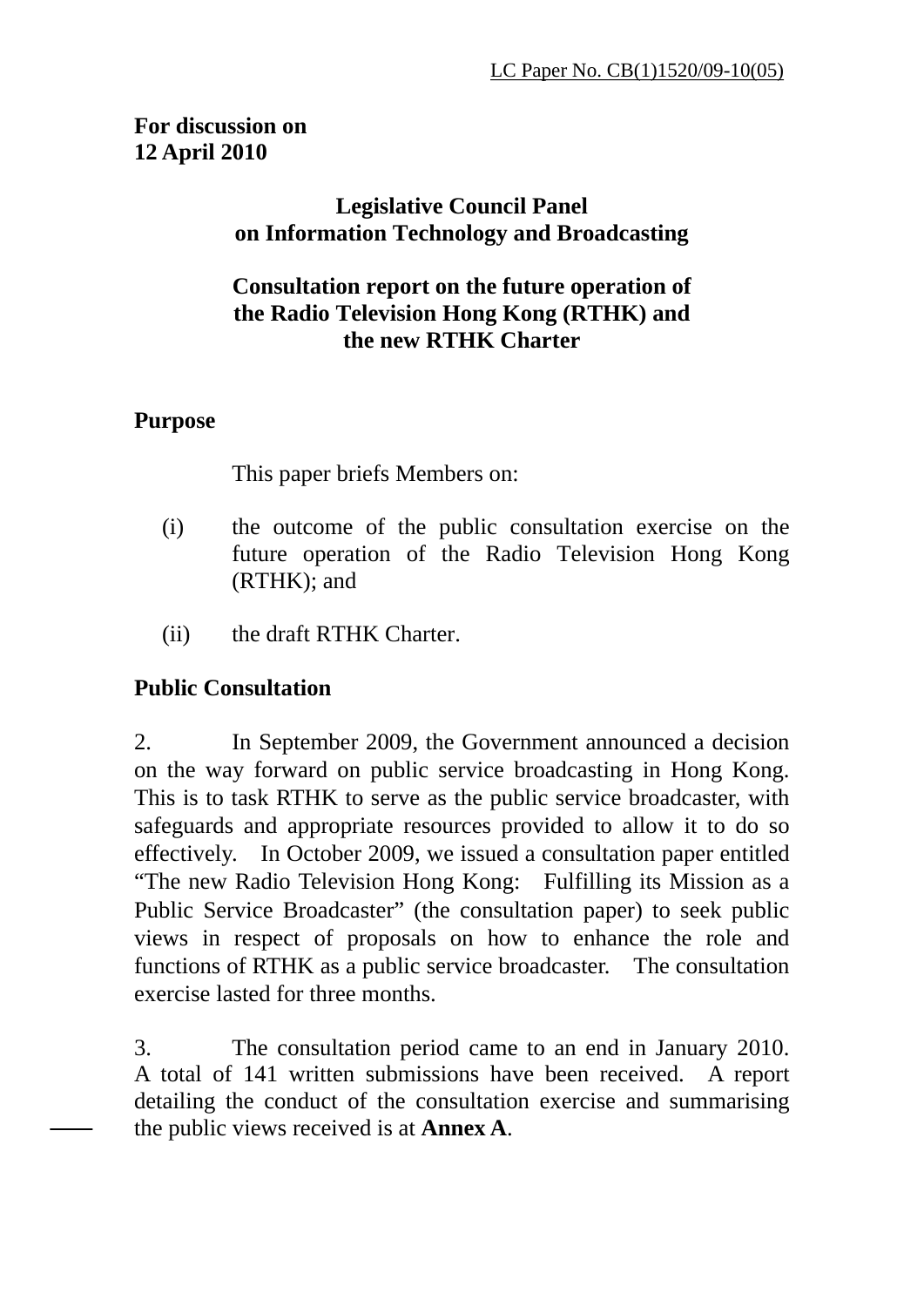#### **New RTHK Charter**

4. In the consultation paper, we proposed to issue a Charter to further enhance the editorial independence of the new RTHK. The consultation report shows that this proposal has received clear support from the public. To take the matter forward, we have prepared a draft Charter at **Annex B** for Members' reference. The draft Charter is prepared on the basis of the proposals set out in the consultation paper and has taken into account the views received in the public consultation. We will present the Charter to the RTHK staff and seek their comments on the draft. We will finalise the Charter once we have received their comments and arrange it to be signed by the Chief Secretary for Administration, the Director of Broadcasting and the Chairman of the Broadcasting Authority.

#### **Advice sought**

5. Members are invited to note the contents of the consultation report and the draft Charter at Annexes A and B respectively.

Commerce and Economic Development Bureau March 2010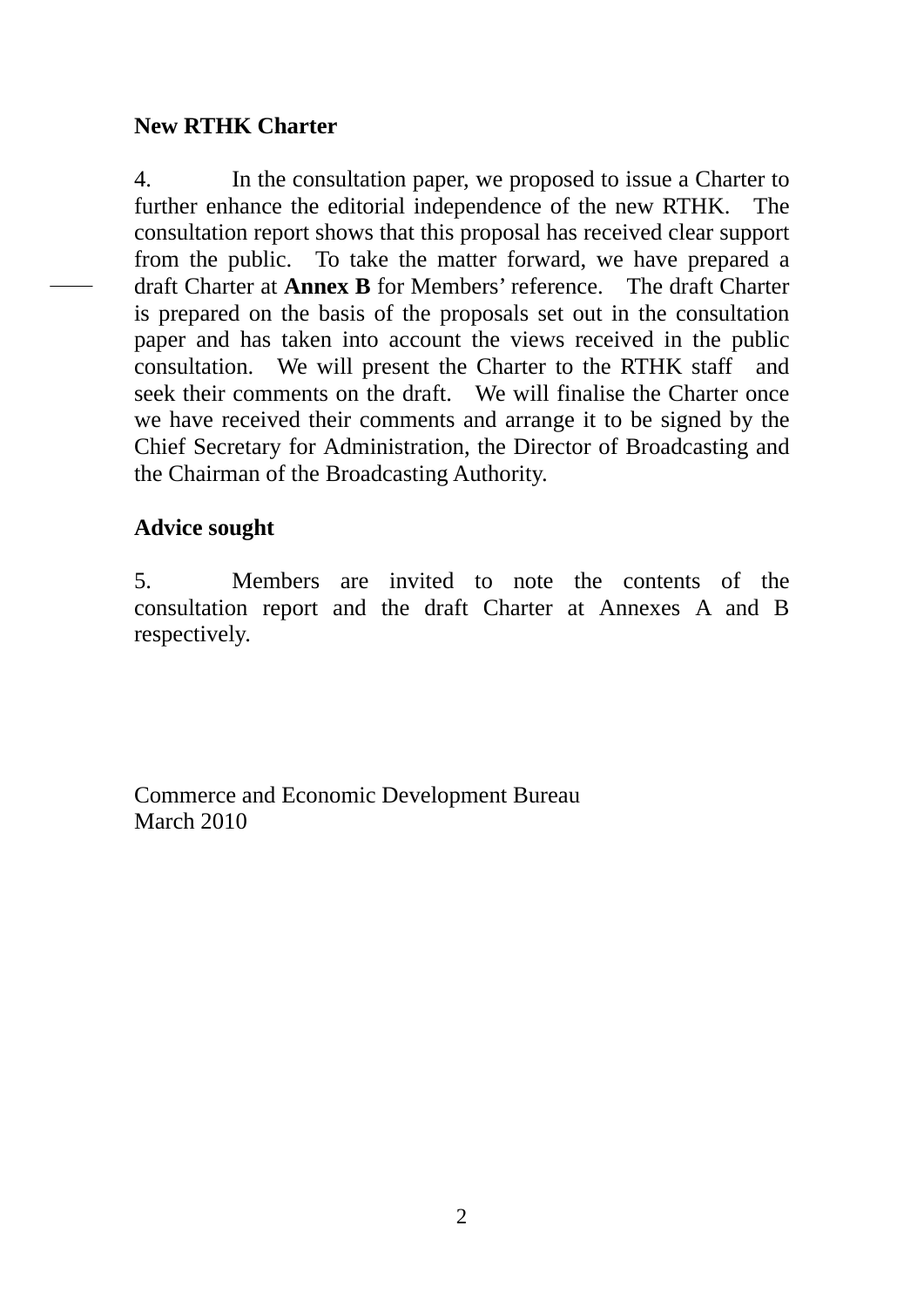# **Report on Consultation - A New Radio Television Hong Kong: Fulfilling its Mission as a Public Service Broadcaster**

Commerce and Economic Development Bureau March 2010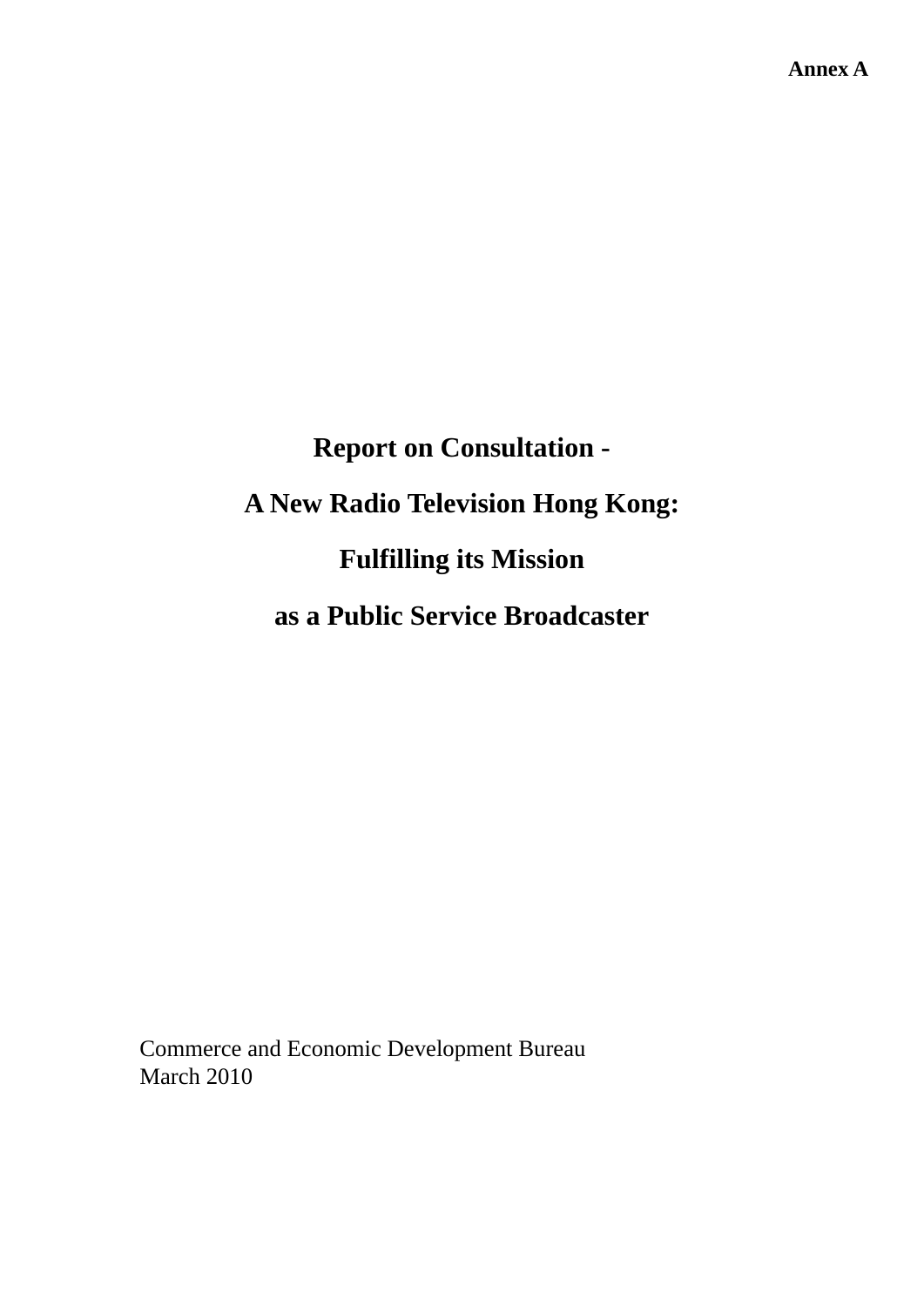| <b>Table of Contents</b>                           | Page |
|----------------------------------------------------|------|
| Chapter 1 : Introduction                           | 3    |
| <b>Chapter 2: Collection of Public Views</b>       | 5    |
| Chapter 3 : Summary of Responses                   | 8    |
| <b>Chapter 4: Results of Public Opinion Survey</b> | 22   |
| Chapter 5 : Conclusion and the Way Forward         |      |

# Annex

| Annex $1$ : List of organisations / individuals that have |
|-----------------------------------------------------------|
| made written submissions                                  |

Annex 2 : Report on Public Opinion Survey conducted by Consumer Research HK Ltd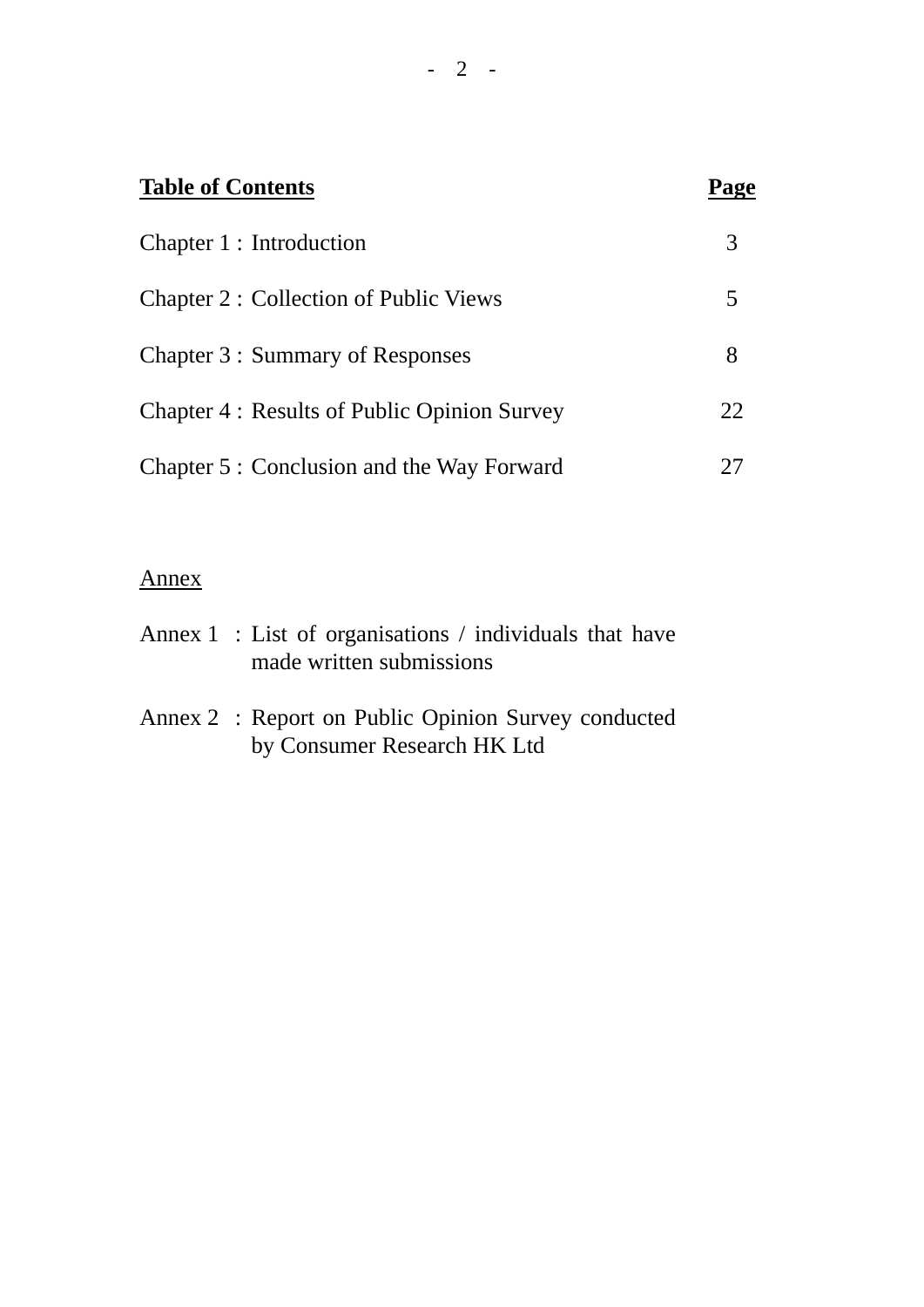#### **CHAPTER ONE**

#### **INTRODUCTION**

1.1 Public service broadcasting (PSB) and the future of Radio Television Hong Kong (RTHK) have been subjects of debate in the community for over two decades. In January 2006, the Chief Executive (CE) appointed an independent Committee on Review of Public Service Broadcasting (the Review Committee) to examine and make recommendations on the subject of PSB. The Review Committee submitted its report to the Government in March 2007.

1.2 In September 2009, having regard to the Review Committee's report and all relevant considerations, the Chief Executive in Council (CE in C) decided to task RTHK to be the public service broadcaster of Hong Kong, with safeguards and appropriate resources provided to allow it to do so effectively.

1.3 In October 2009, we issued a consultation paper with proposals on how to enhance the role and functions of RTHK as a public service broadcaster. The proposals took full regard of the Review Committee's report and the feedback received since it was published.

1.4 During the consultation period, we distributed the consultation paper through the 18 district offices. The consultation paper was also uploaded onto the website of the Commerce and Economic Development Bureau (CEDB). We conducted a comprehensive public engagement exercise, including briefing for the Legislative Council Panel on Information Technology and Broadcasting, organising district forums, attending focus group discussions, conducting public opinion survey, etc.

1.5 At the end of the consultation period, we received a total of 141 written submissions (comprising 58 submissions by mail, 12 submissions by fax, 71 submissions by email) from various parties, including members of the public, staff of RTHK, academics,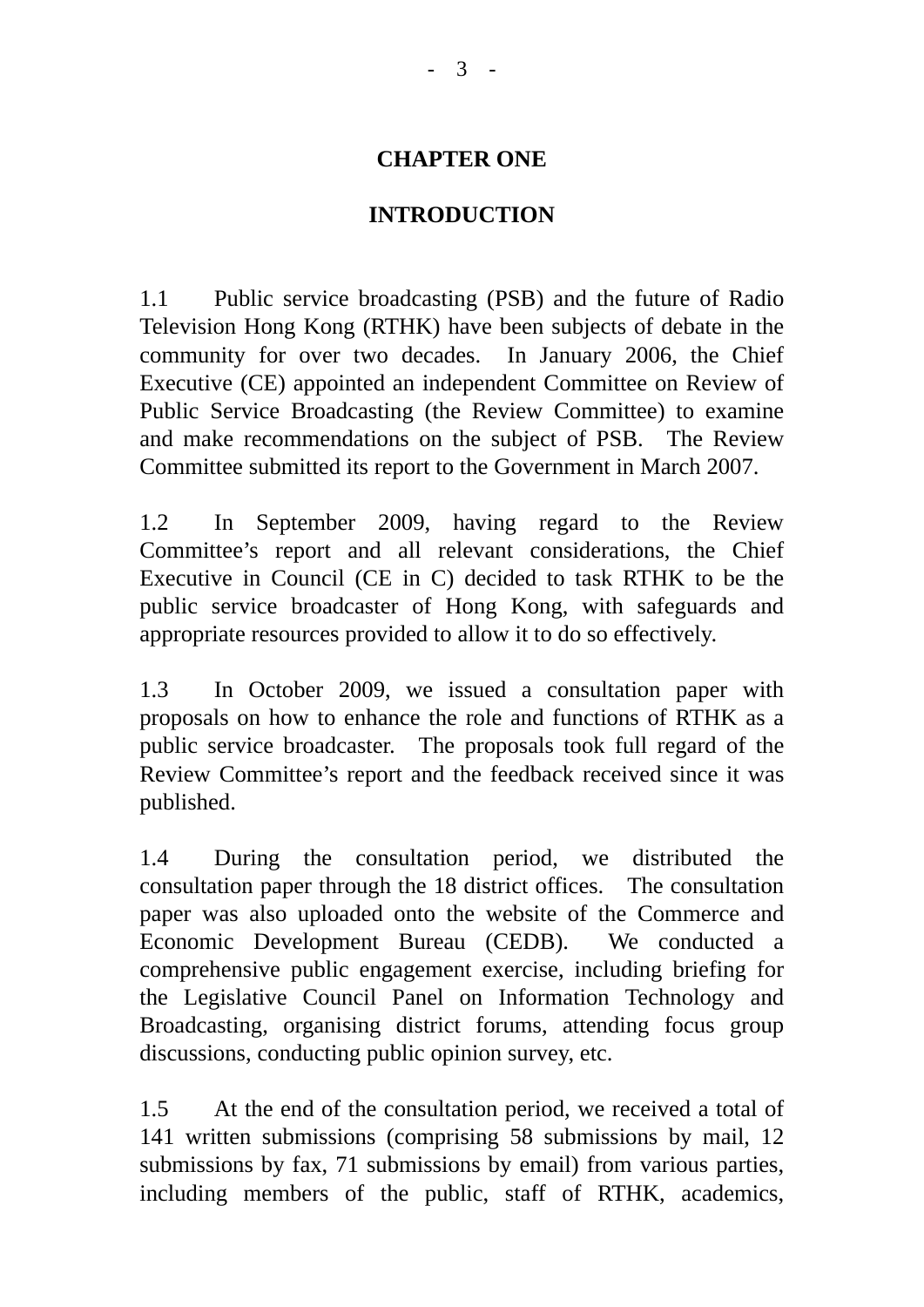representatives of political parties, non-government organisations, business bodies and media organisations, etc. Each submission has been counted as a separate response, except for cases where there is obvious duplication.

1.6 We would like to take this opportunity to express our appreciation to all groups/organisations and individuals who have expressed their views through various channels in response to our consultation exercise.

1.7 We expressly stated in the consultation paper that all submissions received in response to this consultation exercise would be published in whole or in part in any form without seeking permission from or providing acknowledgement to the party making the submission, and that no submission should be made in confidence. Accordingly, we have uploaded all submissions received onto the CEDB website for public reference but with personal data removed as appropriate.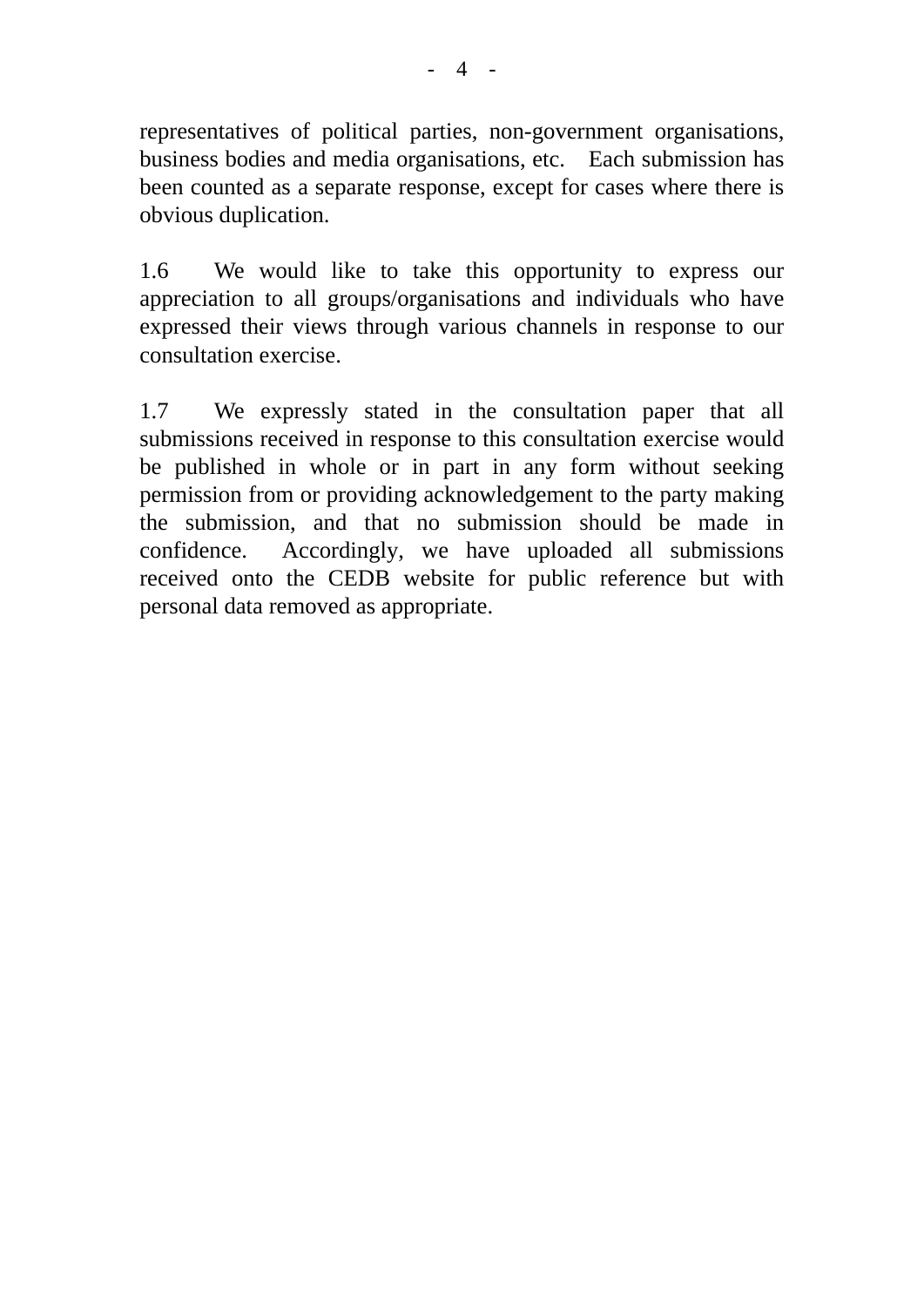## **CHAPTER TWO**

#### **COLLECTION OF PUBLIC VIEWS**

2.1 The public consultation on the future operation of the new RTHK commenced on 5 October 2009. It lasted for three months and came to an end on 4 January 2010. In order to collect public views as widely as possible, we undertook a comprehensive public engagement exercise during the consultation period.

2.2 Specifically, public views were collected through the following channels -

(a) Focus group discussions – We organised a total of four focus group discussions with participation of representatives from a wide range of sectors including District Councils, broadcasting organisations, academic institutions, think-tanks, the RTHK Programme Advisory Panel, concern groups, and business bodies, etc.

| <b>Date</b>      | <b>Participants</b>                                                                                                                 |
|------------------|-------------------------------------------------------------------------------------------------------------------------------------|
| 22 October 2009  | District Council Chairmen /<br>Vice-Chairmen                                                                                        |
| 14 November 2009 | Part-time members of the Central<br>Policy Unit<br>Members of RTHK Programme<br><b>Advisory Panel</b>                               |
| 19 November 2009 | Representatives from academic<br>institutions, concern groups, think<br>tanks, broadcasting organisations,<br>business bodies, etc. |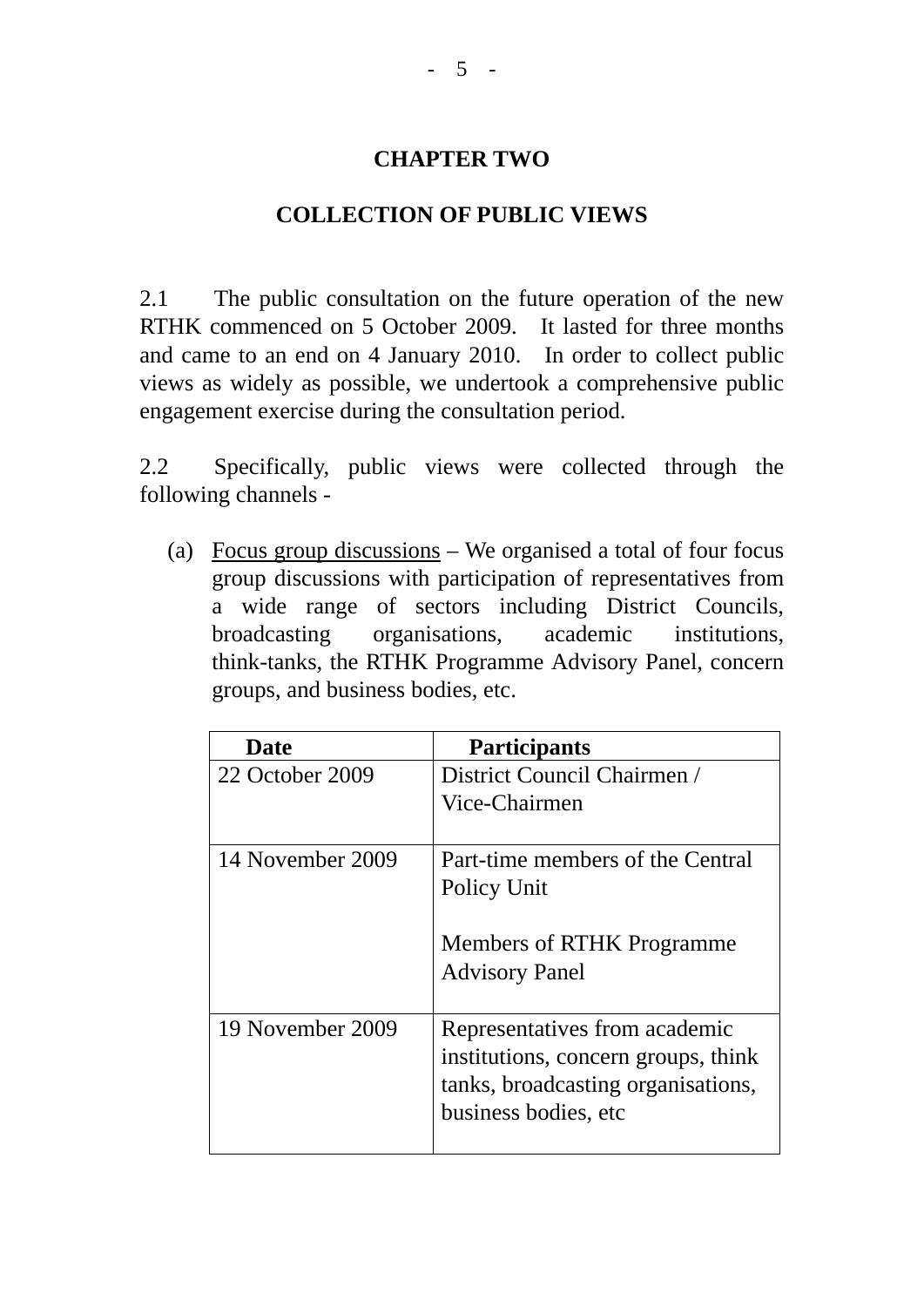- (b) Town Hall meetings We held a total of three town hall meetings in Hong Kong, Kowloon and New Territories respectively. All District Council members were invited to participate in the discussions.
- (c) Internet and other channels We set up a dedicated website as part of the public consultation exercise (http://www.cedb.gov.hk/ctb/eng/psb/index.htm). In addition, an online discussion forum has been established to provide detailed information on the subject for reference by the public and serve as an online platform for the exchange of views by netizens. The use of these new media channels facilitated participation in the public consultation exercise by the younger people in particular.
- (d) Meeting with the Legislative Council Panel on Information Technology and Broadcasting – On 19 November 2009, representatives of the CEDB and RTHK attended the meeting of the Legislative Council Panel on Information Technology and Broadcasting to listen to the views of 29 organisations and individuals who participated in the meeting.1 The views expressed by these organisations and individuals can be found on the website of the Legislative Council (http://www.legco.gov.hk/english/text.htm).
- (e) Meetings organised by other organisations Representatives of CEDB also attended a number of different meetings arranged by various organisations regarding the subject of public service broadcasting and the future operation of new RTHK.
- (f) Public opinion survey We commissioned Consumer Research HK Ltd. to conduct a telephone public opinion survey to gauge community views on various issues relating to the consultation exercise.

 $\frac{1}{1}$  There were another 12 organisations/individuals who did not attend the panel meeting but had nevertheless submitted written submissions to the panel.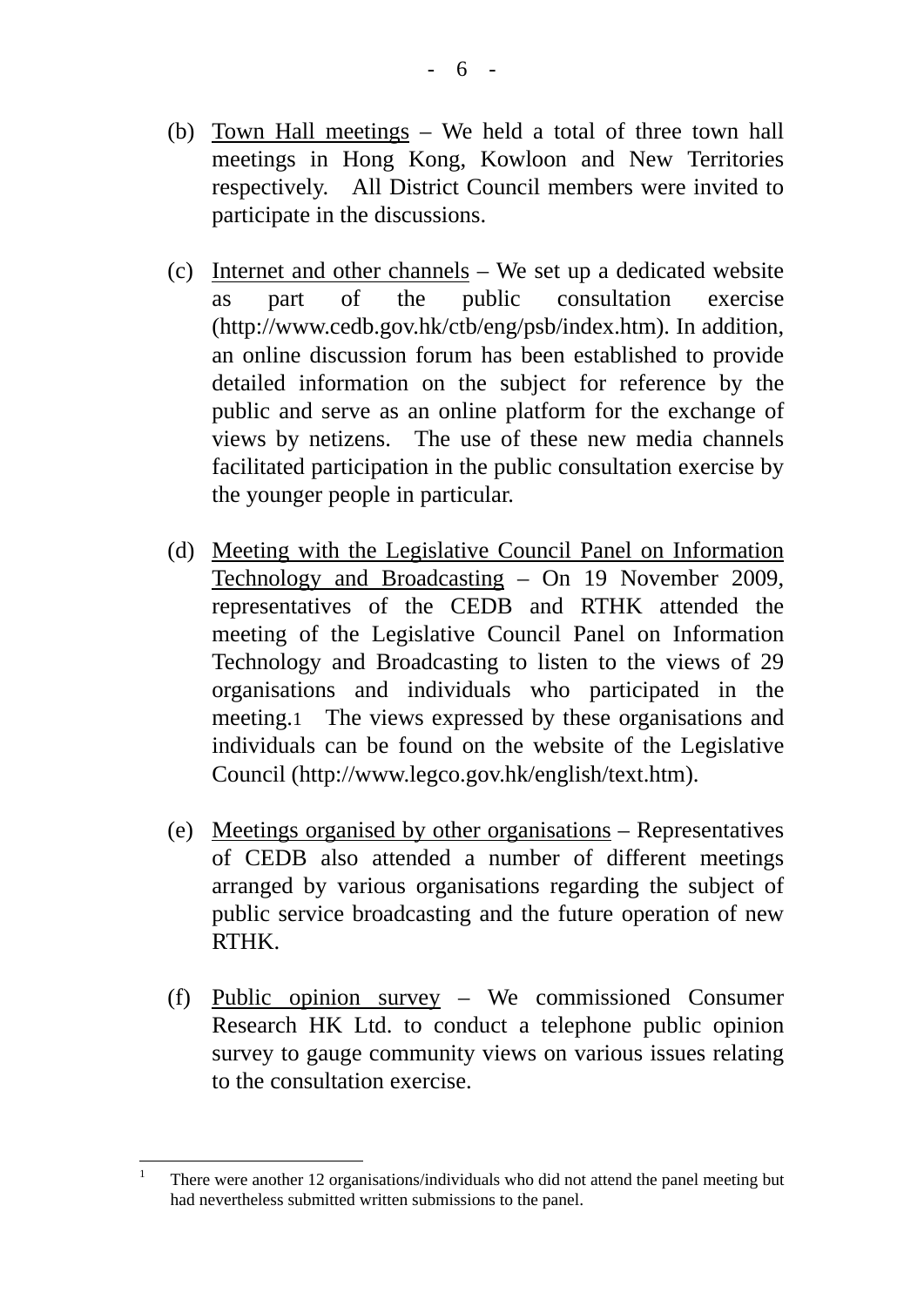(g) Written submissions – All members of the public were invited to express views in respect of the consultation. At the end of the consultation period, a total of 141 written submissions were received, including those submitted to the Legislative Council Panel on Information Technology and Broadcasting.

2.3 All written submissions have been uploaded onto CEDB's website (http://www.cedb.gov.hk/ctb/eng/psb/public.htm) for public reference. In uploading the information, we have paid particular attention to ensure that the personal data of the individuals concerned remain confidential. The notes of the focus group and town hall meetings have also been uploaded onto the website for reference by the public.

2.4 In the course of collating and analysing the public views received, we notice that there are views touching on issues which fall outside the scope of the current public consultation. We have grouped all these views together and provided a summary of them under the section "Other views outside the scope of the public consultation" in paragraph 3.21 of chapter 3.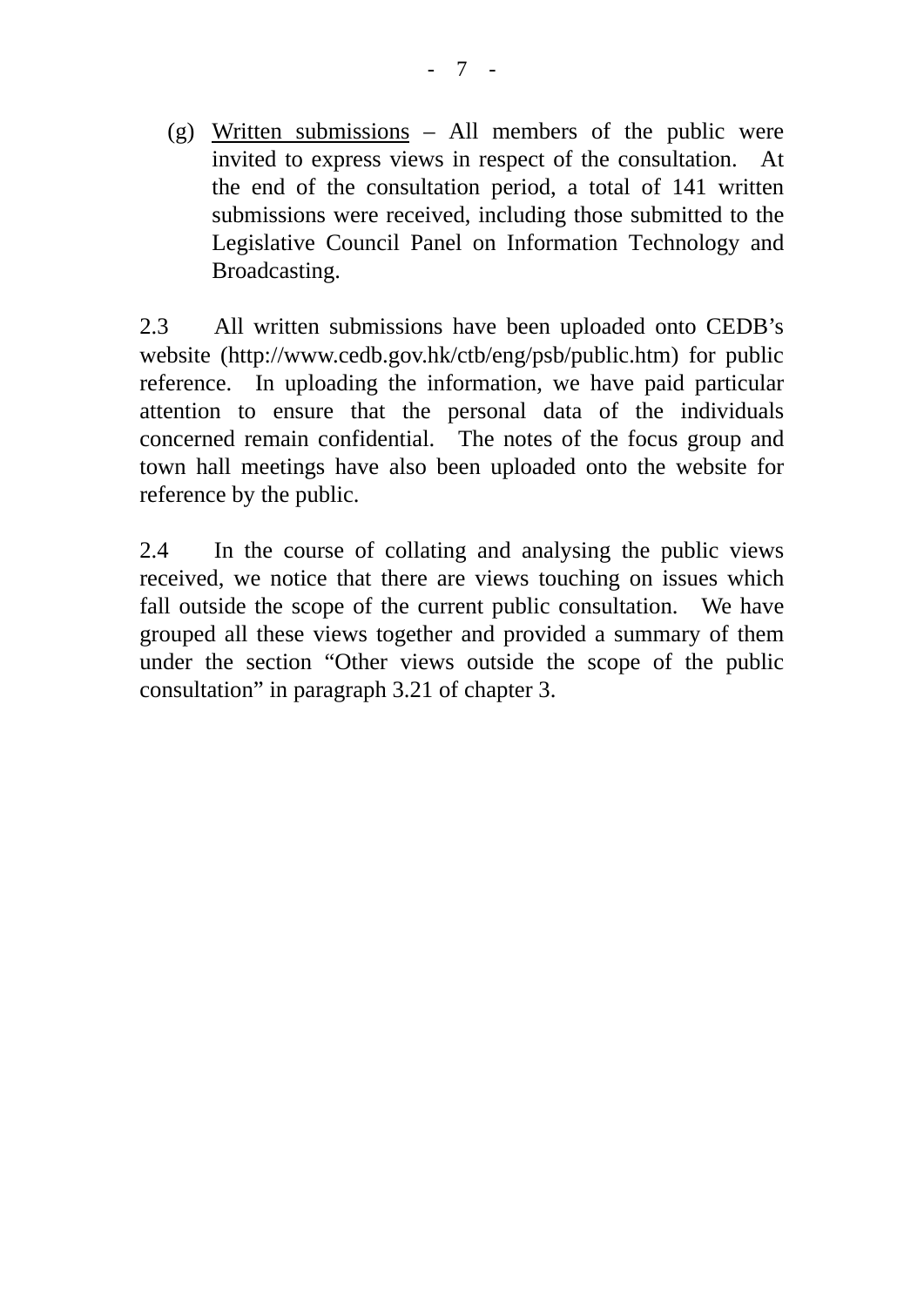#### **CHAPTER THREE**

#### **SUMMARY OF RESPONSES**

3.1 This chapter summarises the public responses and views received in respect of the main issues covered in the consultation paper.

#### **(A) Public Purposes**

3.2 The consultation paper invited views on the following public purposes of RTHK -

- (a) sustaining citizenship and civil society;
- (b) fostering social harmony and promoting pluralism;
- (c) establishing education value and promoting lifelong learning; and
- (d) stimulating creativity and excellence to enrich the multi-cultural life of Hong Kong people.

3.3 Many written submissions received commented on the four proposed public purposes. Most of these submissions in general supported the proposed public purposes. Some had made suggestion on new public purposes for RTHK after taking account of its role as a public service broadcaster. There were also some views that the individual public purposes set out in the consultation paper should be modified.

3.4 For those respondents who were in support of the proposed public purposes, their views are summarised below –

(a) RTHK, as the public service broadcaster, should establish educational value for the community and promote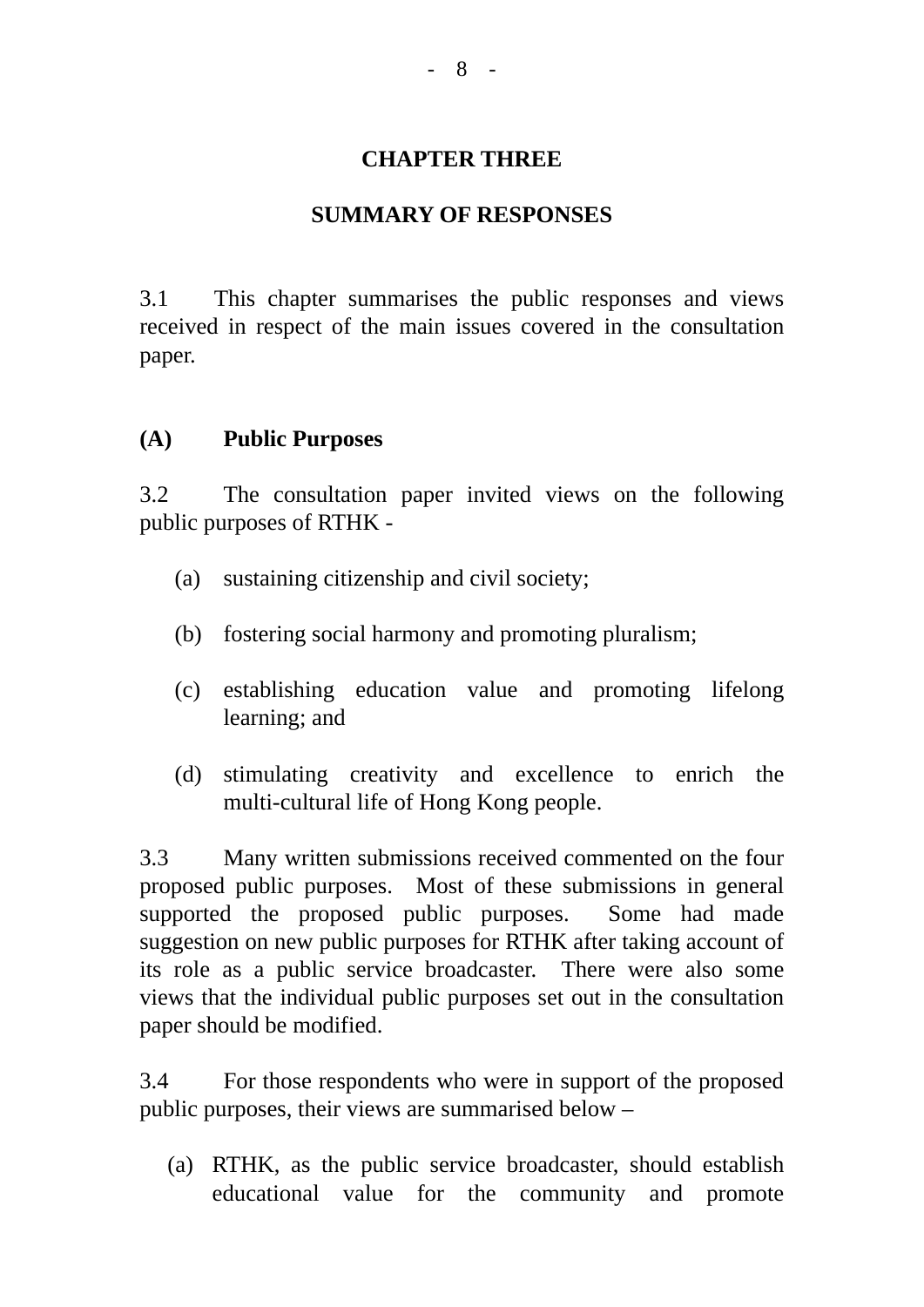understanding of our nation. RTHK should also provide content such as news, technologies, vocational training, entertainment and sports, etc;

- (b) RTHK should be a channel for the Government to explain, promote and publicise its policies (e.g. civic education) and for the public to have better understanding of Government policies. Some existing programmes like the "Letter to Hong Kong" which provided opportunities for Government officials to convey messages about Government's policies to the public should be retained;
- (c) RTHK should serve as a channel or platform for the promotion of Government's policies, but it should not become a mouthpiece of the Government;
- (d) The public from different age groups and with different backgrounds should be covered under the purpose of establishing educational value and promoting lifelong learning;
- (e) The purpose "promoting understanding of our community, our nation" should not cover excessive propaganda to promote patriotism;
- (f) As regards promoting lifelong learning, RTHK might cooperate with tertiary institutions and professional organisations to launch various types of learning programmes. RTHK should continue to work with schools and academic institutions to encourage more students to listen to or watch RTHK programmes; and
- (g) As regards stimulating creativity, RTHK might launch a wide range of activities such as competitions on song and poetry writing.

3.5 A number of submissions contained suggestions on new or modified public purposes for RTHK. Their views are summarised below –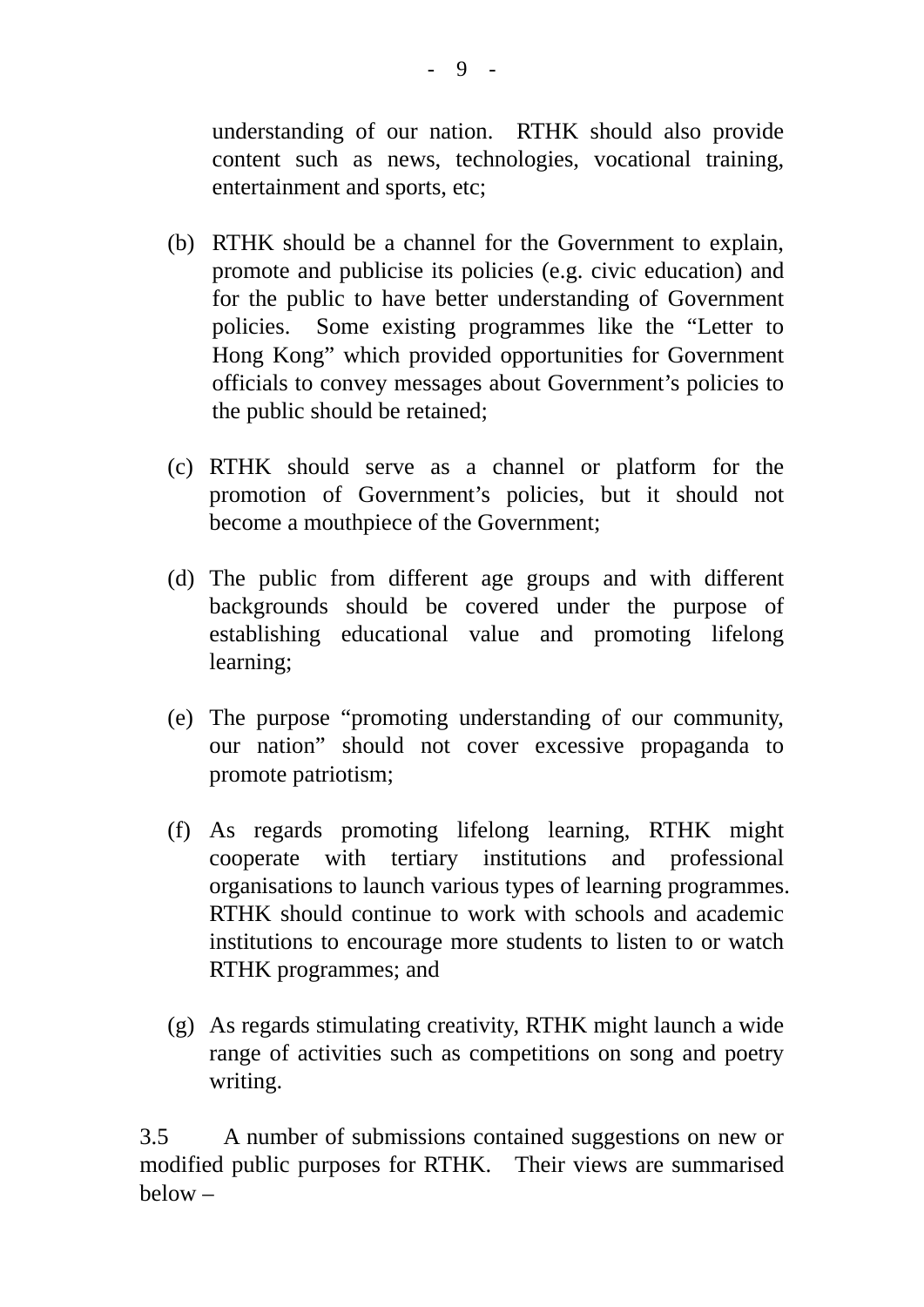- (a) the proposed four public purposes for RTHK were in order but a fifth purpose or objective should be added to spell out that RTHK's programmes should not duplicate those provided by commercial service broadcasting;
- (b) it should be made clear in the public purposes that RTHK should complement commercial service broadcasting;
- (c) a separate public purpose for RTHK should be to "monitor the Government";
- (d) RTHK should support the Government, inform the public about Government policies and collect their feedback;
- (e) RTHK should protect public interest and enhance social justice;
- (f) RTHK should facilitate communication between the Government and the public, promote achievements of Hong Kong to the international arena; and help connect Hong Kong to the world;
- (g) RTHK should develop the international perspective of Hong Kong people and provide impetus for social and cultural exchanges;
- (h) RTHK should focus more on providing impartial, objective and politically neutral news reports and current affairs programmes, representing a balance of interests;
- (i) RTHK should provide historical and cultural documentaries and educational programmes, and promote family values;
- (j) RTHK should provide an open platform for free exchange of ideas and promote social participation;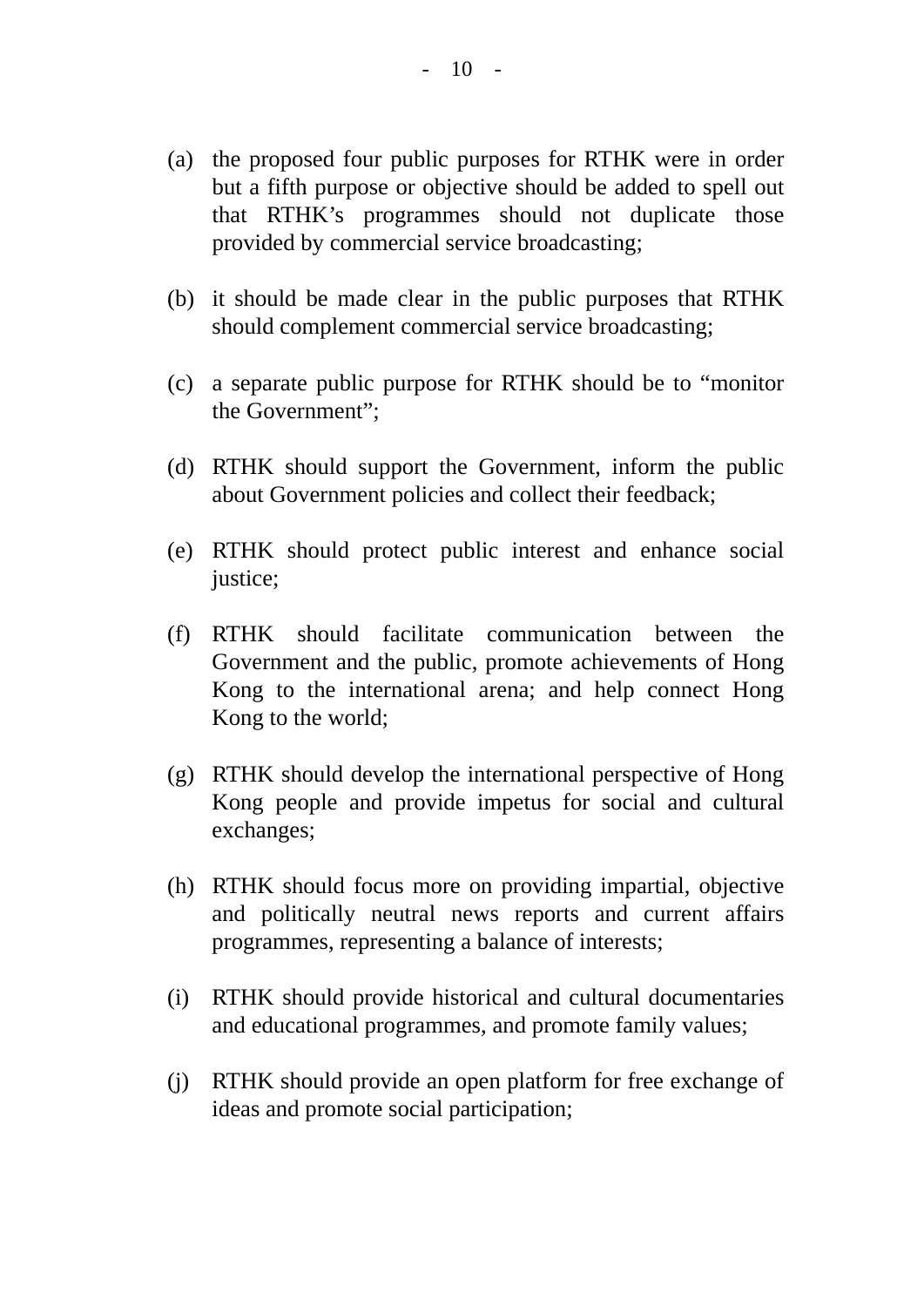- (k) the proposed public purpose regarding fostering social harmony seemed to have political connotation and should be avoided; and
- (l) "safeguarding free flow of information, freedom of press and expression" and "reflecting public opinion, safeguarding public interest and promoting social justice" should be made the public purposes for RTHK.

3.6 We have not received any public views suggesting that there should not be any specification of public purposes for RTHK as a public service broadcaster.

# **(B) Corporate Governance**

3.7 To ensure that RTHK is fully capable of achieving its public mission objectives and to enhance its corporate governance, the Government has decided to establish a broad-based Board of Advisors (the Board) for RTHK. The Board will be a new body to advise the Director of Broadcasting (D of B) on a wide range of issues, including editorial policy, programme standards, public standards reviews, etc. The consultation paper sought views on the operation of the Board to enhance the corporate governance of RTHK and its accountability to the public.

3.8 Generally speaking, the views received regarding the establishment of the Board of Advisors were diverse. There were relatively less views received regarding the details of the Board, including its composition, terms of reference, scope of work, etc.

3.9 The views supporting the establishment of the Board of Advisors and the views concerning the composition and functions of the Board are summarised below -

(a) RTHK, as the public service broadcaster, should rightly be advised by the Board with wide representation from the public, in particular the department had an unsatisfactory track record of corporate governance as evidenced by a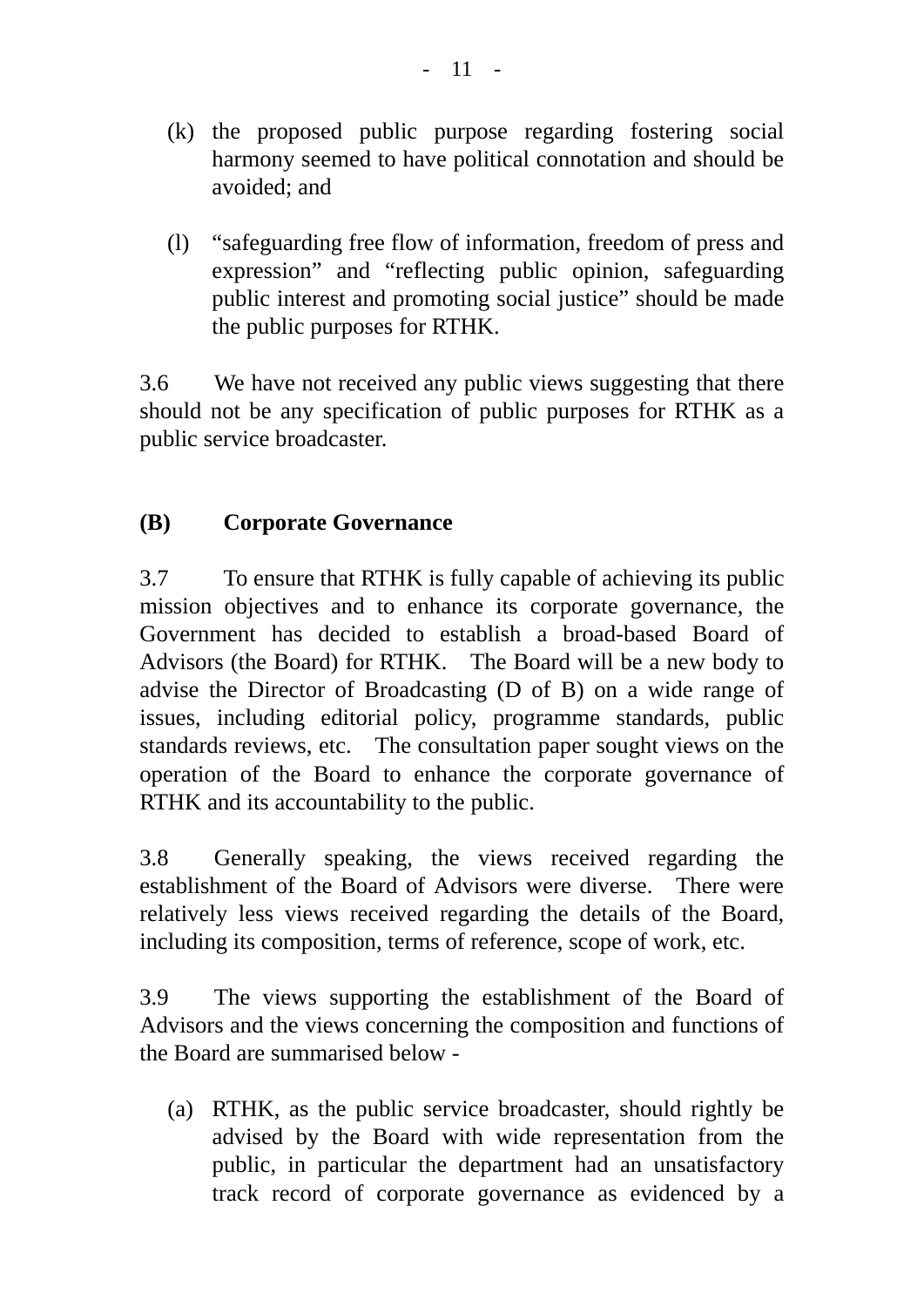number of incidents resulting in audit inquiries and in some cases, prosecution and imprisonment of individual staff;

- (b) a Board appointed by the Chief Executive was necessary. As it would only be advisory in nature, the independence of RTHK would not be affected;
- (c) a Board would help improve the effective governance of RTHK;
- (d) the independence of the Board was crucial and the proposed composition was agreeable;
- (e) the Chief Executive should make the appointments to the Board impartially;
- (f) the Board could help monitor the programme content of RTHK;
- (g) the Board should have the power to invite members of RTHK management to attend the Board's meetings and provide requisite information and reports to the Board;
- (h) the Board members should be patriotic and devoted to serving the public. They could consist of representatives from different sectors such as education, arts and culture, social and other groups, etc;
- (i) the Board could act as a communication platform between the public and the Government; and
- (j) it was proper for the Board to advise RTHK on editorial policy and programme standards. Members of the public should have channels through which they could voice their opinion if the Board's advice could not meet public expectations.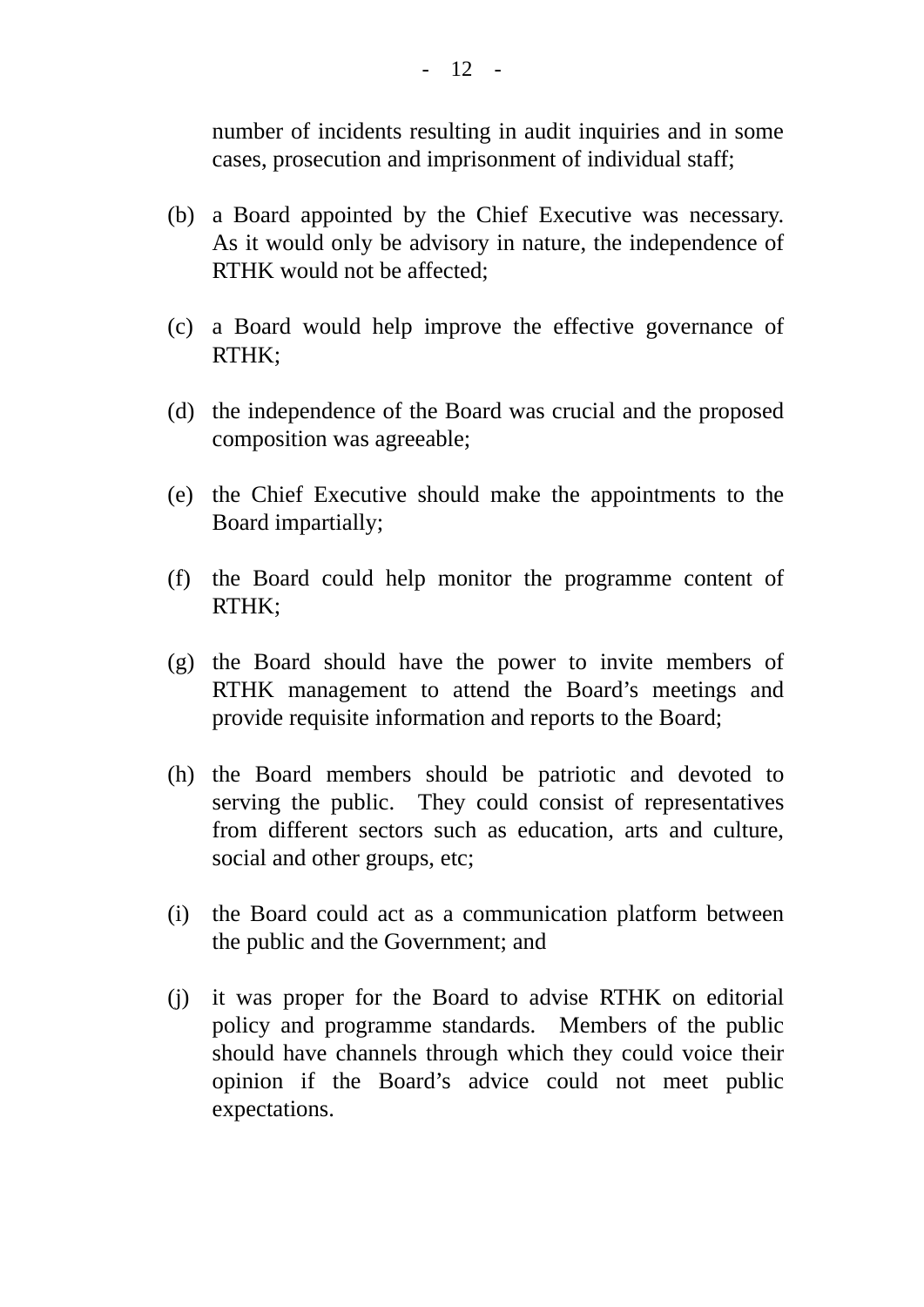3.10 On the other hand, there were some views which cast doubts on the establishment of the Board. These views are summarised as below -

- (a) the proposal of setting up the Board was not supported because as a Government department, RTHK's performance could be monitored by the Legislative Council. The Board was likely to create unnecessary bureaucratic layers in the governance of RTHK. It would actually be a form of "monitoring committee or steering group". Instead of only "advisory" in nature, the Government should rename the Board as a "monitoring committee" and for it to take up the responsibility of monitoring RTHK;
- (b) the Board might not be able to enhance accountability of RTHK in the sense that the public could not participate in the selection of the members of the Board, and that as in the case of other advisory groups which already existed, the Board seemed to be set up to "control" RTHK;
- (c) despite being advisory in nature, the Board might interfere with the editorial independence of RTHK. It might undermine the public's trust and support for public service broadcasting;
- (d) there was an existing Programme Advisory Panel advising the RTHK on programme content. Hence, there was no need to establish a new Board to advise RTHK. Instead, ways to strengthen the Programme Advisory Panel should be considered, such as expanding its membership to include representatives from more walks of life;
- (e) the Board was a form of self-censorship initiated by the Government;
- (f) a public service broadcaster should be a statutory body and report to a committee constituted by a democratic process; and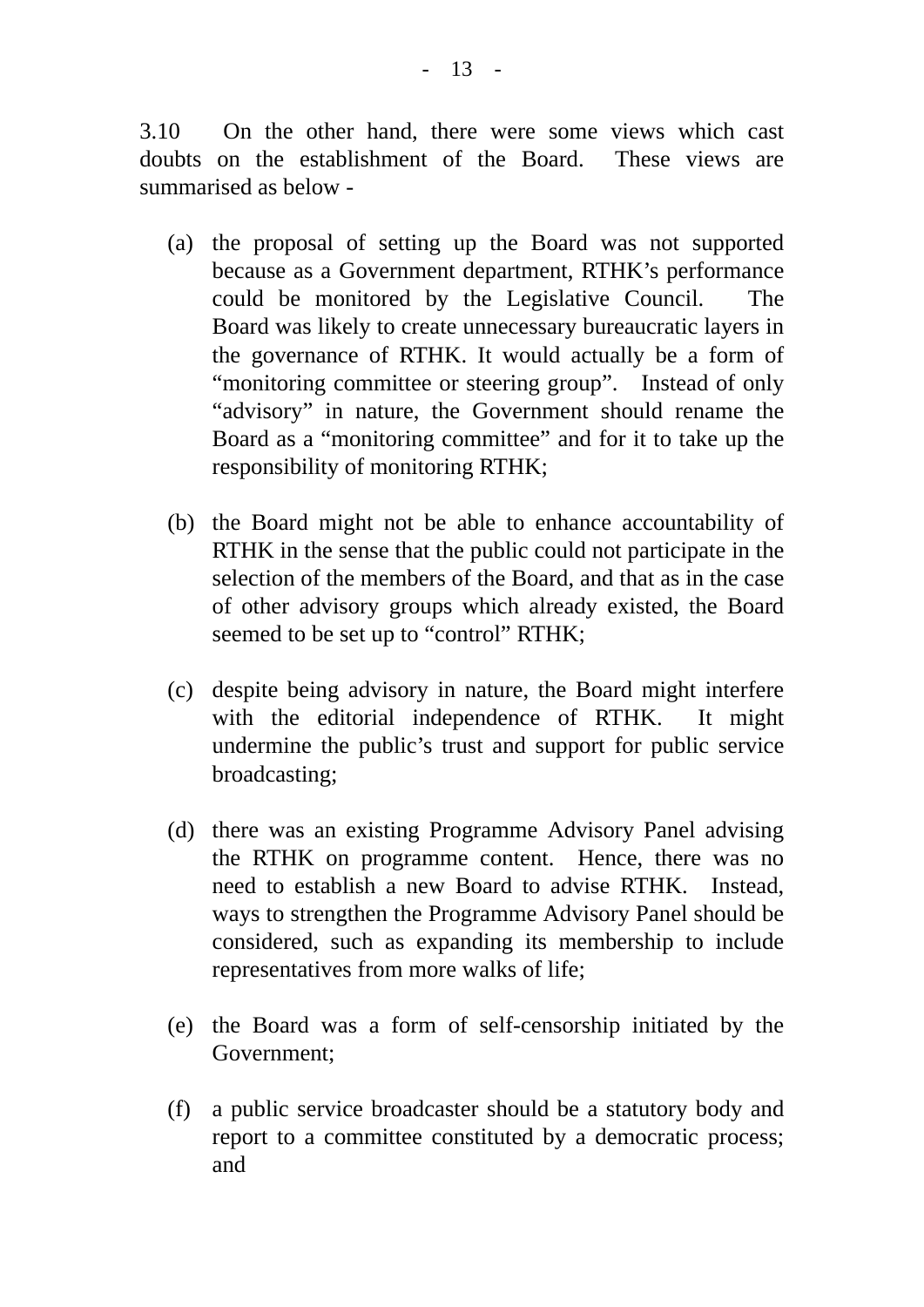(g) it would be difficult for D of B, in his capacity as a civil servant, to disregard the advice of the Board and maintain his independence.

3.11 There were also views concerning the more detailed aspects of the composition, functions and operation of the Board. These views are summarised below -

- (a) since the Board members would be appointed by the Chief Executive, there could be political intervention. The Board members should not have any political background;
- (b) the appointment of Board members solely by the Chief Executive lacked transparency. Members, though appointed by the Chief Executive, should be nominated by different community sectors and professional groups;
- (c) some Board members should represent the Heung Yee Kuk, minorities, children, young people and parents. An RTHK staff member in addition to D of B should be included in the Board;
- (d) the general public should monitor RTHK rather than members appointed to a Board;
- (e) protecting freedom of expression should be the first priority of the Board's duties;
- (f) the Board should only focus on the performance evaluation of RTHK;
- (g) the Board should monitor RTHK's role in fulfilling its public service objectives on behalf of the public, not the Government;
- (h) the Board should be supported by a secretariat of its own rather than by RTHK staff;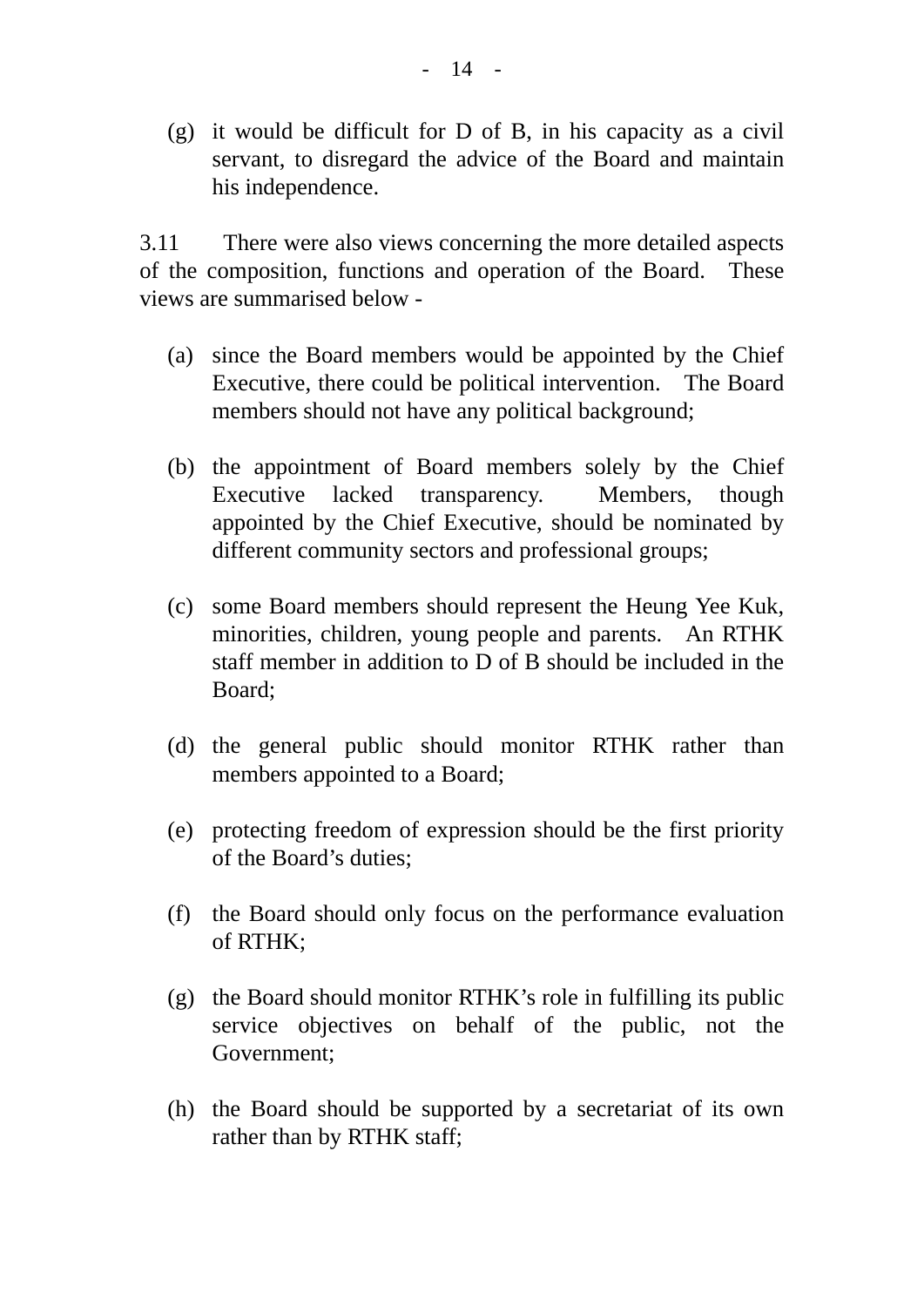- (i) the Board should operate with a high degree of transparency. Board meeting minutes should be open for public access; and
- (j) the Board should submit regular performance reports to the Chief Executive and the Legislative Council.

# **(C) The Charter**

3.12 Having regard to the future expanded role of the new RTHK and to further enhance its editorial independence, the Government has decided to draw up a Charter to be signed by the Chief Secretary for Administration, the D of B and the Broadcasting Authority Chairman. The Charter will take the form of a formal document that sets out the relationship between the Government and the RTHK. It will give substance to the relationship and clarify issues such as transparency in RTHK's operation, the accountability and editorial independence of RTHK, and the role of the Broadcasting Authority (BA) in providing oversight over the programme standards of RTHK. Views were sought on the Charter and various matters to be covered by it.

3.13 An overwhelming majority of views received supported elevating the existing Framework Agreement in the form of a Charter. More specific views are summarised below -

- (a) the Charter should recognise RTHK's role as a public service broadcaster. Its top priority should be to maintain RTHK's editorial independence. It should also seek to enhance RTHK's accountability;
- (b) reference should be made to the existing Framework Agreement signed between CEDB and RTHK and the Memorandum of Understanding between CEDB, RTHK and the Broadcasting Authority in drawing up the Charter;
- (c) the Charter should guarantee that all programmes broadcast by RTHK would be regulated in the same way as that for the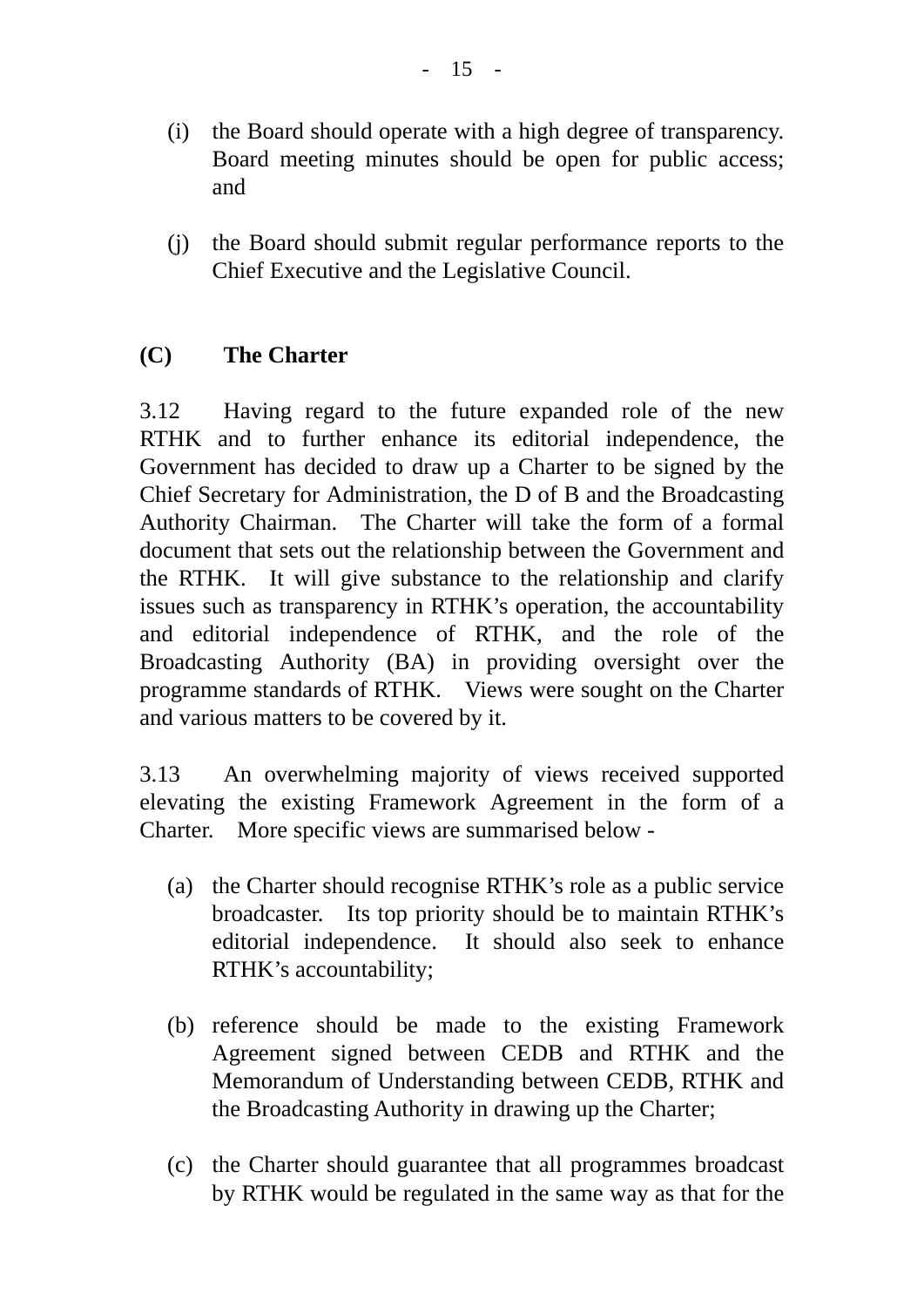commercial broadcasters. It should also be clearly stipulated that RTHK would not be subject to any pressure from the Government or other quasi-government bodies;

- (d) the Charter should be a statutory document and public consultation should be conducted during the legislative process;
- (e) the Charter should be reviewed every two years with established channels for RTHK staff and the public to participate in the review. Another view suggested that the Charter should be reviewed every 12 years with a mid-term report after six years;
- (f) it should be made clear that Government's only role in the operation of RTHK was to provide funding for the operation of RTHK; and
- (g) the Charter should set out the principles rather than concrete details to allow flexibility in operation. It should also make reference to RTHK Producers' Guidelines.

## **(D) Performance Evaluation**

3.14 Key performance indicators for evaluating various objectives to be achieved by RTHK were set out in the consultation paper. Public views were sought on the performance evaluation of RTHK and the performance objectives/indicators to be adopted. The views received include -

(a) the various objectives set out in the consultation paper were too many and too complicated. They should be more precise and concise. Reference could be made to the performance evaluation principles adopted by the British Broadcasting Corporation, namely (1) reach; (2) quality; (3) impact; and (4) value for money;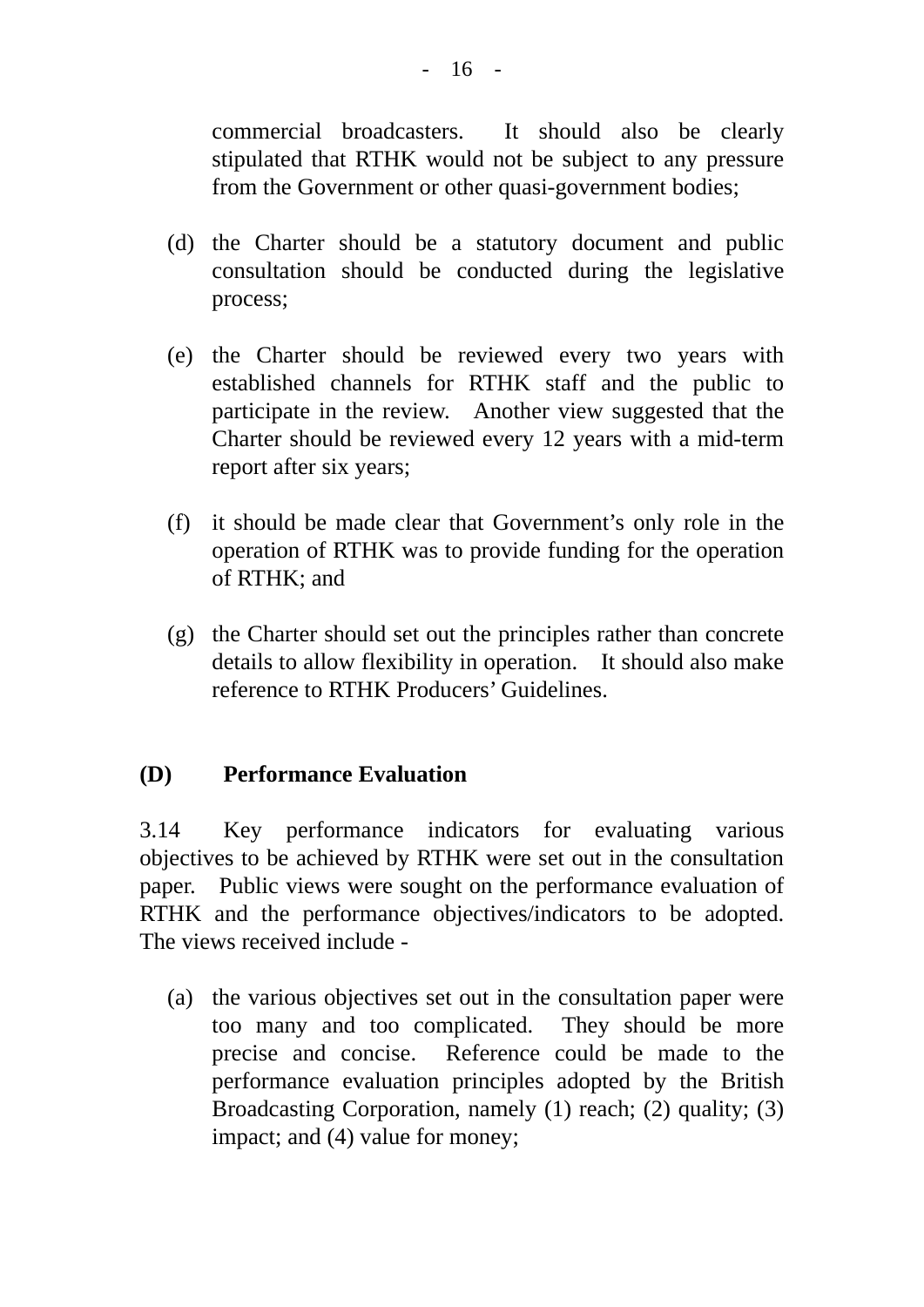- (b) the performance evaluation of RTHK should be different from that of the commercial broadcasters and should not focus too much on cost-effectiveness, market share or broadcasting ratings. RTHK's performance should be evaluated in terms of the programme quality and the producers' impartiality in editing the programme;
- (c) "Cost per unit audience", "cost per broadcast hour by programme genres", "number of local and international awards obtained", "provision of a comprehensive mix of programmes, catering for diverse needs of different groups, and stimulating creativity" could be included as some of the evaluation criteria;
- (d) the evaluation criteria should also include whether the programmes were suitable for different age groups, whether the transmission coverage was satisfactory and whether complaints were handled properly;
- (e) a Quality Assurance Unit should be set up to monitor the performance of RTHK. Objective assessment conducted by an independent organisation was necessary;
- (f) a complaints committee should be established to handle public complaints against RTHK programmes. There was also a view that the Efficiency Unit's 1823 hotline could be tasked to handle complaints against RTHK so as to maximise cost-effectiveness; and
- (g) regular opinion surveys on public satisfaction should be carried out, and the focus of such surveys should be on public participation.

## **(E) Extended Mode of Service Delivery**

3.15 RTHK is tasked to develop as an all-round public service broadcaster to serve the community including providing new digital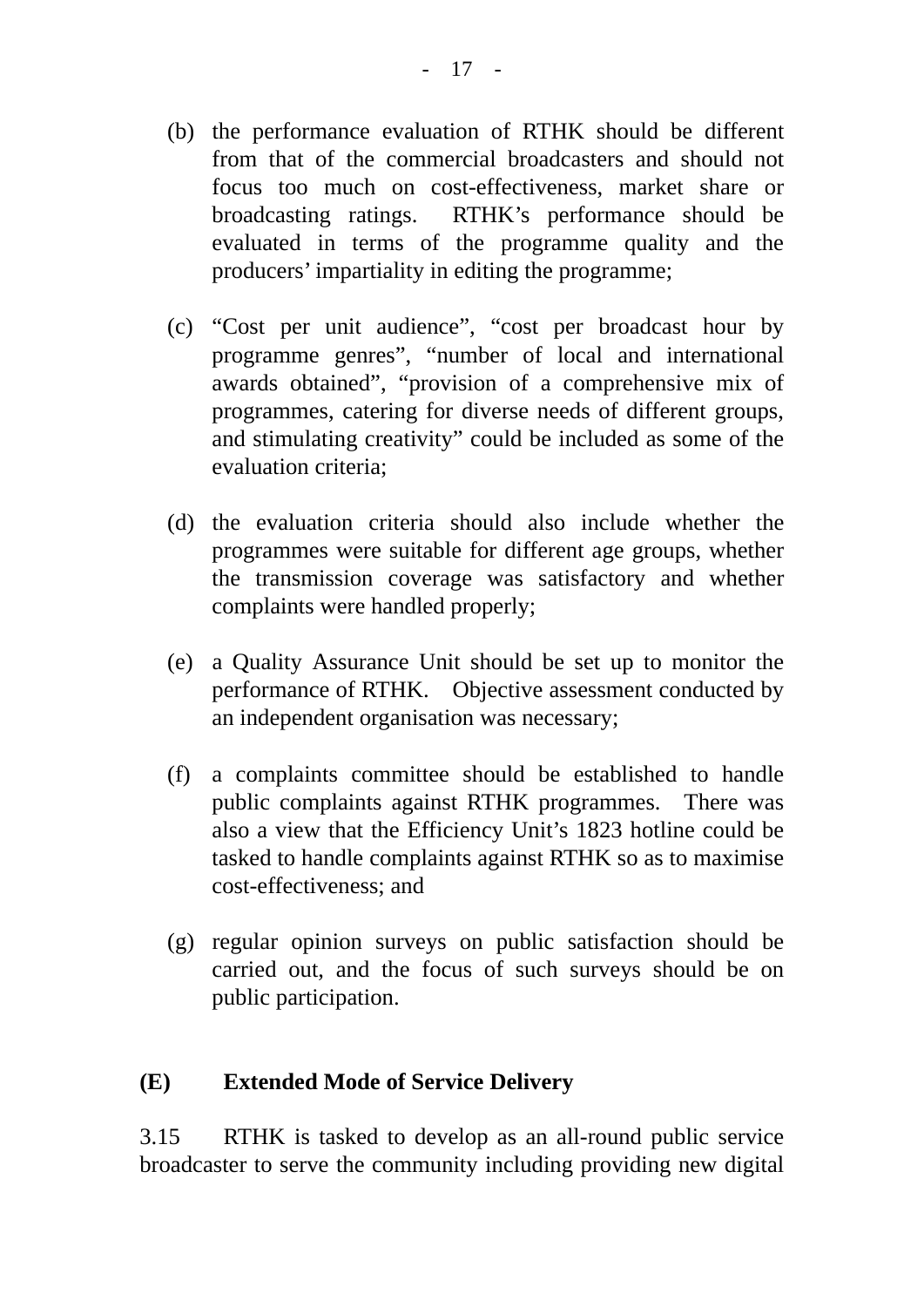audio broadcasting services and digital terrestrial television. Views were sought on the extended mode of service delivery in future.

3.16 From the views received, the public has shown a clear preference for RTHK to expand the scope of its services in the digital field. We have not received any view which suggested that RTHK should just maintain its existing services and not progress with technological advancement and market trend. Specific views received are as follows -

- (a) RTHK's new services should complement the programmes provided by the commercial broadcasters;
- (b) the mandatory broadcast of RTHK programmes on commercial television stations should be maintained after RTHK commenced broadcasting in its own television channels. Conversely, there were also views that RTHK programmes in commercial television should be phased out;
- (c) RTHK's own television channel should provide more programmes on classical music, opera, dance, drama, etc;
- (d) public access to the archive of past RTHK programmes should be provided; and
- (e) RTHK's new television channel would induce keen competition amongst the television broadcasters. RTHK should instead establish an online television station to facilitate public participation.

## **(F) New Programming Opportunities**

3.17 Views were sought on the future programme opportunities of RTHK, including the opportunities to -

(a) promote and facilitate local original content production;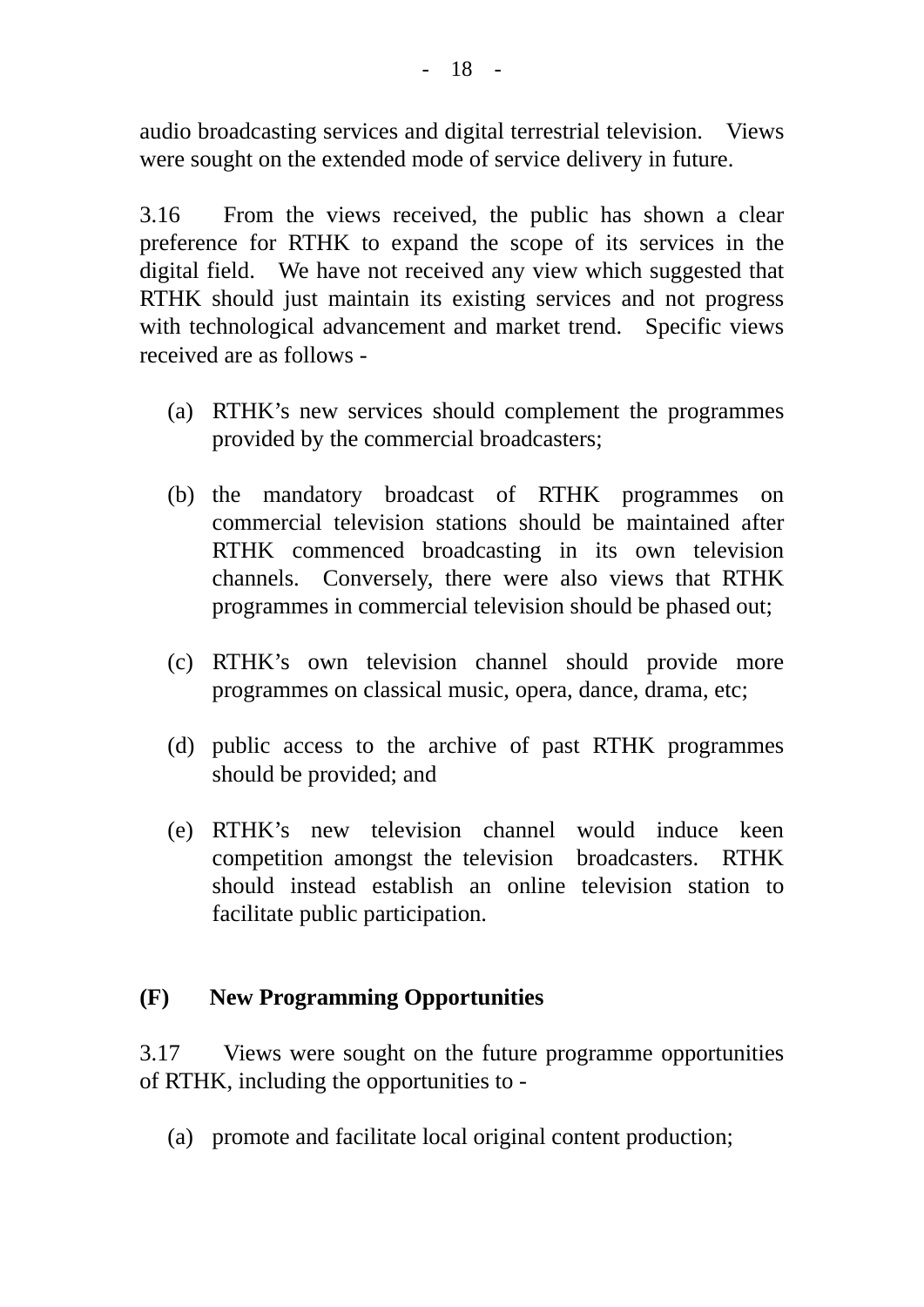- (b) foster partnership with national and international broadcasters and content producers; and
- (c) encourage community participation in broadcasting, including the establishment of a Community Broadcasting Involvement Fund.

3.18 Members of the public generally agreed with the proposed new programming by RTHK and welcomed the establishment of the Community Broadcasting Involvement Fund to facilitate community participation in broadcasting.

3.19 There were views advocating for more programmes on civic education, arts and culture, liberal studies, current affairs, political structures of overseas countries, innovation and creativity, legal issues and traditional culture in the New Territories. There were also comments that more English and Putonghua programmes as well as programmes for various sectors of the community including children, youth, parents, senior citizens, and ethnic minorities should be provided by RTHK. The respondents generally agreed that RTHK should strengthen its cooperation with other broadcasters including both overseas and Mainland counterparts. There were also diverse views on the need to relay programmes of China Central Television and China National Radio, but respondents generally agreed to the broadcasting of some of these programmes.

3.20 In addition, the following specific views about RTHK's programming were received -

- (a) community broadcasting programme hosts needed not be provided by RTHK;
- (b) RTHK should not focus on mainstream programmes but should develop programmes not adequately provided by the commercial broadcasters. RTHK should not regard commercial considerations as its top priority;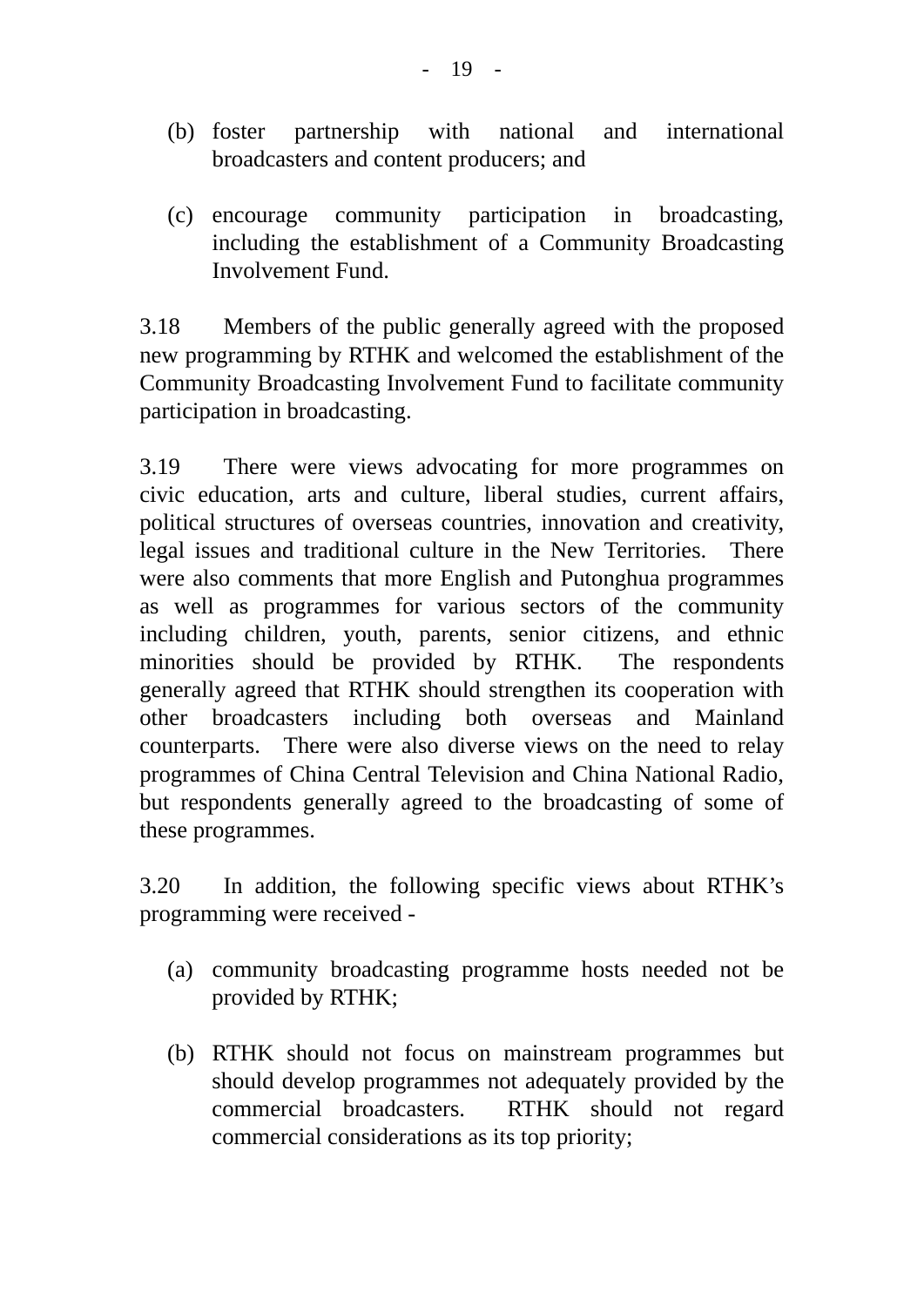- (c) the division of programmes among different broadcasting channels should be well coordinated;
- (d) radio channels could be set up for 18 districts in collaboration with Home Affairs Department and District Councils;
- (e) BBC radio programmes should be broadcast through FM radio mode; and
- (f) a committee should be set up to manage the Community Broadcasting Involvement Fund. Application procedures should be clearly set out and the granting of the fund should be carefully managed.

#### **(G) Other Views Outside the Scope of the Public Consultation**

3.21 In addition to the views sought by the consultation paper, some respondents had expressed their opinions on an array of other subjects. These are summarised as follows -

- (a) the Government should adopt the recommendation of the Review Committee to set up an independent public service broadcaster instead of entrusting RTHK to carry out the task. RTHK could not effectively perform the function of an independent public service broadcaster and be free from any political and financial interference under the proposed governance structure;
- (b) airwaves should be opened up and the threshold for granting sound broadcasting licences should be lowered for independent community groups to participate in public access broadcasting so as to encourage a plurality of voices and promote civic education;
- (c) RTHK should be a department directly under the Chief Secretary for Administration with administrative, financial and editorial independence;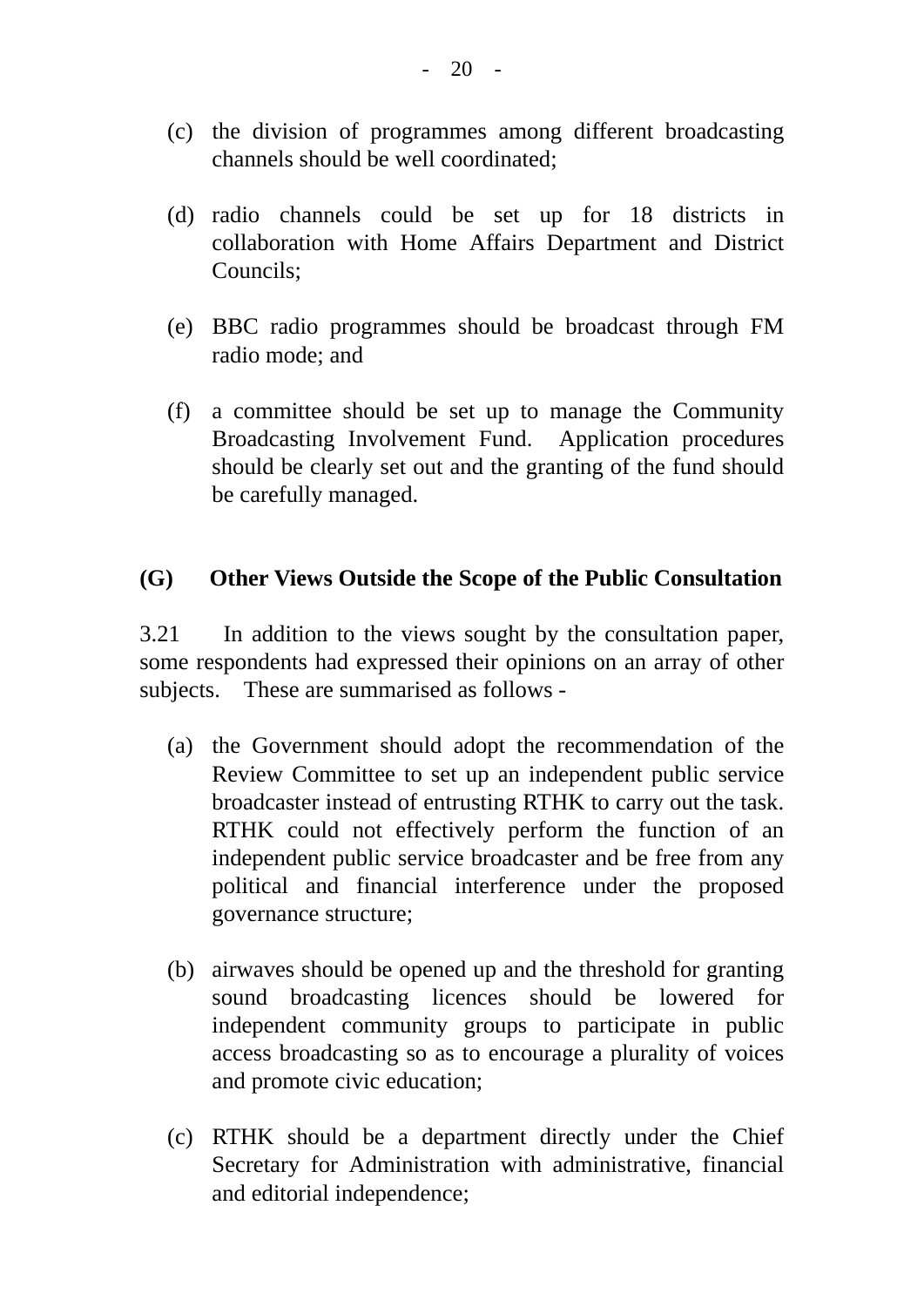- (d) some members of the public expressed dissatisfaction with the quality of programme hosts. Programme hosts should be politically neutral and should declare their interests, if any;
- (e) the re-provisioning of a new Broadcasting House in Tseung Kwan O was welcomed. The existing studios and equipment would need to be upgraded and improved;
- (f) the Government should set up a Public Broadcasting Resource Centre and a Public Broadcasting Protection Committee (保護公共廣播委員會); and
- (g) two separate radio channels should be set up, one for promoting Government policies and one for public service broadcasting.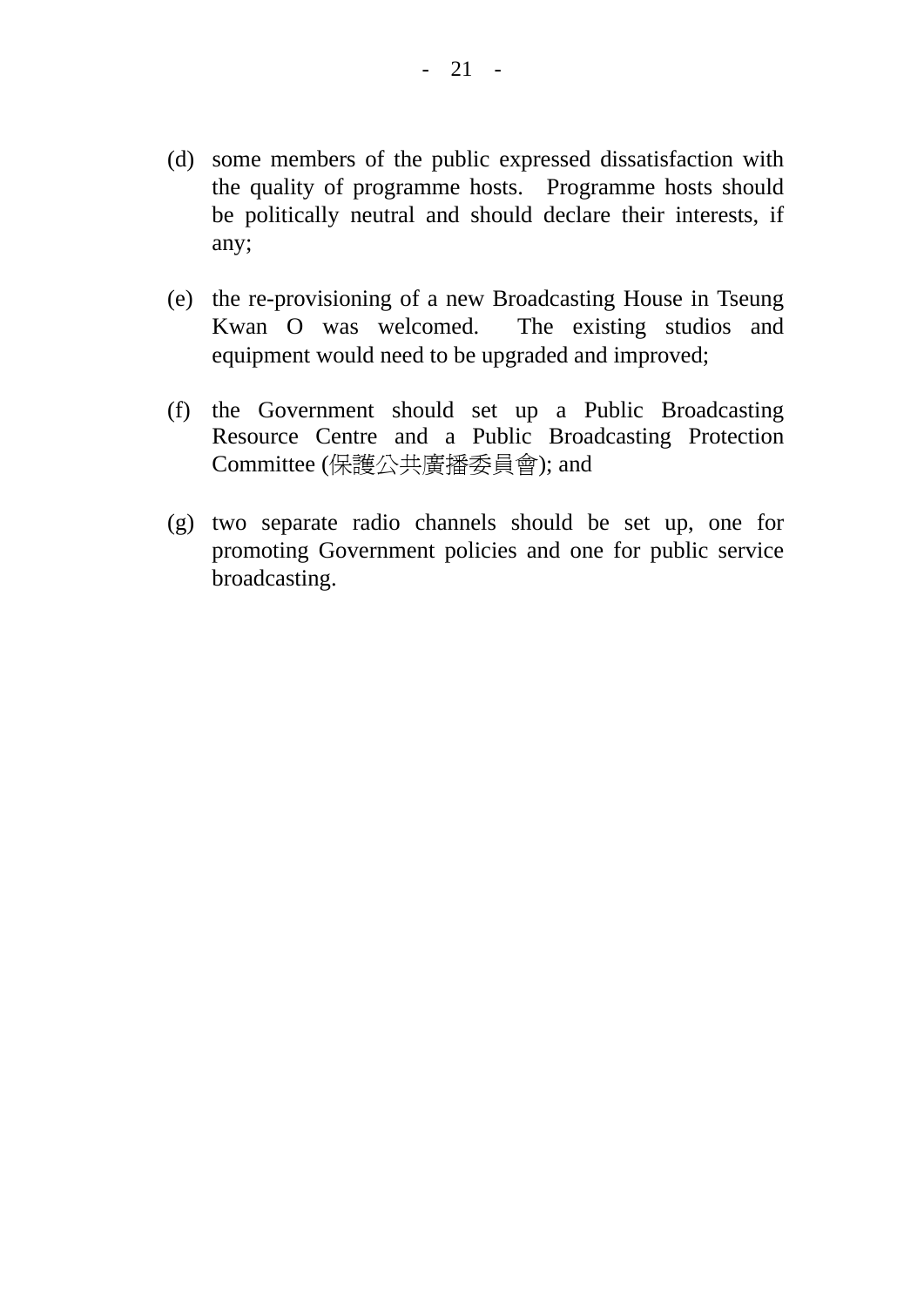## **CHAPTER FOUR**

# **RESULTS OF THE PUBLIC OPINION SURVEY**

4.1 To help gauge public views on issues related to the public consultation exercise, the Government, through the Central Policy Unit, commissioned Consumer Search HK Ltd to conduct a telephone opinion survey to collect and analyse public opinions on the consultation paper.

4.2 Before the conduct of the fieldwork, a pilot survey was carried out on 2 December 2009. A total of 30 successful interviews were completed. The pilot test was conducted satisfactorily.

4.3 The actual survey fieldwork was carried out between 3 December 2009 and 11 December 2009. Through telephone interviewing, 1,003 successful interviews were completed. All telephone numbers selected for the pilot survey were excluded from the main survey report.

## General

4.4 Regarding the Government's decision on the status of the RTHK, nearly seven in ten (68.2%) respondents opined that RTHK should continue to be a Government department and provide public broadcasting services. Only 11.4% of respondents did not agree to this, while 20.4% of respondents did not give an opinion on this issue.

4.5 On the matters covered in the consultation paper, the survey results showed that a majority of the respondents agreed generally to most proposals covered in the consultation paper to enhance the role and functions of the new RTHK as a public service broadcaster.

4.6 As editorial independence and corporate governance are two important issues for the future success of the new RTHK, we have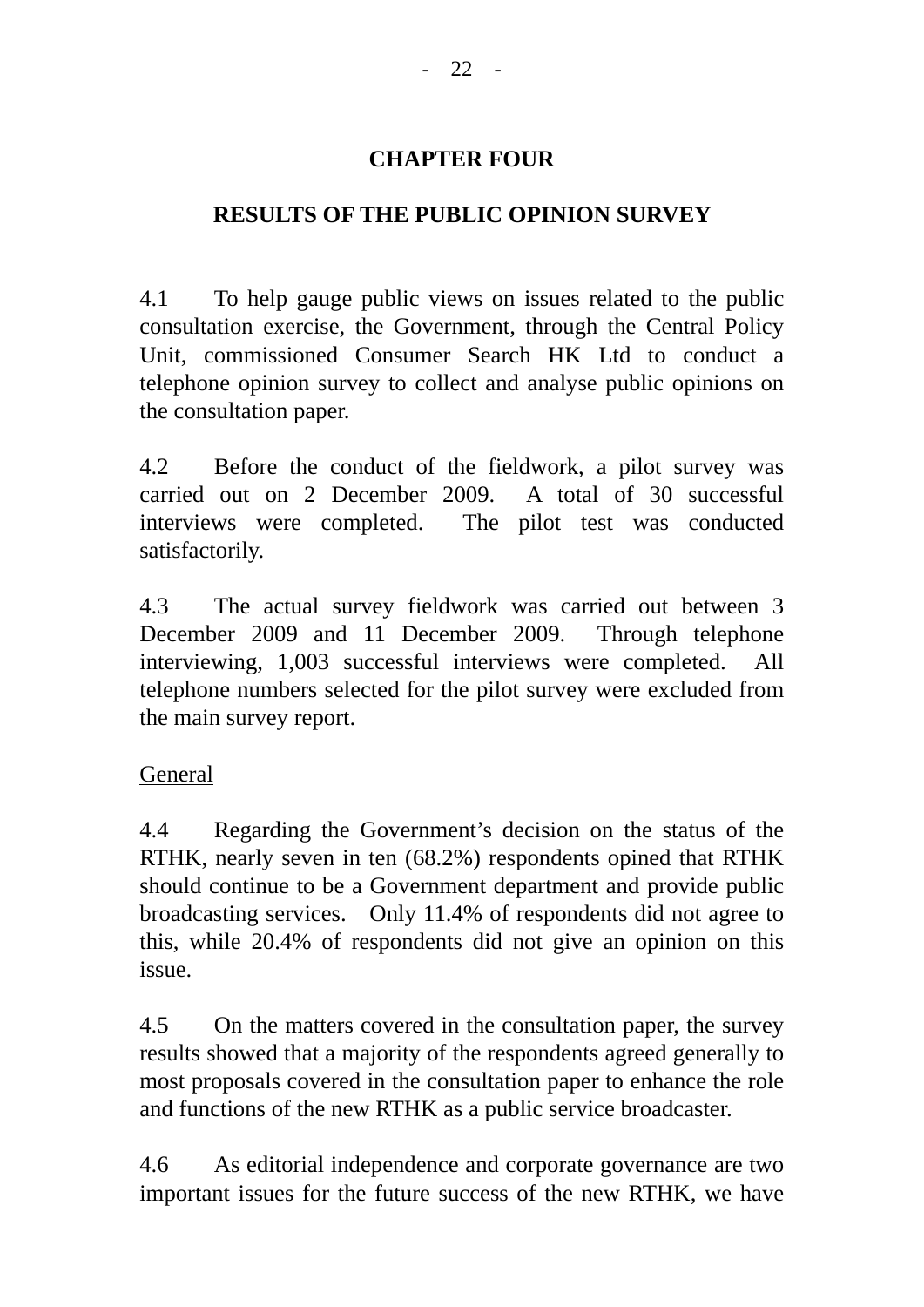taken the opportunity to ask respondents about their confidence in these two aspects. In this regard, most respondents gave a neutral view on the future editorial independence (46.9%) and future corporate governance of RTHK (52.7%). A significant proportion of the respondents were optimistic / very optimistic towards the broadcaster's editorial independence (36.2%) and its corporate governance (28.4%) in future. Comparatively speaking, the proportions of respondents being pessimistic / very pessimistic were low for both aspects, at 9.9% and 9.1% respectively.

## Public purposes

4.7 The four proposed public purposes of RTHK as a public service broadcaster received a strong level of support from most respondents, especially the purpose on establishing education value and promoting lifelong learning. The respective level of support for each proposed public purpose was as follows –

| <b>Proposed purpose purpose</b>                                                         | Level of support |
|-----------------------------------------------------------------------------------------|------------------|
| Establishing education value and promoting<br>lifelong learning                         | 92.3%            |
| Stimulating creativity and excellence to enrich<br>the multi-cultural life of Hong Kong | 86.9%            |
| social harmony and promoting<br>Fostering<br>pluralism                                  | 86.6%            |
| Sustaining citizenship and civil society                                                | 79.7%            |

Corporate governance

4.8 Over eight in ten (82.2%) respondents agreed that RTHK should enhance its corporate governance and be accountable to the public.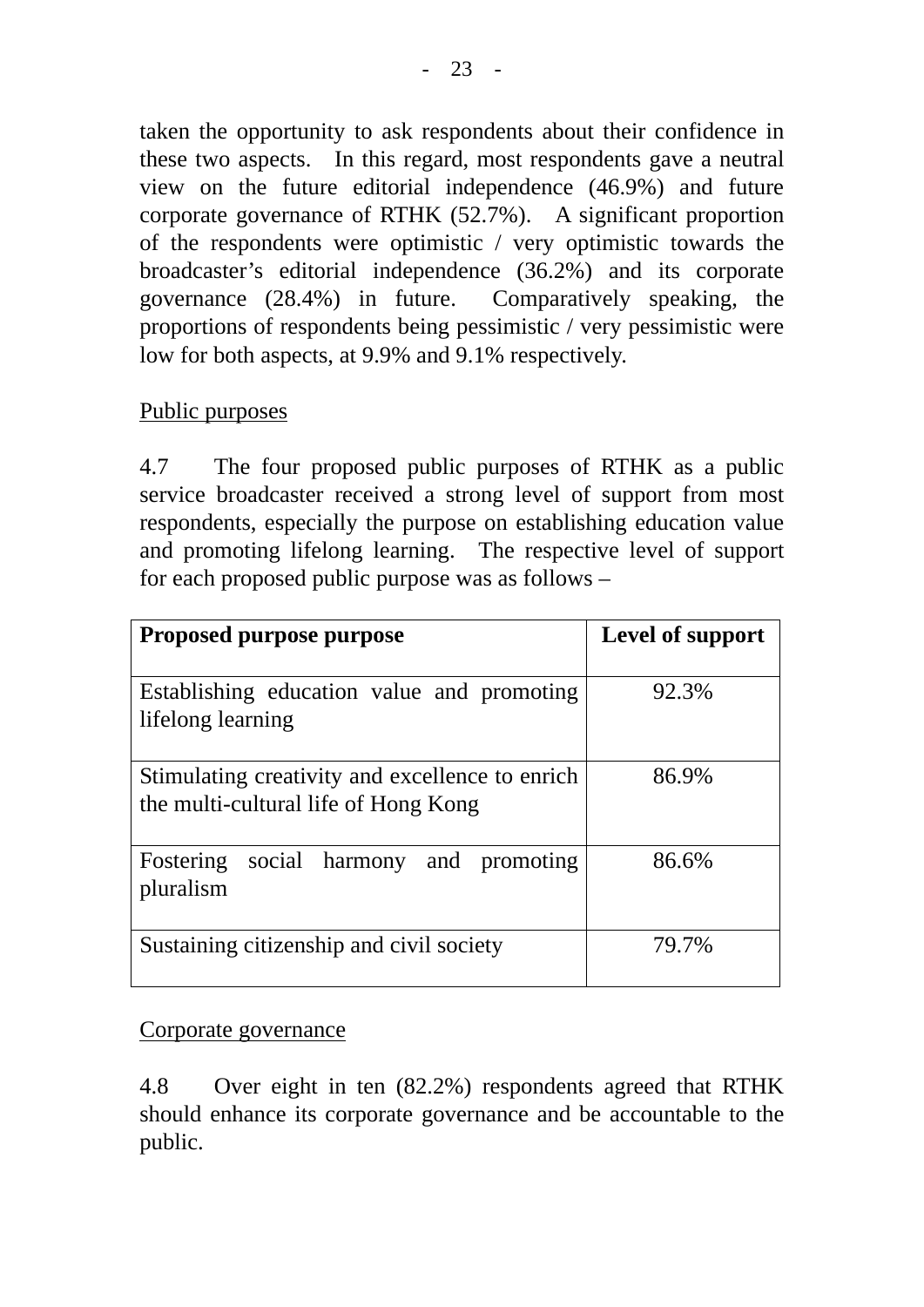4.9 Over two-thirds of the respondents also agreed to the Government's introduction of a broad-based Board of Advisors to help enhance the corporate governance of RTHK and its accountability to the public (69.1%). Only 14.9% were not in support of the proposal.

4.10 Moreover, over two-thirds of the respondents agreed that serving Executive Council and Legislative Council Members, public and judicial officers should not be appointed to the Board of Advisors (68.2%). Only 15.4% of respondents were not in favour of this.

# The Charter

4.11 RTHK's programme productions were seen to have been carrying out with editorial independence by a great majority (83.5%) of the respondents. Regarding the proposed Charter to be signed by the Chief Secretary for Administration, over two-thirds of the respondents (68.6%) opined that it would give further safeguard to the editorial independence of RTHK, and only a minority of respondents (15.7%) considered otherwise.

## Performance Evaluation

4.12 The proposal that RTHK should disclose to the public in the form of an annual report its achievements against a set of performance indicators in order to enhance transparency and accountability was well received by the vast majority (85.4%) of the respondents.

4.13 There were some respondents (9.3%) who were unable to give their opinion or refused to answer the question.

## Development of new RTHK

4.14 Around two-thirds of the respondents agreed that RTHK should introduce digital broadcasting, including digital TV (66.9%) and digital radio (67.1%) channels, so that it could develop as an all-round public service broadcaster to serve the community.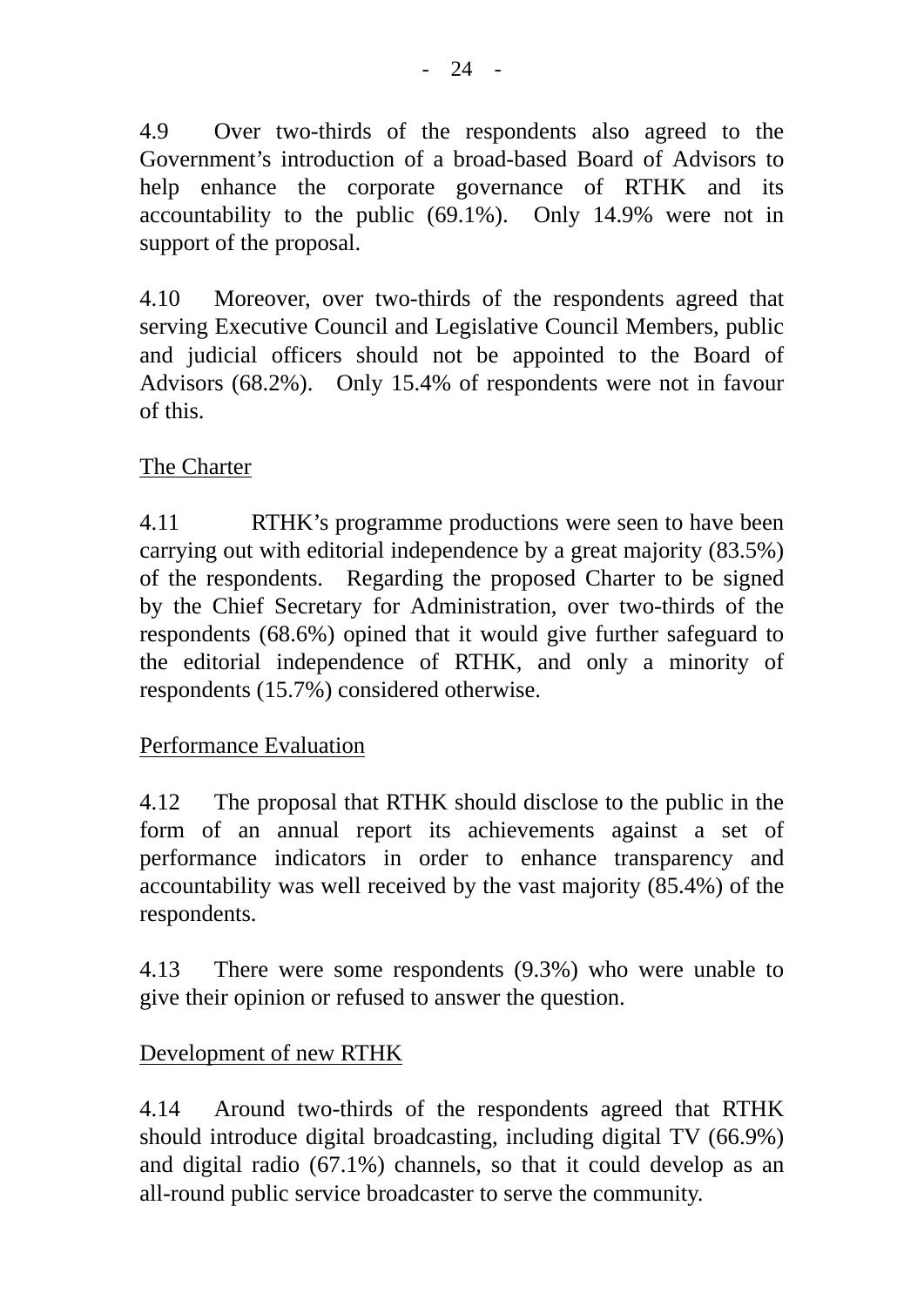4.15 Respondents who did not support the extended mode of service delivery (13.0% for digital TV channels and 11.2% for digital radio channels) were comparatively younger and were not audience of RTHK programmes.

4.16 Most (75.6%) respondents held the view that the Government should provide new resources for RTHK to expand its scope of services. The proportion of respondents who disagreed to it was at a low level of 13.2%.

4.17 A majority of the respondents agreed that RTHK should develop new programming opportunities in all the four proposed areas to enrich Hong Kong's cultural life and to elevate the provision of public service broadcasting to a new platform. The proposed four areas in order of level of support by the respondents are as follows -

| <b>Proposed new programming opportunities</b>                                                                                                      | Level of support |
|----------------------------------------------------------------------------------------------------------------------------------------------------|------------------|
| Promoting and facilitating local original<br>content production                                                                                    | 91.6%            |
| Fostering partnership with international<br>broadcasters and content producers to broaden<br>our international horizon                             | 82.4%            |
| in<br>Encouraging community participation<br>broadcasting                                                                                          | 75.0%            |
| partnership with<br>national<br>Fostering<br>broadcasters and content producers to enhance<br>our understanding of developments in the<br>Mainland | 73.2%            |

4.18 Overall, the proportion of respondents opposed to developing new programmes in the various areas set out in the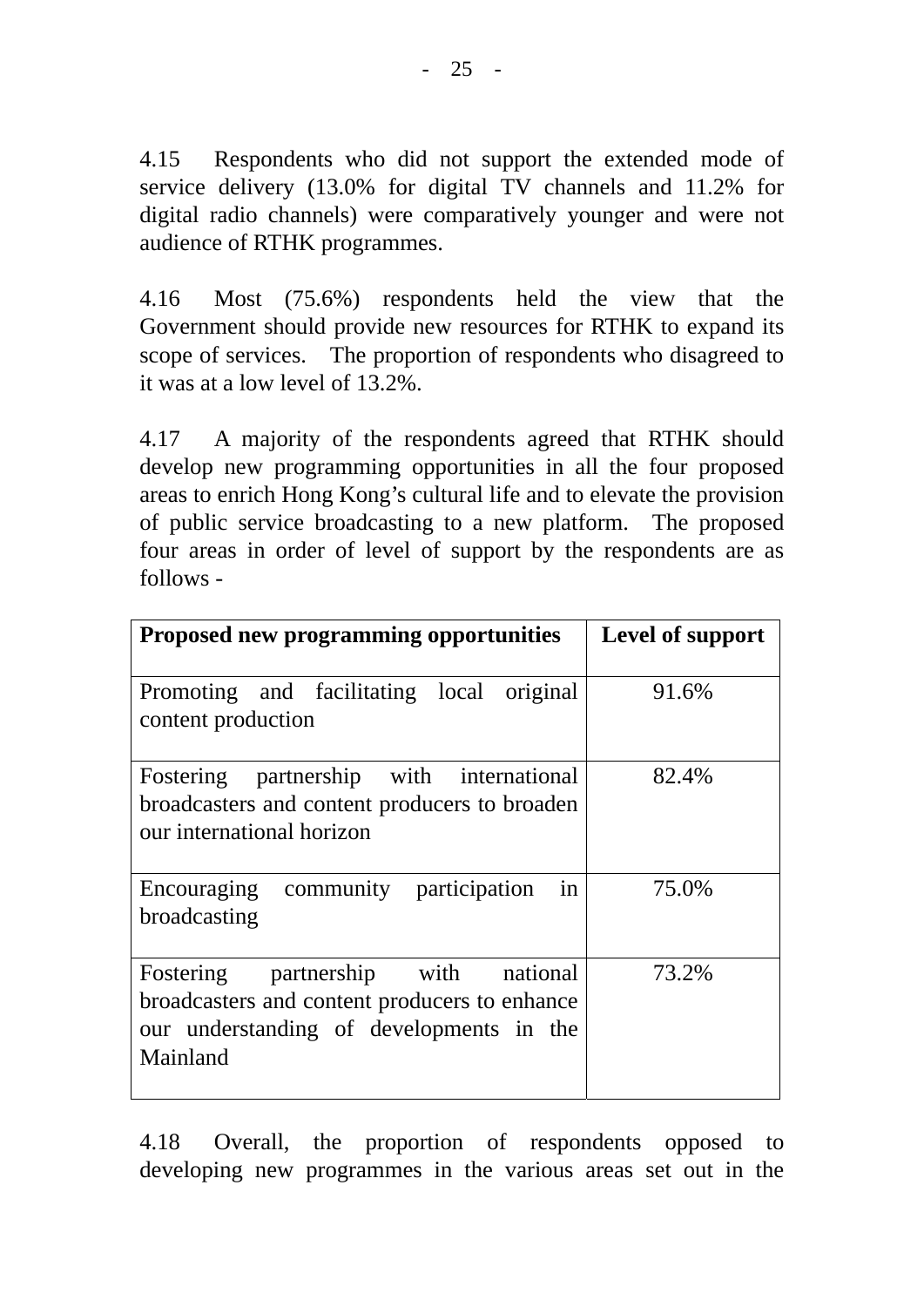consultation paper was not substantial. The proportion of respondents who did not support the programming direction about local original content production was extremely small, at 2.3%, while about one in ten respondents (9.8%) held negative views towards the development of programmes involving partnership with international broadcasters and content producers. The proportion of respondents disagreeing with the other two areas was higher, i.e. 15.2% for community participation and 17.8% for programmes involving partnership with national broadcasters and content producers.

4.19 Nearly two-thirds (65.0%) of respondents were positive towards the idea of establishing a dedicated Community Broadcasting Involvement Fund to encourage the involvement of community organisations and NGOs in broadcasting. Respondents who opposed to the proposal of the Fund were at a level of 18.1% only.

4.20 The full report on the public opinion survey is at **Annex 2** and it has been uploaded onto CEDB's website for public scrutiny.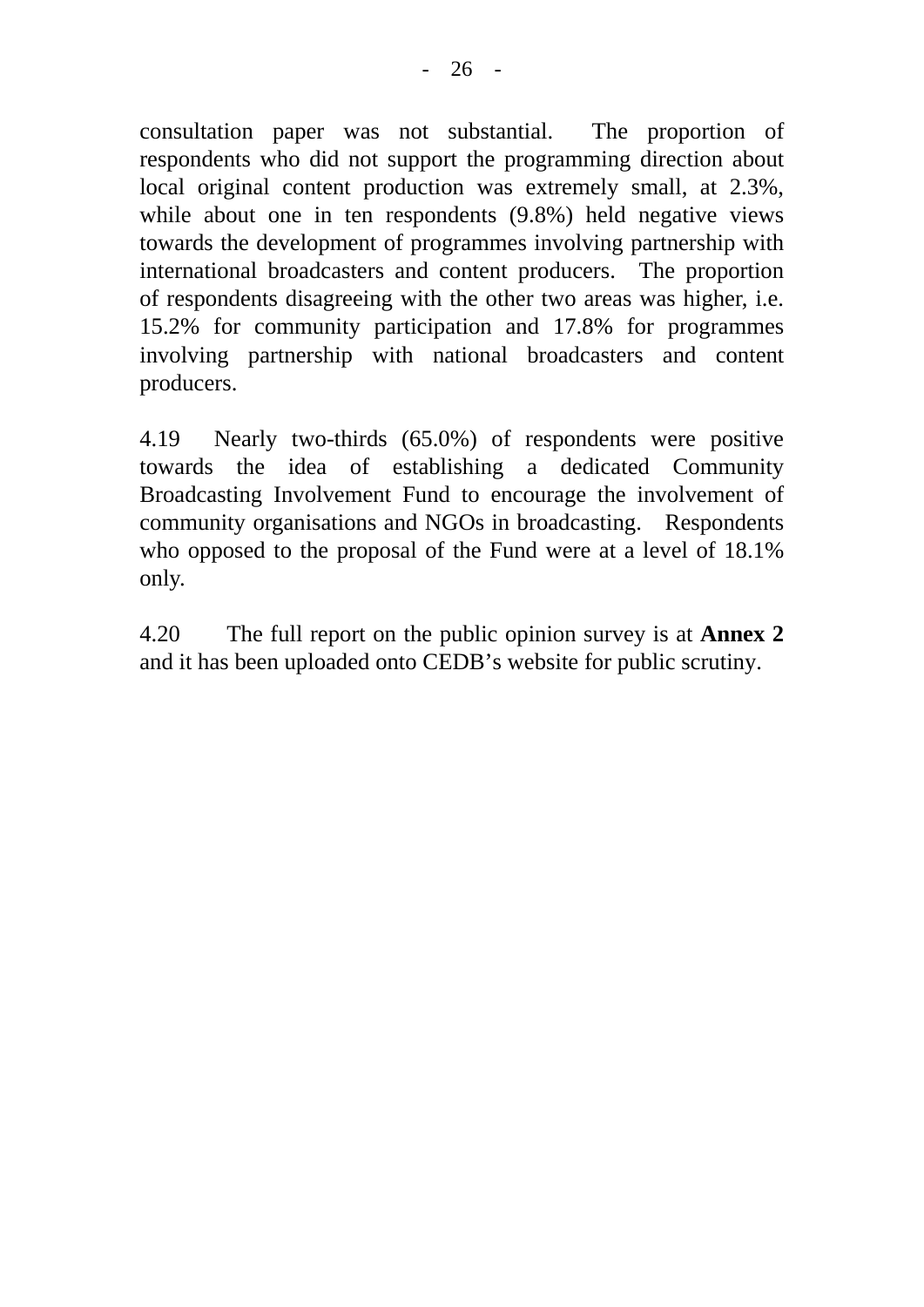## **CHAPTER FIVE**

# **CONCLUSION AND THE WAY FORWARD**

5.1 Judging from the public views received through various channels in the public consultation period, there was general support from the public towards the proposals contained in the consultation paper.

5.2 In particular, there was a vast majority public support towards the proposed public purposes of the new RTHK, the issue of a Charter to safeguard RTHK's editorial independence as well as the need for appropriate performance evaluation for RTHK. There was also majority public support towards the proposed mode of service delivery, including the provision of digital audio broadcasting and digital terrestrial television services by RTHK. The proposed new programming opportunities had also received clear public support.

5.3 There were also issues where the public views received in the consultation exercise were more diverse. These were mainly concerned with the Board of Advisors and related issues (e.g. its role, terms of reference, etc.). However, there was clear support in the public opinion survey conducted for the introduction of the Board of Advisors to help enhance the corporate governance of RTHK and its accountability to the public.

## The way forward

5.4 We plan to brief the Legislative Council on the views received during the public consultation exercise. With the importance of the Charter for safeguarding the editorial independence of the new RTHK, we will also take the opportunity to brief the Legislative Council on the draft Charter. We will in parallel seek the views of RTHK staff on the contents of the draft Charter before it is finalised.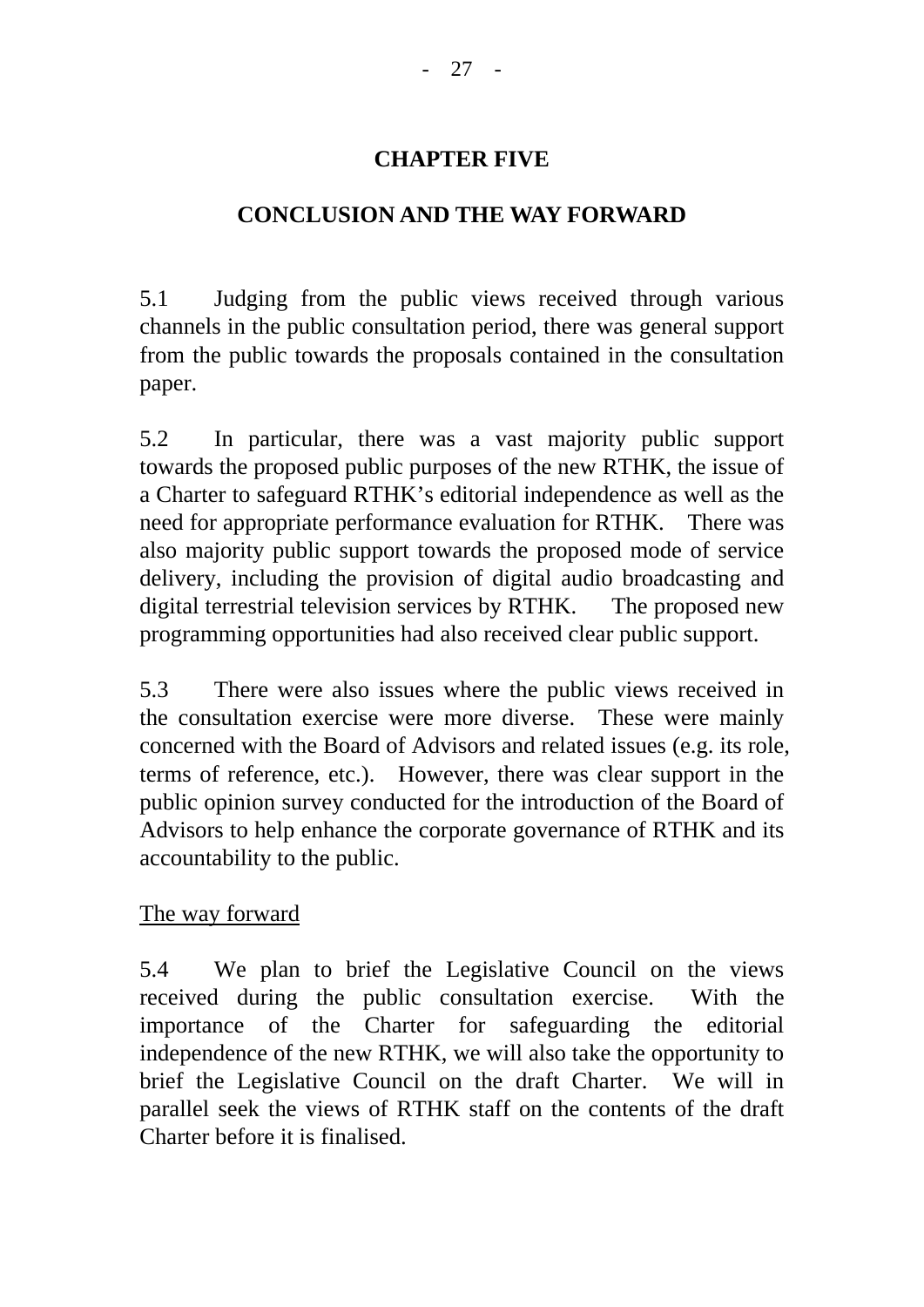5.5 From the public views received, there is clear and strong support for the new RTHK to develop new areas of services, including digital audio broadcasting and digital terrestrial television services.

5.6 In the months ahead, CEDB will work closely with RTHK on the planning for the provision of these new services, the timetable for service rollout, as well as the manpower and financial resources involved. We will seek the necessary resources for RTHK to develop the new services through the Government's established resource allocation mechanism, and will seek approval from the Legislative Council as and when appropriate.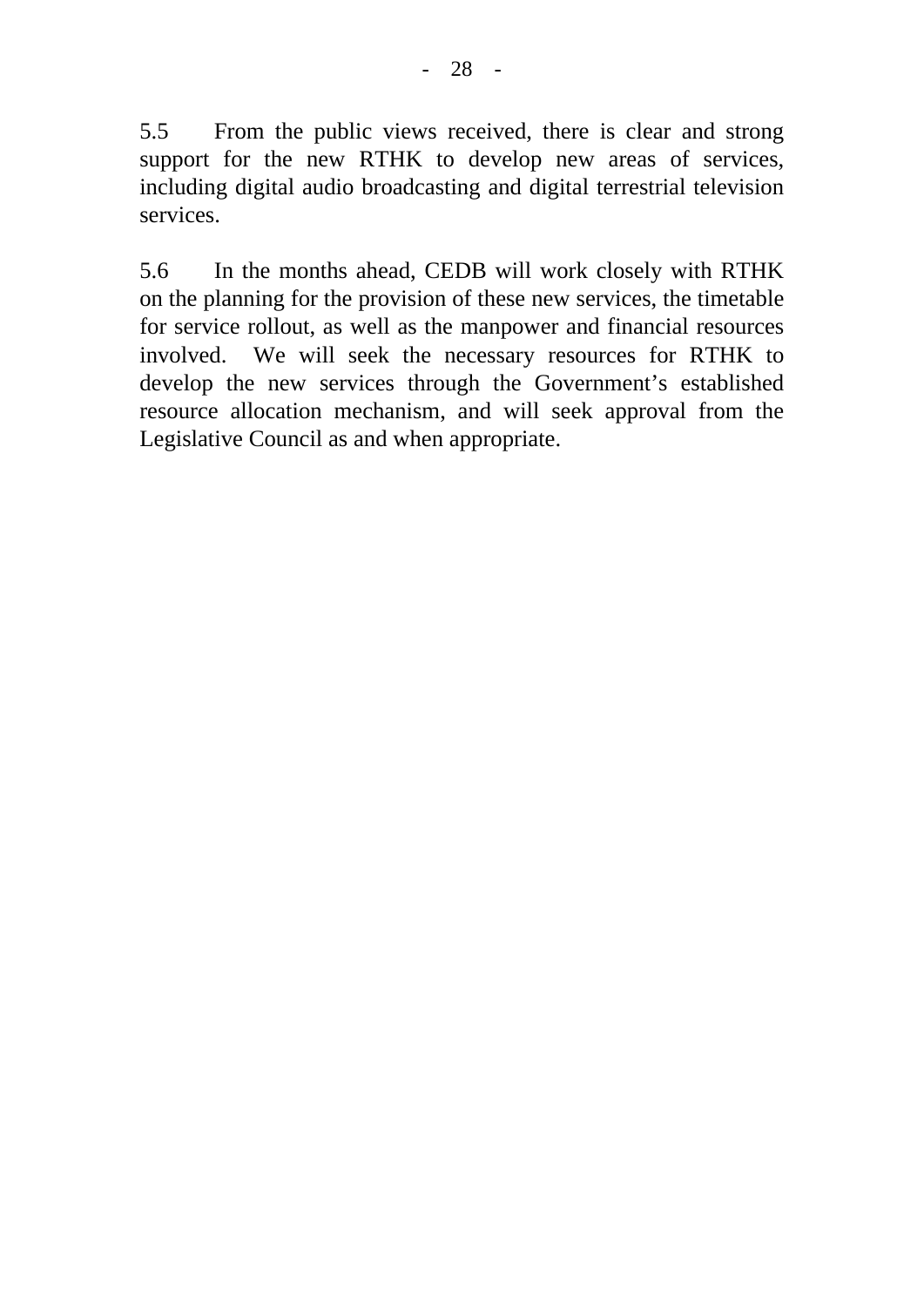#### **Annex 1**

# **List of organisations / individuals that have made written submissions**

# **Organisations**

| $\mathbf{1}$ | 香港民主促進會                               |
|--------------|---------------------------------------|
|              | Hong Kong Democratic Foundation       |
| 2            | 雄濤廣播有限公司                              |
|              | <b>Wave Media Limited</b>             |
| 3            | 香港作曲家聯會                               |
|              | Hong Kong Composers' Guild            |
| 4            | 匯賢智庫政策研究中心                            |
|              | Savantas Policy Institute Limited     |
| 5            | 電視廣播有限公司                              |
|              | <b>Television Broadcasts Limited</b>  |
| 6            | 獨立媒體(香港)                              |
|              | In-Media (Hong Kong)                  |
| 7            | 公民黨                                   |
|              | The Civic Party                       |
| 8            | 獅子山學會                                 |
|              | <b>Lion Rock Institute</b>            |
| 9            | 新力量網絡                                 |
|              | SynergyNet                            |
| 10           | 新城廣播有限公司                              |
|              | Metro Broadcast Corporation Limited   |
| 11           | FM 101 電台                             |
|              | FM 101 Radio                          |
| 12           | 青台                                    |
|              | Green Radio                           |
| 13           | 香港女律師會                                |
|              | Hong Kong Federation of Women Lawyers |
| 14           | 尋道會                                   |
|              | Unitarian Universalists Hong Kong     |
| 15           | 香港電台節目製作人員工會                          |
|              | <b>RTHK Programme Staff Union</b>     |
| 16           | 香港記者協會                                |
|              | Hong Kong Journalists Association     |
| 17           | 撐香港電台                                 |
|              | Save RTHK Campaign                    |
| 18           | 香港基督教服務處                              |
| 19           | 義務工作發展局                               |
|              | <b>AVS Head Office</b>                |
| 20           | 香港融樂會有限公司                             |
|              | Hong Kong Unison Limited              |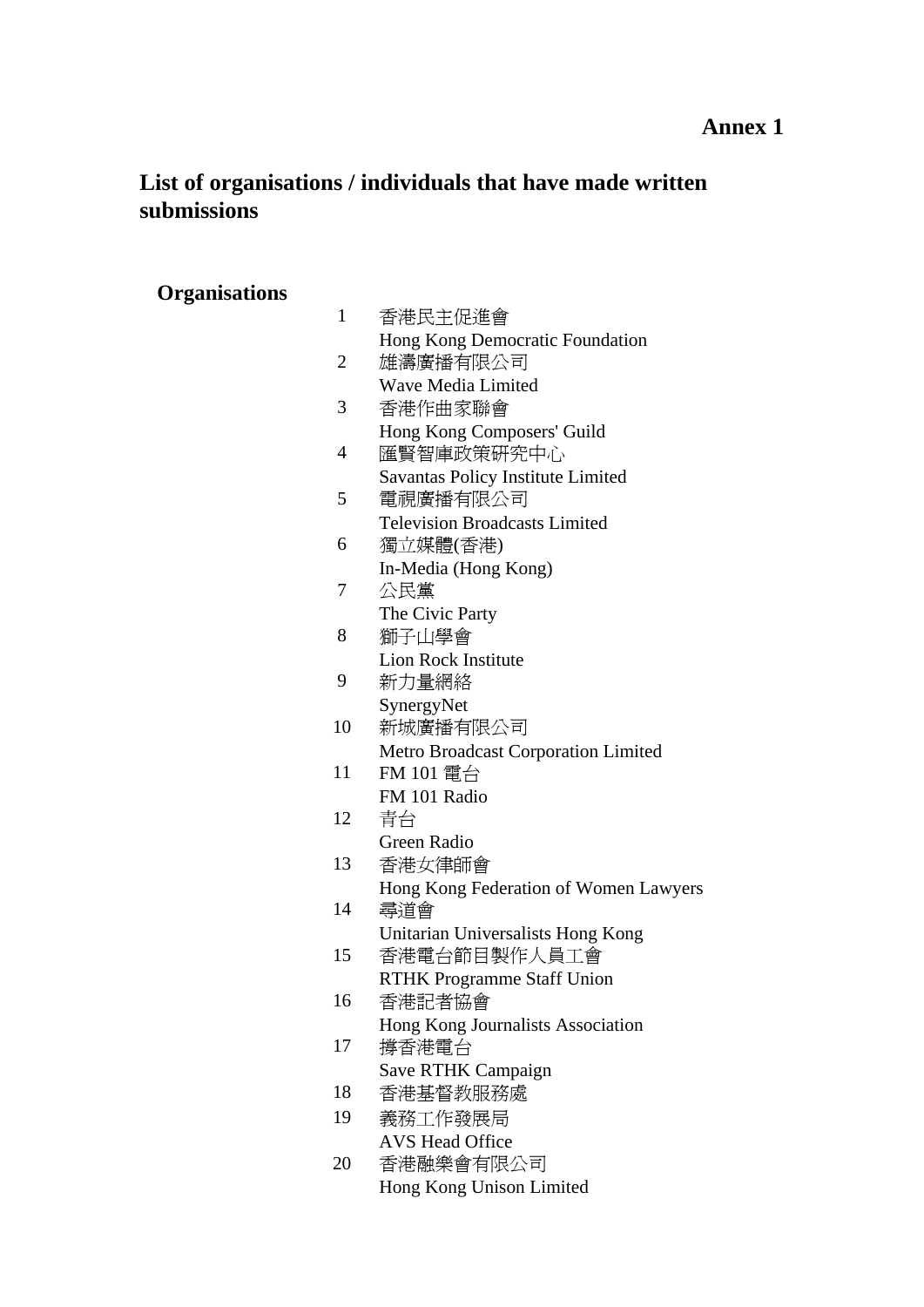| 21 | 香港專業教育學院(李惠利)幼兒教育及社會服務系<br><b>IVE(LWL)-Child Education and Community Service</b> |
|----|----------------------------------------------------------------------------------|
| 22 | 民間策發會                                                                            |
|    | <b>Citizens' Commission on Constitutional Development</b>                        |
| 23 | 非牟利幼兒教育機構議會                                                                      |
|    | Council of Non-profit Making Organisations for                                   |
|    | Pre-primary Education                                                            |
| 24 | 香港聖公會福利協會                                                                        |
|    | Hong Kong Sheng Kung Hui Welfare Council                                         |
| 25 | 香港青年智庫 - 政策研究部                                                                   |
| 26 | 智經研究中心                                                                           |
|    | <b>Bauhinia Foundation Research Centre</b>                                       |
| 27 | 香港英商會                                                                            |
|    | The British Chamber of Commerce in Hong Kong                                     |
| 28 | 香港電視專業人員協會                                                                       |
|    | Hong Kong Televisioners Association                                              |
| 29 | 新界鄉議局                                                                            |
|    | Heung Yee Kuk New Territories                                                    |
| 30 | 香港專業及資深行政人員協會                                                                    |
| 31 | 香港各界婦女聯合協進會                                                                      |
| 32 | 香港人權監察                                                                           |
| 33 | 國際商會 - 中國香港區會                                                                    |
|    | International Chamber of Commerce - Hong Kong,                                   |
|    | China                                                                            |
| 34 | 香港葵涌貨櫃碼頭及物流從業員大聯盟                                                                |
| 35 | <b>Indian Community</b>                                                          |
| 36 | 民間公營廣播監察小組                                                                       |
| 37 | 亞洲人權委員會                                                                          |
|    | <b>Asian Human Rights Commission</b>                                             |
| 38 | 民建聯                                                                              |
|    | Democratic Alliance for the Betterment and Progress                              |
|    | of Hong Kong                                                                     |
| 39 | 香港聾人協進會                                                                          |
|    | Hong Kong Association of the Deaf                                                |
| 40 | 香港數碼娛樂協會                                                                         |
|    | Hong Kong Digital Entertainment Association                                      |
| 41 | 107 動力                                                                           |
|    | Momentum107                                                                      |
| 42 | 香港演藝學院                                                                           |
|    | The Hong Kong Academy for Performing Arts                                        |
| 43 | 明光社                                                                              |
|    | The Society for Truth and Light                                                  |
|    |                                                                                  |

## **Individuals**

- 1 聽眾們
- 2 麥惠強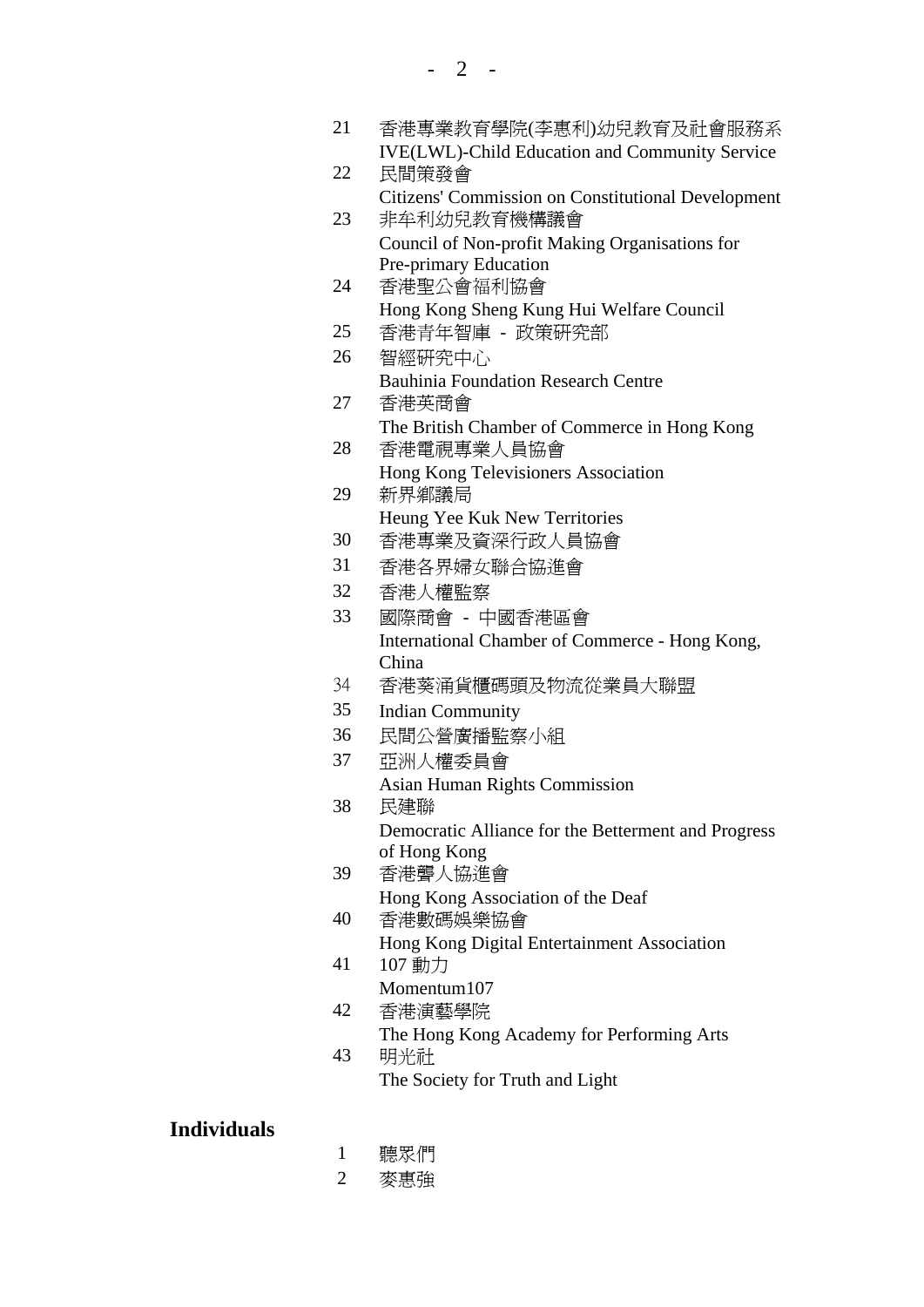- 3 -

- 張楚勇博士
- 香港電台聽眾們
- 一群學生
- 聽眾們
- 一眾聽眾
- 港台聽眾
- Maurice WM Lee JP
- 陳彬
- Eddie Chan
- Liu Hei Man
- 呂志清、潘卓光
- Tom Mau
- 梁貴明
- 譚兆聰
	- Lawrence Tam
- 楊位醒先生 (區議員)
- S. Chow
- 魯志森
- 湯頌偉
- 楊默博士 (區議員)
- 陳雲博士
- 陳轁文教授、馬傑偉教授、陳智傑先生
- Professor Kevin Thompson
- 一名香港市民
- 莫乃光先生
	- Mr. Charles Peter MOK
- 黃平達先生
	- Mr. Pindar Wong
- Yim Tsang
- 黃世澤先生 Mr. Martin OEI
- Mary Anne Pun
- Kenbily
- 孔憲中
	- Hung Hin Chung Edwin
- Laurence Lau
- 秦健聰
- 李建華
- Freeman Lee
- Anonymous
- 陳志慧
- 李治南
- Eric Spain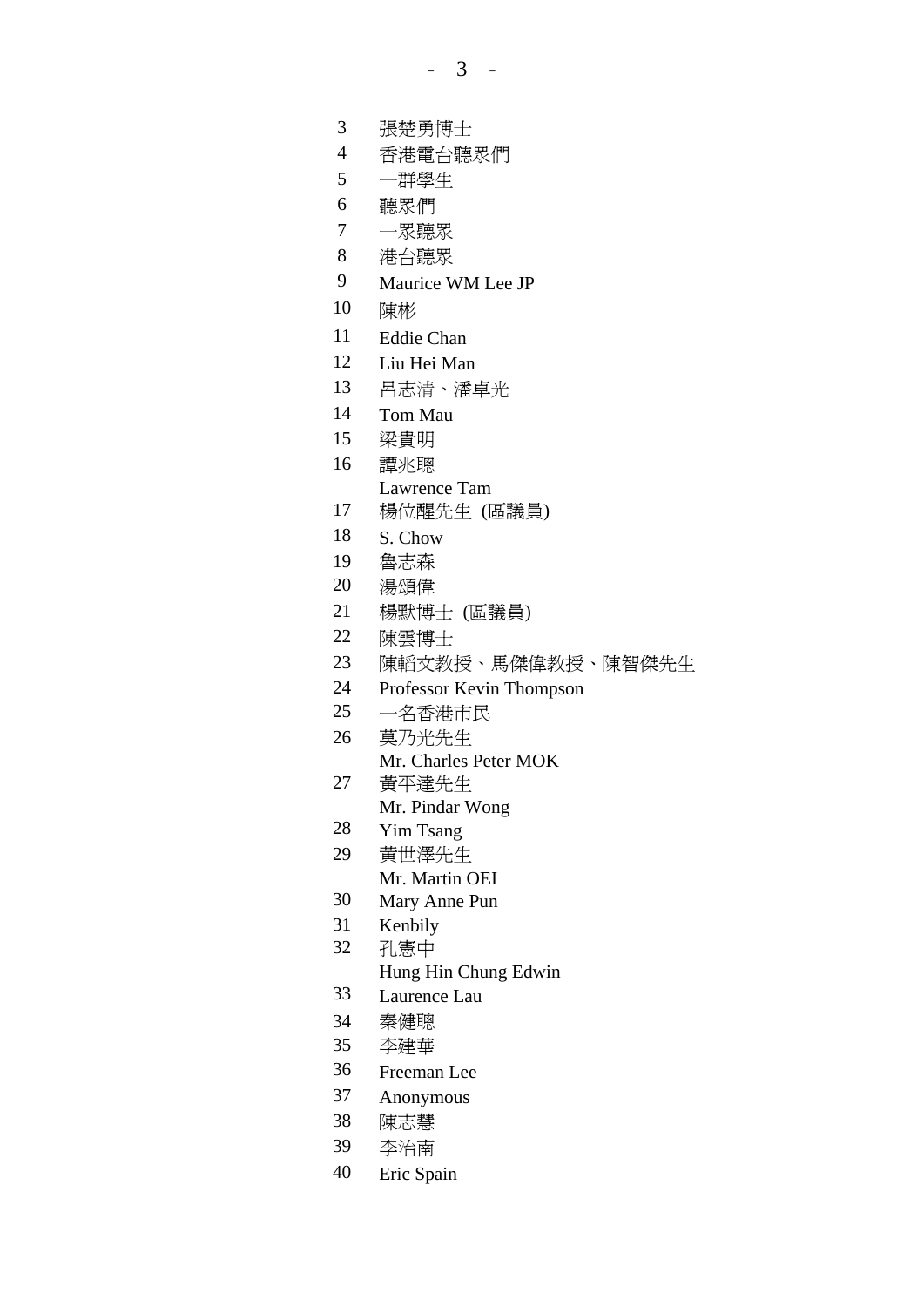- Liuhoushan Liuxi
- 李雄飛
- 李敬華
- 葉慶龍
- 袁熹彤
- Paul Lam
- S Lee
- 東涌居民
- 思思
- 梁小姐
- 吳寶雲
- Leung Yuk Ming Lisa
- 董惠明
- Victoria Hui
- 劉望
- 李森
- Chi Ming Chiu
- Dr. Chow Chun Bong, BBS, JP
- 黃佩麗 Mary Wong
- Lau Yau Lin
- 屈大成 Dr. Wut
- Bill Purves
- 劉漢權
- 鄧守樸
- Pilate
- 呂志晶、何國衡、馬嘉培、蘇少儀及甘親輿
- Timon Ng Tik Man
- Eric Loud
- Jak Au Yeung
- 鄺鳳鳴
- Mr Inhabitant
- Dr. Bernard Fu
- 蘇孝恆博士 Haggen So
- 劉子鑫
- Eddie Lau
- 吳志傑
- Allan Ng 周家輝
	- Chau Ka Fai
- Terry Wong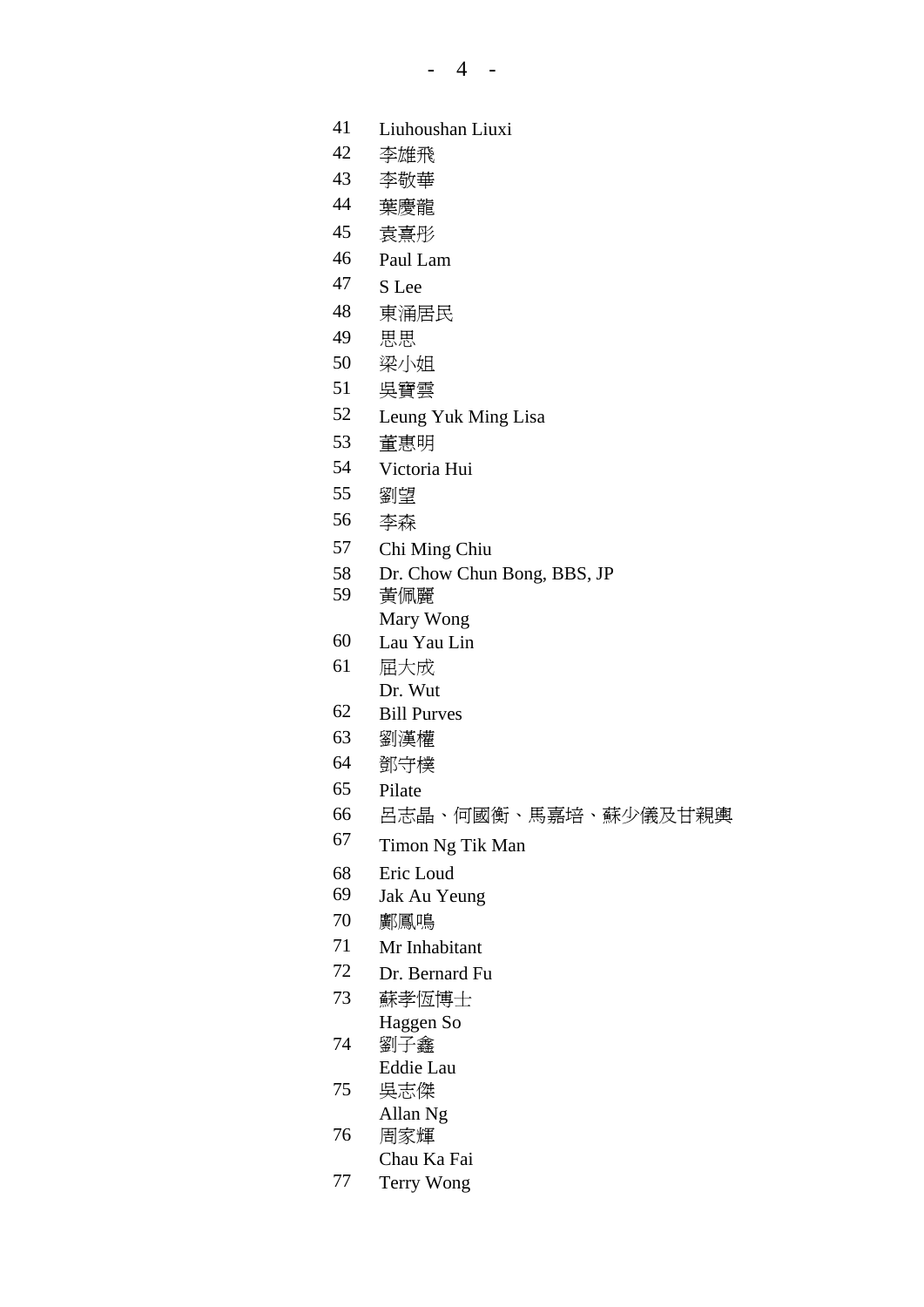- 5 -

李銳華

Clement

- 東華三院伍尚能紀念幼兒園校長
- Ho Tak On
- Danny Chan
- Edwin Cheung
- Luther Ng
- TY Li
- 納稅人
- W.K. Tse
- Billy Ng
- Mr Leung
- 區凱聲
- Lee
- 方國珊議員
- 黎民
	- Howard Lai
- Donna Chu
- Jessica Li & Mervyn Cheung Man Ping
- Benjamin Chan
- Felix L Hart
- 鍾庭耀博士 Dr Robert CHUNG
- 鄧鍵一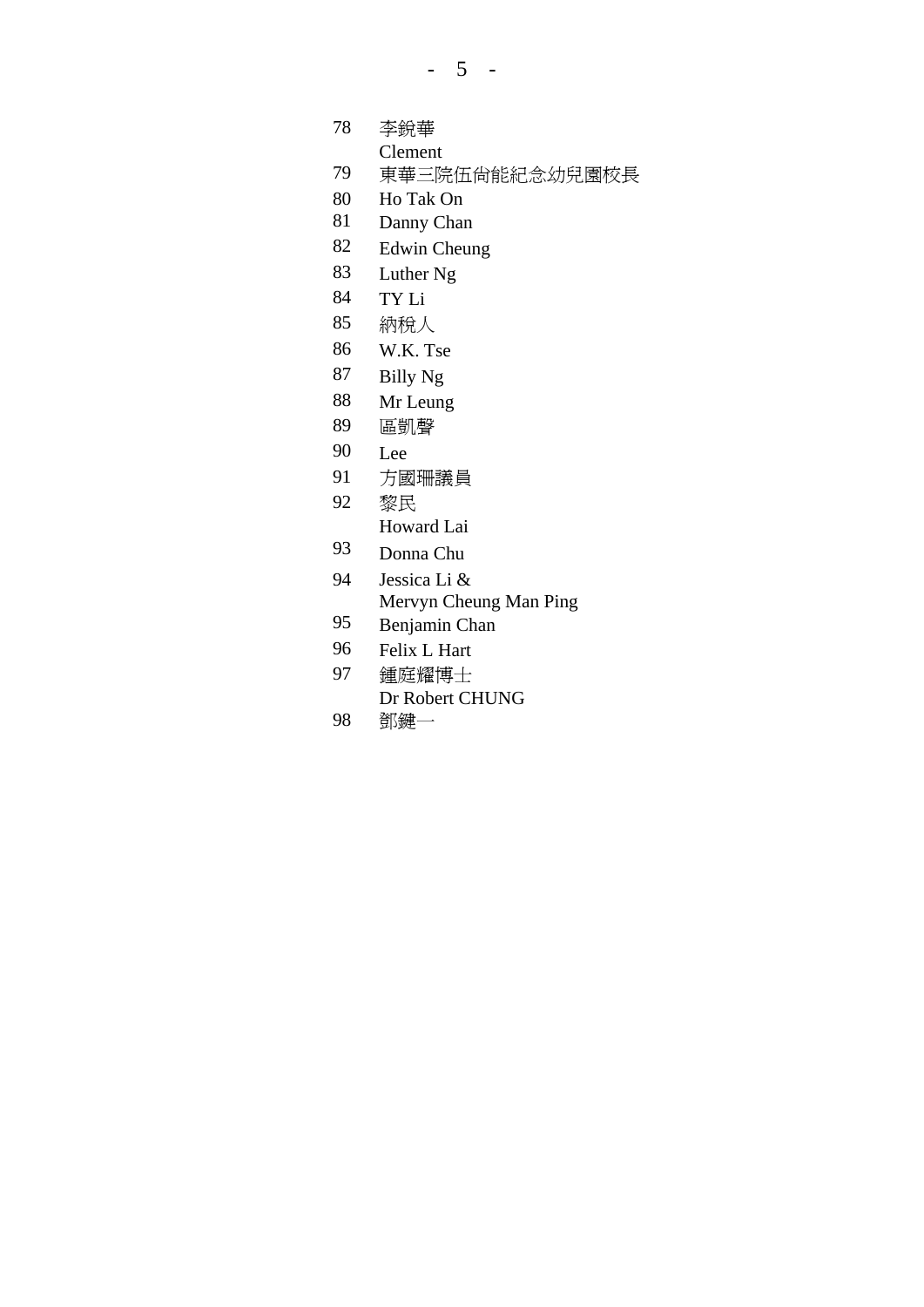**Annex 2** 

**Report on the Public Opinion Survey Conducted by Consumer Research HK Ltd.**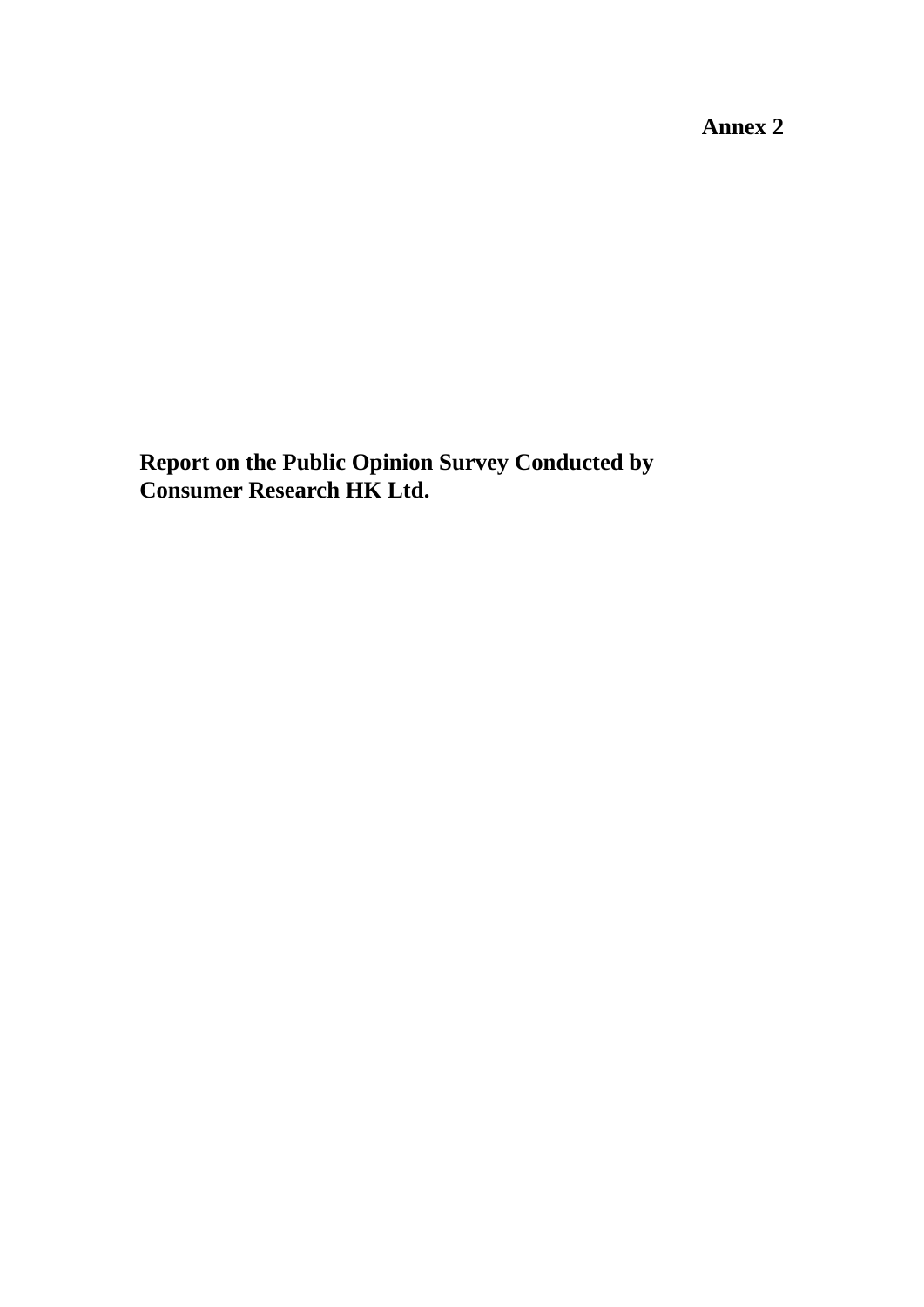# **Opinion Survey on The New RTHK Public Consultation**

**~ Executive Report ~** 

Prepared for



## **Central Policy Unit, HKSAR Government**

By

## **CONSUMER SEARCH**



Consumer Search receives ISO9001:2000 certification on its quality management system of marketing research consultancy services in Hong Kong. All research projects are conducted in accordance with the provisions of the ICC/ESOMAR International Code of Marketing and Social Research Practice.



Consumer Search HK Ltd. 5/F., Island Place Tower, 510 King's Rd., Hong Kong Tel: 852 2891 6687 Fax: 852 2833 6771 Email: general@cshk.com http://www.cshk.com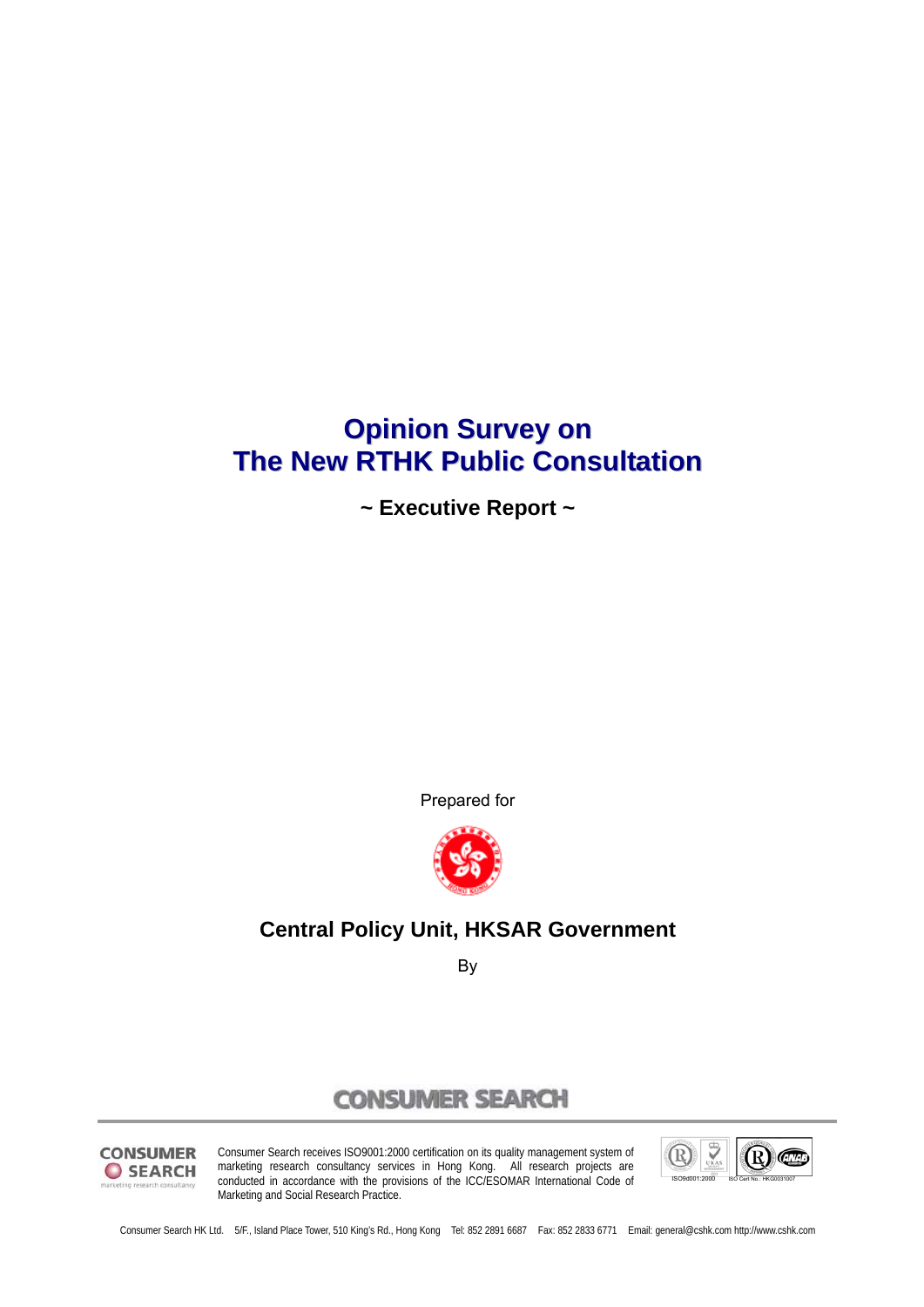

## **Table of Contents**

|    | <b>Chapter</b> | Page.                                                                            |
|----|----------------|----------------------------------------------------------------------------------|
|    |                |                                                                                  |
| 1. |                |                                                                                  |
| 2. |                |                                                                                  |
|    | 2.1            |                                                                                  |
|    | 2.2            |                                                                                  |
|    | 2.3            |                                                                                  |
| 3. |                |                                                                                  |
|    | 3.1            |                                                                                  |
|    | 3.2            |                                                                                  |
| 4. |                |                                                                                  |
|    | 4.1            |                                                                                  |
|    | 4.2            |                                                                                  |
|    | 4.3            |                                                                                  |
|    | 4.4            |                                                                                  |
|    | 4.5            |                                                                                  |
|    | 4.6            |                                                                                  |
|    | 4.7            |                                                                                  |
|    |                |                                                                                  |
|    |                |                                                                                  |
|    |                |                                                                                  |
|    |                |                                                                                  |
|    |                |                                                                                  |
|    |                | Annex VI - Age Distribution of Respondents and Hong Kong Population35            |
|    |                | Annex VII - Coefficient of Variation and Margin of Error of Selected Variables36 |
|    |                |                                                                                  |
|    |                |                                                                                  |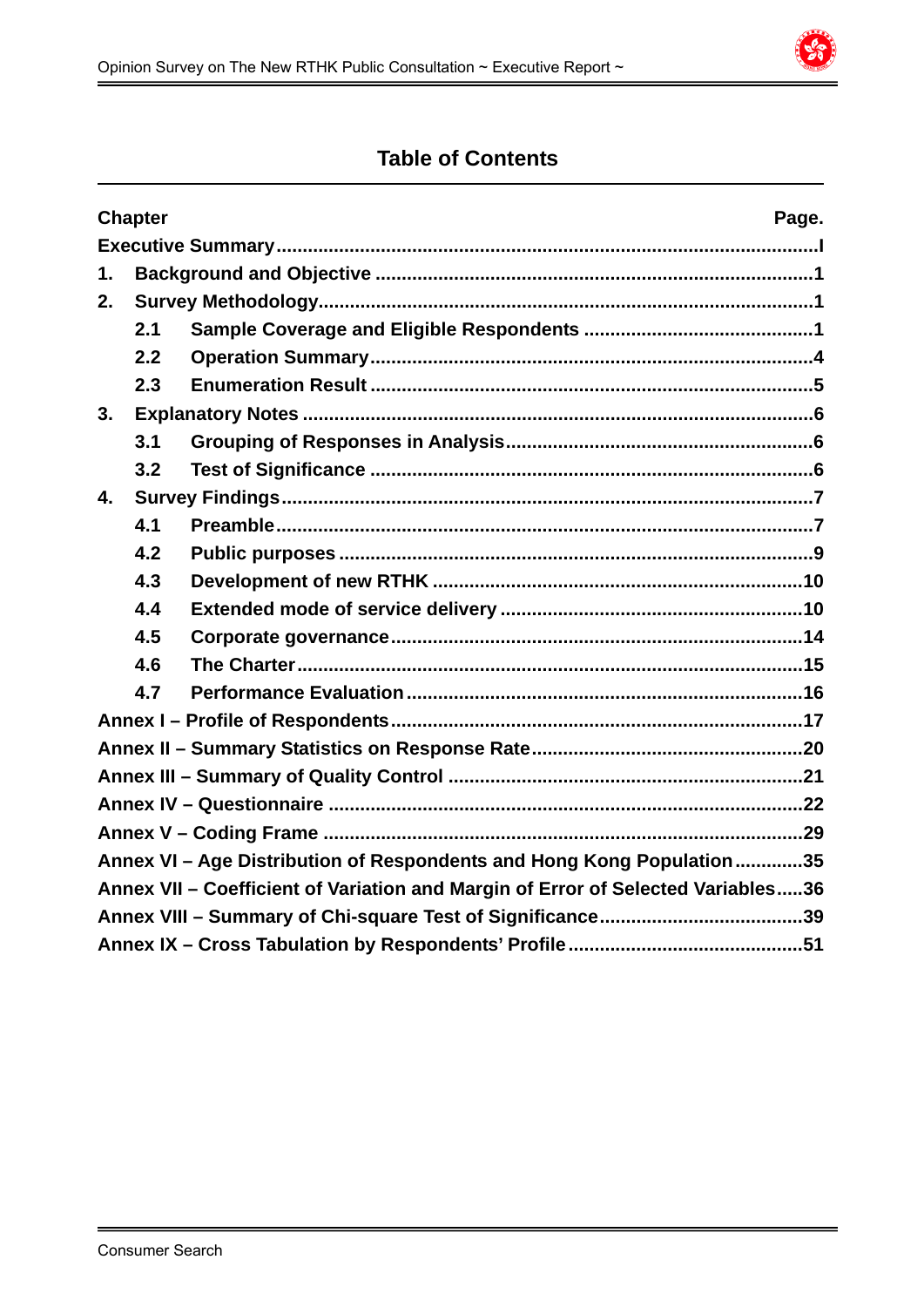

## **Executive Summary**

#### *Introduction*

- 1. The Government, as represented by the Central Policy Unit (CPU), commissioned Consumer Search to conduct a telephone opinion survey (the Survey) to collect and analyse public opinions on the RTHK Public Consultation Paper published in October 2009.
- 2. The fieldwork period was between  $3<sup>rd</sup>$  December 2009 and  $11<sup>th</sup>$  December 2009. Through telephone interviewing, 1 003 persons of age 18 or above were successfully interviewed, with a response rate of 31.4%.

#### *Preamble*

- 3. Overall, a majority of the respondents held a positive attitude on the new RTHK Public Consultation, agreeing to most proposals covered in the consultation paper to enhance the role and functions of the new RTHK as a public service broadcaster.
- 4. Nearly seven in ten (68.2%) respondents opined that RTHK should continue to be a Government department in providing public broadcasting service. Only 11.4% of respondents did not agree to it, while 20.4% of respondents did not give an opinion on this issue. Those who responded negatively were slightly more skewed towards people aged 30-39, with tertiary education attainment, working as managers/ administrators/ professionals/ associate professionals, and with personal monthly income of HK\$25,000 and above.
- 5. Most respondents gave a neutral view on the future editorial independence (46.9%) and future corporate governance of RTHK (52.7%). Comparatively speaking, there were slightly more respondents who were optimistic/ very optimistic towards the broadcaster's editorial independence (36.2%) than its corporate governance (28.4%) in future. The proportions of respondents being pessimistic/ very pessimistic were low for both aspects, at 9.9% and 9.1% respectively.

#### *Public purposes*

6. The pursuing of the four proposed public purposes of RTHK as a public service broadcaster received strong level of support from the respondents, especially the purpose on establishing education value and promoting lifelong learning (92.3%). Stimulating creativity and excellence to enrich the multi-cultural life of Hong Kong (86.9%) came next, followed by fostering social harmony and promoting pluralism (86.6%), and sustaining citizenship and civil society (79.7%).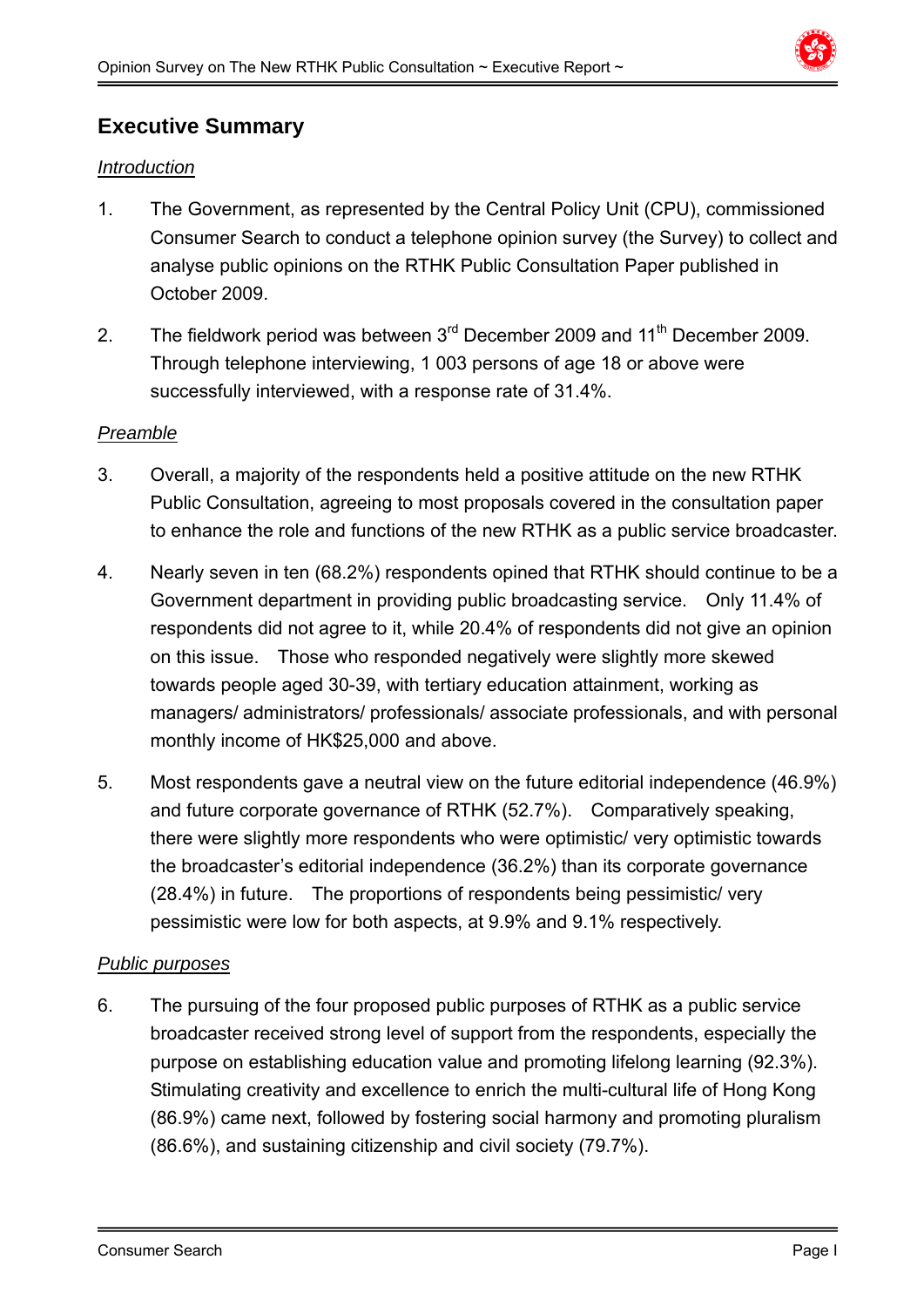

#### *Development of new RTHK*

- 7. Around two-thirds of respondents agreed that RTHK should introduce digital broadcasting, including digital TV (66.9%) and digital radio (67.1%) channels, so that it might develop as an all-round public service broadcaster to serve the community.
- 8. Respondents who did not support the extended mode of service delivery (13.0% for digital TV channels and 11.2% for digital radio channels) were comparatively younger and were non-viewers of RTHK TV programmes.
- 9. Most (75.6%) respondents held the view that the Government should provide new resources for RTHK to expand its service scope. Respondents who disagreed to it (13.2%) tended to be younger, worked as managers/ administrators/ professionals/ associate professionals, and had higher education attainment.
- 10. A majority of the respondents agreed that RTHK should develop new programming opportunities in all the four proposed areas to enrich the society's cultural life and to elevate the provision of public service broadcasting to a new platform in Hong Kong. In order of level of support by the respondents, programmes that would encourage local creativity came first (91.6%), followed by those that would foster partnership with international broadcasters and content producers (82.4%), those that would encourage community participation in broadcasting (75.0%), and those that would foster partnership with national broadcasters and content producers (73.2%).
- 11. Respondents who did not agree to such new programming directions were in general tertiary educated, managers/ administrators/ professionals/ associate professionals, and had personal monthly income of HK\$25,000 and above.
- 12. Nearly two-thirds (65.0%) of respondents, especially the segment aged 18-29, students, the lower personal monthly income group (below HK\$10,000), and those who had ever listened to/ watched RTHK programmes, were positive towards the idea of establishing a dedicated Community Broadcasting Involvement Fund to encourage the involvement of community organisations and NGOs in broadcasting. People who opposed to the idea of the Fund (18.1%) were mainly 30-39 years old, tertiary educated, managers/ administrators/ professionals/ associate professionals, and with a personal monthly income of HK\$25,000 and above.

#### *Corporate governance*

13. Over eight in ten (82.2%) respondents agreed that RTHK should enhance its corporate governance and be accountable to the public.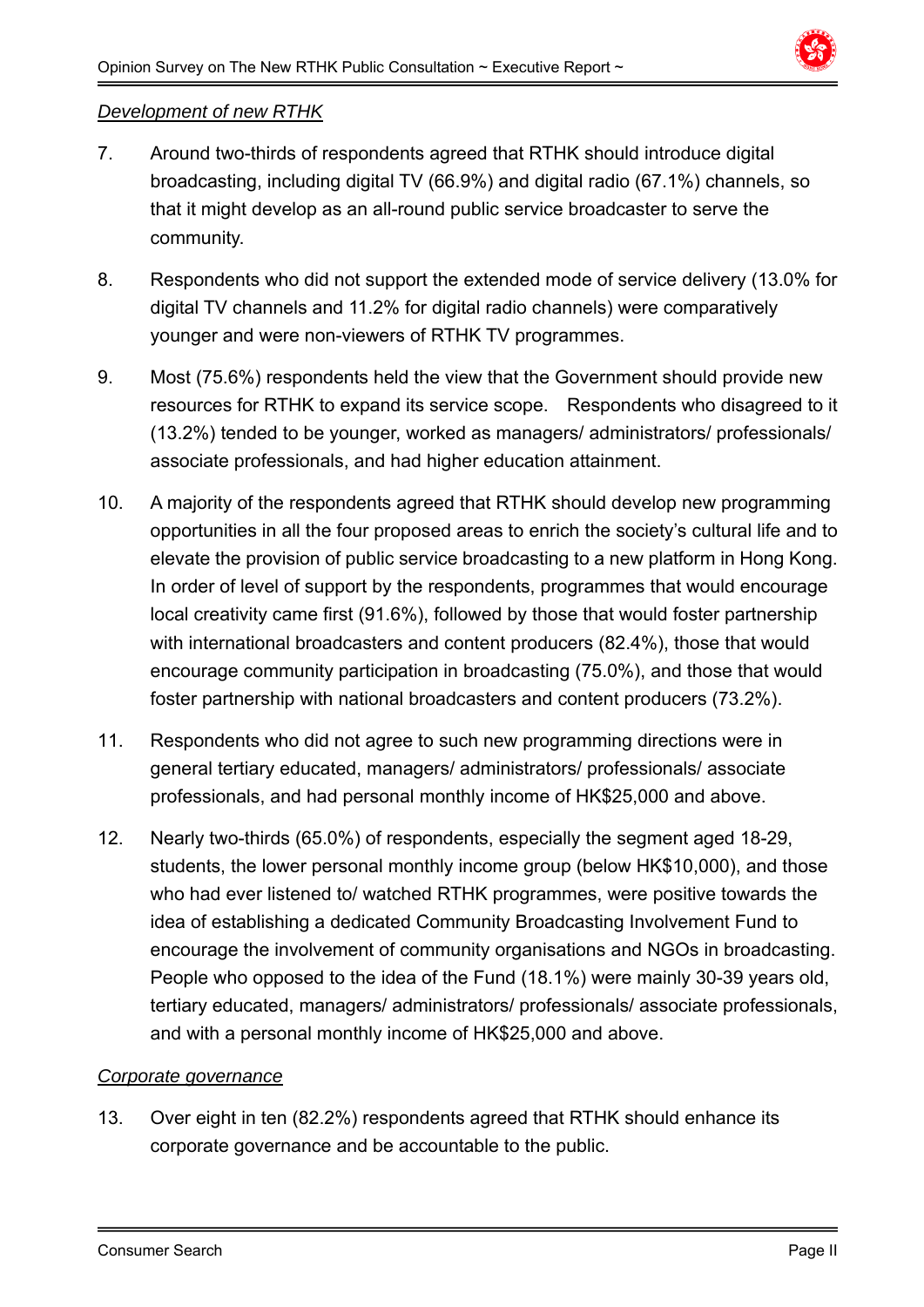

14. Most respondents also agreed to the Government's introduction of a broad-based Board of Advisors to help enhance the corporate governance of RTHK and its accountability to the public (69.1%), and that serving ExCo and LegCo Members, public and judicial officers should not be appointed to the Board of Advisors (68.2%). Those who were not in favour of these two proposals (14.9% and 15.4% respectively) tended to be the middle-aged bracket, and with personal monthly income of HK\$25,000 and above.

## *The Charter*

15. RTHK's programme productions were seen to have been carrying out with editorial independence by a great majority (83.5) of respondents. Over two-thirds of the respondents (68.6%) opined that the Charter to be signed by the Chief Secretary for Administration would give further safeguard to the editorial independence of RTHK, and only 15.7% of respondents thought otherwise.

## *Performance Evaluation*

- 16. The suggestion that RTHK should disclose to the public in the form of annual report its achievements against a set of performance indicators in order to enhance transparency and accountability was well received by the vast majority (85.4%) of respondents. Relatively speaking, the level of agreement was greater among higher personal monthly income earners, and managers/ administrators/ professionals/ associate professionals.
- 17. There were some respondents who could not state their view or answer some questions in the Survey. These were in general females, of older age (aged 60 or above), with lower education attainment, non-listeners or viewers of RTHK programmes, and had not read the public consultation paper on RTHK.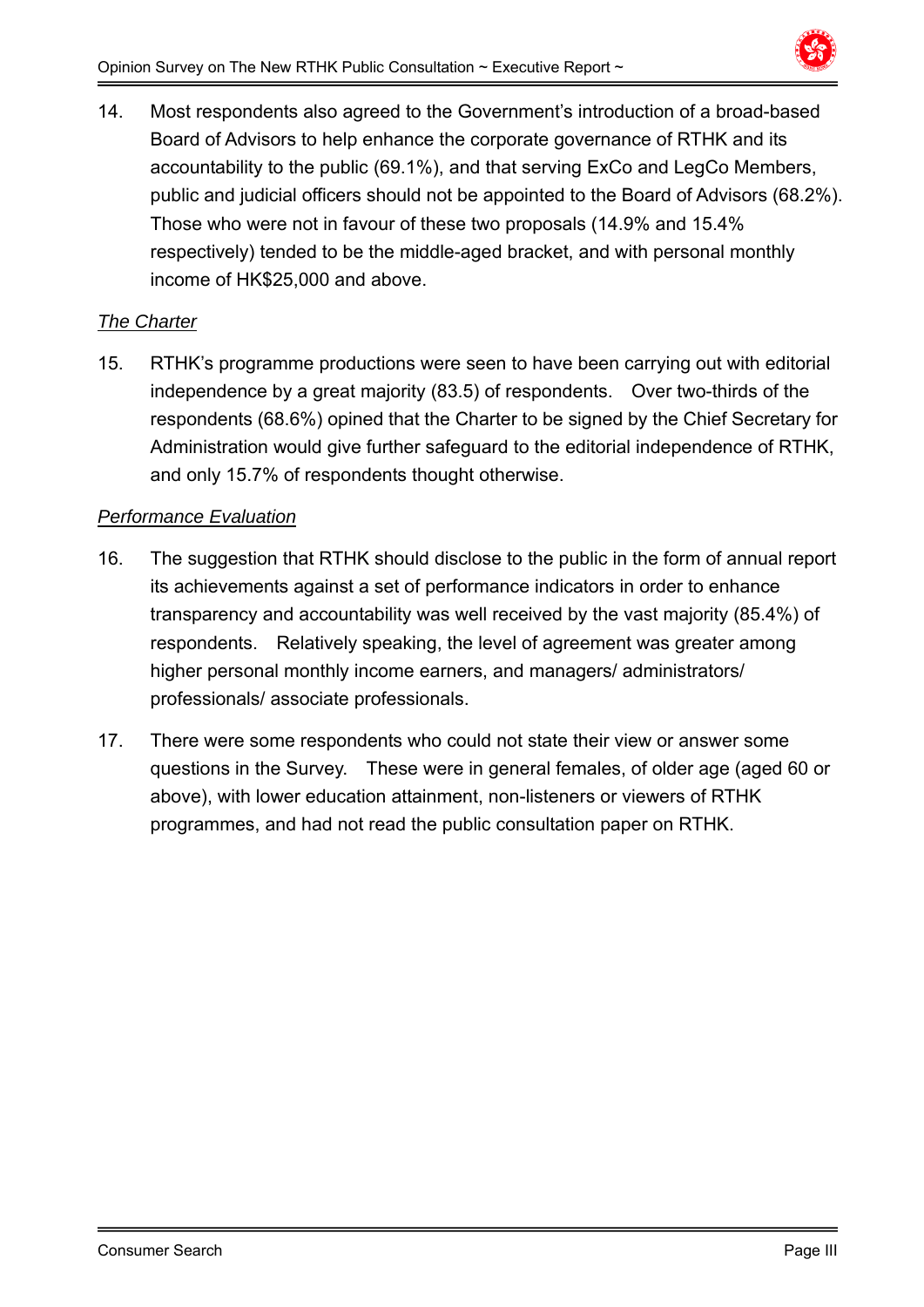

## **1. Background and Objective**

- 1. The Government, as represented by the Central Policy Unit (CPU), commissioned Consumer Search to conduct a telephone opinion survey (the Survey) to collect and analyse public opinions on the RTHK Public Consultation Paper published in October 2009.
- 2. The following sections present the methodology and the findings of this Survey.

## **2. Survey Methodology**

#### **2.1 Sample Coverage and Eligible Respondents**

3. This Survey covered the land-based households that are installed with residential telephone line in Hong Kong. Within these households, members aged below 18 and domestic helpers were excluded.

#### **2.1.1 Sampling Frame**

- 4. The Consumer Search Residential Telephone Directory was used as the master sampling framework for the Survey.
- 5. This Residential Telephone Directory is maintained and updated once a month by the in-house MIS department of the organization. As a standard management control procedure, the summary statistics will be published for the vetting of the management of the organization once the master database has been updated.
- 6. The sources of the data records are obtained from both the online and offline directories as maintained by the Telephone operators in Hong Kong.
	- i. The offline directory consists of the printed version of the residential phone directories published in years 2005 and 2007.
	- ii. The online directory is updated once a month via the online enquiry platform of the telephone companies.
	- iii. The latest count of such directory has maintained an updated list of 1 724 000 residential telephone numbers as at December 2009.
	- iv. This represents 89.5% of the total residential exchange lines (that include Direct Dialing in lines, Facsimile lines and Datel lines) in Hong Kong when comparing to the latest "Key Statistics for Telecommunication in Hong Kong – Wireline Services" as published by the Office of the Telecommunications Authority (OFTA) on 30 November 2009.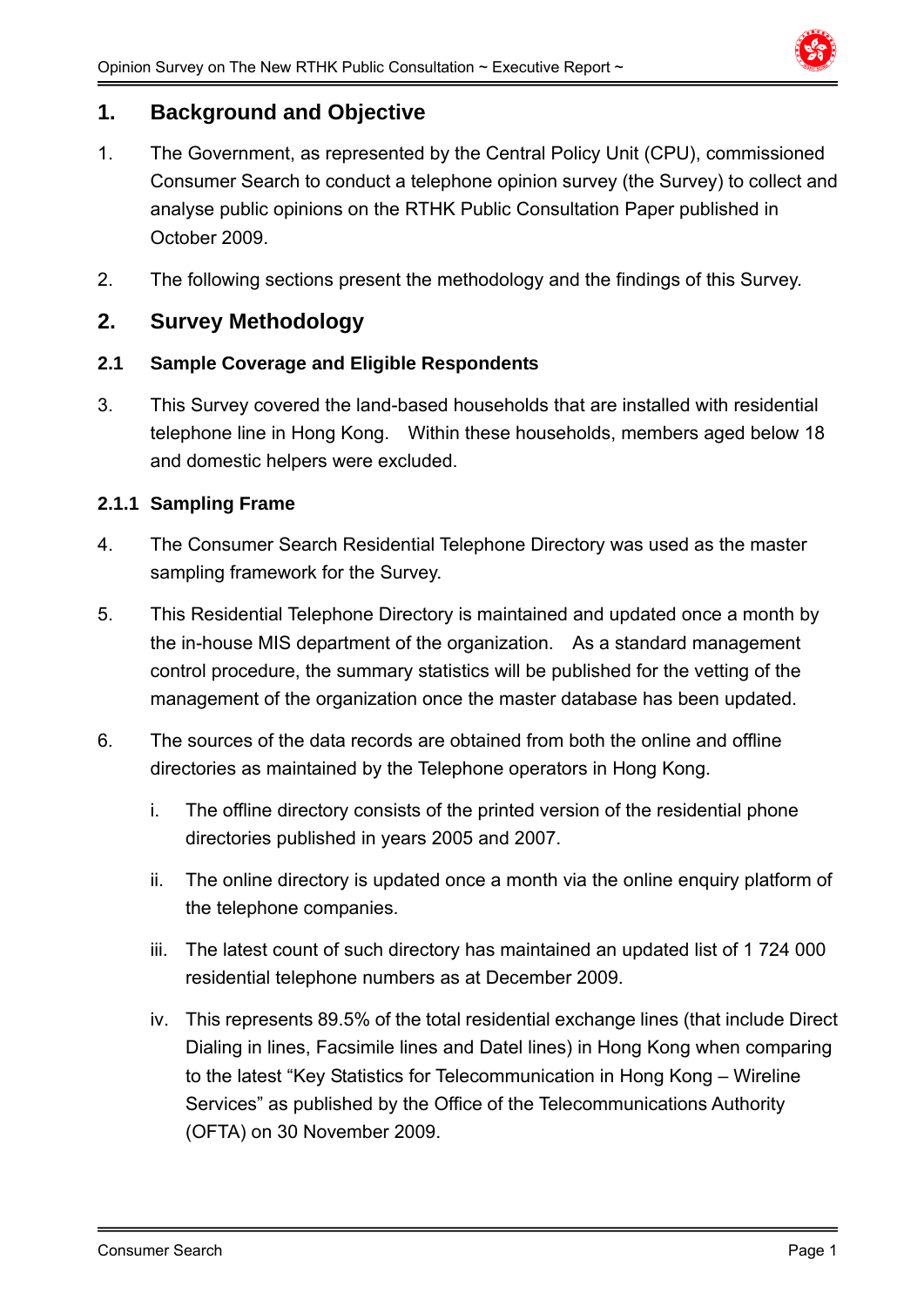

#### **2.1.2 Sample Design**

- 7. Samples drawn from the Consumer Search Residential Telephone Directory formed the master sample list for the Survey.
- 8. A systematic random selection of telephone numbers by District Council districts was used to build the basic sample set for the Survey. This sample was further divided into a number of sample replicates. The size of each sample replicate was about 200 telephone numbers. Each replicate contained a representative sample of telephone numbers in each District Council district.
- 9. At the second stage, telephone calls were made to households using the selected telephone numbers. In each successfully contacted residential unit, one person aged 18 or over was selected for interview by using the "Kish Grid" method.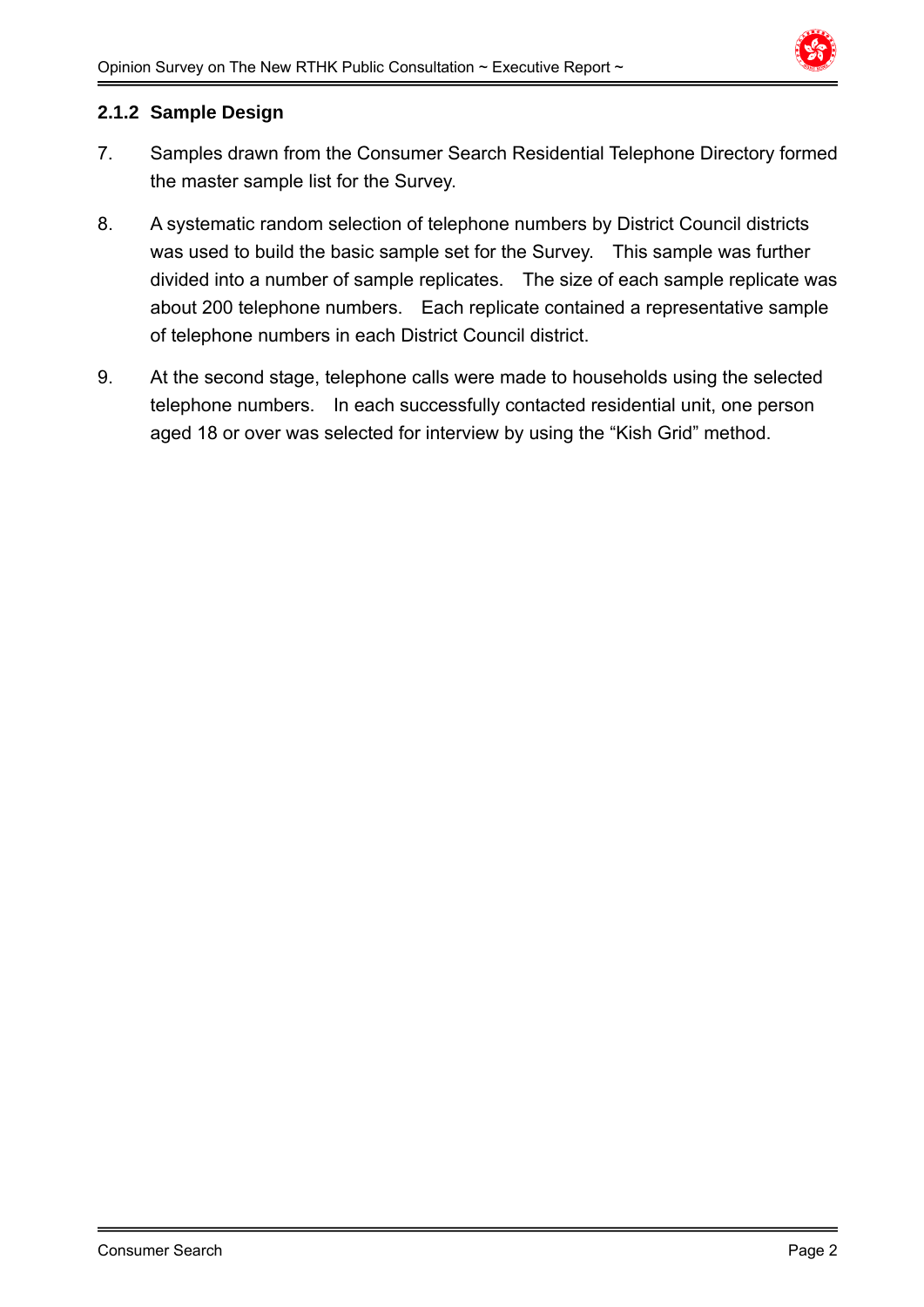

## **2.1.3 Estimation Method**

- 10. All data collected from telephone interviews were weighted to adjust for the difference in the sex and age distribution of the successfully interviewed sample from the distribution in Hong Kong population prior to conducting analysis. The calculation of weighting was based on the "Hong Kong Resident Population of age 18 or above as at 2008 (excluding Foreign Domestic Helpers)" provided by the Census and Statistics Department.
- 11. The estimation formula of the parameters and their corresponding sampling errors are as follows:
	- a. With the application of the proposed weighting scheme, the estimator of

population mean was represented by  $\overline{x} = \frac{1}{n} \sum_{i=1}^{n}$ *n i*  $\frac{1}{n} \sum_{i=1}^{n} w_i x_i$ *x* 1 1 where

(i)  $x_i$  was the value of individual *i*;

(ii)  $w_i$  was the weight of individual *i*, denoted as *k k n N N*  $\frac{n}{\sum x}$  where

- (iii) *k* was the group representing by gender and age that individual belonged to;
- (iv) *n* was the total sample size of the survey;
- (v) *N* was the (estimated) size of persons with specific response in the population;
- (vi)  $n_k$  was the sample size of the  $k^{th}$  group (i.e. the  $k^{th}$  sampling cell);
- (vii)  $N_k$  was the population size of  $k^{th}$  group.
- b. The estimator for variance of estimated population mean was represented by

*n s N*  $Var(x) = (1 - \frac{n}{x}) \frac{s^2}{x^2}$  $(x) = (1 - \frac{\pi}{x})^{\frac{3}{2}}$  where sample variance was defined as  $=\frac{1}{n-1}\sum_{i=1}^{n}w_i^2(x_i$ *n i*  $\frac{1}{n-1}\sum_{i=1}^{n}w_i^2(x_i-x_i)$ *s*  $2^2 = \frac{1}{n-1} \sum_{i=1}^n w_i^2 (x_i - \overline{x})^2$ .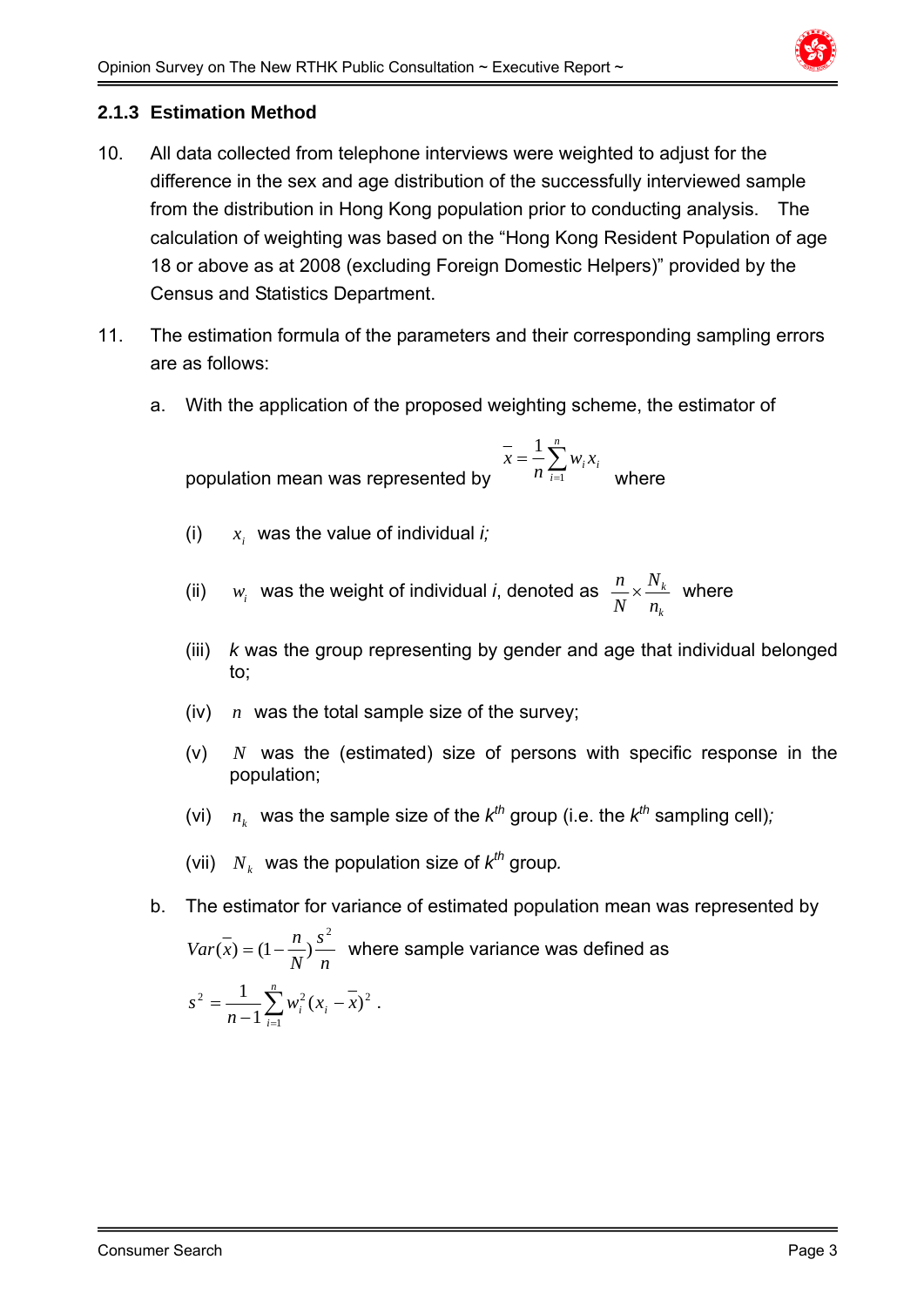

#### **2.2 Operation Summary**

#### **2.2.1 Conduct of Pilot Test**

12. Before the execution of fieldwork, a pilot survey was carried out on 2 December 2009. A total of 30 successful interviews were completed. The pilot test was completed satisfactorily. All telephone numbers selected for the pilot survey were excluded in the main survey.

#### **2.2.2 Data Collection and Processing**

13. Data for the Survey were collected by telephone interviews. The data collected were processed by computer, and tabulations of survey results were produced. Sub-group analyses by meaningful attributes, cross-variables analyses and statistical testing were conducted as appropriate.

#### **2.2.3 Quality Checking**

14. A total of 15% of questionnaires completed by each enumerator were validated using back check for quality assurance purpose.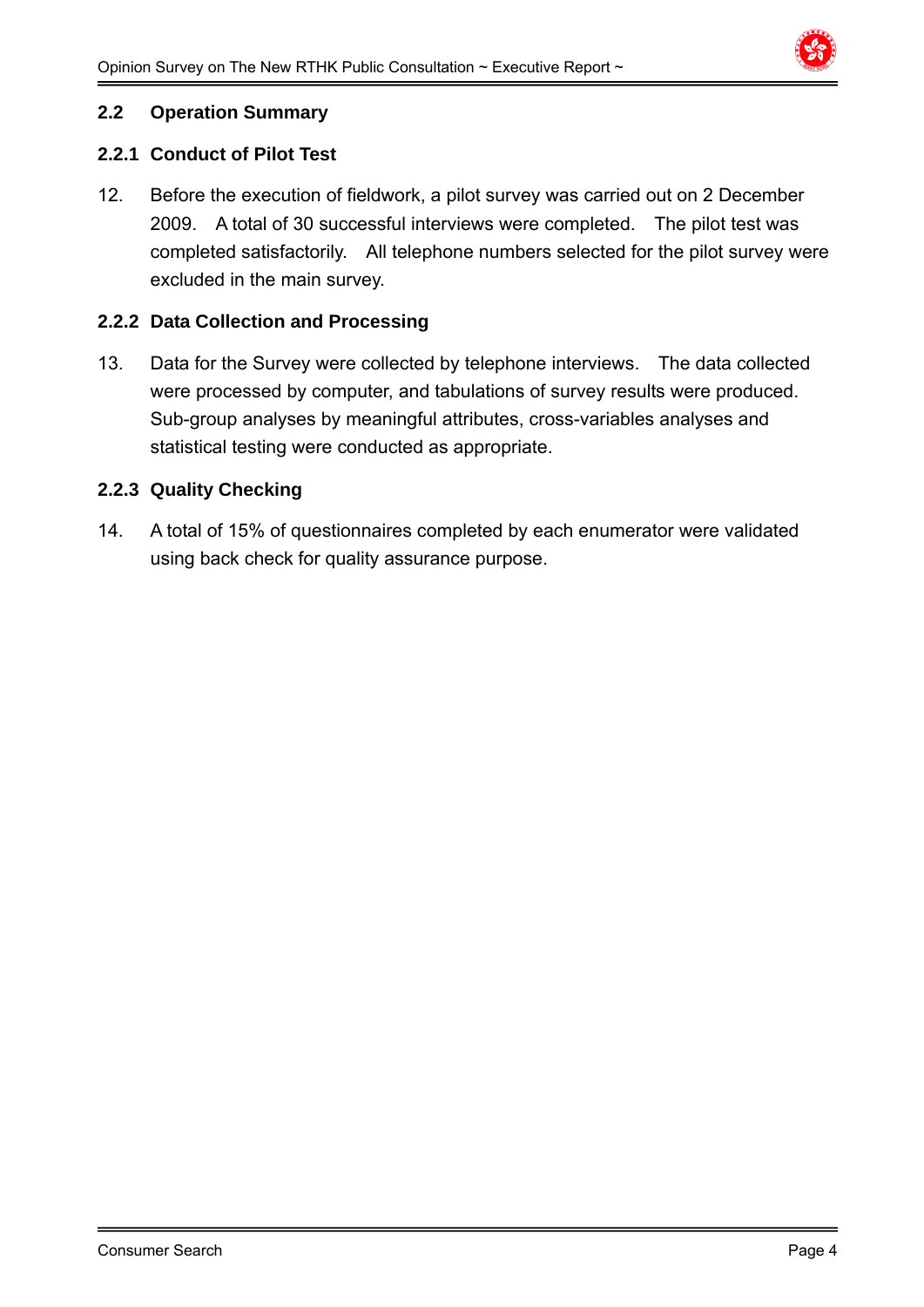#### **2.3 Enumeration Result**

15. The fieldwork of the main survey was carried out between 3 December and 11 December 2009. A total of 1 003 interviews were completed. The manpower deployment was as follows:

|              | <b>Number of</b> |                      | <b>Number of</b> |
|--------------|------------------|----------------------|------------------|
| <b>Date</b>  | enumerators      | <b>Working hours</b> | enumerated cases |
| 3 December   | 21               | $18:00 - 23:00$      | 148              |
| 4 December   | 21               | $10:00 - 23:00$      | 158              |
| 5 December   | 16               | $13:00 - 23:00$      | 144              |
| l6 December  | 14               | $13:00 - 23:00$      | 101              |
| 7 December   | 20               | $17:00 - 23:00$      | 114              |
| 8 December   | 22               | $17:00 - 23:00$      | 104              |
| l9 December  | 18               | $17:00 - 23:00$      | 74               |
| 10 December  | 18               | $13:00 - 23:00$      | 75               |
| 11 December  | 22               | $13:00 - 23:00$      | 85               |
| <b>Total</b> |                  |                      | 1 003            |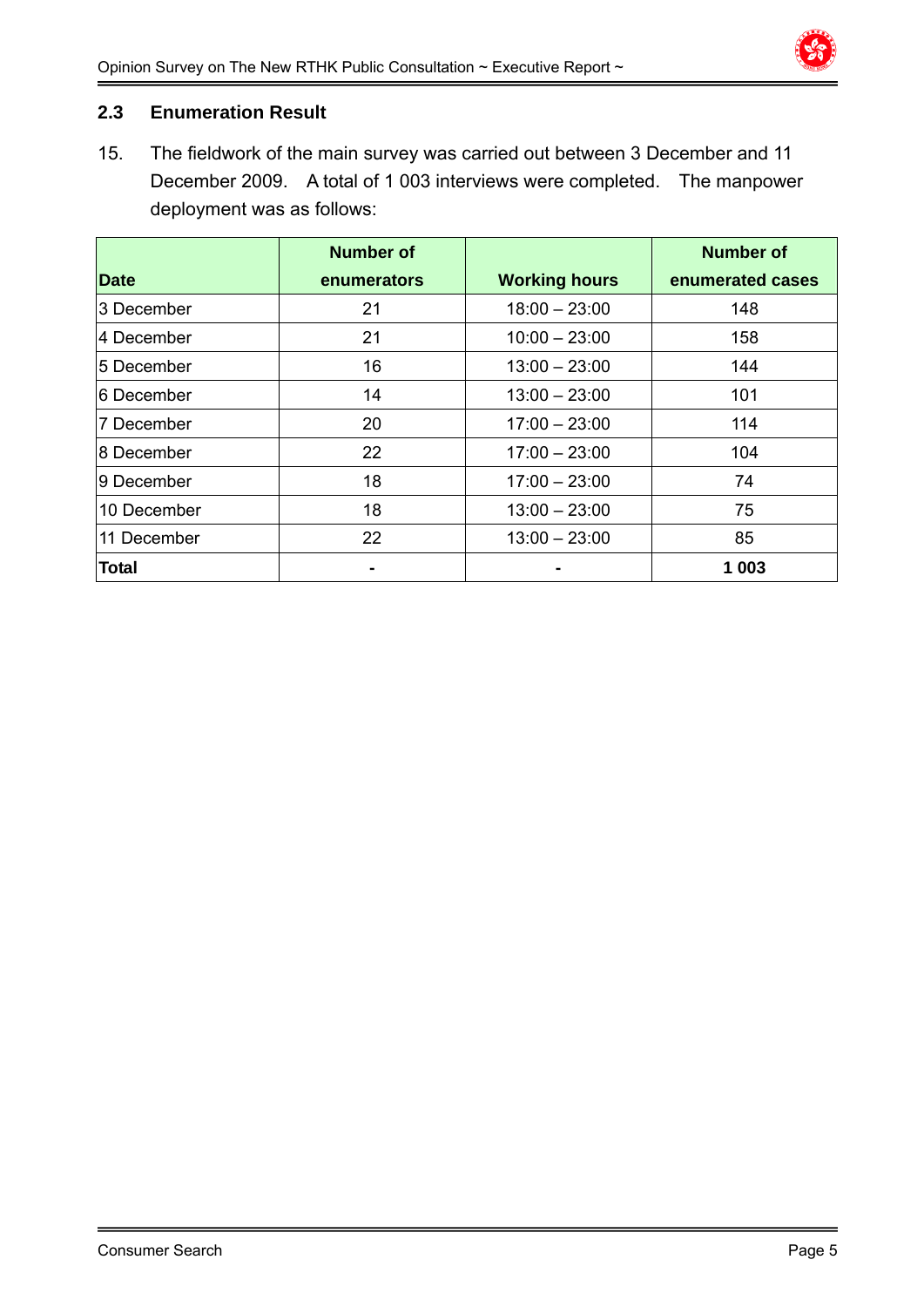

## **3. Explanatory Notes**

#### **3.1 Grouping of Responses in Analysis**

- 16. The responses of the respondents were grouped to facilitate the analysis:
	- i. Responses "Can't remember", "Don't know", "No comment" and "Refuse to answer" were combined into a single group for each question (if applicable);
	- ii. For the questions with 5-point scale responses (i.e. Q17 and Q18), the positive mentions and the negative mentions were combined into two separate groups respectively;
	- iii. For the demographic questions, the responses were combined into different groups.
- 17. The details were listed in Annex V.

#### **3.2 Test of Significance**

- 18. In statistical terms, if a difference is declared significant, it simply means that this difference, no matter whether it is a large or small difference, cannot be explained by sampling errors.
- 19. With very large samples, where the sampling distributions of the null and alternative hypotheses would have small standard errors, small differences in percentages would be significant.
- 20. The chi-square test of independence enables the claim of whether the observed cell frequencies (*O*) are in agreement with the frequencies expected (*E*) when the null hypothesis is true.
- 21. The chi-square statistic  $\chi^2$  is calculated by computing  $(E O)^2 / E$  for each interval and summing the results (*E* is the expected frequency and *O* is the observed frequency).
- 22. The null hypothesis to be tested, in this case, is that the responses are independent from different sub groups, that is, the differences observed in the survey data reflect only the sampling variation.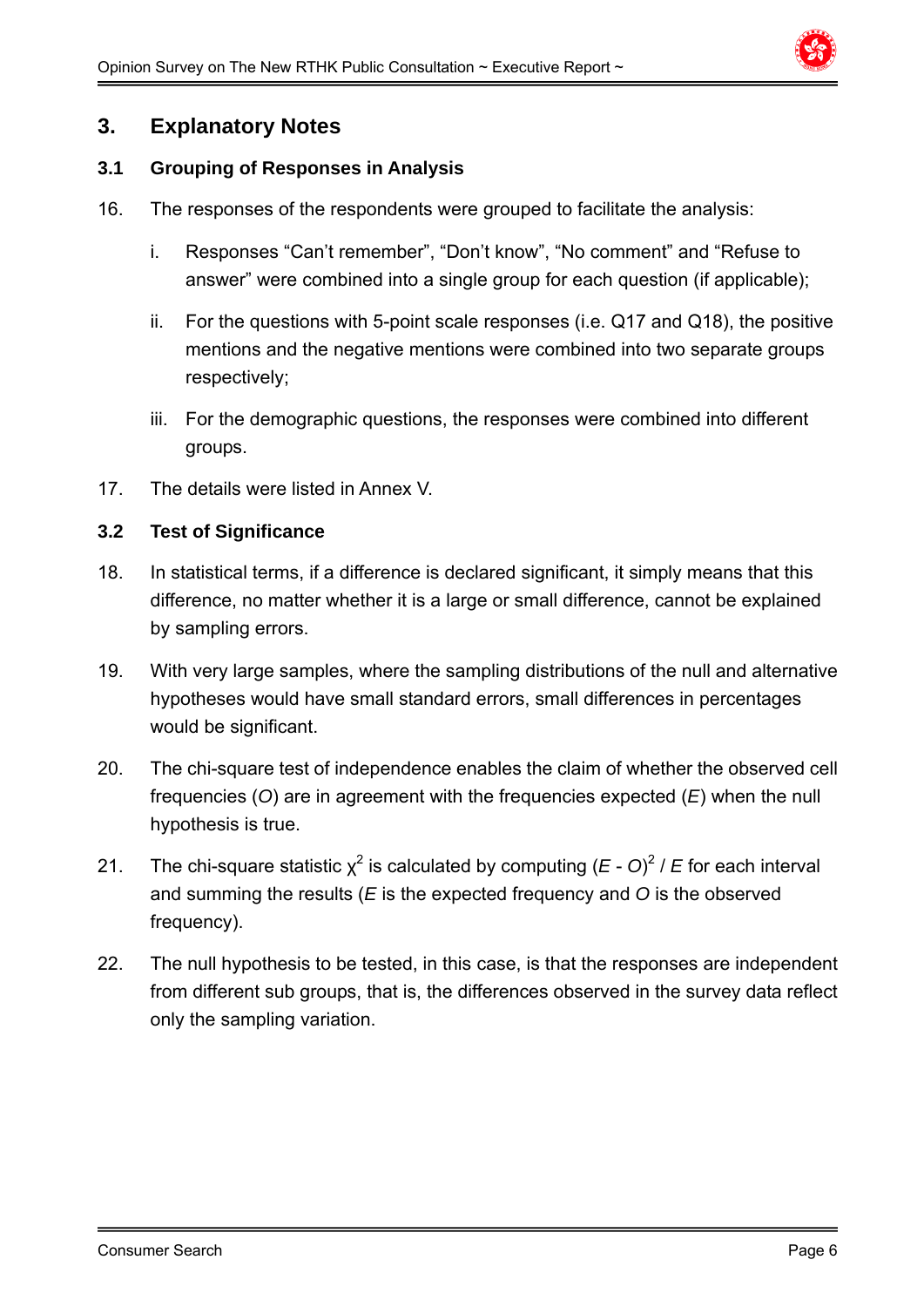

## **4. Survey Findings**

- 23. This section contains the detailed survey results of the Survey. Findings at the consolidated total level are commented. Findings of key sub-groups (such as age, gender, activity status) are highlighted in the report only if significant differences against the total level are observed.
- 24. For tables presented in this report, percentage figures may not add up to 100 due to rounding.
- 25. The survey findings are organized into six sub-sections of commentary, namely:
	- i. Preamble;
	- ii. Public purposes;
	- iii. Development of new RTHK;
	- iv. Corporate governance
	- v. The Charter; and
	- vi. Performance evaluation.

#### **4.1 Preamble**

## **4.1.1 Continuing of being a Government department in providing public broadcasting service**

- 26. Nearly seven in ten (68.2%) respondents who were 18 years old or above agreed that RTHK should continue to be a Government department in providing public broadcasting service, while slightly over one in ten (11.4%) respondents held an opposite view on this.
	- i. Analysed by subgroups, those who expressed a positive opinion on this tended to be middle-aged (aged 40-49, 73.1%), skilled and unskilled workers (78.4%), frequent listeners (76.0%) or viewers (73.0%) of RTHK programmes, and those who had read the consultation document on RTHK (78.8%).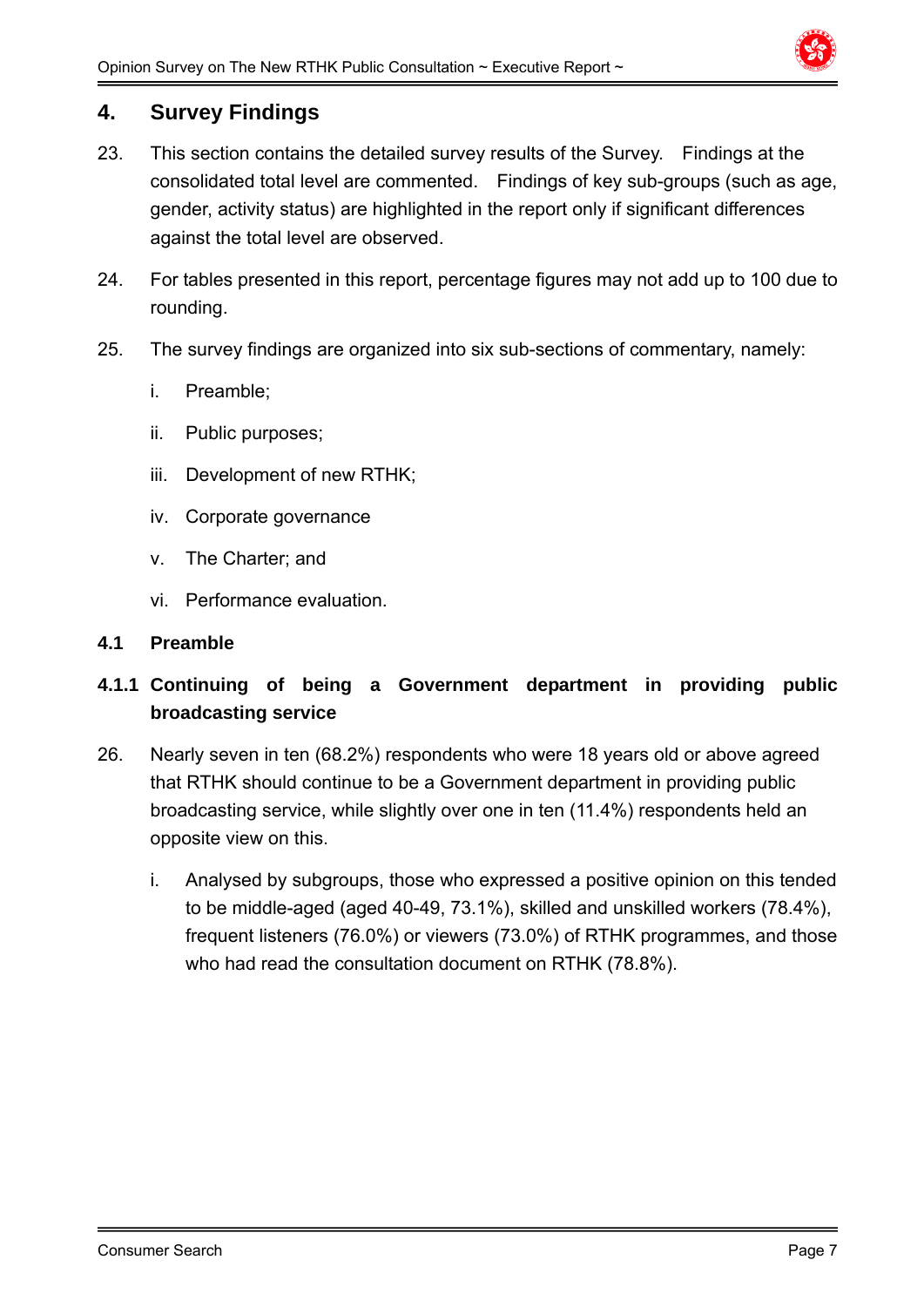

- ii. Those who opined that RTHK should not continue to be a Government department in providing public broadcasting service were slightly more prone towards people who were aged 30-39 (17.1%), tertiary educated (17.5%), working as managers/ administrators/ professionals/ associate professionals (19.6%), and with higher personal monthly income of HK\$25,000 and above (18.7%). Among this group of respondents, there was no significant difference in opinion between those who had read the consultation paper on RTHK and those who had not read it.
- 27. It is noteworthy that about one-fifth (20.4%) of respondents were unable to give an opinion on this issue or refused to answer the question.
	- i. Respondents who could not state their view on this issue (and on most other issues covered in this Survey) were mainly females (26.6%), 60 years old and above (30.8%), primary or below educated (36.1%), non-working (28.2%, especially the unemployed: 33.8%), non-RTHK radio programme listeners (28.9%) or TV programme viewers (43.1%), and those who had not read the consultation document on RTHK (21.4%).

## **4.1.2 Editorial independence of RTHK in future**

- 28. Slightly over one-third of the respondents (36.2%) indicated they were optimistic (optimistic/ very optimistic) towards the editorial independence of RTHK in future, while almost half of the respondents (46.9%) had a neutral outlook on the issue. Only one in ten (9.9%) were pessimistic (pessimistic/ very pessimistic) about the editorial independence. Another 6.9% of respondents were unable to give an opinion on this issue or refused to answer the question.
	- i. Those who had a positive opinion on the issue were largely the older respondents (aged 50-59. 42.5%; aged 60 and above, 38.1%), frequent listeners (44.7%) or viewers (42.5%) of RTHK programmes, and those who had read the consultation document (47.0%).
	- ii. There was no major significant difference in the demographic characteristics of respondents who were neutral or negative on the future editorial independence of RTHK.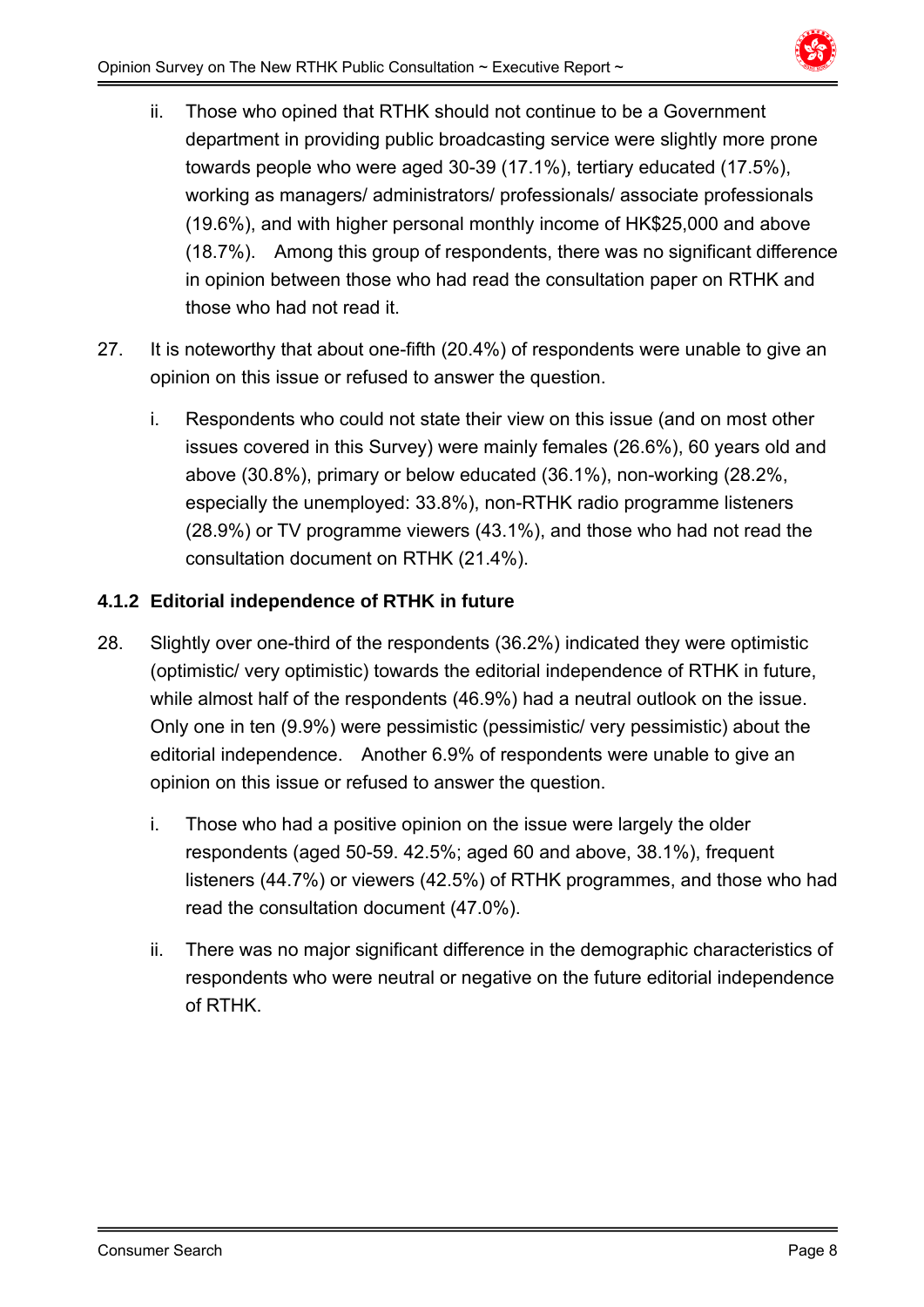

## **4.1.3 Corporate governance of RTHK in future**

- 29. Again, most respondents (52.7%) gave a neutral view on the corporate governance of RTHK in future. Nearly three in ten (28.4%) respondents were optimistic (optimistic/ very optimistic) towards this issue, while about one-tenth (9.1%) of the respondents were pessimistic towards it. Another 9.7% of respondents were unable to give an opinion on this issue or refused to answer the question.
	- i. Relatively speaking, there was a higher proportion of males (32.0%) than females (25.1%) who showed a positive attitude on the corporate governance of RTHK in future. The older age brackets (aged 40 and above,  $31.1\% \sim$ 33.8%), and the frequent listeners (36.5%) or viewers (35.2%) of RTHK programmes were, again, more optimistic on the issue.
	- ii. People who were neutral on the issue tended to be the younger segment (aged 18-29, 70.2%) and students (68.8%).
	- iii. There was no major significant difference in the demographic characteristics of respondents who were negative on the corporate governance of RTHK in future.

#### **4.2 Public purposes**

- 30. The respondents were asked if they agreed that RTHK should fulfil a number of public purposes:
	- Establishing education value and promoting lifelong learning;
	- Stimulating creativity and excellence to enrich the multi-cultural life of Hong Kong;
	- Fostering social harmony and promoting pluralism; and
	- Sustaining citizenship and civil society.
	- i. All the four public purposes received high level of agreement. Among them, establishing education value and promoting lifelong learning (92.3%) was sought after by most respondents, followed by stimulating creativity and excellence to enrich the multi-cultural life of Hong Kong (86.9%), fostering social harmony and promoting pluralism (86.6%), and sustaining citizenship and civil society (79.7%).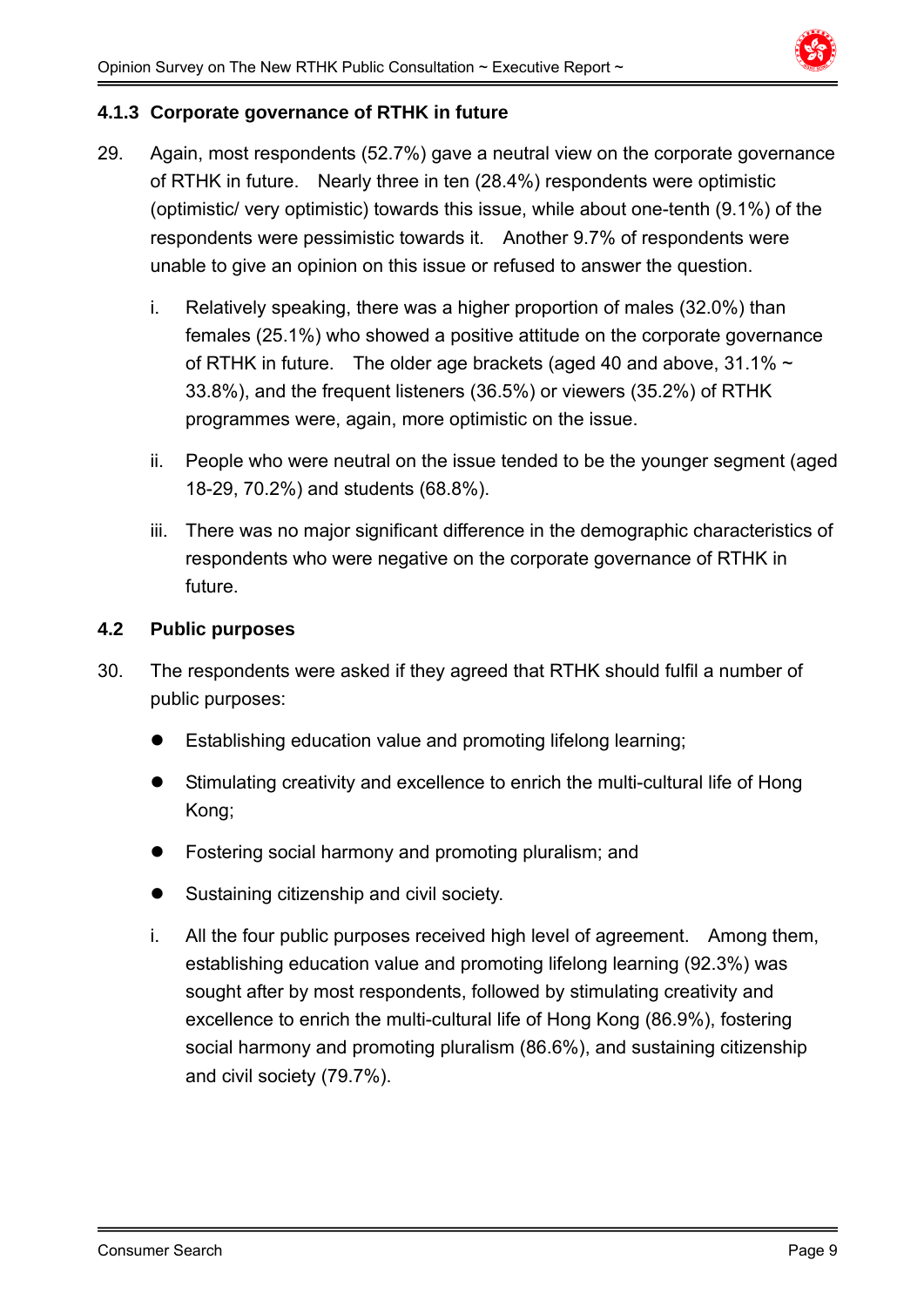

- ii. Broadly speaking, respondents who expressed agreement on fulfilling the public purposes tended to be listeners/ viewers of RTHK programmes (comparing to those who never listen/ watch RTHK programmes). There was no significant difference in the level of agreement between those who had read the consultation paper on RTHK and those who had not.
- iii. The proportions of respondents who disagreed that RTHK should perform these public purposes were very low, at 3.2%, 4.4%, 3.6%, and 5.5% respectively.
- iv. There were some respondents who did not give a view on the issue or refused to answer the question, at 4.6%, 8.7%, 9.8% and 14.8% respectively. Same as people who could not state their opinion on other issues in the Survey, these people were more skewed towards females, 60 years old and over, primary or below educated, public housing residents, non-working, and had never listened to RTHK radio programmes/ watched RTHK TV programmes.

## **4.3 Development of new RTHK**

#### **4.3.1 Extended mode of service delivery**

- 31. The proportions of respondents who held the opinion that RTHK should extend its service delivery of digital channels were about the same for TV and radio, with 66.9% of respondents thinking that the broadcaster should launch digital TV channels, and 67.1%, digital radio channels.
- 32. The level of disagreement to the service delivery was quite low, at 13.0% for digital TV channels and 11.2% for digital radio channels. The remaining one-fifth of respondents (20.1% and 21.6% respectively) had no opinion on the issue or refused to answer the question.
	- i. Significant differences on agreement were observed among a few sub-groups, with those who desired the launch showing a slight skew towards:
		- males (72.2% for TV and 73.8% for radio);
		- the middle-aged (72.5% and 72.8% respectively for aged 40-49 and 50-59 for TV, and 74.0% aged 40-49 for radio);
		- the tertiary educated (72.0% for TV);
		- students (77.4% for TV and 81.4% for radio); and
		- those who had read the consultation paper on RTHK (73.4% for TV and 70.4% for radio).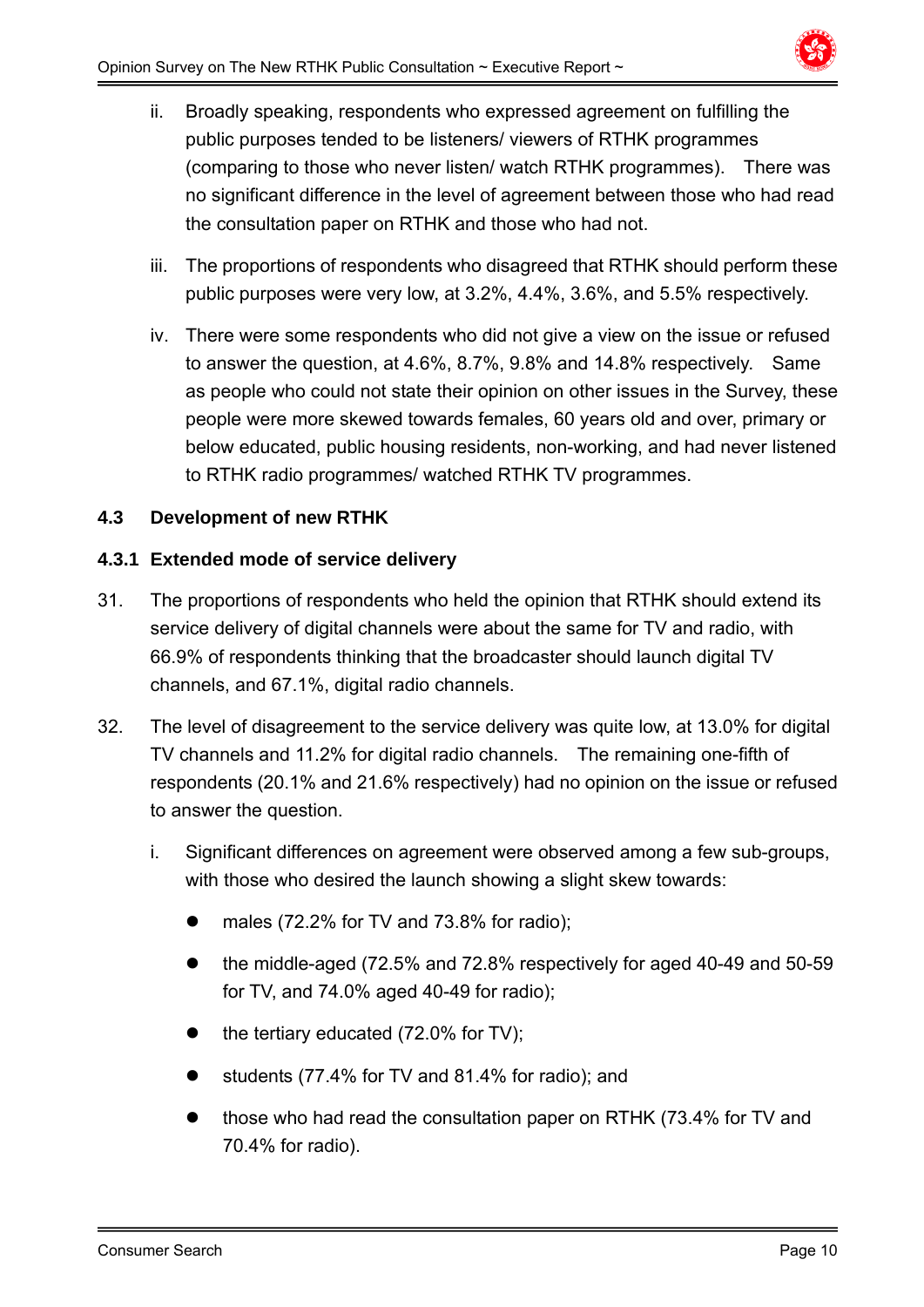

ii. Those who had no opinion on the launch had a similar profile to those who did not give their views on other questions in the Survey.

## **4.3.2 Provision of new resources by the Government for RTHK to expand its service scope**

- 33. Three-quarters (75.6%) of respondents agreed that the Government should provide new resources for RTHK to expand its service scope, while 13.2% thought otherwise. About one in ten (11.2%) of respondents did not express any opinion on this issue.
	- i. Those who agreed to the idea tended to be people who had ever listened to or watched RTHK programmes.
	- ii. Respondents who were negative towards the idea tended to be younger, especially the age bracket of 30-39 (20.1%); managers/ administrators/ professionals/ associate professionals (21.4%), and non-listeners (17.7%) or viewers (19.8%) of RTHK programmes. The level of disagreement also rose with the increase in education attainment.

## **4.3.3 Development of new programming opportunities by RTHK**

- 34. The respondents were asked if they agreed that RTHK should develop new programming opportunities in a number of areas, including:
	- promoting and facilitating local original content production;
	- fostering partnership with international broadcasters and content producers to broaden our international horizon;
	- encouraging community participation in broadcasting; and
	- fostering partnership with national broadcasters and content producers to enhance our understanding of developments in the Mainland.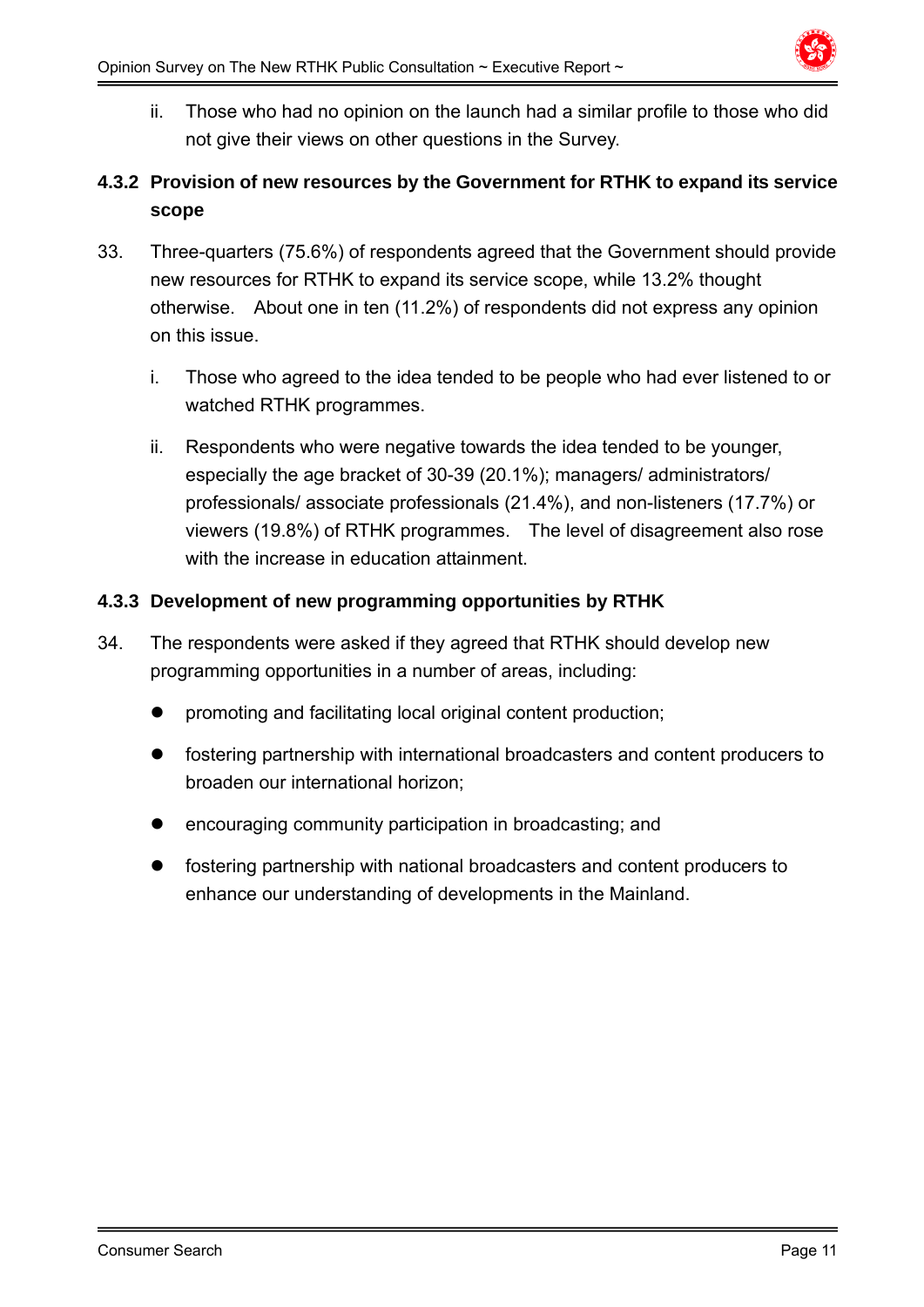

- 35. A majority of the respondents considered that RTHK should develop new programming opportunities in all the four areas. Relatively speaking, they supported programmes that encouraged local creativity the most (promoting and facilitating local original content production, 91.6%), followed by those that would expand our international prospective (fostering partnership with international broadcasters and content producers to broaden our international horizon, 82.4%). Relatively speaking, programmes that would provide a platform for the community to participate in broadcasting (encouraging community participation in broadcasting, 75.0%), and those that would help deepen our knowledge of developments in the Mainland (fostering partnership with national broadcasters and content producers to enhance our understanding of developments in the Mainland, 73.2%) received slightly lower levels of agreement.
	- i. Respondents who favoured the different programming opportunities had somewhat different skew in their demographic characteristics, indicating the different needs of the various segments of people in the society:
		- "promoting and facilitating local original content production" (91.6%) aged 40-49 (97.2%), with tertiary education attainment (97.7%), and working (96.1%);
		- "fostering partnership with international broadcasters and content producers to broaden our international horizon" (82.4%) – aged 50-59 (88.1%), had attained secondary education / matriculated (89.1%), skilled and unskilled workers (90.4%), and with middle level of personal monthly income of HK\$10,000-24,999 (87.7%).
		- "encouraging community participation in broadcasting" (75.0%) younger (aged 18-29 and 30-39, 86.9% and 80.9% respectively), had attained tertiary education (81.2%), students (86.6%), and had lower personal monthly income (below HK\$10,000, 83.5%).
		- "fostering partnership with national broadcasters and content producers to enhance our understanding of developments in the Mainland" (73.2%) – aged 50-59 (77.7%), had attained secondary education / matriculated (77.6%), and skilled and unskilled workers (80.5%).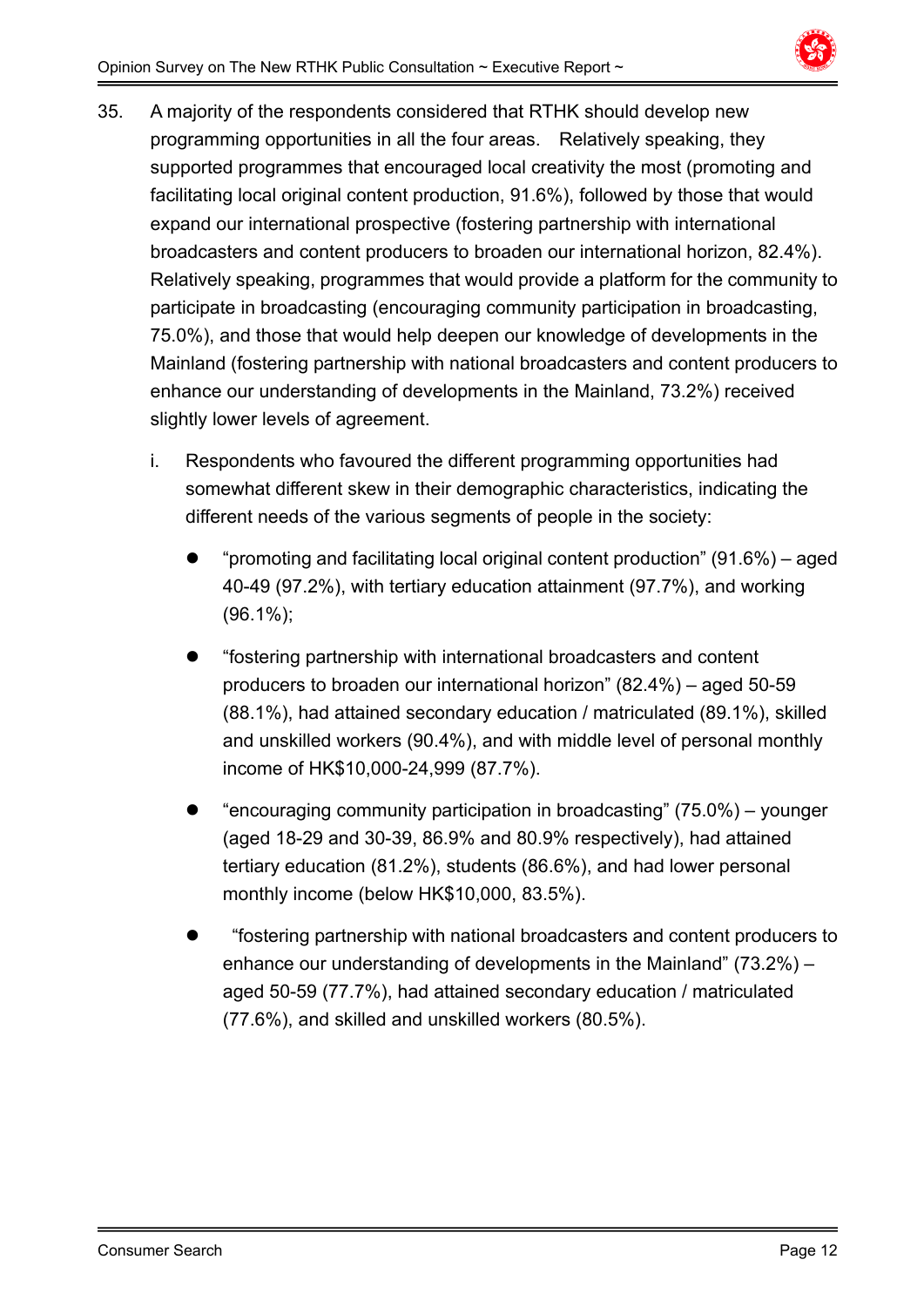

- ii. Overall, the level of opposing to developing programmes in the various areas was not high. The proportion of respondents who did not support the programming direction about local original content production was extremely small, at 2.3%, while about one in ten respondents (9.8%) were negative towards the development of programmes involving partnership with international broadcasters and content producers. The levels of disagreement on the other two areas were higher, at 15.2% for community participation and 17.8% for programmes involving partnership with national broadcasters and content producers.
	- Respondents who were not in favour of such new programmes were in general those who were tertiary educated, managers/ administrators/ professionals/ associate professionals, and had personal monthly income of HK\$25,000 and above.
- iii. There were 6.2%, 7.8%, 9.8% and 8.9% of respondents respectively who did not state an opinion on the various programming opportunities.

## **4.3.4 Establishment of a Community Broadcasting Involvement Fund to encourage community organisations and NGOs to participate in broadcasting**

- 36. The idea of establishing a Community Broadcasting Involvement Fund to encourage community organisations and NGOs to participate in broadcasting was well-received by around two-thirds (65.0%) of respondents, who were more skewed towards the young segment (aged 18-29, 76.1%), students (76.9%), the lower income group (below HK\$10,000, 71.6%), and those who had ever listened to/ watched RTHK programmes.
- 37. There were, however, around two in ten (18.1%) respondents who held a negative view towards the Fund, while the remaining 16.9% did not have an opinion or refused to answer the question. Those who disagreed to the idea were mainly aged 30-39 (24.4%), tertiary educated (24.3%), managers/ administrators/ professionals/ associate professionals (24.3%), and with a higher personal monthly income of HK\$25,000 and above (33.5%).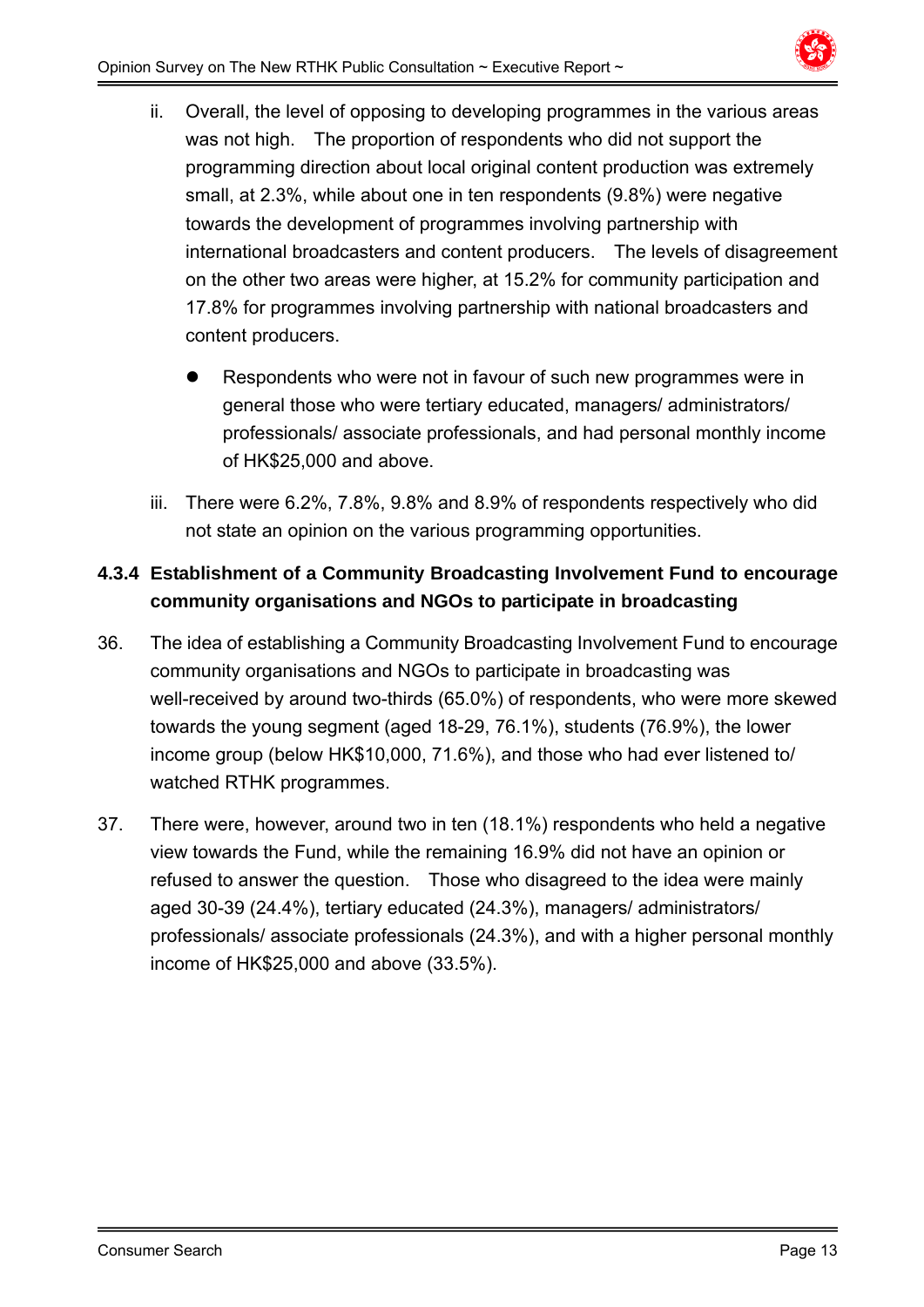

#### **4.4 Corporate governance**

## **4.4.1 Enhancement of RTHK's corporate governance and be accountable to the public**

- 38. The vast majority (82.2%) of respondents agreed that RTHK, with its operation being funded by public money, should enhance its corporate governance and be accountable to the public. Only 7.7% thought otherwise. The remaining one in ten (10.1%) respondents did not have a view on this issue or refused to answer the question.
	- i. Those who supported the idea tended to be the middle-aged bracket (aged 40-49, 87.8%), and those from the working population (86.8%).
	- ii. The level of agreement also went up with the increase in education attainment (primary and below educated, 71.3%; tertiary educated, 86.6%), and personal monthly income (below HK\$10,000, 86.8%; HK\$25,000 and above, 90.0%).
	- iii. There were no major significant differences in the profile of those who did not agree to the enhancing of RTHK's corporate governance.

## **4.4.2 Establishment of a broad-based Board of Advisors to enhance the corporate governance of RTHK and its accountability to the public**

- 39. Almost seven in ten (69.1%) respondents agreed that the establishment of a broad-based Board of Advisors comprising mainly non-official members could help enhance the corporate governance of RTHK and its accountability to the public. The level of agreement decreased with age (aged 18-29, 77.0%; aged 60 and above, 51.6%), but increased with education attainment (primary or below educated, 52.1%; tertiary educated, 75.8%). Those who were students (77.9%), unemployed (78.3%), and with middle level of income (HK\$10,000-24,999, 77.4%) also had a higher tendency to agree to the proposal.
- 40. There were 14.9% of respondents who were against this suggestion, especially the 50-59 year olds (21.1%), managers/ administrators/ professionals/ associate professionals (21.4%) and those with personal monthly income of HK\$25,000 and above (20.5%).
- 41. The remaining 16.0% of respondents did not state an opinion or refused to answer the question.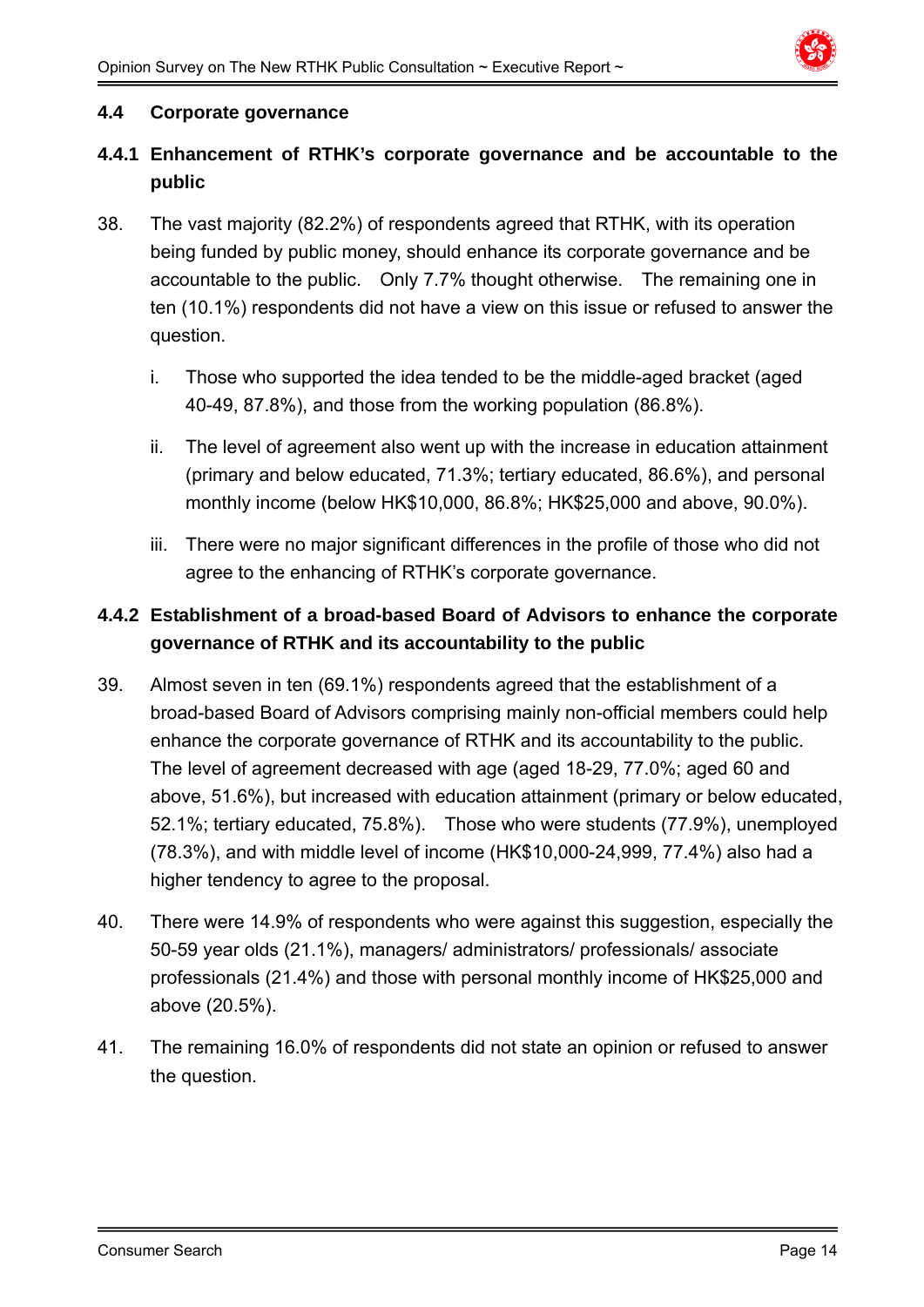

## **4.4.3 Board of Advisors should not comprise serving ExCo and LegCo Members, public and judicial officers**

- 42. The view of the respondents on whether the Board of Advisors should not comprise serving ExCo and LegCo Members, public and judicial officers was quite similar to that of the establishment of a broad-based Board of Advisors. Again, about seven in ten (68.2%) respondents considered that the Board of Advisors should not include serving ExCo and LegCo Members, public and judicial officers. The level of agreement also dropped with age (aged 18-29, 76.9%; aged 60 and above, 53.5%) but went up with education attainment (primary or below educated, 52.0%; tertiary educated, 75.8%). Students (78.7%), and those with middle level of income (HK\$10,000-24,999, 78.0%) were also more prone to support the suggestion.
- 43. The level of disagreement, at 15.4%, was marginally higher among the middle-aged segment (aged 40-49, 19.2%; 50-59 19.3%), and those with personal monthly income of HK\$25,000 and above (24.6%).
- 44. The remaining 16.3% of respondents did not state an opinion or refused to answer the question.

#### **4.5 The Charter**

## **4.5.1 Whether RTHK's programme productions had been carrying out with editorial independence**

- 45. The great majority (83.5) of respondents found RTHK's programme productions had been carrying out with editorial independence. The level of agreement was particularly high among the middle-aged bracket (aged 40-49, 90.3%), managers/ administrators/ professionals/ associate professionals (90.7%), and those with personal monthly income of HK\$25,000 and above (93.0%).
- 46. Only a small proportion of 6.2% of respondents disagreed to this. Another 10.3% of respondents was unable to give their opinion or refused to answer the question.

## **4.5.2 Whether the Charter to be signed by the Chief Secretary for Administration would give further safeguard to the editorial independence of RTHK**

47. Compared to the previous question, the level of agreeing that the Charter to be signed by the Chief Secretary for Administration would give further safeguard to the editorial independence of RTHK was relatively lower at 68.6%. Those who had a higher tendency to agree to this statement also differed slightly, being more skewed towards skilled and unskilled workers (79.3%), students (74.7%), and those with middle level of income (HK\$10,000-24,999, 79.4%).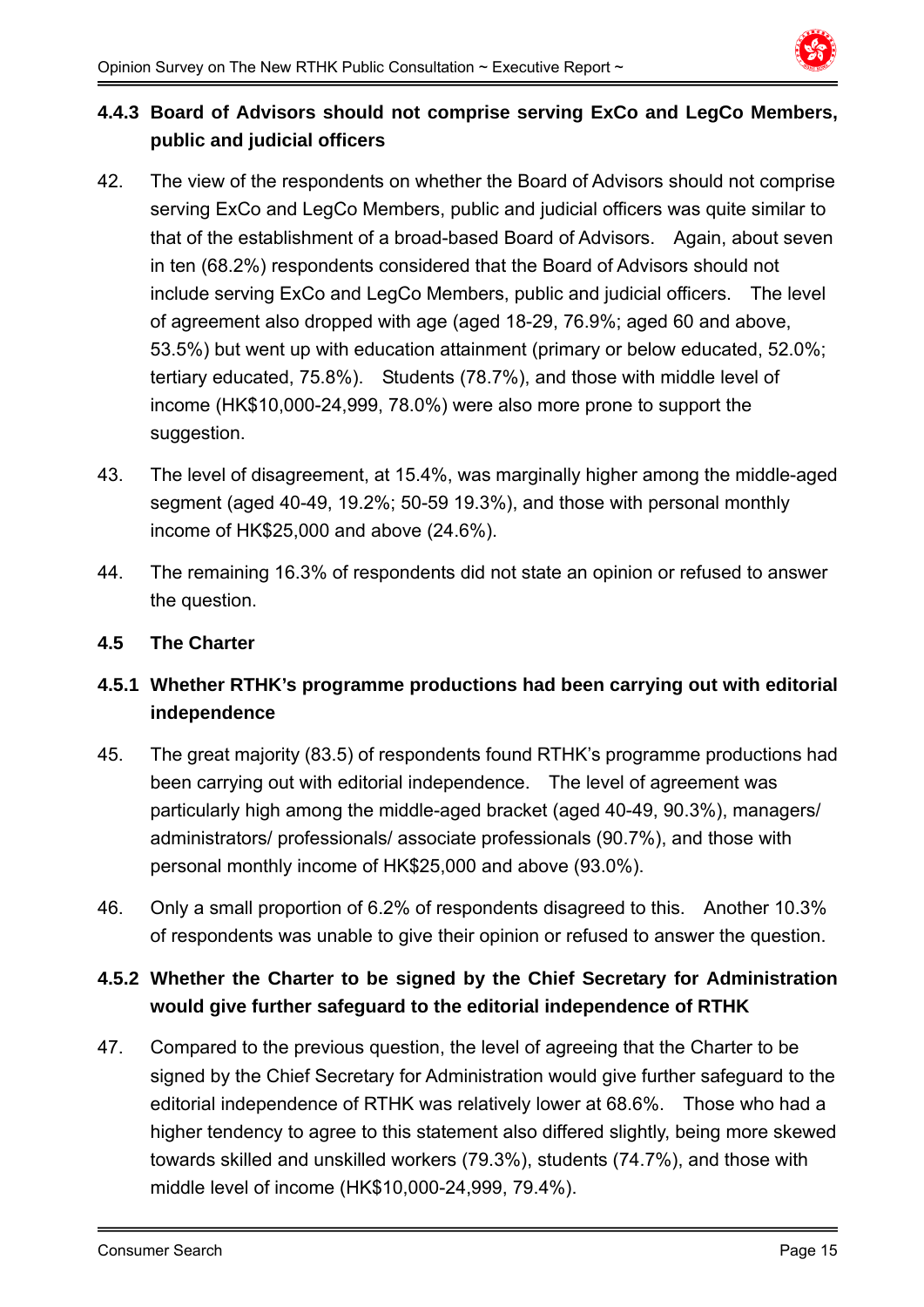

48. There were 15.7% of respondents who did not support the statement. Another 15.7% of respondents was unable to give their opinion or refused to answer the question.

#### **4.6 Performance Evaluation**

- **4.6.1 Publishing of annual report to the public on its achievements towards a set of performance indicators with a view to enhancing transparency and accountability**
- 49. Over eight in ten (85.4%) of respondents considered that RTHK should publish annual report to the public on its achievements towards a set of performance indicators with a view to enhancing transparency and accountability. Relatively speaking, the level of agreement rose with the increase in personal monthly income (below HK\$10,000, 85.6%; HK\$25,000 and above, 94.6%), and was higher among managers/ administrators/ professionals/ associate professionals (91.3%).
- 50. A small proportion of 5.3% of respondents disagreed to such suggestion. Another 9.3% of respondents was unable to give their opinion or refused to answer the question.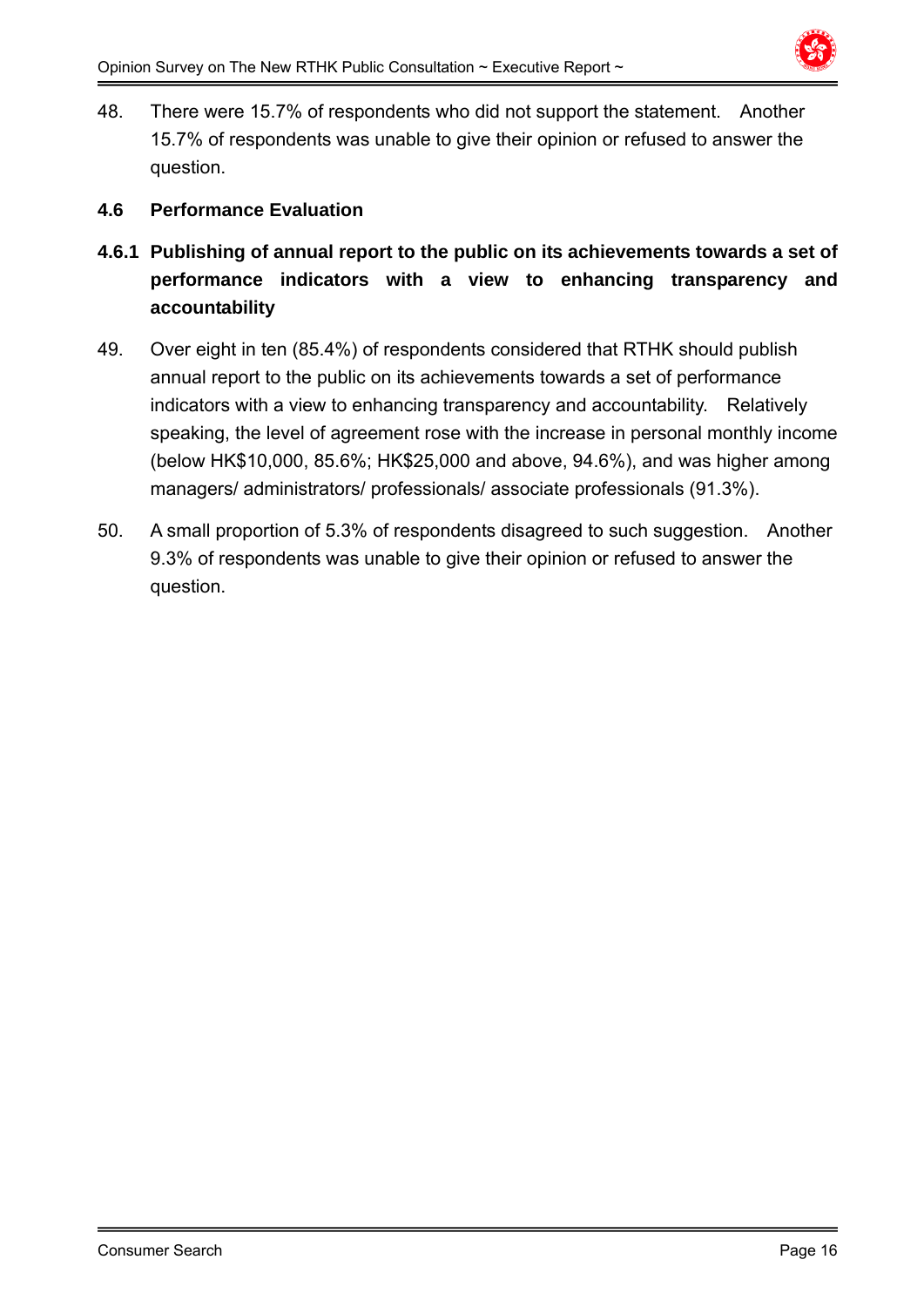

## **Annex I – Profile of Respondents**

#### 1. Gender

|              | <b>Frequency</b> | Percentage | Weighted<br>percentage |
|--------------|------------------|------------|------------------------|
| Male         | 439              | 43.8%      | 48.2%                  |
| Female       | 564              | 56.2%      | 51.8%                  |
| <b>Total</b> | 1 003            | 100.0%     | 100.0%                 |

#### 2. Age

|              | <b>Frequency</b> | Percentage | Weighted<br>percentage |
|--------------|------------------|------------|------------------------|
| $18 - 29$    | 141              | 14.1%      | 19.6%                  |
| $30 - 39$    | 154              | 15.4%      | 18.6%                  |
| 40 - 49      | 241              | 24.0%      | 22.7%                  |
| $50 - 59$    | 193              | 19.2%      | 18.7%                  |
| 60 and above | 274              | 27.3%      | 20.4%                  |
| Total        | 1 003            | 100.0%     | 100.0%                 |

## 3. Level of Educational Attainment

|                           | <b>Frequency</b> | Percentage | Weighted<br>percentage |
|---------------------------|------------------|------------|------------------------|
| Primary and below         | 244              | 24.3%      | 19.8%                  |
| Secondary / Matriculation | 502              | 50.0%      | 51.1%                  |
| Tertiary                  | 247              | 24.6%      | 28.2%                  |
| Refuse to answer          | 10               | 1.0%       | 0.9%                   |
| <b>Total</b>              | 1 003            | 100.0%     | 100.0%                 |

## 4. Housing Type

|                                         | <b>Frequency</b> | Percentage | Weighted<br>percentage |
|-----------------------------------------|------------------|------------|------------------------|
| Rented public housing                   | 254              | 25.3%      | 25.2%                  |
| Rented private housing                  | 108              | 10.8%      | 10.7%                  |
| Purchased housing / Others              | 564              | 56.2%      | 56.6%                  |
| Don't know / No idea / Refuse to answer | 77               | 7.7%       | 7.4%                   |
| <b>Total</b>                            | 1 003            | 100.0%     | 100.0%                 |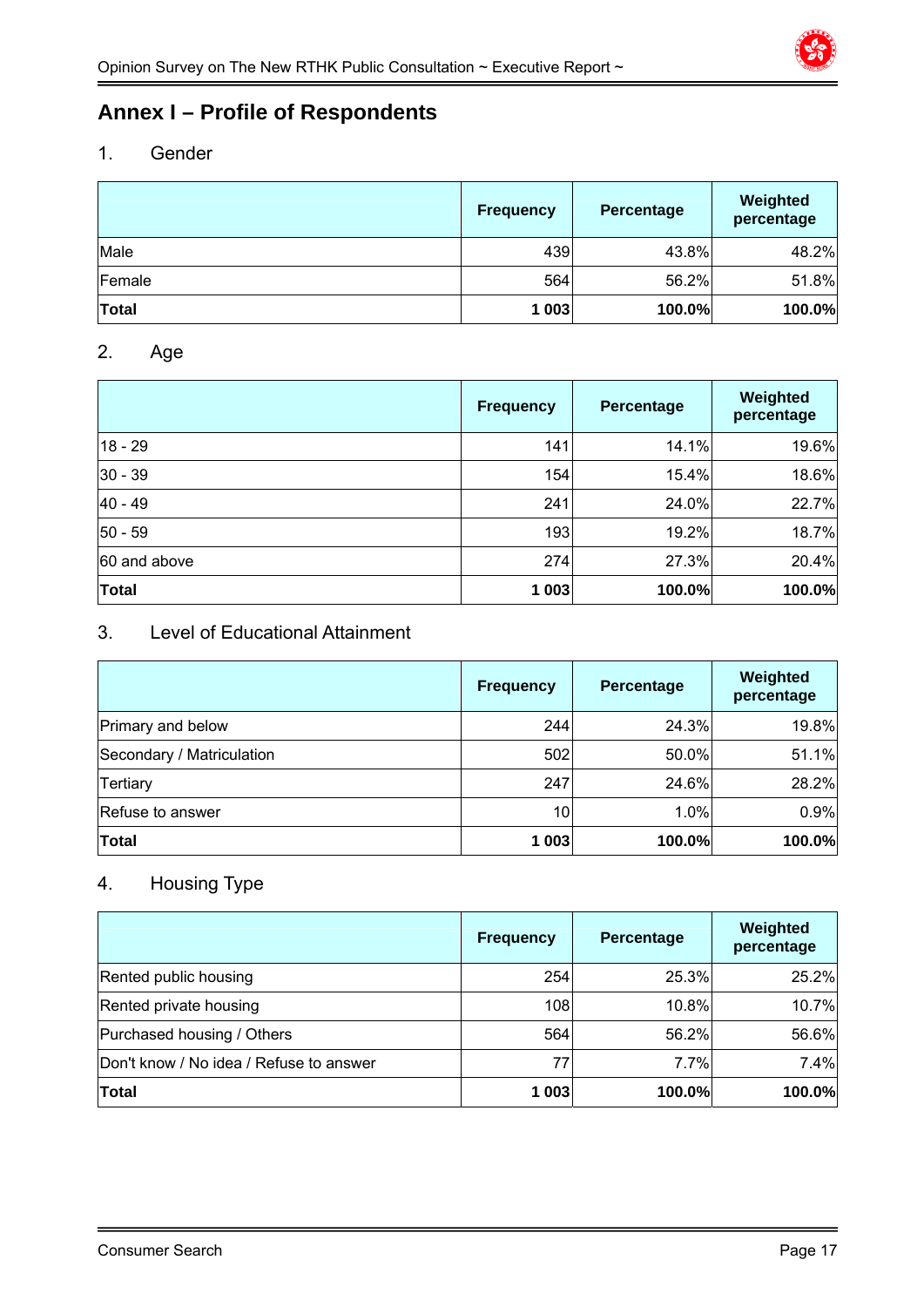

## 5. Economic Activity Status and Occupation

|                                                                    | <b>Frequency</b> | Percentage | Weighted<br>percentage |
|--------------------------------------------------------------------|------------------|------------|------------------------|
| Working                                                            | 499              | 49.8%      | 55.4%                  |
| Manager / Administrator / Professional /<br>Associate professional | 155              | 15.5%l     | 17.3%                  |
| Clerk / Service worker / Shop sales worker                         | 192              | 19.1%      | 21.4%                  |
| Skilled and unskilled worker                                       | 105              | 10.5%      | 11.4%                  |
| Refuse to answer                                                   | 47               | 4.7%       | 5.2%                   |
| Non-working                                                        | 504              | 50.2%      | 44.6%                  |
| Student                                                            | 51               | 5.1%       | 7.1%                   |
| Homemaker                                                          | 219              | 21.8%      | 18.1%                  |
| Retired                                                            | 195              | 19.4%      | 15.2%                  |
| Unemployed / Others                                                | 34               | 3.4%       | 3.8%                   |
| Refuse to answer                                                   | 5                | 0.5%       | 0.4%                   |
| Total                                                              | 1 0 0 3          | 100.0%     | 100.0%                 |

## 6. Monthly Personal Income

|                                 | <b>Frequency</b> | Percentage | Weighted<br>percentage |
|---------------------------------|------------------|------------|------------------------|
| Below \$10,000                  | 148              | 29.7%      | 29.2%                  |
| $$10,000 - $24,999$             | 200              | 40.1%      | 41.5%                  |
| $$25,000$ and above             | 90               | 18.0%      | 17.4%                  |
| Refuse to answer                | 61               | 12.2%      | 11.9%                  |
| <b>Total working population</b> | 499              | 100.0%     | 100.0%                 |

#### 7. Incidence of reading the consultation document

|                                  | Frequency | Percentage | Weighted<br>percentage |
|----------------------------------|-----------|------------|------------------------|
| Yes                              | 101       | 10.1%      | 9.6%                   |
| No                               | 866       | 86.3%      | 87.5%                  |
| Can't remember/ Refuse to answer | 36        | 3.6%       | 2.9%                   |
| <b>Total</b>                     | 1 0 0 3   | 100.0%     | 100.0%                 |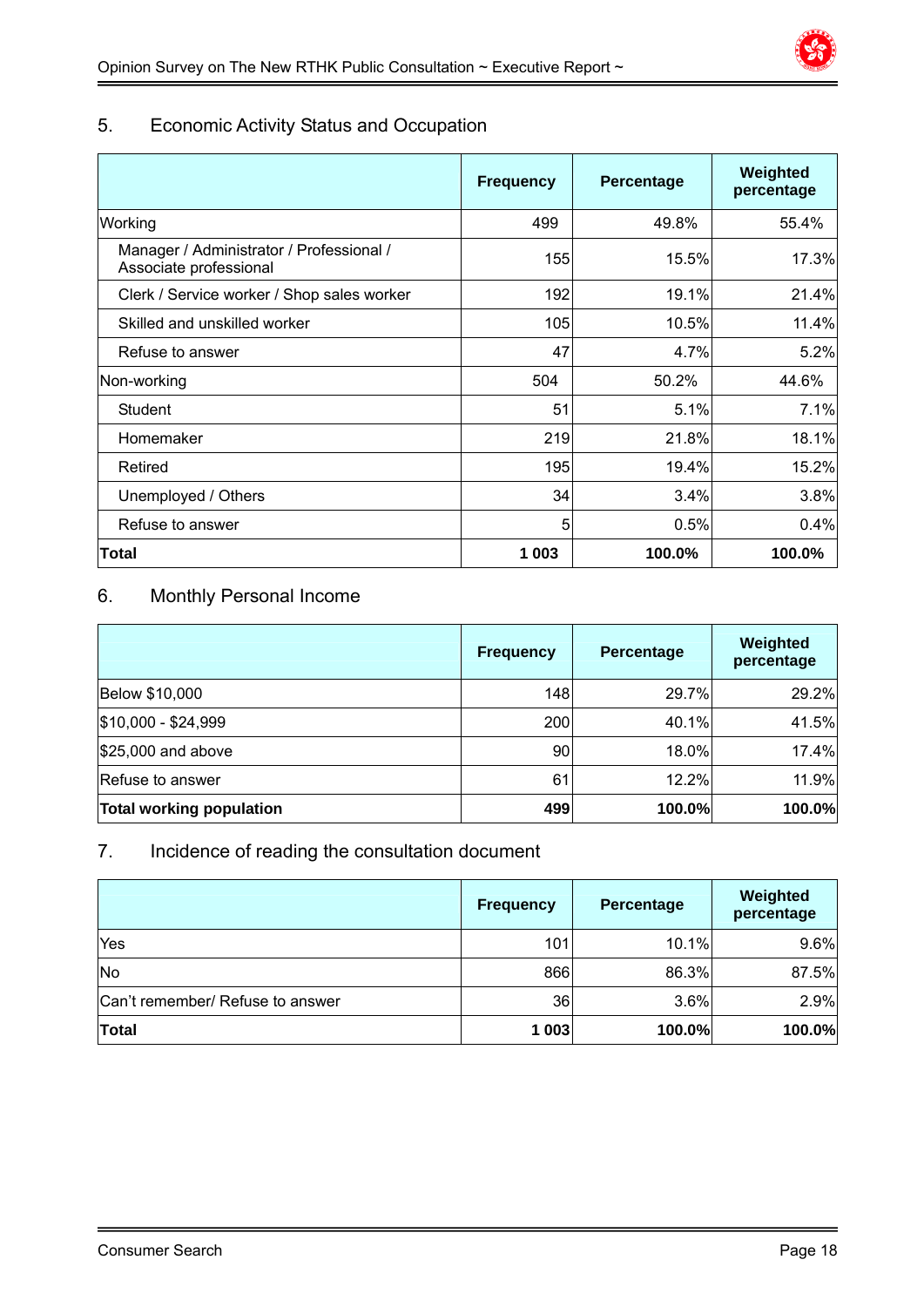## 8. Frequency of listening to RTHK radio programmes

|                  | <b>Frequency</b> | Percentage | Weighted<br>percentage |
|------------------|------------------|------------|------------------------|
| Always           | 269              | 26.8%      | 24.5%                  |
| Occasionally     | 238              | 23.7%      | 24.1%                  |
| Seldom           | 218              | 21.7%      | 23.0%                  |
| Never            | 277              | 27.6%      | 28.4%                  |
| Refuse to answer |                  | 0.1%       | 0.1%                   |
| <b>Total</b>     | 1 003            | 100.0%     | 100.0%                 |

## 9. Frequency of watching RTHK TV programmes

|                  | <b>Frequency</b> | Percentage | Weighted<br>percentage |
|------------------|------------------|------------|------------------------|
| Always           | 254              | 25.3%      | 23.2%                  |
| Occasionally     | 455              | 45.4%      | 46.6%                  |
| Seldom           | 193              | 19.2%      | 20.5%                  |
| Never            | 96               | 9.6%       | 9.3%                   |
| Refuse to answer | 5                | 0.5%       | 0.4%                   |
| <b>Total</b>     | 1 0 0 3          | 100.0%     | 100.0%                 |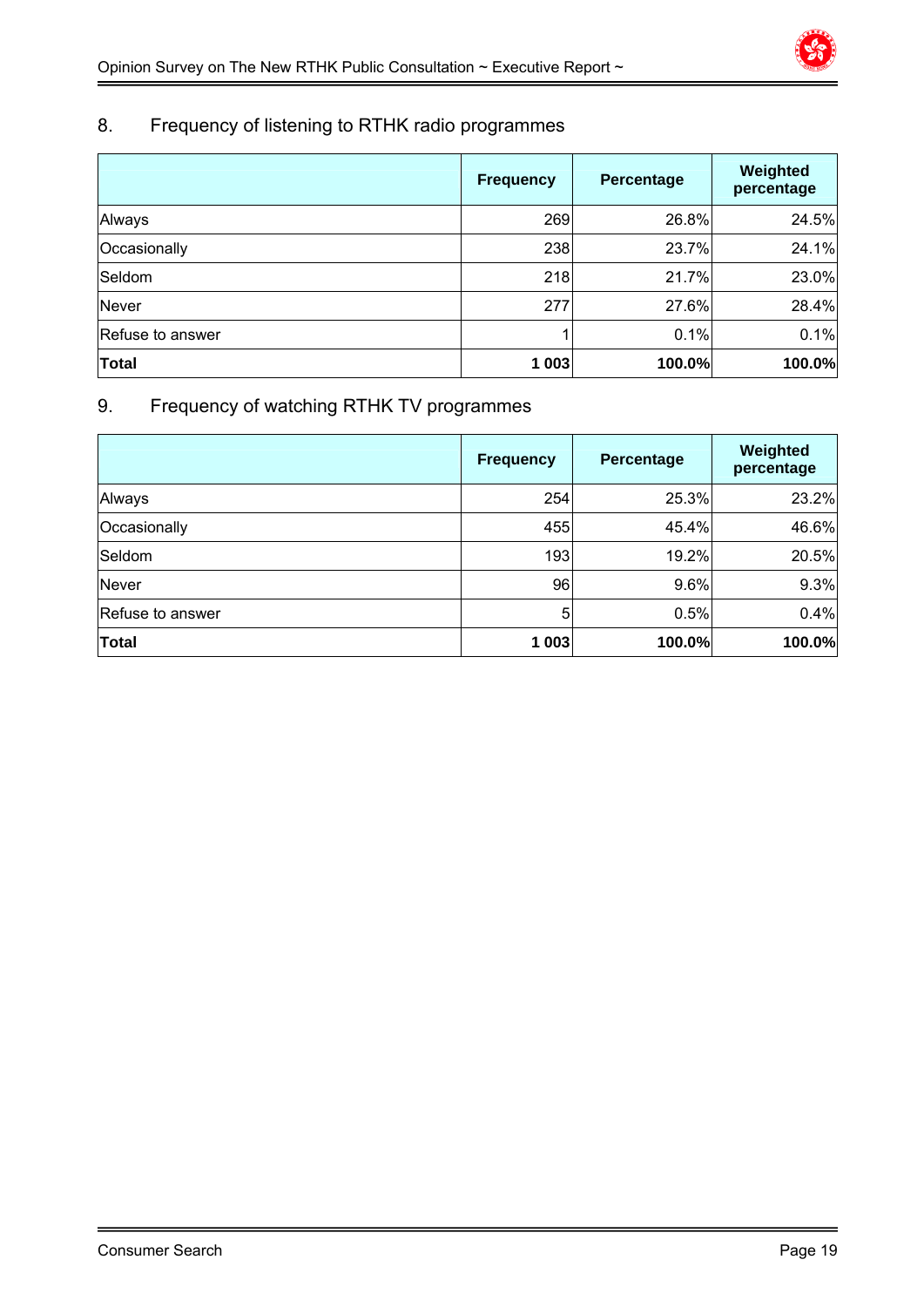

# **Annex II – Summary Statistics on Response Rate**

|                                                     |                                     |                  | <b>Status</b>                               |                                          |                |                                 |  |
|-----------------------------------------------------|-------------------------------------|------------------|---------------------------------------------|------------------------------------------|----------------|---------------------------------|--|
| <b>Call Attempt</b>                                 | No answer /<br>answering<br>machine | <b>Busy line</b> | <b>Call blocking,</b><br>password<br>needed | <b>Selected</b><br>person not at<br>home | <b>Total</b>   | <b>Cumulative</b><br>Percentage |  |
| $2$ to $3$                                          | 11                                  | $\overline{2}$   | 8                                           | 23                                       | 44             | 100.00%                         |  |
| 4                                                   | 10                                  | $\overline{2}$   | 4                                           | 27                                       | 43             | 96.89%                          |  |
| 5                                                   | 34                                  | 3                | 5                                           | 76                                       | 118            | 93.85%                          |  |
| 6                                                   | 64                                  | 3                | $\overline{2}$                              | 138                                      | 207            | 85.50%                          |  |
| 7 or above                                          | 450                                 | 20               | $\overline{2}$                              | 530                                      | 1 0 0 2        | 70.86%                          |  |
| <b>Total</b>                                        | 569                                 | 30               | 21                                          | 794                                      | 1414           | $\blacksquare$                  |  |
| <b>Mean</b>                                         | 8.01                                | 7.23             | 4.52                                        | 7.31                                     | 7.55           | $\blacksquare$                  |  |
| <b>Response Rate</b>                                |                                     |                  |                                             |                                          |                |                                 |  |
| No. of telephone numbers initially sampled          |                                     |                  |                                             |                                          |                | 3 400                           |  |
| No. of ineligible telephone numbers                 |                                     |                  |                                             |                                          |                | 201                             |  |
|                                                     | Non-working/ out of service numbers |                  |                                             |                                          | 38             |                                 |  |
| Non-residential line                                |                                     |                  |                                             |                                          | 51             |                                 |  |
| <b>Fax line</b>                                     |                                     |                  |                                             |                                          | 101            |                                 |  |
| No target respondent                                |                                     |                  |                                             |                                          | 4              |                                 |  |
| Claimed wrong number                                |                                     |                  |                                             |                                          | $\overline{7}$ |                                 |  |
| Number of eligible telephone numbers                |                                     |                  |                                             |                                          |                | 3 1 9 9                         |  |
| Household refusal                                   |                                     |                  |                                             |                                          | 625            |                                 |  |
|                                                     | Household eligible for interview    |                  |                                             |                                          | 2 5 7 4        |                                 |  |
| Number of eligible households                       |                                     |                  |                                             |                                          |                | 2 5 7 4                         |  |
|                                                     | Successfully completed interviews   |                  |                                             |                                          |                | 1 003                           |  |
| <b>Unsuccessful cases</b>                           |                                     |                  |                                             |                                          |                | 1571                            |  |
| Individual refusal                                  |                                     |                  |                                             |                                          | 64             |                                 |  |
|                                                     | Mid-way termination cases           |                  |                                             |                                          | 11             |                                 |  |
| Rejected cases                                      |                                     |                  |                                             |                                          | 1              |                                 |  |
| Non-contact cases                                   |                                     |                  |                                             |                                          | 1414           |                                 |  |
|                                                     | No answer / answering machine       |                  |                                             |                                          |                |                                 |  |
| <b>Busy line</b>                                    |                                     |                  |                                             | 30                                       |                |                                 |  |
| Call blocking, password needed                      |                                     |                  |                                             | 21                                       |                |                                 |  |
| Selected person not at home                         | 794                                 |                  |                                             |                                          |                |                                 |  |
|                                                     | Language problem                    |                  |                                             |                                          |                |                                 |  |
| Response Rate (based on eligible telephone numbers) |                                     |                  |                                             |                                          |                | 31.4%                           |  |

## **Statistics on calls for the non-contact cases**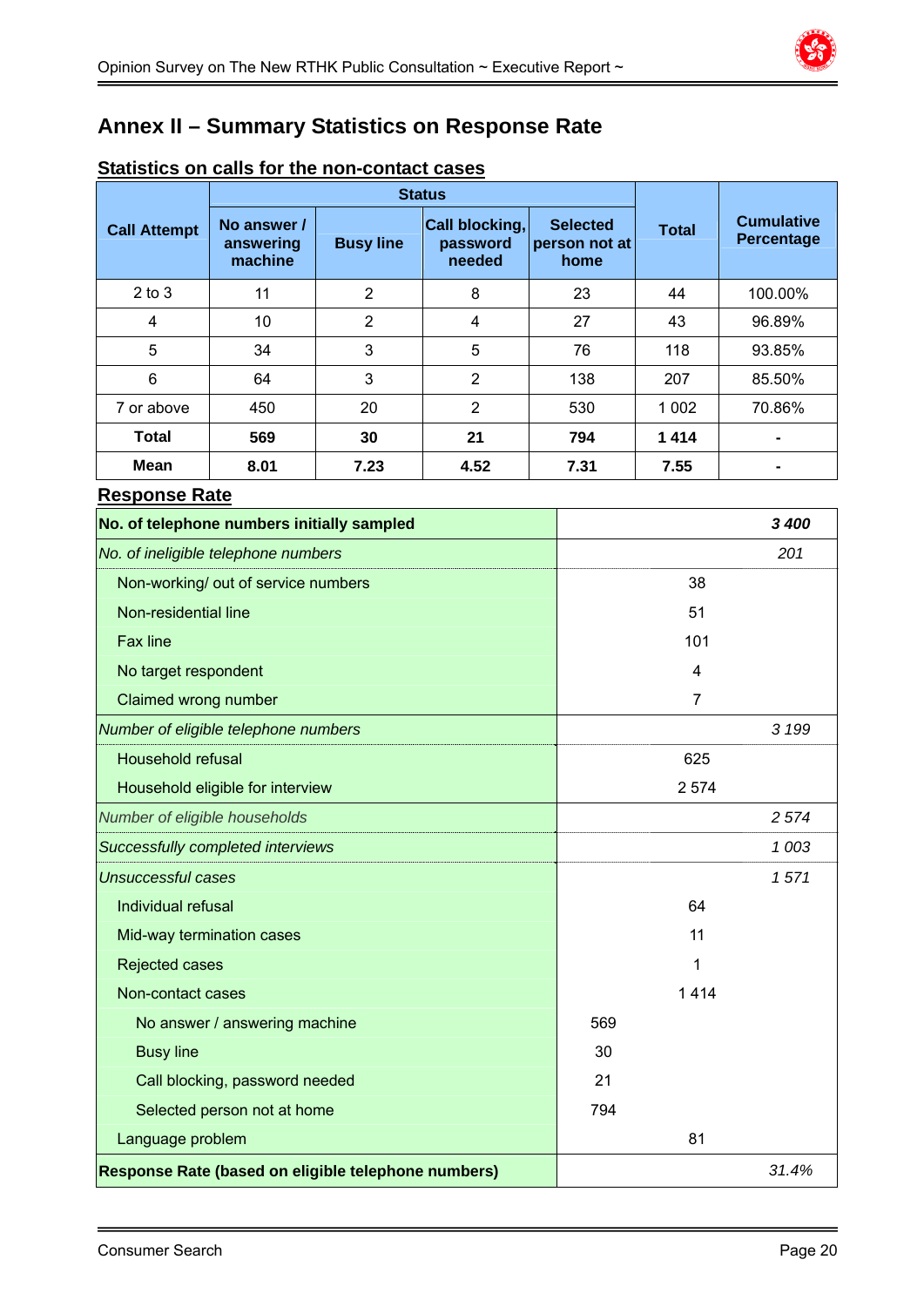

## **Annex III – Summary of Quality Control**

| <b>Part A. Quality Issues</b>                                                         | <b>Count</b>              | <b>Follow-up</b><br><b>Action</b> |
|---------------------------------------------------------------------------------------|---------------------------|-----------------------------------|
| Wrong target                                                                          | 1                         | (a)                               |
| Description: did not read out the question, pre-coded answers /<br>attributes clearly | 182                       | (d)                               |
| Marked answer(s) is / are incorrect / missing                                         | 11                        | (b)                               |
| Did not reconfirm / probe for any unclear answer                                      | 21                        | (d)                               |
| Leading the respondent                                                                | 2                         | (d)                               |
| <b>Total number of quality issues</b>                                                 | 217                       |                                   |
| <b>Part B. Checking Methods</b>                                                       | <b>Number of</b><br>cases |                                   |
| MP3 listening and back checking data                                                  | 193                       |                                   |
| <b>No. of Cases Checked</b>                                                           | 193                       |                                   |

The follow-up actions that had been implemented to issues found included:

- a. For major issue such as wrong selection of respondents, the questionnaire was rejected.
- b. For wrong coding of answers, corrections (based on audio records) were carried out during data validation.
- c. For other issues that required follow-up, the enumerators had to recall the case again.
- d. The enumerator and the supervisors were informed of each quality issue so that continuous improvement could be implemented.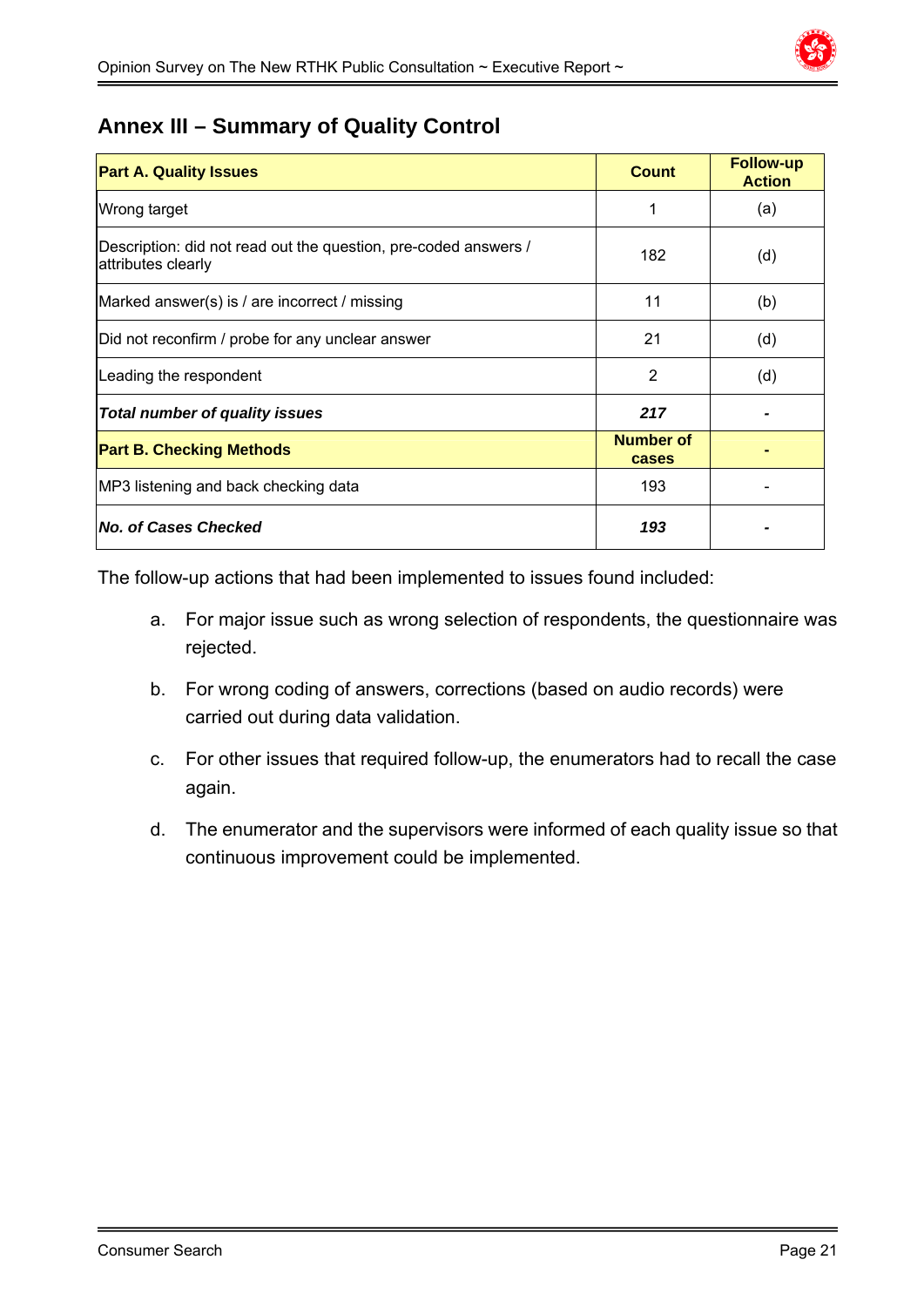

## **Annex IV – Questionnaire**

| 儿 不宜行出                                   |  |
|------------------------------------------|--|
| 【讀出】你好!先生/小姐,我地做緊一個有關 香港電台嘅民意調查,想用幾分鐘同你做 |  |
| 個簡短嘅訪問。多謝你嘅合作!                           |  |

介紹詞

甄別受訪者

S1 由於隨機抽樣嘅需要,請問 計埋你在內,你屋企 有幾多位 18 歲**或以上**,一星 期<mark>最</mark>少有四晚 喺喥瞓嘅家庭成員呢?留宿嘅**家庭傭工**係唔計嘅。

|                   | ,單選" |                       |
|-------------------|------|-----------------------|
| __<br>_<br>−<br>. |      | *****<br>填舄<br>答圣     |
| 無                 | ∽    | (訪問)<br>œ<br>$=$<br>- |

## 【讀出】跟住年齡 由大至細 排列,咁排第【讀出電腦選出的數字】嘅係邊一位

呢?

|         | 單選 |                 |
|---------|----|-----------------|
| __<br>– |    | 【讀出簡介】          |
| 其他      | ⌒  | 讀出】<br>我想同佢做個訪問 |
|         |    | 麻煩你請佢嚟聽電話       |

【如選中家庭成員不在,追問】佢大約幾點喺喥呢?【記錄回家時間在電話紙上】 【如轉換談話對象,請重覆介紹詞和簡介】

簡介

【讀出】我姓\_\_\_\_\_\_,係精確市場研究中心嘅研究員。呢個研究所收集嘅資料只會用作 整 體統計分析 同埋 絕對保密。

## 【核對住戶電話】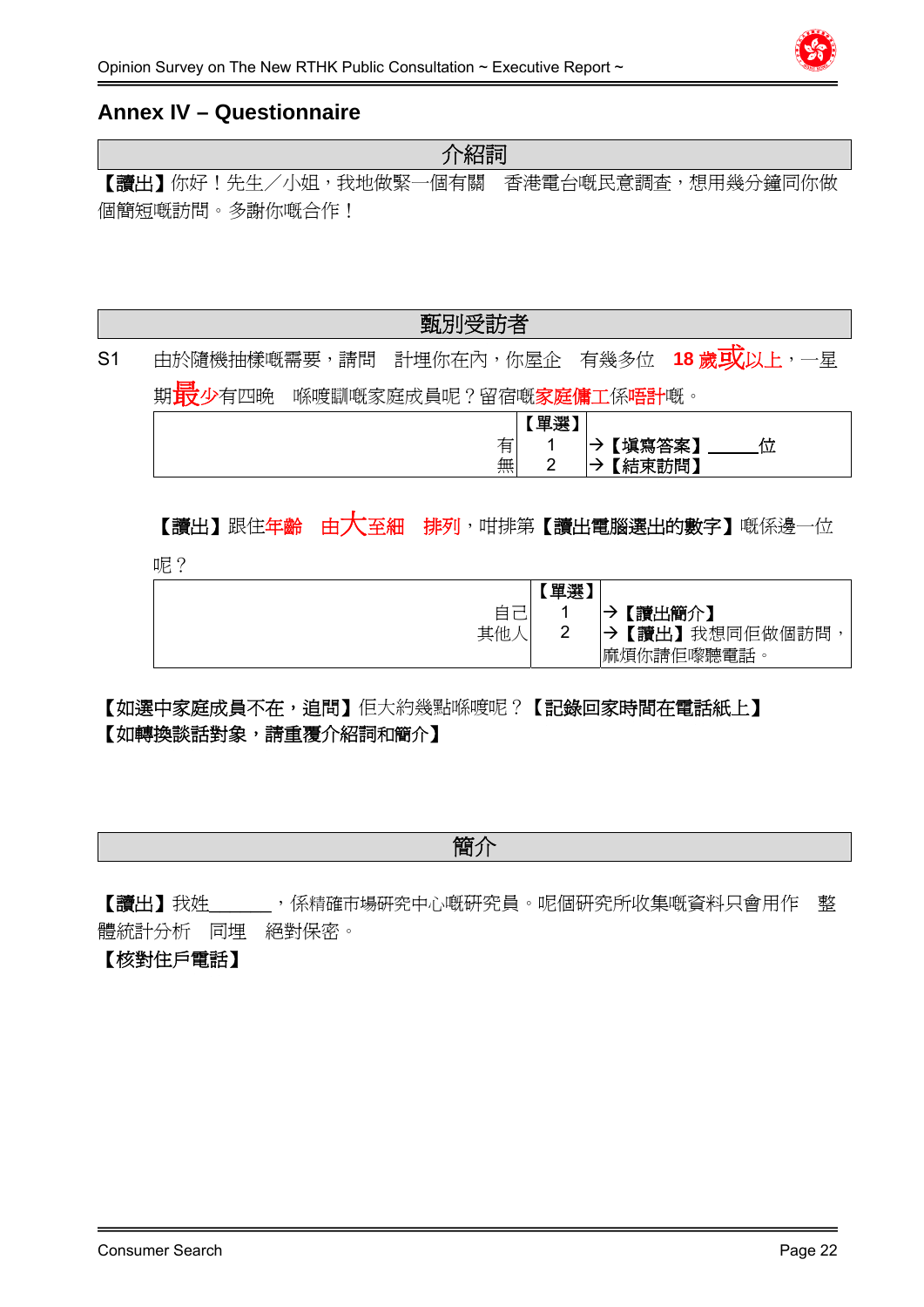

## 問卷主體

## 第一部分:前言

Q1. 請問你有幾經常收聽香港電台嘅電台節目?係經常、間中、好少、定係冇呢?

|                                      | 單選】    |  |
|--------------------------------------|--------|--|
| 經常                                   | A      |  |
| 間中                                   | റ<br>∼ |  |
| 好<br>Λ.<br>ر.                        | 2<br>◡ |  |
| $\overline{\phantom{0}}$<br>∸<br>. . | 4      |  |
| 拒絕回答                                 | 5      |  |

## Q2. 請問你有幾經常收<mark>脱</mark>香港電台嘅電視節目?係經常、間中、好少、定係冇呢?

|          | 單選】<br>►        |  |
|----------|-----------------|--|
| 經常       | A               |  |
| 間中       | $\sqrt{2}$<br>∼ |  |
| 好少       | ാ<br>ັ          |  |
| 右<br>ı J | 4               |  |
| 拒絕回答     | 5               |  |

#### Q3. 你有冇睇過 政府喺十月發表 關於香港電台嘅諮詢文件?

|                                      | 軍選】           |  |
|--------------------------------------|---------------|--|
| 有                                    |               |  |
| $\overline{\phantom{0}}$<br>∸<br>. . | C<br><u>_</u> |  |
| 唔記得                                  | ാ<br>◡        |  |
| 拒絕回答                                 | 4             |  |

#### Q4. 你同唔同意 香港電台繼續以政府部門身分,提供公共廣播服務呢?

|            | 「單選】            |
|------------|-----------------|
| 同意         |                 |
| 唔同意        | $\sqrt{2}$<br>∠ |
| 無意見<br>唔知道 | 3               |
| 拒絕回答       | 4               |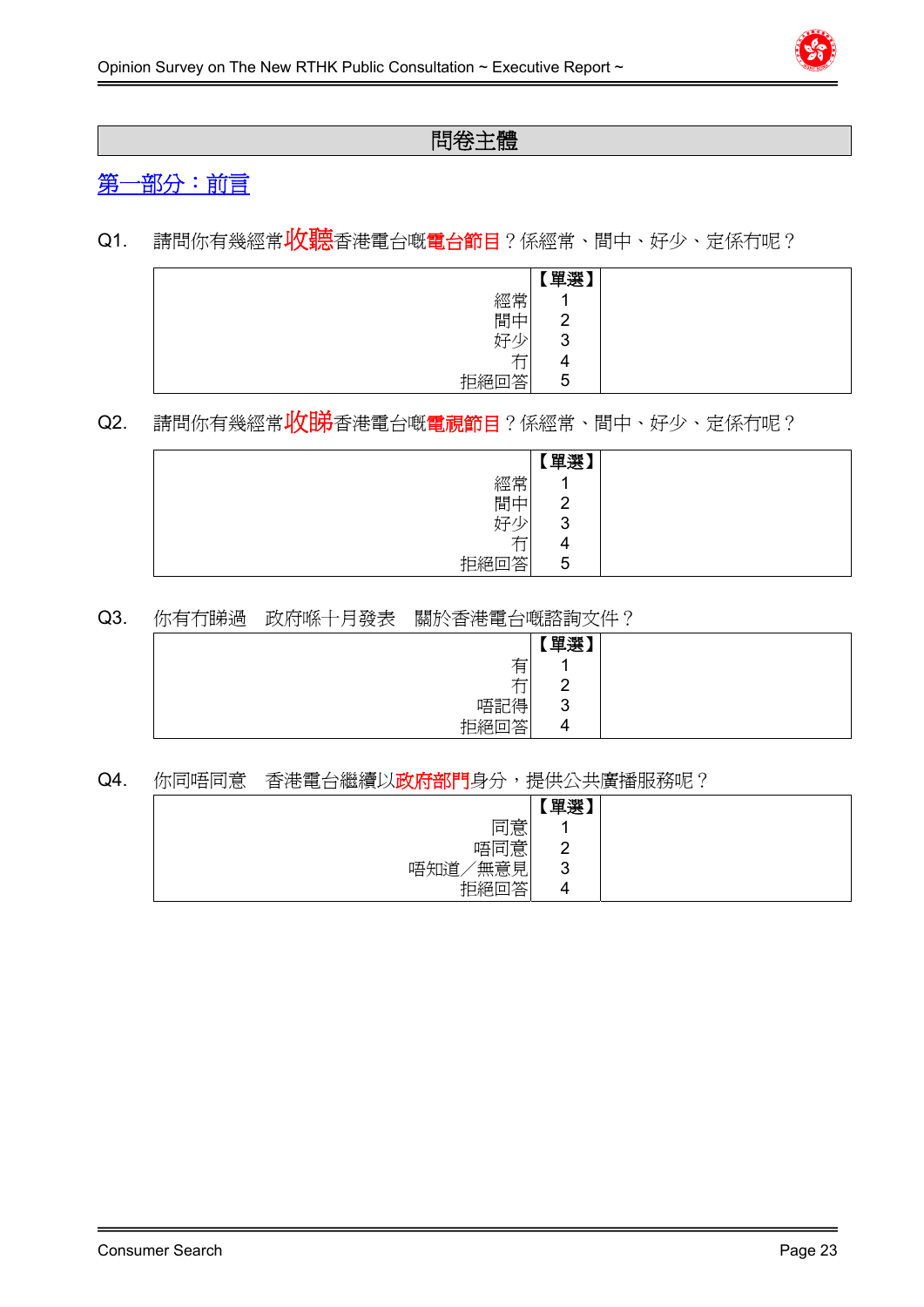# 第二部分:公共目的

Q5. 你同唔同意 香港電台應該做到以下嘅目標呢?

|      |                                  |    | 【單選】 |            |          |
|------|----------------------------------|----|------|------------|----------|
|      | 【輪流讀出】 (次序由電腦隨機選定)               | 同意 | 唔同意  | 唔知道<br>無意見 | 拒絕<br>回答 |
| -i.  | 確立公民身分 同 促進公民社會發展                |    | 2    | 3          | 4        |
| ii.  | 促進社會共融 同<br>多元性                  | 1  | 2    | 3          | 4        |
| iii. | 推動教育 同 鼓勵持續學習                    | 1  | 2    | 3          | 4        |
| İV.  | 激發創意,推動追求卓越的風氣,豐富香港<br>市民的多元文化生活 | 1  | 2    | 3          | 4        |

## 第三部分:香港電台日後的發展

Q6. 你贊唔贊成 香港電台開設數碼電視頻道呢?

|                | 「單選」          |
|----------------|---------------|
| 贊成             |               |
| 唔贊成            | ◠<br><u>_</u> |
| 無意見<br>唔知道     | 3             |
| 고答<br> 紹同<br>⊢ | 4             |

## Q7. 你贊唔贊成 香港電台開設數碼電台頻道呢?

|             | 單選)           |
|-------------|---------------|
| 贊成          |               |
| 唔贊成         | ╭<br><u>_</u> |
| '無意見<br>唔知道 | 3             |
| 拒絕回答        | ┱             |

#### Q8. 你贊唔贊成 政府增撥資源 俾香港電台擴展服務呢?

|              | 單選)           |
|--------------|---------------|
| 贊成           |               |
| 唔贊成          | ີ<br><u>_</u> |
| '無意見 <br>唔知道 | ◠<br>J        |
| 拒絕回答<br>⊢    |               |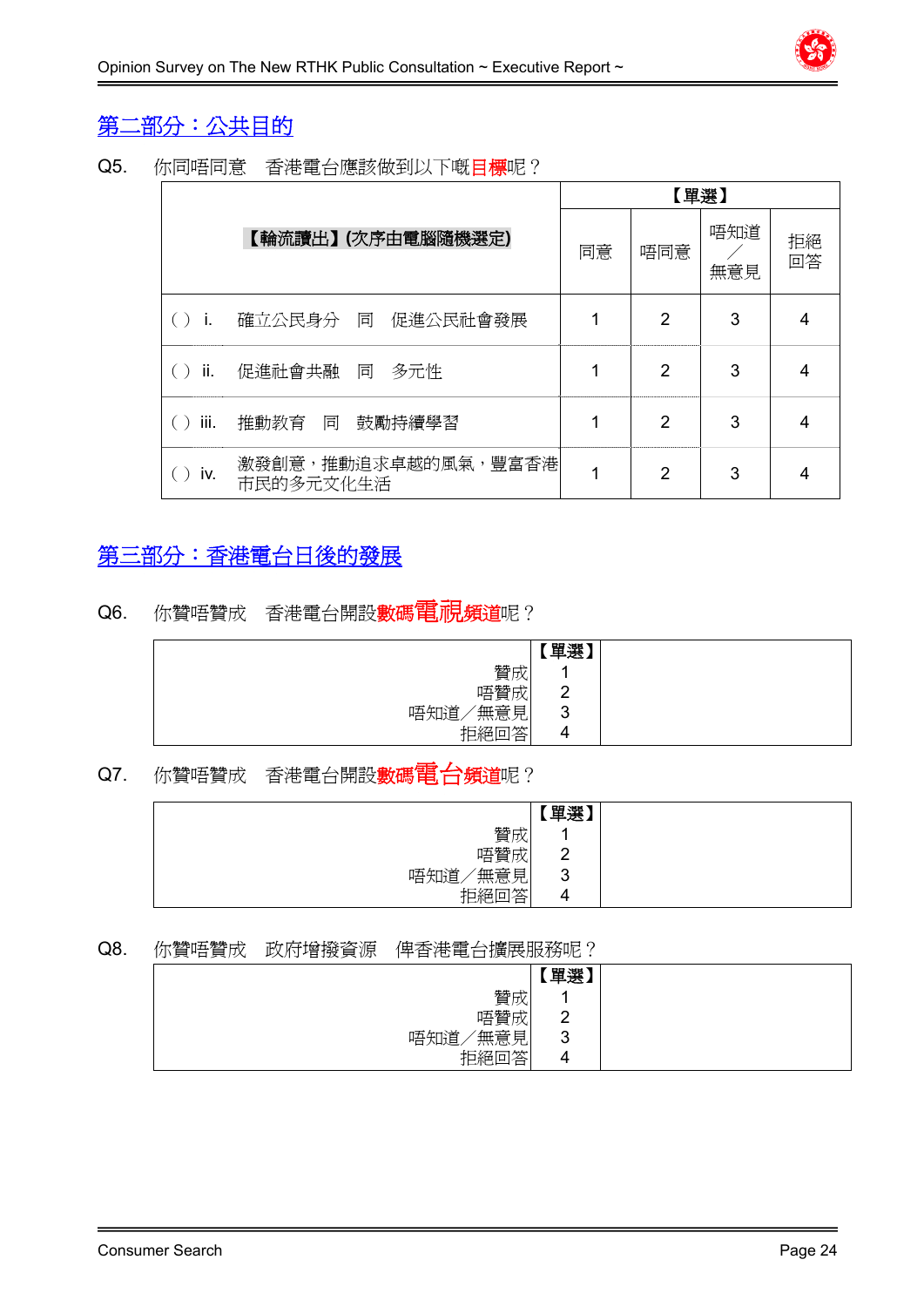| Q9. | 你贊唔贊成 | 香港電台喺以下幾方面 | 發展新節目呢? |
|-----|-------|------------|---------|
|     |       |            |         |

|      |                                            | 【單選】 |     |            |          |
|------|--------------------------------------------|------|-----|------------|----------|
|      | 【輪流讀出】(次序由電腦隨機選定)                          | 贊成   | 唔贊成 | 唔知道<br>無意見 | 拒絕<br>回答 |
|      | 推動製作本地原創節目                                 |      | 2   | 3          | 4        |
| ii.  | 轉播內地電視電台節目 同<br>播放聯合製<br>作節目,嚟加深我地對內地發展嘅認識 |      | 2   | 3          | 4        |
| iii. | 轉播國際電視電台節目 同<br>播放聯合製<br>作節目,嚟擴闊我地嘅國際視野    |      | 2   | 3          | 4        |
| iv.  | 提供平台俾社區參與廣播,鼓勵民間參與廣<br>播事務                 |      | 2   | 3          | 4        |

## Q10. 你贊唔贊成 香港電台設立「社區廣播參與基金」,嚟鼓勵社區團體同非政府機構參 與廣播事務呢?

|            | 軍選】           |
|------------|---------------|
| 贊成         |               |
| 唔贊成        | c<br><u>_</u> |
| 無意見<br>唔知道 | 3             |
| 拒絕回答       | 4             |

## 第四部分:機構管治

#### Q11. 你同唔同意 以公帑營運嘅香港電台應該 提升管治水平 同 接受公眾問責?

|              | 【單選】               |
|--------------|--------------------|
| 同意           | $\overline{A}$     |
| 唔同意          | $\sim$<br><u>_</u> |
| ′無意見 <br>唔知道 | ാ<br>J             |
| 拒絕回答         | 4                  |

## Q12. 你同唔同意成立 主要由非政府人員組成嘅 跨界別顧問委員會,有助提升香港電台 嘅管治水平 同 加強問責性?

|              | 單選】                |  |
|--------------|--------------------|--|
| 同意           |                    |  |
| 唔同意          | $\sim$<br><u>_</u> |  |
| '無意見 <br>唔知道 | $\sim$<br>≺<br>J   |  |
| 拒絕回答         | 4                  |  |

## Q13. 你同唔同意顧問委員會 唔應該包括現任行政會議成員、立法會議員、公職人員同司 法人員,以確保香港電台不受政治干預?

|                                  | 軍選】           |
|----------------------------------|---------------|
| 同意                               |               |
| 唔同意                              | c<br><u>_</u> |
| 無意見<br>唔知道                       | 3             |
| $\rightarrow$ AX<br>拒絕<br>合<br>⊢ | 4             |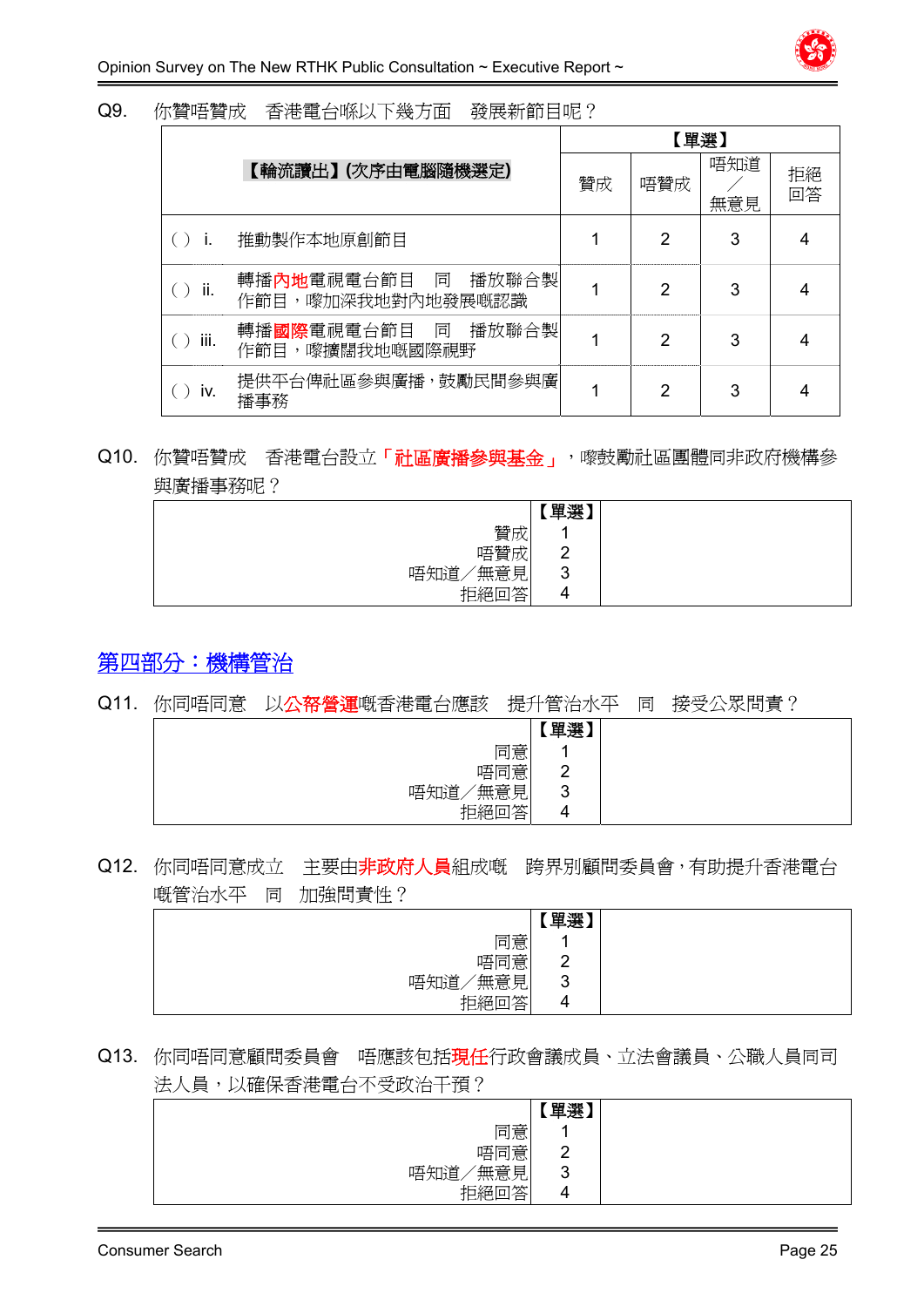Q14. 你同唔同意香港電台應該發表年度報告,令公眾可以根據 既定嘅成效指標 嚟衡量 主用, NHm跆禾洪電ム溜佐廊 添明度 同 明書性?

| 旧貝上: |                     |
|------|---------------------|
| 單選)  |                     |
|      |                     |
|      |                     |
| 3    |                     |
| 4    |                     |
| 同意   | 唔同意<br>'無意見<br>拒絕回答 |

## 第五部分:約章

Q15. 你同唔同意香港電台喺節目製作方面,一直享有編輯自主?

|                | 「單選】   |
|----------------|--------|
| 同意             |        |
| 唔同意            | ◠<br>- |
| 無意見<br>唔知道     | o<br>ັ |
| ሉሎ<br>1杀丘<br>⇔ | 4      |

Q16. 你同唔同意由政務司司長簽訂約章, 進一步保障香港電台嘅編輯自主?

|              | 「單選」            |
|--------------|-----------------|
| 同意           |                 |
| 唔同意          | ີ<br>∼          |
| '無意見 <br>唔知道 | $\sqrt{2}$<br>◡ |
| 拒絕回答         | 4               |

## 第六部分:總結

## Q17. 你對香港電台日後嘅編輯自主有幾樂觀呢?

係非常樂觀呀、樂觀呀、普通呀、唔樂觀呀、定係非常唔樂觀呢?

|            | 單選) |
|------------|-----|
| 非常樂觀       |     |
| 樂觀         | 2   |
| 普通         | 3   |
| 唔樂觀        | 4   |
| 非常唔樂觀      | 5   |
| 無意見<br>唔知道 | 6   |
| 拒絕回答       |     |

Q18. 你對香港電台日後嘅內部管治有幾樂觀呢?

係非常樂觀呀、樂觀呀、普通呀、唔樂觀呀、定係非常唔樂觀呢?

|            | 【單選】 |
|------------|------|
| 非常樂觀       |      |
| 樂觀         | 2    |
| 普通         | 3    |
| 唔樂觀        | 4    |
| 非常唔樂觀      | 5    |
| 無意見<br>唔知道 | 6    |
| 拒絕回答       |      |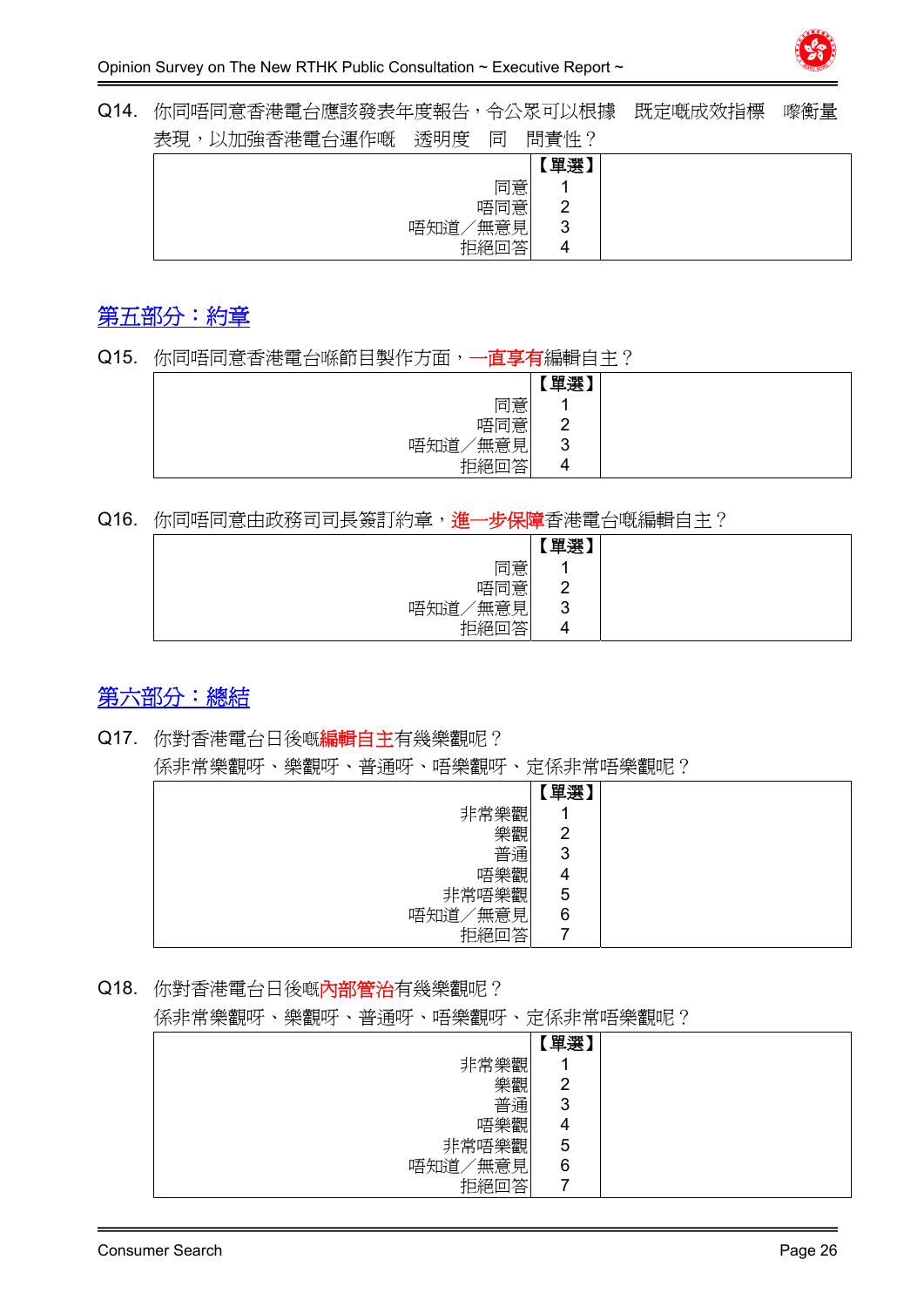## 背景資料

#### **GENDER** 記錄被訪者性別:

|   | 開滿] |  |
|---|-----|--|
| ┯ |     |  |
| - |     |  |

**AGE** 請問你嘅年齡大約係幾多?【以上一次生日計算】

| 【單選】        |  |             |   |  |
|-------------|--|-------------|---|--|
| 18-29歲      |  | $50 - 59$ 歲 |   |  |
| $30 - 39$ 歲 |  | 60 歲或以上     | ა |  |
| 40-49歲      |  |             |   |  |

**EDUCA** 請問你最高讀到咩程度同年班呢?【如學生,即現時就讀年級或程度】

|               | 單選) |               |   |
|---------------|-----|---------------|---|
| ′幼稚園<br>未受教育  |     | 〔中六至中七〕<br>預科 | 5 |
| 粵             |     | 非學位課程<br>專上   | 6 |
| 中學<br>「中一至中三」 | w   | 大學學位或以上       |   |
| 中學<br>中四至中五   |     | 拒絕回答          |   |

**DIST** 請問你依家住喺邊一區呢?【只作內部選樣監控】

| 【單選】 |    |     |    |    |    |      |    |
|------|----|-----|----|----|----|------|----|
| 香港島  |    | 九龍  |    | 新界 |    |      |    |
| 中西區  | 01 | 油尖旺 | 05 | 葵青 | 10 | 大埔   | 15 |
| 灣仔   | 02 | 深水埗 | 06 | 荃灣 | 11 | 沙田   | 16 |
| 東區   | 03 | 九龍城 | 07 | 屯門 | 12 | 西貢   | 17 |
| 南區   | 04 | 黃大仙 | 08 | 元朗 | 13 | 離島   | 18 |
|      |    | 觀塘  | 09 | 北區 | 14 |      |    |
|      |    |     |    |    |    |      |    |
|      |    |     |    |    |    | 拒絕回答 | 19 |

**House** 請問你依家住緊嘅單位 係買定係租 嘅呢? 係公營、私人住宅單位定係其他呢?【如果答其他,追問】係邊類呢?

|   | 租                                 | 買                                  | 其他             |
|---|-----------------------------------|------------------------------------|----------------|
|   | 1 租公營房屋<br>〔包括公屋/中轉房屋/<br>房協出租房屋) | 3 自置公營房屋<br>(包括居屋/租者置其屋<br>房協出售房屋) | 5 臨時房屋         |
|   | 2 租私人住宅單位                         | 4 自置私人住宅單位                         | 6 其他 (例如:員工宿舍) |
|   | 7 唔知道/唔清楚                         |                                    |                |
| 8 | 拒絕回答                              |                                    |                |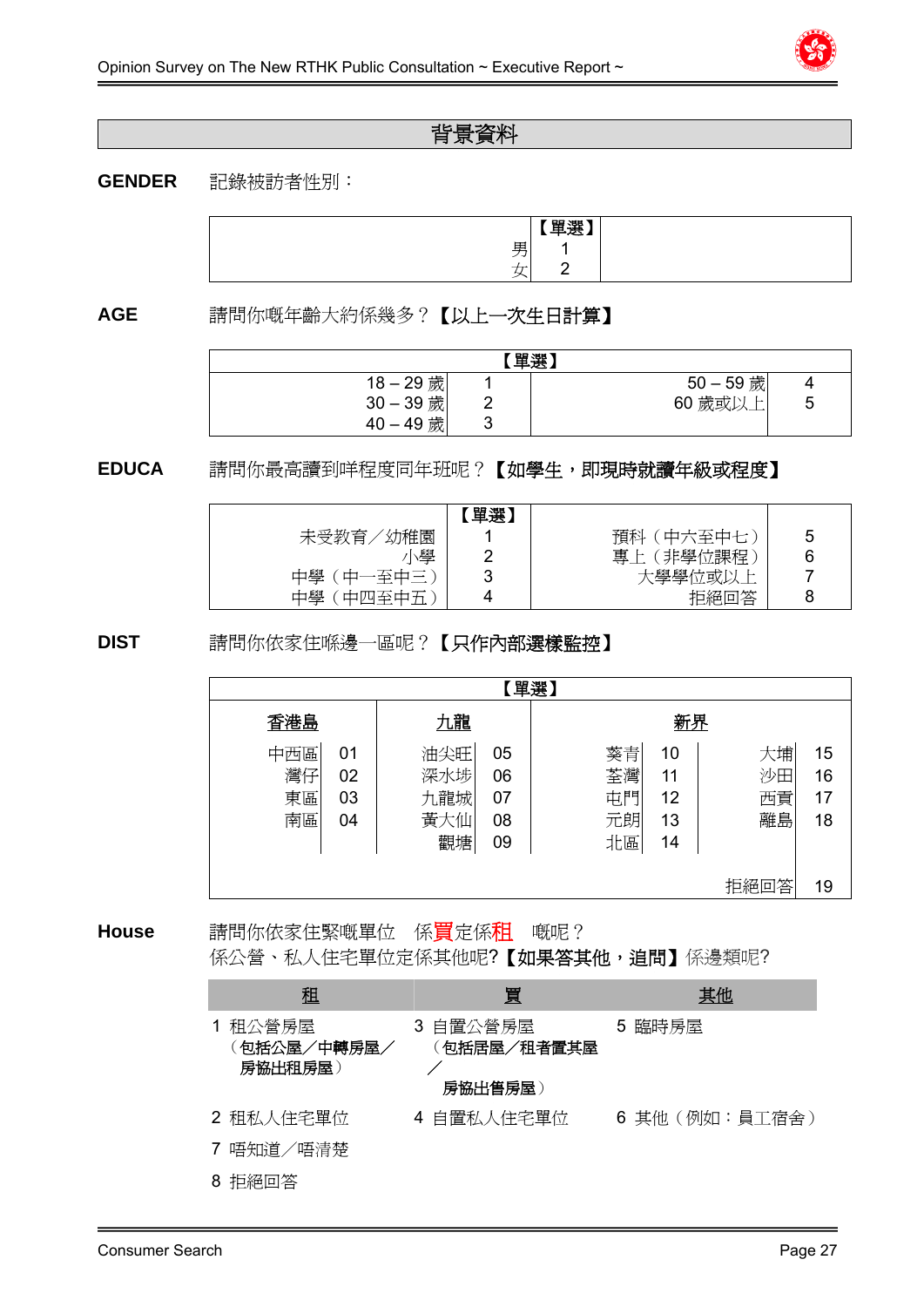

| <b>Workstat</b> | 請問先生/小姐你依家有無工作呢? |                         |    |                                     |               |
|-----------------|------------------|-------------------------|----|-------------------------------------|---------------|
|                 |                  | 1 有【跳答 Occu】 2 無        |    |                                     |               |
| <b>NonWork</b>  |                  | 家務料理者、退休人士定係待業人士呢?】     |    | 咁請問你嘅身份係乜嘢呢?【如受訪者不清楚自己身份,請讀出:咁你係學生、 |               |
|                 | 1 學生             |                         |    |                                     |               |
|                 |                  |                         |    | 2 家務料理者/家庭主婦   6 拒絕回答               | → 完成訪問        |
|                 | 3 退休人士           |                         |    |                                     | $\mathcal{Y}$ |
|                 |                  | 4 待業人士/失業人士             |    |                                     | $\mathcal{E}$ |
| <b>Occu</b>     |                  | 請問你現時嘅 職位 係乜嘢呢?【不可讀出答案】 |    |                                     |               |
|                 |                  | 01 經理及行政級人員             |    | 06 漁農業熟練工人                          |               |
|                 | 02 專業人員          |                         |    | 07 工藝及有關人員                          |               |
|                 |                  | 03 輔助專業人員               |    | 08 機台及機器操作員及裝配員                     |               |
|                 | 04 文員            |                         |    | 09 非技術工人                            |               |
|                 |                  | 05 服務工作及商店銷售人員          |    | 10 拒絕回答                             |               |
| <b>PerInc</b>   |                  | 請問你嘅 個人每月收入 大約係幾多呢?     |    |                                     |               |
|                 | 01               | 冇收入                     | 06 | $$20,000 - 24,999$                  |               |
|                 | 02 <sub>o</sub>  | \$4,999 或以下 しんしょう しんしょう |    | $07$ \$25,000 - 49,999              |               |
|                 | 03               | $$5,000 - 9,999$        |    | 08 \$50,000 或以上                     |               |
|                 | 04               | $$10,000 - 14,999$      | 09 | 拒絕回答                                |               |
|                 | 05               | $$15,000 - 19,999$      |    |                                     |               |

【讀出】訪問已經完成,再一次多謝你嘅參與。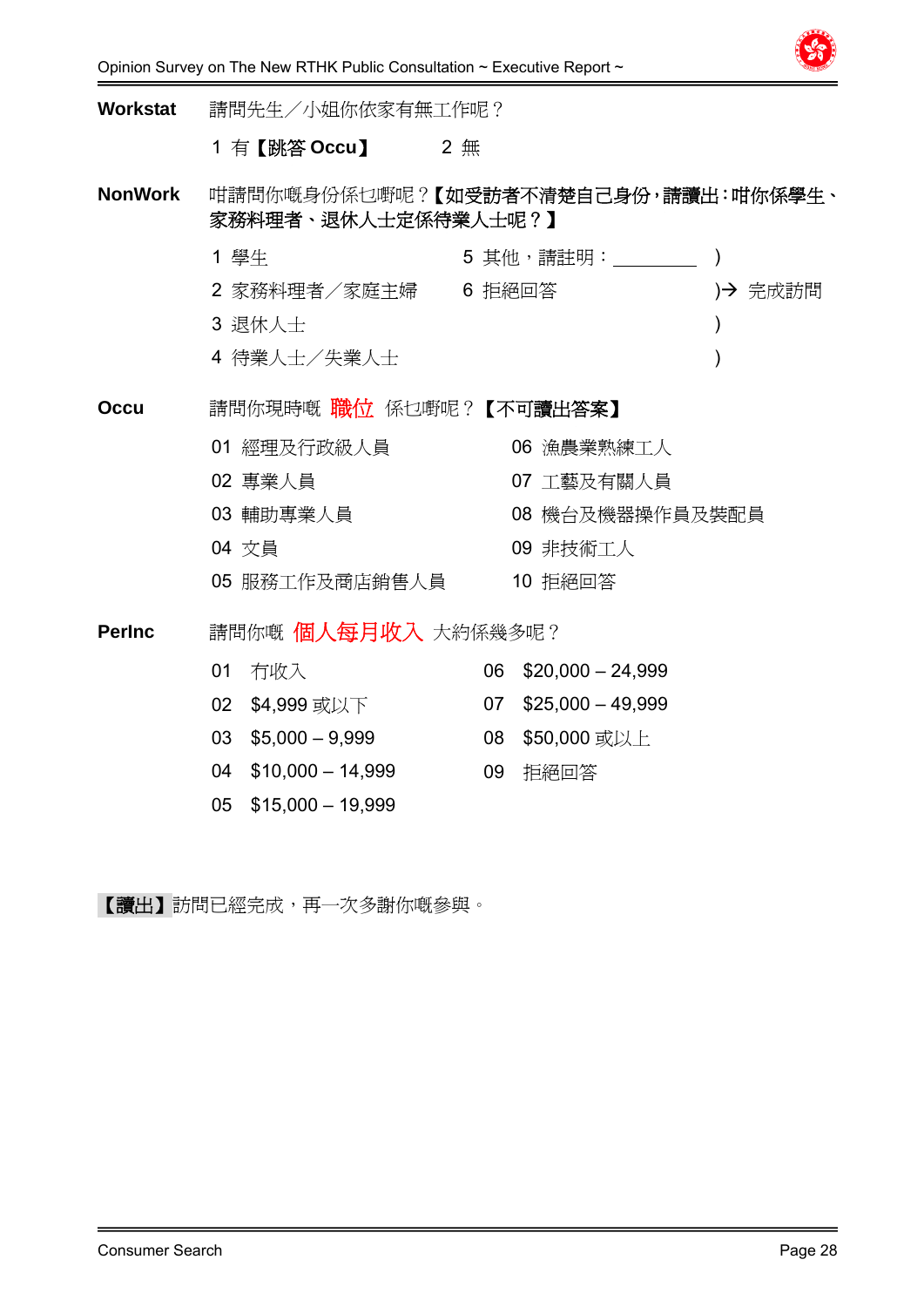# **Annex V – Coding Frame**

| <b>Question No.</b>     | Label                  | Code                      | <b>Group</b>                 |
|-------------------------|------------------------|---------------------------|------------------------------|
| 1                       | Always                 | 1                         |                              |
|                         | Occasionally           | $\overline{2}$            |                              |
|                         | Seldom                 | 3                         |                              |
|                         | Never                  | $\overline{\mathbf{4}}$   |                              |
|                         | Refuse to answer       | 5                         |                              |
|                         |                        |                           |                              |
| $\overline{\mathbf{2}}$ | Always                 | $\mathbf{1}$              |                              |
|                         | Occasionally           | $\overline{2}$            |                              |
|                         | Seldom                 | $\mathbf{3}$              |                              |
|                         | Never                  | $\overline{\mathbf{4}}$   |                              |
|                         | Refuse to answer       | 5                         |                              |
|                         |                        |                           |                              |
| 3                       | Yes                    | $\mathbf{1}$              |                              |
|                         | <b>No</b>              | $\overline{2}$            |                              |
|                         | Can't remember         | $\sqrt{3}$                | Can't remember/ Refuse to    |
|                         | Refuse to answer       | $\overline{\mathbf{4}}$   | answer                       |
|                         |                        |                           |                              |
| $\overline{\mathbf{4}}$ | Agree                  | $\mathbf{1}$              |                              |
|                         | Disagree               | $\overline{2}$            |                              |
|                         | Don't know/ No comment | $\ensuremath{\mathsf{3}}$ | Don't know/ No comment/      |
|                         | Refuse to answer       | $\overline{\mathbf{4}}$   | Refuse to answer             |
|                         |                        |                           |                              |
| $5\phantom{.0}$         | Agree                  | 1                         | $\qquad \qquad \blacksquare$ |
|                         | <b>Disagree</b>        | $\overline{2}$            |                              |
|                         | Don't know/ No comment | $\mathbf 3$               | Don't know/ No comment/      |
|                         | Refuse to answer       | $\overline{\mathbf{4}}$   | Refuse to answer             |
|                         |                        |                           |                              |
| $\bf 6$                 | Agree                  | $\mathbf{1}$              | $\overline{\phantom{a}}$     |
|                         | <b>Disagree</b>        | $\overline{2}$            |                              |
|                         | Don't know/ No comment | $\mathsf 3$               | Don't know/ No comment/      |
|                         | Refuse to answer       | $\overline{4}$            | Refuse to answer             |
|                         |                        |                           |                              |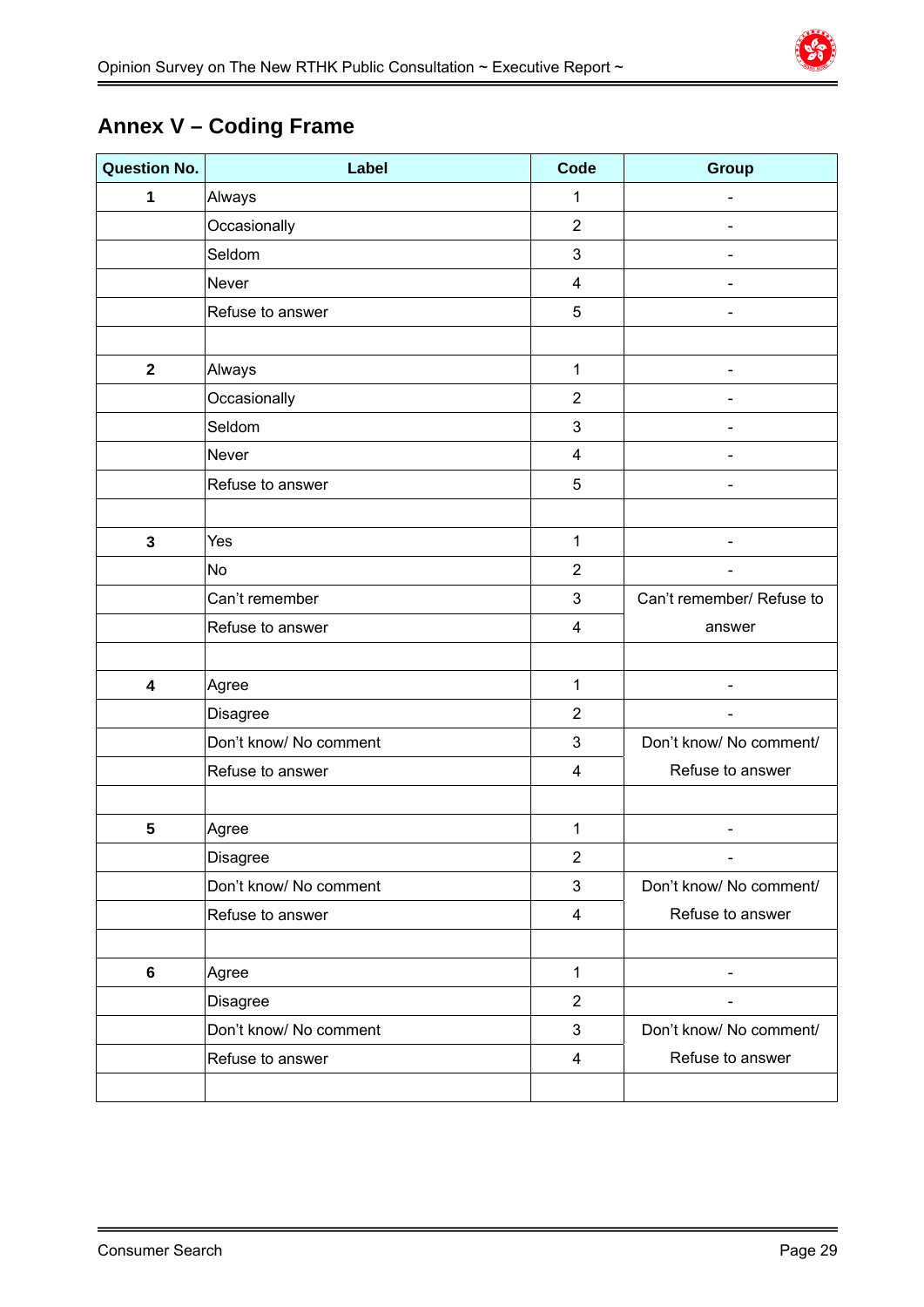| <b>Question No.</b> | Label                  | <b>Code</b>    | Group                   |
|---------------------|------------------------|----------------|-------------------------|
| $\overline{7}$      | Agree                  | 1              |                         |
|                     | <b>Disagree</b>        | $\overline{2}$ |                         |
|                     | Don't know/ No comment | 3              | Don't know/ No comment/ |
|                     | Refuse to answer       | 4              | Refuse to answer        |
|                     |                        |                |                         |
| 8                   | Agree                  | 1              |                         |
|                     | Disagree               | $\overline{2}$ |                         |
|                     | Don't know/ No comment | 3              | Don't know/ No comment/ |
|                     | Refuse to answer       | 4              | Refuse to answer        |
|                     |                        |                |                         |
| 9                   | Agree                  | $\mathbf{1}$   |                         |
|                     | Disagree               | $\overline{2}$ |                         |
|                     | Don't know/ No comment | 3              | Don't know/ No comment/ |
|                     | Refuse to answer       | 4              | Refuse to answer        |
|                     |                        |                |                         |
| 10                  | Agree                  | 1              |                         |
|                     | Disagree               | $\overline{2}$ |                         |
|                     | Don't know/ No comment | 3              | Don't know/ No comment/ |
|                     | Refuse to answer       | 4              | Refuse to answer        |
|                     |                        |                |                         |
| 11                  | Agree                  | 1              |                         |
|                     | Disagree               | $\overline{2}$ |                         |
|                     | Don't know/ No comment | 3              | Don't know/ No comment/ |
|                     | Refuse to answer       | 4              | Refuse to answer        |
|                     |                        |                |                         |
| 12                  | Agree                  | $\mathbf{1}$   |                         |
|                     | <b>Disagree</b>        | $\overline{2}$ |                         |
|                     | Don't know/ No comment | 3              | Don't know/ No comment/ |
|                     | Refuse to answer       | 4              | Refuse to answer        |
|                     |                        |                |                         |
| 13                  | Agree                  | $\mathbf{1}$   |                         |
|                     | <b>Disagree</b>        | $\overline{2}$ |                         |
|                     | Don't know/ No comment | 3              | Don't know/ No comment/ |
|                     | Refuse to answer       | 4              | Refuse to answer        |
|                     |                        |                |                         |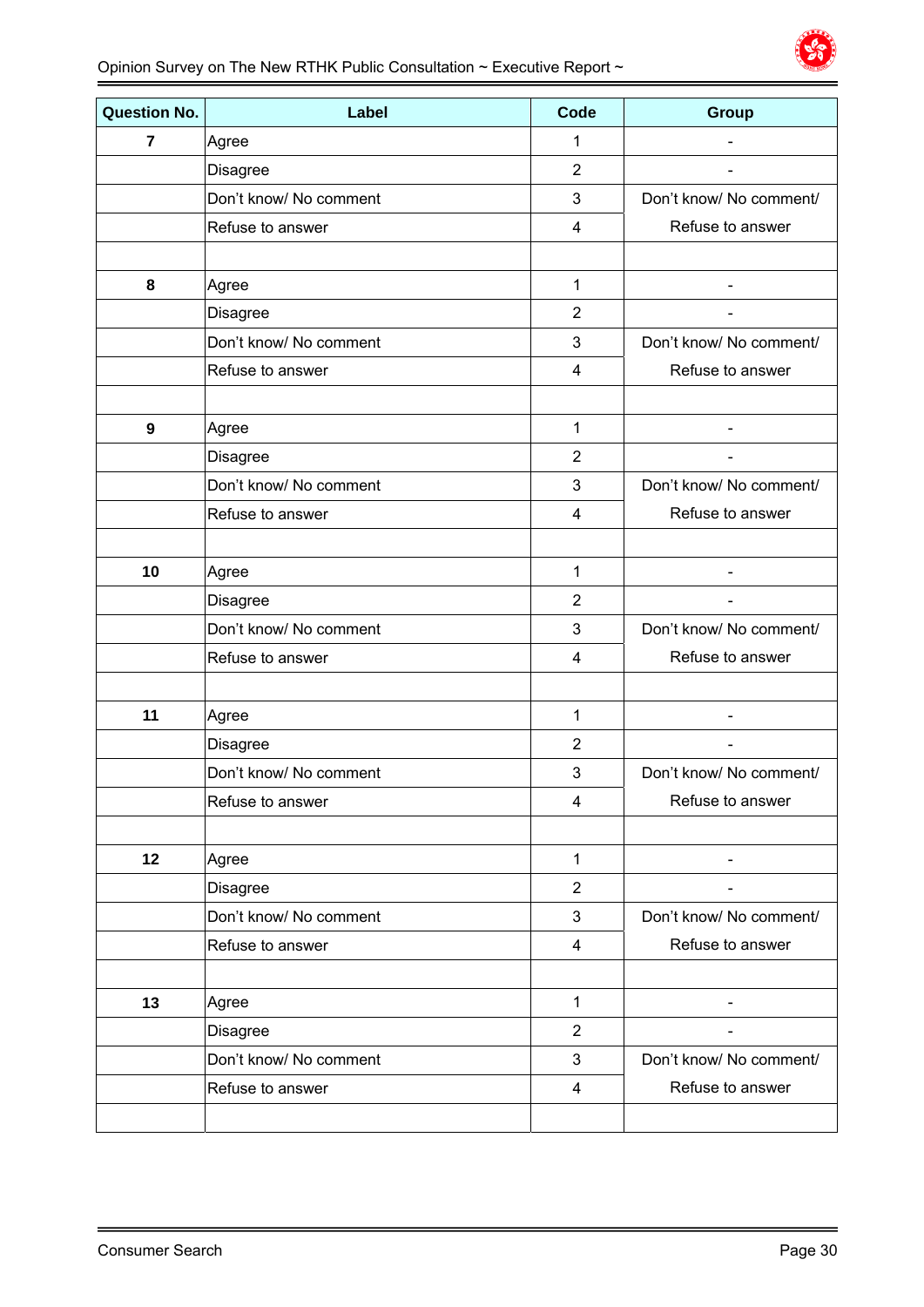| <b>Question No.</b> | Label                   | Code             | <b>Group</b>                  |
|---------------------|-------------------------|------------------|-------------------------------|
| 14                  | Agree                   | 1                |                               |
|                     | Disagree                | $\overline{2}$   |                               |
|                     | Don't know/ No comment  | 3                | Don't know/ No comment/       |
|                     | Refuse to answer        | 4                | Refuse to answer              |
|                     |                         |                  |                               |
| 15                  | Agree                   | 1                |                               |
|                     | Disagree                | $\overline{2}$   |                               |
|                     | Don't know/ No comment  | 3                | Don't know/ No comment/       |
|                     | Refuse to answer        | 4                | Refuse to answer              |
|                     |                         |                  |                               |
| 16                  | Agree                   | 1                |                               |
|                     | <b>Disagree</b>         | $\overline{2}$   |                               |
|                     | Don't know/ No comment  | 3                | Don't know/ No comment/       |
|                     | Refuse to answer        | 4                | Refuse to answer              |
|                     |                         |                  |                               |
| 17                  | Very optimistic         | 1                | Very optimistic/ Optimistic   |
|                     | Optimistic              | $\overline{2}$   |                               |
|                     | <b>Neutral</b>          | 3                |                               |
|                     | Pessimistic             | 4                | Very pessimistic/ Pessimistic |
|                     | Very pessimistic        | 5                |                               |
|                     | Don't know / No comment | 6                | Don't know / No comment /     |
|                     | Refuse to answer        | $\overline{7}$   | Refuse to answer              |
| 18                  |                         | $\mathbf{1}$     |                               |
|                     | Very optimistic         | $\overline{2}$   | Very optimistic/ Optimistic   |
|                     | Optimistic<br>Neutral   |                  |                               |
|                     |                         | 3                |                               |
|                     | Pessimistic             | 4<br>5           | Very pessimistic/ Pessimistic |
|                     | Very pessimistic        |                  |                               |
|                     | Don't know / No comment | 6                | Don't know / No comment /     |
|                     | Refuse to answer        | $\overline{7}$   | Refuse to answer              |
| S <sub>1</sub>      | Yes                     | $\mathbf{1}$     |                               |
|                     | No                      | $\mathbf{2}$     |                               |
|                     |                         |                  |                               |
| Gender              | Male                    | $\mathbf{1}$     |                               |
|                     | Female                  | $\boldsymbol{2}$ |                               |
|                     |                         |                  |                               |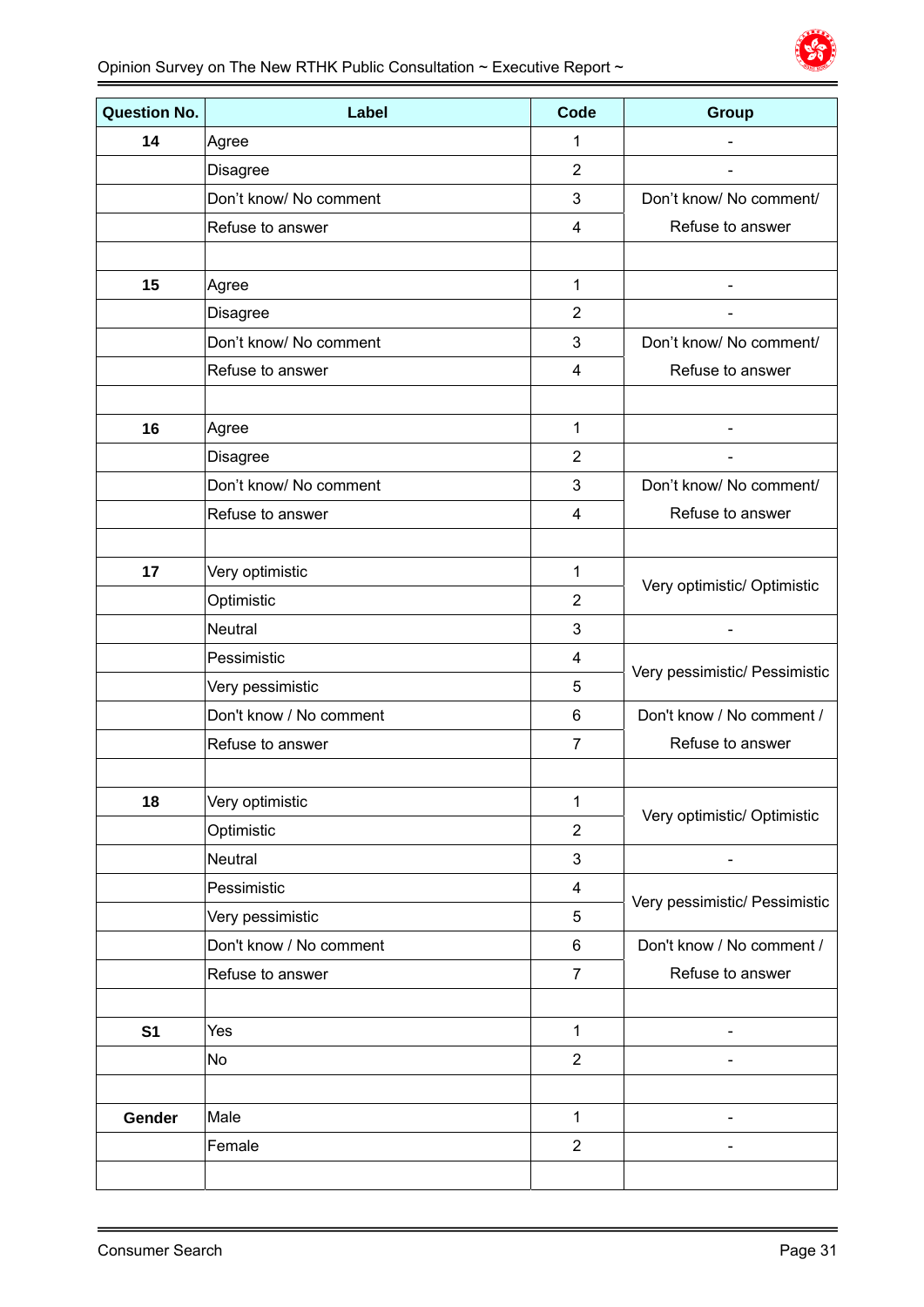

| <b>Question No.</b> | Label                                          | <b>Code</b>    | Group                         |
|---------------------|------------------------------------------------|----------------|-------------------------------|
| Age                 | $18 - 29$                                      | 1              |                               |
|                     | $30 - 39$                                      | $\overline{2}$ |                               |
|                     | $40 - 49$                                      | 3              |                               |
|                     | $50 - 59$                                      | $\overline{4}$ |                               |
|                     | 60 and above                                   | 5              |                               |
|                     |                                                |                |                               |
| <b>Educa</b>        | Pre-school Education / No Schooling            | $\mathbf{1}$   | Primary and below             |
|                     | <b>Primary School</b>                          | $\overline{2}$ |                               |
|                     | Junior Secondary                               | 3              |                               |
|                     | Senior Secondary                               | 4              | Secondary / Matriculation     |
|                     | Matriculation                                  | 5              |                               |
|                     | <b>Tertiary Education (Non-Degree Courses)</b> | $6\phantom{1}$ | <b>Tertiary</b>               |
|                     | Degree and above                               | $\overline{7}$ |                               |
|                     | Refuse to answer                               | 8              |                               |
|                     |                                                |                |                               |
| <b>House</b>        | Rented public housing                          | $\mathbf{1}$   |                               |
|                     | Rented private housing                         | $\overline{2}$ |                               |
|                     | Purchased public housing                       | 3              |                               |
|                     | Purchased private housing                      | 4              | Purchased housing / Others    |
|                     | Temporary housing                              | 5              |                               |
|                     | Others (e.g. staff quarters)                   | 6              |                               |
|                     | Don't know / No idea                           | $\overline{7}$ | Don't know / No idea / Refuse |
|                     | Refuse to answer                               | 8              | to answer                     |
|                     |                                                |                |                               |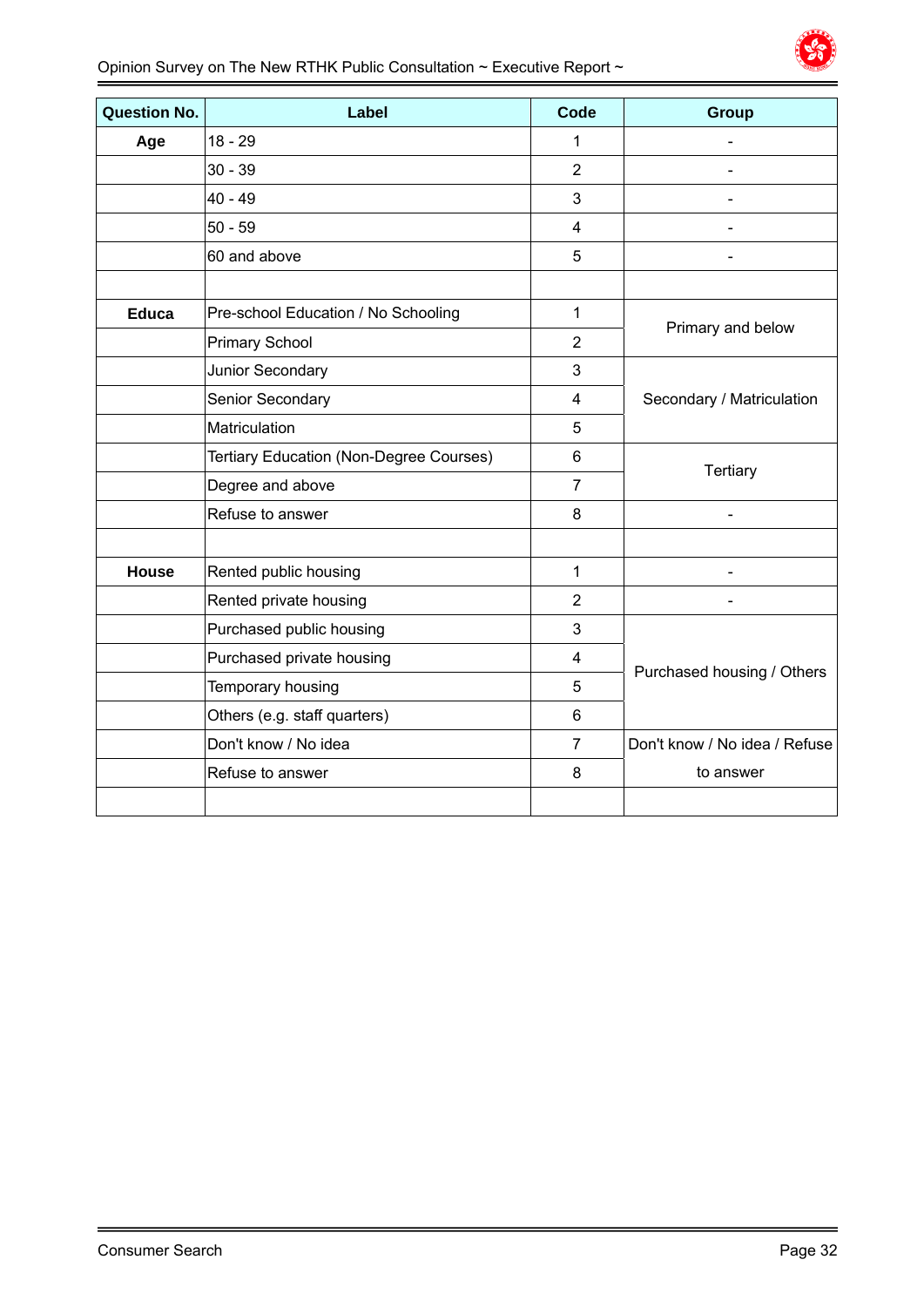| <b>Question No.</b> | Label             | Code                    | <b>Group</b>                 |
|---------------------|-------------------|-------------------------|------------------------------|
| <b>Dist</b>         | Central & Western | 01                      |                              |
|                     | Wan Chai          | 02                      | $\qquad \qquad \blacksquare$ |
|                     | Eastern           | 03                      | $\overline{\phantom{0}}$     |
|                     | Southern          | 04                      | $\qquad \qquad \blacksquare$ |
|                     | Yau Tsim Mong     | 05                      |                              |
|                     | Sham Shui Po      | 06                      |                              |
|                     | Kowloon City      | 07                      |                              |
|                     | Wong Tai Sin      | 08                      |                              |
|                     | Kwun Tong         | 09                      |                              |
|                     | <b>Kwai Tsing</b> | 10                      |                              |
|                     | Tsuen Wan         | 11                      | $\overline{\phantom{0}}$     |
|                     | Tuen Mun          | 12                      |                              |
|                     | Yuen Long         | 13                      | $\qquad \qquad \blacksquare$ |
|                     | North             | 14                      |                              |
|                     | Tai Po            | 15                      | $\overline{\phantom{0}}$     |
|                     | Sha Tin           | 16                      |                              |
|                     | Sai Kung          | 17                      |                              |
|                     | Islands           | 18                      |                              |
|                     | Refuse to answer  | 19                      |                              |
|                     |                   |                         |                              |
| <b>Workstat</b>     | Yes               | $\mathbf{1}$            |                              |
|                     | <b>No</b>         | $\overline{2}$          | ÷,                           |
|                     |                   |                         |                              |
| <b>NonWork</b>      | Student           | $\mathbf{1}$            |                              |
|                     | Homemaker         | $\sqrt{2}$              |                              |
|                     | Retired           | 3                       |                              |
|                     | Unemployed        | $\overline{\mathbf{4}}$ | Unemployed / Others          |
|                     | <b>Others</b>     | 5                       |                              |
|                     | Refuse to answer  | $\,6\,$                 | $\qquad \qquad \blacksquare$ |
|                     |                   |                         |                              |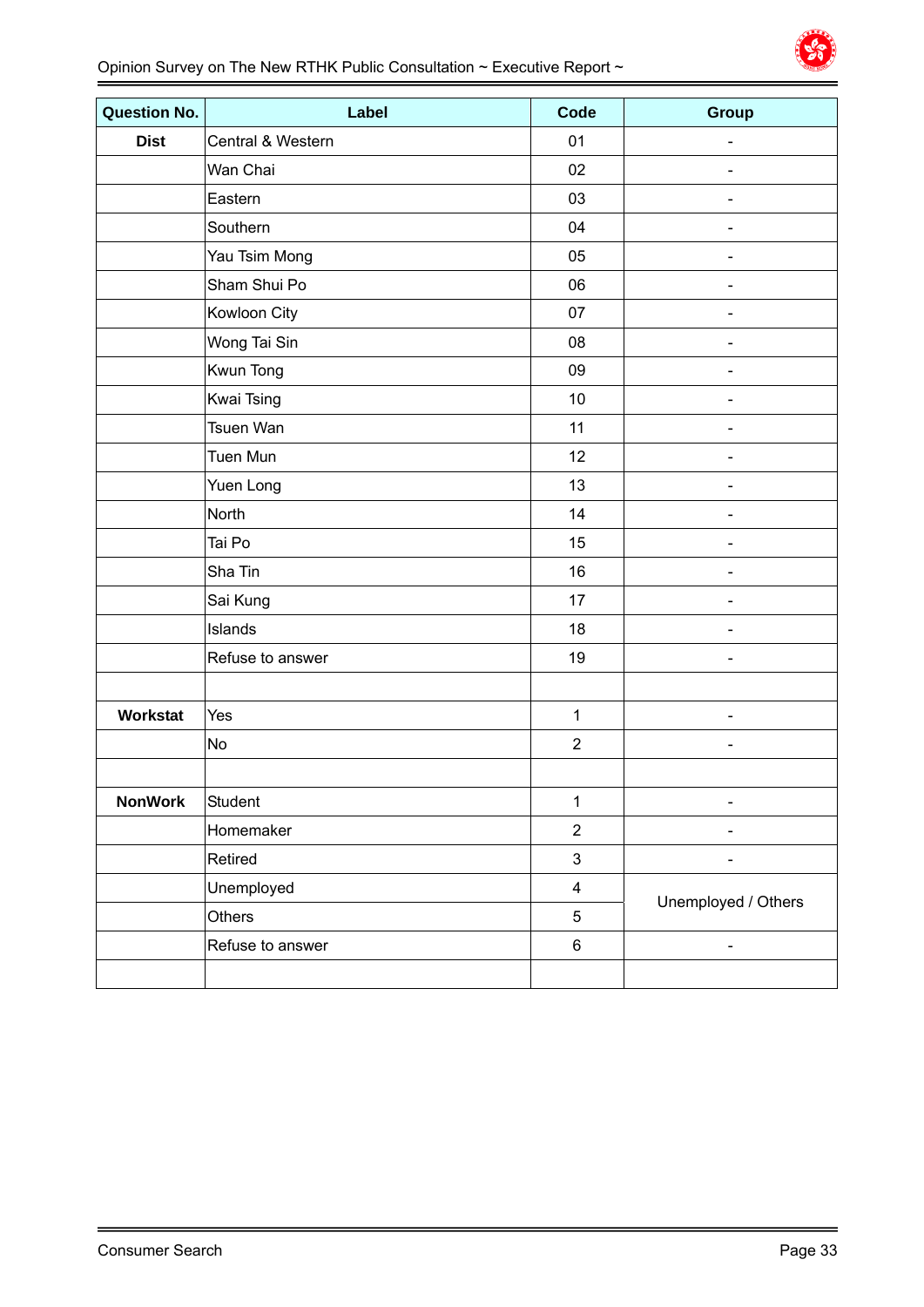

| <b>Question No.</b> | Label                                     | Code | Group                         |
|---------------------|-------------------------------------------|------|-------------------------------|
| Occu                | Managers and administrators               | 01   | Manager / Administrator /     |
|                     | Professionals                             | 02   | Professional / Associate      |
|                     | Associate professionals                   | 03   | professional                  |
|                     | <b>Clerks</b>                             | 04   | Clerk / Service worker / Shop |
|                     | Service workers or shop sales workers     | 05   | sales worker                  |
|                     | Agriculture or fisheries workers          | 06   |                               |
|                     | Craft or related workers                  | 07   | Skilled and unskilled worker  |
|                     | Plant and machine operators or assemblers | 08   |                               |
|                     | Elementary occupations                    | 09   |                               |
|                     | Refuse to answer                          | 10   |                               |
|                     |                                           |      |                               |
| <b>Perinc</b>       | No income                                 | 01   |                               |
|                     | \$4,999 and below                         | 02   | Below \$10,000                |
|                     | $$5,000 - $9,999$                         | 03   |                               |
|                     | $$10,000 - $14,999$                       | 04   |                               |
|                     | $$15,000 - $19,999$                       | 05   | \$10,000 - \$24,999           |
|                     | $$20,000 - $24,999$                       | 06   |                               |
|                     | $$25,000 - $49,999$                       | 07   | \$25,000 and above            |
|                     | \$50,000 and above                        | 08   |                               |
|                     | Refuse to answer                          | 09   |                               |
|                     |                                           |      |                               |
|                     |                                           |      |                               |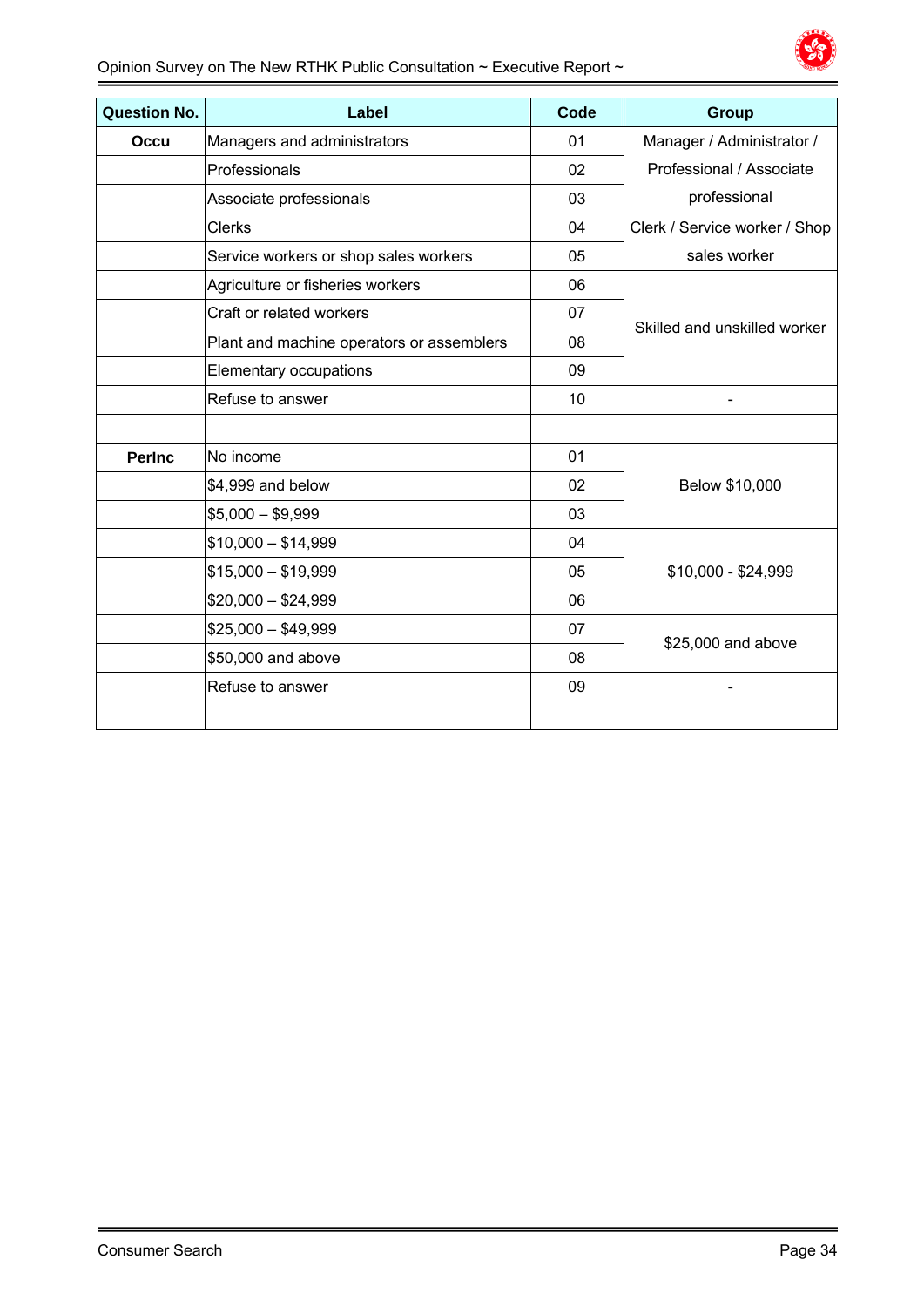

# **Annex VI – Age Distribution of Respondents and Hong Kong Population**

**Hong Kong Resident Population of age 18 or above in 2008 (excluding Foreign Domestic Helpers)** 

| <b>Frequency</b> | $18 - 29$ | $30 - 39$ | $40 - 49$ | $50 - 59$ | $60+$     | Total        |
|------------------|-----------|-----------|-----------|-----------|-----------|--------------|
| <b>Male</b>      | 535 835   | 468 176   | 594 962   | 516 644   | 541 711   | 2 657 328    |
| Female           | 541 551   | 558 263   | 655 574   | 514 744   | 581 165   | 2 851 297    |
| <b>Total</b>     | 1 077 386 | 1 026 439 | 1 250 536 | 1 031 388 | 1 122 876 | 5 508 625    |
| Percentage       | 18 - 29   | $30 - 39$ | $40 - 49$ | $50 - 59$ | $60+$     | <b>Total</b> |
| <b>Male</b>      | 9.7%      | 8.5%      | 10.8%     | 9.4%      | 9.8%      | 48.2%        |
| Female           | 9.8%      | 10.1%     | 11.9%     | 9.3%      | 10.6%     | 51.8%        |
| <b>Total</b>     | 19.6%     | 18.6%     | 22.7%     | 18.7%     | 20.4%     | 100.0%       |

#### **Distribution of age and gender in the sample**

| <b>Frequency</b> | $18 - 29$ | $30 - 39$ | $40 - 49$ | $50 - 59$ | $60+$ | Total   |
|------------------|-----------|-----------|-----------|-----------|-------|---------|
| <b>Male</b>      | 79        | 52        | 100       | 79        | 129   | 439     |
| Female           | 62        | 102       | 141       | 114       | 145   | 564     |
| <b>Total</b>     | 141       | 154       | 241       | 193       | 274   | 1 0 0 3 |
| Percentage       | $18 - 29$ | $30 - 39$ | $40 - 49$ | $50 - 59$ | $60+$ | Total   |
| <b>Male</b>      | 7.9%      | 5.2%      | 10.0%     | 7.9%      | 12.9% | 43.8%   |
| Female           | 6.2%      | 10.2%     | 14.1%     | 11.4%     | 14.5% | 56.2%   |
| <b>Total</b>     | 14.1%     | 15.4%     | 24.0%     | 19.2%     | 27.3% | 100.0%  |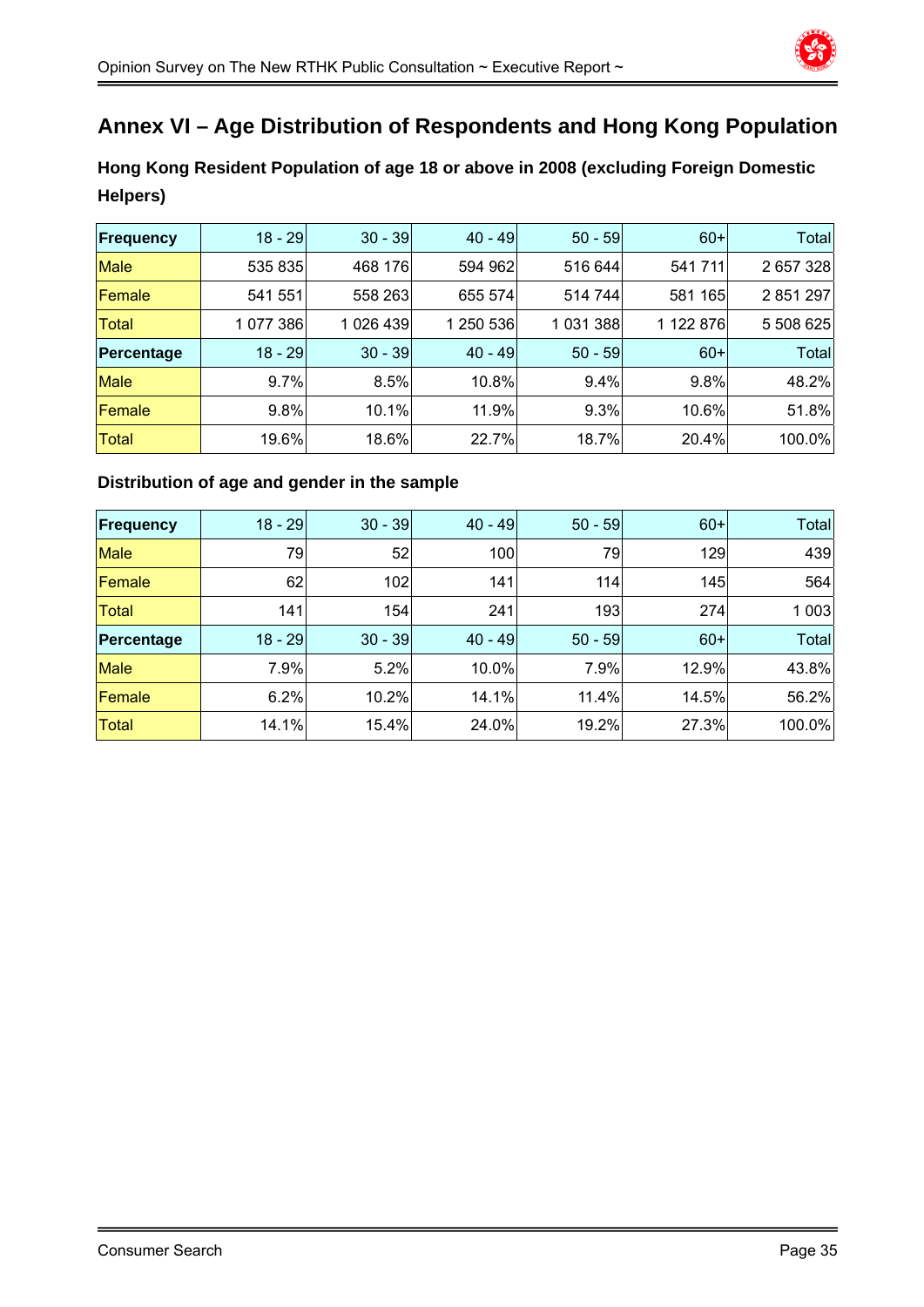

# **Annex VII – Coefficient of Variation and Margin of Error by Question**

| <b>Question</b>                                                                                                                                                           | <b>Major</b><br><b>Response</b> | <b>Sample</b><br><b>Estimate</b> | <b>Coefficient</b><br>of Variation | <b>Margin of</b><br><b>Error</b> at<br>95%<br><b>Confidence</b><br>Level |
|---------------------------------------------------------------------------------------------------------------------------------------------------------------------------|---------------------------------|----------------------------------|------------------------------------|--------------------------------------------------------------------------|
| Frequency of listening to RTHK radio<br>Q1<br>programmes                                                                                                                  | <b>Never</b>                    | 28.4%                            | 5.0%                               | 2.8%                                                                     |
| Q2<br>Frequency of watching RTHK TV<br>programmes                                                                                                                         | Occasionally                    | 46.6%                            | 3.4%                               | 3.1%                                                                     |
| Q3<br>Incidence of reading the consultation<br>document                                                                                                                   | <b>No</b>                       | 87.5%                            | 1.2%                               | 2.0%                                                                     |
| Whether agreed that RTHK should<br>Q4<br>continue to be a Government department in<br>providing public broadcasting service                                               | Agree                           | 68.2%                            | 2.2%                               | 2.9%                                                                     |
| Q5i Whether agreed that RTHK should fulfil<br>the following public purposes - Sustaining<br>citizenship and civil society                                                 | Agree                           | 79.7%                            | 1.6%                               | 2.5%                                                                     |
| Q5ii Whether agreed that RTHK should fulfil<br>the following public purposes - Fostering social<br>harmony and promoting pluralism                                        | Agree                           | 86.6%                            | 1.2%                               | 2.1%                                                                     |
| Q5iii Whether agreed that RTHK should fulfil<br>the following public purposes - Establishing<br>education value and promoting lifelong<br>learning                        | Agree                           | 92.3%                            | 0.9%                               | 1.6%                                                                     |
| Q5iv Whether agreed that RTHK should fulfil<br>the following public purposes - Stimulating<br>creativity and excellence to enrich the<br>multi-cultural life of Hong Kong | Agree                           | 86.9%                            | 1.2%                               | 2.1%                                                                     |
| Whether agreed that RTHK should<br>Q6<br>launch its own digital TV channels                                                                                               | Agree                           | 66.9%                            | 2.2%                               | 2.9%                                                                     |
| Whether agreed that RTHK should<br>Q7<br>launch digital radio channels                                                                                                    | Agree                           | 67.1%                            | 2.2%                               | 2.9%                                                                     |
| Whether agreed that the Government<br>Q8<br>should provide new resources for RTHK to<br>expand its service scope                                                          | Agree                           | 75.6%                            | 1.8%                               | 2.7%                                                                     |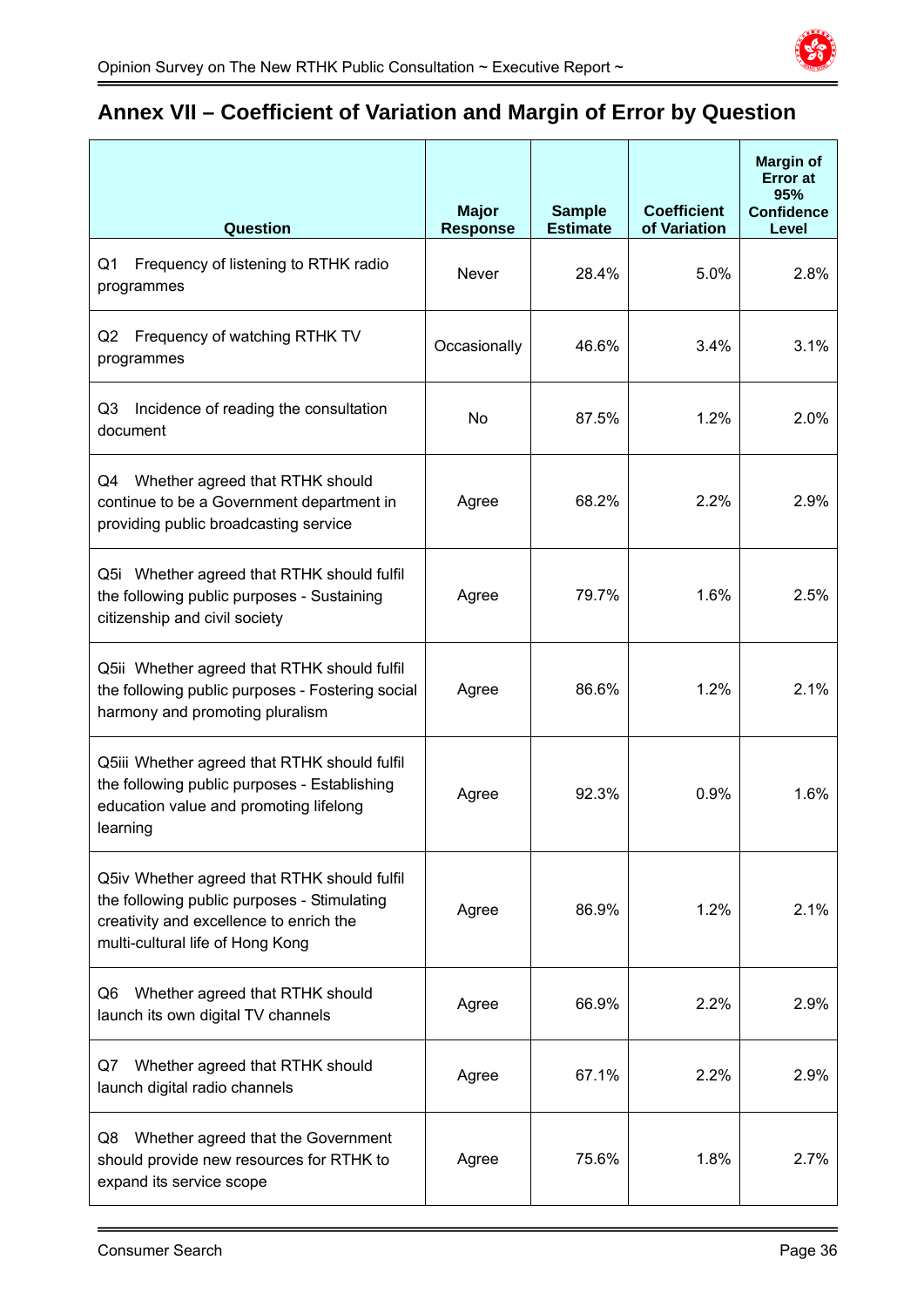

| Question                                                                                                                                                                                                                                                 | <b>Major</b><br><b>Response</b> | <b>Sample</b><br><b>Estimate</b> | <b>Coefficient</b><br>of Variation | <b>Margin of</b><br><b>Error</b> at<br>95%<br><b>Confidence</b><br>Level |
|----------------------------------------------------------------------------------------------------------------------------------------------------------------------------------------------------------------------------------------------------------|---------------------------------|----------------------------------|------------------------------------|--------------------------------------------------------------------------|
| Q9i Whether agreed that RTHK should<br>develop new programming opportunities in the<br>following areas - Promoting and facilitating<br>local original content production                                                                                 | Agree                           | 91.6%                            | 1.0%                               | 1.7%                                                                     |
| Q9ii Whether agreed that RTHK should<br>develop new programming opportunities in the<br>following areas - Broadcasting programmes<br>produced or co-produced by Mainland<br>broadcasters to enhance our understanding of<br>developments in the Mainland | Agree                           | 73.2%                            | 1.9%                               | 2.7%                                                                     |
| Q9iii Whether agreed that RTHK should<br>develop new programming opportunities in the<br>following areas - Broadcasting programmes<br>produced or co-produced by international<br>broadcasters to broaden our international<br>horizon                   | Agree                           | 82.4%                            | 1.5%                               | 2.4%                                                                     |
| Q9iv Whether agreed that RTHK should<br>develop new programming opportunities in the<br>following areas - Encouraging community<br>participation in broadcasting                                                                                         | Agree                           | 75.0%                            | 1.8%                               | 2.7%                                                                     |
| Q10 Whether agreed that RTHK should<br>establish a Community Broadcasting<br>Involvement Fund to encourage community<br>organisations and NGOs to participate in<br>broadcasting                                                                         | Agree                           | 65.0%                            | 2.3%                               | 3.0%                                                                     |
| Q11 Whether agreed that RTHK should<br>enhance its corporate governance and be<br>accountable to the public                                                                                                                                              | Agree                           | 82.2%                            | 1.5%                               | 2.4%                                                                     |
| Q12 Whether agreed that the establishment of<br>a broad-based Board of Advisors could help<br>enhance the corporate governance of RTHK<br>and its accountability to the public                                                                           | Agree                           | 69.1%                            | 2.1%                               | 2.9%                                                                     |
| Q13 Whether agreed that the Board of<br>Advisors should not comprise serving ExCo<br>and LegCo Members, public and judicial<br>officers                                                                                                                  | Agree                           | 68.2%                            | 2.2%                               | 2.9%                                                                     |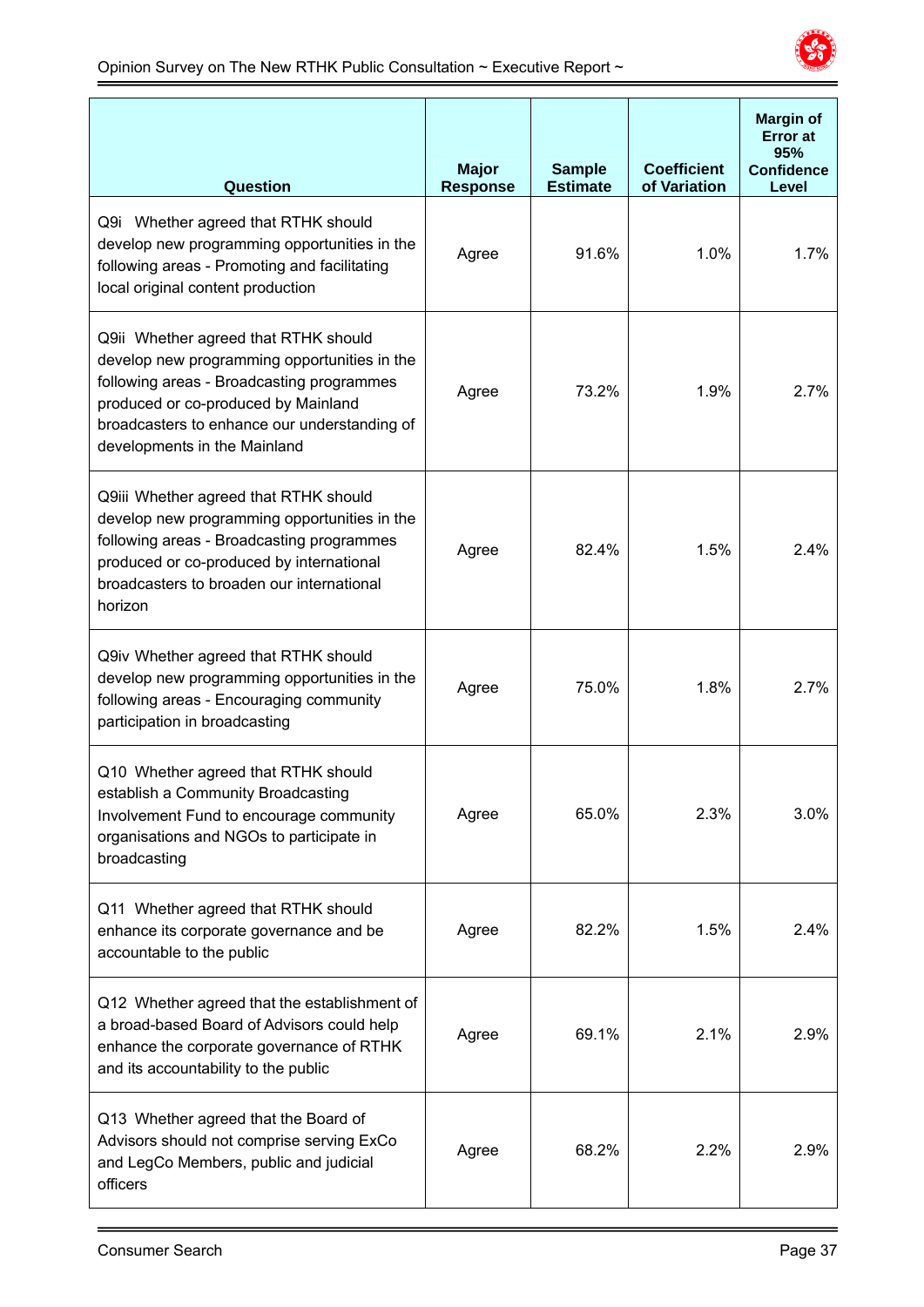

| Question                                                                                                                                                                                                | <b>Major</b><br><b>Response</b> | <b>Sample</b><br><b>Estimate</b> | <b>Coefficient</b><br>of Variation | <b>Margin of</b><br><b>Error</b> at<br>95%<br><b>Confidence</b><br>Level |
|---------------------------------------------------------------------------------------------------------------------------------------------------------------------------------------------------------|---------------------------------|----------------------------------|------------------------------------|--------------------------------------------------------------------------|
| Q14 Whether agreed that RTHK should<br>publish annual report to the public on its<br>achievement towards a set of performance<br>indicators with a view to enhancing<br>transparency and accountability | Agree                           | 85.4%                            | 1.3%                               | 2.2%                                                                     |
| Q15 Whether agreed that RTHK's programme<br>production had been carrying out with editorial<br>independence                                                                                             | Agree                           | 83.5%                            | 1.4%                               | 2.3%                                                                     |
| Q16 Whether agreed that the Charter to be<br>signed by the Chief Secretary for<br>Administration would give further safeguard to<br>the editorial independence of RTHK                                  | Agree                           | 68.6%                            | 2.1%                               | 2.9%                                                                     |
| Q17 Whether optimistic towards the editorial<br>independence of RTHK in future                                                                                                                          | <b>Neutral</b>                  | 46.9%                            | 3.4%                               | 3.1%                                                                     |
| Q18 Whether optimistic towards the corporate<br>governance of RTHK in future                                                                                                                            | <b>Neutral</b>                  | 52.7%                            | 3.0%                               | 3.1%                                                                     |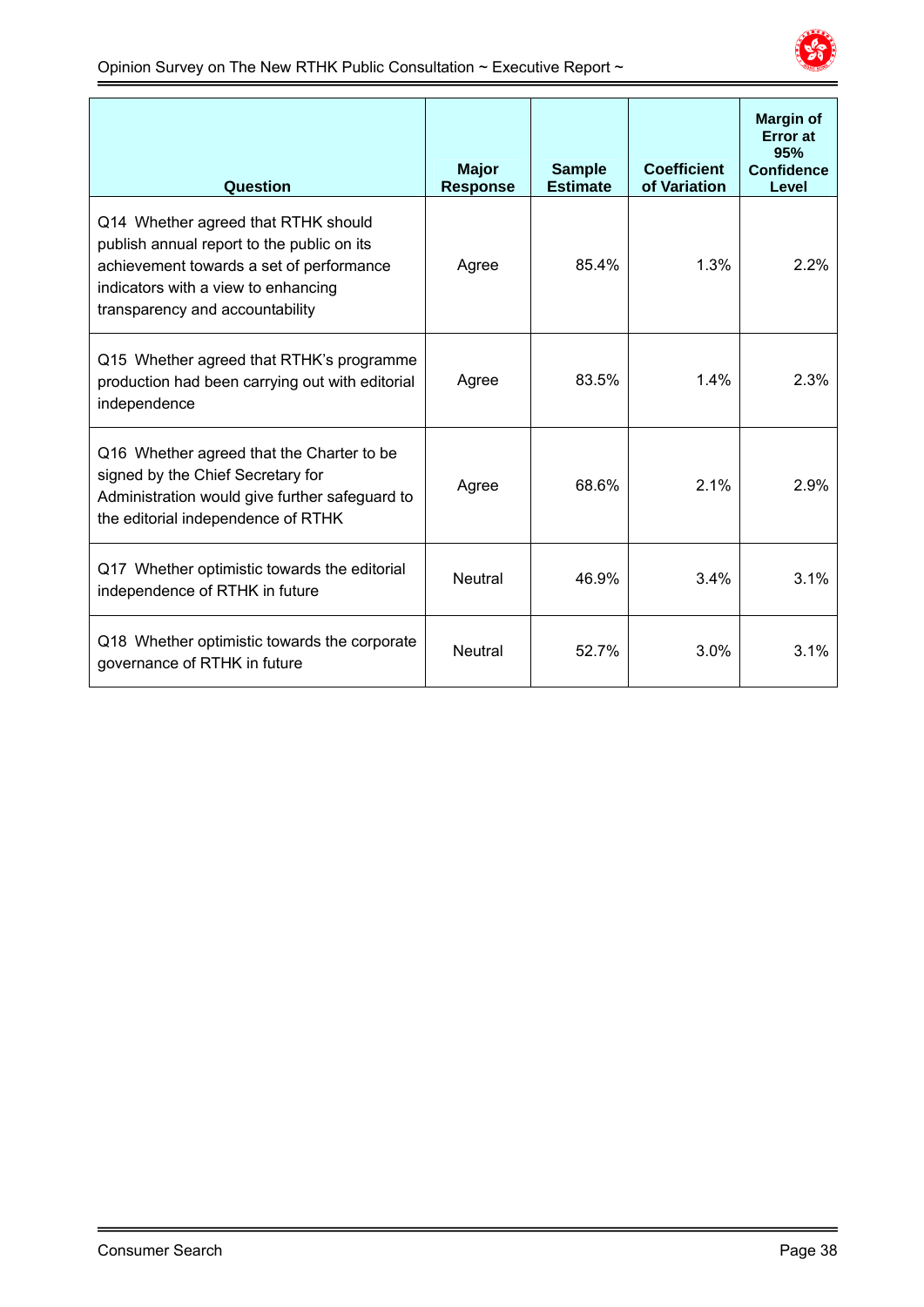

# **Annex VIII – Summary of Chi-square Test of Significance**

### Q1 Frequency of listening to RTHK radio programmes

|                                                 |                    | Degrees of |          |
|-------------------------------------------------|--------------------|------------|----------|
| <b>Profile</b>                                  | $\chi^2$ statistic | freedom    | p-value  |
| Gender                                          | 5.6991             | 4          | 0.2228   |
| Age                                             | 79.1847            | 16         | < 0.0001 |
| <b>Education level</b>                          | 20.9201            | 8          | 0.0074   |
| <b>Housing type</b>                             | 12.7984            | 8          | 0.1190   |
| <b>Working status</b>                           | 13.5110            | 4          | 0.0090   |
| <b>Occupation (working only)</b>                | 14.1094            | 6          | 0.0284   |
| Non-working status (non-working only)           | 42.8057            | 12         | < 0.0001 |
| Personal monthly income (working only)          | 19.0628            | 6          | 0.0041   |
| <b>Frequency of watching RTHK TV programmes</b> | 181.4742           | 12         | < 0.0001 |
| Incidence of reading the consultation document  | 58.4714            | 4          | < 0.0001 |

### Q2 Frequency of watching RTHK TV programmes

|                                                 |                      | Degrees of |          |
|-------------------------------------------------|----------------------|------------|----------|
| <b>Profile</b>                                  | $\gamma^2$ statistic | freedom    | p-value  |
| Gender                                          | 3.7028               | 4          | 0.4477   |
| Age                                             | 47.2453              | 16         | 0.0001   |
| <b>Education level</b>                          | 40.0009              | 8          | < 0.0001 |
| <b>Housing type</b>                             | 17.3578              | 8          | 0.0266   |
| <b>Working status</b>                           | 33.5838              | 4.         | 0.0003   |
| <b>Occupation (working only)</b>                | 3.9398               | 6          | 0.6848   |
| Non-working status (non-working only)           | 22.1242              | 12         | 0.0362   |
| Personal monthly income (working only)          | 13.9378              | 6          | 0.0303   |
| Frequency of listening to RTHK radio programmes | 180.4288             | 12         | < 0.0001 |
| Incidence of reading the consultation document  | 32.9046              | 4          | 0.0002   |

<sup>\*</sup> Chi-Square test indicates a significant relationship exists at 95% confidence level between the response to the question and the respondents' profile.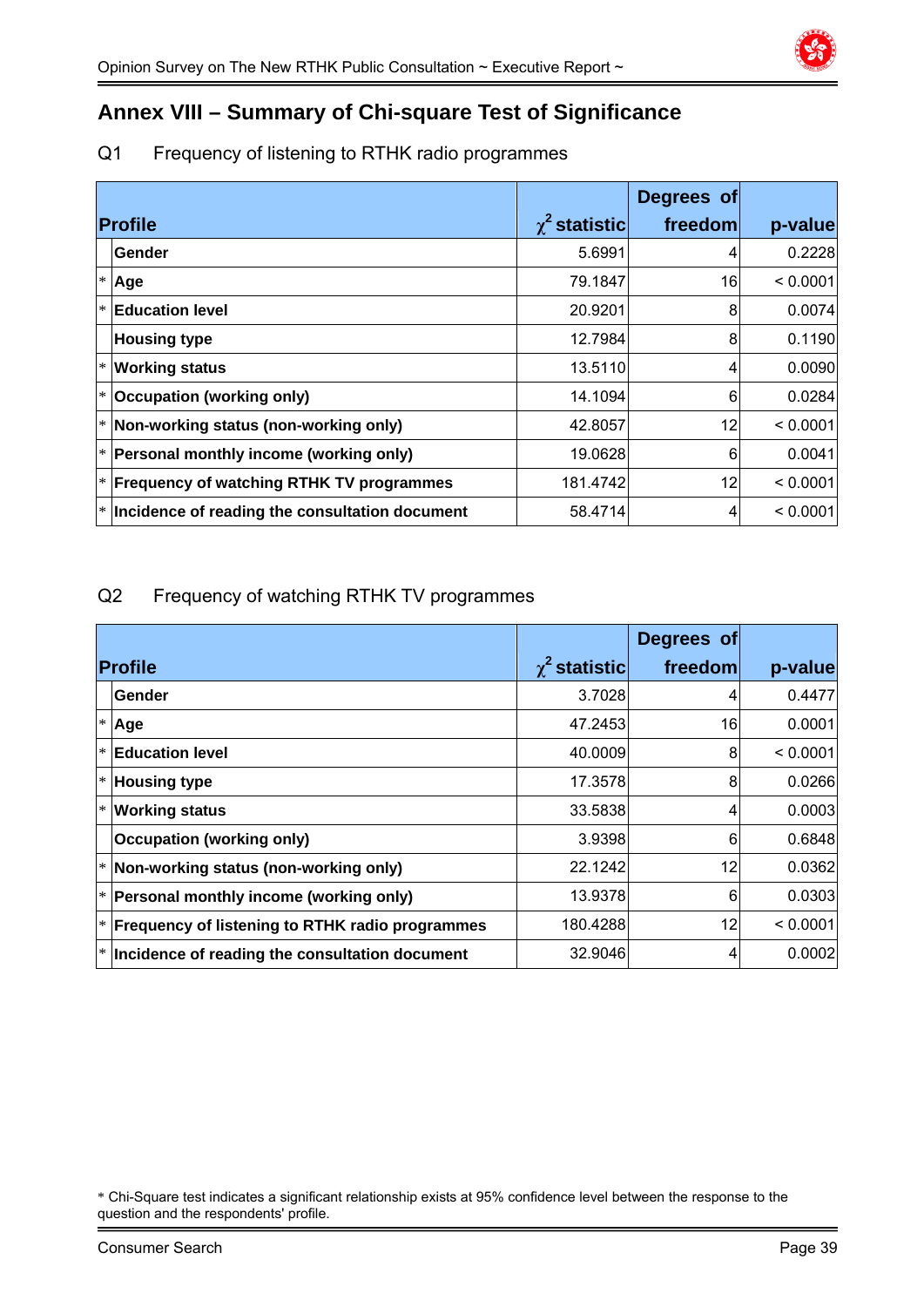### Q3 Incidence of reading the consultation document

|        |                                                        |                    | Degrees of |          |
|--------|--------------------------------------------------------|--------------------|------------|----------|
|        | <b>Profile</b>                                         | $\chi^2$ statistic | freedom    | p-value  |
|        | l* lGender                                             | 9.4632             |            | 0.0088   |
|        | $*$ Age                                                | 56.3901            | 8          | < 0.0001 |
| $\ast$ | <b>Education level</b>                                 | 17.6708            | 4          | 0.0014   |
|        | <b>Housing type</b>                                    | 3.7247             | 4          | 0.4446   |
|        | <b>Working status</b>                                  | 13.5983            | 2          | 0.0011   |
|        | <b>Occupation (working only)</b>                       | 7.0711             | 4          | 0.1322   |
|        | Non-working status (non-working only)                  | 12.1627            | 6          | 0.0584   |
|        | Personal monthly income (working only)                 | 14.9696            | 4          | 0.0048   |
|        | <b>Frequency of listening to RTHK radio programmes</b> | 50.1009            | 6          | < 0.0001 |
|        | <b>Frequency of watching RTHK TV programmes</b>        | 39.1796            | 6          | 0.0020   |

# Q4 Whether agreed that RTHK should continue to be a Government department in providing public broadcasting service

|                                                 |                    | Degrees of |          |
|-------------------------------------------------|--------------------|------------|----------|
| <b>Profile</b>                                  | $\chi^2$ statistic | freedom    | p-value  |
| <b>Gender</b>                                   | 30.9223            |            | 0.0002   |
| Age                                             | 27.4680            | 8          | 0.0006   |
| <b>Education level</b>                          | 49.7560            | 4          | < 0.0001 |
| <b>Housing type</b>                             | 2.9281             | 4          | 0.5699   |
| <b>Working status</b>                           | 35.2019            | 2          | 0.0013   |
| <b>Occupation (working only)</b>                | 8.5175             | 4          | 0.0744   |
| Non-working status (non-working only)           | 3.1007             | 6          | 0.7961   |
| Personal monthly income (working only)          | 4.2223             | 4          | 0.3768   |
| Frequency of listening to RTHK radio programmes | 28.2133            | 6          | 0.0001   |
| <b>Frequency of watching RTHK TV programmes</b> | 36.8579            | 6          | 0.0007   |
| Incidence of reading the consultation document  | 7.1936             | 2          | 0.0274   |

<sup>\*</sup> Chi-Square test indicates a significant relationship exists at 95% confidence level between the response to the question and the respondents' profile.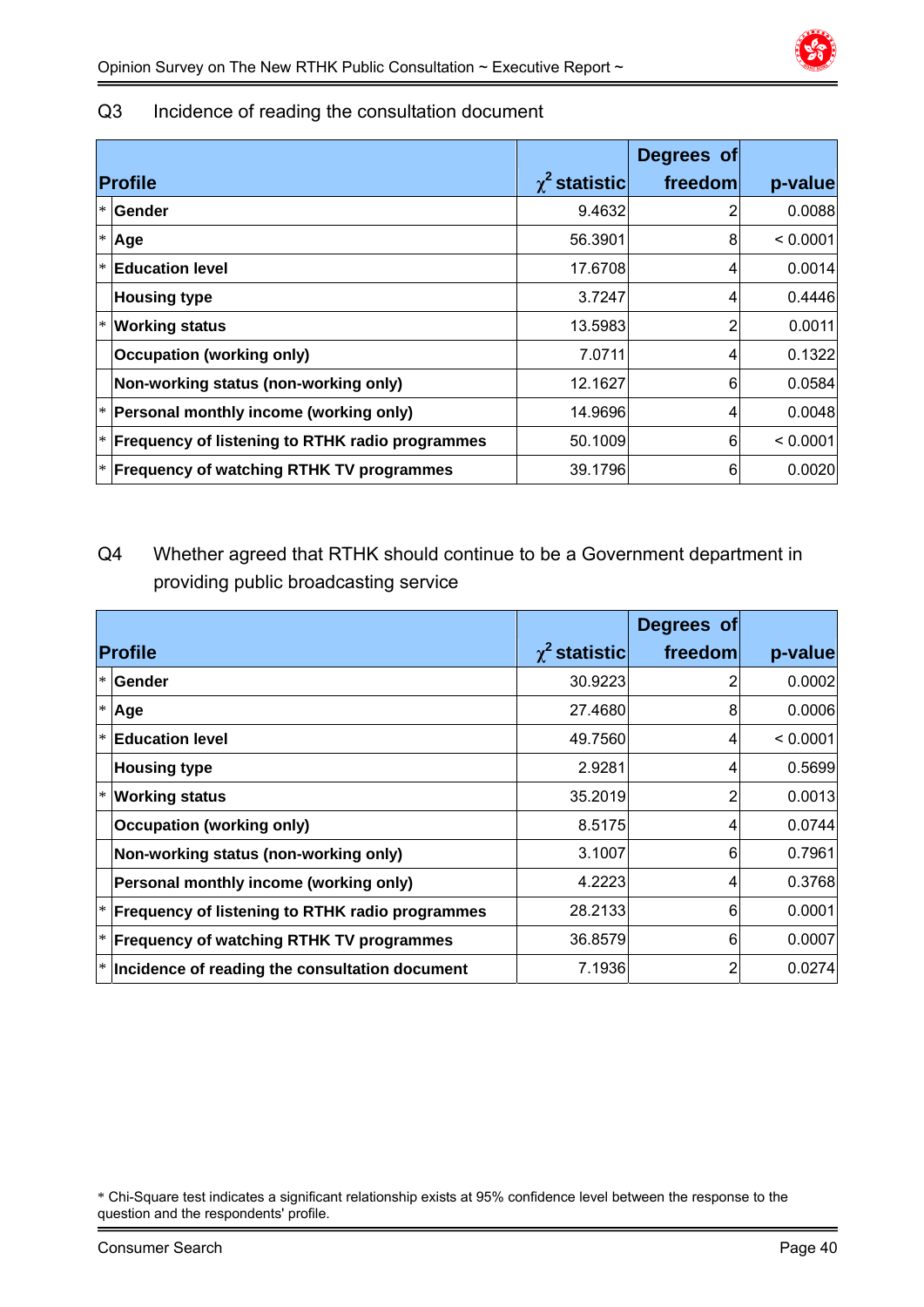Q5i Whether agreed that RTHK should fulfil the following public purposes - Sustaining citizenship and civil society

|        |                                                        |                    | Degrees of |          |
|--------|--------------------------------------------------------|--------------------|------------|----------|
|        | <b>Profile</b>                                         | $\chi^2$ statistic | freedom    | p-value  |
|        | Gender                                                 | 17.0827            |            | 0.0002   |
| $\ast$ | Age                                                    | 51.4506            | 8          | < 0.0001 |
|        | <b>Education level</b>                                 | 81.8044            | 4          | < 0.0001 |
|        | <b>Housing type</b>                                    | 7.3498             | 4          | 0.1185   |
|        | <b>Working status</b>                                  | 60.3301            | 2          | < 0.0001 |
|        | Occupation (working only)                              | 10.7104            | 4          | 0.0300   |
|        | Non-working status (non-working only)                  | 3.1932             | 6          | 0.7843   |
|        | Personal monthly income (working only)                 | 9.0036             | 4          | 0.0610   |
|        | <b>Frequency of listening to RTHK radio programmes</b> | 27.6197            | 6          | 0.0001   |
|        | <b>Frequency of watching RTHK TV programmes</b>        | 11.0760            | 6          | 0.0861   |
|        | Incidence of reading the consultation document         | 1.5805             | 2          | 0.4538   |

Q5ii Whether agreed that RTHK should fulfil the following public purposes - Fostering social harmony and promoting pluralism

|                                                        |                    | Degrees of |          |
|--------------------------------------------------------|--------------------|------------|----------|
| <b>Profile</b>                                         | $\chi^2$ statistic | freedom    | p-value  |
| <b>Sender</b>                                          | 9.6848             |            | 0.0079   |
| Age                                                    | 67.6748            | 8          | < 0.0001 |
| <b>Education level</b>                                 | 77.1832            | 4          | < 0.0001 |
| <b>Housing type</b>                                    | 4.9147             | 4          | 0.2962   |
| <b>Working status</b>                                  | 33.3131            | 2          | 0.0005   |
| <b>Occupation (working only)</b>                       | 2.5322             | 4          | 0.6389   |
| Non-working status (non-working only)                  | 8.4830             | 6          | 0.2048   |
| Personal monthly income (working only)                 | 11.3394            | 4          | 0.0230   |
| <b>Frequency of listening to RTHK radio programmes</b> | 21.5175            | 6          | 0.0015   |
| <b>Frequency of watching RTHK TV programmes</b>        | 17.4851            | 6          | 0.0077   |
| Incidence of reading the consultation document         | 0.5407             | 2          | 0.7631   |

<sup>\*</sup> Chi-Square test indicates a significant relationship exists at 95% confidence level between the response to the question and the respondents' profile.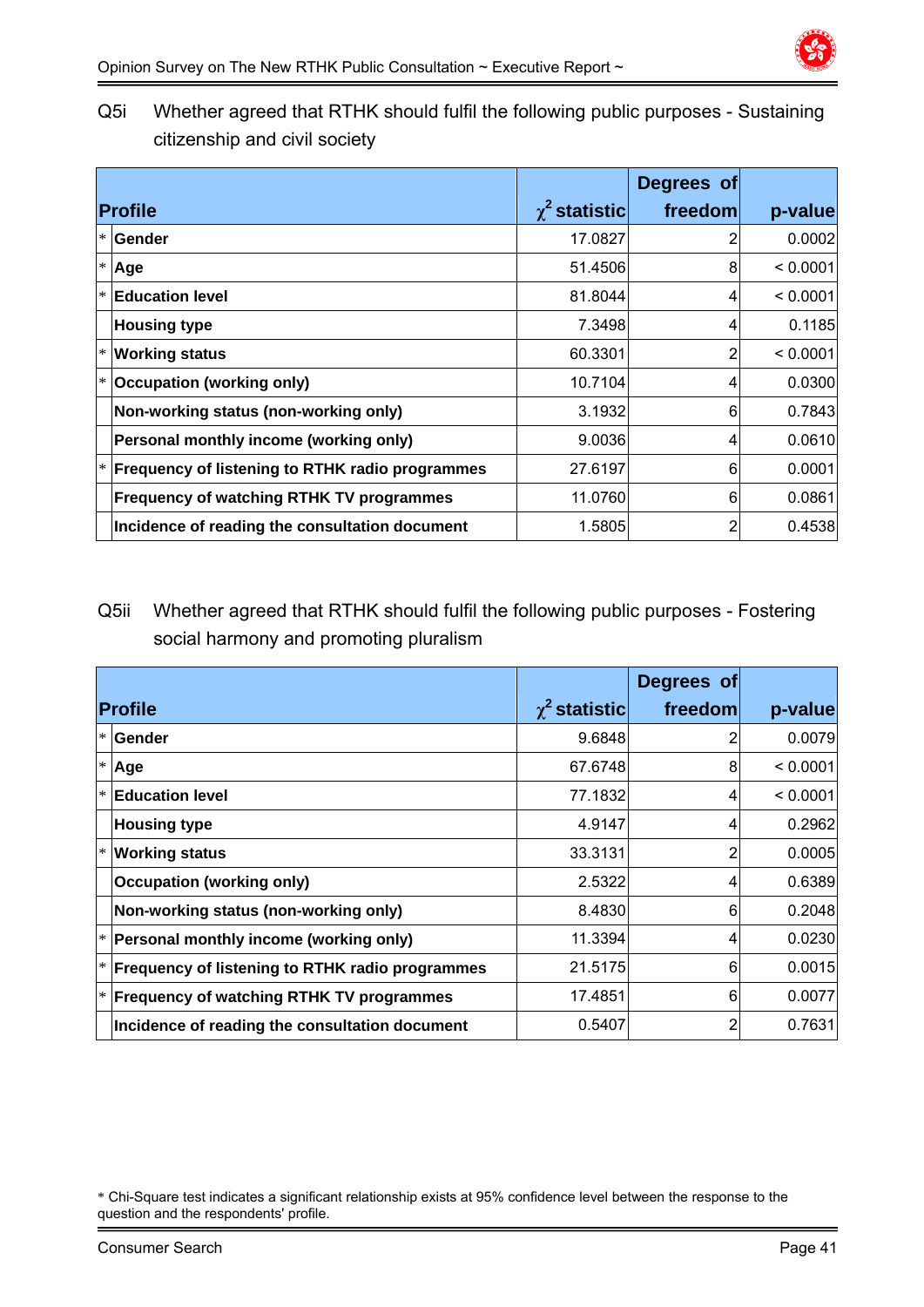

Q5iii Whether agreed that RTHK should fulfil the following public purposes - Establishing education value and promoting lifelong learning

|        |                                                        |                    | Degrees of |          |
|--------|--------------------------------------------------------|--------------------|------------|----------|
|        | <b>Profile</b>                                         | $\chi^2$ statistic | freedom    | p-value  |
|        | Gender                                                 | 4.5322             | 2          | 0.1037   |
| $\ast$ | Age                                                    | 29.4226            | 8          | 0.0003   |
|        | <b>Education level</b>                                 | 40.0662            | 4          | < 0.0001 |
|        | <b>Housing type</b>                                    | 12.0793            | 4          | 0.0168   |
|        | * Working status                                       | 15.4028            | 2          | 0.0005   |
|        | <b>Occupation (working only)</b>                       | 4.5118             | 4          | 0.3412   |
|        | Non-working status (non-working only)                  | 4.4987             | 6          | 0.6095   |
|        | Personal monthly income (working only)                 | 6.3010             | 4          | 0.1778   |
|        | <b>Frequency of listening to RTHK radio programmes</b> | 18.1613            | 6          | 0.0058   |
|        | <b>Frequency of watching RTHK TV programmes</b>        | 35.3214            | 6          | 0.0004   |
|        | Incidence of reading the consultation document         | 1.2950             | 2          | 0.5233   |

Q5iv Whether agreed that RTHK should fulfil the following public purposes - Stimulating creativity and excellence to enrich the multi-cultural life of Hong Kong

|        |                                                        |                    | Degrees of     |          |
|--------|--------------------------------------------------------|--------------------|----------------|----------|
|        | <b>Profile</b>                                         | $\chi^2$ statistic | freedom        | p-value  |
| $\ast$ | <b>Gender</b>                                          | 8.6031             |                | 0.0136   |
| $\ast$ | Age                                                    | 46.8511            | 8              | < 0.0001 |
| $\ast$ | <b>Education level</b>                                 | 63.7080            | 4              | < 0.0001 |
|        | <b>Housing type</b>                                    | 9.4347             | 4              | 0.0511   |
| $\ast$ | <b>Working status</b>                                  | 28.5024            | 2              | < 0.0001 |
| $\ast$ | <b>Occupation (working only)</b>                       | 12.2777            | 4              | 0.0154   |
|        | Non-working status (non-working only)                  | 9.8353             | 6              | 0.1318   |
|        | Personal monthly income (working only)                 | 8.7066             | $\overline{4}$ | 0.0689   |
|        | <b>Frequency of listening to RTHK radio programmes</b> | 18.5239            | 6              | 0.0050   |
|        | <b>Frequency of watching RTHK TV programmes</b>        | 26.3841            | 6              | 0.0002   |
|        | Incidence of reading the consultation document         | 0.1798             | 2              | 0.9140   |

<sup>\*</sup> Chi-Square test indicates a significant relationship exists at 95% confidence level between the response to the question and the respondents' profile.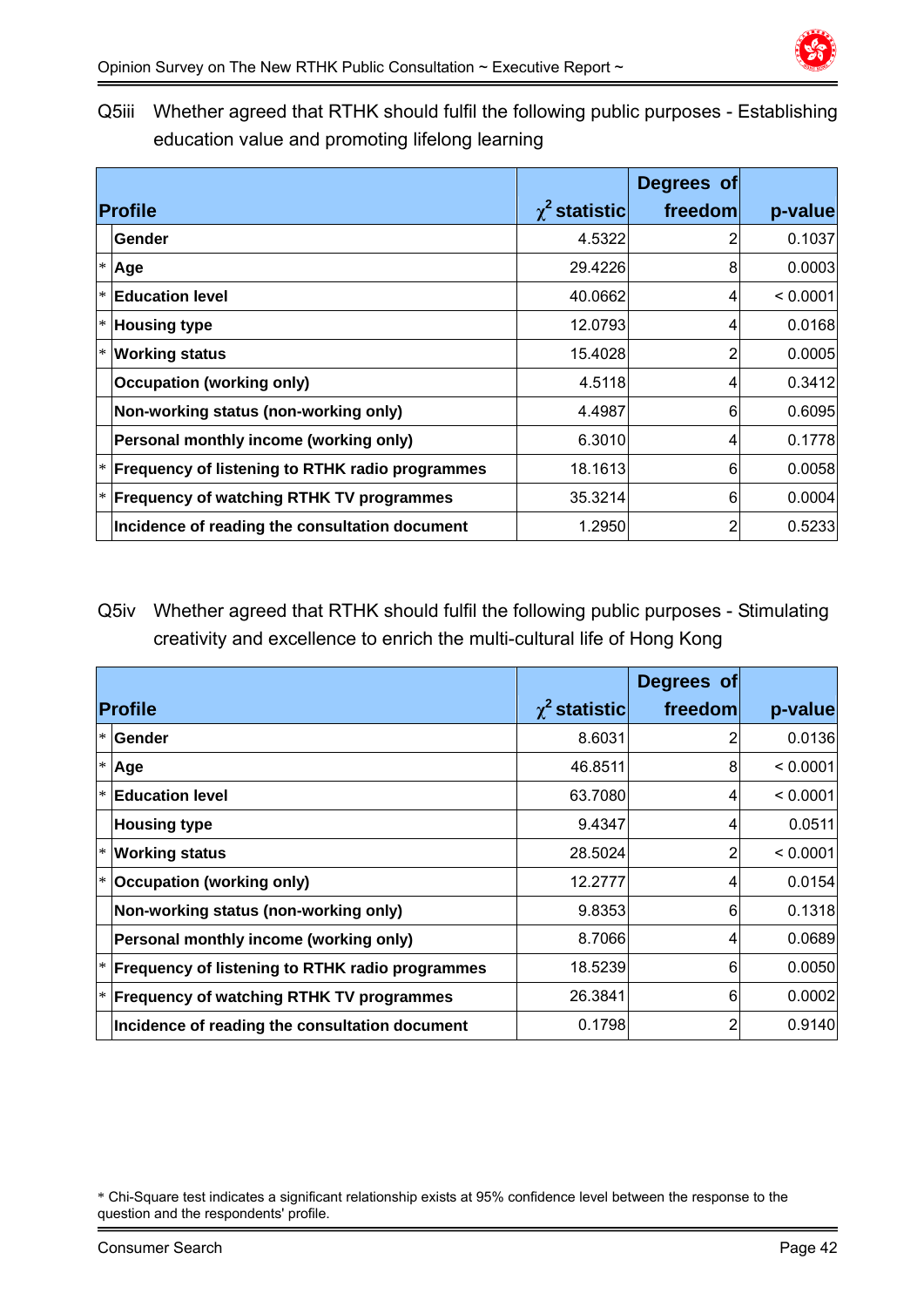| Q6 |  | Whether agreed that RTHK should launch its own digital TV channels |
|----|--|--------------------------------------------------------------------|
|----|--|--------------------------------------------------------------------|

|        |                                                 |                    | Degrees of |          |
|--------|-------------------------------------------------|--------------------|------------|----------|
|        | <b>Profile</b>                                  | $\chi^2$ statistic | freedom    | p-value  |
|        | <b>Sender</b>                                   | 17.9648            |            | 0.0001   |
| $\ast$ | Age                                             | 46.7763            | 8          | < 0.0001 |
|        | $ \ast $ Education level                        | 32.1844            | 4          | 0.0001   |
|        | <b>Housing type</b>                             | 1.8265             | 4          | 0.7676   |
|        | <b>Working status</b>                           | 13.8966            | 2          | 0.0010   |
|        | <b>Occupation (working only)</b>                | 2.3427             | 4          | 0.6730   |
|        | Non-working status (non-working only)           | 16.4919            | 6          | 0.0113   |
|        | Personal monthly income (working only)          | 6.6069             | 4          | 0.1582   |
|        | Frequency of listening to RTHK radio programmes | 19.7909            | 6          | 0.0030   |
|        | <b>Frequency of watching RTHK TV programmes</b> | 17.9471            | 6          | 0.0064   |
|        | Incidence of reading the consultation document  | 1.8101             | 2          | 0.4045   |

Q7 Whether agreed that RTHK should launch digital radio channels

|        |                                                        |                    | Degrees of |          |
|--------|--------------------------------------------------------|--------------------|------------|----------|
|        | Profile                                                | $\chi^2$ statistic | freedom    | p-value  |
|        | <b>Gender</b>                                          | 26.6653            | 2          | < 0.0001 |
|        | $*$ Age                                                | 29.2141            | 8          | 0.0003   |
| $\ast$ | <b>Education level</b>                                 | 26.3098            | 4          | < 0.0001 |
|        | <b>Housing type</b>                                    | 9.1850             | 4          | 0.0566   |
|        | $\vert$ * Working status                               | 23.0186            | 2          | < 0.0001 |
|        | <b>Occupation (working only)</b>                       | 6.0239             | 4          | 0.1974   |
|        | Non-working status (non-working only)                  | 16.6299            | 6          | 0.0107   |
|        | Personal monthly income (working only)                 | 9.1547             | 4          | 0.0574   |
|        | <b>Frequency of listening to RTHK radio programmes</b> | 35.0134            | 6          | 0.0003   |
|        | <b>Frequency of watching RTHK TV programmes</b>        | 17.0593            | 6          | 0.0091   |
|        | $ * $ lncidence of reading the consultation document   | 6.5218             | 2          | 0.0384   |

<sup>\*</sup> Chi-Square test indicates a significant relationship exists at 95% confidence level between the response to the question and the respondents' profile.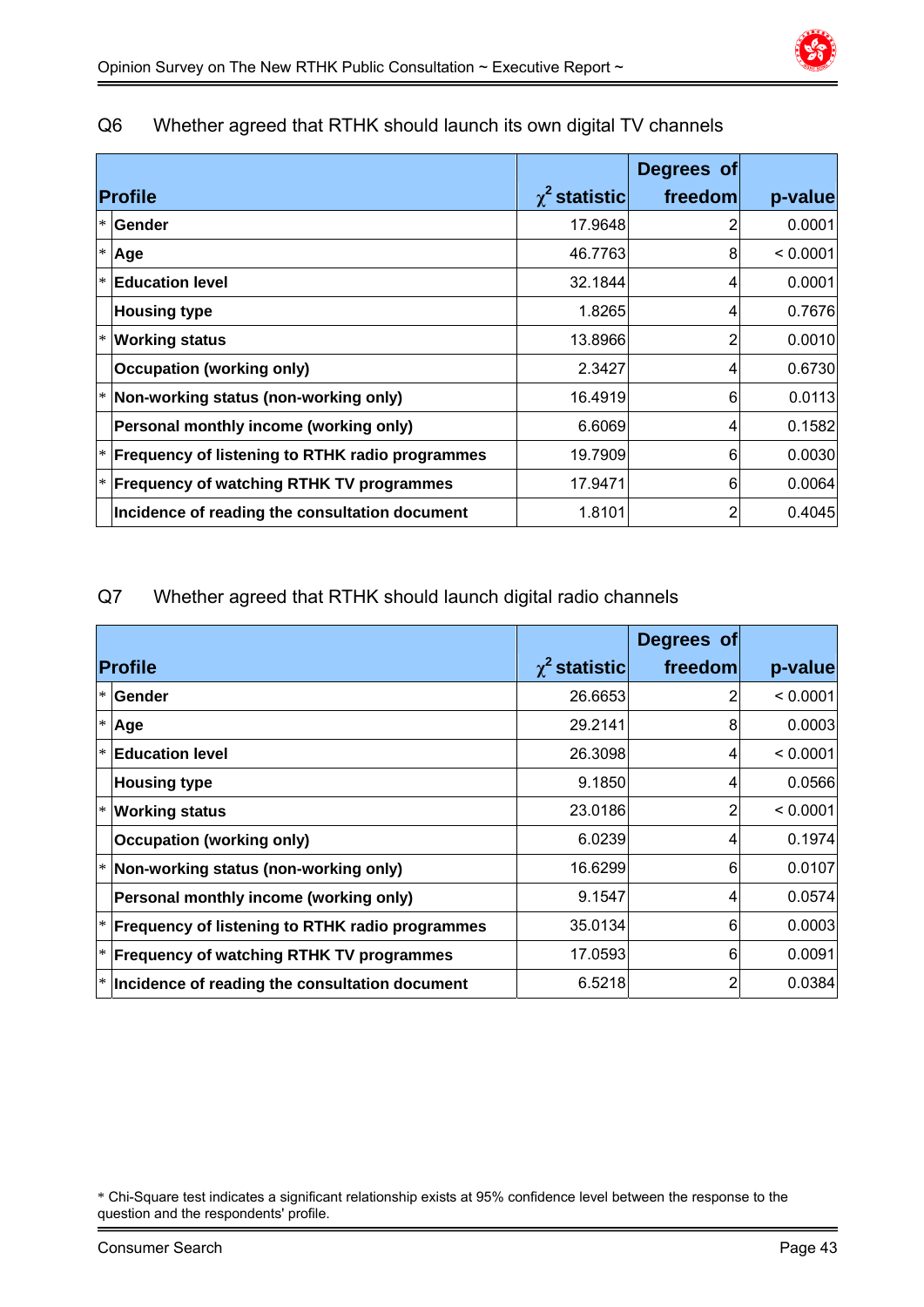Q8 Whether agreed that the Government should provide new resources for RTHK to expand its service scope

|                                                 |                    | Degrees of |         |
|-------------------------------------------------|--------------------|------------|---------|
| <b>Profile</b>                                  | $\chi^2$ statistic | freedom    | p-value |
| * Gender                                        | 8.0225             | 2          | 0.0181  |
| $ * $ Age                                       | 19.0287            | 8          | 0.0147  |
| <b>Education level</b>                          | 34.6853            | 4          | 0.0005  |
| <b>Housing type</b>                             | 0.8140             | 4          | 0.9366  |
| $\left  \cdot \right $ Working status           | 7.9753             | 2          | 0.0185  |
| * Occupation (working only)                     | 13.1143            | 4          | 0.0107  |
| Non-working status (non-working only)           | 2.9430             | 6          | 0.8160  |
| Personal monthly income (working only)          | 5.2324             | 4          | 0.2643  |
| Frequency of listening to RTHK radio programmes | 35.7328            | 6          | 0.0004  |
| <b>Frequency of watching RTHK TV programmes</b> | 19.3036            | 6          | 0.0037  |
| Incidence of reading the consultation document  | 0.5914             | 2          | 0.7440  |

Q9i Whether agreed that RTHK should develop new programming opportunities in the following areas - Promoting and facilitating local original content production

|        |                                                        |                    | Degrees of |          |
|--------|--------------------------------------------------------|--------------------|------------|----------|
|        | <b>Profile</b>                                         | $\chi^2$ statistic | freedom    | p-value  |
|        | * Gender                                               | 19.1883            | 2          | 0.0001   |
|        | $*$ Age                                                | 68.0700            | 8          | < 0.0001 |
| $\ast$ | <b>Education level</b>                                 | 85.5095            | 4          | < 0.0001 |
|        | <b>Housing type</b>                                    | 16.3108            | 4          | 0.0026   |
|        | <b>Working status</b>                                  | 36,6002            | 2          | 0.0023   |
|        | <b>Occupation (working only)</b>                       | 6.1236             | 4          | 0.1901   |
|        | Non-working status (non-working only)                  | 5.5860             | 6          | 0.4711   |
|        | Personal monthly income (working only)                 | 3.7442             | 4          | 0.4418   |
|        | <b>Frequency of listening to RTHK radio programmes</b> | 16.5017            | 6          | 0.0113   |
|        | $*$ Frequency of watching RTHK TV programmes           | 16.4374            | 6          | 0.0116   |
|        | Incidence of reading the consultation document         | 1.7721             | 2          | 0.4123   |

<sup>\*</sup> Chi-Square test indicates a significant relationship exists at 95% confidence level between the response to the question and the respondents' profile.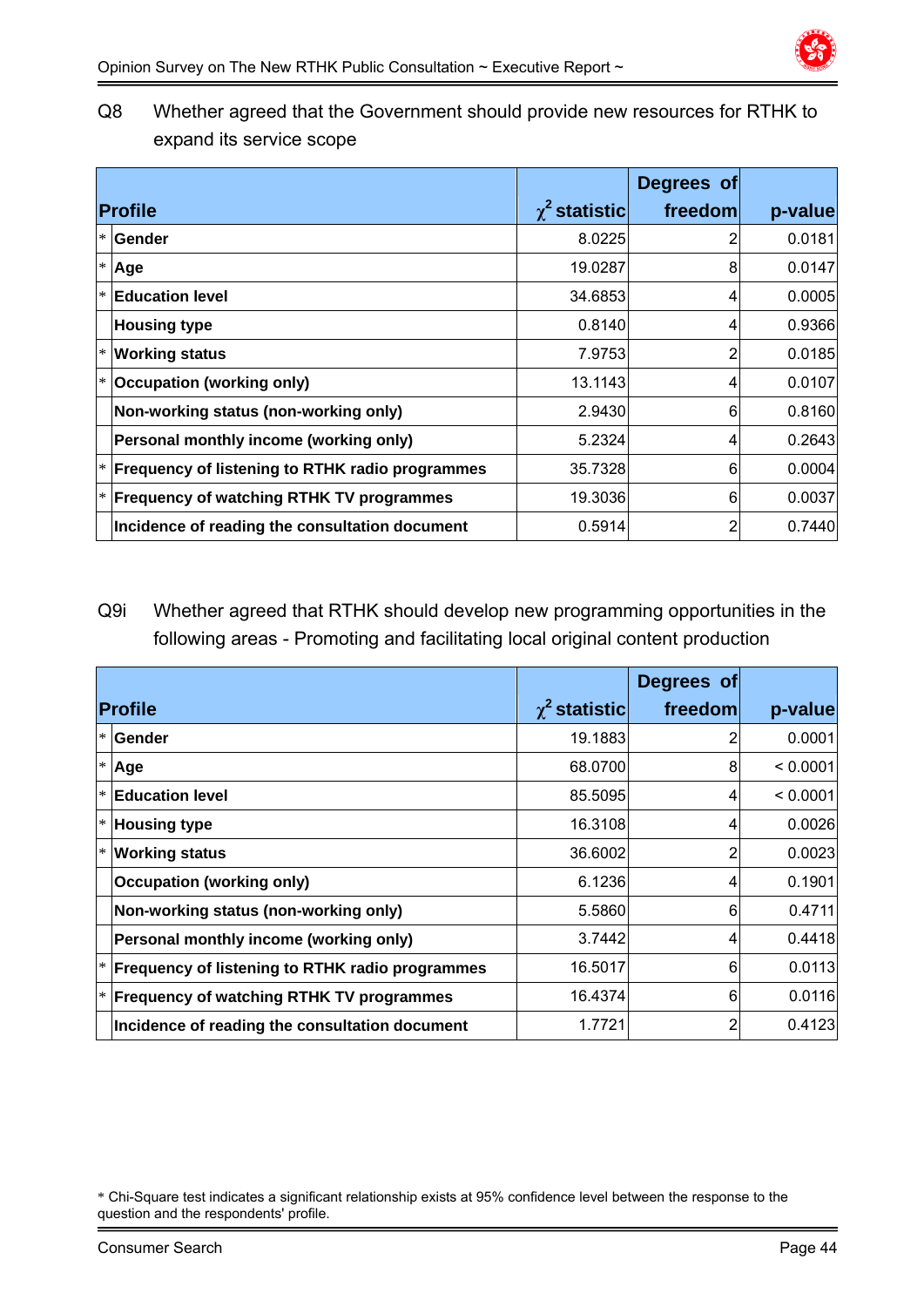

Q9ii Whether agreed that RTHK should develop new programming opportunities in the following areas - Broadcasting programmes produced or co-produced by Mainland broadcasters to enhance our understanding of developments in the Mainland

|                                                        |                    | Degrees of |          |
|--------------------------------------------------------|--------------------|------------|----------|
| Profile                                                | $\chi^2$ statistic | freedom    | p-value  |
| * Gender                                               | 12.2755            | 2          | 0.0022   |
| $*$ Age                                                | 42.9625            | 8          | < 0.0001 |
| $\mathsf{I}^*$ $\mathsf{E}$ ducation level             | 49.5824            | 4          | < 0.0001 |
| <b>Housing type</b>                                    | 4.4807             | 4          | 0.3449   |
| <b>Working status</b>                                  | 21.0593            | 2          | < 0.0001 |
| Occupation (working only)                              | 10.6746            | 4          | 0.0305   |
| Non-working status (non-working only)                  | 13.2737            | 6          | 0.0389   |
| Personal monthly income (working only)                 | 8.4631             | 4          | 0.0760   |
| <b>Frequency of listening to RTHK radio programmes</b> | 28.9915            | 6          | 0.0001   |
| $*$ Frequency of watching RTHK TV programmes           | 27.7996            | 6          | 0.0001   |
| Incidence of reading the consultation document         | 1.2872             | 2          | 0.5254   |

Q9iii Whether agreed that RTHK should develop new programming opportunities in the following areas - Broadcasting programmes produced or co-produced by international broadcasters to broaden our international horizon

|   |                                                        |                    | Degrees of     |          |
|---|--------------------------------------------------------|--------------------|----------------|----------|
|   | <b>Profile</b>                                         | $\chi^2$ statistic | freedom        | p-value  |
|   | <b>Sender</b>                                          | 7.5444             |                | 0.0230   |
| ∗ | Age                                                    | 48.7318            | 8              | < 0.0001 |
|   | <b>Education level</b>                                 | 83.3803            | 4              | < 0.0001 |
|   | <b>Housing type</b>                                    | 2.6980             | 4              | 0.6096   |
|   | $*$ Working status                                     | 33.1577            | 2              | 0.0005   |
|   | Occupation (working only)                              | 21.6669            | 4              | 0.0002   |
|   | Non-working status (non-working only)                  | 8.6912             | 6              | 0.1917   |
|   | Personal monthly income (working only)                 | 21.9753            | $\overline{4}$ | 0.0002   |
|   | <b>Frequency of listening to RTHK radio programmes</b> | 26.1109            | 6              | 0.0002   |
|   | <b>Frequency of watching RTHK TV programmes</b>        | 38.9806            | 6              | 0.0018   |
|   | Incidence of reading the consultation document         | 1.7334             | 2              | 0.4203   |

<sup>\*</sup> Chi-Square test indicates a significant relationship exists at 95% confidence level between the response to the question and the respondents' profile.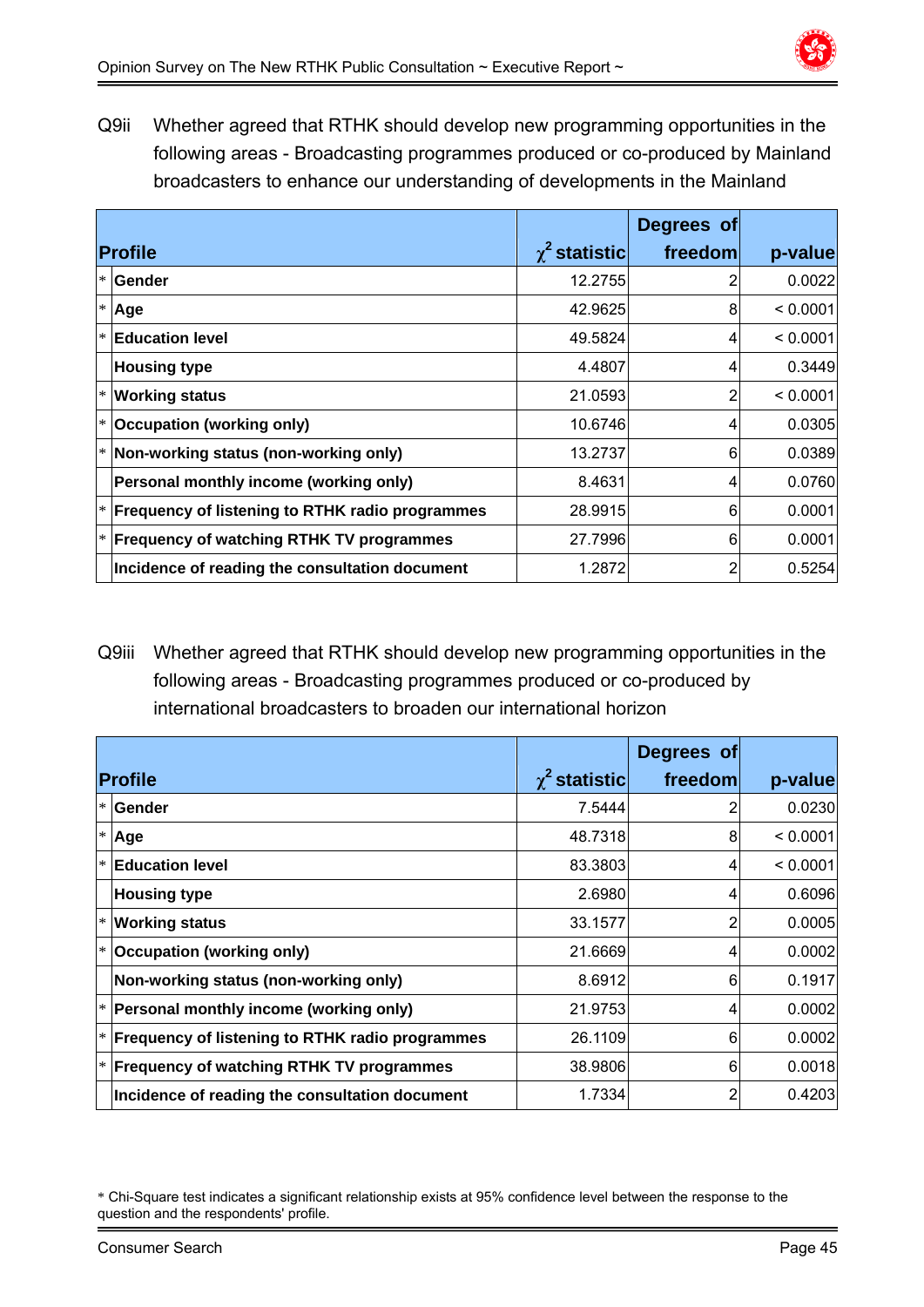

Q9iv Whether agreed that RTHK should develop new programming opportunities in the following areas - Encouraging community participation in broadcasting

|                                                 |                    | Degrees of |          |
|-------------------------------------------------|--------------------|------------|----------|
| <b>Profile</b>                                  | $\chi^2$ statistic | freedom    | p-value  |
| <b>Sender</b>                                   | 15.5829            |            | 0.0004   |
| Age                                             | 92.2122            | 8          | < 0.0001 |
| <b>Education level</b>                          | 81.4484            | 4          | < 0.0001 |
| <b>Housing type</b>                             | 6.3053             | 4          | 0.1775   |
| $\mathbf{v}$ Working status                     | 38.8635            |            | 0.0055   |
| <b>Occupation (working only)</b>                | 4.4344             | 4          | 0.3504   |
| Non-working status (non-working only)           | 16.6278            | 6          | 0.0108   |
| Personal monthly income (working only)          | 10.5327            | 4          | 0.0324   |
| Frequency of listening to RTHK radio programmes | 18.9025            | 6          | 0.0043   |
| <b>Frequency of watching RTHK TV programmes</b> | 14.2593            | 6          | 0.0269   |
| Incidence of reading the consultation document  | 2.0422             | 2          | 0.3602   |

# Q10 Whether agreed that RTHK should establish a Community Broadcasting Involvement Fund to encourage community organisations and NGOs to participate in broadcasting

|        |                                                        |                    | Degrees of |          |
|--------|--------------------------------------------------------|--------------------|------------|----------|
|        | Profile                                                | $\chi^2$ statistic | freedom    | p-value  |
|        | <b>Sender</b>                                          | 8.4522             |            | 0.0146   |
|        | $*$ Age                                                | 50.5600            | 8          | < 0.0001 |
| $\ast$ | <b>Education level</b>                                 | 60.8907            | 4          | < 0.0001 |
|        | <b>Housing type</b>                                    | 4.1433             | 4          | 0.3870   |
|        | $\vert$ * Working status                               | 34.1543            |            | 0.0008   |
|        | <b>Occupation (working only)</b>                       | 11.8094            | 4          | 0.0188   |
|        | Non-working status (non-working only)                  | 14.1092            | 6          | 0.0284   |
|        | Personal monthly income (working only)                 | 14.9980            | 4          | 0.0047   |
|        | <b>Frequency of listening to RTHK radio programmes</b> | 15.7812            | 6          | 0.0150   |
|        | <b>Frequency of watching RTHK TV programmes</b>        | 6.1294             | 6          | 0.4089   |
|        | Incidence of reading the consultation document         | 1.0433             | 2          | 0.5935   |

<sup>\*</sup> Chi-Square test indicates a significant relationship exists at 95% confidence level between the response to the question and the respondents' profile.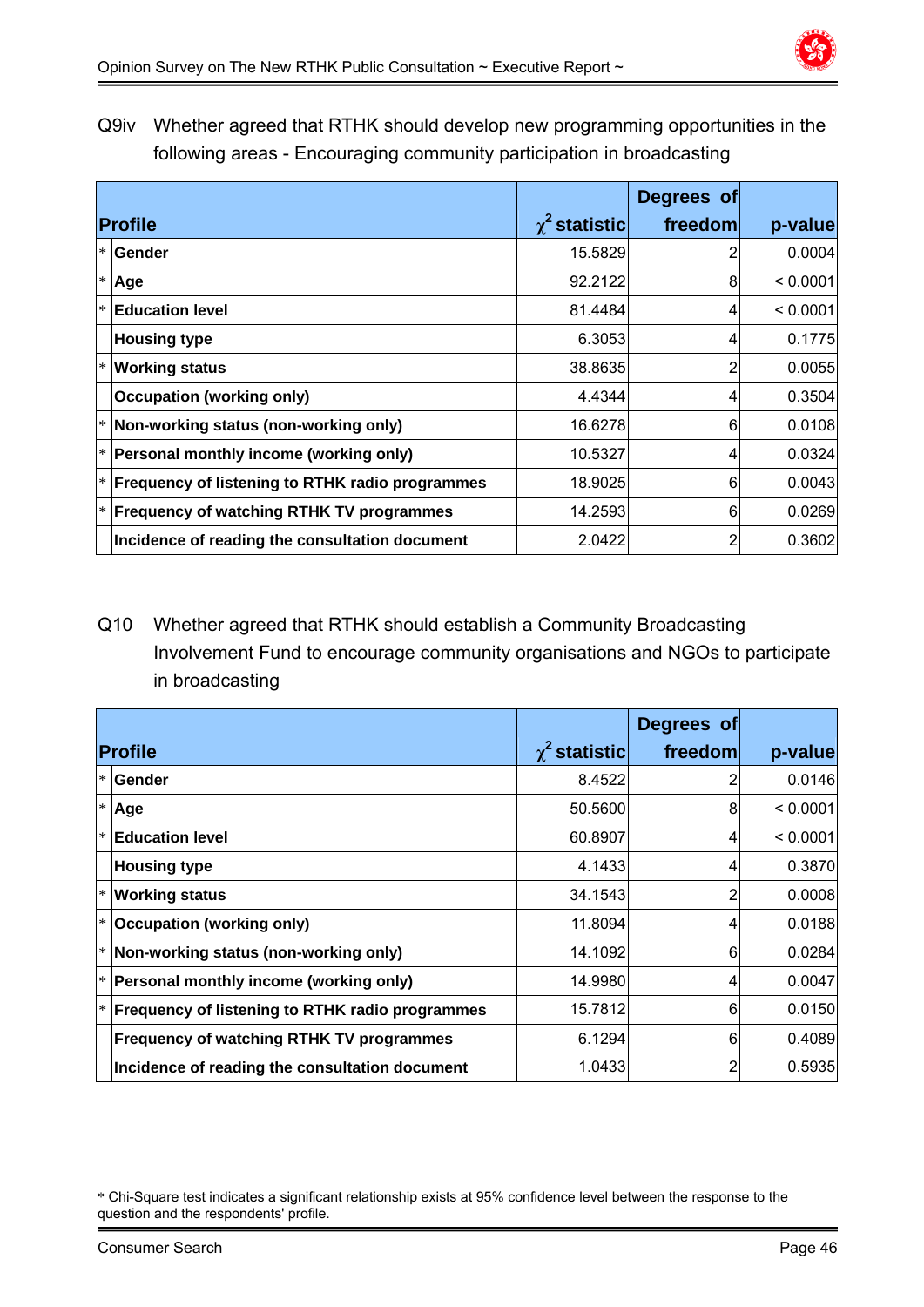Q11 Whether agreed that RTHK should enhance its corporate governance and be accountable to the public

|                                                 |                    | Degrees of |          |
|-------------------------------------------------|--------------------|------------|----------|
| <b>Profile</b>                                  | $\chi^2$ statistic | freedom    | p-value  |
| <b>Sender</b>                                   | 24.7512            |            | < 0.0001 |
| Age                                             | 50.4232            | 8          | < 0.0001 |
| <b>Education level</b>                          | 55.2893            | 4          | < 0.0001 |
| <b>Housing type</b>                             | 8.4956             | 4          | 0.0750   |
| $\mathbf{v}$ Working status                     | 44.9671            | 2          | < 0.0001 |
| <b>Occupation (working only)</b>                | 4.8007             | 4          | 0.3084   |
| Non-working status (non-working only)           | 1.9582             | 6          | 0.9235   |
| Personal monthly income (working only)          | 2.8445             | 4          | 0.5842   |
| Frequency of listening to RTHK radio programmes | 12.1615            | 6          | 0.0585   |
| <b>Frequency of watching RTHK TV programmes</b> | 12.1401            | 6          | 0.0589   |
| Incidence of reading the consultation document  | 0.1565             | 2          | 0.9247   |

### Q12 Whether agreed that the establishment of a broad-based Board of Advisors could help enhance the corporate governance of RTHK and its accountability to the public

|        |                                                        |                    | Degrees of |          |
|--------|--------------------------------------------------------|--------------------|------------|----------|
|        | <b>Profile</b>                                         | $\chi^2$ statistic | freedom    | p-value  |
|        | <b>Sender</b>                                          | 15.1256            |            | 0.0005   |
| $\ast$ | Age                                                    | 67.4889            | 8          | < 0.0001 |
| $\ast$ | <b>Education level</b>                                 | 64.3092            | 4          | < 0.0001 |
|        | <b>Housing type</b>                                    | 4.5119             | 4          | 0.3412   |
|        | <b>Working status</b>                                  | 32.1414            | 2          | 0.0003   |
|        | <b>Occupation (working only)</b>                       | 16.6140            | 4          | 0.0023   |
| $\ast$ | Non-working status (non-working only)                  | 16.8578            | 6          | 0.0098   |
|        | Personal monthly income (working only)                 | 15.0114            | 4          | 0.0047   |
|        | <b>Frequency of listening to RTHK radio programmes</b> | 19.5978            | 6          | 0.0033   |
|        | $ * $ Frequency of watching RTHK TV programmes         | 15.0188            | 6          | 0.0201   |
|        | Incidence of reading the consultation document         | 1.3609             | 2          | 0.5064   |

<sup>\*</sup> Chi-Square test indicates a significant relationship exists at 95% confidence level between the response to the question and the respondents' profile.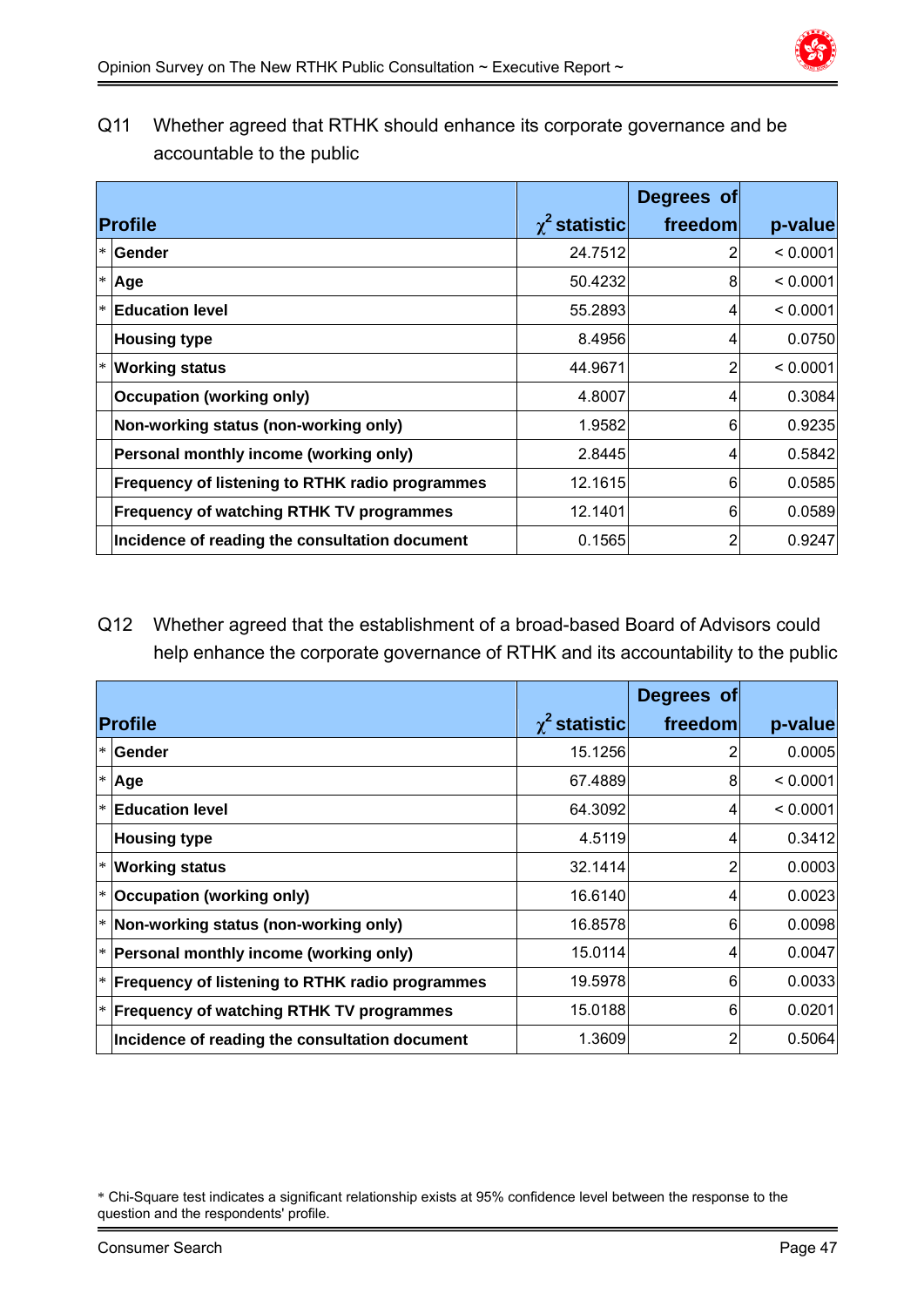Q13 Whether agreed that the Board of Advisors should not comprise serving ExCo and LegCo Members, public and judicial officers

|         |                                                        |                    | Degrees of |          |
|---------|--------------------------------------------------------|--------------------|------------|----------|
|         | <b>Profile</b>                                         | $\chi^2$ statistic | freedom    | p-value  |
| $\star$ | <b>Gender</b>                                          | 17.7913            | 2          | 0.0001   |
| $\star$ | Age                                                    | 47.9058            | 8          | < 0.0001 |
| ١*      | <b>Education level</b>                                 | 50.9756            | 4          | < 0.0001 |
|         | <b>Housing type</b>                                    | 9.0866             | 4          | 0.0590   |
|         | <b>Working status</b>                                  | 16.2743            | 2          | 0.0003   |
|         | <b>Occupation (working only)</b>                       | 0.5841             | 4          | 0.9648   |
|         | Non-working status (non-working only)                  | 10.7744            | 6          | 0.0956   |
|         | Personal monthly income (working only)                 | 12.0456            | 4          | 0.0170   |
|         | <b>Frequency of listening to RTHK radio programmes</b> | 7.9079             | 6          | 0.2449   |
|         | <b>Frequency of watching RTHK TV programmes</b>        | 6.3578             | 6          | 0.3843   |
| l *     | Incidence of reading the consultation document         | 6.2610             | 2          | 0.0437   |

Q14 Whether agreed that RTHK should publish annual report to the public on its achievement towards a set of performance indicators with a view to enhancing transparency and accountability

|         |                                                 |                    | Degrees of     |          |
|---------|-------------------------------------------------|--------------------|----------------|----------|
|         | <b>Profile</b>                                  | $\chi^2$ statistic | freedom        | p-value  |
| $\star$ | Gender                                          | 13.4937            | 2              | 0.0012   |
| l*      | Age                                             | 68.9515            | 8              | < 0.0001 |
| I∗      | <b>Education level</b>                          | 90.3533            | $\overline{4}$ | < 0.0001 |
| I∗      | <b>Housing type</b>                             | 17.5377            | 4              | 0.0015   |
| l*      | <b>Working status</b>                           | 40.7266            | 2              | < 0.0001 |
|         | <b>Occupation (working only)</b>                | 7.9786             | 4              | 0.0924   |
|         | Non-working status (non-working only)           | 8.1208             | 6              | 0.2294   |
|         | Personal monthly income (working only)          | 11.9589            | 4              | 0.0177   |
|         | Frequency of listening to RTHK radio programmes | 34.1275            | 6              | 0.0002   |
|         | <b>Frequency of watching RTHK TV programmes</b> | 29.8323            | 6              | 0.0001   |
|         | Incidence of reading the consultation document  | 4.9014             | 2              | 0.0862   |

<sup>\*</sup> Chi-Square test indicates a significant relationship exists at 95% confidence level between the response to the question and the respondents' profile.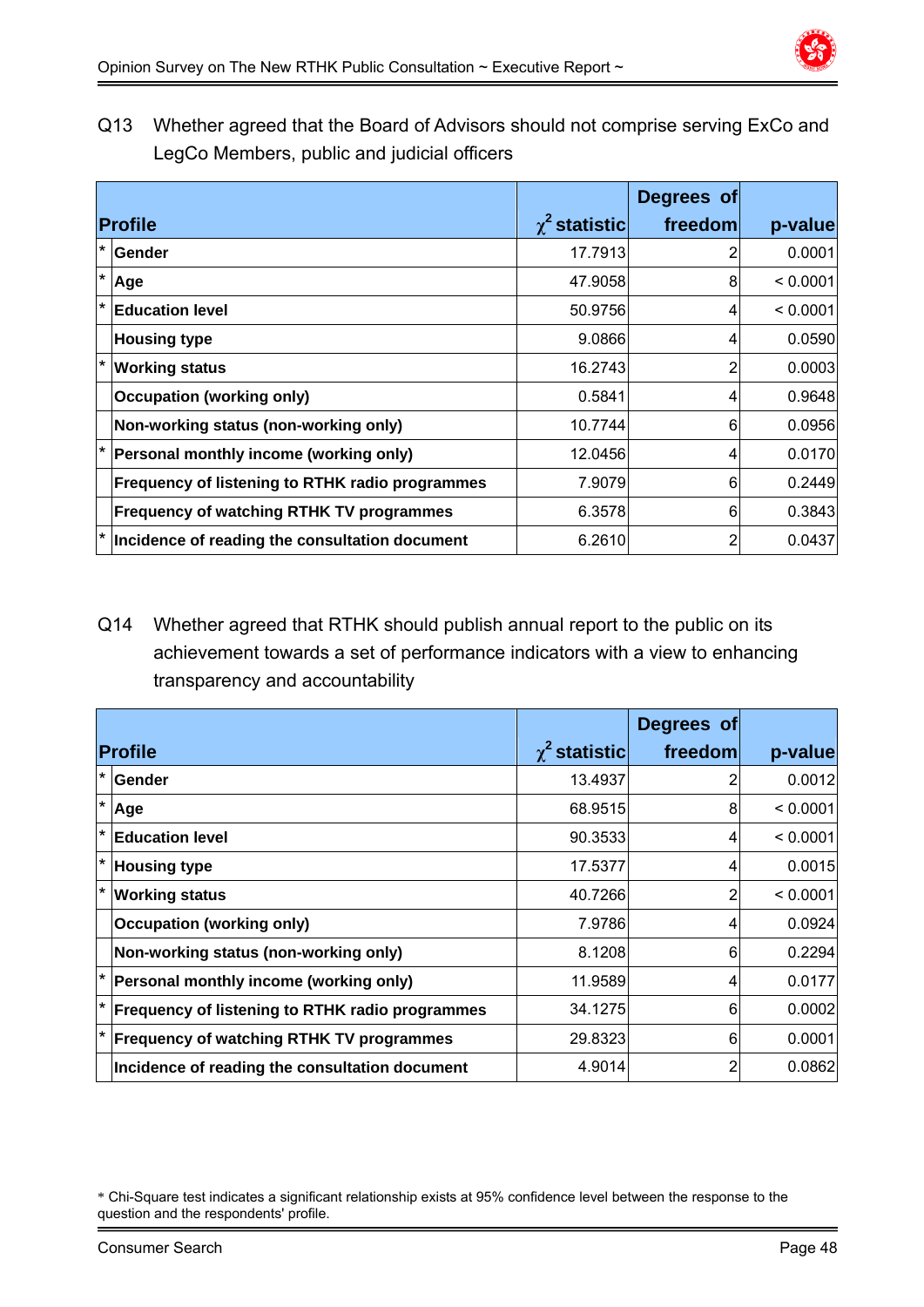

Q15 Whether agreed that RTHK's programme production had been carrying out with editorial independence

|                                                        |                    | Degrees of |          |
|--------------------------------------------------------|--------------------|------------|----------|
| <b>Profile</b>                                         | $\chi^2$ statistic | freedom    | p-value  |
| <b>Sender</b>                                          | 34.8618            |            | 0.0011   |
| Age                                                    | 54.7276            | 8          | < 0.0001 |
| <b>Education level</b>                                 | 65.1700            | 4          | < 0.0001 |
| <b>Housing type</b>                                    | 11.1803            | 4          | 0.0246   |
| <b>Working status</b>                                  | 37.1524            | 2          | 0.0029   |
| <b>Occupation (working only)</b>                       | 7.4483             | 4          | 0.1140   |
| Non-working status (non-working only)                  | 3.5618             | 6          | 0.7357   |
| Personal monthly income (working only)                 | 9.1527             | 4          | 0.0574   |
| <b>Frequency of listening to RTHK radio programmes</b> | 11.6098            | 6          | 0.0713   |
| <b>Frequency of watching RTHK TV programmes</b>        | 18.5030            | 6          | 0.0051   |
| Incidence of reading the consultation document         | 3.5227             | 2          | 0.1718   |

### Q16 Whether agreed that the Charter to be signed by the Chief Secretary for Administration would give further safeguard to the editorial independence of RTHK

|        |                                                        |                    | Degrees of |          |
|--------|--------------------------------------------------------|--------------------|------------|----------|
|        | <b>Profile</b>                                         | $\chi^2$ statistic | freedom    | p-value  |
|        | l* lGender                                             | 16.8959            |            | 0.0002   |
| $\ast$ | Age                                                    | 28,9060            | 8          | 0.0003   |
| $\ast$ | <b>Education level</b>                                 | 43.9263            | 4          | < 0.0001 |
|        | <b>Housing type</b>                                    | 7.6955             | 4          | 0.1034   |
|        | <b>Working status</b>                                  | 15.5406            | 2          | 0.0004   |
|        | <b>Occupation (working only)</b>                       | 4.9224             | 4          | 0.2954   |
|        | Non-working status (non-working only)                  | 8.1985             | 6          | 0.2239   |
|        | Personal monthly income (working only)                 | 14.4790            | 4          | 0.0059   |
|        | <b>Frequency of listening to RTHK radio programmes</b> | 17.2198            | 6          | 0.0085   |
|        | <b>Frequency of watching RTHK TV programmes</b>        | 6.6677             | 6          | 0.3527   |
|        | Incidence of reading the consultation document         | 2.3221             | 2          | 0.3132   |

<sup>\*</sup> Chi-Square test indicates a significant relationship exists at 95% confidence level between the response to the question and the respondents' profile.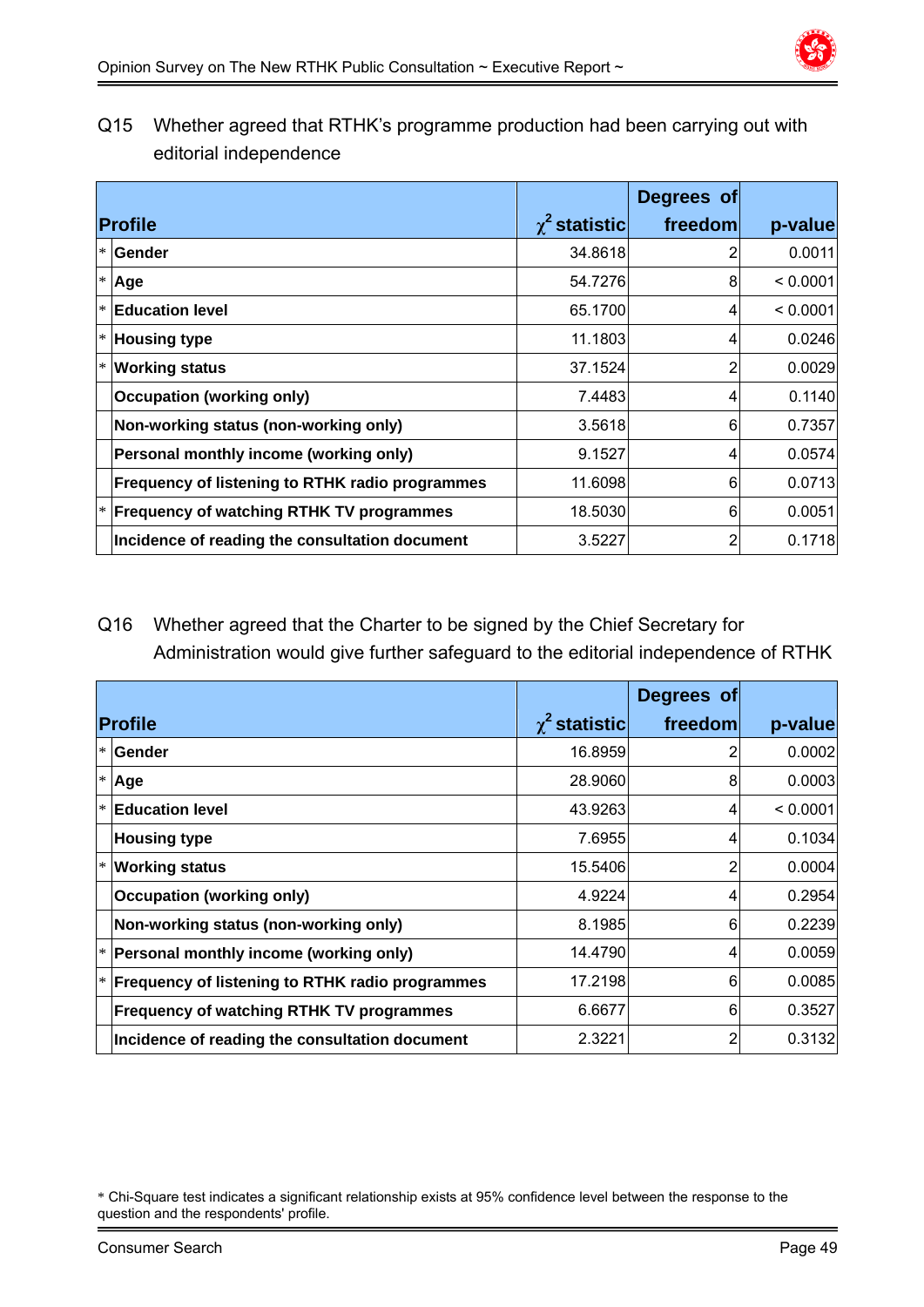|        |                                                        |                    | Degrees of |          |
|--------|--------------------------------------------------------|--------------------|------------|----------|
|        | <b>Profile</b>                                         | $\chi^2$ statistic | freedom    | p-value  |
| $\ast$ | <b>Gender</b>                                          | 23.0938            | 3          | < 0.0001 |
| $\ast$ | Age                                                    | 73.2683            | 12         | < 0.0001 |
| $\ast$ | <b>Education level</b>                                 | 76.8158            | 6          | < 0.0001 |
|        | $ * $ Housing type                                     | 27.4309            | 6          | 0.0001   |
| $\ast$ | <b>Working status</b>                                  | 36.0391            | 3          | 0.0013   |
|        | <b>Occupation (working only)</b>                       | 3.8232             | 6          | 0.7006   |
|        | $\vert$ * Non-working status (non-working only)        | 20.0961            | 9          | 0.0173   |
|        | Personal monthly income (working only)                 | 10.5220            | 6          | 0.1043   |
|        | <b>Frequency of listening to RTHK radio programmes</b> | 20.8308            | 9          | 0.0134   |
|        | $ * $ Frequency of watching RTHK TV programmes         | 24.1118            | 9          | 0.0041   |
|        | Incidence of reading the consultation document         | 6.1774             | 3          | 0.1033   |

### Q17 Whether optimistic towards the editorial independence of RTHK in future

### Q18 Whether optimistic towards the corporate governance of RTHK in future

|                                                        |                      | Degrees of |          |
|--------------------------------------------------------|----------------------|------------|----------|
| <b>Profile</b>                                         | $\gamma^2$ statistic | freedom    | p-value  |
| Gender                                                 | 15.3130              | 3          | 0.0016   |
| ∣* ∣Age                                                | 84.4029              | 12         | < 0.0001 |
| <b>Education level</b>                                 | 67.0408              | 6          | < 0.0001 |
| <b>Housing type</b>                                    | 18.9875              | 6          | 0.0042   |
| <b>X</b> Working status                                | 35.9233              | 3          | 0.0013   |
| <b>Occupation (working only)</b>                       | 8.2603               | 6          | 0.2197   |
| Non-working status (non-working only)                  | 23.0683              | 9          | 0.0060   |
| Personal monthly income (working only)                 | 5.5640               | 6          | 0.4738   |
| <b>Frequency of listening to RTHK radio programmes</b> | 25.0239              | 9          | 0.0029   |
| <b>Frequency of watching RTHK TV programmes</b>        | 25.6099              | 9          | 0.0024   |
| Incidence of reading the consultation document         | 7.0720               | 3          | 0.0696   |

<sup>\*</sup> Chi-Square test indicates a significant relationship exists at 95% confidence level between the response to the question and the respondents' profile.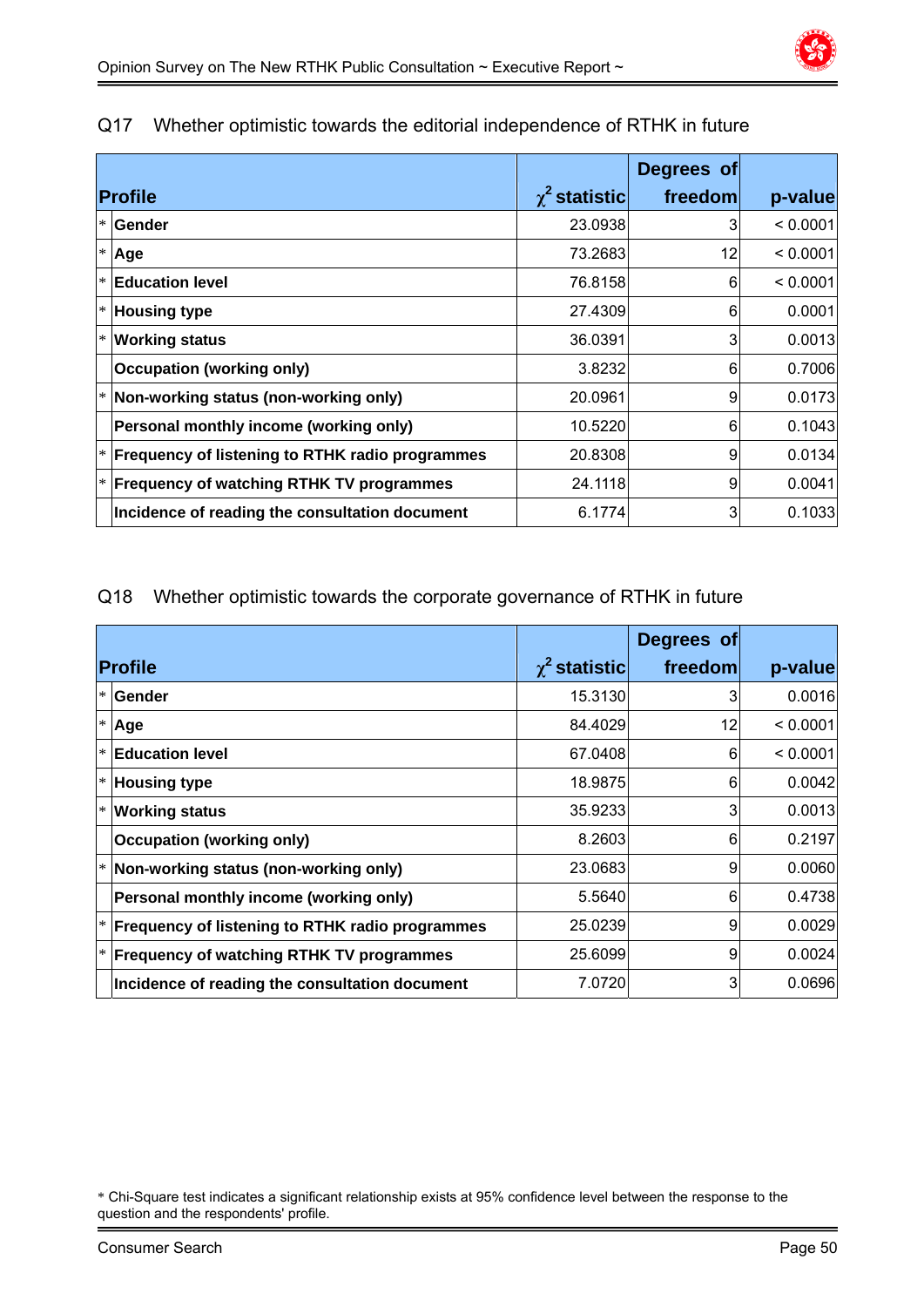

### **Annex IX – Cross Tabulation by Respondents' Profile**

| Q <sub>1</sub><br>How frequent do you listen to RTHK radio programmes?       |               |                          |               |              |                               |              |                       |
|------------------------------------------------------------------------------|---------------|--------------------------|---------------|--------------|-------------------------------|--------------|-----------------------|
|                                                                              | <b>Always</b> | <b>Occasion-</b><br>ally | <b>Seldom</b> | <b>Never</b> | <b>Refuse</b><br>to<br>answer | <b>Total</b> | <b>Sample</b><br>size |
| <b>Total</b>                                                                 | 24.5%         | 24.1%                    | 23.0%         | 28.4%        |                               | 0.1% 100.0%  | 1 0 0 3               |
| Gender                                                                       |               |                          |               |              |                               |              |                       |
| <b>Male</b>                                                                  | 23.8%         | 25.3%                    | 24.8%         | 25.8%        | 0.3%                          | 100.0%       | 484                   |
| <b>Female</b>                                                                | 25.2%         | 22.9%                    | 21.2%         | 30.7%        |                               | 100.0%       | 519                   |
| Age *                                                                        |               |                          |               |              |                               |              |                       |
| $18 - 29$                                                                    | 6.2%          | 24.8%                    | 29.3%         | 39.2%        | 0.6%                          | 100.0%       | 196                   |
| $30 - 39$                                                                    | 18.0%         | 24.9%                    | 24.7%         | 32.4%        |                               | 100.0%       | 187                   |
| $40 - 49$                                                                    | 27.4%         | 28.6%                    | 22.2%         | 21.8%        |                               | 100.0%       | 228                   |
| $50 - 59$                                                                    | 35.4%         | 19.3%                    | 21.9%         | 23.5%        |                               | 100.0%       | 188                   |
| 60 and above                                                                 | 34.8%         | 21.9%                    | 17.2%         | 26.2%        |                               | 100.0%       | 204                   |
| <b>Education level *</b>                                                     |               |                          |               |              |                               |              |                       |
| <b>Primary and below</b>                                                     | 29.3%         | 19.4%                    | 20.2%         | 31.1%        |                               | 100.0%       | 199                   |
| <b>Secondary / Matriculation</b>                                             | 26.4%         | 25.8%                    | 20.5%         | 27.1%        | 0.2%                          | 100.0%       | 512                   |
| <b>Tertiary</b>                                                              | 17.0%         | 24.6%                    | 29.4%         | 29.0%        |                               | 100.0%       | 283                   |
| <b>Housing type</b>                                                          |               |                          |               |              |                               |              |                       |
| <b>Rented public housing</b>                                                 | 21.8%         | 24.6%                    | 24.2%         | 29.4%        |                               | 100.0%       | 253                   |
| <b>Rented private housing</b>                                                | 19.2%         | 24.0%                    | 17.1%         | 39.6%        |                               | 100.0%       | 107                   |
| <b>Purchased housing / Others</b>                                            | 26.9%         | 24.6%                    | 23.1%         | 25.2%        | 0.2%                          | 100.0%       | 568                   |
| <b>Working status *</b>                                                      |               |                          |               |              |                               |              |                       |
| Working                                                                      | 22.9%         | 24.4%                    | 26.8%         | 25.9%        |                               | 100.0%       | 555                   |
| Non-working                                                                  | 26.4%         | 23.6%                    | 18.2%         | 31.5%        |                               | 0.3% 100.0%  | 448                   |
| Occupation (working only) *                                                  |               |                          |               |              |                               |              |                       |
| Manager / Administrator /<br><b>Professional / Associate</b><br>professional | 19.8%         | 30.2%                    | 24.4%         | 25.5%        |                               | 100.0%       | 174                   |
| <b>Clerk / Service worker / Shop</b><br>sales worker                         | 21.5%         | 22.9%                    | 29.4%         | 26.2%        |                               | 100.0%       | 215                   |
| <b>Skilled and unskilled worker</b>                                          | 34.5%         | 17.2%                    | 27.6%         | 20.7%        |                               | 100.0%       | 115                   |

1. The figures in the tables were weighted by gender / age distribution among HK population.

2. Those refused to give demographic information were excluded in the analysis.

- 3. "\*" Chi-Square test indicates a significant relationship exists at 95% confidence level between the response to the question and the respondents' profile.
- 4. "-" indicates 0%.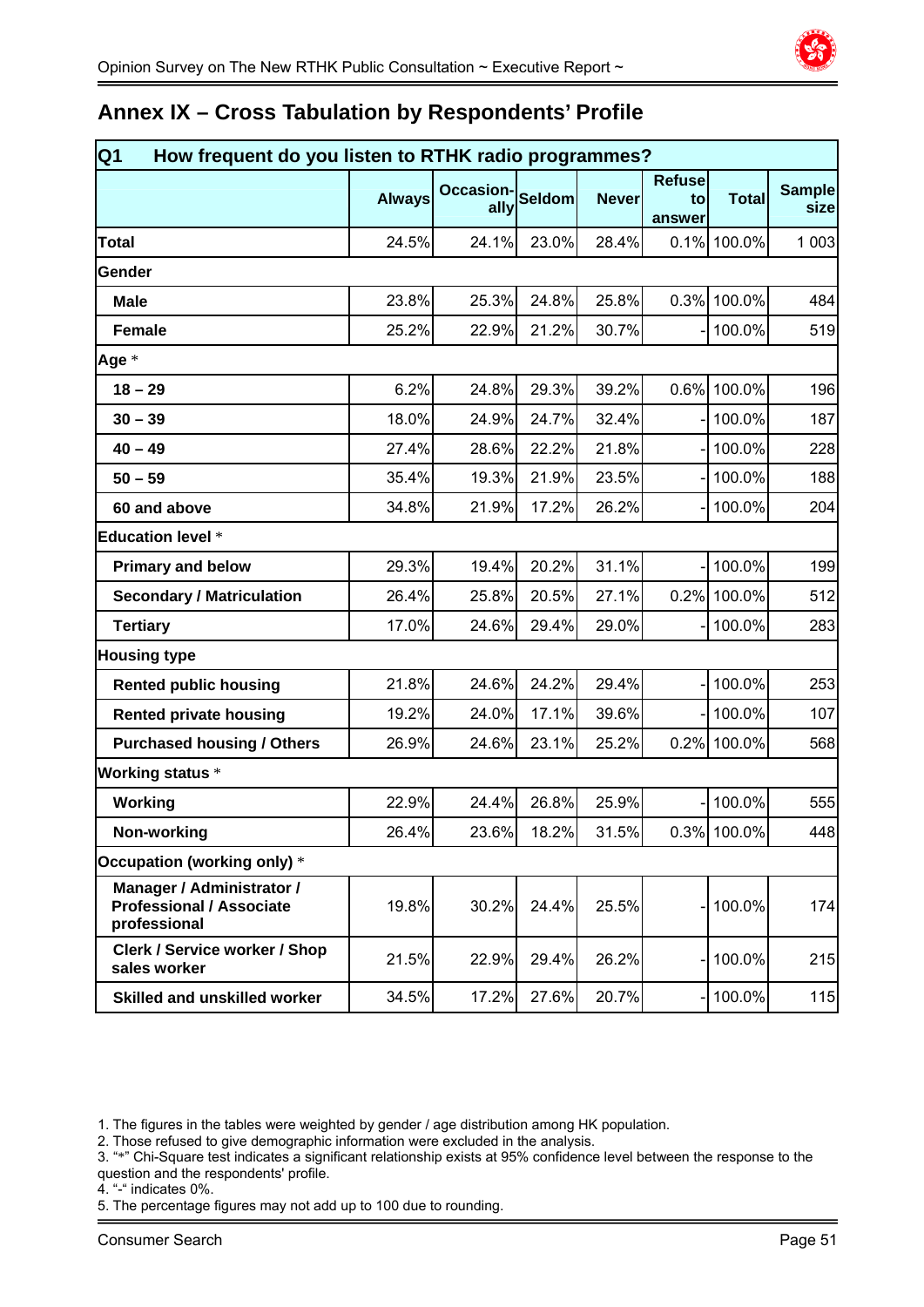

| $\overline{Q1}$<br>How frequent do you listen to RTHK radio programmes? |               |                          |               |              |                               |              |                       |
|-------------------------------------------------------------------------|---------------|--------------------------|---------------|--------------|-------------------------------|--------------|-----------------------|
|                                                                         | <b>Always</b> | <b>Occasion-</b><br>ally | <b>Seldom</b> | <b>Never</b> | <b>Refuse</b><br>to<br>answer | <b>Total</b> | <b>Sample</b><br>size |
| Total                                                                   | 24.5%         | 24.1%                    | 23.0%         | 28.4%        |                               | 0.1% 100.0%  | 1 0 0 3               |
| Non-working status (non-working only) *                                 |               |                          |               |              |                               |              |                       |
| <b>Student</b>                                                          | 5.7%          | 28.6%                    | 27.2%         | 38.4%        |                               | 100.0%       | 71                    |
| Homemaker                                                               | 31.8%         | 22.0%                    | 15.8%         | 30.4%        |                               | 100.0%       | 182                   |
| <b>Retired</b>                                                          | 34.1%         | 22.1%                    | 16.8%         | 27.0%        |                               | 100.0%       | 153                   |
| <b>Unemployed / Others</b>                                              | 9.7%          | 28.5%                    | 17.9%         | 40.6%        |                               | 3.3% 100.0%  | 38                    |
| Personal monthly income (working only) *                                |               |                          |               |              |                               |              |                       |
| <b>Below \$10,000</b>                                                   | 28.5%         | 12.2%                    | 31.3%         | 27.9%        |                               | 100.0%       | 162                   |
| \$10,000 - \$24,999                                                     | 21.8%         | 30.0%                    | 24.4%         | 23.8%        |                               | 100.0%       | 230                   |
| \$25,000 and above                                                      | 19.5%         | 29.1%                    | 28.3%         | 23.0%        |                               | 100.0%       | 97                    |
| Frequency of watching RTHK TV programmes *                              |               |                          |               |              |                               |              |                       |
| <b>Always</b>                                                           | 44.7%         | 23.7%                    | 15.0%         | 16.1%        | 0.5%                          | 100.0%       | 233                   |
| <b>Occasionally</b>                                                     | 24.0%         | 27.2%                    | 24.7%         | 24.2%        |                               | 100.0%       | 468                   |
| <b>Seldom</b>                                                           | 8.2%          | 24.6%                    | 33.6%         | 33.6%        |                               | 100.0%       | 205                   |
| <b>Never</b>                                                            | 12.8%         | 7.1%                     | 9.9%          | 70.2%        |                               | 100.0%       | 93                    |
| Incidence of reading the consultation document *                        |               |                          |               |              |                               |              |                       |
| <b>Yes</b>                                                              | 49.9%         | 25.8%                    | 13.9%         | 9.1%         | 1.3%                          | 100.0%       | 96                    |
| <b>No</b>                                                               | 21.4%         | 24.1%                    | 24.2%         | 30.4%        |                               | 100.0%       | 878                   |

2. Those refused to give demographic information were excluded in the analysis.

3. "\*" Chi-Square test indicates a significant relationship exists at 95% confidence level between the response to the question and the respondents' profile.

4. "-" indicates 0%.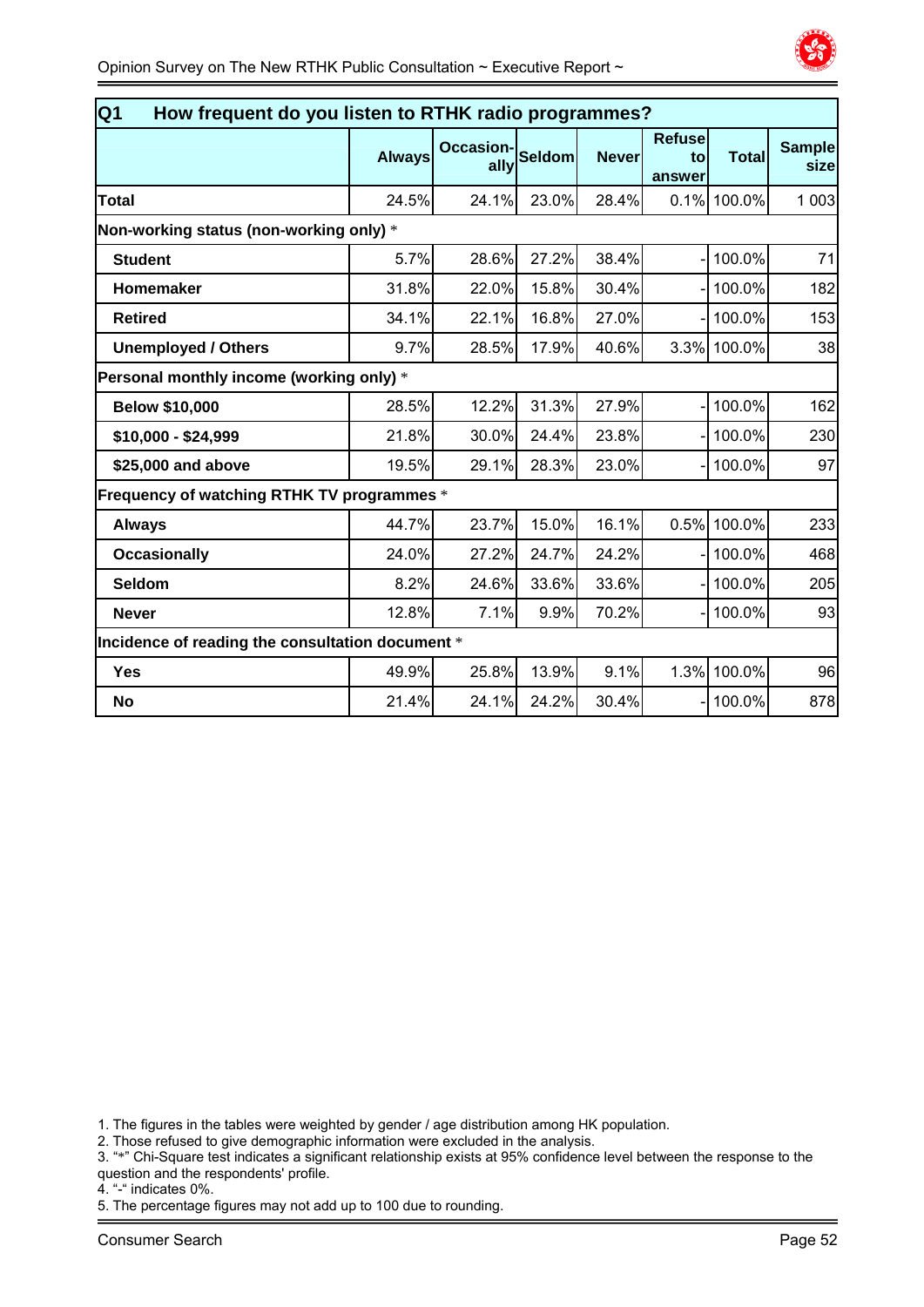

| Q2<br>How frequent do you watch RTHK TV programmes?                          |               |                          |               |              |                               |              |                       |
|------------------------------------------------------------------------------|---------------|--------------------------|---------------|--------------|-------------------------------|--------------|-----------------------|
|                                                                              | <b>Always</b> | <b>Occasion-</b><br>ally | <b>Seldom</b> | <b>Never</b> | <b>Refuse</b><br>to<br>answer | <b>Total</b> | <b>Sample</b><br>size |
| <b>Total</b>                                                                 | 23.2%         | 46.6%                    | 20.5%         | 9.3%         |                               | 0.4% 100.0%  | 1 0 0 3               |
| Gender                                                                       |               |                          |               |              |                               |              |                       |
| <b>Male</b>                                                                  | 21.4%         | 47.3%                    | 22.1%         | 8.6%         |                               | 0.6% 100.0%  | 484                   |
| <b>Female</b>                                                                | 24.9%         | 46.0%                    | 19.0%         | 9.9%         |                               | 0.3% 100.0%  | 519                   |
| Age *                                                                        |               |                          |               |              |                               |              |                       |
| $18 - 29$                                                                    | 13.0%         | 52.9%                    | 23.7%         | 10.3%        |                               | 100.0%       | 196                   |
| $30 - 39$                                                                    | 14.9%         | 50.0%                    | 27.0%         | 8.2%         |                               | 100.0%       | 187                   |
| $40 - 49$                                                                    | 27.4%         | 47.2%                    | 17.3%         | 7.6%         | 0.5%                          | 100.0%       | 228                   |
| $50 - 59$                                                                    | 25.3%         | 44.7%                    | 20.8%         | 8.6%         |                               | 0.6% 100.0%  | 188                   |
| 60 and above                                                                 | 33.9%         | 38.7%                    | 14.6%         | 11.6%        |                               | 1.1% 100.0%  | 204                   |
| <b>Education level *</b>                                                     |               |                          |               |              |                               |              |                       |
| <b>Primary and below</b>                                                     | 30.4%         | 35.4%                    | 19.3%         | 13.9%        | 1.0%                          | 100.0%       | 199                   |
| <b>Secondary / Matriculation</b>                                             | 25.2%         | 48.5%                    | 17.0%         | 8.9%         |                               | 0.4% 100.0%  | 512                   |
| <b>Tertiary</b>                                                              | 14.5%         | 51.3%                    | 27.4%         | 6.6%         |                               | 0.3% 100.0%  | 283                   |
| <b>Housing type *</b>                                                        |               |                          |               |              |                               |              |                       |
| <b>Rented public housing</b>                                                 | 25.3%         | 42.4%                    | 18.8%         | 13.6%        |                               | 100.0%       | 253                   |
| <b>Rented private housing</b>                                                | 15.3%         | 50.1%                    | 26.1%         | 8.5%         |                               | 100.0%       | 107                   |
| <b>Purchased housing / Others</b>                                            | 24.2%         | 48.3%                    | 19.2%         | 7.5%         |                               | 0.8% 100.0%  | 568                   |
| <b>Working status *</b>                                                      |               |                          |               |              |                               |              |                       |
| Working                                                                      | 17.9%         | 51.3%                    | 23.4%         | 7.2%         | 0.2%                          | 100.0%       | 555                   |
| Non-working                                                                  | 29.8%         | 40.9%                    | 16.8%         | 11.8%        |                               | 0.7% 100.0%  | 448                   |
| <b>Occupation (working only)</b>                                             |               |                          |               |              |                               |              |                       |
| Manager / Administrator /<br><b>Professional / Associate</b><br>professional | 17.9%         | 51.6%                    | 25.2%         | 5.4%         |                               | 100.0%       | 174                   |
| <b>Clerk / Service worker / Shop</b><br>sales worker                         | 17.9%         | 56.0%                    | 20.5%         | 5.6%         |                               | 100.0%       | 215                   |
| Skilled and unskilled worker                                                 | 21.2%         | 47.2%                    | 23.0%         | 8.6%         |                               | 100.0%       | 115                   |

- 2. Those refused to give demographic information were excluded in the analysis.
- 3. "\*" Chi-Square test indicates a significant relationship exists at 95% confidence level between the response to the question and the respondents' profile.
- 4. "-" indicates 0%.
- 5. The percentage figures may not add up to 100 due to rounding.

<sup>1.</sup> The figures in the tables were weighted by gender / age distribution among HK population.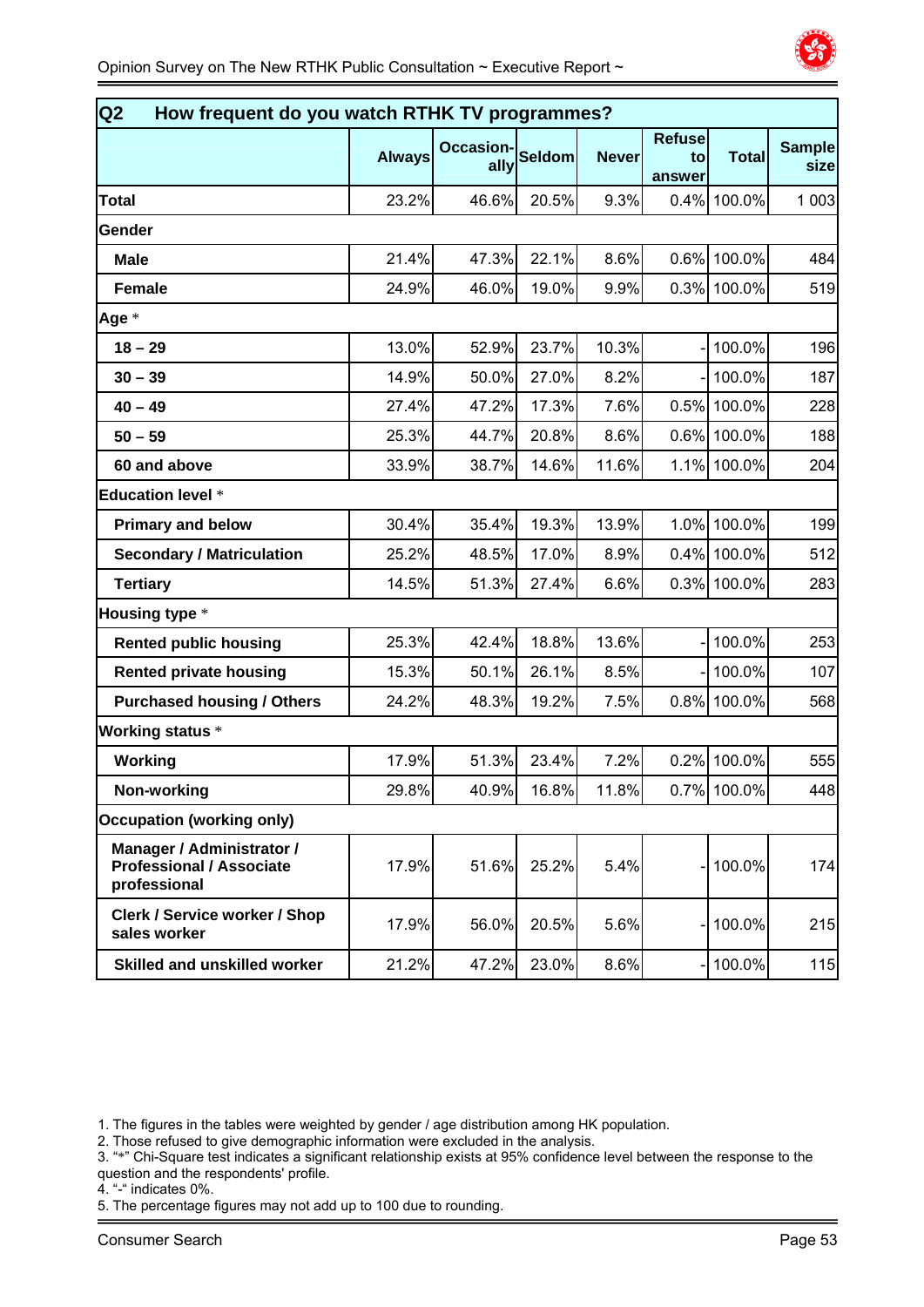

| Q <sub>2</sub><br>How frequent do you watch RTHK TV programmes? |               |                          |        |              |                               |              |                       |  |  |
|-----------------------------------------------------------------|---------------|--------------------------|--------|--------------|-------------------------------|--------------|-----------------------|--|--|
|                                                                 | <b>Always</b> | <b>Occasion-</b><br>ally | Seldom | <b>Never</b> | <b>Refuse</b><br>to<br>answer | <b>Total</b> | <b>Sample</b><br>size |  |  |
| <b>Total</b>                                                    | 23.2%         | 46.6%                    | 20.5%  | 9.3%         | 0.4%                          | 100.0%       | 1 0 0 3               |  |  |
| Non-working status (non-working only) *                         |               |                          |        |              |                               |              |                       |  |  |
| <b>Student</b>                                                  | 11.4%         | 50.7%                    | 23.8%  | 14.1%        |                               | 100.0%       | 71                    |  |  |
| <b>Homemaker</b>                                                | 35.0%         | 36.0%                    | 14.9%  | 13.7%        |                               | 0.4% 100.0%  | 182                   |  |  |
| <b>Retired</b>                                                  | 34.3%         | 39.5%                    | 16.2%  | 9.1%         |                               | 1.0% 100.0%  | 153                   |  |  |
| <b>Unemployed / Others</b>                                      | 22.7%         | 46.8%                    | 17.1%  | 10.6%        |                               | 2.9% 100.0%  | 38                    |  |  |
| Personal monthly income (working only) *                        |               |                          |        |              |                               |              |                       |  |  |
| <b>Below \$10,000</b>                                           | 24.6%         | 42.8%                    | 25.9%  | 6.6%         |                               | 100.0%       | 162                   |  |  |
| \$10,000 - \$24,999                                             | 16.2%         | 57.5%                    | 18.9%  | 7.3%         |                               | 100.0%       | 230                   |  |  |
| \$25,000 and above                                              | 16.9%         | 51.4%                    | 28.9%  | 2.8%         |                               | 100.0%       | 97                    |  |  |
| Frequency of listening to RTHK radio programmes *               |               |                          |        |              |                               |              |                       |  |  |
| <b>Always</b>                                                   | 42.3%         | 45.7%                    | 6.9%   | 4.8%         | 0.3%                          | 100.0%       | 246                   |  |  |
| <b>Occasionally</b>                                             | 22.8%         | 52.7%                    | 21.0%  | 2.7%         |                               | 0.8% 100.0%  | 241                   |  |  |
| <b>Seldom</b>                                                   | 15.2%         | 50.1%                    | 29.9%  | 4.0%         |                               | 0.8% 100.0%  | 230                   |  |  |
| <b>Never</b>                                                    | 13.2%         | 39.7%                    | 24.2%  | 22.9%        |                               | 100.0%       | 284                   |  |  |
| Incidence of reading the consultation document *                |               |                          |        |              |                               |              |                       |  |  |
| <b>Yes</b>                                                      | 43.1%         | 45.8%                    | 8.0%   | 3.1%         |                               | 100.0%       | 96                    |  |  |
| <b>No</b>                                                       | 20.5%         | 47.1%                    | 21.7%  | 10.2%        | 0.5%                          | 100.0%       | 878                   |  |  |

2. Those refused to give demographic information were excluded in the analysis.

3. "\*" Chi-Square test indicates a significant relationship exists at 95% confidence level between the response to the question and the respondents' profile.

4. "-" indicates 0%.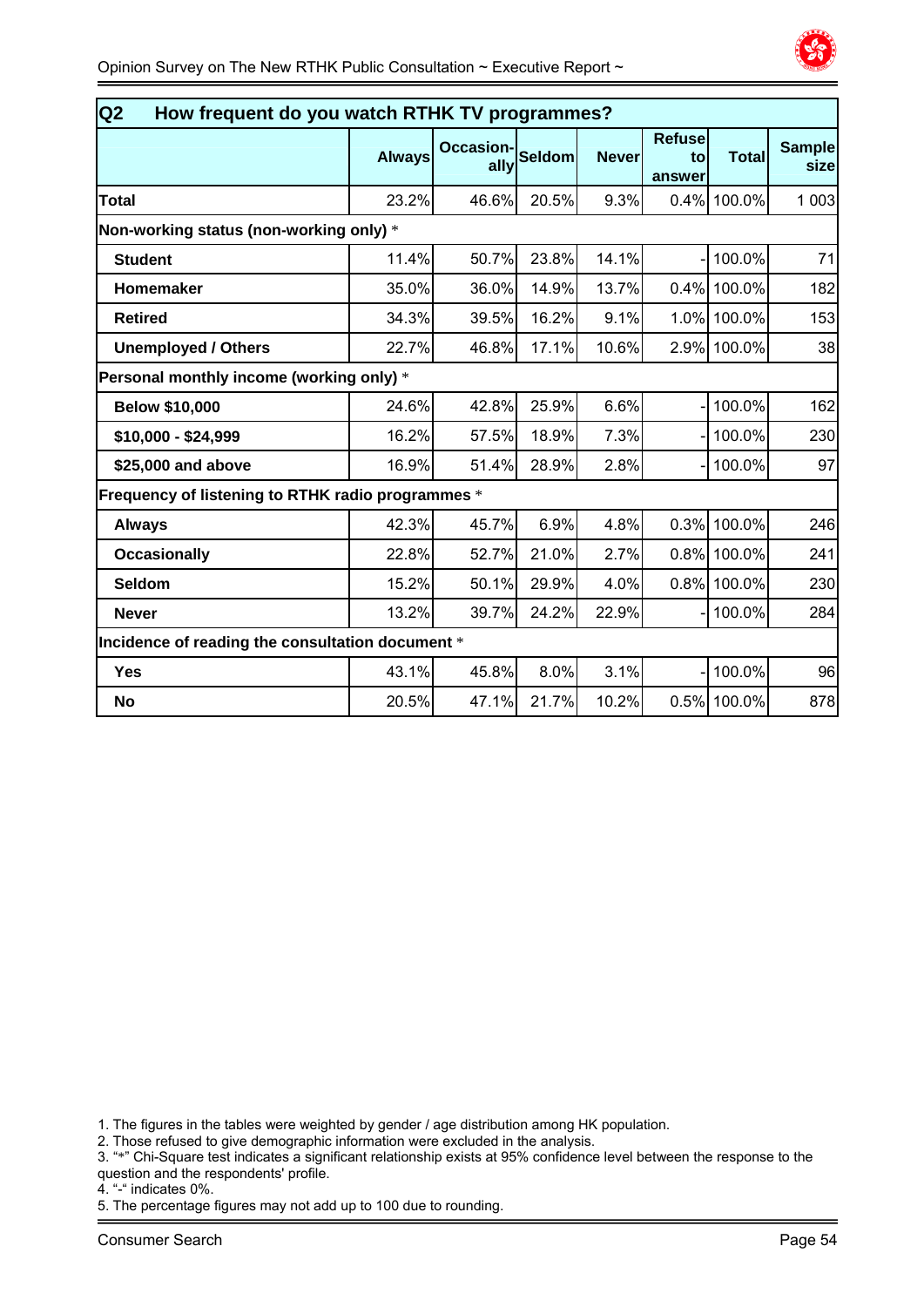

| Q3<br>Have you read the consultation document on RTHK released in October? |       |       |                                                          |              |                        |  |
|----------------------------------------------------------------------------|-------|-------|----------------------------------------------------------|--------------|------------------------|--|
|                                                                            | Yes   |       | Can't<br>remember<br>No <sub>/</sub> Refuse to<br>answer | <b>Total</b> | <b>Sample</b><br>sizel |  |
| <b>Total</b>                                                               | 9.6%  | 87.5% | 2.9%                                                     | 100.0%       | 1 0 0 3                |  |
| Gender *                                                                   |       |       |                                                          |              |                        |  |
| <b>Male</b>                                                                | 11.9% | 86.3% | 1.8%                                                     | 100.0%       | 484                    |  |
| <b>Female</b>                                                              | 7.4%  | 88.6% | 3.9%                                                     | 100.0%       | 519                    |  |
| Age *                                                                      |       |       |                                                          |              |                        |  |
| $18 - 29$                                                                  | 6.7%  | 92.7% | 0.6%                                                     | 100.0%       | 196                    |  |
| $30 - 39$                                                                  | 5.3%  | 93.1% | 1.6%                                                     | 100.0%       | 187                    |  |
| $40 - 49$                                                                  | 8.3%  | 91.7% |                                                          | 100.0%       | 228                    |  |
| $50 - 59$                                                                  | 13.9% | 82.8% | 3.3%                                                     | 100.0%       | 188                    |  |
| 60 and above                                                               | 13.9% | 77.1% | 9.1%                                                     | 100.0%       | 204                    |  |
| <b>Education level *</b>                                                   |       |       |                                                          |              |                        |  |
| <b>Primary and below</b>                                                   | 9.7%  | 83.3% | 6.9%                                                     | 100.0%       | 199                    |  |
| <b>Secondary / Matriculation</b>                                           | 9.8%  | 88.4% | 1.8%                                                     | 100.0%       | 512                    |  |
| <b>Tertiary</b>                                                            | 9.5%  | 89.3% | 1.2%                                                     | 100.0%       | 283                    |  |
| <b>Housing type</b>                                                        |       |       |                                                          |              |                        |  |
| <b>Rented public housing</b>                                               | 10.7% | 86.2% | 3.1%                                                     | 100.0%       | 253                    |  |
| <b>Rented private housing</b>                                              | 5.2%  | 92.7% | 2.1%                                                     | 100.0%       | 107                    |  |
| <b>Purchased housing / Others</b>                                          | 10.9% | 86.2% | 2.9%                                                     | 100.0%       | 568                    |  |
| <b>Working status *</b>                                                    |       |       |                                                          |              |                        |  |
| Working                                                                    | 9.9%  | 89.0% | 1.1%                                                     | 100.0%       | 555                    |  |
| Non-working                                                                | 9.3%  | 85.7% | 5.0%                                                     | 100.0%       | 448                    |  |
| <b>Occupation (working only)</b>                                           |       |       |                                                          |              |                        |  |
| Manager / Administrator / Professional /<br>Associate professional         | 14.2% | 85.4% | 0.4%                                                     | 100.0%       | 174                    |  |
| Clerk / Service worker / Shop sales<br>worker                              | 8.5%  | 90.7% | 0.8%                                                     | 100.0%       | 215                    |  |
| <b>Skilled and unskilled worker</b>                                        | 9.0%  | 88.3% | 2.7%                                                     | 100.0%       | 115                    |  |

- 3. "\*" Chi-Square test indicates a significant relationship exists at 95% confidence level between the response to the question and the respondents' profile.
- 4. "-" indicates 0%.
- 5. The percentage figures may not add up to 100 due to rounding.

<sup>1.</sup> The figures in the tables were weighted by gender / age distribution among HK population.

<sup>2.</sup> Those refused to give demographic information were excluded in the analysis.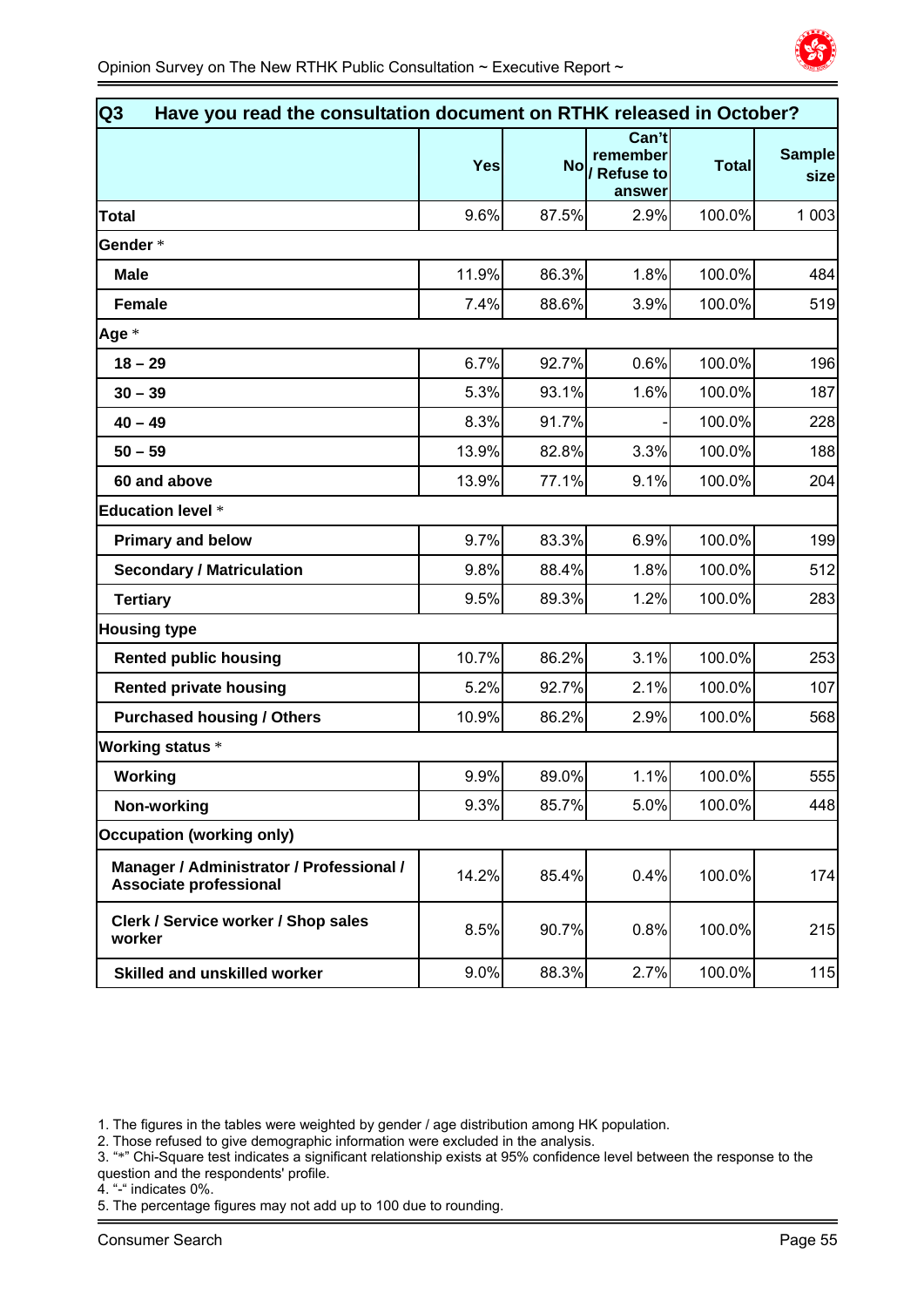

| Q <sub>3</sub><br>Have you read the consultation document on RTHK released in October? |       |       |                                                          |              |                       |  |
|----------------------------------------------------------------------------------------|-------|-------|----------------------------------------------------------|--------------|-----------------------|--|
|                                                                                        | Yes   |       | Can't<br>remember<br>No <sub>/</sub> Refuse to<br>answer | <b>Total</b> | <b>Sample</b><br>size |  |
| <b>Total</b>                                                                           | 9.6%  | 87.5% | 2.9%                                                     | 100.0%       | 1 0 0 3               |  |
| Non-working status (non-working only)                                                  |       |       |                                                          |              |                       |  |
| <b>Student</b>                                                                         | 5.7%  | 94.3% |                                                          | 100.0%       | 71                    |  |
| Homemaker                                                                              | 8.9%  | 87.5% | 3.6%                                                     | 100.0%       | 182                   |  |
| <b>Retired</b>                                                                         | 11.8% | 79.5% | 8.8%                                                     | 100.0%       | 153                   |  |
| <b>Unemployed / Others</b>                                                             | 8.3%  | 86.6% | 5.1%                                                     | 100.0%       | 38                    |  |
| Personal monthly income (working only) *                                               |       |       |                                                          |              |                       |  |
| <b>Below \$10,000</b>                                                                  | 6.8%  | 89.8% | 3.4%                                                     | 100.0%       | 162                   |  |
| \$10,000 - \$24,999                                                                    | 9.9%  | 89.8% | 0.3%                                                     | 100.0%       | 230                   |  |
| \$25,000 and above                                                                     | 16.8% | 83.2% |                                                          | 100.0%       | 97                    |  |
| Frequency of listening to RTHK radio programmes *                                      |       |       |                                                          |              |                       |  |
| <b>Always</b>                                                                          | 19.6% | 76.3% | 4.1%                                                     | 100.0%       | 246                   |  |
| <b>Occasionally</b>                                                                    | 10.3% | 87.5% | 2.2%                                                     | 100.0%       | 241                   |  |
| <b>Seldom</b>                                                                          | 5.8%  | 92.3% | 1.8%                                                     | 100.0%       | 230                   |  |
| <b>Never</b>                                                                           | 3.1%  | 93.7% | 3.2%                                                     | 100.0%       | 284                   |  |
| Frequency of watching RTHK TV programmes *                                             |       |       |                                                          |              |                       |  |
| <b>Always</b>                                                                          | 17.9% | 77.2% | 4.9%                                                     | 100.0%       | 233                   |  |
| <b>Occasionally</b>                                                                    | 9.4%  | 88.4% | 2.2%                                                     | 100.0%       | 468                   |  |
| <b>Seldom</b>                                                                          | 3.8%  | 92.7% | 3.5%                                                     | 100.0%       | 205                   |  |
| <b>Never</b>                                                                           | 3.2%  | 96.8% |                                                          | 100.0%       | 93                    |  |

2. Those refused to give demographic information were excluded in the analysis.

3. "\*" Chi-Square test indicates a significant relationship exists at 95% confidence level between the response to the question and the respondents' profile.

4. "-" indicates 0%.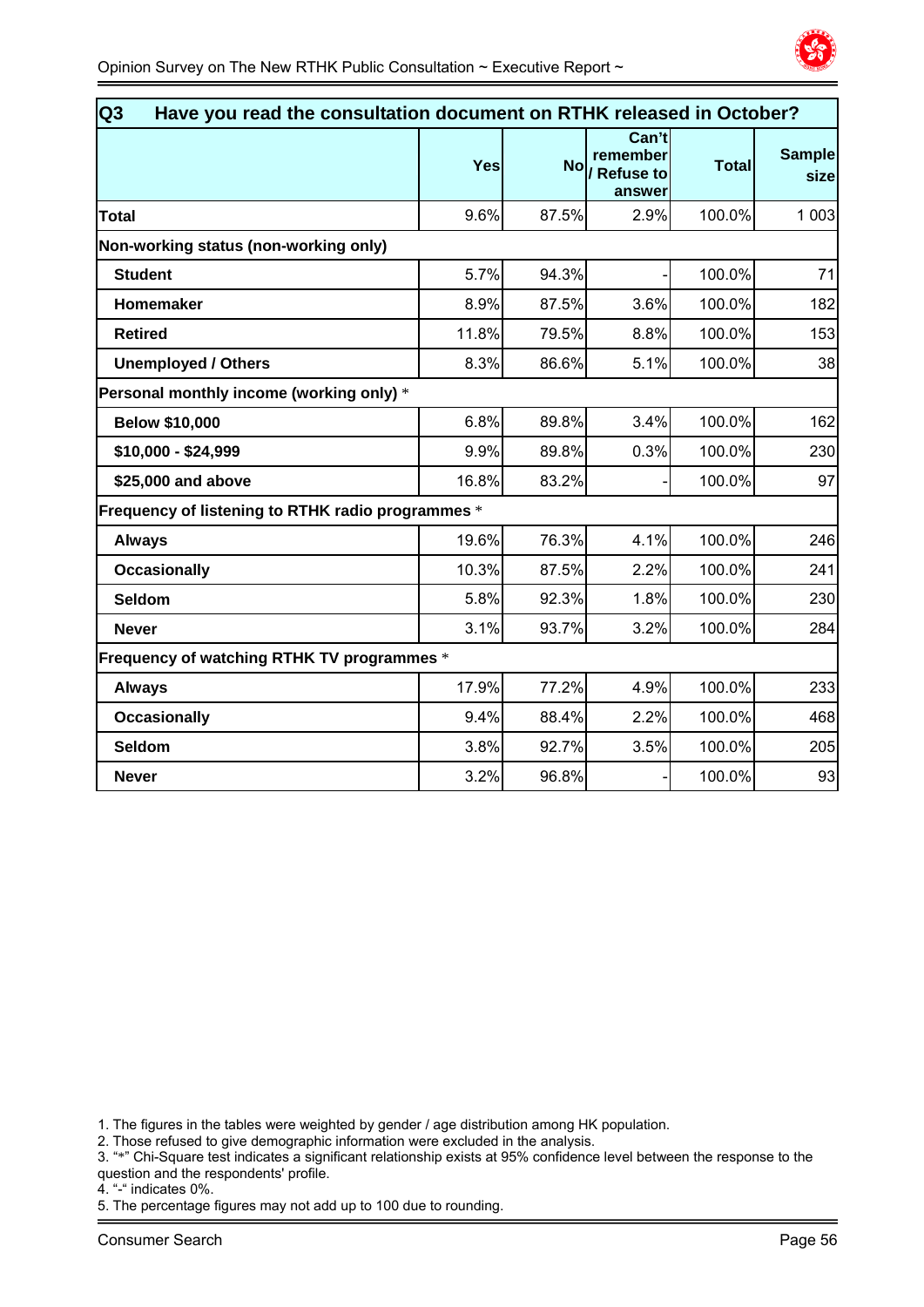

| Q4<br>Do you agree that RTHK should continue to be a Government department in<br>providing public broadcasting services? |              |       |                                                                      |              |                       |
|--------------------------------------------------------------------------------------------------------------------------|--------------|-------|----------------------------------------------------------------------|--------------|-----------------------|
|                                                                                                                          | <b>Agree</b> |       | Don't<br>know/No<br>Disagree comment /<br><b>Refuse to</b><br>answer | <b>Total</b> | <b>Sample</b><br>size |
| <b>Total</b>                                                                                                             | 68.2%        | 11.4% | 20.4%                                                                | 100.0%       | 1 0 0 3               |
| Gender *                                                                                                                 |              |       |                                                                      |              |                       |
| <b>Male</b>                                                                                                              | 71.4%        | 14.8% | 13.8%                                                                | 100.0%       | 484                   |
| <b>Female</b>                                                                                                            | 65.2%        | 8.2%  | 26.6%                                                                | 100.0%       | 519                   |
| Age *                                                                                                                    |              |       |                                                                      |              |                       |
| $18 - 29$                                                                                                                | 68.9%        | 11.7% | 19.4%                                                                | 100.0%       | 196                   |
| $30 - 39$                                                                                                                | 65.4%        | 17.1% | 17.5%                                                                | 100.0%       | 187                   |
| $40 - 49$                                                                                                                | 73.1%        | 9.9%  | 17.0%                                                                | 100.0%       | 228                   |
| $50 - 59$                                                                                                                | 69.6%        | 13.3% | 17.1%                                                                | 100.0%       | 188                   |
| 60 and above                                                                                                             | 63.3%        | 5.9%  | 30.8%                                                                | 100.0%       | 204                   |
| <b>Education level *</b>                                                                                                 |              |       |                                                                      |              |                       |
| <b>Primary and below</b>                                                                                                 | 58.2%        | 5.7%  | 36.1%                                                                | 100.0%       | 199                   |
| <b>Secondary / Matriculation</b>                                                                                         | 72.8%        | 10.5% | 16.7%                                                                | 100.0%       | 512                   |
| <b>Tertiary</b>                                                                                                          | 66.5%        | 17.5% | 16.1%                                                                | 100.0%       | 283                   |
| <b>Housing type</b>                                                                                                      |              |       |                                                                      |              |                       |
| <b>Rented public housing</b>                                                                                             | 67.2%        | 9.3%  | 23.5%                                                                | 100.0%       | 253                   |
| <b>Rented private housing</b>                                                                                            | 69.1%        | 11.1% | 19.8%                                                                | 100.0%       | 107                   |
| <b>Purchased housing / Others</b>                                                                                        | 68.4%        | 12.3% | 19.3%                                                                | 100.0%       | 568                   |
| <b>Working status *</b>                                                                                                  |              |       |                                                                      |              |                       |
| Working                                                                                                                  | 71.5%        | 14.3% | 14.2%                                                                | 100.0%       | 555                   |
| Non-working                                                                                                              | 64.1%        | 7.8%  | 28.2%                                                                | 100.0%       | 448                   |
| <b>Occupation (working only)</b>                                                                                         |              |       |                                                                      |              |                       |
| Manager / Administrator / Professional /<br><b>Associate professional</b>                                                | 67.6%        | 19.6% | 12.9%                                                                | 100.0%       | 174                   |
| Clerk / Service worker / Shop sales<br>worker                                                                            | 71.1%        | 12.1% | 16.8%                                                                | 100.0%       | 215                   |
| Skilled and unskilled worker                                                                                             | 78.4%        | 10.0% | 11.6%                                                                | 100.0%       | 115                   |

2. Those refused to give demographic information were excluded in the analysis.

4. "-" indicates 0%.

<sup>3. &</sup>quot;\*" Chi-Square test indicates a significant relationship exists at 95% confidence level between the response to the question and the respondents' profile.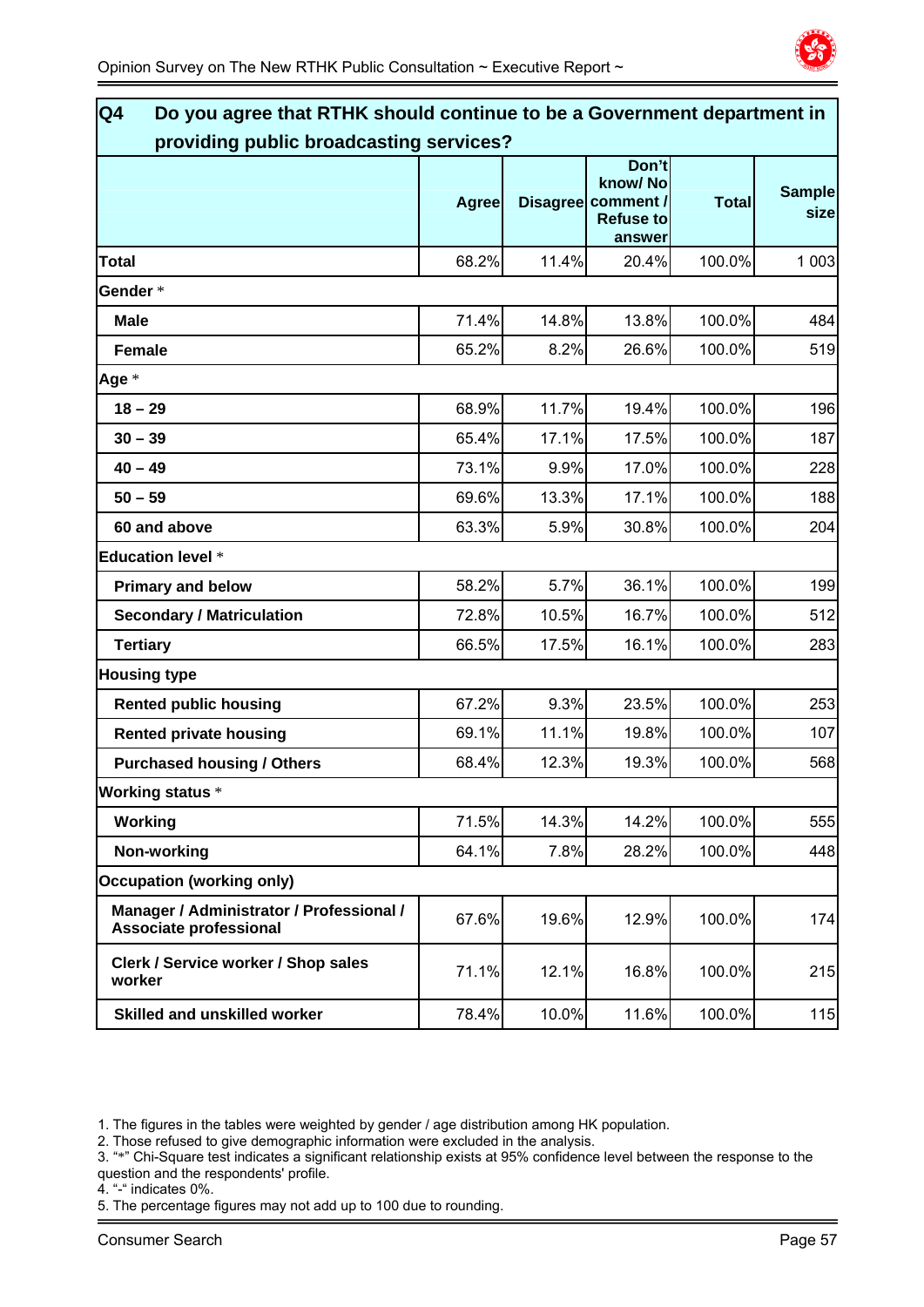

| providing public broadcasting services?           |       |       |                                                                      |              |                       |  |
|---------------------------------------------------|-------|-------|----------------------------------------------------------------------|--------------|-----------------------|--|
|                                                   | Agree |       | Don't<br>know/No<br>Disagree comment /<br><b>Refuse to</b><br>answer | <b>Total</b> | <b>Sample</b><br>size |  |
| <b>Total</b>                                      | 68.2% | 11.4% | 20.4%                                                                | 100.0%       | 1 0 0 3               |  |
| Non-working status (non-working only)             |       |       |                                                                      |              |                       |  |
| <b>Student</b>                                    | 64.7% | 10.1% | 25.3%                                                                | 100.0%       | 71                    |  |
| Homemaker                                         | 64.3% | 7.4%  | 28.3%                                                                | 100.0%       | 182                   |  |
| <b>Retired</b>                                    | 66.1% | 6.3%  | 27.7%                                                                | 100.0%       | 153                   |  |
| <b>Unemployed / Others</b>                        | 54.2% | 11.9% | 33.8%                                                                | 100.0%       | 38                    |  |
| Personal monthly income (working only)            |       |       |                                                                      |              |                       |  |
| <b>Below \$10,000</b>                             | 73.5% | 11.1% | 15.4%                                                                | 100.0%       | 162                   |  |
| \$10,000 - \$24,999                               | 73.8% | 13.1% | 13.1%                                                                | 100.0%       | 230                   |  |
| \$25,000 and above                                | 70.1% | 19.3% | 10.6%                                                                | 100.0%       | 97                    |  |
| Frequency of listening to RTHK radio programmes * |       |       |                                                                      |              |                       |  |
| <b>Always</b>                                     | 76.0% | 11.5% | 12.5%                                                                | 100.0%       | 246                   |  |
| <b>Occasionally</b>                               | 73.0% | 11.5% | 15.6%                                                                | 100.0%       | 241                   |  |
| <b>Seldom</b>                                     | 65.8% | 10.6% | 23.6%                                                                | 100.0%       | 230                   |  |
| <b>Never</b>                                      | 59.1% | 12.0% | 28.9%                                                                | 100.0%       | 284                   |  |
| Frequency of watching RTHK TV programmes *        |       |       |                                                                      |              |                       |  |
| <b>Always</b>                                     | 73.0% | 10.7% | 16.3%                                                                | 100.0%       | 233                   |  |
| <b>Occasionally</b>                               | 71.1% | 12.2% | 16.8%                                                                | 100.0%       | 468                   |  |
| Seldom                                            | 65.8% | 11.9% | 22.3%                                                                | 100.0%       | 205                   |  |
| <b>Never</b>                                      | 49.0% | 7.9%  | 43.1%                                                                | 100.0%       | 93                    |  |
| Incidence of reading the consultation document *  |       |       |                                                                      |              |                       |  |
| <b>Yes</b>                                        | 78.8% | 11.1% | 10.1%                                                                | 100.0%       | 96                    |  |
| No                                                | 67.2% | 11.4% | 21.4%                                                                | 100.0%       | 878                   |  |

2. Those refused to give demographic information were excluded in the analysis.

3. "\*" Chi-Square test indicates a significant relationship exists at 95% confidence level between the response to the question and the respondents' profile.

4. "-" indicates 0%.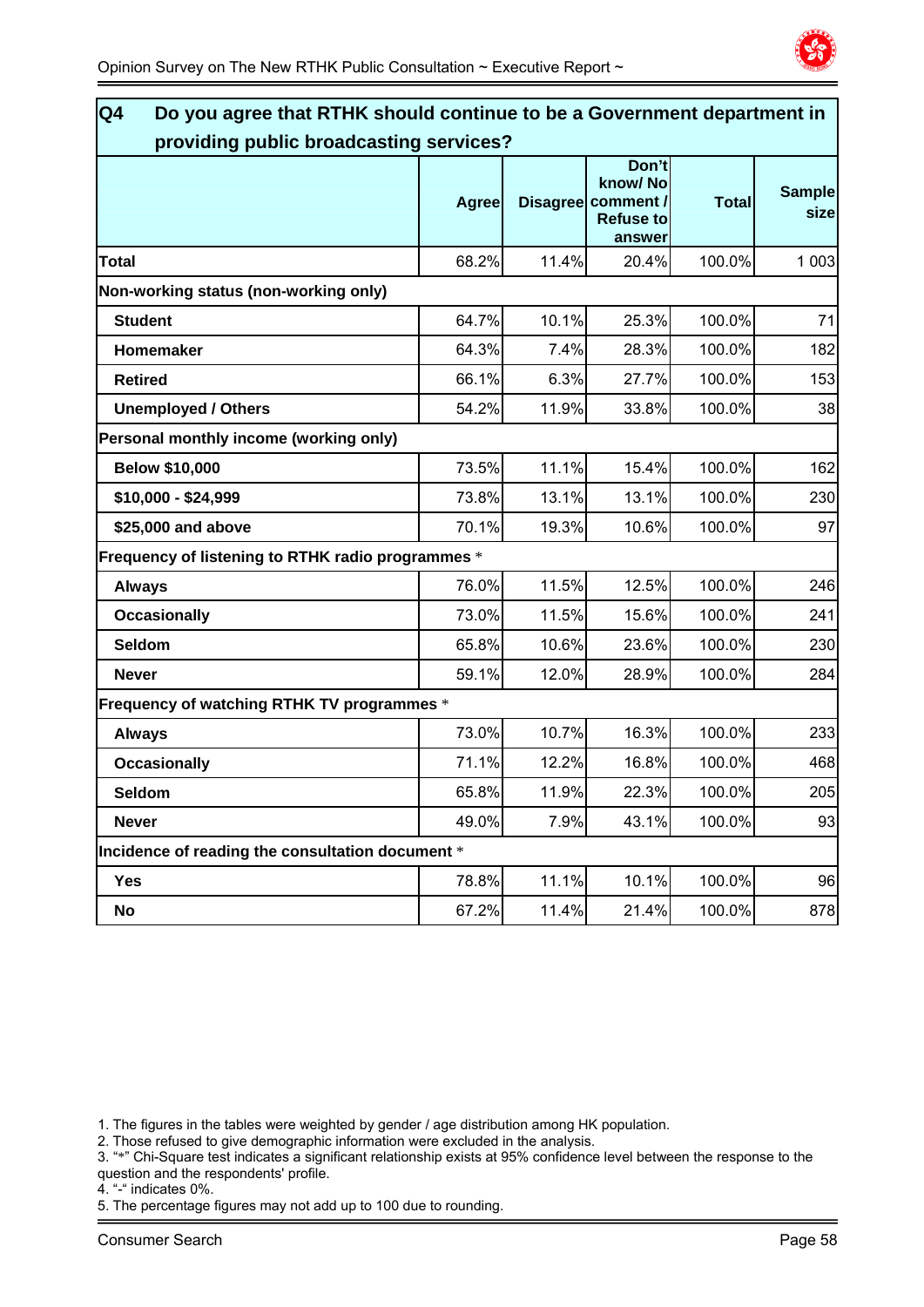

| Q <sub>5i</sub><br>Do you agree that RTHK should fulfil the following purposes? - Sustaining |              |       |                                        |              |               |
|----------------------------------------------------------------------------------------------|--------------|-------|----------------------------------------|--------------|---------------|
| citizenship and civil society                                                                | <b>Agree</b> |       | Don't<br>know/No<br>Disagree comment / | <b>Total</b> | <b>Sample</b> |
|                                                                                              |              |       | <b>Refuse to</b><br>answer             |              | size          |
| <b>Total</b>                                                                                 | 79.7%        | 5.5%  | 14.8%                                  | 100.0%       | 1 0 0 3       |
| Gender*                                                                                      |              |       |                                        |              |               |
| <b>Male</b>                                                                                  | 83.5%        | 6.4%  | 10.1%                                  | 100.0%       | 484           |
| <b>Female</b>                                                                                | 76.1%        | 4.7%  | 19.2%                                  | 100.0%       | 519           |
| Age *                                                                                        |              |       |                                        |              |               |
| $18 - 29$                                                                                    | 84.0%        | 6.4%  | 9.6%                                   | 100.0%       | 196           |
| $30 - 39$                                                                                    | 80.6%        | 7.1%  | 12.4%                                  | 100.0%       | 187           |
| $40 - 49$                                                                                    | 87.4%        | 5.2%  | 7.4%                                   | 100.0%       | 228           |
| $50 - 59$                                                                                    | 78.4%        | 5.8%  | 15.8%                                  | 100.0%       | 188           |
| 60 and above                                                                                 | 67.3%        | 3.3%  | 29.4%                                  | 100.0%       | 204           |
| <b>Education level *</b>                                                                     |              |       |                                        |              |               |
| <b>Primary and below</b>                                                                     | 63.3%        | 2.1%  | 34.6%                                  | 100.0%       | 199           |
| <b>Secondary / Matriculation</b>                                                             | 82.8%        | 6.1%  | 11.1%                                  | 100.0%       | 512           |
| <b>Tertiary</b>                                                                              | 85.4%        | 7.0%  | 7.6%                                   | 100.0%       | 283           |
| <b>Housing type</b>                                                                          |              |       |                                        |              |               |
| <b>Rented public housing</b>                                                                 | 77.1%        | 4.2%  | 18.7%                                  | 100.0%       | 253           |
| <b>Rented private housing</b>                                                                | 82.8%        | 5.6%  | 11.6%                                  | 100.0%       | 107           |
| <b>Purchased housing / Others</b>                                                            | 81.1%        | 6.4%  | 12.5%                                  | 100.0%       | 568           |
| <b>Working status *</b>                                                                      |              |       |                                        |              |               |
| Working                                                                                      | 85.3%        | 7.4%  | 7.3%                                   | 100.0%       | 555           |
| Non-working                                                                                  | 72.6%        | 3.2%  | 24.2%                                  | 100.0%       | 448           |
| Occupation (working only) *                                                                  |              |       |                                        |              |               |
| Manager / Administrator / Professional /<br><b>Associate professional</b>                    | 86.2%        | 10.6% | 3.2%                                   | 100.0%       | 174           |
| Clerk / Service worker / Shop sales<br>worker                                                | 83.4%        | 7.2%  | 9.4%                                   | 100.0%       | 215           |
| <b>Skilled and unskilled worker</b>                                                          | 88.7%        | 3.4%  | 8.0%                                   | 100.0%       | 115           |

2. Those refused to give demographic information were excluded in the analysis.

- 3. "\*" Chi-Square test indicates a significant relationship exists at 95% confidence level between the response to the question and the respondents' profile.
- 4. "-" indicates 0%.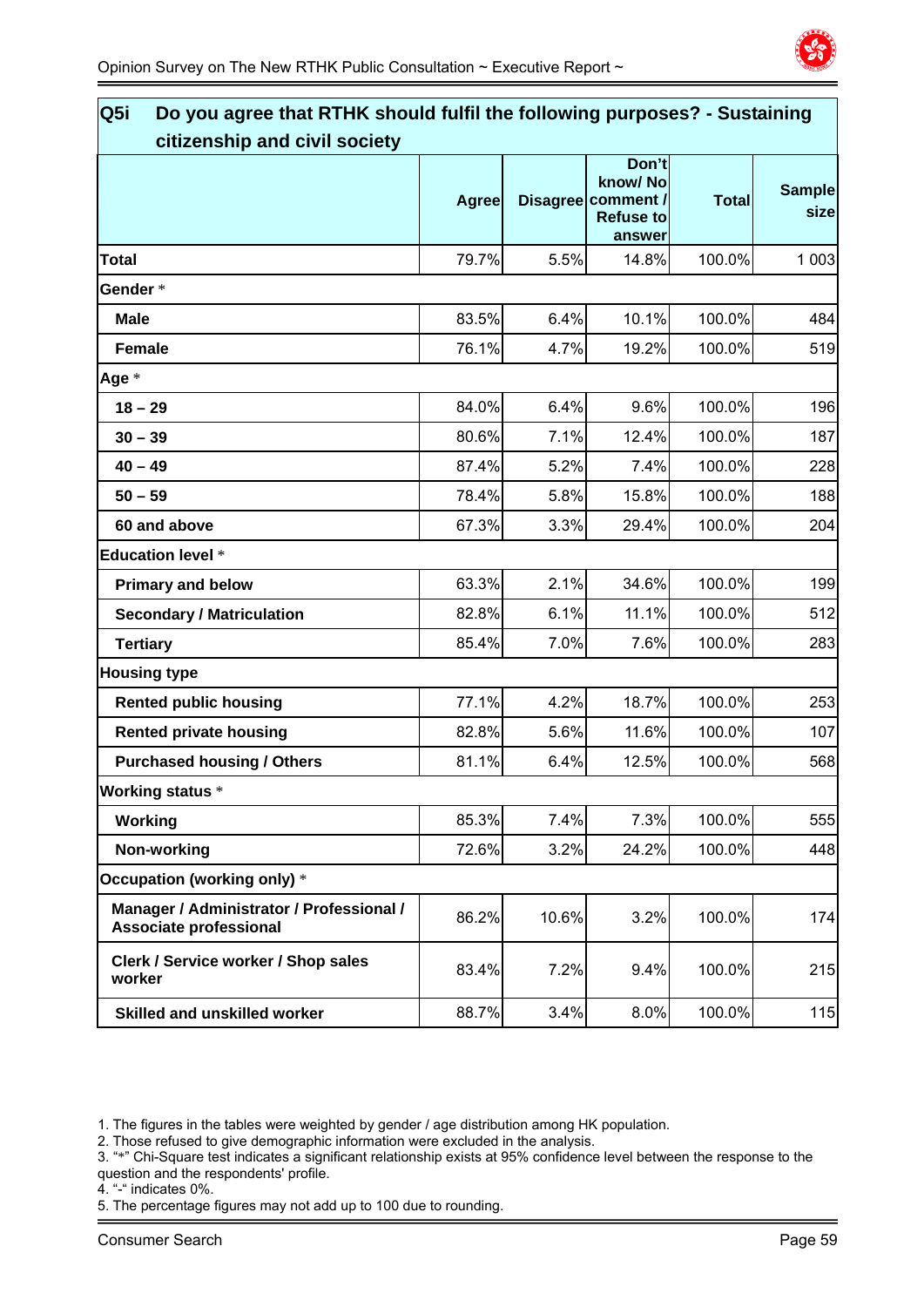

| Do you agree that RTHK should fulfil the following purposes? - Sustaining<br>Q <sub>5i</sub> |              |       |                                                                      |              |                       |
|----------------------------------------------------------------------------------------------|--------------|-------|----------------------------------------------------------------------|--------------|-----------------------|
| citizenship and civil society                                                                | <b>Agree</b> |       | Don't<br>know/No<br>Disagree comment /<br><b>Refuse to</b><br>answer | <b>Total</b> | <b>Sample</b><br>size |
| <b>Total</b>                                                                                 | 79.7%        | 5.5%  | 14.8%                                                                | 100.0%       | 1 0 0 3               |
| Non-working status (non-working only)                                                        |              |       |                                                                      |              |                       |
| <b>Student</b>                                                                               | 78.1%        | 4.5%  | 17.3%                                                                | 100.0%       | 71                    |
| Homemaker                                                                                    | 71.0%        | 2.7%  | 26.3%                                                                | 100.0%       | 182                   |
| <b>Retired</b>                                                                               | 71.2%        | 3.2%  | 25.6%                                                                | 100.0%       | 153                   |
| <b>Unemployed / Others</b>                                                                   | 77.2%        | 3.2%  | 19.6%                                                                | 100.0%       | 38                    |
| Personal monthly income (working only)                                                       |              |       |                                                                      |              |                       |
| <b>Below \$10,000</b>                                                                        | 85.8%        | 4.7%  | 9.6%                                                                 | 100.0%       | 162                   |
| \$10,000 - \$24,999                                                                          | 88.1%        | 8.3%  | 3.6%                                                                 | 100.0%       | 230                   |
| \$25,000 and above                                                                           | 81.8%        | 10.4% | 7.7%                                                                 | 100.0%       | 97                    |
| Frequency of listening to RTHK radio programmes *                                            |              |       |                                                                      |              |                       |
| <b>Always</b>                                                                                | 84.8%        | 3.1%  | 12.1%                                                                | 100.0%       | 246                   |
| <b>Occasionally</b>                                                                          | 83.7%        | 5.5%  | 10.7%                                                                | 100.0%       | 241                   |
| Seldom                                                                                       | 82.9%        | 4.8%  | 12.3%                                                                | 100.0%       | 230                   |
| <b>Never</b>                                                                                 | 69.5%        | 8.2%  | 22.3%                                                                | 100.0%       | 284                   |
| Frequency of watching RTHK TV programmes                                                     |              |       |                                                                      |              |                       |
| <b>Always</b>                                                                                | 79.2%        | 4.7%  | 16.1%                                                                | 100.0%       | 233                   |
| <b>Occasionally</b>                                                                          | 81.8%        | 6.0%  | 12.2%                                                                | 100.0%       | 468                   |
| Seldom                                                                                       | 80.7%        | 4.9%  | 14.4%                                                                | 100.0%       | 205                   |
| <b>Never</b>                                                                                 | 68.9%        | 6.4%  | 24.7%                                                                | 100.0%       | 93                    |
| Incidence of reading the consultation document                                               |              |       |                                                                      |              |                       |
| <b>Yes</b>                                                                                   | 84.9%        | 5.2%  | 10.0%                                                                | 100.0%       | 96                    |
| No                                                                                           | 79.8%        | 5.7%  | 14.5%                                                                | 100.0%       | 878                   |
|                                                                                              |              |       |                                                                      |              |                       |

2. Those refused to give demographic information were excluded in the analysis.

3. "\*" Chi-Square test indicates a significant relationship exists at 95% confidence level between the response to the question and the respondents' profile.

4. "-" indicates 0%.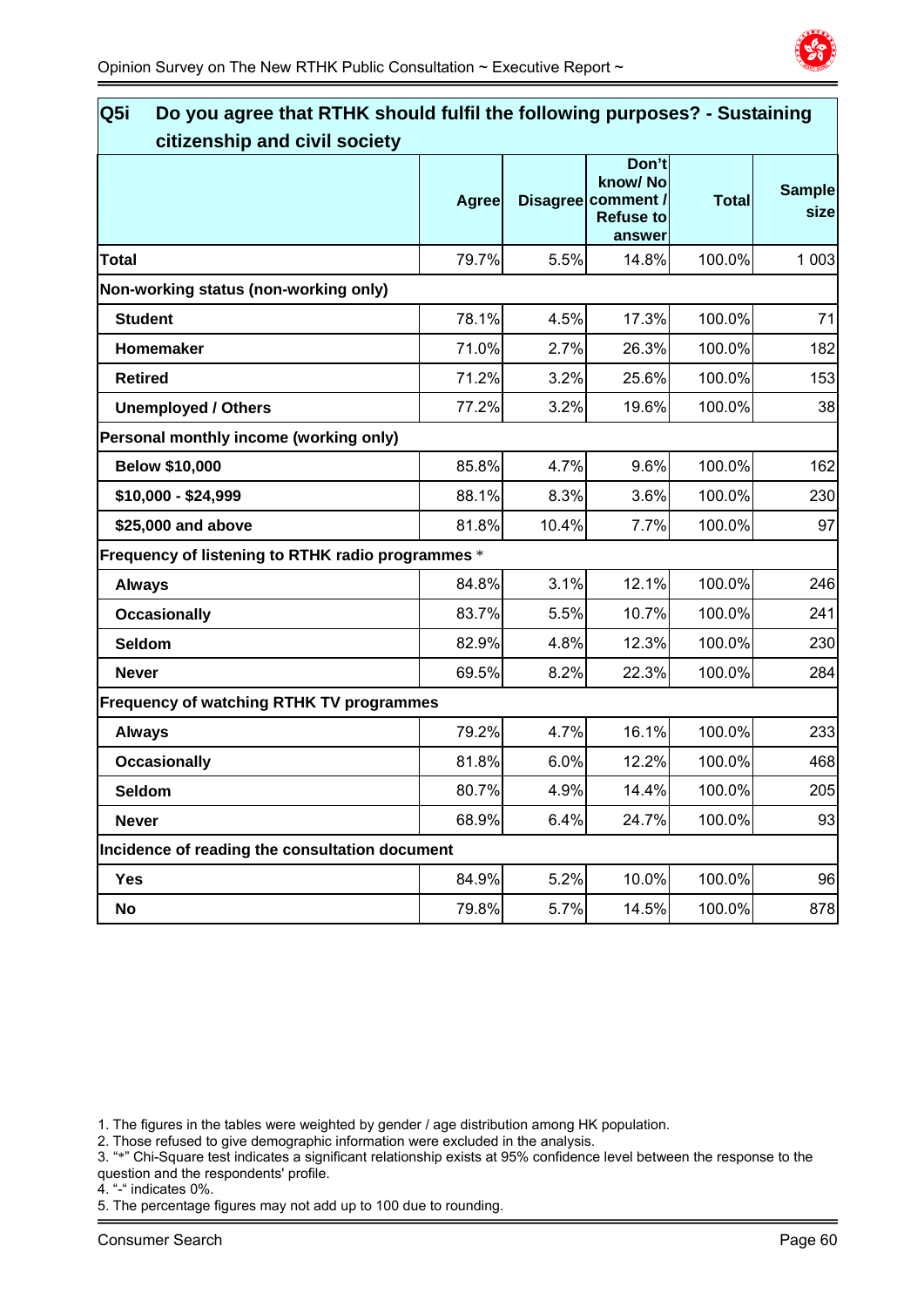

| Do you agree that RTHK should fulfil the following purposes? - Fostering<br>Q5ii |              |      |                                                                      |              |                       |  |
|----------------------------------------------------------------------------------|--------------|------|----------------------------------------------------------------------|--------------|-----------------------|--|
| social harmony and promoting pluralism                                           |              |      |                                                                      |              |                       |  |
|                                                                                  | <b>Agree</b> |      | Don't<br>know/No<br>Disagree comment /<br><b>Refuse to</b><br>answer | <b>Total</b> | <b>Sample</b><br>size |  |
| <b>Total</b>                                                                     | 86.6%        | 3.6% | 9.8%                                                                 | 100.0%       | 1 0 0 3               |  |
| Gender*                                                                          |              |      |                                                                      |              |                       |  |
| <b>Male</b>                                                                      | 89.5%        | 3.8% | 6.7%                                                                 | 100.0%       | 484                   |  |
| <b>Female</b>                                                                    | 83.9%        | 3.5% | 12.6%                                                                | 100.0%       | 519                   |  |
| Age *                                                                            |              |      |                                                                      |              |                       |  |
| $18 - 29$                                                                        | 91.7%        | 2.7% | 5.6%                                                                 | 100.0%       | 196                   |  |
| $30 - 39$                                                                        | 90.1%        | 5.3% | 4.6%                                                                 | 100.0%       | 187                   |  |
| $40 - 49$                                                                        | 90.6%        | 3.6% | 5.9%                                                                 | 100.0%       | 228                   |  |
| $50 - 59$                                                                        | 88.1%        | 4.1% | 7.8%                                                                 | 100.0%       | 188                   |  |
| 60 and above                                                                     | 72.8%        | 2.6% | 24.6%                                                                | 100.0%       | 204                   |  |
| <b>Education level *</b>                                                         |              |      |                                                                      |              |                       |  |
| <b>Primary and below</b>                                                         | 71.0%        | 2.9% | 26.1%                                                                | 100.0%       | 199                   |  |
| <b>Secondary / Matriculation</b>                                                 | 90.1%        | 3.7% | 6.2%                                                                 | 100.0%       | 512                   |  |
| <b>Tertiary</b>                                                                  | 91.4%        | 4.2% | 4.4%                                                                 | 100.0%       | 283                   |  |
| <b>Housing type</b>                                                              |              |      |                                                                      |              |                       |  |
| <b>Rented public housing</b>                                                     | 84.2%        | 4.2% | 11.6%                                                                | 100.0%       | 253                   |  |
| <b>Rented private housing</b>                                                    | 88.5%        | 4.9% | 6.6%                                                                 | 100.0%       | 107                   |  |
| <b>Purchased housing / Others</b>                                                | 88.8%        | 2.9% | 8.4%                                                                 | 100.0%       | 568                   |  |
| <b>Working status *</b>                                                          |              |      |                                                                      |              |                       |  |
| Working                                                                          | 91.7%        | 3.3% | 5.0%                                                                 | 100.0%       | 555                   |  |
| Non-working                                                                      | 80.3%        | 4.0% | 15.7%                                                                | 100.0%       | 448                   |  |
| <b>Occupation (working only)</b>                                                 |              |      |                                                                      |              |                       |  |
| Manager / Administrator / Professional /<br>Associate professional               | 93.6%        | 3.8% | 2.6%                                                                 | 100.0%       | 174                   |  |
| Clerk / Service worker / Shop sales<br>worker                                    | 91.6%        | 3.3% | 5.1%                                                                 | 100.0%       | 215                   |  |
| <b>Skilled and unskilled worker</b>                                              | 93.8%        | 1.7% | 4.5%                                                                 | 100.0%       | 115                   |  |

2. Those refused to give demographic information were excluded in the analysis.

4. "-" indicates 0%.

<sup>3. &</sup>quot;\*" Chi-Square test indicates a significant relationship exists at 95% confidence level between the response to the question and the respondents' profile.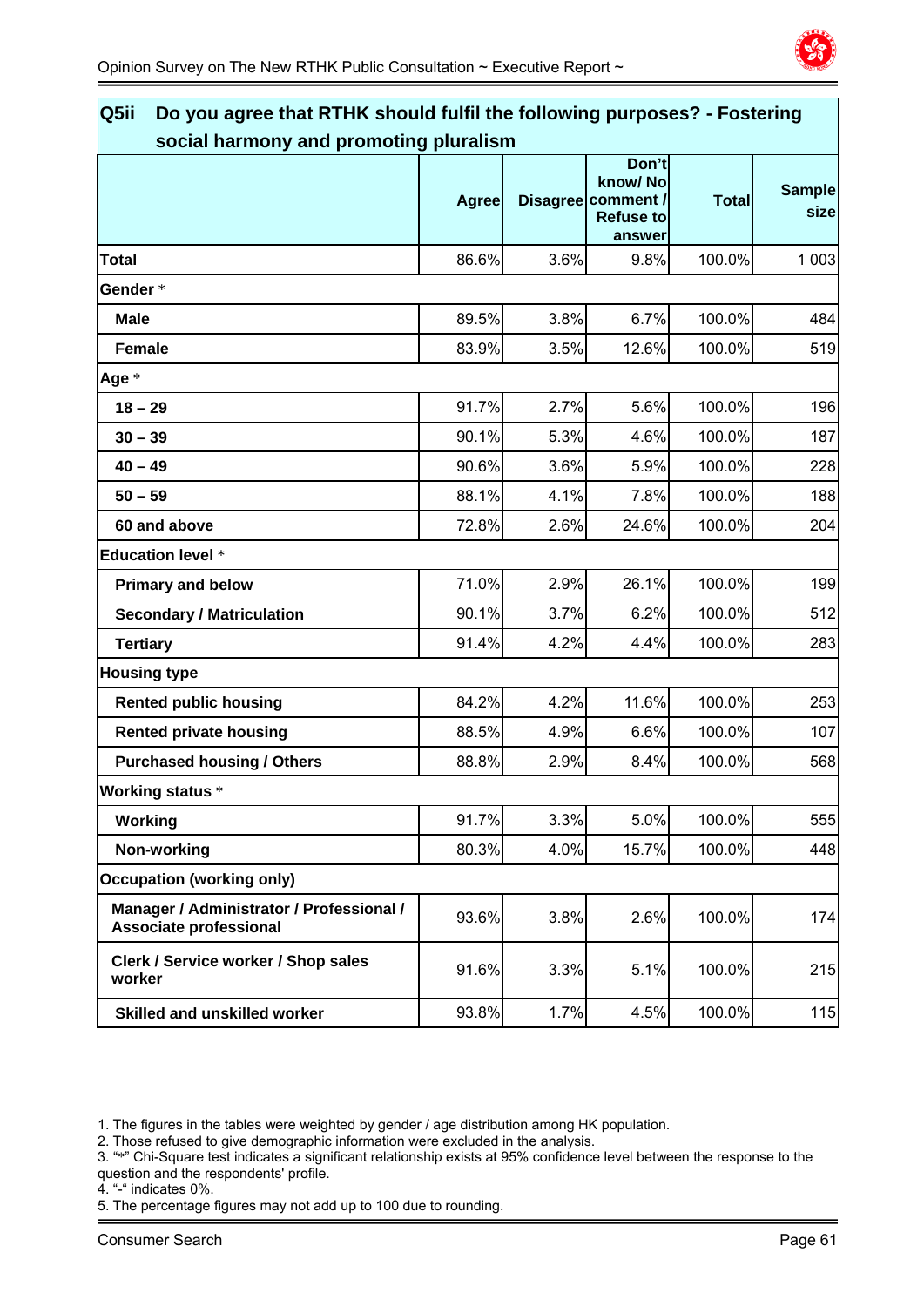

| Do you agree that RTHK should fulfil the following purposes? - Fostering<br>Q5ii<br>social harmony and promoting pluralism |              |      |                                                                      |              |                       |  |
|----------------------------------------------------------------------------------------------------------------------------|--------------|------|----------------------------------------------------------------------|--------------|-----------------------|--|
|                                                                                                                            | <b>Agree</b> |      | Don't<br>know/No<br>Disagree comment /<br><b>Refuse to</b><br>answer | <b>Total</b> | <b>Sample</b><br>size |  |
| <b>Total</b>                                                                                                               | 86.6%        | 3.6% | 9.8%                                                                 | 100.0%       | 1 0 0 3               |  |
| Non-working status (non-working only)                                                                                      |              |      |                                                                      |              |                       |  |
| <b>Student</b>                                                                                                             | 83.6%        | 6.3% | 10.2%                                                                | 100.0%       | 71                    |  |
| Homemaker                                                                                                                  | 79.2%        | 4.7% | 16.1%                                                                | 100.0%       | 182                   |  |
| <b>Retired</b>                                                                                                             | 77.3%        | 3.3% | 19.4%                                                                | 100.0%       | 153                   |  |
| <b>Unemployed / Others</b>                                                                                                 | 93.0%        |      | 7.0%                                                                 | 100.0%       | 38                    |  |
| Personal monthly income (working only) *                                                                                   |              |      |                                                                      |              |                       |  |
| <b>Below \$10,000</b>                                                                                                      | 92.1%        | 1.5% | 6.4%                                                                 | 100.0%       | 162                   |  |
| \$10,000 - \$24,999                                                                                                        | 95.1%        | 2.8% | 2.2%                                                                 | 100.0%       | 230                   |  |
| \$25,000 and above                                                                                                         | 90.4%        | 7.0% | 2.6%                                                                 | 100.0%       | 97                    |  |
| Frequency of listening to RTHK radio programmes *                                                                          |              |      |                                                                      |              |                       |  |
| <b>Always</b>                                                                                                              | 87.7%        | 2.5% | 9.8%                                                                 | 100.0%       | 246                   |  |
| <b>Occasionally</b>                                                                                                        | 91.6%        | 2.5% | 5.9%                                                                 | 100.0%       | 241                   |  |
| Seldom                                                                                                                     | 89.4%        | 3.0% | 7.6%                                                                 | 100.0%       | 230                   |  |
| <b>Never</b>                                                                                                               | 79.1%        | 6.1% | 14.8%                                                                | 100.0%       | 284                   |  |
| Frequency of watching RTHK TV programmes *                                                                                 |              |      |                                                                      |              |                       |  |
| <b>Always</b>                                                                                                              | 85.8%        | 2.8% | 11.4%                                                                | 100.0%       | 233                   |  |
| <b>Occasionally</b>                                                                                                        | 89.0%        | 4.0% | 7.0%                                                                 | 100.0%       | 468                   |  |
| <b>Seldom</b>                                                                                                              | 87.3%        | 4.2% | 8.5%                                                                 | 100.0%       | 205                   |  |
| <b>Never</b>                                                                                                               | 77.2%        | 2.7% | 20.1%                                                                | 100.0%       | 93                    |  |
| Incidence of reading the consultation document                                                                             |              |      |                                                                      |              |                       |  |
| <b>Yes</b>                                                                                                                 | 89.0%        | 3.6% | 7.4%                                                                 | 100.0%       | 96                    |  |
| No                                                                                                                         | 86.6%        | 3.7% | 9.7%                                                                 | 100.0%       | 878                   |  |

2. Those refused to give demographic information were excluded in the analysis.

3. "\*" Chi-Square test indicates a significant relationship exists at 95% confidence level between the response to the question and the respondents' profile.

4. "-" indicates 0%.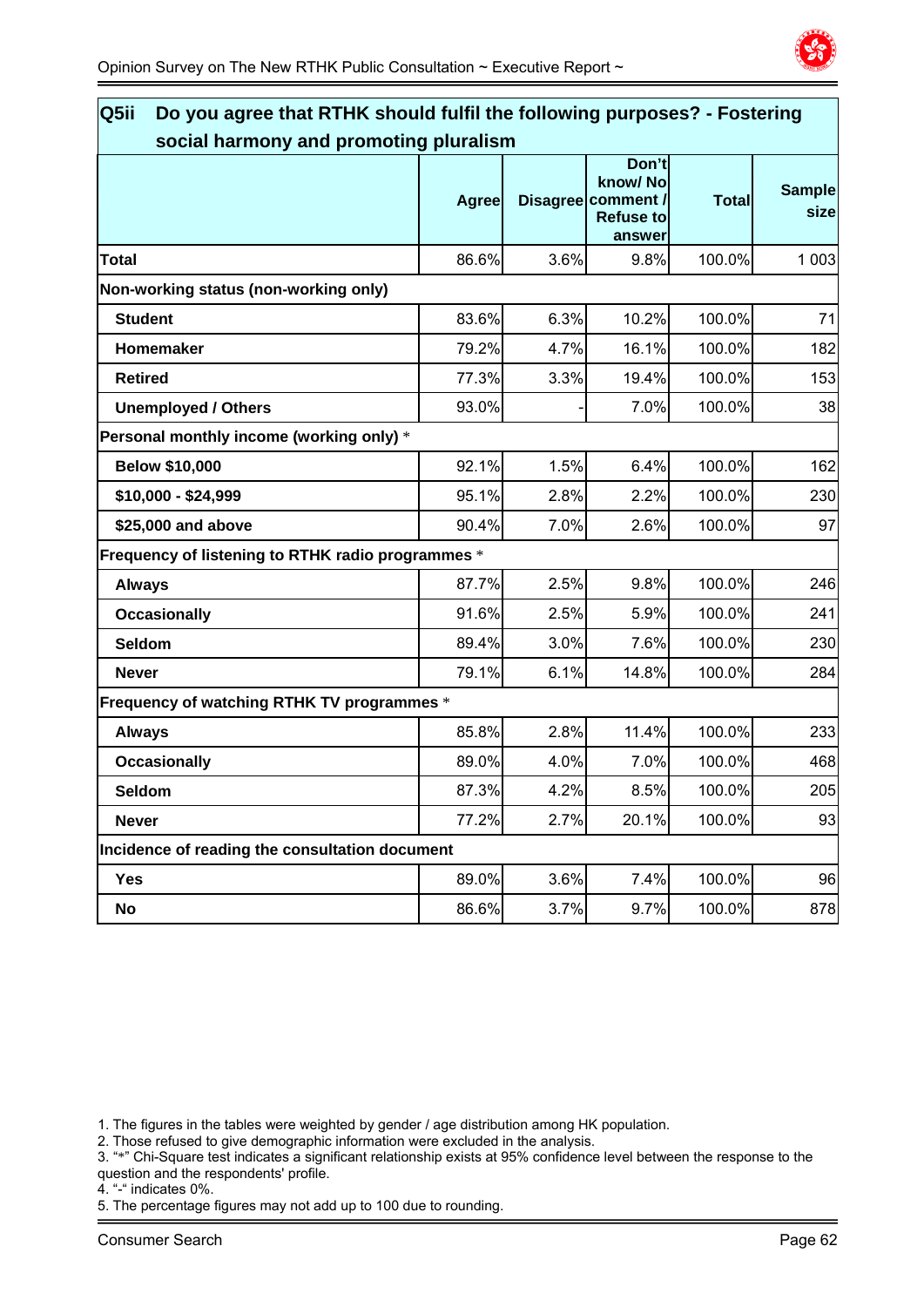

| Q5iii<br>Do you agree that RTHK should fulfil the following purposes? - Establishing |                                                 |      |                                                                      |              |                       |  |  |  |
|--------------------------------------------------------------------------------------|-------------------------------------------------|------|----------------------------------------------------------------------|--------------|-----------------------|--|--|--|
|                                                                                      | education value and promoting lifelong learning |      |                                                                      |              |                       |  |  |  |
|                                                                                      | <b>Agree</b>                                    |      | Don't<br>know/No<br>Disagree comment /<br><b>Refuse to</b><br>answer | <b>Total</b> | <b>Sample</b><br>size |  |  |  |
| <b>Total</b>                                                                         | 92.3%                                           | 3.2% | 4.6%                                                                 | 100.0%       | 1 0 0 3               |  |  |  |
| Gender                                                                               |                                                 |      |                                                                      |              |                       |  |  |  |
| <b>Male</b>                                                                          | 92.9%                                           | 3.8% | 3.3%                                                                 | 100.0%       | 484                   |  |  |  |
| <b>Female</b>                                                                        | 91.7%                                           | 2.5% | 5.7%                                                                 | 100.0%       | 519                   |  |  |  |
| Age *                                                                                |                                                 |      |                                                                      |              |                       |  |  |  |
| $18 - 29$                                                                            | 92.4%                                           | 3.1% | 4.5%                                                                 | 100.0%       | 196                   |  |  |  |
| $30 - 39$                                                                            | 94.7%                                           | 3.2% | 2.1%                                                                 | 100.0%       | 187                   |  |  |  |
| $40 - 49$                                                                            | 93.0%                                           | 5.1% | 1.9%                                                                 | 100.0%       | 228                   |  |  |  |
| $50 - 59$                                                                            | 93.8%                                           | 2.8% | 3.5%                                                                 | 100.0%       | 188                   |  |  |  |
| 60 and above                                                                         | 87.7%                                           | 1.5% | 10.9%                                                                | 100.0%       | 204                   |  |  |  |
| <b>Education level *</b>                                                             |                                                 |      |                                                                      |              |                       |  |  |  |
| <b>Primary and below</b>                                                             | 86.6%                                           | 1.4% | 12.0%                                                                | 100.0%       | 199                   |  |  |  |
| <b>Secondary / Matriculation</b>                                                     | 95.3%                                           | 2.7% | 2.0%                                                                 | 100.0%       | 512                   |  |  |  |
| <b>Tertiary</b>                                                                      | 90.8%                                           | 5.4% | 3.8%                                                                 | 100.0%       | 283                   |  |  |  |
| <b>Housing type *</b>                                                                |                                                 |      |                                                                      |              |                       |  |  |  |
| <b>Rented public housing</b>                                                         | 90.3%                                           | 3.4% | 6.3%                                                                 | 100.0%       | 253                   |  |  |  |
| <b>Rented private housing</b>                                                        | 86.8%                                           | 7.1% | 6.1%                                                                 | 100.0%       | 107                   |  |  |  |
| <b>Purchased housing / Others</b>                                                    | 94.5%                                           | 2.5% | 3.0%                                                                 | 100.0%       | 568                   |  |  |  |
| <b>Working status *</b>                                                              |                                                 |      |                                                                      |              |                       |  |  |  |
| Working                                                                              | 93.8%                                           | 3.8% | 2.4%                                                                 | 100.0%       | 555                   |  |  |  |
| Non-working                                                                          | 90.3%                                           | 2.3% | 7.3%                                                                 | 100.0%       | 448                   |  |  |  |
| <b>Occupation (working only)</b>                                                     |                                                 |      |                                                                      |              |                       |  |  |  |
| Manager / Administrator / Professional /<br>Associate professional                   | 91.2%                                           | 6.4% | 2.4%                                                                 | 100.0%       | 174                   |  |  |  |
| Clerk / Service worker / Shop sales<br>worker                                        | 94.2%                                           | 3.9% | 1.9%                                                                 | 100.0%       | 215                   |  |  |  |
| <b>Skilled and unskilled worker</b>                                                  | 97.1%                                           | 1.6% | 1.3%                                                                 | 100.0%       | 115                   |  |  |  |

2. Those refused to give demographic information were excluded in the analysis.

4. "-" indicates 0%.

<sup>3. &</sup>quot;\*" Chi-Square test indicates a significant relationship exists at 95% confidence level between the response to the question and the respondents' profile.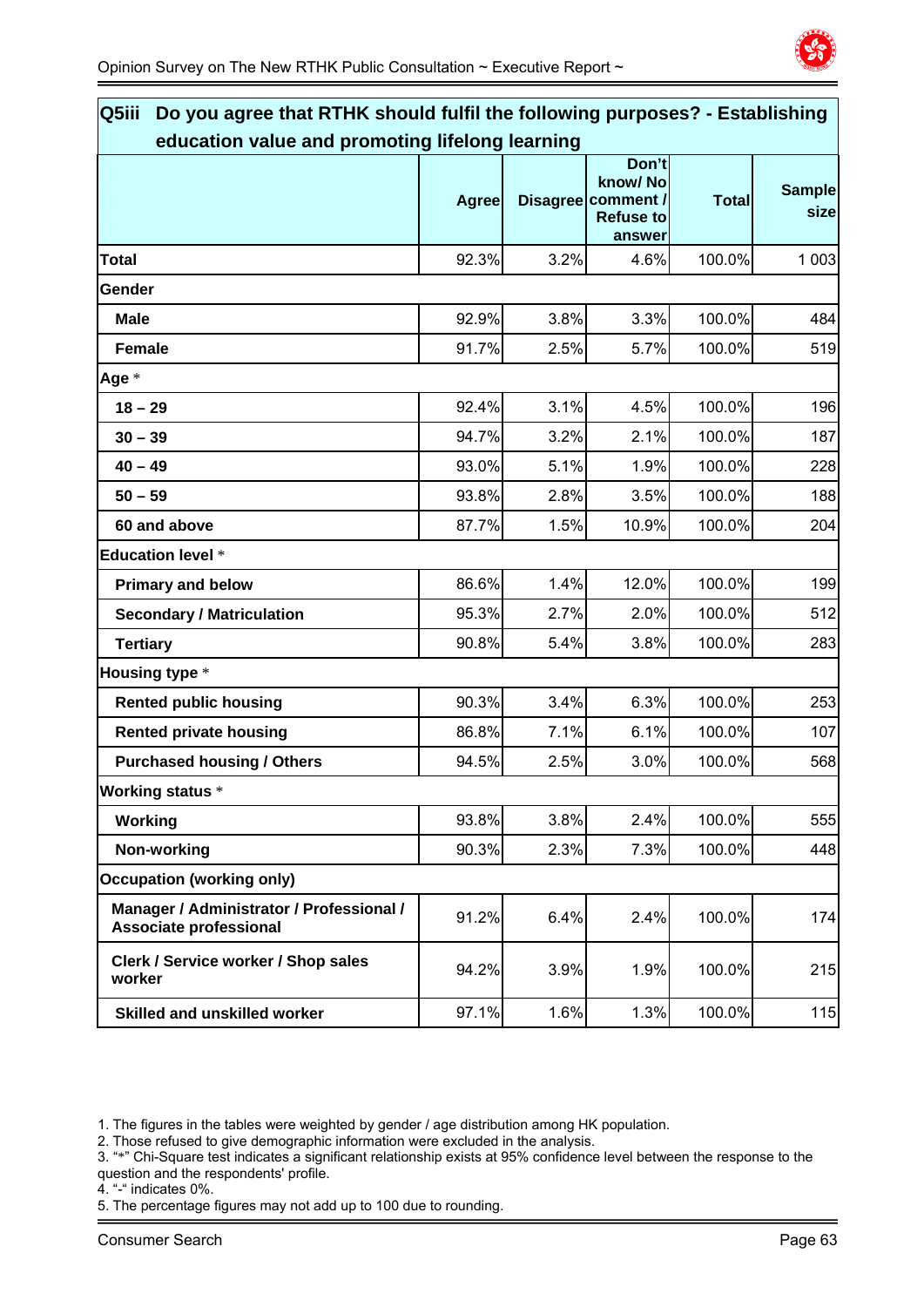

| Q5iii<br>Do you agree that RTHK should fulfil the following purposes? - Establishing |              |      |                                                                      |              |                       |
|--------------------------------------------------------------------------------------|--------------|------|----------------------------------------------------------------------|--------------|-----------------------|
| education value and promoting lifelong learning                                      |              |      |                                                                      |              |                       |
|                                                                                      | <b>Agree</b> |      | Don't<br>know/No<br>Disagree comment /<br><b>Refuse to</b><br>answer | <b>Total</b> | <b>Sample</b><br>size |
| <b>Total</b>                                                                         | 92.3%        | 3.2% | 4.6%                                                                 | 100.0%       | 1 0 0 3               |
| Non-working status (non-working only)                                                |              |      |                                                                      |              |                       |
| <b>Student</b>                                                                       | 89.8%        | 4.0% | 6.2%                                                                 | 100.0%       | 71                    |
| Homemaker                                                                            | 92.8%        | 1.8% | 5.4%                                                                 | 100.0%       | 182                   |
| <b>Retired</b>                                                                       | 88.1%        | 2.8% | 9.1%                                                                 | 100.0%       | 153                   |
| <b>Unemployed / Others</b>                                                           | 89.4%        |      | 10.6%                                                                | 100.0%       | 38                    |
| Personal monthly income (working only)                                               |              |      |                                                                      |              |                       |
| <b>Below \$10,000</b>                                                                | 95.1%        | 2.4% | 2.5%                                                                 | 100.0%       | 162                   |
| \$10,000 - \$24,999                                                                  | 95.4%        | 4.2% | 0.5%                                                                 | 100.0%       | 230                   |
| \$25,000 and above                                                                   | 91.9%        | 7.0% | 1.1%                                                                 | 100.0%       | 97                    |
| Frequency of listening to RTHK radio programmes *                                    |              |      |                                                                      |              |                       |
| <b>Always</b>                                                                        | 93.6%        | 2.4% | 4.0%                                                                 | 100.0%       | 246                   |
| <b>Occasionally</b>                                                                  | 94.5%        | 3.4% | 2.1%                                                                 | 100.0%       | 241                   |
| Seldom                                                                               | 94.7%        | 2.5% | 2.8%                                                                 | 100.0%       | 230                   |
| <b>Never</b>                                                                         | 87.2%        | 4.2% | 8.6%                                                                 | 100.0%       | 284                   |
| Frequency of watching RTHK TV programmes *                                           |              |      |                                                                      |              |                       |
| <b>Always</b>                                                                        | 93.1%        | 1.7% | 5.2%                                                                 | 100.0%       | 233                   |
| <b>Occasionally</b>                                                                  | 94.6%        | 3.2% | 2.3%                                                                 | 100.0%       | 468                   |
| Seldom                                                                               | 90.7%        | 5.0% | 4.3%                                                                 | 100.0%       | 205                   |
| <b>Never</b>                                                                         | 81.5%        | 2.9% | 15.6%                                                                | 100.0%       | 93                    |
| Incidence of reading the consultation document                                       |              |      |                                                                      |              |                       |
| <b>Yes</b>                                                                           | 95.1%        | 1.5% | 3.4%                                                                 | 100.0%       | 96                    |
| No                                                                                   | 92.0%        | 3.4% | 4.5%                                                                 | 100.0%       | 878                   |

2. Those refused to give demographic information were excluded in the analysis.

- 3. "\*" Chi-Square test indicates a significant relationship exists at 95% confidence level between the response to the question and the respondents' profile.
- 4. "-" indicates 0%.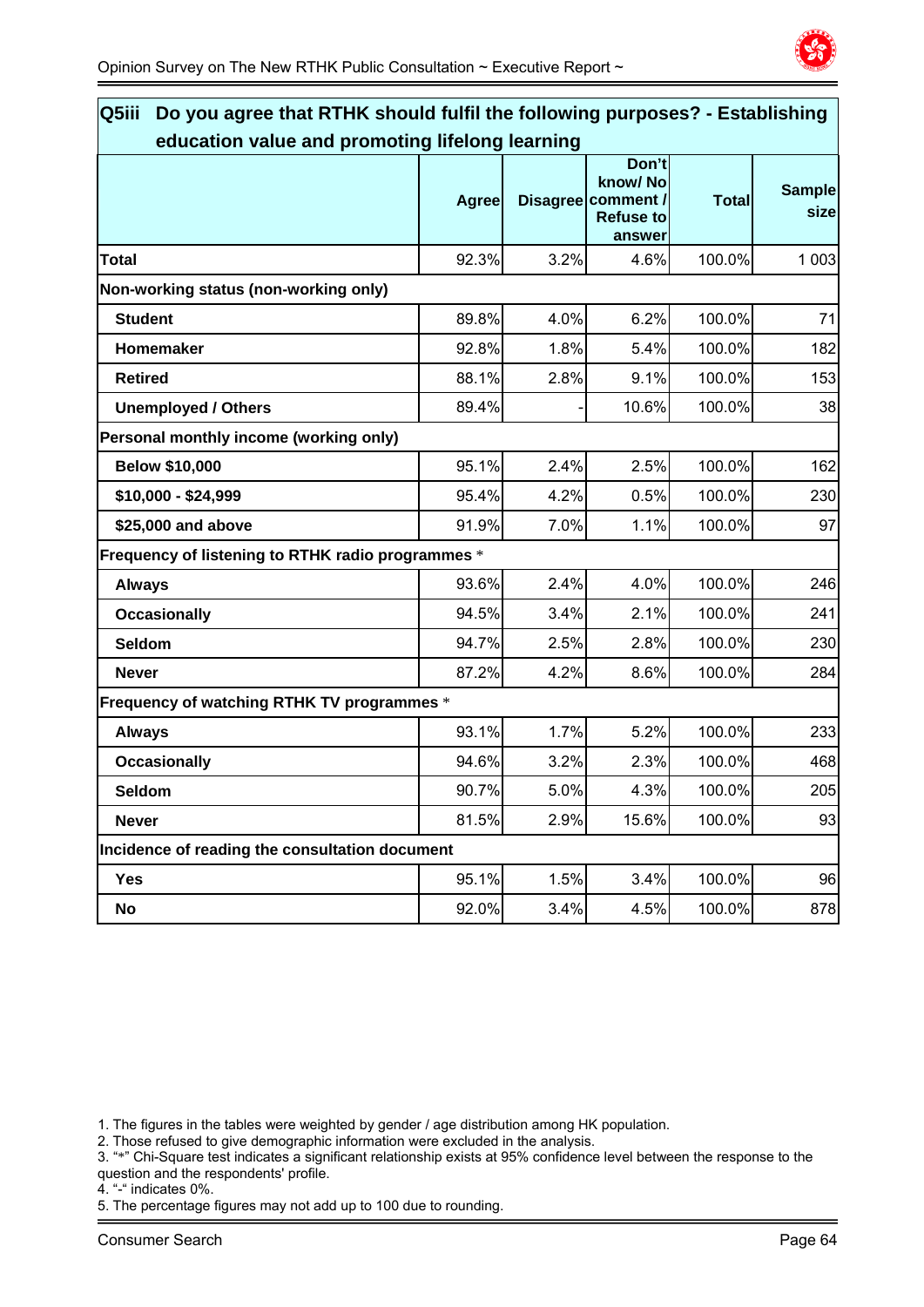

| Q5iv<br>Do you agree that RTHK should fulfil the following purposes? - Stimulating |              |      |                                                                      |              |                       |
|------------------------------------------------------------------------------------|--------------|------|----------------------------------------------------------------------|--------------|-----------------------|
| creativity and excellence to enrich the multi-cultural life of Hong Kong           |              |      |                                                                      |              |                       |
|                                                                                    | <b>Agree</b> |      | Don't<br>know/No<br>Disagree comment /<br><b>Refuse to</b><br>answer | <b>Total</b> | <b>Sample</b><br>size |
| <b>Total</b>                                                                       | 86.9%        | 4.4% | 8.7%                                                                 | 100.0%       | 1 0 0 3               |
| Gender*                                                                            |              |      |                                                                      |              |                       |
| <b>Male</b>                                                                        | 87.0%        | 6.0% | 7.0%                                                                 | 100.0%       | 484                   |
| <b>Female</b>                                                                      | 86.8%        | 2.9% | 10.3%                                                                | 100.0%       | 519                   |
| Age *                                                                              |              |      |                                                                      |              |                       |
| $18 - 29$                                                                          | 90.7%        | 3.3% | 5.9%                                                                 | 100.0%       | 196                   |
| $30 - 39$                                                                          | 88.0%        | 6.0% | 6.0%                                                                 | 100.0%       | 187                   |
| $40 - 49$                                                                          | 90.5%        | 5.0% | 4.5%                                                                 | 100.0%       | 228                   |
| $50 - 59$                                                                          | 89.0%        | 4.5% | 6.5%                                                                 | 100.0%       | 188                   |
| 60 and above                                                                       | 76.3%        | 3.3% | 20.4%                                                                | 100.0%       | 204                   |
| <b>Education level *</b>                                                           |              |      |                                                                      |              |                       |
| <b>Primary and below</b>                                                           | 76.9%        | 1.1% | 22.0%                                                                | 100.0%       | 199                   |
| <b>Secondary / Matriculation</b>                                                   | 89.6%        | 5.6% | 4.8%                                                                 | 100.0%       | 512                   |
| <b>Tertiary</b>                                                                    | 89.8%        | 4.6% | 5.5%                                                                 | 100.0%       | 283                   |
| <b>Housing type</b>                                                                |              |      |                                                                      |              |                       |
| <b>Rented public housing</b>                                                       | 84.5%        | 3.2% | 12.3%                                                                | 100.0%       | 253                   |
| <b>Rented private housing</b>                                                      | 87.7%        | 3.1% | 9.2%                                                                 | 100.0%       | 107                   |
| <b>Purchased housing / Others</b>                                                  | 88.7%        | 4.9% | 6.4%                                                                 | 100.0%       | 568                   |
| <b>Working status</b> *                                                            |              |      |                                                                      |              |                       |
| Working                                                                            | 90.6%        | 5.0% | 4.4%                                                                 | 100.0%       | 555                   |
| Non-working                                                                        | 82.3%        | 3.7% | 13.9%                                                                | 100.0%       | 448                   |
| Occupation (working only) *                                                        |              |      |                                                                      |              |                       |
| Manager / Administrator / Professional /<br>Associate professional                 | 86.3%        | 9.9% | 3.9%                                                                 | 100.0%       | 174                   |
| Clerk / Service worker / Shop sales<br>worker                                      | 94.4%        | 3.1% | 2.5%                                                                 | 100.0%       | 215                   |
| <b>Skilled and unskilled worker</b>                                                | 91.1%        | 3.2% | 5.7%                                                                 | 100.0%       | 115                   |

2. Those refused to give demographic information were excluded in the analysis.

- 3. "\*" Chi-Square test indicates a significant relationship exists at 95% confidence level between the response to the question and the respondents' profile.
- 4. "-" indicates 0%.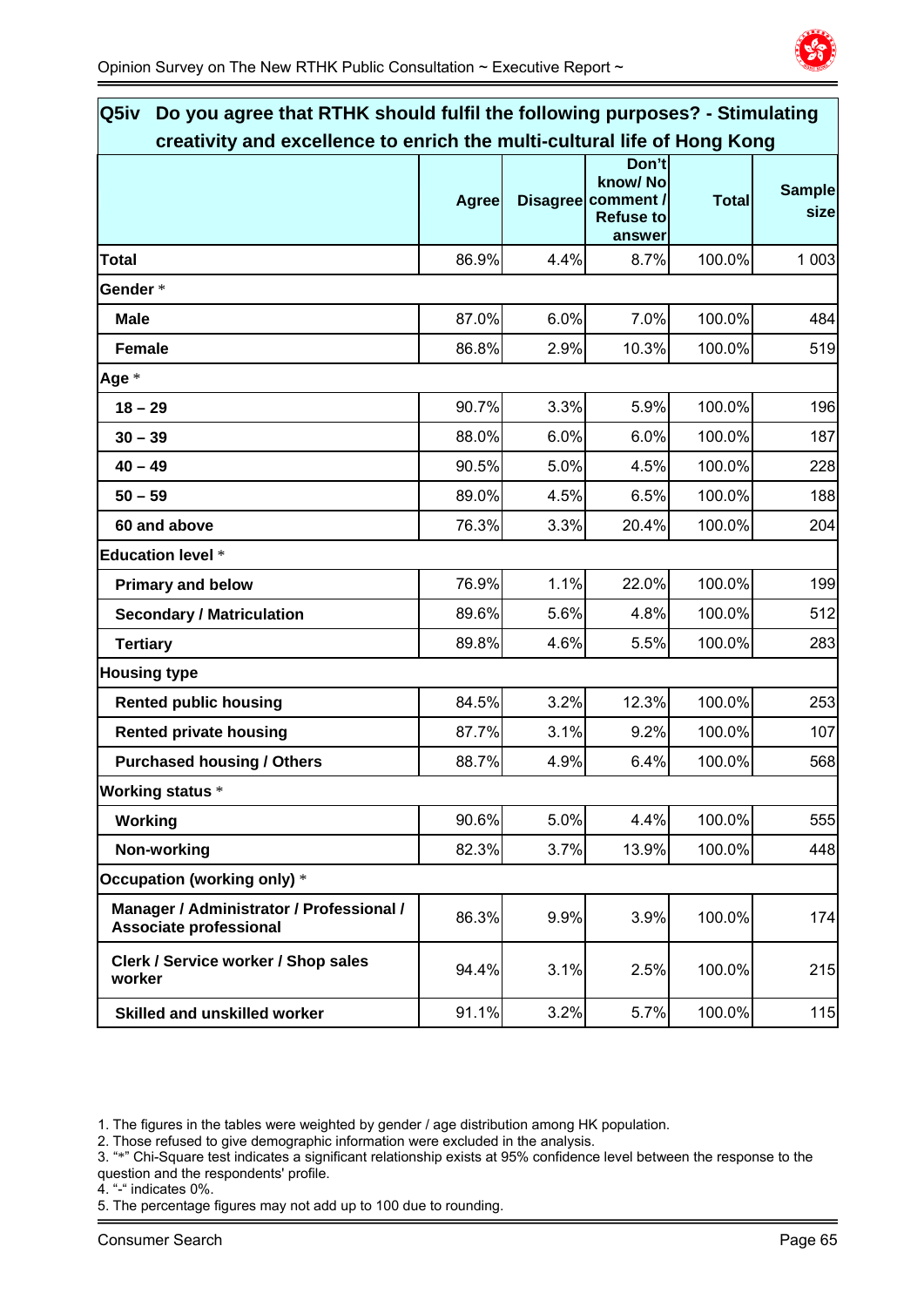

| Do you agree that RTHK should fulfil the following purposes? - Stimulating<br>Q5iv |              |       |                                                                      |              |                       |  |  |
|------------------------------------------------------------------------------------|--------------|-------|----------------------------------------------------------------------|--------------|-----------------------|--|--|
| creativity and excellence to enrich the multi-cultural life of Hong Kong           |              |       |                                                                      |              |                       |  |  |
|                                                                                    | <b>Agree</b> |       | Don't<br>know/No<br>Disagree comment /<br><b>Refuse to</b><br>answer | <b>Total</b> | <b>Sample</b><br>size |  |  |
| <b>Total</b>                                                                       | 86.9%        | 4.4%  | 8.7%                                                                 | 100.0%       | 1 0 0 3               |  |  |
| Non-working status (non-working only)                                              |              |       |                                                                      |              |                       |  |  |
| <b>Student</b>                                                                     | 84.8%        | 4.0%  | 11.1%                                                                | 100.0%       | 71                    |  |  |
| Homemaker                                                                          | 85.0%        | 2.3%  | 12.6%                                                                | 100.0%       | 182                   |  |  |
| <b>Retired</b>                                                                     | 75.5%        | 5.6%  | 19.0%                                                                | 100.0%       | 153                   |  |  |
| <b>Unemployed / Others</b>                                                         | 92.7%        | 2.9%  | 4.4%                                                                 | 100.0%       | 38                    |  |  |
| Personal monthly income (working only)                                             |              |       |                                                                      |              |                       |  |  |
| <b>Below \$10,000</b>                                                              | 93.3%        | 2.9%  | 3.8%                                                                 | 100.0%       | 162                   |  |  |
| \$10,000 - \$24,999                                                                | 93.0%        | 4.7%  | 2.2%                                                                 | 100.0%       | 230                   |  |  |
| \$25,000 and above                                                                 | 85.6%        | 10.7% | 3.7%                                                                 | 100.0%       | 97                    |  |  |
| Frequency of listening to RTHK radio programmes *                                  |              |       |                                                                      |              |                       |  |  |
| <b>Always</b>                                                                      | 90.6%        | 3.2%  | 6.2%                                                                 | 100.0%       | 246                   |  |  |
| <b>Occasionally</b>                                                                | 89.9%        | 3.8%  | 6.4%                                                                 | 100.0%       | 241                   |  |  |
| Seldom                                                                             | 88.6%        | 3.1%  | 8.3%                                                                 | 100.0%       | 230                   |  |  |
| <b>Never</b>                                                                       | 79.8%        | 7.1%  | 13.1%                                                                | 100.0%       | 284                   |  |  |
| Frequency of watching RTHK TV programmes *                                         |              |       |                                                                      |              |                       |  |  |
| <b>Always</b>                                                                      | 88.7%        | 3.1%  | 8.2%                                                                 | 100.0%       | 233                   |  |  |
| <b>Occasionally</b>                                                                | 89.1%        | 4.7%  | 6.3%                                                                 | 100.0%       | 468                   |  |  |
| Seldom                                                                             | 84.7%        | 6.3%  | 9.0%                                                                 | 100.0%       | 205                   |  |  |
| <b>Never</b>                                                                       | 75.8%        | 2.6%  | 21.7%                                                                | 100.0%       | 93                    |  |  |
| Incidence of reading the consultation document                                     |              |       |                                                                      |              |                       |  |  |
| <b>Yes</b>                                                                         | 85.7%        | 5.1%  | 9.2%                                                                 | 100.0%       | 96                    |  |  |
| No                                                                                 | 87.2%        | 4.5%  | 8.3%                                                                 | 100.0%       | 878                   |  |  |

2. Those refused to give demographic information were excluded in the analysis.

3. "\*" Chi-Square test indicates a significant relationship exists at 95% confidence level between the response to the question and the respondents' profile.

4. "-" indicates 0%.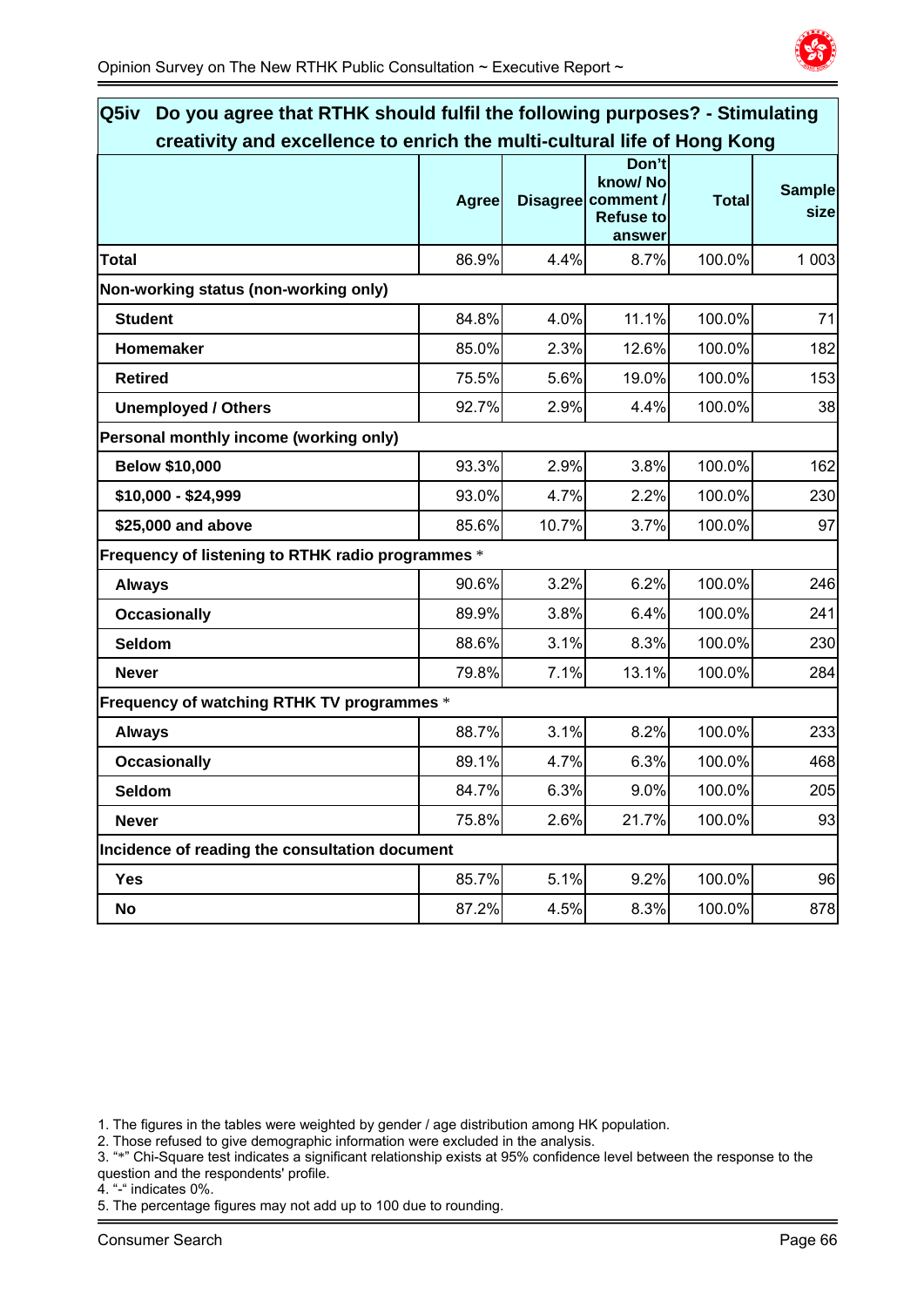

| Q <sub>6</sub><br>Do you agree that RTHK should launch digital TV channels? |              |       |                                                                      |              |                       |  |  |
|-----------------------------------------------------------------------------|--------------|-------|----------------------------------------------------------------------|--------------|-----------------------|--|--|
|                                                                             | <b>Agree</b> |       | Don't<br>know/No<br>Disagree comment /<br><b>Refuse to</b><br>answer | <b>Total</b> | <b>Sample</b><br>size |  |  |
| <b>Total</b>                                                                | 66.9%        | 13.0% | 20.1%                                                                | 100.0%       | 1 0 0 3               |  |  |
| Gender*                                                                     |              |       |                                                                      |              |                       |  |  |
| <b>Male</b>                                                                 | 72.2%        | 13.2% | 14.6%                                                                | 100.0%       | 484                   |  |  |
| <b>Female</b>                                                               | 62.0%        | 12.8% | 25.2%                                                                | 100.0%       | 519                   |  |  |
| Age *                                                                       |              |       |                                                                      |              |                       |  |  |
| $18 - 29$                                                                   | 70.5%        | 15.5% | 14.0%                                                                | 100.0%       | 196                   |  |  |
| $30 - 39$                                                                   | 62.2%        | 17.3% | 20.5%                                                                | 100.0%       | 187                   |  |  |
| $40 - 49$                                                                   | 72.5%        | 13.0% | 14.5%                                                                | 100.0%       | 228                   |  |  |
| $50 - 59$                                                                   | 72.8%        | 11.2% | 16.0%                                                                | 100.0%       | 188                   |  |  |
| 60 and above                                                                | 56.1%        | 8.4%  | 35.5%                                                                | 100.0%       | 204                   |  |  |
| <b>Education level *</b>                                                    |              |       |                                                                      |              |                       |  |  |
| <b>Primary and below</b>                                                    | 53.5%        | 12.3% | 34.2%                                                                | 100.0%       | 199                   |  |  |
| <b>Secondary / Matriculation</b>                                            | 69.2%        | 13.5% | 17.4%                                                                | 100.0%       | 512                   |  |  |
| <b>Tertiary</b>                                                             | 72.0%        | 13.0% | 15.0%                                                                | 100.0%       | 283                   |  |  |
| <b>Housing type</b>                                                         |              |       |                                                                      |              |                       |  |  |
| <b>Rented public housing</b>                                                | 64.2%        | 14.8% | 21.0%                                                                | 100.0%       | 253                   |  |  |
| <b>Rented private housing</b>                                               | 69.4%        | 12.3% | 18.3%                                                                | 100.0%       | 107                   |  |  |
| <b>Purchased housing / Others</b>                                           | 68.7%        | 12.5% | 18.8%                                                                | 100.0%       | 568                   |  |  |
| <b>Working status *</b>                                                     |              |       |                                                                      |              |                       |  |  |
| <b>Working</b>                                                              | 68.7%        | 15.0% | 16.2%                                                                | 100.0%       | 555                   |  |  |
| Non-working                                                                 | 64.6%        | 10.5% | 24.9%                                                                | 100.0%       | 448                   |  |  |
| <b>Occupation (working only)</b>                                            |              |       |                                                                      |              |                       |  |  |
| Manager / Administrator / Professional /<br><b>Associate professional</b>   | 69.9%        | 13.5% | 16.6%                                                                | 100.0%       | 174                   |  |  |
| Clerk / Service worker / Shop sales<br>worker                               | 69.9%        | 14.3% | 15.9%                                                                | 100.0%       | 215                   |  |  |
| Skilled and unskilled worker                                                | 65.1%        | 19.7% | 15.2%                                                                | 100.0%       | 115                   |  |  |

4. "-" indicates 0%.

<sup>1.</sup> The figures in the tables were weighted by gender / age distribution among HK population.

<sup>2.</sup> Those refused to give demographic information were excluded in the analysis.

<sup>3. &</sup>quot;\*" Chi-Square test indicates a significant relationship exists at 95% confidence level between the response to the question and the respondents' profile.

<sup>5.</sup> The percentage figures may not add up to 100 due to rounding.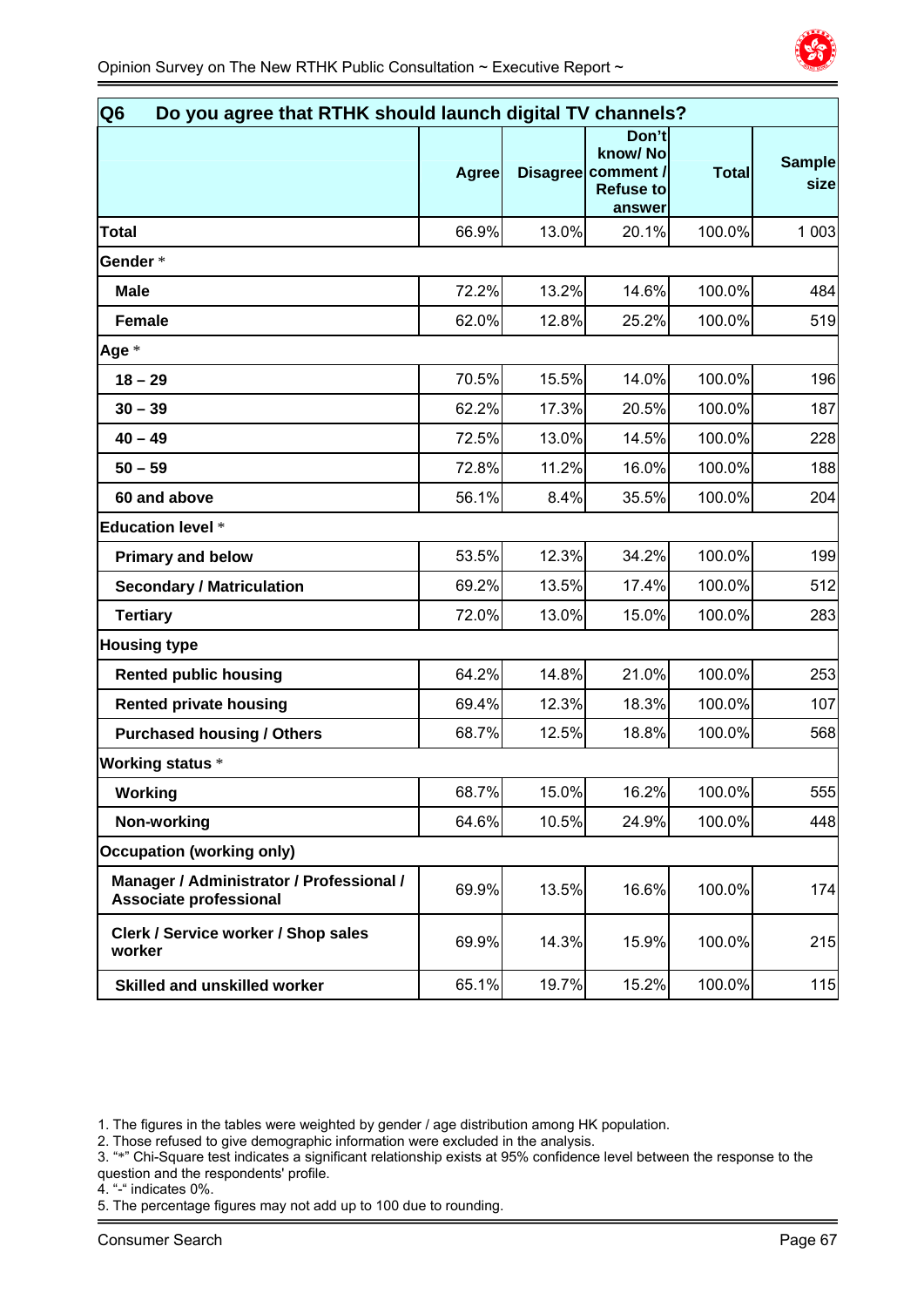

| Do you agree that RTHK should launch digital TV channels?<br>Q <sub>6</sub> |              |       |                                                                      |              |                       |  |
|-----------------------------------------------------------------------------|--------------|-------|----------------------------------------------------------------------|--------------|-----------------------|--|
|                                                                             | <b>Agree</b> |       | Don't<br>know/No<br>Disagree comment /<br><b>Refuse to</b><br>answer | <b>Total</b> | <b>Sample</b><br>size |  |
| <b>Total</b>                                                                | 66.9%        | 13.0% | 20.1%                                                                | 100.0%       | 1 0 0 3               |  |
| Non-working status (non-working only) *                                     |              |       |                                                                      |              |                       |  |
| <b>Student</b>                                                              | 77.4%        | 14.2% | 8.4%                                                                 | 100.0%       | 71                    |  |
| Homemaker                                                                   | 61.7%        | 11.8% | 26.4%                                                                | 100.0%       | 182                   |  |
| <b>Retired</b>                                                              | 60.0%        | 8.4%  | 31.6%                                                                | 100.0%       | 153                   |  |
| <b>Unemployed / Others</b>                                                  | 73.4%        | 6.5%  | 20.2%                                                                | 100.0%       | 38                    |  |
| Personal monthly income (working only)                                      |              |       |                                                                      |              |                       |  |
| <b>Below \$10,000</b>                                                       | 64.8%        | 15.8% | 19.4%                                                                | 100.0%       | 162                   |  |
| \$10,000 - \$24,999                                                         | 72.4%        | 16.3% | 11.3%                                                                | 100.0%       | 230                   |  |
| \$25,000 and above                                                          | 74.8%        | 11.4% | 13.8%                                                                | 100.0%       | 97                    |  |
| Frequency of listening to RTHK radio programmes *                           |              |       |                                                                      |              |                       |  |
| <b>Always</b>                                                               | 68.8%        | 14.5% | 16.7%                                                                | 100.0%       | 246                   |  |
| <b>Occasionally</b>                                                         | 73.6%        | 12.7% | 13.6%                                                                | 100.0%       | 241                   |  |
| Seldom                                                                      | 66.8%        | 12.9% | 20.3%                                                                | 100.0%       | 230                   |  |
| <b>Never</b>                                                                | 59.9%        | 12.0% | 28.0%                                                                | 100.0%       | 284                   |  |
| Frequency of watching RTHK TV programmes *                                  |              |       |                                                                      |              |                       |  |
| <b>Always</b>                                                               | 69.4%        | 11.6% | 19.1%                                                                | 100.0%       | 233                   |  |
| <b>Occasionally</b>                                                         | 69.9%        | 13.2% | 16.9%                                                                | 100.0%       | 468                   |  |
| Seldom                                                                      | 64.7%        | 11.8% | 23.5%                                                                | 100.0%       | 205                   |  |
| <b>Never</b>                                                                | 49.6%        | 18.9% | 31.6%                                                                | 100.0%       | 93                    |  |
| Incidence of reading the consultation document                              |              |       |                                                                      |              |                       |  |
| <b>Yes</b>                                                                  | 73.4%        | 10.2% | 16.5%                                                                | 100.0%       | 96                    |  |
| <b>No</b>                                                                   | 66.6%        | 13.2% | 20.1%                                                                | 100.0%       | 878                   |  |
|                                                                             |              |       |                                                                      |              |                       |  |

2. Those refused to give demographic information were excluded in the analysis.

3. "\*" Chi-Square test indicates a significant relationship exists at 95% confidence level between the response to the question and the respondents' profile.

4. "-" indicates 0%.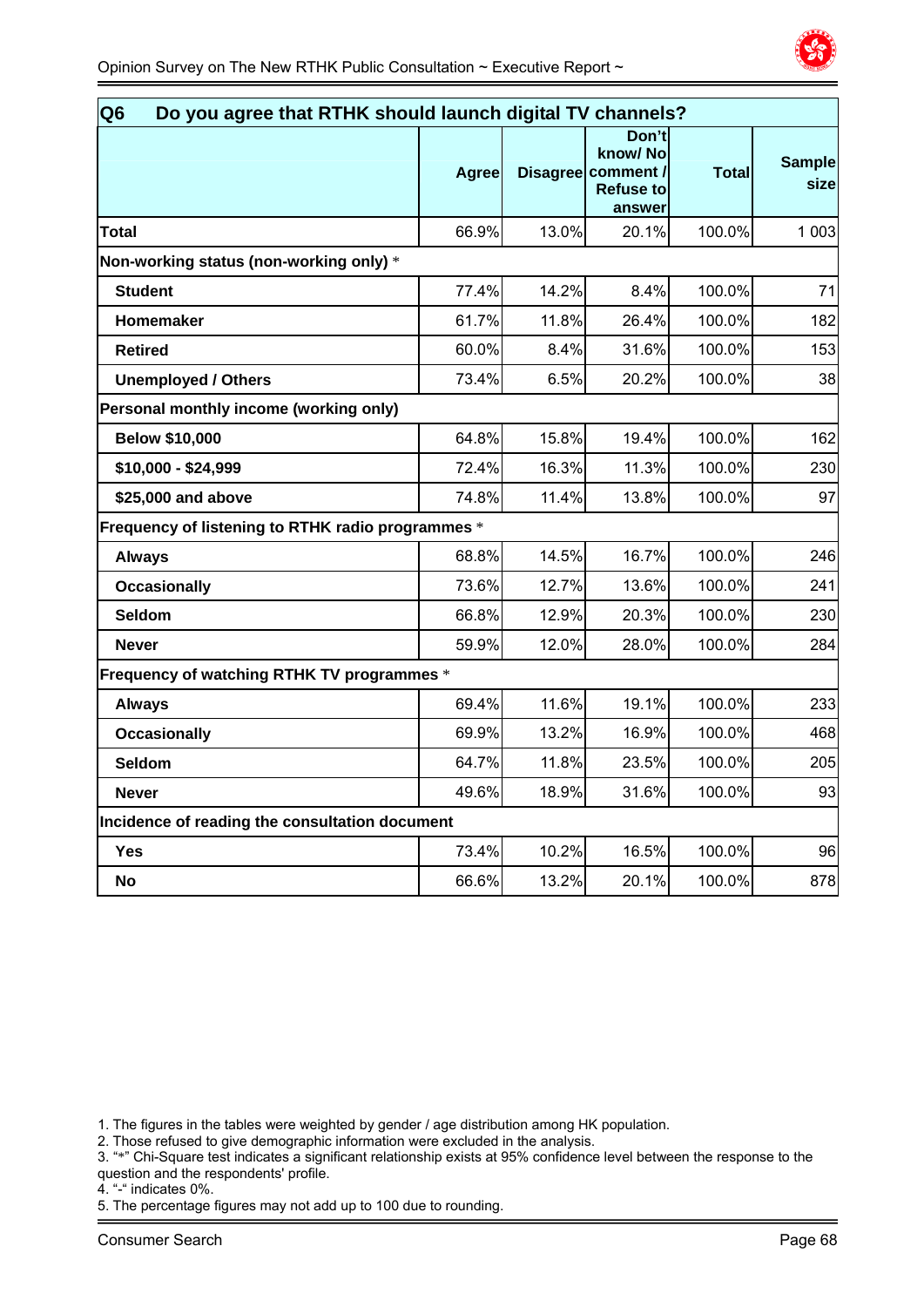| Q7<br>Do you agree that RTHK should launch digital radio channels? |              |       |                                                                      |              |                       |  |
|--------------------------------------------------------------------|--------------|-------|----------------------------------------------------------------------|--------------|-----------------------|--|
|                                                                    | <b>Agree</b> |       | Don't<br>know/No<br>Disagree comment /<br><b>Refuse to</b><br>answer | <b>Total</b> | <b>Sample</b><br>size |  |
| Total                                                              | 67.1%        | 11.2% | 21.6%                                                                | 100.0%       | 1 0 0 3               |  |
| Gender *                                                           |              |       |                                                                      |              |                       |  |
| <b>Male</b>                                                        | 73.8%        | 11.5% | 14.7%                                                                | 100.0%       | 484                   |  |
| <b>Female</b>                                                      | 61.0%        | 11.0% | 28.0%                                                                | 100.0%       | 519                   |  |
| Age $*$                                                            |              |       |                                                                      |              |                       |  |
| $18 - 29$                                                          | 68.3%        | 13.1% | 18.5%                                                                | 100.0%       | 196                   |  |
| $30 - 39$                                                          | 67.6%        | 12.3% | 20.0%                                                                | 100.0%       | 187                   |  |
| $40 - 49$                                                          | 74.0%        | 10.4% | 15.5%                                                                | 100.0%       | 228                   |  |
| $50 - 59$                                                          | 68.3%        | 12.2% | 19.5%                                                                | 100.0%       | 188                   |  |
| 60 and above                                                       | 56.9%        | 8.4%  | 34.8%                                                                | 100.0%       | 204                   |  |
| <b>Education level *</b>                                           |              |       |                                                                      |              |                       |  |
| <b>Primary and below</b>                                           | 55.1%        | 10.0% | 34.9%                                                                | 100.0%       | 199                   |  |
| <b>Secondary / Matriculation</b>                                   | 70.4%        | 11.9% | 17.7%                                                                | 100.0%       | 512                   |  |
| <b>Tertiary</b>                                                    | 69.6%        | 11.3% | 19.2%                                                                | 100.0%       | 283                   |  |
| <b>Housing type</b>                                                |              |       |                                                                      |              |                       |  |
| <b>Rented public housing</b>                                       | 61.3%        | 15.3% | 23.4%                                                                | 100.0%       | 253                   |  |
| <b>Rented private housing</b>                                      | 67.9%        | 9.6%  | 22.5%                                                                | 100.0%       | 107                   |  |
| <b>Purchased housing / Others</b>                                  | 71.0%        | 9.7%  | 19.3%                                                                | 100.0%       | 568                   |  |
| <b>Working status *</b>                                            |              |       |                                                                      |              |                       |  |
| Working                                                            | 68.6%        | 14.3% | 17.0%                                                                | 100.0%       | 555                   |  |
| Non-working                                                        | 65.3%        | 7.4%  | 27.3%                                                                | 100.0%       | 448                   |  |
| <b>Occupation (working only)</b>                                   |              |       |                                                                      |              |                       |  |
| Manager / Administrator / Professional /<br>Associate professional | 73.5%        | 11.9% | 14.6%                                                                | 100.0%       | 174                   |  |
| Clerk / Service worker / Shop sales<br>worker                      | 63.3%        | 16.2% | 20.6%                                                                | 100.0%       | 215                   |  |
| <b>Skilled and unskilled worker</b>                                | 70.3%        | 16.2% | 13.5%                                                                | 100.0%       | 115                   |  |

4. "-" indicates 0%.

<sup>1.</sup> The figures in the tables were weighted by gender / age distribution among HK population.

<sup>2.</sup> Those refused to give demographic information were excluded in the analysis.

<sup>3. &</sup>quot;\*" Chi-Square test indicates a significant relationship exists at 95% confidence level between the response to the question and the respondents' profile.

<sup>5.</sup> The percentage figures may not add up to 100 due to rounding.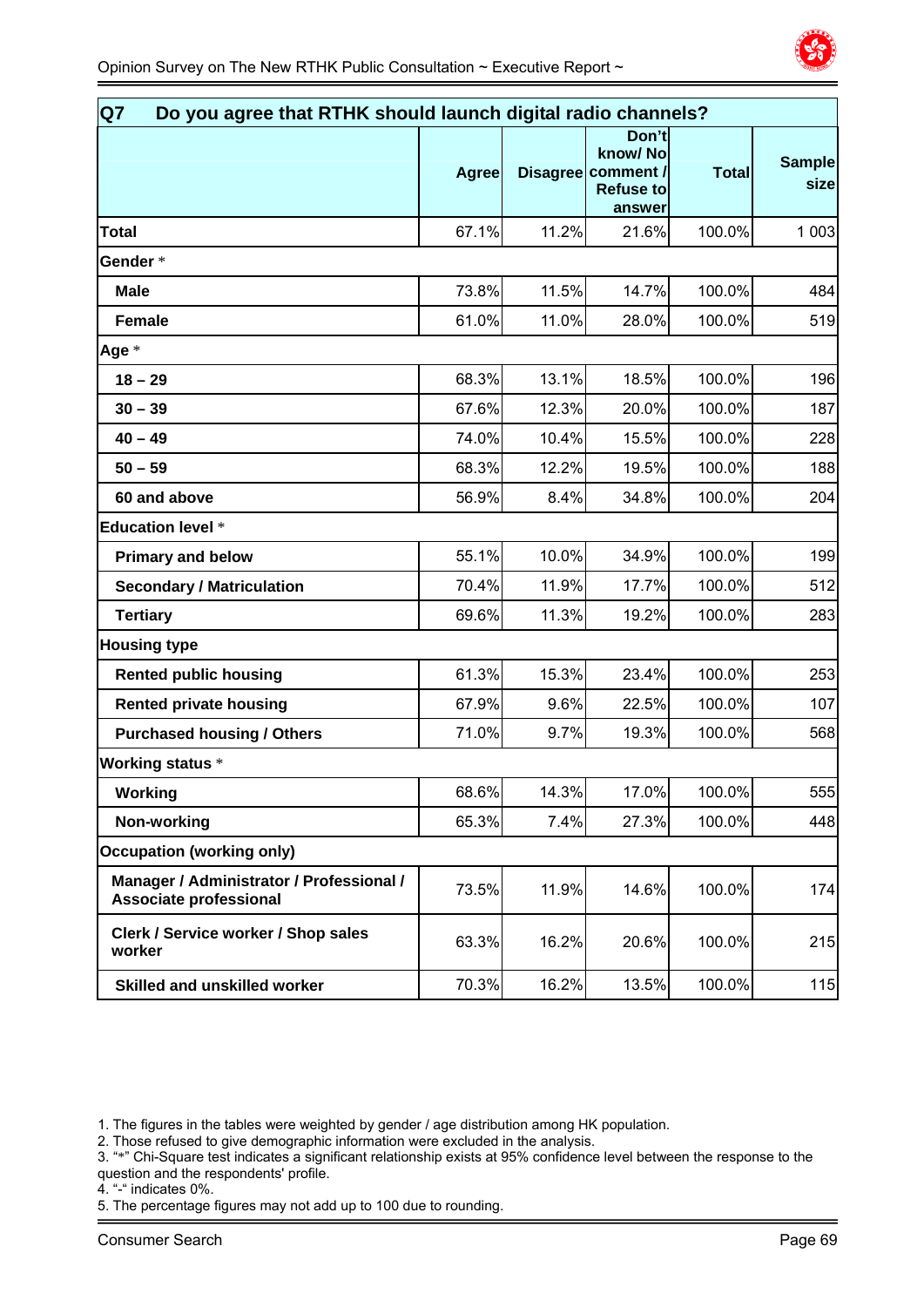

|                                                   | <b>Agree</b> |       | Don'tl<br>know/No<br>Disagree comment /<br><b>Refuse to</b><br>answer | <b>Total</b> | <b>Sample</b><br>size |
|---------------------------------------------------|--------------|-------|-----------------------------------------------------------------------|--------------|-----------------------|
| Total                                             | 67.1%        | 11.2% | 21.6%                                                                 | 100.0%       | 1 0 0 3               |
| Non-working status (non-working only) *           |              |       |                                                                       |              |                       |
| <b>Student</b>                                    | 81.4%        | 8.5%  | 10.2%                                                                 | 100.0%       | 71                    |
| Homemaker                                         | 59.7%        | 8.4%  | 31.9%                                                                 | 100.0%       | 182                   |
| <b>Retired</b>                                    | 64.9%        | 7.8%  | 27.4%                                                                 | 100.0%       | 153                   |
| <b>Unemployed / Others</b>                        | 66.0%        |       | 34.0%                                                                 | 100.0%       | 38                    |
| Personal monthly income (working only)            |              |       |                                                                       |              |                       |
| <b>Below \$10,000</b>                             | 60.7%        | 16.8% | 22.5%                                                                 | 100.0%       | 162                   |
| \$10,000 - \$24,999                               | 73.6%        | 13.1% | 13.3%                                                                 | 100.0%       | 230                   |
| \$25,000 and above                                | 69.9%        | 17.0% | 13.2%                                                                 | 100.0%       | 97                    |
| Frequency of listening to RTHK radio programmes * |              |       |                                                                       |              |                       |
| <b>Always</b>                                     | 74.9%        | 8.9%  | 16.2%                                                                 | 100.0%       | 246                   |
| <b>Occasionally</b>                               | 73.9%        | 10.3% | 15.9%                                                                 | 100.0%       | 241                   |
| Seldom                                            | 67.8%        | 12.1% | 20.1%                                                                 | 100.0%       | 230                   |
| <b>Never</b>                                      | 54.5%        | 13.4% | 32.1%                                                                 | 100.0%       | 284                   |
| Frequency of watching RTHK TV programmes *        |              |       |                                                                       |              |                       |
| <b>Always</b>                                     | 68.6%        | 10.8% | 20.7%                                                                 | 100.0%       | 233                   |
| <b>Occasionally</b>                               | 71.5%        | 10.7% | 17.7%                                                                 | 100.0%       | 468                   |
| Seldom                                            | 61.9%        | 11.0% | 27.2%                                                                 | 100.0%       | 205                   |
| <b>Never</b>                                      | 53.1%        | 16.1% | 30.8%                                                                 | 100.0%       | 93                    |
| Incidence of reading the consultation document *  |              |       |                                                                       |              |                       |
| Yes                                               | 70.4%        | 16.8% | 12.8%                                                                 | 100.0%       | 96                    |
| <b>No</b>                                         | 66.7%        | 10.9% | 22.3%                                                                 | 100.0%       | 878                   |

2. Those refused to give demographic information were excluded in the analysis.

3. "\*" Chi-Square test indicates a significant relationship exists at 95% confidence level between the response to the question and the respondents' profile.

4. "-" indicates 0%.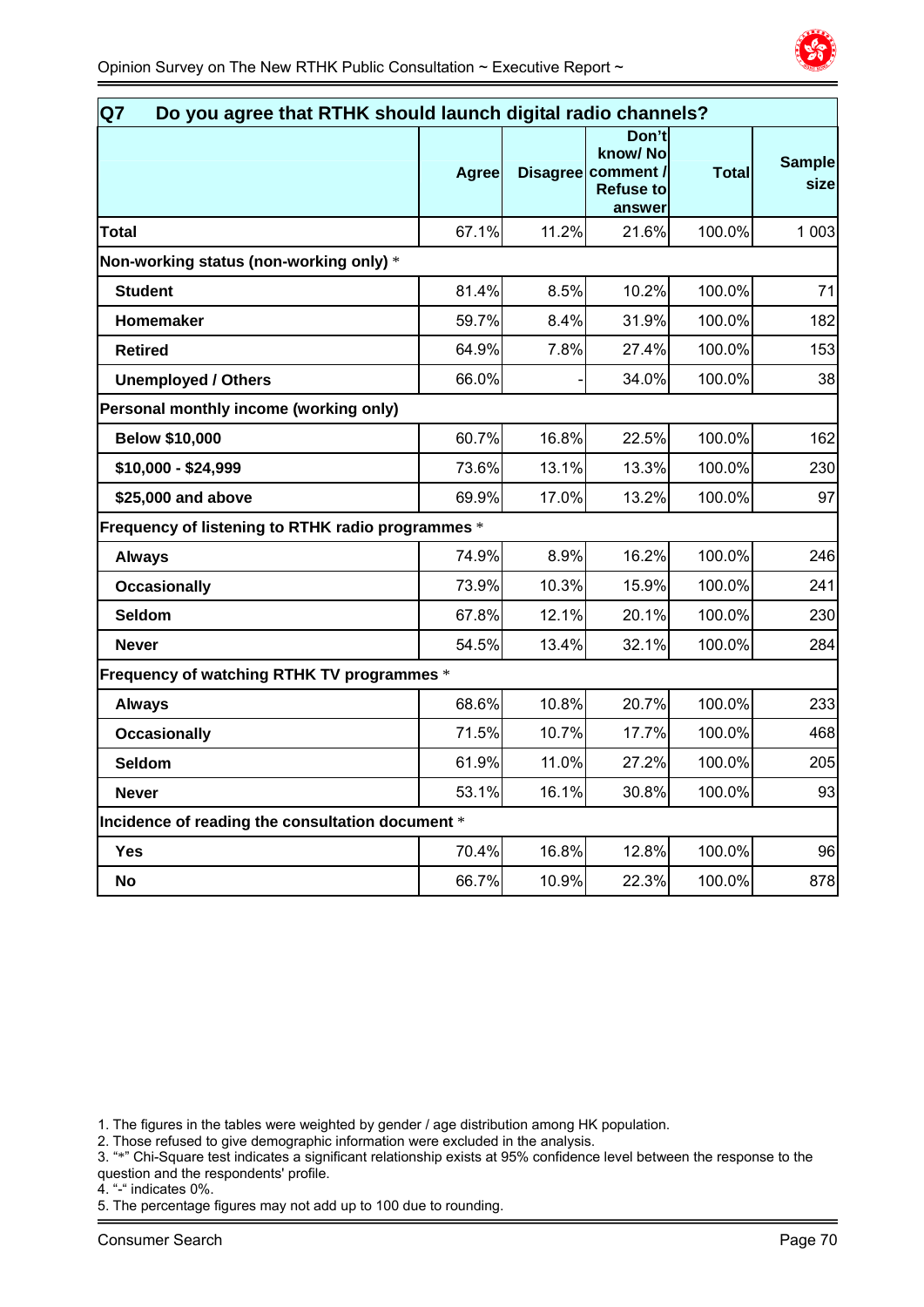

| Q8<br>Do you agree that the Government should provide new resources for RTHK |              |       |                                                                      |              |                       |
|------------------------------------------------------------------------------|--------------|-------|----------------------------------------------------------------------|--------------|-----------------------|
| to expand its service scope?                                                 |              |       |                                                                      |              |                       |
|                                                                              | <b>Agree</b> |       | Don't<br>know/No<br>Disagree comment /<br><b>Refuse to</b><br>answer | <b>Total</b> | <b>Sample</b><br>size |
| <b>Total</b>                                                                 | 75.6%        | 13.2% | 11.2%                                                                | 100.0%       | 1 0 0 3               |
| Gender*                                                                      |              |       |                                                                      |              |                       |
| Male                                                                         | 78.3%        | 13.4% | 8.3%                                                                 | 100.0%       | 484                   |
| <b>Female</b>                                                                | 73.0%        | 13.1% | 13.9%                                                                | 100.0%       | 519                   |
| Age *                                                                        |              |       |                                                                      |              |                       |
| $18 - 29$                                                                    | 76.1%        | 13.1% | 10.7%                                                                | 100.0%       | 196                   |
| $30 - 39$                                                                    | 69.4%        | 20.1% | 10.4%                                                                | 100.0%       | 187                   |
| $40 - 49$                                                                    | 78.1%        | 12.4% | 9.5%                                                                 | 100.0%       | 228                   |
| $50 - 59$                                                                    | 78.7%        | 12.7% | 8.7%                                                                 | 100.0%       | 188                   |
| 60 and above                                                                 | 75.0%        | 8.4%  | 16.6%                                                                | 100.0%       | 204                   |
| <b>Education level *</b>                                                     |              |       |                                                                      |              |                       |
| <b>Primary and below</b>                                                     | 71.3%        | 8.4%  | 20.3%                                                                | 100.0%       | 199                   |
| <b>Secondary / Matriculation</b>                                             | 80.2%        | 12.9% | 6.9%                                                                 | 100.0%       | 512                   |
| <b>Tertiary</b>                                                              | 69.9%        | 17.7% | 12.4%                                                                | 100.0%       | 283                   |
| <b>Housing type</b>                                                          |              |       |                                                                      |              |                       |
| <b>Rented public housing</b>                                                 | 76.1%        | 13.0% | 10.9%                                                                | 100.0%       | 253                   |
| <b>Rented private housing</b>                                                | 78.7%        | 9.8%  | 11.5%                                                                | 100.0%       | 107                   |
| <b>Purchased housing / Others</b>                                            | 77.4%        | 12.1% | 10.5%                                                                | 100.0%       | 568                   |
| <b>Working status *</b>                                                      |              |       |                                                                      |              |                       |
| Working                                                                      | 75.9%        | 15.0% | 9.1%                                                                 | 100.0%       | 555                   |
| Non-working                                                                  | 75.2%        | 11.0% | 13.8%                                                                | 100.0%       | 448                   |
| Occupation (working only) *                                                  |              |       |                                                                      |              |                       |
| Manager / Administrator / Professional /<br>Associate professional           | 70.4%        | 21.4% | 8.2%                                                                 | 100.0%       | 174                   |
| Clerk / Service worker / Shop sales<br>worker                                | 75.7%        | 14.0% | 10.3%                                                                | 100.0%       | 215                   |
| <b>Skilled and unskilled worker</b>                                          | 86.2%        | 7.1%  | 6.6%                                                                 | 100.0%       | 115                   |

2. Those refused to give demographic information were excluded in the analysis.

- 3. "\*" Chi-Square test indicates a significant relationship exists at 95% confidence level between the response to the question and the respondents' profile.
- 4. "-" indicates 0%.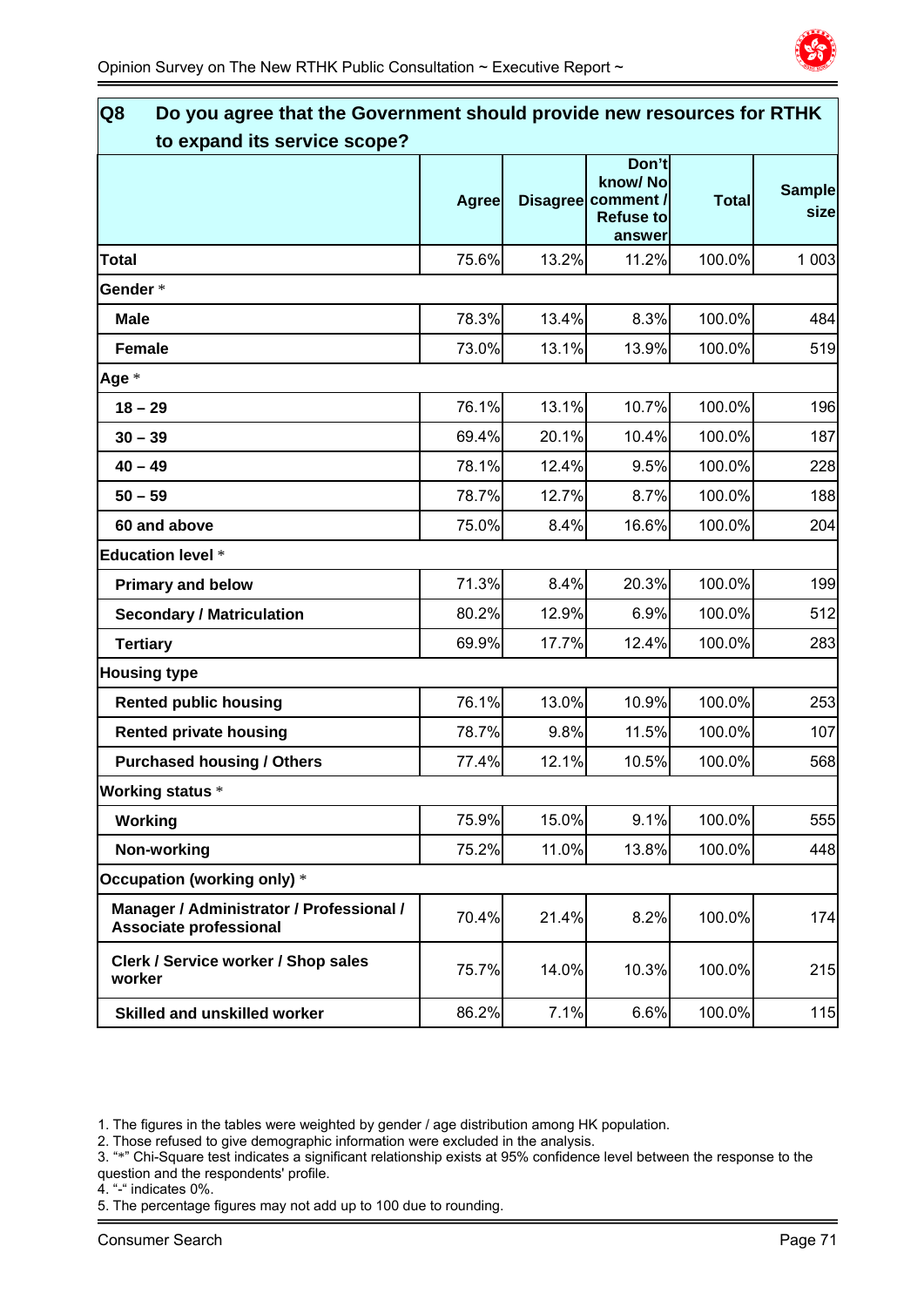

| <b>Agree</b> |                                                                                                                                                   | know/No<br><b>Refuse to</b><br>answer | <b>Total</b>                                                                                        | <b>Sample</b><br>sizel                                                          |
|--------------|---------------------------------------------------------------------------------------------------------------------------------------------------|---------------------------------------|-----------------------------------------------------------------------------------------------------|---------------------------------------------------------------------------------|
| 75.6%        |                                                                                                                                                   | 11.2%                                 | 100.0%                                                                                              | 1 0 0 3                                                                         |
|              |                                                                                                                                                   |                                       |                                                                                                     |                                                                                 |
| 75.2%        |                                                                                                                                                   | 12.4%                                 | 100.0%                                                                                              | 71                                                                              |
| 72.2%        | 13.0%                                                                                                                                             | 14.7%                                 | 100.0%                                                                                              | 182                                                                             |
| 78.3%        | 8.5%                                                                                                                                              | 13.2%                                 | 100.0%                                                                                              | 153                                                                             |
| 80.7%        | 9.5%                                                                                                                                              | 9.8%                                  | 100.0%                                                                                              | 38                                                                              |
|              |                                                                                                                                                   |                                       |                                                                                                     |                                                                                 |
| 80.5%        |                                                                                                                                                   | 8.8%                                  | 100.0%                                                                                              | 162                                                                             |
| 77.4%        | 15.1%                                                                                                                                             | 7.5%                                  | 100.0%                                                                                              | 230                                                                             |
| 72.4%        |                                                                                                                                                   | 6.7%                                  | 100.0%                                                                                              | 97                                                                              |
|              |                                                                                                                                                   |                                       |                                                                                                     |                                                                                 |
| 83.8%        | 8.9%                                                                                                                                              | 7.3%                                  | 100.0%                                                                                              | 246                                                                             |
| 79.2%        | 13.8%                                                                                                                                             | 6.9%                                  | 100.0%                                                                                              | 241                                                                             |
| 77.5%        | 11.7%                                                                                                                                             | 10.7%                                 | 100.0%                                                                                              | 230                                                                             |
| 64.1%        | 17.7%                                                                                                                                             | 18.2%                                 | 100.0%                                                                                              | 284                                                                             |
|              |                                                                                                                                                   |                                       |                                                                                                     |                                                                                 |
| 78.4%        |                                                                                                                                                   | 11.5%                                 | 100.0%                                                                                              | 233                                                                             |
| 79.1%        | 11.9%                                                                                                                                             | 9.1%                                  | 100.0%                                                                                              | 468                                                                             |
| 71.0%        |                                                                                                                                                   | 12.3%                                 | 100.0%                                                                                              | 205                                                                             |
| 60.7%        |                                                                                                                                                   | 19.4%                                 | 100.0%                                                                                              | 93                                                                              |
|              |                                                                                                                                                   |                                       |                                                                                                     |                                                                                 |
| 76.7%        |                                                                                                                                                   | 8.8%                                  | 100.0%                                                                                              | 96                                                                              |
| 75.3%        |                                                                                                                                                   | 11.2%                                 | 100.0%                                                                                              | 878                                                                             |
|              | Frequency of listening to RTHK radio programmes *<br>Frequency of watching RTHK TV programmes *<br>Incidence of reading the consultation document |                                       | Disagree comment /<br>13.2%<br>12.5%<br>10.7%<br>21.0%<br>10.2%<br>16.7%<br>19.8%<br>14.6%<br>13.4% | Do you agree that the Government should provide new resources for RTHK<br>Don't |

2. Those refused to give demographic information were excluded in the analysis.

3. "\*" Chi-Square test indicates a significant relationship exists at 95% confidence level between the response to the question and the respondents' profile.

4. "-" indicates 0%.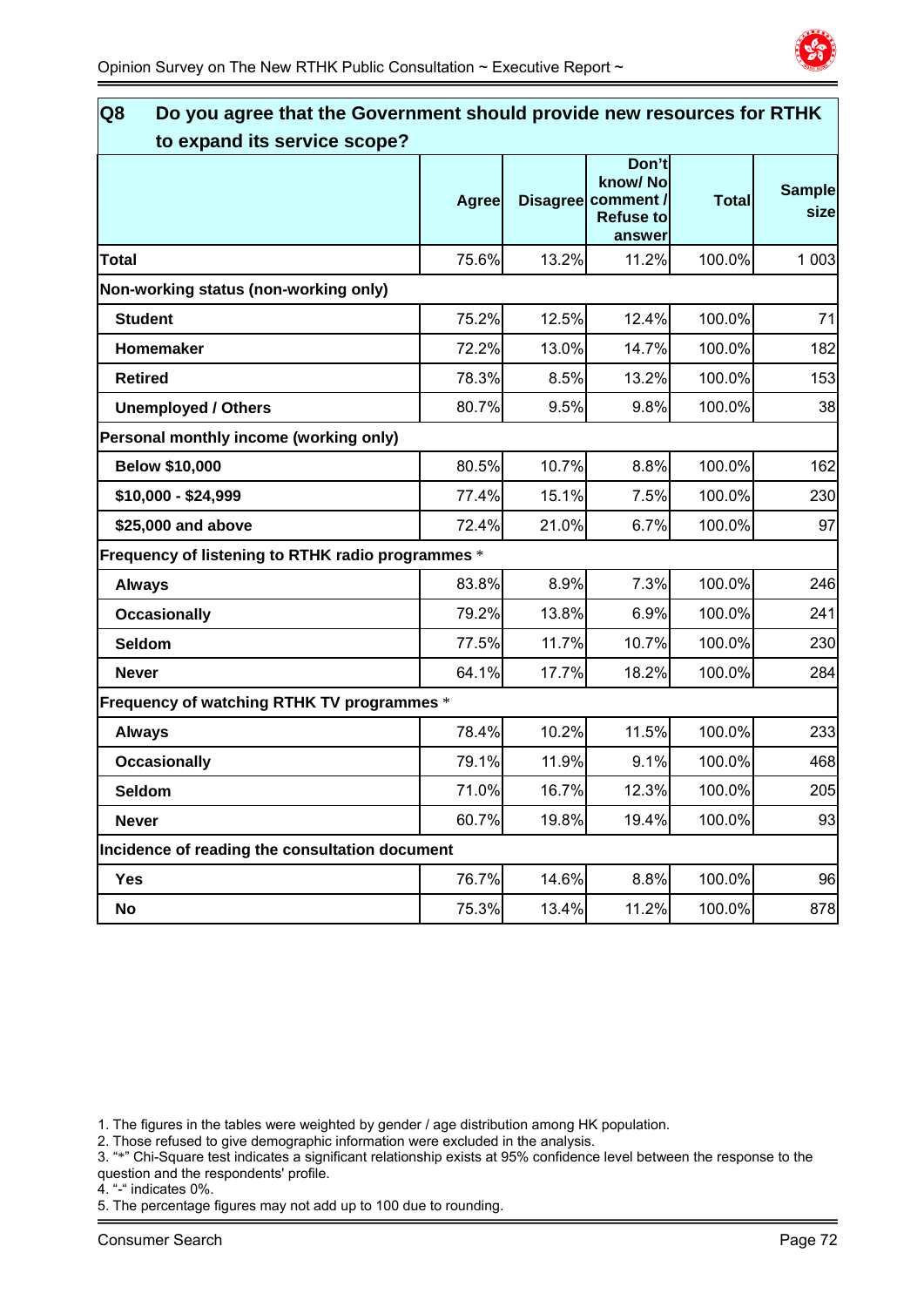

| Q9i<br>Do you agree that RTHK should develop new programming opportunities in          |              |      |                                                                      |              |                       |
|----------------------------------------------------------------------------------------|--------------|------|----------------------------------------------------------------------|--------------|-----------------------|
| the following areas? - Promoting and facilitating local original content<br>production |              |      |                                                                      |              |                       |
|                                                                                        | <b>Agree</b> |      | Don't<br>know/No<br>Disagree comment /<br><b>Refuse to</b><br>answer | <b>Total</b> | <b>Sample</b><br>size |
| <b>Total</b>                                                                           | 91.6%        | 2.3% | 6.2%                                                                 | 100.0%       | 1 0 0 3               |
| Gender*                                                                                |              |      |                                                                      |              |                       |
| <b>Male</b>                                                                            | 95.5%        | 1.5% | 3.0%                                                                 | 100.0%       | 484                   |
| <b>Female</b>                                                                          | 87.9%        | 3.0% | 9.1%                                                                 | 100.0%       | 519                   |
| Age *                                                                                  |              |      |                                                                      |              |                       |
| $18 - 29$                                                                              | 95.1%        | 0.8% | 4.1%                                                                 | 100.0%       | 196                   |
| $30 - 39$                                                                              | 92.6%        | 4.1% | 3.4%                                                                 | 100.0%       | 187                   |
| $40 - 49$                                                                              | 97.2%        | 0.4% | 2.4%                                                                 | 100.0%       | 228                   |
| $50 - 59$                                                                              | 92.2%        | 4.3% | 3.5%                                                                 | 100.0%       | 188                   |
| 60 and above                                                                           | 80.5%        | 2.2% | 17.3%                                                                | 100.0%       | 204                   |
| <b>Education level *</b>                                                               |              |      |                                                                      |              |                       |
| <b>Primary and below</b>                                                               | 77.2%        | 3.2% | 19.6%                                                                | 100.0%       | 199                   |
| <b>Secondary / Matriculation</b>                                                       | 94.1%        | 2.0% | 3.8%                                                                 | 100.0%       | 512                   |
| <b>Tertiary</b>                                                                        | 97.7%        | 1.8% | 0.6%                                                                 | 100.0%       | 283                   |
| <b>Housing type *</b>                                                                  |              |      |                                                                      |              |                       |
| <b>Rented public housing</b>                                                           | 87.3%        | 2.4% | 10.3%                                                                | 100.0%       | 253                   |
| <b>Rented private housing</b>                                                          | 87.2%        | 2.4% | 10.4%                                                                | 100.0%       | 107                   |
| <b>Purchased housing / Others</b>                                                      | 94.2%        | 2.0% | 3.8%                                                                 | 100.0%       | 568                   |
| <b>Working status *</b>                                                                |              |      |                                                                      |              |                       |
| Working                                                                                | 96.1%        | 1.7% | 2.2%                                                                 | 100.0%       | 555                   |
| Non-working                                                                            | 86.0%        | 2.9% | 11.1%                                                                | 100.0%       | 448                   |
| <b>Occupation (working only)</b>                                                       |              |      |                                                                      |              |                       |
| Manager / Administrator / Professional /<br><b>Associate professional</b>              | 97.1%        | 2.0% | 0.9%                                                                 | 100.0%       | 174                   |
| Clerk / Service worker / Shop sales<br>worker                                          | 95.0%        | 2.5% | 2.5%                                                                 | 100.0%       | 215                   |
| <b>Skilled and unskilled worker</b>                                                    | 95.7%        |      | 4.3%                                                                 | 100.0%       | 115                   |

2. Those refused to give demographic information were excluded in the analysis.

- 3. "\*" Chi-Square test indicates a significant relationship exists at 95% confidence level between the response to the question and the respondents' profile.
- 4. "-" indicates 0%.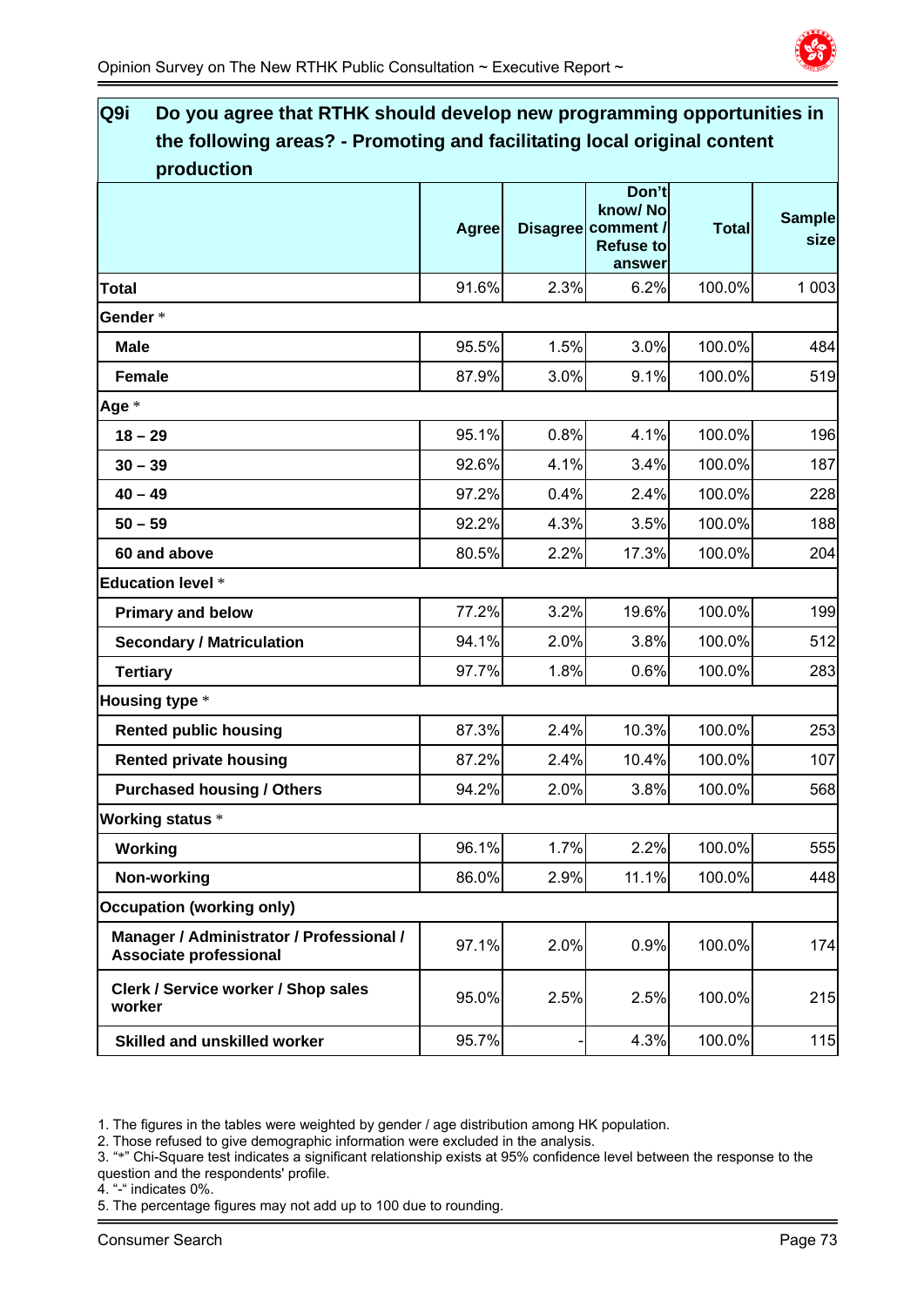

# **Q9i Do you agree that RTHK should develop new programming opportunities in the following areas? - Promoting and facilitating local original content production Agree Disagree Don't know/ No comment / Refuse to answer Total Sample size Total** 91.6% 2.3% 6.2% 100.0% 1 003 **Non-working status (non-working only) Student** 93.3% - 6.7% 100.0% 71 **Homemaker** 85.6% 3.3% 11.1% 100.0% 182 **Retired** 82.6% 3.8% 13.6% 100.0% 153 **Unemployed / Others**   $\begin{array}{|c|c|c|c|c|c|c|} \hline \text{88.2\%} & \text{3.2\%} & \text{8.6\%} & \text{100.0\%} & \text{38.3\%} \hline \end{array}$ **Personal monthly income (working only) Below \$10,000 1.1% 1.1%** 1.1% **100.0%** 100.0% 162 **\$10,000 - \$24,999** 95.4% 1.8% 2.7% 100.0% 230 **\$25.000 and above 97.2% 2.8% - 100.0% 97 Frequency of listening to RTHK radio programmes** \* **Always** 91.8% 2.9% 5.3% 100.0% 246 **Occasionally 1.6%** 100.0% 241 **Seldom** 95.6% 0.4% 4.0% 100.0% 230 **Never** 87.9% 2.1% 10.0% 100.0% 284 **Frequency of watching RTHK TV programmes** \* **Always** 93.0% 2.3% 4.7% 100.0% 233 **Occasionally 1.7% 1.7% 100.0% 468 Seldom** 90.2% 2.9% 6.9% 100.0% 205 **Never** 81.6% 3.5% 14.9% 100.0% 93 **Incidence of reading the consultation document Yes** 95.3% 0.9% 3.8% 100.0% 96 **No** 91.6% 2.4% 6.0% 100.0% 878

1. The figures in the tables were weighted by gender / age distribution among HK population.

2. Those refused to give demographic information were excluded in the analysis.

- 3. "\*" Chi-Square test indicates a significant relationship exists at 95% confidence level between the response to the question and the respondents' profile.
- 4. "-" indicates 0%.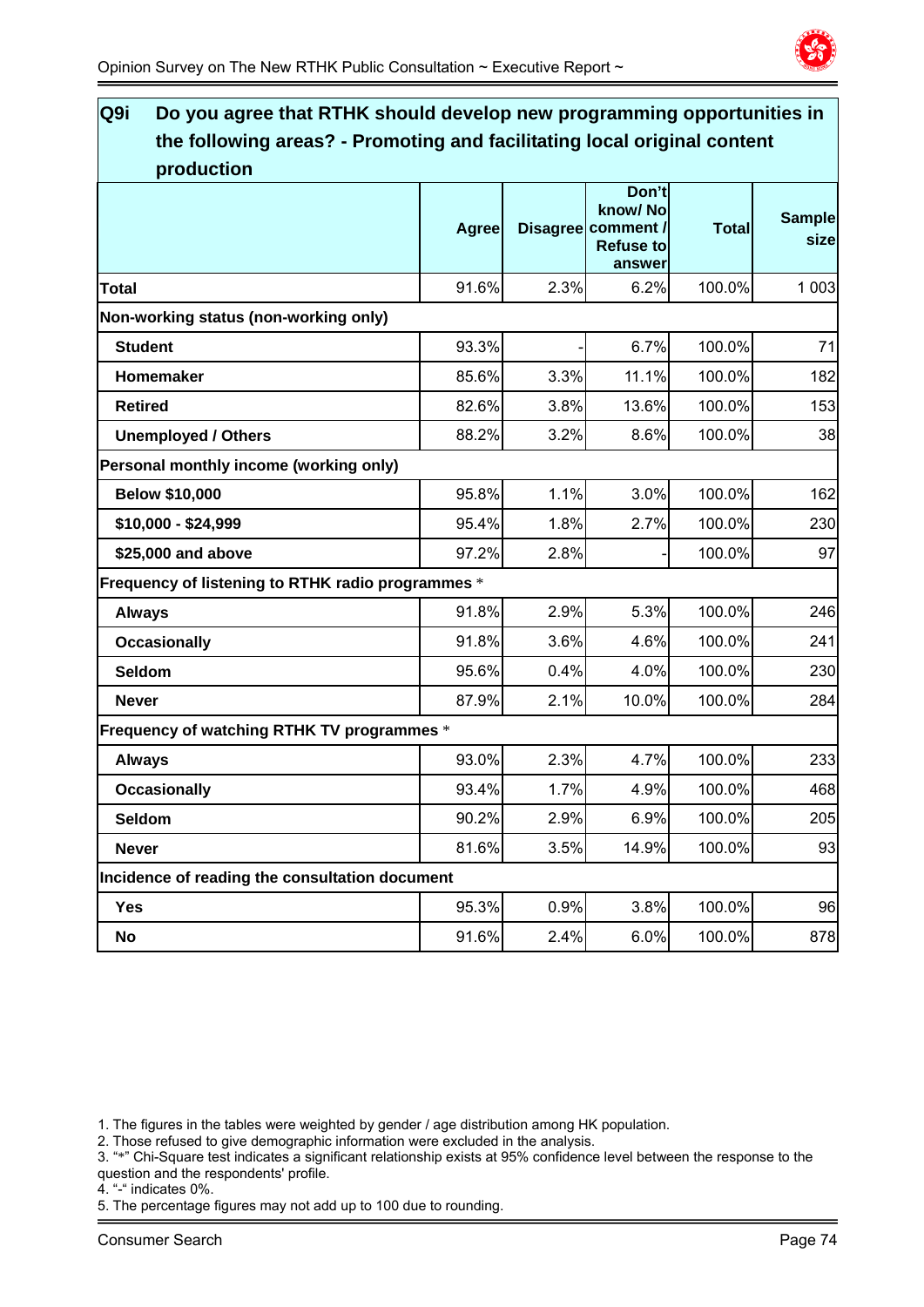

| Q9ii<br>Do you agree that RTHK should develop new programming opportunities in |              |       |                                                                      |              |                       |
|--------------------------------------------------------------------------------|--------------|-------|----------------------------------------------------------------------|--------------|-----------------------|
| the following areas? - Broadcasting programmes produced or co-produced         |              |       |                                                                      |              |                       |
| by Mainland broadcasters to enhance our understanding of developments in       |              |       |                                                                      |              |                       |
| the Mainland                                                                   |              |       |                                                                      |              |                       |
|                                                                                | <b>Agree</b> |       | Don't<br>know/No<br>Disagree comment /<br><b>Refuse to</b><br>answer | <b>Total</b> | <b>Sample</b><br>size |
| Total                                                                          | 73.2%        | 17.8% | 8.9%                                                                 | 100.0%       | 1 0 0 3               |
| Gender*                                                                        |              |       |                                                                      |              |                       |
| <b>Male</b>                                                                    | 77.2%        | 16.9% | 5.9%                                                                 | 100.0%       | 484                   |
| <b>Female</b>                                                                  | 69.5%        | 18.7% | 11.8%                                                                | 100.0%       | 519                   |
| Age *                                                                          |              |       |                                                                      |              |                       |
| $18 - 29$                                                                      | 68.1%        | 22.2% | 9.6%                                                                 | 100.0%       | 196                   |
| $30 - 39$                                                                      | 71.6%        | 20.8% | 7.6%                                                                 | 100.0%       | 187                   |
| $40 - 49$                                                                      | 76.8%        | 18.8% | 4.4%                                                                 | 100.0%       | 228                   |
| $50 - 59$                                                                      | 77.7%        | 17.7% | 4.6%                                                                 | 100.0%       | 188                   |
| 60 and above                                                                   | 71.6%        | 9.9%  | 18.5%                                                                | 100.0%       | 204                   |
| <b>Education level *</b>                                                       |              |       |                                                                      |              |                       |
| <b>Primary and below</b>                                                       | 70.0%        | 10.6% | 19.5%                                                                | 100.0%       | 199                   |
| <b>Secondary / Matriculation</b>                                               | 77.6%        | 16.9% | 5.5%                                                                 | 100.0%       | 512                   |
| <b>Tertiary</b>                                                                | 68.0%        | 24.9% | 7.1%                                                                 | 100.0%       | 283                   |
| <b>Housing type</b>                                                            |              |       |                                                                      |              |                       |
| <b>Rented public housing</b>                                                   | 78.2%        | 14.1% | 7.6%                                                                 | 100.0%       | 253                   |
| <b>Rented private housing</b>                                                  | 74.9%        | 16.9% | 8.2%                                                                 | 100.0%       | 107                   |
| <b>Purchased housing / Others</b>                                              | 71.8%        | 19.9% | 8.3%                                                                 | 100.0%       | 568                   |
| <b>Working status *</b>                                                        |              |       |                                                                      |              |                       |
| Working                                                                        | 75.1%        | 19.6% | 5.3%                                                                 | 100.0%       | 555                   |
| Non-working                                                                    | 71.0%        | 15.6% | 13.4%                                                                | 100.0%       | 448                   |
| Occupation (working only) *                                                    |              |       |                                                                      |              |                       |
| Manager / Administrator / Professional /<br><b>Associate professional</b>      | 69.7%        | 26.1% | 4.2%                                                                 | 100.0%       | 174                   |
| Clerk / Service worker / Shop sales<br>worker                                  | 77.3%        | 16.1% | 6.7%                                                                 | 100.0%       | 215                   |
| <b>Skilled and unskilled worker</b>                                            | 80.5%        | 12.6% | 6.9%                                                                 | 100.0%       | 115                   |

2. Those refused to give demographic information were excluded in the analysis.

3. "\*" Chi-Square test indicates a significant relationship exists at 95% confidence level between the response to the question and the respondents' profile.

4. "-" indicates 0%.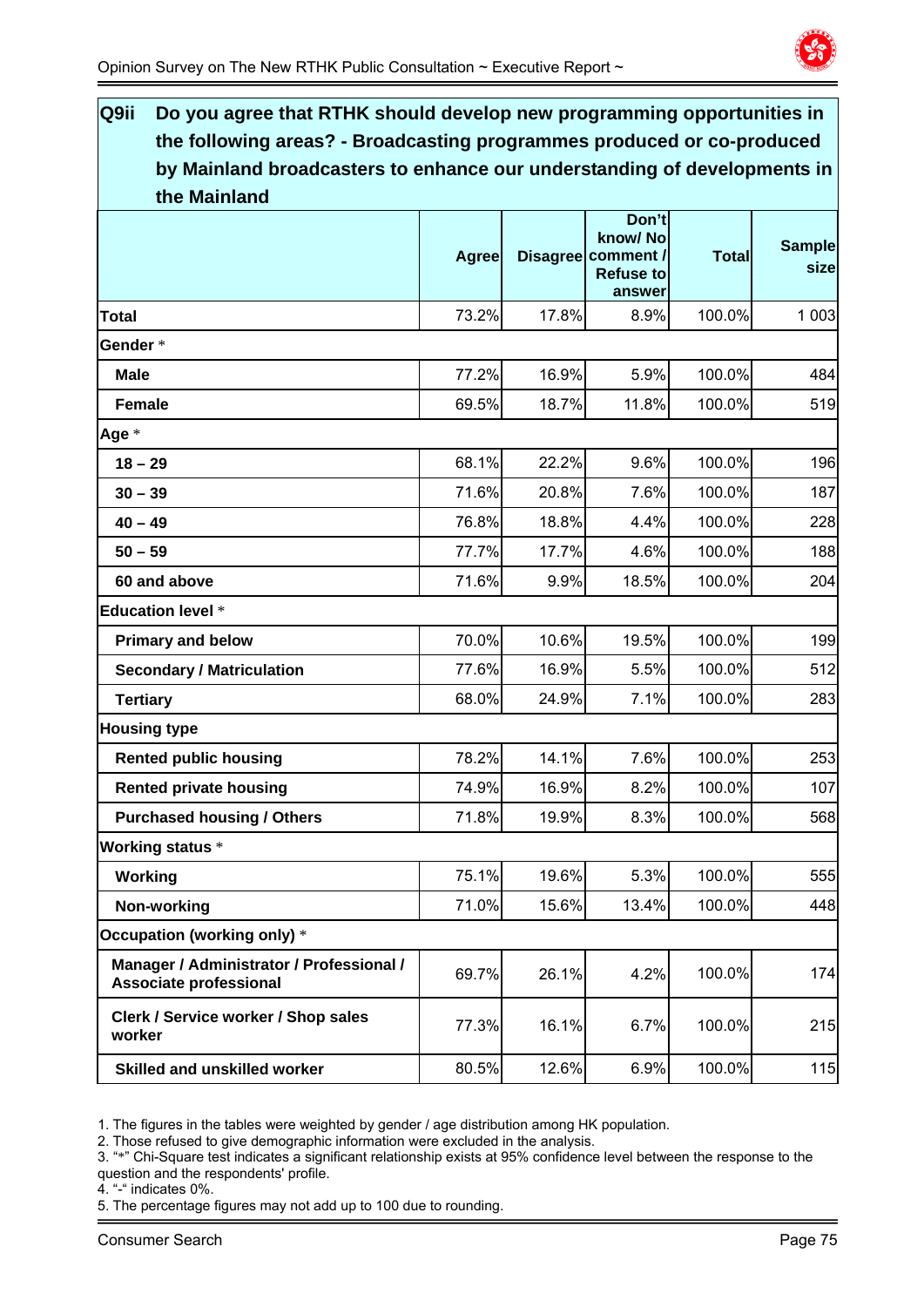

| Q9ii<br>Do you agree that RTHK should develop new programming opportunities in |              |       |                                                                      |              |                       |
|--------------------------------------------------------------------------------|--------------|-------|----------------------------------------------------------------------|--------------|-----------------------|
| the following areas? - Broadcasting programmes produced or co-produced         |              |       |                                                                      |              |                       |
| by Mainland broadcasters to enhance our understanding of developments in       |              |       |                                                                      |              |                       |
| the Mainland                                                                   |              |       |                                                                      |              |                       |
|                                                                                | <b>Agree</b> |       | Don't<br>know/No<br>Disagree comment /<br><b>Refuse to</b><br>answer | <b>Total</b> | <b>Sample</b><br>size |
| Total                                                                          | 73.2%        | 17.8% | 8.9%                                                                 | 100.0%       | 1 0 0 3               |
| Non-working status (non-working only) *                                        |              |       |                                                                      |              |                       |
| <b>Student</b>                                                                 | 62.3%        | 25.3% | 12.4%                                                                | 100.0%       | 71                    |
| Homemaker                                                                      | 72.7%        | 15.1% | 12.3%                                                                | 100.0%       | 182                   |
| <b>Retired</b>                                                                 | 75.7%        | 9.1%  | 15.1%                                                                | 100.0%       | 153                   |
| <b>Unemployed / Others</b>                                                     | 63.1%        | 25.6% | 11.3%                                                                | 100.0%       | 38                    |
| Personal monthly income (working only)                                         |              |       |                                                                      |              |                       |
| <b>Below \$10,000</b>                                                          | 76.3%        | 15.2% | 8.5%                                                                 | 100.0%       | 162                   |
| \$10,000 - \$24,999                                                            | 76.7%        | 17.9% | 5.4%                                                                 | 100.0%       | 230                   |
| \$25,000 and above                                                             | 72.7%        | 25.4% | 1.8%                                                                 | 100.0%       | 97                    |
| Frequency of listening to RTHK radio programmes *                              |              |       |                                                                      |              |                       |
| <b>Always</b>                                                                  | 73.7%        | 18.3% | 8.0%                                                                 | 100.0%       | 246                   |
| <b>Occasionally</b>                                                            | 83.1%        | 12.3% | 4.6%                                                                 | 100.0%       | 241                   |
| Seldom                                                                         | 74.8%        | 16.6% | 8.6%                                                                 | 100.0%       | 230                   |
| <b>Never</b>                                                                   | 63.0%        | 23.2% | 13.7%                                                                | 100.0%       | 284                   |
| Frequency of watching RTHK TV programmes *                                     |              |       |                                                                      |              |                       |
| <b>Always</b>                                                                  | 78.6%        | 15.1% | 6.3%                                                                 | 100.0%       | 233                   |
| <b>Occasionally</b>                                                            | 70.1%        | 21.3% | 8.6%                                                                 | 100.0%       | 468                   |
| Seldom                                                                         | 77.6%        | 15.5% | 7.0%                                                                 | 100.0%       | 205                   |
| <b>Never</b>                                                                   | 66.3%        | 12.4% | 21.3%                                                                | 100.0%       | 93                    |
| Incidence of reading the consultation document                                 |              |       |                                                                      |              |                       |
| Yes                                                                            | 72.1%        | 21.2% | 6.7%                                                                 | 100.0%       | 96                    |
| No                                                                             | 73.2%        | 17.6% | 9.2%                                                                 | 100.0%       | 878                   |

2. Those refused to give demographic information were excluded in the analysis.

- 3. "\*" Chi-Square test indicates a significant relationship exists at 95% confidence level between the response to the question and the respondents' profile.
- 4. "-" indicates 0%.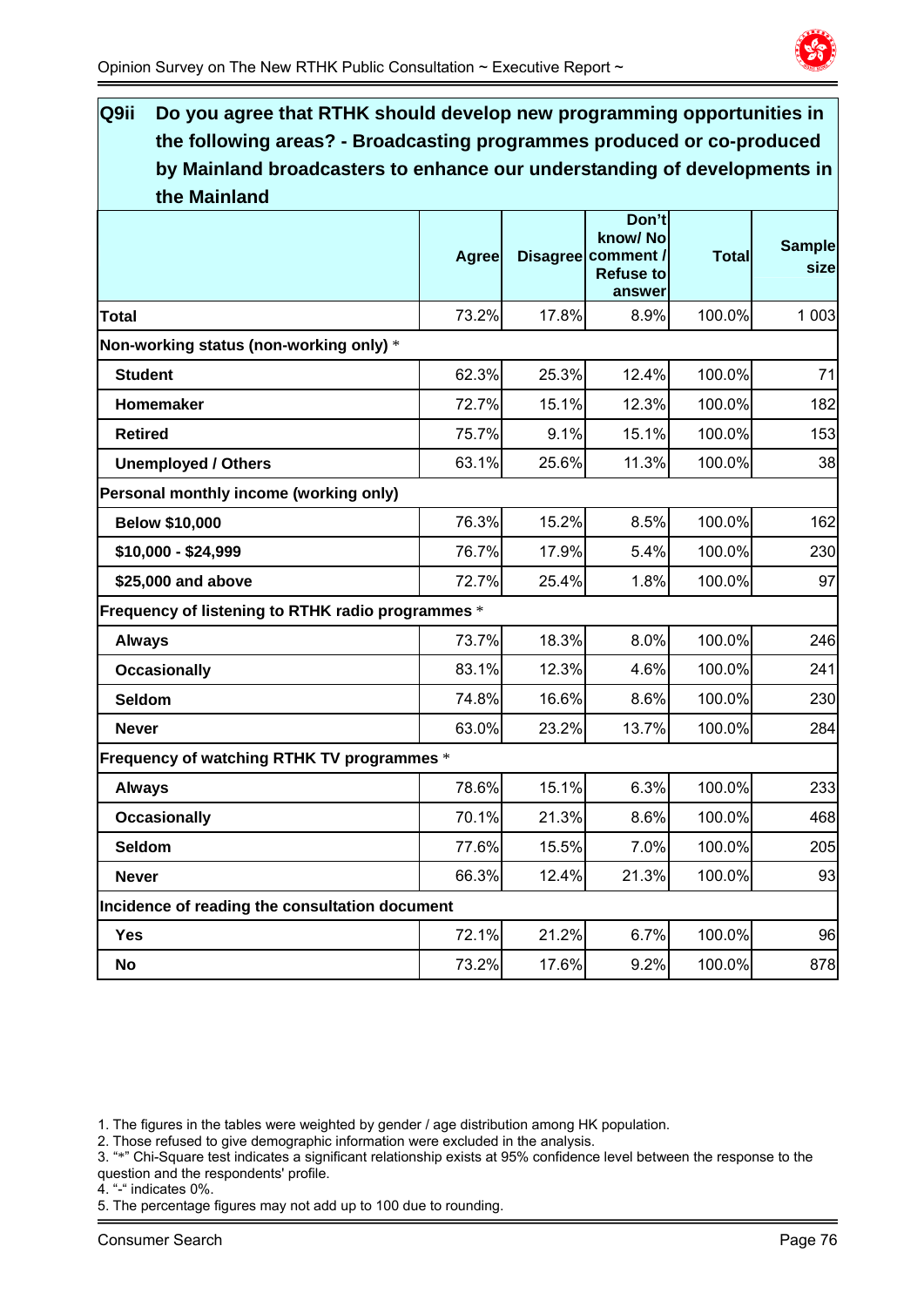

| Q9iii<br>Do you agree that RTHK should develop new programming opportunities in |              |       |                                                                      |              |                       |
|---------------------------------------------------------------------------------|--------------|-------|----------------------------------------------------------------------|--------------|-----------------------|
| the following areas? - Broadcasting programmes produced or co-produced          |              |       |                                                                      |              |                       |
| by international broadcasters to broaden our international horizon              | <b>Agree</b> |       | Don't<br>know/No<br>Disagree comment /<br><b>Refuse to</b><br>answer | <b>Total</b> | <b>Sample</b><br>size |
| <b>Total</b>                                                                    | 82.4%        | 9.8%  | 7.8%                                                                 | 100.0%       | 1 0 0 3               |
| Gender*                                                                         |              |       |                                                                      |              |                       |
| <b>Male</b>                                                                     | 84.1%        | 10.5% | 5.4%                                                                 | 100.0%       | 484                   |
| <b>Female</b>                                                                   | 80.8%        | 9.2%  | 10.0%                                                                | 100.0%       | 519                   |
| Age *                                                                           |              |       |                                                                      |              |                       |
| $18 - 29$                                                                       | 82.5%        | 10.1% | 7.4%                                                                 | 100.0%       | 196                   |
| $30 - 39$                                                                       | 79.9%        | 15.2% | 5.0%                                                                 | 100.0%       | 187                   |
| $40 - 49$                                                                       | 83.7%        | 11.6% | 4.7%                                                                 | 100.0%       | 228                   |
| $50 - 59$                                                                       | 88.1%        | 7.9%  | 3.9%                                                                 | 100.0%       | 188                   |
| 60 and above                                                                    | 77.9%        | 4.4%  | 17.7%                                                                | 100.0%       | 204                   |
| <b>Education level *</b>                                                        |              |       |                                                                      |              |                       |
| <b>Primary and below</b>                                                        | 73.7%        | 5.6%  | 20.7%                                                                | 100.0%       | 199                   |
| <b>Secondary / Matriculation</b>                                                | 89.1%        | 7.9%  | 3.0%                                                                 | 100.0%       | 512                   |
| <b>Tertiary</b>                                                                 | 76.8%        | 16.5% | 6.7%                                                                 | 100.0%       | 283                   |
| <b>Housing type</b>                                                             |              |       |                                                                      |              |                       |
| <b>Rented public housing</b>                                                    | 81.5%        | 8.8%  | 9.7%                                                                 | 100.0%       | 253                   |
| <b>Rented private housing</b>                                                   | 82.5%        | 9.0%  | 8.5%                                                                 | 100.0%       | 107                   |
| <b>Purchased housing / Others</b>                                               | 84.1%        | 9.4%  | 6.5%                                                                 | 100.0%       | 568                   |
| <b>Working status *</b>                                                         |              |       |                                                                      |              |                       |
| Working                                                                         | 83.3%        | 12.7% | 4.0%                                                                 | 100.0%       | 555                   |
| Non-working                                                                     | 81.3%        | 6.3%  | 12.5%                                                                | 100.0%       | 448                   |
| Occupation (working only) *                                                     |              |       |                                                                      |              |                       |
| Manager / Administrator / Professional /<br><b>Associate professional</b>       | 77.0%        | 21.3% | 1.7%                                                                 | 100.0%       | 174                   |
| Clerk / Service worker / Shop sales<br>worker                                   | 86.1%        | 8.7%  | 5.2%                                                                 | 100.0%       | 215                   |
| <b>Skilled and unskilled worker</b>                                             | 90.4%        | 6.6%  | 3.0%                                                                 | 100.0%       | 115                   |

2. Those refused to give demographic information were excluded in the analysis.

- 3. "\*" Chi-Square test indicates a significant relationship exists at 95% confidence level between the response to the question and the respondents' profile.
- 4. "-" indicates 0%.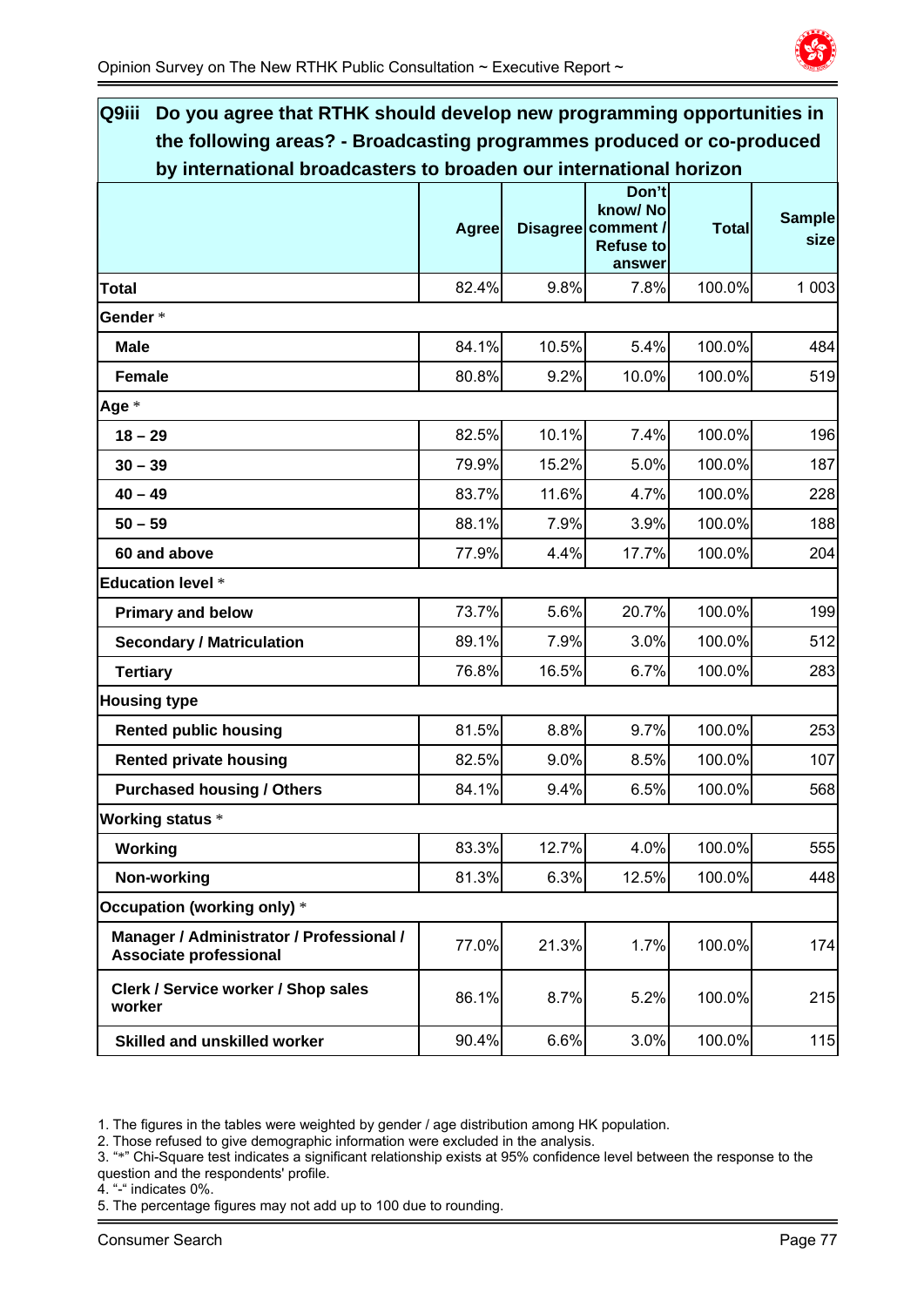

| Q9iii<br>Do you agree that RTHK should develop new programming opportunities in |              |       |                                                                      |              |                       |
|---------------------------------------------------------------------------------|--------------|-------|----------------------------------------------------------------------|--------------|-----------------------|
| the following areas? - Broadcasting programmes produced or co-produced          |              |       |                                                                      |              |                       |
| by international broadcasters to broaden our international horizon              |              |       |                                                                      |              |                       |
|                                                                                 | <b>Agree</b> |       | Don't<br>know/No<br>Disagree comment /<br><b>Refuse to</b><br>answer | <b>Total</b> | <b>Sample</b><br>size |
| <b>Total</b>                                                                    | 82.4%        | 9.8%  | 7.8%                                                                 | 100.0%       | 1 0 0 3               |
| Non-working status (non-working only)                                           |              |       |                                                                      |              |                       |
| <b>Student</b>                                                                  | 74.7%        | 12.5% | 12.9%                                                                | 100.0%       | 71                    |
| Homemaker                                                                       | 82.6%        | 6.0%  | 11.4%                                                                | 100.0%       | 182                   |
| <b>Retired</b>                                                                  | 82.9%        | 3.0%  | 14.2%                                                                | 100.0%       | 153                   |
| <b>Unemployed / Others</b>                                                      | 82.7%        | 8.0%  | 9.3%                                                                 | 100.0%       | 38                    |
| Personal monthly income (working only) *                                        |              |       |                                                                      |              |                       |
| <b>Below \$10,000</b>                                                           | 85.1%        | 8.3%  | 6.6%                                                                 | 100.0%       | 162                   |
| \$10,000 - \$24,999                                                             | 87.7%        | 10.1% | 2.2%                                                                 | 100.0%       | 230                   |
| \$25,000 and above                                                              | 73.8%        | 24.3% | 2.0%                                                                 | 100.0%       | 97                    |
| Frequency of listening to RTHK radio programmes *                               |              |       |                                                                      |              |                       |
| <b>Always</b>                                                                   | 85.9%        | 7.2%  | 6.9%                                                                 | 100.0%       | 246                   |
| <b>Occasionally</b>                                                             | 88.8%        | 7.7%  | 3.4%                                                                 | 100.0%       | 241                   |
| Seldom                                                                          | 82.7%        | 9.6%  | 7.7%                                                                 | 100.0%       | 230                   |
| <b>Never</b>                                                                    | 73.6%        | 14.0% | 12.4%                                                                | 100.0%       | 284                   |
| Frequency of watching RTHK TV programmes *                                      |              |       |                                                                      |              |                       |
| <b>Always</b>                                                                   | 88.0%        | 6.6%  | 5.5%                                                                 | 100.0%       | 233                   |
| <b>Occasionally</b>                                                             | 84.1%        | 9.8%  | 6.1%                                                                 | 100.0%       | 468                   |
| Seldom                                                                          | 77.6%        | 14.5% | 7.9%                                                                 | 100.0%       | 205                   |
| <b>Never</b>                                                                    | 69.5%        | 8.2%  | 22.3%                                                                | 100.0%       | 93                    |
| Incidence of reading the consultation document                                  |              |       |                                                                      |              |                       |
| Yes                                                                             | 85.6%        | 10.2% | 4.3%                                                                 | 100.0%       | 96                    |
| No                                                                              | 82.0%        | 10.0% | 8.0%                                                                 | 100.0%       | 878                   |

2. Those refused to give demographic information were excluded in the analysis.

- 3. "\*" Chi-Square test indicates a significant relationship exists at 95% confidence level between the response to the question and the respondents' profile.
- 4. "-" indicates 0%.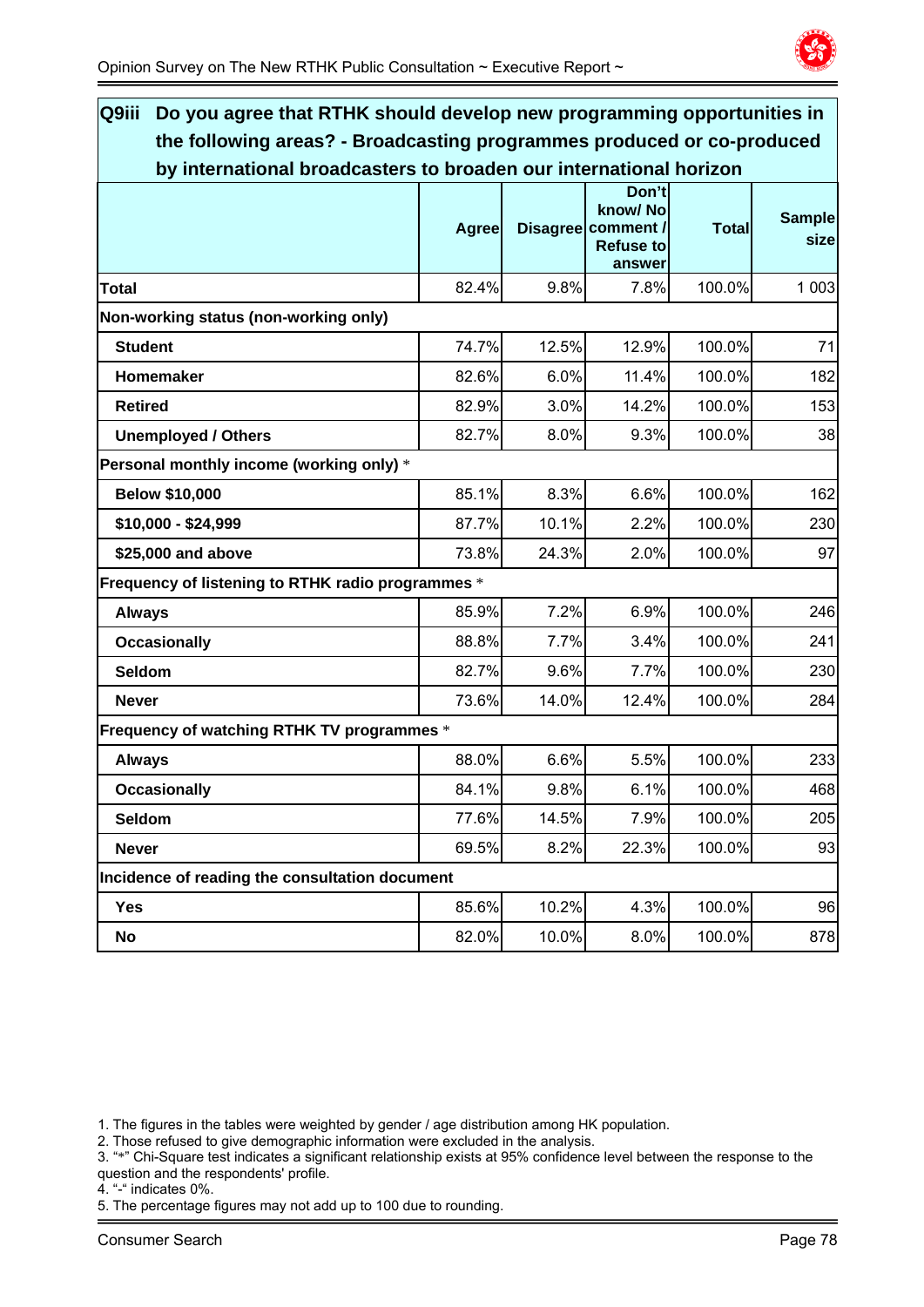

| Q9iv<br>Do you agree that RTHK should develop new programming opportunities in |              |       |                                                                      |              |                       |
|--------------------------------------------------------------------------------|--------------|-------|----------------------------------------------------------------------|--------------|-----------------------|
| the following areas? - Encouraging community participation in broadcasting     |              |       |                                                                      |              |                       |
|                                                                                | <b>Agree</b> |       | Don't<br>know/No<br>Disagree comment /<br><b>Refuse to</b><br>answer | <b>Total</b> | <b>Sample</b><br>size |
| <b>Total</b>                                                                   | 75.0%        | 15.2% | 9.8%                                                                 | 100.0%       | 1 0 0 3               |
| Gender *                                                                       |              |       |                                                                      |              |                       |
| <b>Male</b>                                                                    | 78.4%        | 15.6% | 6.0%                                                                 | 100.0%       | 484                   |
| <b>Female</b>                                                                  | 71.8%        | 14.8% | 13.4%                                                                | 100.0%       | 519                   |
| Age *                                                                          |              |       |                                                                      |              |                       |
| $18 - 29$                                                                      | 86.9%        | 9.0%  | 4.1%                                                                 | 100.0%       | 196                   |
| $30 - 39$                                                                      | 80.9%        | 17.0% | 2.1%                                                                 | 100.0%       | 187                   |
| $40 - 49$                                                                      | 76.6%        | 15.0% | 8.3%                                                                 | 100.0%       | 228                   |
| $50 - 59$                                                                      | 71.6%        | 20.4% | 8.0%                                                                 | 100.0%       | 188                   |
| 60 and above                                                                   | 59.2%        | 15.0% | 25.7%                                                                | 100.0%       | 204                   |
| <b>Education level *</b>                                                       |              |       |                                                                      |              |                       |
| <b>Primary and below</b>                                                       | 62.3%        | 11.3% | 26.3%                                                                | 100.0%       | 199                   |
| <b>Secondary / Matriculation</b>                                               | 76.6%        | 17.6% | 5.9%                                                                 | 100.0%       | 512                   |
| <b>Tertiary</b>                                                                | 81.2%        | 13.9% | 4.9%                                                                 | 100.0%       | 283                   |
| <b>Housing type</b>                                                            |              |       |                                                                      |              |                       |
| <b>Rented public housing</b>                                                   | 76.5%        | 13.0% | 10.5%                                                                | 100.0%       | 253                   |
| <b>Rented private housing</b>                                                  | 78.2%        | 9.9%  | 11.9%                                                                | 100.0%       | 107                   |
| <b>Purchased housing / Others</b>                                              | 75.1%        | 16.9% | 8.0%                                                                 | 100.0%       | 568                   |
| <b>Working status *</b>                                                        |              |       |                                                                      |              |                       |
| Working                                                                        | 79.8%        | 15.6% | 4.6%                                                                 | 100.0%       | 555                   |
| Non-working                                                                    | 68.9%        | 14.8% | 16.3%                                                                | 100.0%       | 448                   |
| <b>Occupation (working only)</b>                                               |              |       |                                                                      |              |                       |
| Manager / Administrator / Professional /<br>Associate professional             | 80.8%        | 15.3% | 3.8%                                                                 | 100.0%       | 174                   |
| Clerk / Service worker / Shop sales<br>worker                                  | 77.7%        | 17.8% | 4.5%                                                                 | 100.0%       | 215                   |
| Skilled and unskilled worker                                                   | 82.0%        | 10.8% | 7.2%                                                                 | 100.0%       | 115                   |

2. Those refused to give demographic information were excluded in the analysis.

- 3. "\*" Chi-Square test indicates a significant relationship exists at 95% confidence level between the response to the question and the respondents' profile.
- 4. "-" indicates 0%.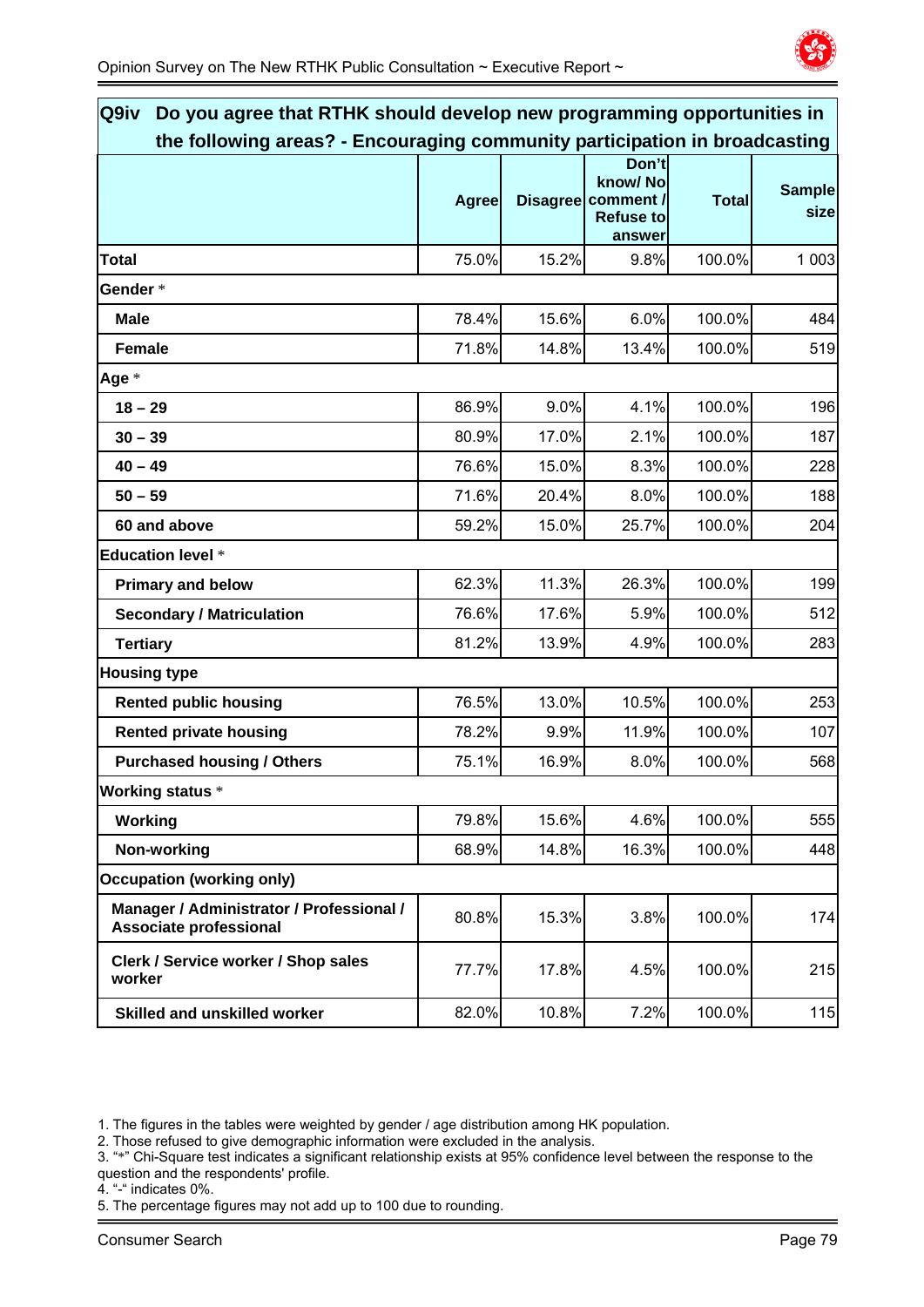

| Q9iv<br>Do you agree that RTHK should develop new programming opportunities in |              |       |                                                                      |              |                       |
|--------------------------------------------------------------------------------|--------------|-------|----------------------------------------------------------------------|--------------|-----------------------|
| the following areas? - Encouraging community participation in broadcasting     | <b>Agree</b> |       | Don't<br>know/No<br>Disagree comment /<br><b>Refuse to</b><br>answer | <b>Total</b> | <b>Sample</b><br>size |
| <b>Total</b>                                                                   | 75.0%        | 15.2% | 9.8%                                                                 | 100.0%       | 1 0 0 3               |
| Non-working status (non-working only) *                                        |              |       |                                                                      |              |                       |
| <b>Student</b>                                                                 | 86.6%        | 9.0%  | 4.5%                                                                 | 100.0%       | 71                    |
| Homemaker                                                                      | 67.1%        | 17.6% | 15.4%                                                                | 100.0%       | 182                   |
| <b>Retired</b>                                                                 | 62.5%        | 15.7% | 21.8%                                                                | 100.0%       | 153                   |
| <b>Unemployed / Others</b>                                                     | 72.8%        | 10.2% | 16.9%                                                                | 100.0%       | 38                    |
| Personal monthly income (working only) *                                       |              |       |                                                                      |              |                       |
| <b>Below \$10,000</b>                                                          | 83.5%        | 10.0% | 6.5%                                                                 | 100.0%       | 162                   |
| \$10,000 - \$24,999                                                            | 80.7%        | 17.0% | 2.3%                                                                 | 100.0%       | 230                   |
| \$25,000 and above                                                             | 73.8%        | 21.6% | 4.5%                                                                 | 100.0%       | 97                    |
| Frequency of listening to RTHK radio programmes *                              |              |       |                                                                      |              |                       |
| <b>Always</b>                                                                  | 69.8%        | 20.8% | 9.4%                                                                 | 100.0%       | 246                   |
| <b>Occasionally</b>                                                            | 78.6%        | 14.3% | 7.1%                                                                 | 100.0%       | 241                   |
| Seldom                                                                         | 79.8%        | 12.9% | 7.3%                                                                 | 100.0%       | 230                   |
| <b>Never</b>                                                                   | 72.4%        | 13.1% | 14.6%                                                                | 100.0%       | 284                   |
| Frequency of watching RTHK TV programmes *                                     |              |       |                                                                      |              |                       |
| <b>Always</b>                                                                  | 76.4%        | 14.5% | 9.1%                                                                 | 100.0%       | 233                   |
| <b>Occasionally</b>                                                            | 74.2%        | 17.0% | 8.8%                                                                 | 100.0%       | 468                   |
| <b>Seldom</b>                                                                  | 78.5%        | 13.0% | 8.5%                                                                 | 100.0%       | 205                   |
| <b>Never</b>                                                                   | 67.2%        | 12.7% | 20.1%                                                                | 100.0%       | 93                    |
| Incidence of reading the consultation document                                 |              |       |                                                                      |              |                       |
| Yes                                                                            | 71.7%        | 20.1% | 8.2%                                                                 | 100.0%       | 96                    |
| No                                                                             | 75.6%        | 14.7% | 9.7%                                                                 | 100.0%       | 878                   |

2. Those refused to give demographic information were excluded in the analysis.

- 3. "\*" Chi-Square test indicates a significant relationship exists at 95% confidence level between the response to the question and the respondents' profile.
- 4. "-" indicates 0%.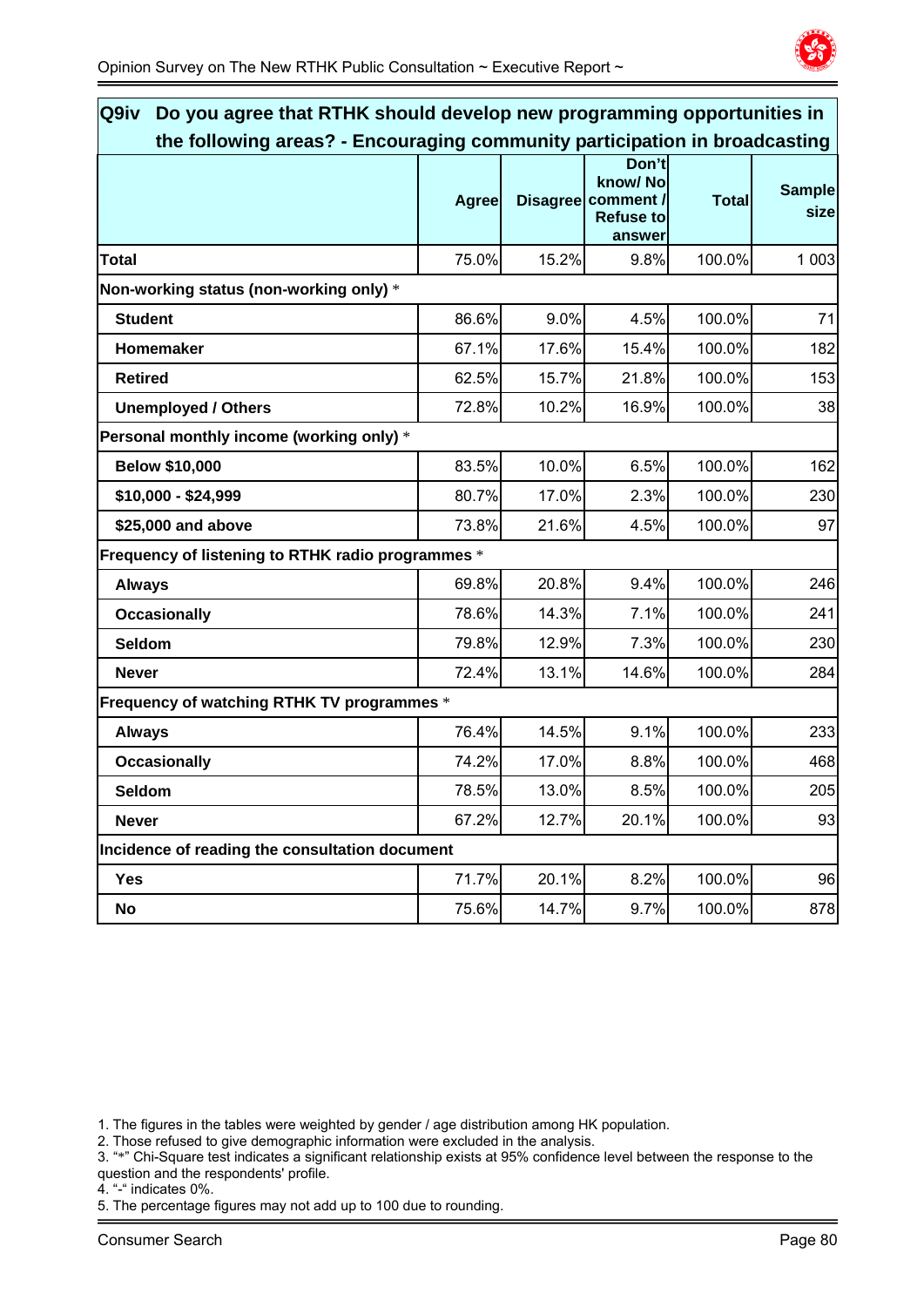

| $\overline{\mathbf{Q}}$ 10<br>Do you agree that RTHK should establish a Community Broadcasting |              |       |                                                                      |              |                       |
|------------------------------------------------------------------------------------------------|--------------|-------|----------------------------------------------------------------------|--------------|-----------------------|
| Involvement Fund to encourage community organisations and NGOs to                              |              |       |                                                                      |              |                       |
| participate in broadcasting?                                                                   |              |       |                                                                      |              |                       |
|                                                                                                | <b>Agree</b> |       | Don't<br>know/No<br>Disagree comment /<br><b>Refuse to</b><br>answer | <b>Total</b> | <b>Sample</b><br>size |
| <b>Total</b>                                                                                   | 65.0%        | 18.1% | 16.9%                                                                | 100.0%       | 1 0 0 3               |
| Gender*                                                                                        |              |       |                                                                      |              |                       |
| <b>Male</b>                                                                                    | 67.1%        | 19.5% | 13.4%                                                                | 100.0%       | 484                   |
| <b>Female</b>                                                                                  | 63.0%        | 16.9% | 20.2%                                                                | 100.0%       | 519                   |
| Age *                                                                                          |              |       |                                                                      |              |                       |
| $18 - 29$                                                                                      | 76.1%        | 14.6% | 9.3%                                                                 | 100.0%       | 196                   |
| $30 - 39$                                                                                      | 63.1%        | 24.4% | 12.5%                                                                | 100.0%       | 187                   |
| $40 - 49$                                                                                      | 66.3%        | 18.9% | 14.7%                                                                | 100.0%       | 228                   |
| $50 - 59$                                                                                      | 67.0%        | 17.2% | 15.8%                                                                | 100.0%       | 188                   |
| 60 and above                                                                                   | 52.7%        | 15.8% | 31.5%                                                                | 100.0%       | 204                   |
| <b>Education level *</b>                                                                       |              |       |                                                                      |              |                       |
| <b>Primary and below</b>                                                                       | 55.4%        | 10.8% | 33.8%                                                                | 100.0%       | 199                   |
| <b>Secondary / Matriculation</b>                                                               | 68.5%        | 17.7% | 13.8%                                                                | 100.0%       | 512                   |
| <b>Tertiary</b>                                                                                | 65.7%        | 24.3% | 9.9%                                                                 | 100.0%       | 283                   |
| <b>Housing type</b>                                                                            |              |       |                                                                      |              |                       |
| <b>Rented public housing</b>                                                                   | 70.1%        | 13.2% | 16.7%                                                                | 100.0%       | 253                   |
| <b>Rented private housing</b>                                                                  | 63.4%        | 19.4% | 17.2%                                                                | 100.0%       | 107                   |
| <b>Purchased housing / Others</b>                                                              | 66.0%        | 18.5% | 15.4%                                                                | 100.0%       | 568                   |
| <b>Working status *</b>                                                                        |              |       |                                                                      |              |                       |
| Working                                                                                        | 68.5%        | 20.7% | 10.8%                                                                | 100.0%       | 555                   |
| Non-working                                                                                    | 60.7%        | 14.9% | 24.4%                                                                | 100.0%       | 448                   |
| Occupation (working only) *                                                                    |              |       |                                                                      |              |                       |
| Manager / Administrator / Professional /<br><b>Associate professional</b>                      | 70.3%        | 24.3% | 5.4%                                                                 | 100.0%       | 174                   |
| Clerk / Service worker / Shop sales<br>worker                                                  | 68.3%        | 21.5% | 10.2%                                                                | 100.0%       | 215                   |
| <b>Skilled and unskilled worker</b>                                                            | 75.5%        | 11.2% | 13.3%                                                                | 100.0%       | 115                   |

2. Those refused to give demographic information were excluded in the analysis.

- 3. "\*" Chi-Square test indicates a significant relationship exists at 95% confidence level between the response to the question and the respondents' profile.
- 4. "-" indicates 0%.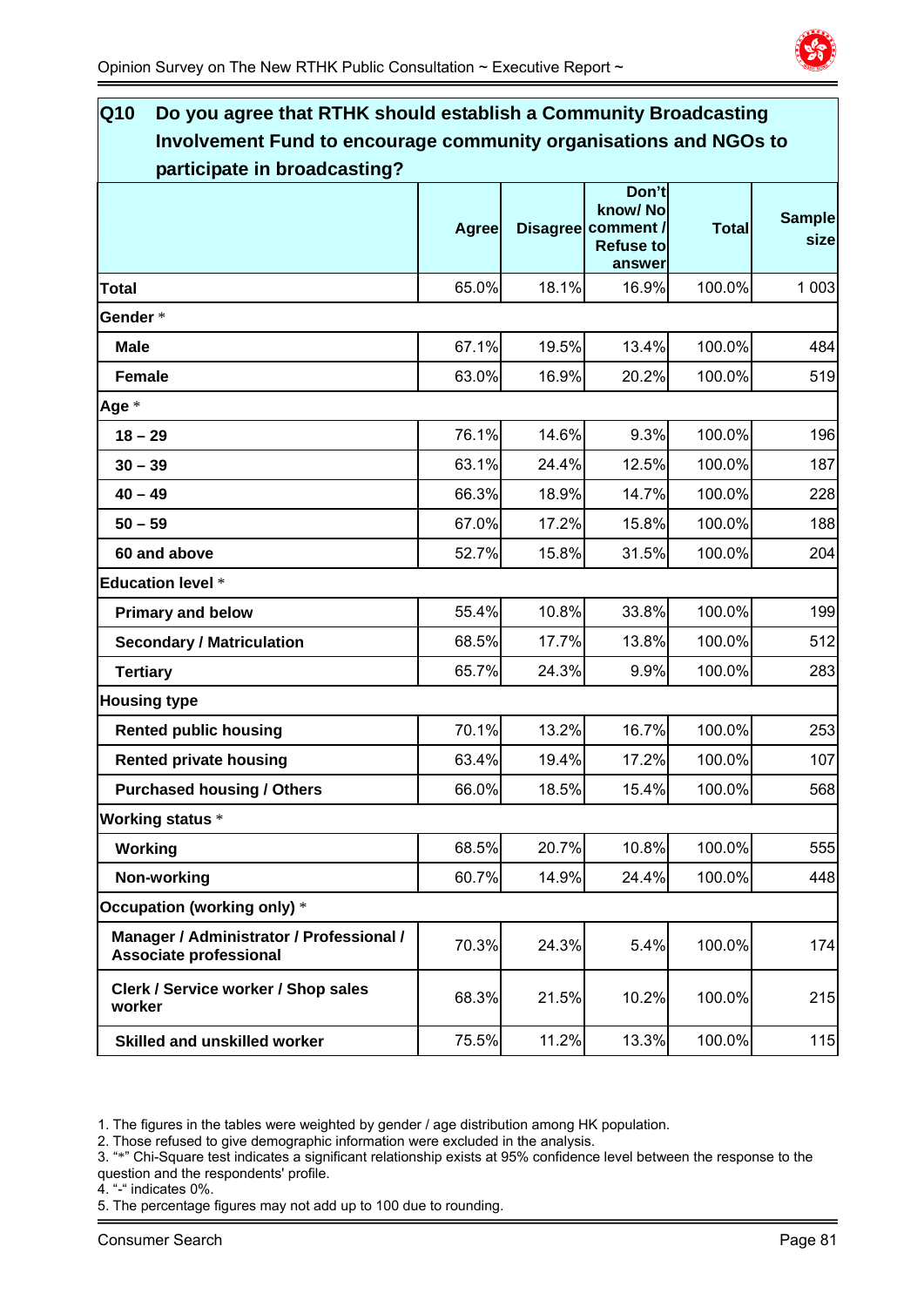

| Q10<br>Do you agree that RTHK should establish a Community Broadcasting |              |       |                                                                      |              |                       |
|-------------------------------------------------------------------------|--------------|-------|----------------------------------------------------------------------|--------------|-----------------------|
| Involvement Fund to encourage community organisations and NGOs to       |              |       |                                                                      |              |                       |
| participate in broadcasting?                                            |              |       |                                                                      |              |                       |
|                                                                         | <b>Agree</b> |       | Don't<br>know/No<br>Disagree comment /<br><b>Refuse to</b><br>answer | <b>Total</b> | <b>Sample</b><br>size |
| <b>Total</b>                                                            | 65.0%        | 18.1% | 16.9%                                                                | 100.0%       | 1 0 0 3               |
| Non-working status (non-working only) *                                 |              |       |                                                                      |              |                       |
| <b>Student</b>                                                          | 76.9%        | 14.7% | 8.4%                                                                 | 100.0%       | 71                    |
| Homemaker                                                               | 59.5%        | 15.3% | 25.2%                                                                | 100.0%       | 182                   |
| <b>Retired</b>                                                          | 55.3%        | 14.3% | 30.5%                                                                | 100.0%       | 153                   |
| <b>Unemployed / Others</b>                                              | 64.0%        | 11.1% | 24.9%                                                                | 100.0%       | 38                    |
| Personal monthly income (working only) *                                |              |       |                                                                      |              |                       |
| <b>Below \$10,000</b>                                                   | 71.6%        | 16.8% | 11.6%                                                                | 100.0%       | 162                   |
| \$10,000 - \$24,999                                                     | 73.3%        | 18.6% | 8.1%                                                                 | 100.0%       | 230                   |
| \$25,000 and above                                                      | 62.9%        | 33.5% | 3.6%                                                                 | 100.0%       | 97                    |
| Frequency of listening to RTHK radio programmes *                       |              |       |                                                                      |              |                       |
| <b>Always</b>                                                           | 62.7%        | 20.1% | 17.2%                                                                | 100.0%       | 246                   |
| <b>Occasionally</b>                                                     | 67.5%        | 18.8% | 13.7%                                                                | 100.0%       | 241                   |
| Seldom                                                                  | 71.5%        | 16.8% | 11.7%                                                                | 100.0%       | 230                   |
| <b>Never</b>                                                            | 60.0%        | 16.9% | 23.1%                                                                | 100.0%       | 284                   |
| Frequency of watching RTHK TV programmes                                |              |       |                                                                      |              |                       |
| <b>Always</b>                                                           | 62.3%        | 18.2% | 19.4%                                                                | 100.0%       | 233                   |
| <b>Occasionally</b>                                                     | 67.7%        | 17.6% | 14.7%                                                                | 100.0%       | 468                   |
| Seldom                                                                  | 66.4%        | 17.6% | 15.9%                                                                | 100.0%       | 205                   |
| <b>Never</b>                                                            | 57.1%        | 20.4% | 22.4%                                                                | 100.0%       | 93                    |
| Incidence of reading the consultation document                          |              |       |                                                                      |              |                       |
| <b>Yes</b>                                                              | 60.4%        | 20.9% | 18.7%                                                                | 100.0%       | 96                    |
| No                                                                      | 65.6%        | 18.1% | 16.2%                                                                | 100.0%       | 878                   |

2. Those refused to give demographic information were excluded in the analysis.

- 3. "\*" Chi-Square test indicates a significant relationship exists at 95% confidence level between the response to the question and the respondents' profile.
- 4. "-" indicates 0%.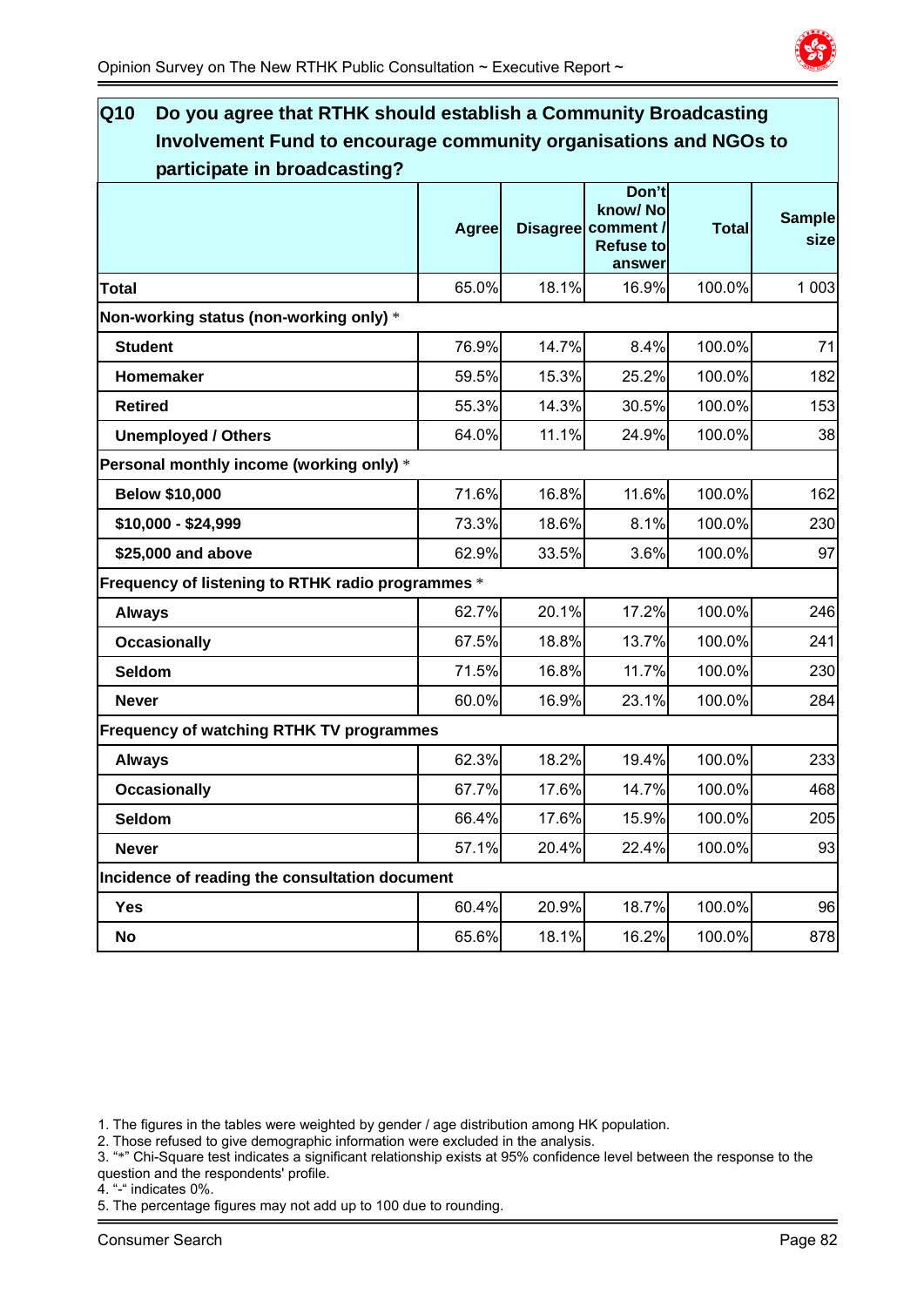

| Q11<br>Do you agree that RTHK, whose operation is funded by public money, should |              |       |                                                                      |              |                       |
|----------------------------------------------------------------------------------|--------------|-------|----------------------------------------------------------------------|--------------|-----------------------|
| enhance its corporate governance and be accountable to the public?               |              |       |                                                                      |              |                       |
|                                                                                  | <b>Agree</b> |       | Don't<br>know/No<br>Disagree comment /<br><b>Refuse to</b><br>answer | <b>Total</b> | <b>Sample</b><br>size |
| <b>Total</b>                                                                     | 82.2%        | 7.7%  | 10.1%                                                                | 100.0%       | 1 0 0 3               |
| Gender *                                                                         |              |       |                                                                      |              |                       |
| <b>Male</b>                                                                      | 86.6%        | 8.2%  | 5.2%                                                                 | 100.0%       | 484                   |
| <b>Female</b>                                                                    | 78.1%        | 7.3%  | 14.7%                                                                | 100.0%       | 519                   |
| Age *                                                                            |              |       |                                                                      |              |                       |
| $18 - 29$                                                                        | 82.2%        | 10.1% | 7.7%                                                                 | 100.0%       | 196                   |
| $30 - 39$                                                                        | 84.3%        | 6.5%  | 9.2%                                                                 | 100.0%       | 187                   |
| $40 - 49$                                                                        | 87.8%        | 7.8%  | 4.4%                                                                 | 100.0%       | 228                   |
| $50 - 59$                                                                        | 85.1%        | 8.4%  | 6.5%                                                                 | 100.0%       | 188                   |
| 60 and above                                                                     | 71.3%        | 5.9%  | 22.8%                                                                | 100.0%       | 204                   |
| <b>Education level *</b>                                                         |              |       |                                                                      |              |                       |
| <b>Primary and below</b>                                                         | 71.3%        | 5.1%  | 23.6%                                                                | 100.0%       | 199                   |
| <b>Secondary / Matriculation</b>                                                 | 84.4%        | 8.3%  | 7.3%                                                                 | 100.0%       | 512                   |
| <b>Tertiary</b>                                                                  | 86.6%        | 8.6%  | 4.7%                                                                 | 100.0%       | 283                   |
| <b>Housing type *</b>                                                            |              |       |                                                                      |              |                       |
| <b>Rented public housing</b>                                                     | 78.4%        | 8.2%  | 13.3%                                                                | 100.0%       | 253                   |
| <b>Rented private housing</b>                                                    | 84.5%        | 3.8%  | 11.7%                                                                | 100.0%       | 107                   |
| <b>Purchased housing / Others</b>                                                | 84.4%        | 7.6%  | 8.0%                                                                 | 100.0%       | 568                   |
| <b>Working status</b>                                                            |              |       |                                                                      |              |                       |
| Working                                                                          | 86.8%        | 8.8%  | 4.4%                                                                 | 100.0%       | 555                   |
| Non-working                                                                      | 76.5%        | 6.4%  | 17.2%                                                                | 100.0%       | 448                   |
| <b>Occupation (working only)</b>                                                 |              |       |                                                                      |              |                       |
| Manager / Administrator / Professional /<br><b>Associate professional</b>        | 86.3%        | 10.9% | 2.8%                                                                 | 100.0%       | 174                   |
| Clerk / Service worker / Shop sales<br>worker                                    | 86.0%        | 9.4%  | 4.6%                                                                 | 100.0%       | 215                   |
| Skilled and unskilled worker                                                     | 91.6%        | 4.2%  | 4.2%                                                                 | 100.0%       | 115                   |

2. Those refused to give demographic information were excluded in the analysis.

4. "-" indicates 0%.

<sup>3. &</sup>quot;\*" Chi-Square test indicates a significant relationship exists at 95% confidence level between the response to the question and the respondents' profile.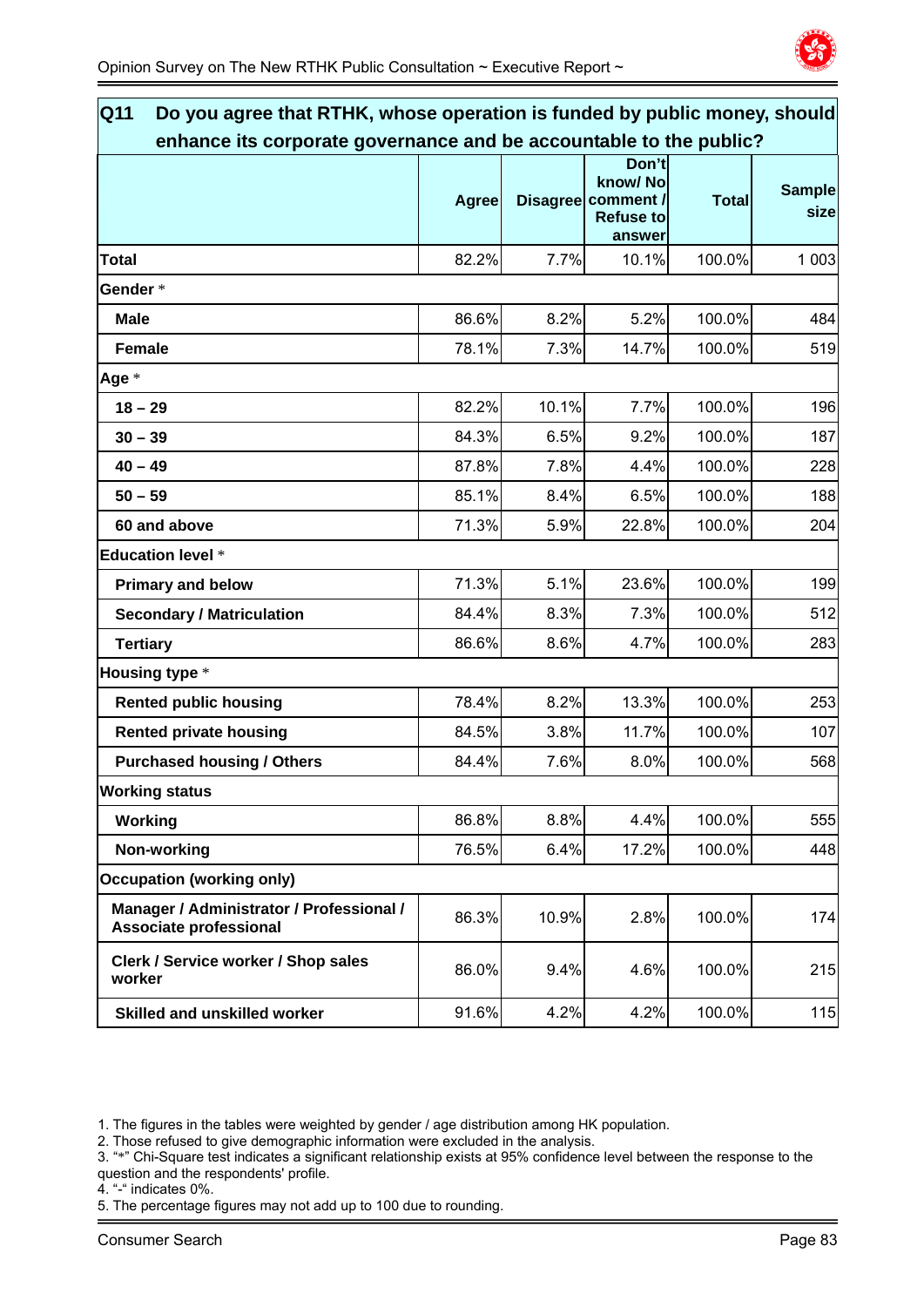

| Q11<br>Do you agree that RTHK, whose operation is funded by public money, should |              |       |                                                                      |              |                       |  |  |
|----------------------------------------------------------------------------------|--------------|-------|----------------------------------------------------------------------|--------------|-----------------------|--|--|
| enhance its corporate governance and be accountable to the public?               |              |       |                                                                      |              |                       |  |  |
|                                                                                  | <b>Agree</b> |       | Don't<br>know/No<br>Disagree comment /<br><b>Refuse to</b><br>answer | <b>Total</b> | <b>Sample</b><br>size |  |  |
| <b>Total</b>                                                                     | 82.2%        | 7.7%  | 10.1%                                                                | 100.0%       | 1 0 0 3               |  |  |
| Non-working status (non-working only)                                            |              |       |                                                                      |              |                       |  |  |
| <b>Student</b>                                                                   | 80.4%        | 4.0%  | 15.6%                                                                | 100.0%       | 71                    |  |  |
| Homemaker                                                                        | 76.6%        | 6.8%  | 16.6%                                                                | 100.0%       | 182                   |  |  |
| <b>Retired</b>                                                                   | 74.8%        | 7.6%  | 17.6%                                                                | 100.0%       | 153                   |  |  |
| <b>Unemployed / Others</b>                                                       | 74.8%        | 4.3%  | 20.8%                                                                | 100.0%       | 38                    |  |  |
| Personal monthly income (working only)                                           |              |       |                                                                      |              |                       |  |  |
| <b>Below \$10,000</b>                                                            | 86.8%        | 8.8%  | 4.4%                                                                 | 100.0%       | 162                   |  |  |
| \$10,000 - \$24,999                                                              | 88.1%        | 9.5%  | 2.4%                                                                 | 100.0%       | 230                   |  |  |
| \$25,000 and above                                                               | 90.0%        | 9.0%  | 1.0%                                                                 | 100.0%       | 97                    |  |  |
| Frequency of listening to RTHK radio programmes                                  |              |       |                                                                      |              |                       |  |  |
| <b>Always</b>                                                                    | 80.5%        | 10.3% | 9.2%                                                                 | 100.0%       | 246                   |  |  |
| <b>Occasionally</b>                                                              | 84.2%        | 6.6%  | 9.2%                                                                 | 100.0%       | 241                   |  |  |
| Seldom                                                                           | 87.6%        | 5.3%  | 7.0%                                                                 | 100.0%       | 230                   |  |  |
| <b>Never</b>                                                                     | 77.9%        | 8.4%  | 13.7%                                                                | 100.0%       | 284                   |  |  |
| Frequency of watching RTHK TV programmes                                         |              |       |                                                                      |              |                       |  |  |
| <b>Always</b>                                                                    | 84.6%        | 7.1%  | 8.3%                                                                 | 100.0%       | 233                   |  |  |
| <b>Occasionally</b>                                                              | 81.8%        | 9.1%  | 9.0%                                                                 | 100.0%       | 468                   |  |  |
| <b>Seldom</b>                                                                    | 84.4%        | 5.2%  | 10.4%                                                                | 100.0%       | 205                   |  |  |
| <b>Never</b>                                                                     | 73.3%        | 8.2%  | 18.5%                                                                | 100.0%       | 93                    |  |  |
| Incidence of reading the consultation document                                   |              |       |                                                                      |              |                       |  |  |
| <b>Yes</b>                                                                       | 83.8%        | 7.2%  | 9.0%                                                                 | 100.0%       | 96                    |  |  |
| No                                                                               | 82.2%        | 8.0%  | 9.8%                                                                 | 100.0%       | 878                   |  |  |

2. Those refused to give demographic information were excluded in the analysis.

3. "\*" Chi-Square test indicates a significant relationship exists at 95% confidence level between the response to the question and the respondents' profile.

4. "-" indicates 0%.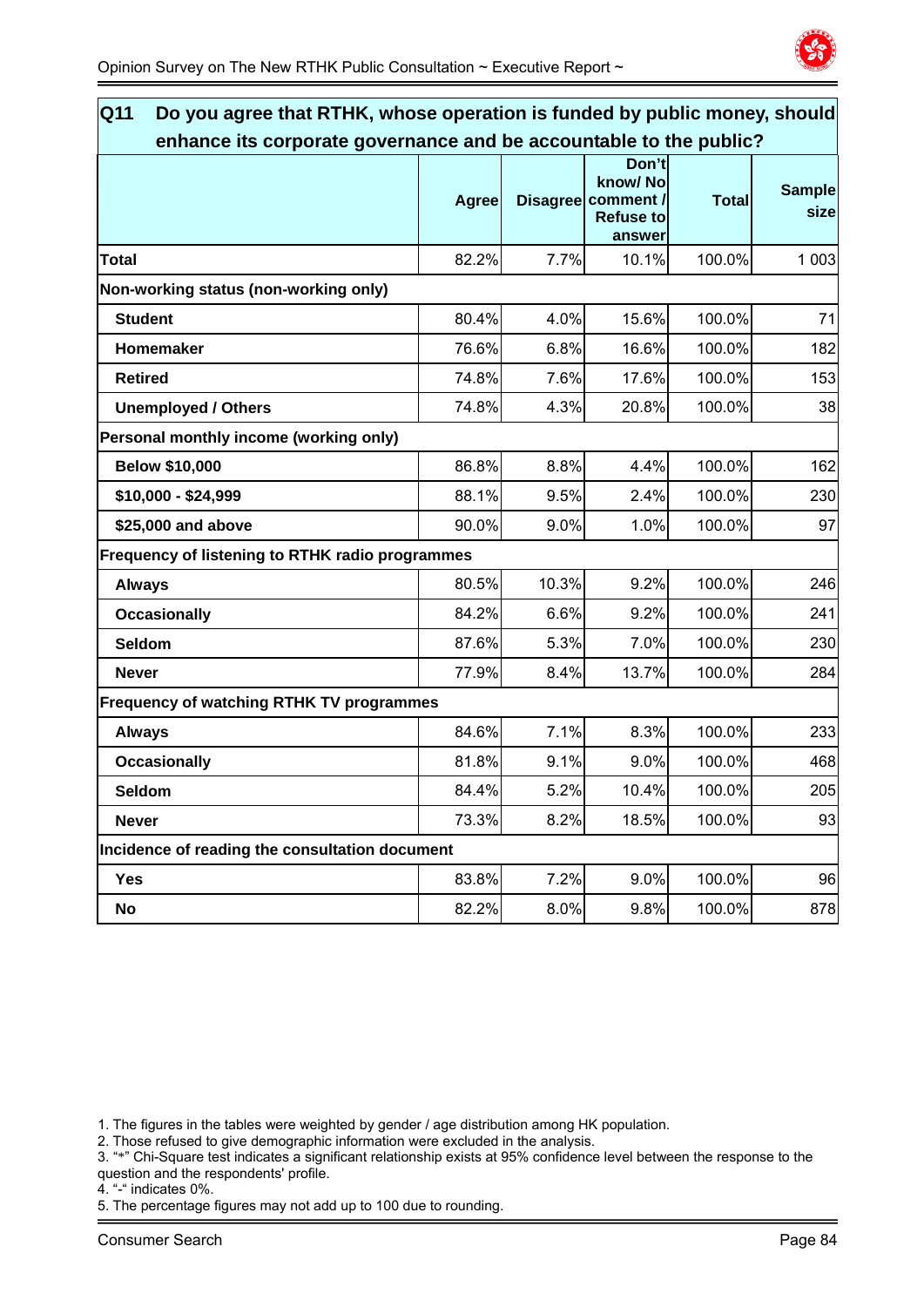

| $\overline{\text{Q}}$ 12<br>There are suggestions about establishment of a broad-based Board of |       |       |                                        |              |               |
|-------------------------------------------------------------------------------------------------|-------|-------|----------------------------------------|--------------|---------------|
| Advisors, comprising mainly non-official members. Do you agree that could                       |       |       |                                        |              |               |
| help enhance the corporate governance of RTHK and its accountability to the                     |       |       |                                        |              |               |
| public?                                                                                         |       |       |                                        |              |               |
|                                                                                                 |       |       | Don't<br>know/No                       |              | <b>Sample</b> |
|                                                                                                 | Agree |       | Disagree comment /<br><b>Refuse to</b> | <b>Total</b> | size          |
|                                                                                                 |       |       | answer                                 |              |               |
| Total                                                                                           | 69.1% | 14.9% | 16.0%                                  | 100.0%       | 1 0 0 3       |
| Gender*                                                                                         |       |       |                                        |              |               |
| <b>Male</b>                                                                                     | 74.3% | 14.1% | 11.6%                                  | 100.0%       | 484           |
| <b>Female</b>                                                                                   | 64.2% | 15.8% | 20.0%                                  | 100.0%       | 519           |
| Age *                                                                                           |       |       |                                        |              |               |
| $18 - 29$                                                                                       | 77.0% | 11.8% | 11.3%                                  | 100.0%       | 196           |
| $30 - 39$                                                                                       | 76.8% | 12.2% | 11.0%                                  | 100.0%       | 187           |
| $40 - 49$                                                                                       | 74.0% | 14.5% | 11.6%                                  | 100.0%       | 228           |
| $50 - 59$                                                                                       | 66.3% | 21.1% | 12.6%                                  | 100.0%       | 188           |
| 60 and above                                                                                    | 51.6% | 15.3% | 33.0%                                  | 100.0%       | 204           |
| <b>Education level *</b>                                                                        |       |       |                                        |              |               |
| <b>Primary and below</b>                                                                        | 52.1% | 14.1% | 33.8%                                  | 100.0%       | 199           |
| <b>Secondary / Matriculation</b>                                                                | 72.2% | 14.9% | 12.8%                                  | 100.0%       | 512           |
| <b>Tertiary</b>                                                                                 | 75.8% | 15.7% | 8.5%                                   | 100.0%       | 283           |
| <b>Housing type</b>                                                                             |       |       |                                        |              |               |
| <b>Rented public housing</b>                                                                    | 67.2% | 14.5% | 18.3%                                  | 100.0%       | 253           |
| <b>Rented private housing</b>                                                                   | 67.1% | 14.4% | 18.6%                                  | 100.0%       | 107           |
| <b>Purchased housing / Others</b>                                                               | 71.4% | 15.4% | 13.2%                                  | 100.0%       | 568           |
| <b>Working status *</b>                                                                         |       |       |                                        |              |               |
| Working                                                                                         | 74.5% | 15.4% | 10.1%                                  | 100.0%       | 555           |
| Non-working                                                                                     | 62.4% | 14.4% | 23.2%                                  | 100.0%       | 448           |
| Occupation (working only) *                                                                     |       |       |                                        |              |               |
| Manager / Administrator / Professional /<br>Associate professional                              | 70.6% | 21.4% | 8.0%                                   | 100.0%       | 174           |
| Clerk / Service worker / Shop sales<br>worker                                                   | 76.5% | 15.6% | 7.9%                                   | 100.0%       | 215           |
| <b>Skilled and unskilled worker</b>                                                             | 74.3% | 8.0%  | 17.7%                                  | 100.0%       | 115           |

2. Those refused to give demographic information were excluded in the analysis.

3. "\*" Chi-Square test indicates a significant relationship exists at 95% confidence level between the response to the question and the respondents' profile.

4. "-" indicates 0%.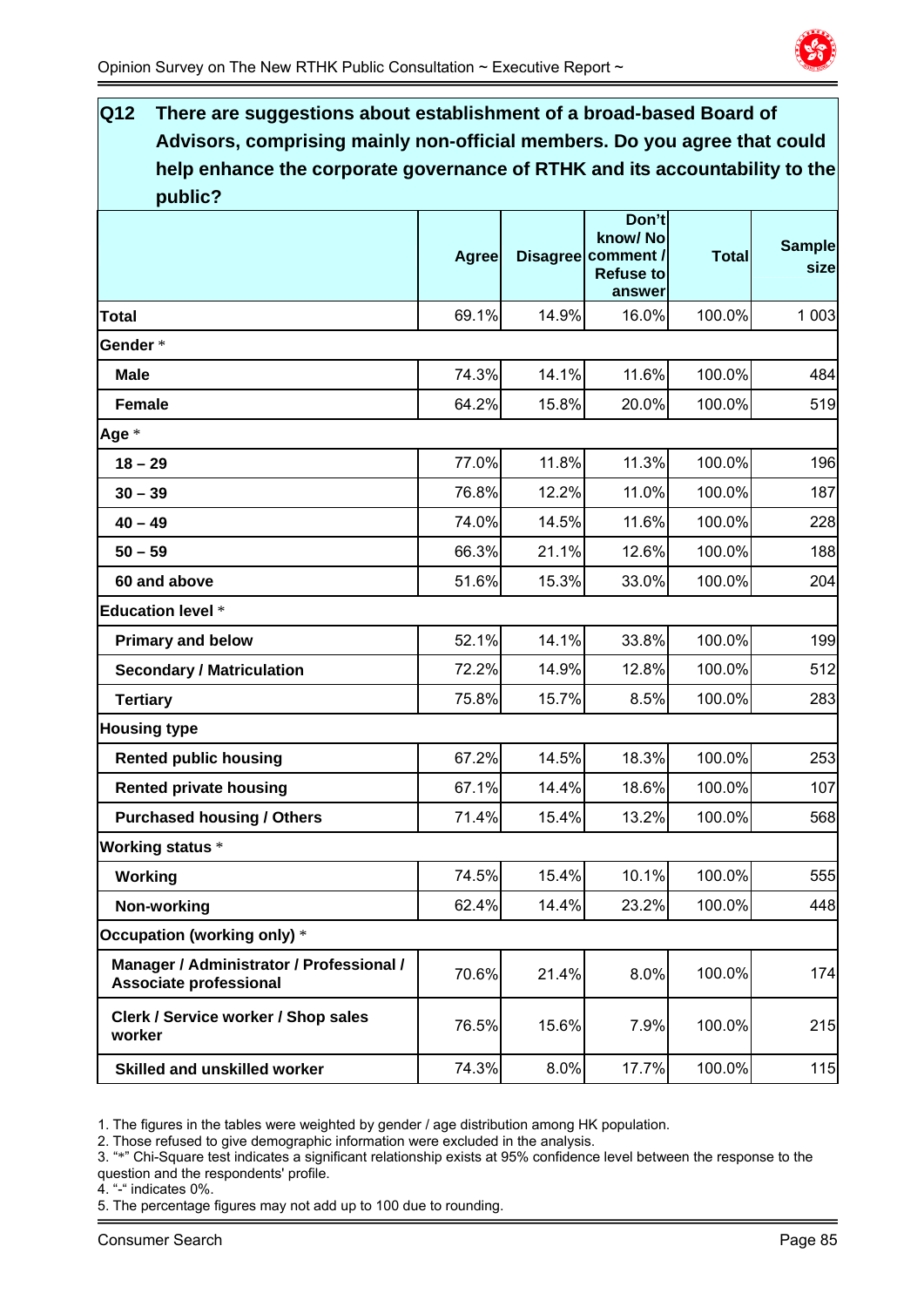

| $\overline{\mathsf{Q}}$ 12<br>There are suggestions about establishment of a broad-based Board of |              |       |                                                             |              |                       |
|---------------------------------------------------------------------------------------------------|--------------|-------|-------------------------------------------------------------|--------------|-----------------------|
| Advisors, comprising mainly non-official members. Do you agree that could                         |              |       |                                                             |              |                       |
| help enhance the corporate governance of RTHK and its accountability to the                       |              |       |                                                             |              |                       |
| public?                                                                                           |              |       | Don't                                                       |              |                       |
|                                                                                                   | <b>Agree</b> |       | know/No<br>Disagree comment /<br><b>Refuse to</b><br>answer | <b>Total</b> | <b>Sample</b><br>size |
| <b>Total</b>                                                                                      | 69.1%        | 14.9% | 16.0%                                                       | 100.0%       | 1 0 0 3               |
| Non-working status (non-working only) *                                                           |              |       |                                                             |              |                       |
| <b>Student</b>                                                                                    | 77.9%        | 9.7%  | 12.4%                                                       | 100.0%       | 71                    |
| Homemaker                                                                                         | 59.9%        | 15.4% | 24.7%                                                       | 100.0%       | 182                   |
| <b>Retired</b>                                                                                    | 54.1%        | 17.6% | 28.3%                                                       | 100.0%       | 153                   |
| <b>Unemployed / Others</b>                                                                        | 78.3%        | 5.2%  | 16.5%                                                       | 100.0%       | 38                    |
| Personal monthly income (working only) *                                                          |              |       |                                                             |              |                       |
| <b>Below \$10,000</b>                                                                             | 71.3%        | 12.4% | 16.3%                                                       | 100.0%       | 162                   |
| \$10,000 - \$24,999                                                                               | 77.4%        | 16.0% | 6.6%                                                        | 100.0%       | 230                   |
| \$25,000 and above                                                                                | 74.4%        | 20.5% | 5.1%                                                        | 100.0%       | 97                    |
| Frequency of listening to RTHK radio programmes *                                                 |              |       |                                                             |              |                       |
| <b>Always</b>                                                                                     | 67.2%        | 19.1% | 13.7%                                                       | 100.0%       | 246                   |
| <b>Occasionally</b>                                                                               | 74.6%        | 13.8% | 11.7%                                                       | 100.0%       | 241                   |
| <b>Seldom</b>                                                                                     | 73.7%        | 12.0% | 14.3%                                                       | 100.0%       | 230                   |
| <b>Never</b>                                                                                      | 62.7%        | 14.8% | 22.5%                                                       | 100.0%       | 284                   |
| Frequency of watching RTHK TV programmes *                                                        |              |       |                                                             |              |                       |
| <b>Always</b>                                                                                     | 66.2%        | 19.5% | 14.3%                                                       | 100.0%       | 233                   |
| <b>Occasionally</b>                                                                               | 70.2%        | 15.5% | 14.2%                                                       | 100.0%       | 468                   |
| Seldom                                                                                            | 70.1%        | 12.1% | 17.8%                                                       | 100.0%       | 205                   |
| <b>Never</b>                                                                                      | 68.5%        | 6.8%  | 24.7%                                                       | 100.0%       | 93                    |
| Incidence of reading the consultation document                                                    |              |       |                                                             |              |                       |
| Yes                                                                                               | 68.6%        | 18.4% | 13.0%                                                       | 100.0%       | 96                    |
| No                                                                                                | 69.5%        | 14.5% | 16.0%                                                       | 100.0%       | 878                   |

2. Those refused to give demographic information were excluded in the analysis.

- 3. "\*" Chi-Square test indicates a significant relationship exists at 95% confidence level between the response to the question and the respondents' profile.
- 4. "-" indicates 0%.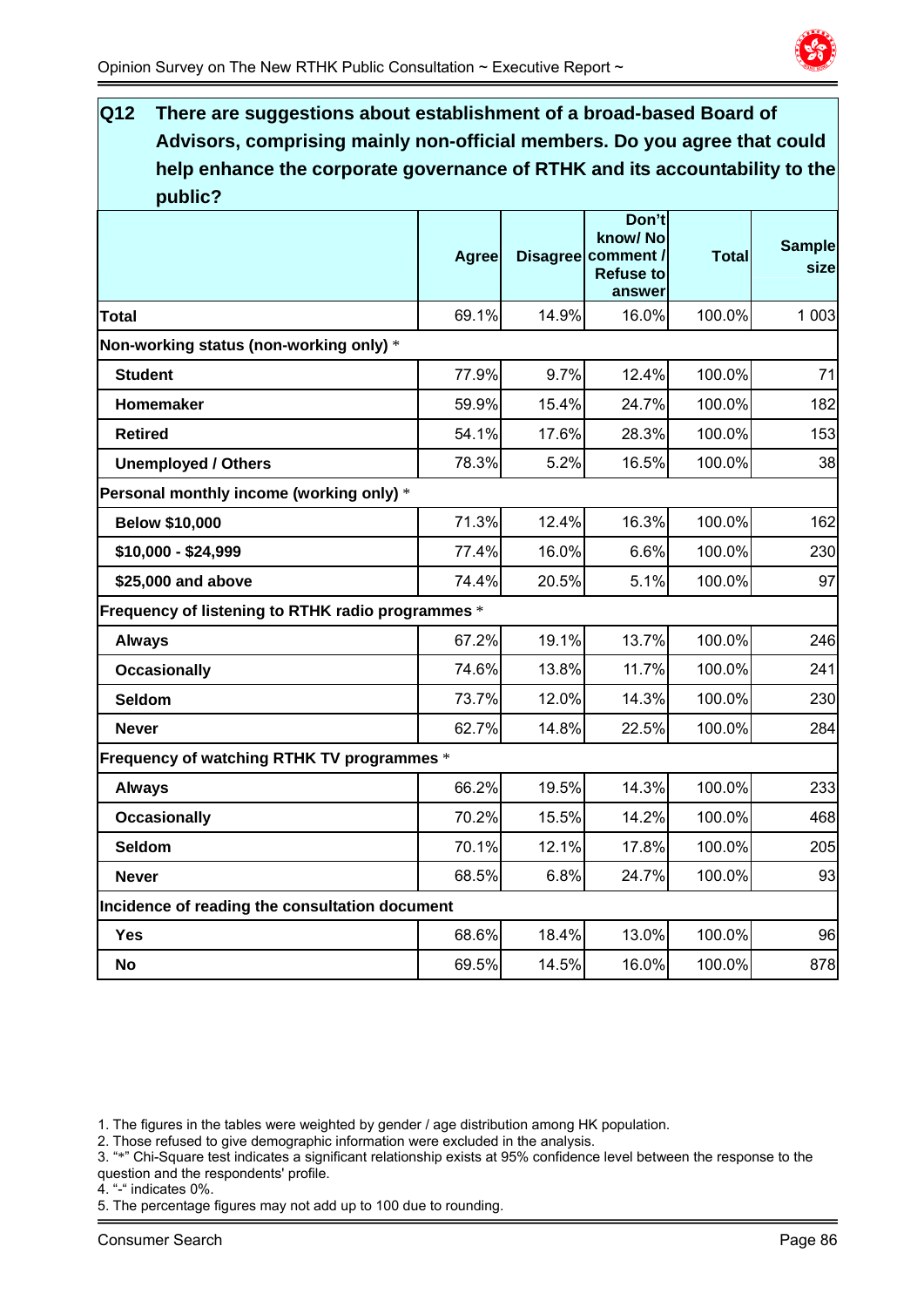

| $\overline{\mathsf{Q}}$ 13<br>Do you agree that the Board of Advisors should not comprise serving ExCo |              |       |                                                                      |              |                       |
|--------------------------------------------------------------------------------------------------------|--------------|-------|----------------------------------------------------------------------|--------------|-----------------------|
| and LegCo Members, public and judicial officers?                                                       |              |       |                                                                      |              |                       |
|                                                                                                        | <b>Agree</b> |       | Don't<br>know/No<br>Disagree comment /<br><b>Refuse to</b><br>answer | <b>Total</b> | <b>Sample</b><br>size |
| <b>Total</b>                                                                                           | 68.2%        | 15.4% | 16.3%                                                                | 100.0%       | 1 0 0 3               |
| Gender*                                                                                                |              |       |                                                                      |              |                       |
| <b>Male</b>                                                                                            | 72.4%        | 16.4% | 11.2%                                                                | 100.0%       | 484                   |
| <b>Female</b>                                                                                          | 64.3%        | 14.6% | 21.1%                                                                | 100.0%       | 519                   |
| Age *                                                                                                  |              |       |                                                                      |              |                       |
| $18 - 29$                                                                                              | 76.9%        | 10.0% | 13.1%                                                                | 100.0%       | 196                   |
| $30 - 39$                                                                                              | 74.9%        | 10.4% | 14.7%                                                                | 100.0%       | 187                   |
| $40 - 49$                                                                                              | 70.2%        | 19.2% | 10.6%                                                                | 100.0%       | 228                   |
| $50 - 59$                                                                                              | 66.2%        | 19.3% | 14.5%                                                                | 100.0%       | 188                   |
| 60 and above                                                                                           | 53.5%        | 17.5% | 29.0%                                                                | 100.0%       | 204                   |
| <b>Education level *</b>                                                                               |              |       |                                                                      |              |                       |
| <b>Primary and below</b>                                                                               | 52.0%        | 16.2% | 31.7%                                                                | 100.0%       | 199                   |
| <b>Secondary / Matriculation</b>                                                                       | 70.7%        | 16.9% | 12.3%                                                                | 100.0%       | 512                   |
| <b>Tertiary</b>                                                                                        | 75.8%        | 12.2% | 11.9%                                                                | 100.0%       | 283                   |
| <b>Housing type</b>                                                                                    |              |       |                                                                      |              |                       |
| <b>Rented public housing</b>                                                                           | 63.7%        | 16.3% | 20.1%                                                                | 100.0%       | 253                   |
| <b>Rented private housing</b>                                                                          | 69.7%        | 12.9% | 17.4%                                                                | 100.0%       | 107                   |
| <b>Purchased housing / Others</b>                                                                      | 71.9%        | 15.5% | 12.6%                                                                | 100.0%       | 568                   |
| <b>Working status</b> *                                                                                |              |       |                                                                      |              |                       |
| Working                                                                                                | 72.1%        | 15.8% | 12.1%                                                                | 100.0%       | 555                   |
| Non-working                                                                                            | 63.4%        | 15.0% | 21.6%                                                                | 100.0%       | 448                   |
| <b>Occupation (working only)</b>                                                                       |              |       |                                                                      |              |                       |
| Manager / Administrator / Professional /<br><b>Associate professional</b>                              | 72.3%        | 15.3% | 12.4%                                                                | 100.0%       | 174                   |
| <b>Clerk / Service worker / Shop sales</b><br>worker                                                   | 72.9%        | 16.2% | 10.9%                                                                | 100.0%       | 215                   |
| <b>Skilled and unskilled worker</b>                                                                    | 72.9%        | 14.0% | 13.0%                                                                | 100.0%       | 115                   |

2. Those refused to give demographic information were excluded in the analysis.

4. "-" indicates 0%.

<sup>3. &</sup>quot;\*" Chi-Square test indicates a significant relationship exists at 95% confidence level between the response to the question and the respondents' profile.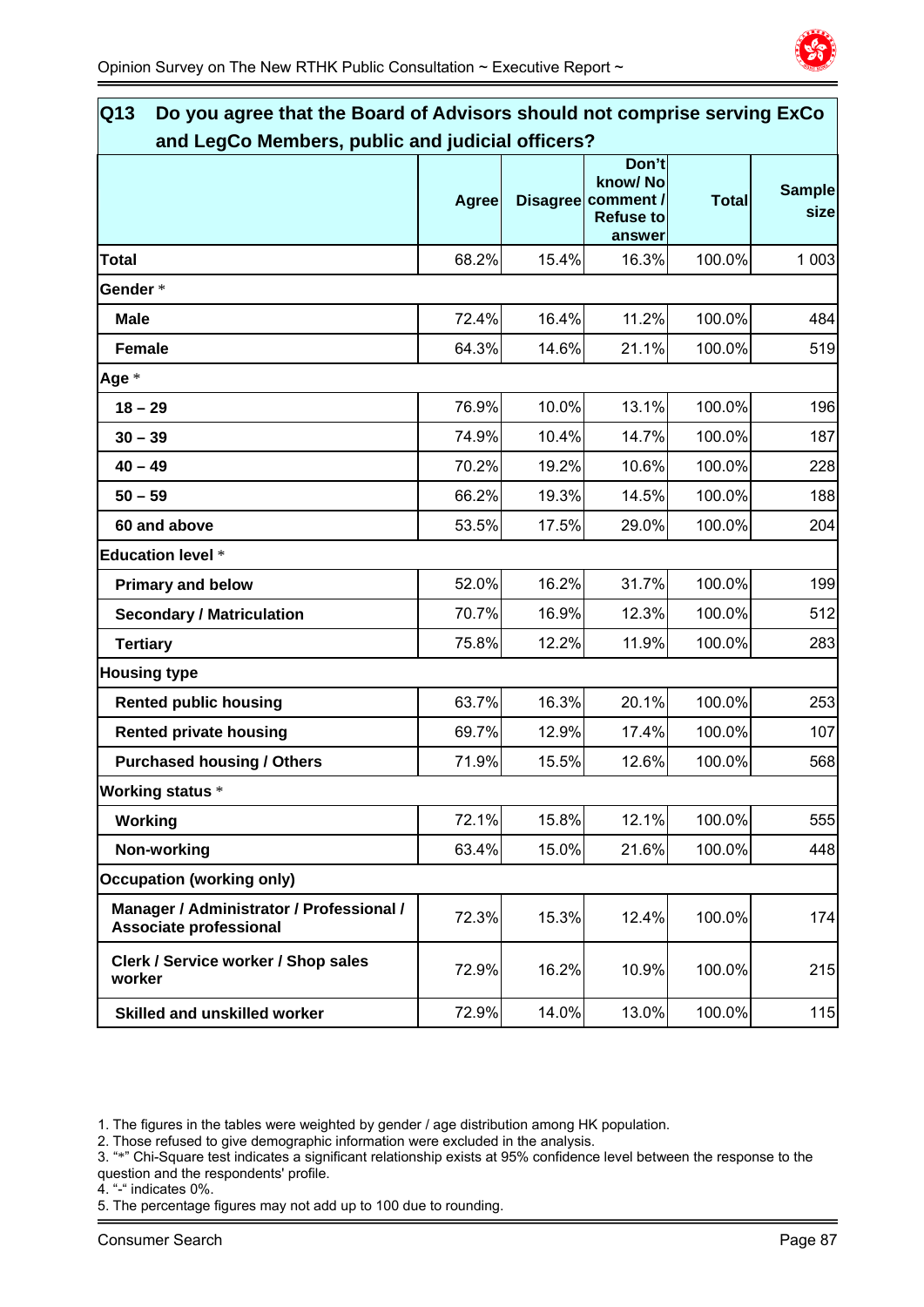

| $\overline{\mathsf{Q}}$ 13<br>Do you agree that the Board of Advisors should not comprise serving ExCo<br>and LegCo Members, public and judicial officers? |              |       |                                                                      |              |                       |  |  |
|------------------------------------------------------------------------------------------------------------------------------------------------------------|--------------|-------|----------------------------------------------------------------------|--------------|-----------------------|--|--|
|                                                                                                                                                            | <b>Agree</b> |       | Don't<br>know/No<br>Disagree comment /<br><b>Refuse to</b><br>answer | <b>Total</b> | <b>Sample</b><br>size |  |  |
| <b>Total</b>                                                                                                                                               | 68.2%        | 15.4% | 16.3%                                                                | 100.0%       | 1 0 0 3               |  |  |
| Non-working status (non-working only)                                                                                                                      |              |       |                                                                      |              |                       |  |  |
| <b>Student</b>                                                                                                                                             | 78.7%        | 8.9%  | 12.4%                                                                | 100.0%       | 71                    |  |  |
| Homemaker                                                                                                                                                  | 62.9%        | 15.7% | 21.4%                                                                | 100.0%       | 182                   |  |  |
| <b>Retired</b>                                                                                                                                             | 56.9%        | 18.1% | 25.0%                                                                | 100.0%       | 153                   |  |  |
| <b>Unemployed / Others</b>                                                                                                                                 | 65.7%        | 10.5% | 23.9%                                                                | 100.0%       | 38                    |  |  |
| Personal monthly income (working only) *                                                                                                                   |              |       |                                                                      |              |                       |  |  |
| <b>Below \$10,000</b>                                                                                                                                      | 68.2%        | 17.2% | 14.6%                                                                | 100.0%       | 162                   |  |  |
| \$10,000 - \$24,999                                                                                                                                        | 78.0%        | 12.0% | 10.0%                                                                | 100.0%       | 230                   |  |  |
| \$25,000 and above                                                                                                                                         | 68.4%        | 24.6% | 6.9%                                                                 | 100.0%       | 97                    |  |  |
| Frequency of listening to RTHK radio programmes                                                                                                            |              |       |                                                                      |              |                       |  |  |
| <b>Always</b>                                                                                                                                              | 69.8%        | 16.0% | 14.2%                                                                | 100.0%       | 246                   |  |  |
| <b>Occasionally</b>                                                                                                                                        | 71.3%        | 15.8% | 12.9%                                                                | 100.0%       | 241                   |  |  |
| <b>Seldom</b>                                                                                                                                              | 66.6%        | 17.1% | 16.3%                                                                | 100.0%       | 230                   |  |  |
| <b>Never</b>                                                                                                                                               | 65.9%        | 13.3% | 20.8%                                                                | 100.0%       | 284                   |  |  |
| <b>Frequency of watching RTHK TV programmes</b>                                                                                                            |              |       |                                                                      |              |                       |  |  |
| <b>Always</b>                                                                                                                                              | 68.5%        | 16.7% | 14.8%                                                                | 100.0%       | 233                   |  |  |
| <b>Occasionally</b>                                                                                                                                        | 69.6%        | 15.6% | 14.9%                                                                | 100.0%       | 468                   |  |  |
| <b>Seldom</b>                                                                                                                                              | 67.7%        | 14.0% | 18.3%                                                                | 100.0%       | 205                   |  |  |
| <b>Never</b>                                                                                                                                               | 60.3%        | 15.6% | 24.1%                                                                | 100.0%       | 93                    |  |  |
| Incidence of reading the consultation document *                                                                                                           |              |       |                                                                      |              |                       |  |  |
| Yes                                                                                                                                                        | 64.2%        | 23.8% | 12.0%                                                                | 100.0%       | 96                    |  |  |
| No                                                                                                                                                         | 69.2%        | 14.5% | 16.3%                                                                | 100.0%       | 878                   |  |  |

2. Those refused to give demographic information were excluded in the analysis.

3. "\*" Chi-Square test indicates a significant relationship exists at 95% confidence level between the response to the question and the respondents' profile.

4. "-" indicates 0%.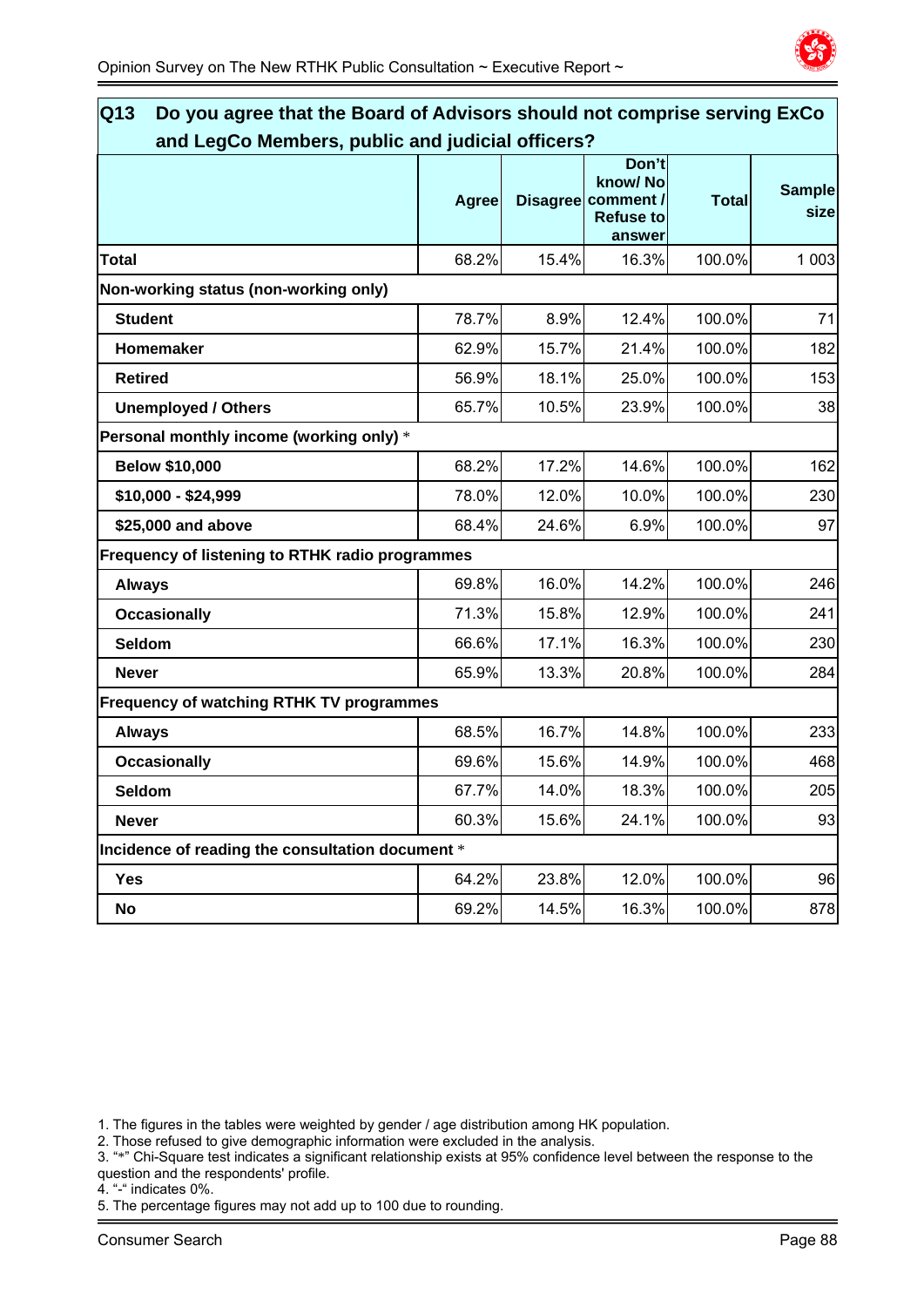

| $\overline{\mathsf{Q}}$ 14<br>Do you agree that RTHK should publish annual report to the public on its |              |      |                                                                      |              |                       |
|--------------------------------------------------------------------------------------------------------|--------------|------|----------------------------------------------------------------------|--------------|-----------------------|
| achievement towards a set of performance indicators with a view to                                     |              |      |                                                                      |              |                       |
| enhancing transparency and accountability?                                                             | <b>Agree</b> |      | Don't<br>know/No<br>Disagree comment /<br><b>Refuse to</b><br>answer | <b>Total</b> | <b>Sample</b><br>size |
| Total                                                                                                  | 85.4%        | 5.3% | 9.3%                                                                 | 100.0%       | 1 0 0 3               |
| Gender*                                                                                                |              |      |                                                                      |              |                       |
| <b>Male</b>                                                                                            | 88.9%        | 5.3% | 5.8%                                                                 | 100.0%       | 484                   |
| <b>Female</b>                                                                                          | 82.1%        | 5.3% | 12.5%                                                                | 100.0%       | 519                   |
| Age *                                                                                                  |              |      |                                                                      |              |                       |
| $18 - 29$                                                                                              | 83.8%        | 9.5% | 6.8%                                                                 | 100.0%       | 196                   |
| $30 - 39$                                                                                              | 89.4%        | 5.3% | 5.3%                                                                 | 100.0%       | 187                   |
| $40 - 49$                                                                                              | 89.6%        | 5.8% | 4.6%                                                                 | 100.0%       | 228                   |
| $50 - 59$                                                                                              | 90.0%        | 3.5% | 6.5%                                                                 | 100.0%       | 188                   |
| 60 and above                                                                                           | 74.2%        | 2.6% | 23.2%                                                                | 100.0%       | 204                   |
| <b>Education level *</b>                                                                               |              |      |                                                                      |              |                       |
| <b>Primary and below</b>                                                                               | 70.5%        | 3.4% | 26.2%                                                                | 100.0%       | 199                   |
| <b>Secondary / Matriculation</b>                                                                       | 89.6%        | 4.7% | 5.7%                                                                 | 100.0%       | 512                   |
| <b>Tertiary</b>                                                                                        | 88.3%        | 8.1% | 3.7%                                                                 | 100.0%       | 283                   |
| <b>Housing type *</b>                                                                                  |              |      |                                                                      |              |                       |
| <b>Rented public housing</b>                                                                           | 82.3%        | 5.9% | 11.8%                                                                | 100.0%       | 253                   |
| <b>Rented private housing</b>                                                                          | 83.7%        | 0.8% | 15.6%                                                                | 100.0%       | 107                   |
| <b>Purchased housing / Others</b>                                                                      | 89.0%        | 4.7% | 6.3%                                                                 | 100.0%       | 568                   |
| <b>Working status *</b>                                                                                |              |      |                                                                      |              |                       |
| Working                                                                                                | 89.8%        | 6.1% | 4.1%                                                                 | 100.0%       | 555                   |
| Non-working                                                                                            | 79.9%        | 4.4% | 15.8%                                                                | 100.0%       | 448                   |
| <b>Occupation (working only)</b>                                                                       |              |      |                                                                      |              |                       |
| Manager / Administrator / Professional /<br><b>Associate professional</b>                              | 91.3%        | 5.6% | 3.1%                                                                 | 100.0%       | 174                   |
| Clerk / Service worker / Shop sales<br>worker                                                          | 89.3%        | 8.0% | 2.7%                                                                 | 100.0%       | 215                   |
| <b>Skilled and unskilled worker</b>                                                                    | 88.7%        | 3.5% | 7.8%                                                                 | 100.0%       | 115                   |

2. Those refused to give demographic information were excluded in the analysis.

- 3. "\*" Chi-Square test indicates a significant relationship exists at 95% confidence level between the response to the question and the respondents' profile.
- 4. "-" indicates 0%.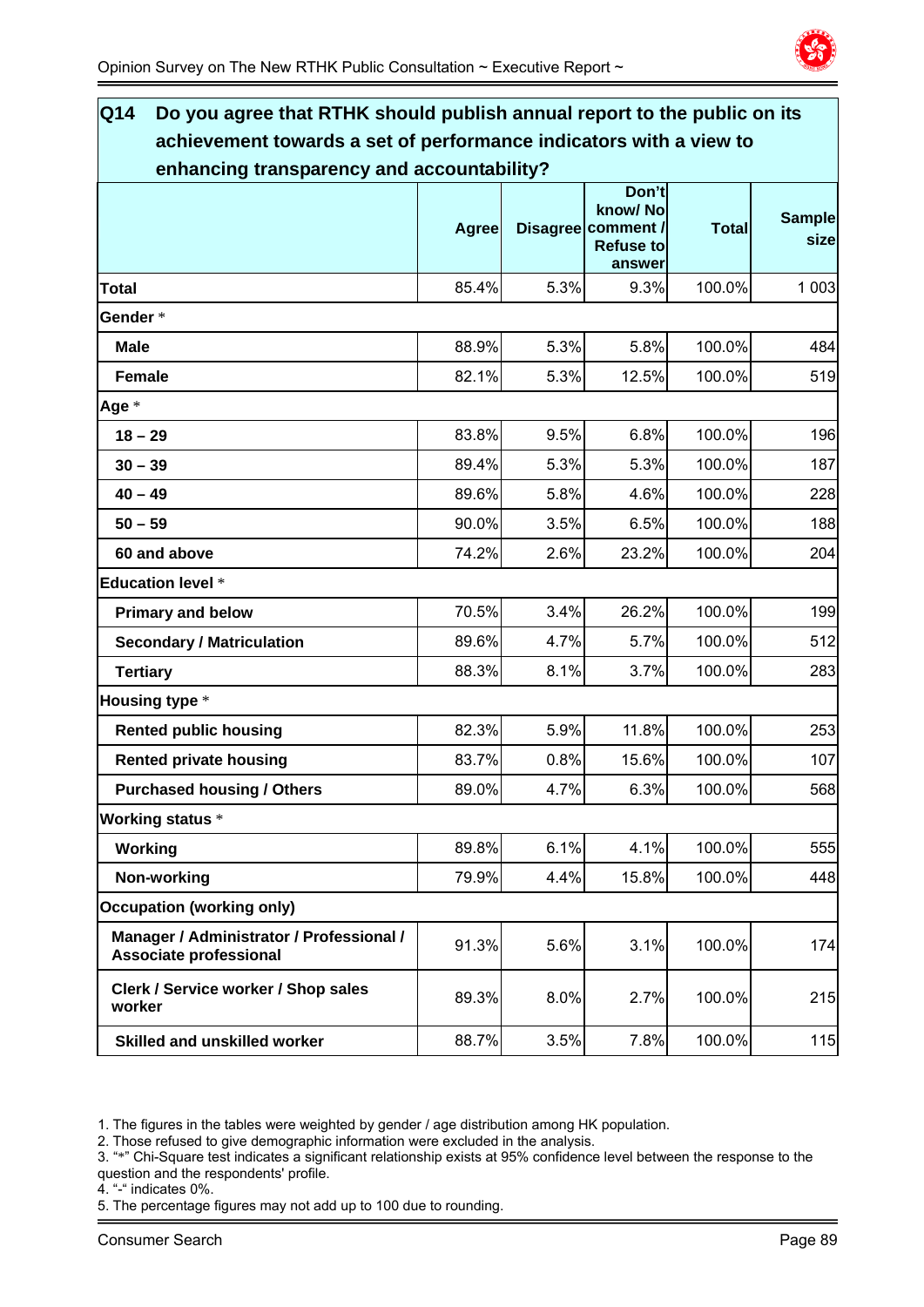

| Q14<br>Do you agree that RTHK should publish annual report to the public on its |              |      |                                                                      |              |                       |
|---------------------------------------------------------------------------------|--------------|------|----------------------------------------------------------------------|--------------|-----------------------|
| achievement towards a set of performance indicators with a view to              |              |      |                                                                      |              |                       |
| enhancing transparency and accountability?                                      |              |      |                                                                      |              |                       |
|                                                                                 | <b>Agree</b> |      | Don't<br>know/No<br>Disagree comment /<br><b>Refuse to</b><br>answer | <b>Total</b> | <b>Sample</b><br>size |
| <b>Total</b>                                                                    | 85.4%        | 5.3% | 9.3%                                                                 | 100.0%       | 1 0 0 3               |
| Non-working status (non-working only)                                           |              |      |                                                                      |              |                       |
| <b>Student</b>                                                                  | 80.9%        | 7.9% | 11.2%                                                                | 100.0%       | 71                    |
| Homemaker                                                                       | 82.9%        | 2.0% | 15.1%                                                                | 100.0%       | 182                   |
| <b>Retired</b>                                                                  | 76.1%        | 4.8% | 19.0%                                                                | 100.0%       | 153                   |
| <b>Unemployed / Others</b>                                                      | 80.6%        | 7.5% | 11.9%                                                                | 100.0%       | 38                    |
| Personal monthly income (working only) *                                        |              |      |                                                                      |              |                       |
| <b>Below \$10,000</b>                                                           | 85.6%        | 7.9% | 6.5%                                                                 | 100.0%       | 162                   |
| \$10,000 - \$24,999                                                             | 93.1%        | 4.8% | 2.1%                                                                 | 100.0%       | 230                   |
| \$25,000 and above                                                              | 94.6%        | 5.4% |                                                                      | 100.0%       | 97                    |
| Frequency of listening to RTHK radio programmes *                               |              |      |                                                                      |              |                       |
| <b>Always</b>                                                                   | 88.7%        | 5.2% | 6.1%                                                                 | 100.0%       | 246                   |
| <b>Occasionally</b>                                                             | 90.4%        | 2.9% | 6.8%                                                                 | 100.0%       | 241                   |
| Seldom                                                                          | 89.3%        | 4.4% | 6.3%                                                                 | 100.0%       | 230                   |
| <b>Never</b>                                                                    | 75.4%        | 8.3% | 16.2%                                                                | 100.0%       | 284                   |
| Frequency of watching RTHK TV programmes *                                      |              |      |                                                                      |              |                       |
| <b>Always</b>                                                                   | 89.2%        | 3.8% | 7.0%                                                                 | 100.0%       | 233                   |
| <b>Occasionally</b>                                                             | 85.8%        | 6.4% | 7.8%                                                                 | 100.0%       | 468                   |
| Seldom                                                                          | 86.6%        | 4.8% | 8.7%                                                                 | 100.0%       | 205                   |
| <b>Never</b>                                                                    | 70.2%        | 5.6% | 24.3%                                                                | 100.0%       | 93                    |
| Incidence of reading the consultation document                                  |              |      |                                                                      |              |                       |
| Yes                                                                             | 91.7%        | 0.8% | 7.5%                                                                 | 100.0%       | 96                    |
| No                                                                              | 84.9%        | 5.8% | 9.3%                                                                 | 100.0%       | 878                   |

2. Those refused to give demographic information were excluded in the analysis.

- 3. "\*" Chi-Square test indicates a significant relationship exists at 95% confidence level between the response to the question and the respondents' profile.
- 4. "-" indicates 0%.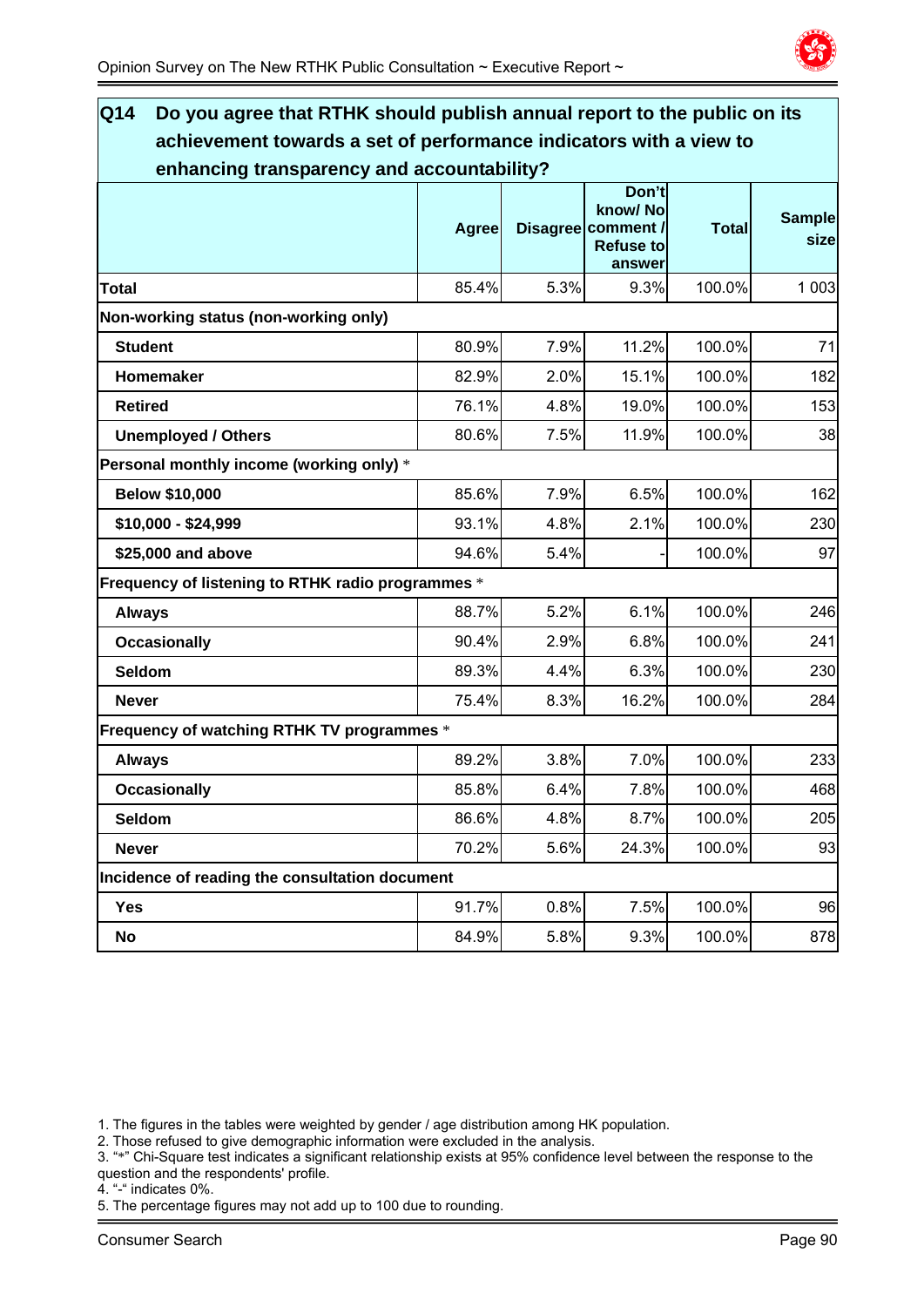

| Do you agree that RTHK's programme production has been carrying out with<br>$\overline{\mathsf{Q}}$ 15<br>editorial independence? |              |      |                                                                      |              |                       |
|-----------------------------------------------------------------------------------------------------------------------------------|--------------|------|----------------------------------------------------------------------|--------------|-----------------------|
|                                                                                                                                   | <b>Agree</b> |      | Don't<br>know/No<br>Disagree comment /<br><b>Refuse to</b><br>answer | <b>Total</b> | <b>Sample</b><br>size |
| Total                                                                                                                             | 83.5%        | 6.2% | 10.3%                                                                | 100.0%       | 1 0 0 3               |
| Gender*                                                                                                                           |              |      |                                                                      |              |                       |
| <b>Male</b>                                                                                                                       | 89.6%        | 5.9% | 4.5%                                                                 | 100.0%       | 484                   |
| <b>Female</b>                                                                                                                     | 77.7%        | 6.6% | 15.7%                                                                | 100.0%       | 519                   |
| Age *                                                                                                                             |              |      |                                                                      |              |                       |
| $18 - 29$                                                                                                                         | 84.2%        | 8.0% | 7.7%                                                                 | 100.0%       | 196                   |
| $30 - 39$                                                                                                                         | 86.2%        | 9.2% | 4.6%                                                                 | 100.0%       | 187                   |
| $40 - 49$                                                                                                                         | 90.3%        | 2.5% | 7.1%                                                                 | 100.0%       | 228                   |
| $50 - 59$                                                                                                                         | 82.0%        | 8.6% | 9.4%                                                                 | 100.0%       | 188                   |
| 60 and above                                                                                                                      | 73.9%        | 3.7% | 22.4%                                                                | 100.0%       | 204                   |
| <b>Education level *</b>                                                                                                          |              |      |                                                                      |              |                       |
| <b>Primary and below</b>                                                                                                          | 71.9%        | 3.0% | 25.2%                                                                | 100.0%       | 199                   |
| <b>Secondary / Matriculation</b>                                                                                                  | 87.4%        | 6.8% | 5.7%                                                                 | 100.0%       | 512                   |
| <b>Tertiary</b>                                                                                                                   | 85.1%        | 7.6% | 7.4%                                                                 | 100.0%       | 283                   |
| <b>Housing type *</b>                                                                                                             |              |      |                                                                      |              |                       |
| <b>Rented public housing</b>                                                                                                      | 81.1%        | 6.0% | 12.9%                                                                | 100.0%       | 253                   |
| <b>Rented private housing</b>                                                                                                     | 83.7%        | 3.1% | 13.2%                                                                | 100.0%       | 107                   |
| <b>Purchased housing / Others</b>                                                                                                 | 85.7%        | 7.2% | 7.0%                                                                 | 100.0%       | 568                   |
| <b>Working status *</b>                                                                                                           |              |      |                                                                      |              |                       |
| Working                                                                                                                           | 88.2%        | 6.7% | 5.1%                                                                 | 100.0%       | 555                   |
| Non-working                                                                                                                       | 77.6%        | 5.6% | 16.8%                                                                | 100.0%       | 448                   |
| <b>Occupation (working only)</b>                                                                                                  |              |      |                                                                      |              |                       |
| Manager / Administrator / Professional /<br><b>Associate professional</b>                                                         | 90.7%        | 7.6% | 1.7%                                                                 | 100.0%       | 174                   |
| Clerk / Service worker / Shop sales<br>worker                                                                                     | 86.3%        | 6.7% | 7.0%                                                                 | 100.0%       | 215                   |
| <b>Skilled and unskilled worker</b>                                                                                               | 88.9%        | 4.4% | 6.7%                                                                 | 100.0%       | 115                   |

2. Those refused to give demographic information were excluded in the analysis.

4. "-" indicates 0%.

<sup>3. &</sup>quot;\*" Chi-Square test indicates a significant relationship exists at 95% confidence level between the response to the question and the respondents' profile.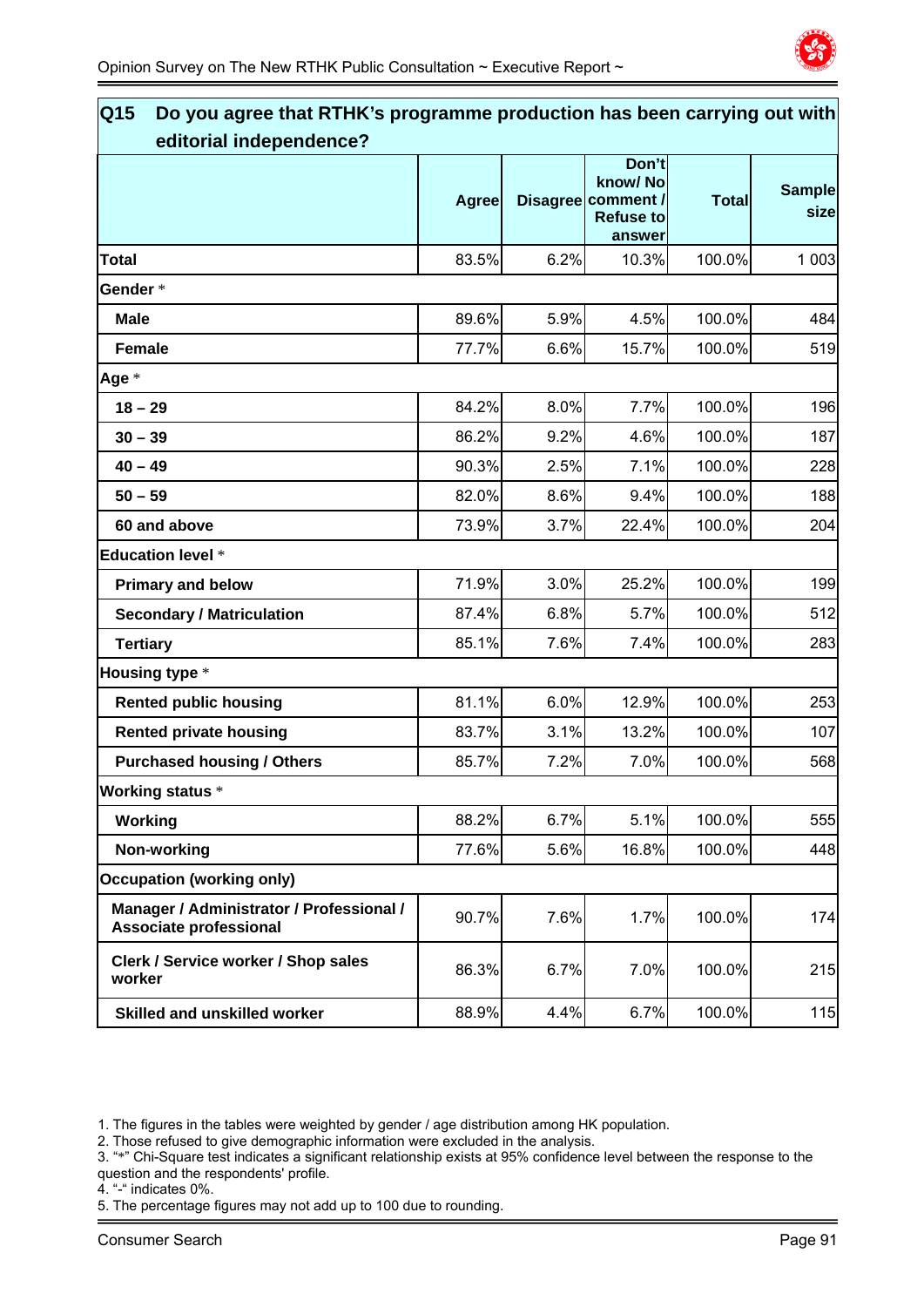

| Q <sub>15</sub><br>Do you agree that RTHK's programme production has been carrying out with<br>editorial independence? |              |      |                                                                      |              |                       |
|------------------------------------------------------------------------------------------------------------------------|--------------|------|----------------------------------------------------------------------|--------------|-----------------------|
|                                                                                                                        | <b>Agree</b> |      | Don't<br>know/No<br>Disagree comment /<br><b>Refuse to</b><br>answer | <b>Total</b> | <b>Sample</b><br>size |
| <b>Total</b>                                                                                                           | 83.5%        | 6.2% | 10.3%                                                                | 100.0%       | 1 0 0 3               |
| Non-working status (non-working only)                                                                                  |              |      |                                                                      |              |                       |
| <b>Student</b>                                                                                                         | 83.7%        | 5.7% | 10.7%                                                                | 100.0%       | 71                    |
| Homemaker                                                                                                              | 77.0%        | 4.6% | 18.3%                                                                | 100.0%       | 182                   |
| <b>Retired</b>                                                                                                         | 75.8%        | 6.1% | 18.1%                                                                | 100.0%       | 153                   |
| <b>Unemployed / Others</b>                                                                                             | 77.9%        | 8.4% | 13.7%                                                                | 100.0%       | 38                    |
| Personal monthly income (working only)                                                                                 |              |      |                                                                      |              |                       |
| <b>Below \$10,000</b>                                                                                                  | 85.1%        | 6.9% | 8.0%                                                                 | 100.0%       | 162                   |
| \$10,000 - \$24,999                                                                                                    | 90.3%        | 6.7% | 3.0%                                                                 | 100.0%       | 230                   |
| \$25,000 and above                                                                                                     | 93.0%        | 6.0% | 1.0%                                                                 | 100.0%       | 97                    |
| Frequency of listening to RTHK radio programmes                                                                        |              |      |                                                                      |              |                       |
| <b>Always</b>                                                                                                          | 89.1%        | 4.3% | 6.6%                                                                 | 100.0%       | 246                   |
| <b>Occasionally</b>                                                                                                    | 84.6%        | 6.0% | 9.4%                                                                 | 100.0%       | 241                   |
| Seldom                                                                                                                 | 81.9%        | 7.4% | 10.7%                                                                | 100.0%       | 230                   |
| <b>Never</b>                                                                                                           | 78.8%        | 7.1% | 14.1%                                                                | 100.0%       | 284                   |
| Frequency of watching RTHK TV programmes *                                                                             |              |      |                                                                      |              |                       |
| <b>Always</b>                                                                                                          | 84.3%        | 5.8% | 9.9%                                                                 | 100.0%       | 233                   |
| <b>Occasionally</b>                                                                                                    | 86.9%        | 5.6% | 7.5%                                                                 | 100.0%       | 468                   |
| Seldom                                                                                                                 | 79.5%        | 7.8% | 12.7%                                                                | 100.0%       | 205                   |
| <b>Never</b>                                                                                                           | 72.0%        | 7.1% | 20.9%                                                                | 100.0%       | 93                    |
| Incidence of reading the consultation document                                                                         |              |      |                                                                      |              |                       |
| <b>Yes</b>                                                                                                             | 90.5%        | 3.3% | 6.2%                                                                 | 100.0%       | 96                    |
| No                                                                                                                     | 83.1%        | 6.6% | 10.3%                                                                | 100.0%       | 878                   |

2. Those refused to give demographic information were excluded in the analysis.

3. "\*" Chi-Square test indicates a significant relationship exists at 95% confidence level between the response to the question and the respondents' profile.

4. "-" indicates 0%.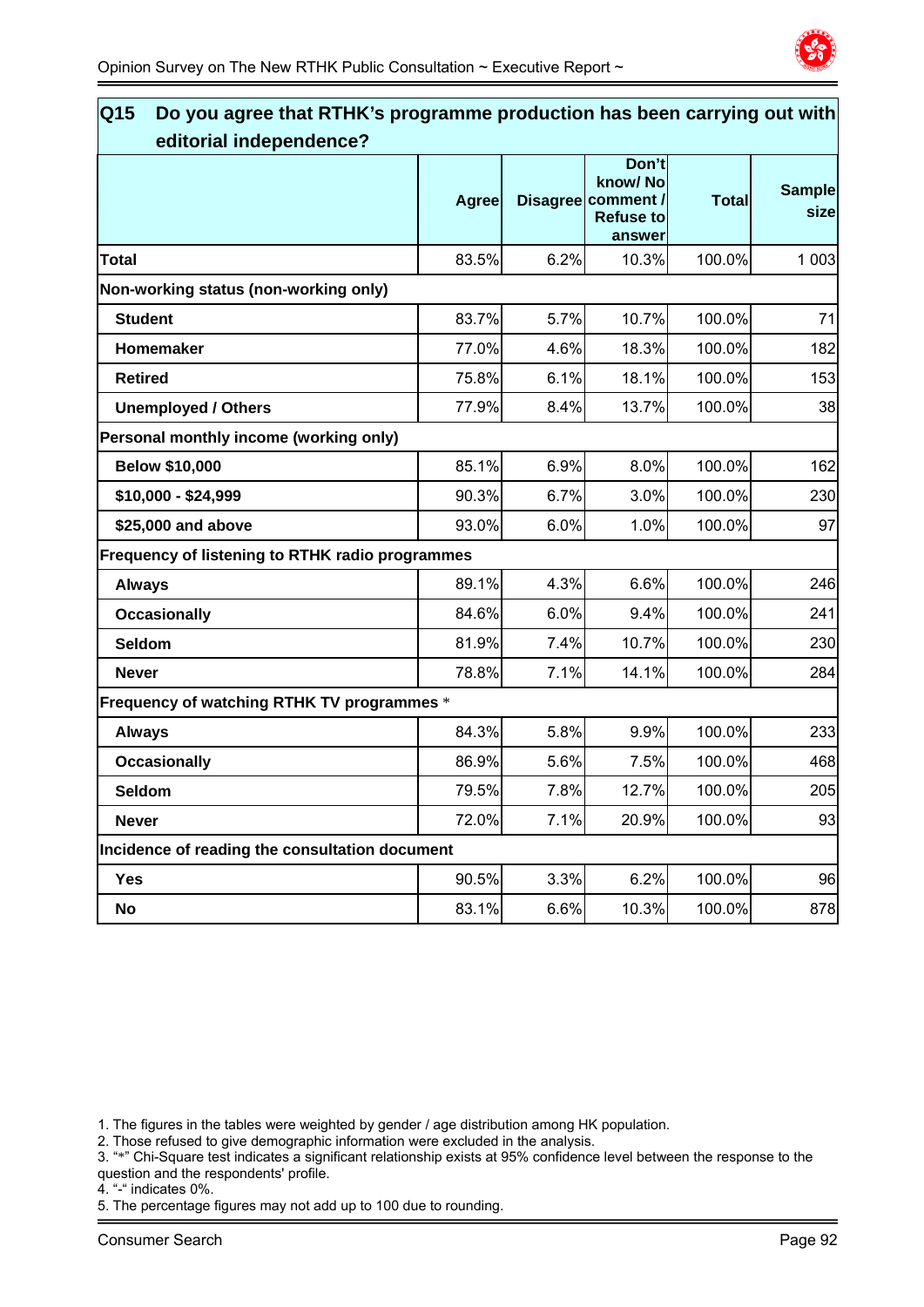

| Q16<br>Do you agree that the Charter to be signed by the Chief Secretary for<br>Administration will give further safeguard to the editorial independence of<br><b>RTHK?</b> |              |       |                                                                      |              |                       |  |
|-----------------------------------------------------------------------------------------------------------------------------------------------------------------------------|--------------|-------|----------------------------------------------------------------------|--------------|-----------------------|--|
|                                                                                                                                                                             | <b>Agree</b> |       | Don't<br>know/No<br>Disagree comment /<br><b>Refuse to</b><br>answer | <b>Total</b> | <b>Sample</b><br>size |  |
| <b>Total</b>                                                                                                                                                                | 68.6%        | 15.7% | 15.7%                                                                | 100.0%       | 1 0 0 3               |  |
| Gender*                                                                                                                                                                     |              |       |                                                                      |              |                       |  |
| <b>Male</b>                                                                                                                                                                 | 71.9%        | 17.2% | 10.9%                                                                | 100.0%       | 484                   |  |
| <b>Female</b>                                                                                                                                                               | 65.6%        | 14.2% | 20.3%                                                                | 100.0%       | 519                   |  |
| Age *                                                                                                                                                                       |              |       |                                                                      |              |                       |  |
| $18 - 29$                                                                                                                                                                   | 71.3%        | 15.2% | 13.5%                                                                | 100.0%       | 196                   |  |
| $30 - 39$                                                                                                                                                                   | 71.0%        | 16.3% | 12.7%                                                                | 100.0%       | 187                   |  |
| $40 - 49$                                                                                                                                                                   | 72.2%        | 15.5% | 12.3%                                                                | 100.0%       | 228                   |  |
| $50 - 59$                                                                                                                                                                   | 66.8%        | 20.4% | 12.8%                                                                | 100.0%       | 188                   |  |
| 60 and above                                                                                                                                                                | 61.4%        | 11.4% | 27.2%                                                                | 100.0%       | 204                   |  |
| <b>Education level *</b>                                                                                                                                                    |              |       |                                                                      |              |                       |  |
| <b>Primary and below</b>                                                                                                                                                    | 58.0%        | 12.1% | 29.9%                                                                | 100.0%       | 199                   |  |
| <b>Secondary / Matriculation</b>                                                                                                                                            | 74.0%        | 15.8% | 10.2%                                                                | 100.0%       | 512                   |  |
| <b>Tertiary</b>                                                                                                                                                             | 66.9%        | 18.0% | 15.1%                                                                | 100.0%       | 283                   |  |
| <b>Housing type</b>                                                                                                                                                         |              |       |                                                                      |              |                       |  |
| <b>Rented public housing</b>                                                                                                                                                | 71.3%        | 11.1% | 17.6%                                                                | 100.0%       | 253                   |  |
| <b>Rented private housing</b>                                                                                                                                               | 64.7%        | 16.7% | 18.6%                                                                | 100.0%       | 107                   |  |
| <b>Purchased housing / Others</b>                                                                                                                                           | 71.1%        | 16.1% | 12.8%                                                                | 100.0%       | 568                   |  |
| <b>Working status *</b>                                                                                                                                                     |              |       |                                                                      |              |                       |  |
| Working                                                                                                                                                                     | 71.7%        | 16.6% | 11.7%                                                                | 100.0%       | 555                   |  |
| Non-working                                                                                                                                                                 | 64.7%        | 14.5% | 20.8%                                                                | 100.0%       | 448                   |  |
| <b>Occupation (working only)</b>                                                                                                                                            |              |       |                                                                      |              |                       |  |
| Manager / Administrator / Professional /<br><b>Associate professional</b>                                                                                                   | 69.1%        | 20.0% | 10.9%                                                                | 100.0%       | 174                   |  |
| Clerk / Service worker / Shop sales<br>worker                                                                                                                               | 72.0%        | 16.9% | 11.1%                                                                | 100.0%       | 215                   |  |
| <b>Skilled and unskilled worker</b>                                                                                                                                         | 79.3%        | 10.4% | 10.3%                                                                | 100.0%       | 115                   |  |

2. Those refused to give demographic information were excluded in the analysis.

- 3. "\*" Chi-Square test indicates a significant relationship exists at 95% confidence level between the response to the question and the respondents' profile.
- 4. "-" indicates 0%.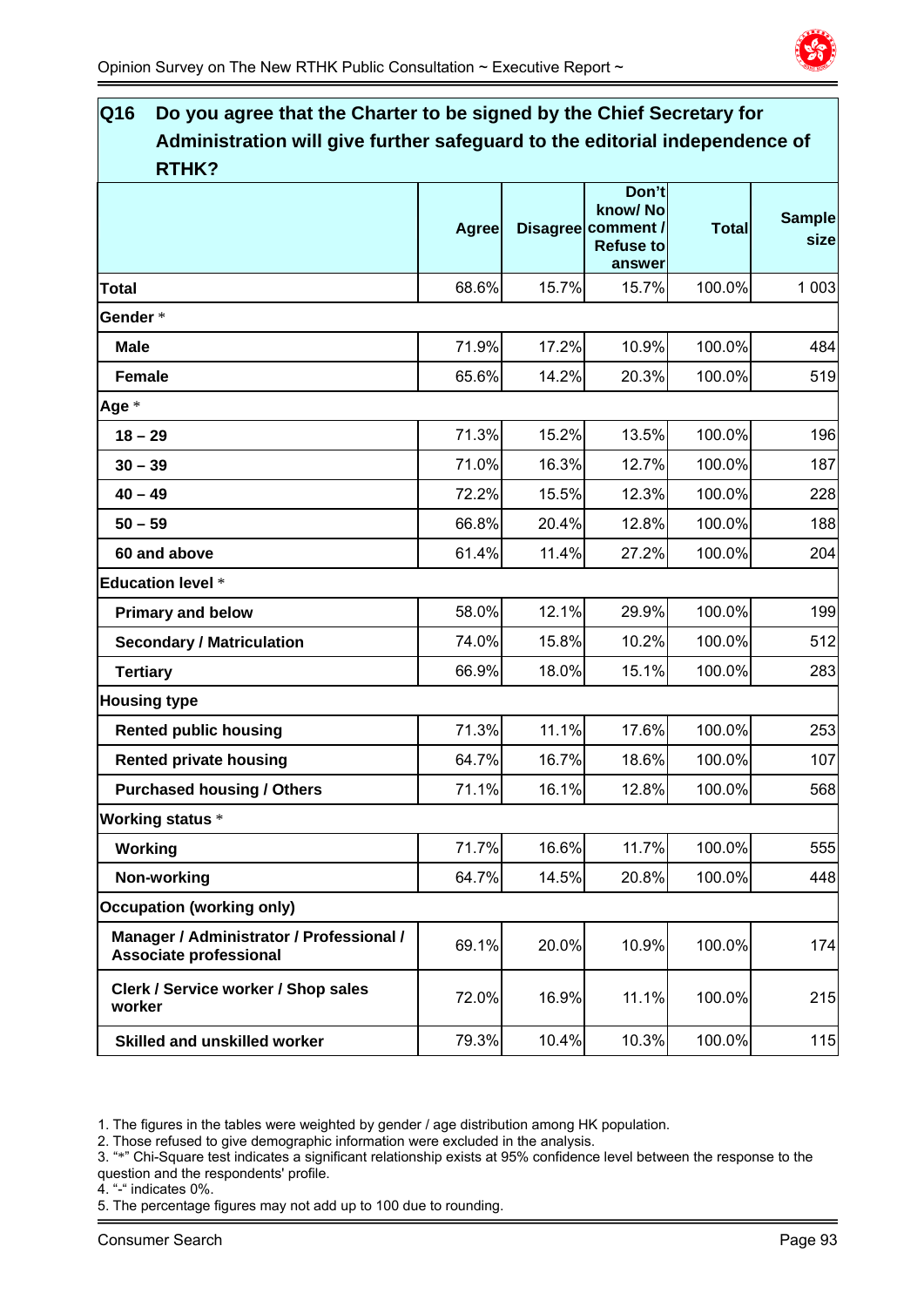

# **Q16 Do you agree that the Charter to be signed by the Chief Secretary for Administration will give further safeguard to the editorial independence of RTHK? Agree Disagree Don't know/ No comment / Refuse to answer Total Sample size Total** 68.6% 15.7% 15.7% 100.0% 1 003 **Non-working status (non-working only) Student** 74.7% 16.4% 8.9% 100.0% 71 **Homemaker** 64.2% 14.5% 21.3% 100.0% 182 **Retired** 61.4% 14.6% 24.0% 100.0% 153 **Unemployed / Others**  1 1 25.5% **25.5% 100.0%** 38 **Personal monthly income (working only)** \* **Below \$10,000 14.6%** 14.6% 14.3% 162 **\$10,000 - \$24,999** 79.4% 13.8% 6.8% 100.0% 230 **\$25.000 and above**  65.9% 26.0% 8.0% 100.0% 97 **Frequency of listening to RTHK radio programmes** \* **Always** 72.8% 15.6% 11.5% 100.0% 246 **Occasionally** 72.0% 16.0% 11.9% 100.0% 241 **Seldom** 68.0% 16.9% 15.0% 100.0% 230 **Never** 62.8% 14.4% 22.8% 100.0% 284 **Frequency of watching RTHK TV programmes Always** 66.3% 16.5% 17.3% 100.0% 233 **Occasionally 15.7%** 15.7% 13.1% 100.0% 168 **Seldom** 65.9% 16.1% 18.0% 100.0% 205 **Never** 66.9% 11.9% 21.1% 100.0% 93 **Incidence of reading the consultation document Yes 74.0%| 15.7%| 10.3%| 100.0%| 96 No** 68.1% 15.9% 16.1% 100.0% 878

1. The figures in the tables were weighted by gender / age distribution among HK population.

2. Those refused to give demographic information were excluded in the analysis.

- 3. "\*" Chi-Square test indicates a significant relationship exists at 95% confidence level between the response to the question and the respondents' profile.
- 4. "-" indicates 0%.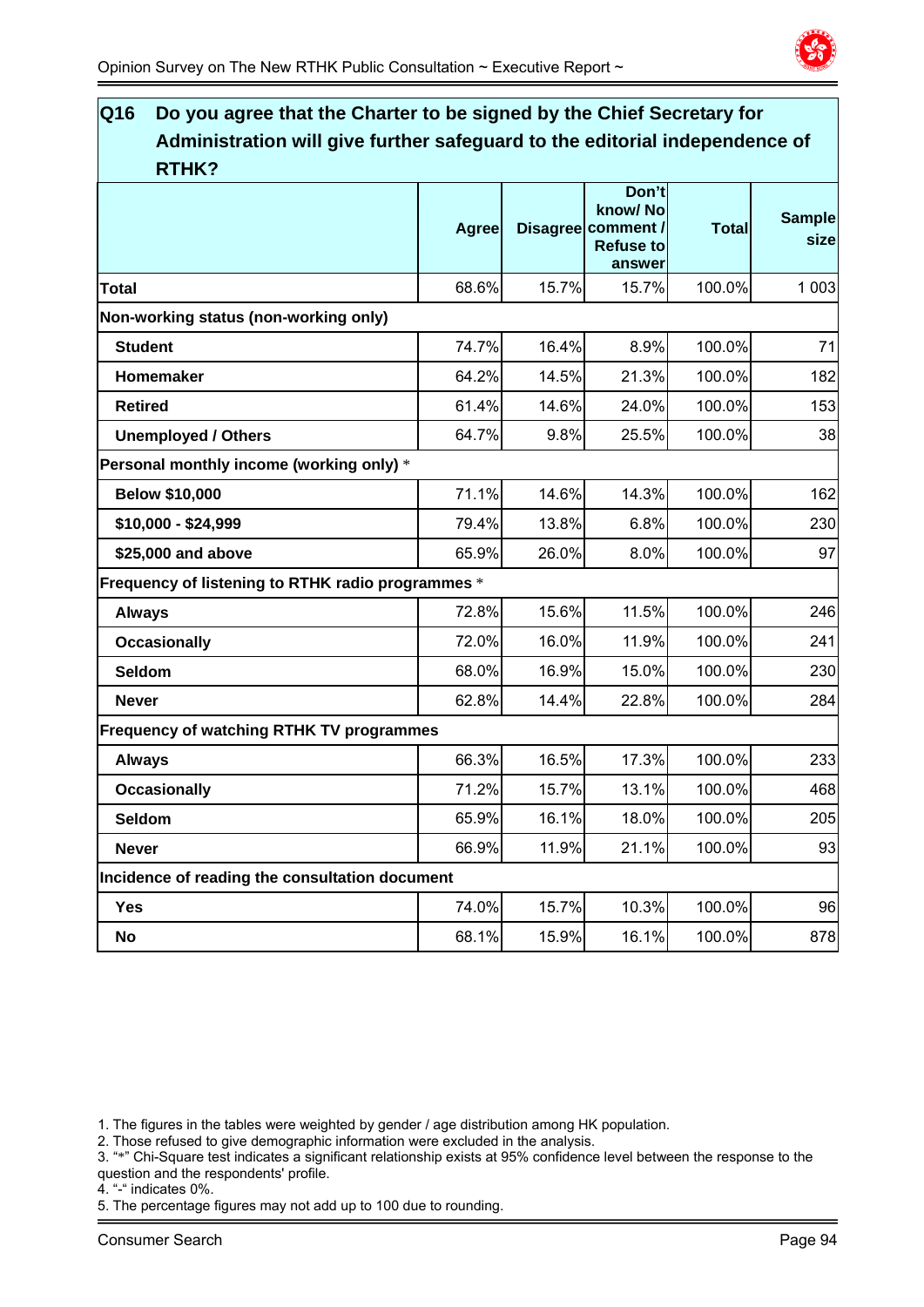

| Q17<br>How optimistic are you towards the editorial independence of RTHK in<br>future? |                                                 |                |                                             |                                                           |              |                       |
|----------------------------------------------------------------------------------------|-------------------------------------------------|----------------|---------------------------------------------|-----------------------------------------------------------|--------------|-----------------------|
|                                                                                        | <b>Very</b><br>optimistic/<br><b>Optimistic</b> | <b>Neutral</b> | <b>Pessimistic</b><br>/ Very<br>pessimistic | Don't know/<br>No comment /<br><b>Refuse to</b><br>answer | <b>Total</b> | <b>Sample</b><br>size |
| <b>Total</b>                                                                           | 36.2%                                           | 46.9%          | 9.9%                                        | 6.9%                                                      | 100.0%       | 1 0 0 3               |
| Gender *                                                                               |                                                 |                |                                             |                                                           |              |                       |
| <b>Male</b>                                                                            | 39.9%                                           | 44.2%          | 12.1%                                       | 3.8%                                                      | 100.0%       | 484                   |
| <b>Female</b>                                                                          | 32.8%                                           | 49.5%          | 7.8%                                        | 9.9%                                                      | 100.0%       | 519                   |
| Age *                                                                                  |                                                 |                |                                             |                                                           |              |                       |
| $18 - 29$                                                                              | 36.4%                                           | 52.1%          | 9.1%                                        | 2.4%                                                      | 100.0%       | 196                   |
| $30 - 39$                                                                              | 30.5%                                           | 55.9%          | 10.6%                                       | 3.0%                                                      | 100.0%       | 187                   |
| $40 - 49$                                                                              | 34.0%                                           | 51.2%          | 10.6%                                       | 4.1%                                                      | 100.0%       | 228                   |
| $50 - 59$                                                                              | 42.5%                                           | 39.6%          | 11.7%                                       | 6.1%                                                      | 100.0%       | 188                   |
| 60 and above                                                                           | 38.1%                                           | 35.8%          | 7.3%                                        | 18.8%                                                     | 100.0%       | 204                   |
| <b>Education level *</b>                                                               |                                                 |                |                                             |                                                           |              |                       |
| <b>Primary and below</b>                                                               | 34.3%                                           | 39.5%          | 6.7%                                        | 19.5%                                                     | 100.0%       | 199                   |
| <b>Secondary / Matriculation</b>                                                       | 40.1%                                           | 47.8%          | 8.7%                                        | 3.4%                                                      | 100.0%       | 512                   |
| <b>Tertiary</b>                                                                        | 30.1%                                           | 51.5%          | 14.5%                                       | 3.9%                                                      | 100.0%       | 283                   |
| Housing type *                                                                         |                                                 |                |                                             |                                                           |              |                       |
| <b>Rented public housing</b>                                                           | 34.1%                                           | 49.5%          | 6.3%                                        | 10.2%                                                     | 100.0%       | 253                   |
| <b>Rented private housing</b>                                                          | 32.1%                                           | 44.3%          | 20.5%                                       | 3.1%                                                      | 100.0%       | 107                   |
| <b>Purchased housing /</b><br><b>Others</b>                                            | 38.3%                                           | 47.4%          | 9.3%                                        | 4.9%                                                      | 100.0%       | 568                   |
| <b>Working status *</b>                                                                |                                                 |                |                                             |                                                           |              |                       |
| Working                                                                                | 34.5%                                           | 50.2%          | 12.1%                                       | 3.2%                                                      | 100.0%       | 555                   |
| Non-working                                                                            | 38.4%                                           | 42.9%          | 7.1%                                        | 11.6%                                                     | 100.0%       | 448                   |
| <b>Occupation (working only)</b>                                                       |                                                 |                |                                             |                                                           |              |                       |
| Manager / Administrator /<br><b>Professional / Associate</b><br>professional           | 32.7%                                           | 49.1%          | 15.0%                                       | 3.2%                                                      | 100.0%       | 174                   |
| Clerk / Service worker /<br>Shop sales worker                                          | 34.8%                                           | 51.0%          | 11.7%                                       | 2.5%                                                      | 100.0%       | 215                   |
| <b>Skilled and unskilled</b><br>worker                                                 | 40.5%                                           | 48.4%          | 9.0%                                        | 2.1%                                                      | 100.0%       | 115                   |

2. Those refused to give demographic information were excluded in the analysis.

- 3. "\*" Chi-Square test indicates a significant relationship exists at 95% confidence level between the response to the question and the respondents' profile.
- 4. "-" indicates 0%.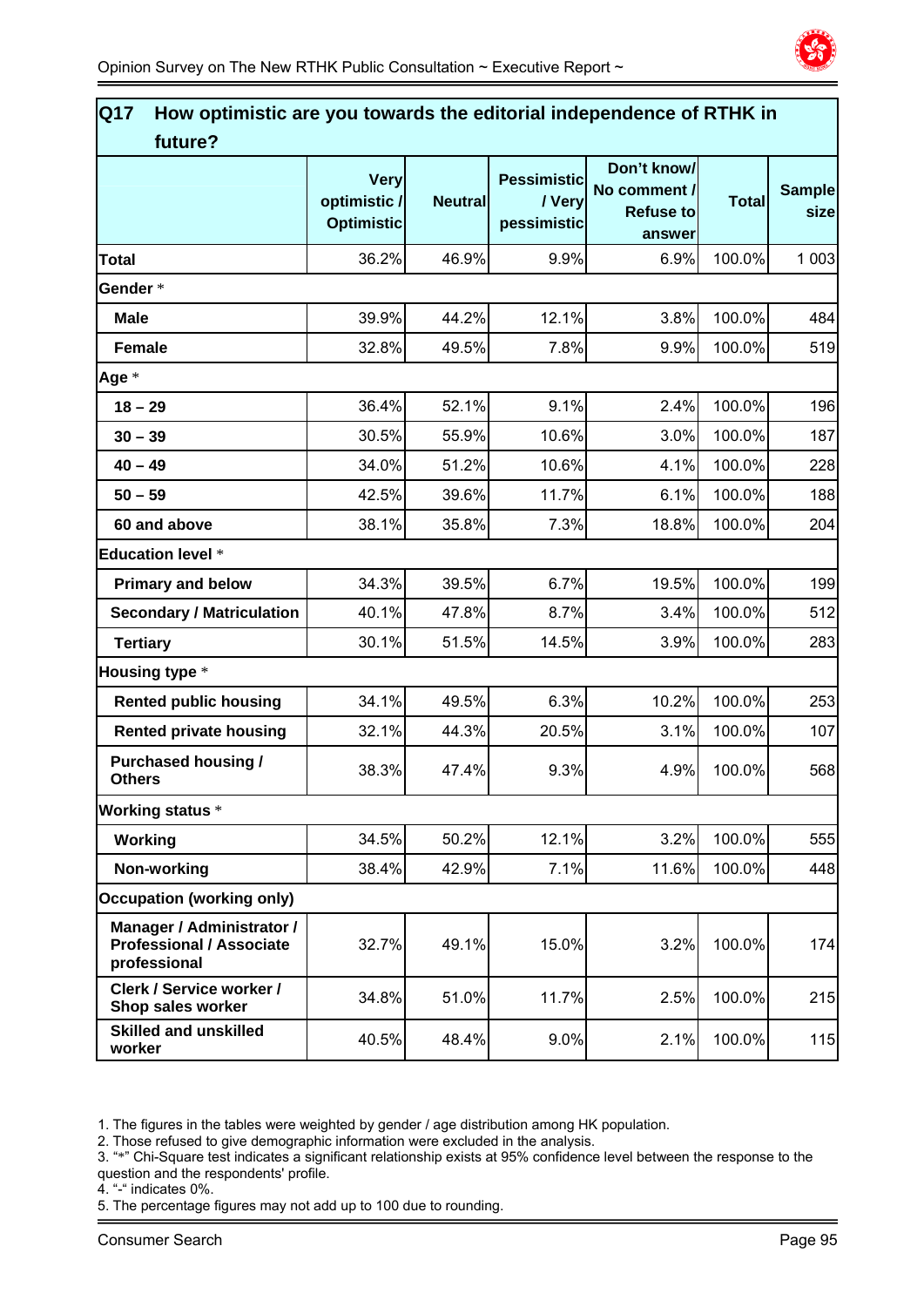

| Q17<br>How optimistic are you towards the editorial independence of RTHK in<br>future? |                                                 |                |                                             |                                                           |              |                       |
|----------------------------------------------------------------------------------------|-------------------------------------------------|----------------|---------------------------------------------|-----------------------------------------------------------|--------------|-----------------------|
|                                                                                        | <b>Very</b><br>optimistic/<br><b>Optimistic</b> | <b>Neutral</b> | <b>Pessimistic</b><br>/ Very<br>pessimistic | Don't know/<br>No comment /<br><b>Refuse to</b><br>answer | <b>Total</b> | <b>Sample</b><br>size |
| <b>Total</b>                                                                           | 36.2%                                           | 46.9%          | 9.9%                                        | 6.9%                                                      | 100.0%       | 1 0 0 3               |
| Non-working status (non-working only) *                                                |                                                 |                |                                             |                                                           |              |                       |
| <b>Student</b>                                                                         | 44.4%                                           | 45.0%          | 6.2%                                        | 4.5%                                                      | 100.0%       | 71                    |
| Homemaker                                                                              | 33.9%                                           | 46.1%          | 4.7%                                        | 15.3%                                                     | 100.0%       | 182                   |
| <b>Retired</b>                                                                         | 43.0%                                           | 35.1%          | 9.2%                                        | 12.7%                                                     | 100.0%       | 153                   |
| <b>Unemployed / Others</b>                                                             | 34.6%                                           | 53.2%          | 12.1%                                       |                                                           | 100.0%       | 38                    |
| Personal monthly income (working only)                                                 |                                                 |                |                                             |                                                           |              |                       |
| <b>Below \$10,000</b>                                                                  | 38.1%                                           | 52.6%          | 6.7%                                        | 2.6%                                                      | 100.0%       | 162                   |
| \$10,000 - \$24,999                                                                    | 32.2%                                           | 52.4%          | 14.2%                                       | 1.2%                                                      | 100.0%       | 230                   |
| \$25,000 and above                                                                     | 36.6%                                           | 43.8%          | 18.0%                                       | 1.6%                                                      | 100.0%       | 97                    |
| Frequency of listening to RTHK radio programmes *                                      |                                                 |                |                                             |                                                           |              |                       |
| <b>Always</b>                                                                          | 44.7%                                           | 40.9%          | 8.9%                                        | 5.5%                                                      | 100.0%       | 246                   |
| <b>Occasionally</b>                                                                    | 37.5%                                           | 48.1%          | 8.6%                                        | 5.8%                                                      | 100.0%       | 241                   |
| <b>Seldom</b>                                                                          | 33.9%                                           | 51.6%          | 8.9%                                        | 5.6%                                                      | 100.0%       | 230                   |
| <b>Never</b>                                                                           | 29.9%                                           | 47.2%          | 12.6%                                       | 10.2%                                                     | 100.0%       | 284                   |
| Frequency of watching RTHK TV programmes *                                             |                                                 |                |                                             |                                                           |              |                       |
| <b>Always</b>                                                                          | 42.5%                                           | 39.8%          | 10.9%                                       | 6.8%                                                      | 100.0%       | 233                   |
| <b>Occasionally</b>                                                                    | 36.6%                                           | 47.8%          | 9.6%                                        | 6.0%                                                      | 100.0%       | 468                   |
| <b>Seldom</b>                                                                          | 33.2%                                           | 50.5%          | 11.1%                                       | 5.2%                                                      | 100.0%       | 205                   |
| <b>Never</b>                                                                           | 26.4%                                           | 53.6%          | 4.5%                                        | 15.5%                                                     | 100.0%       | 93                    |
| Incidence of reading the consultation document                                         |                                                 |                |                                             |                                                           |              |                       |
| <b>Yes</b>                                                                             | 47.0%                                           | 38.4%          | 10.8%                                       | 3.8%                                                      | 100.0%       | 96                    |
| No                                                                                     | 35.4%                                           | 47.5%          | 10.0%                                       | 7.1%                                                      | 100.0%       | 878                   |

2. Those refused to give demographic information were excluded in the analysis.

3. "\*" Chi-Square test indicates a significant relationship exists at 95% confidence level between the response to the question and the respondents' profile.

4. "-" indicates 0%.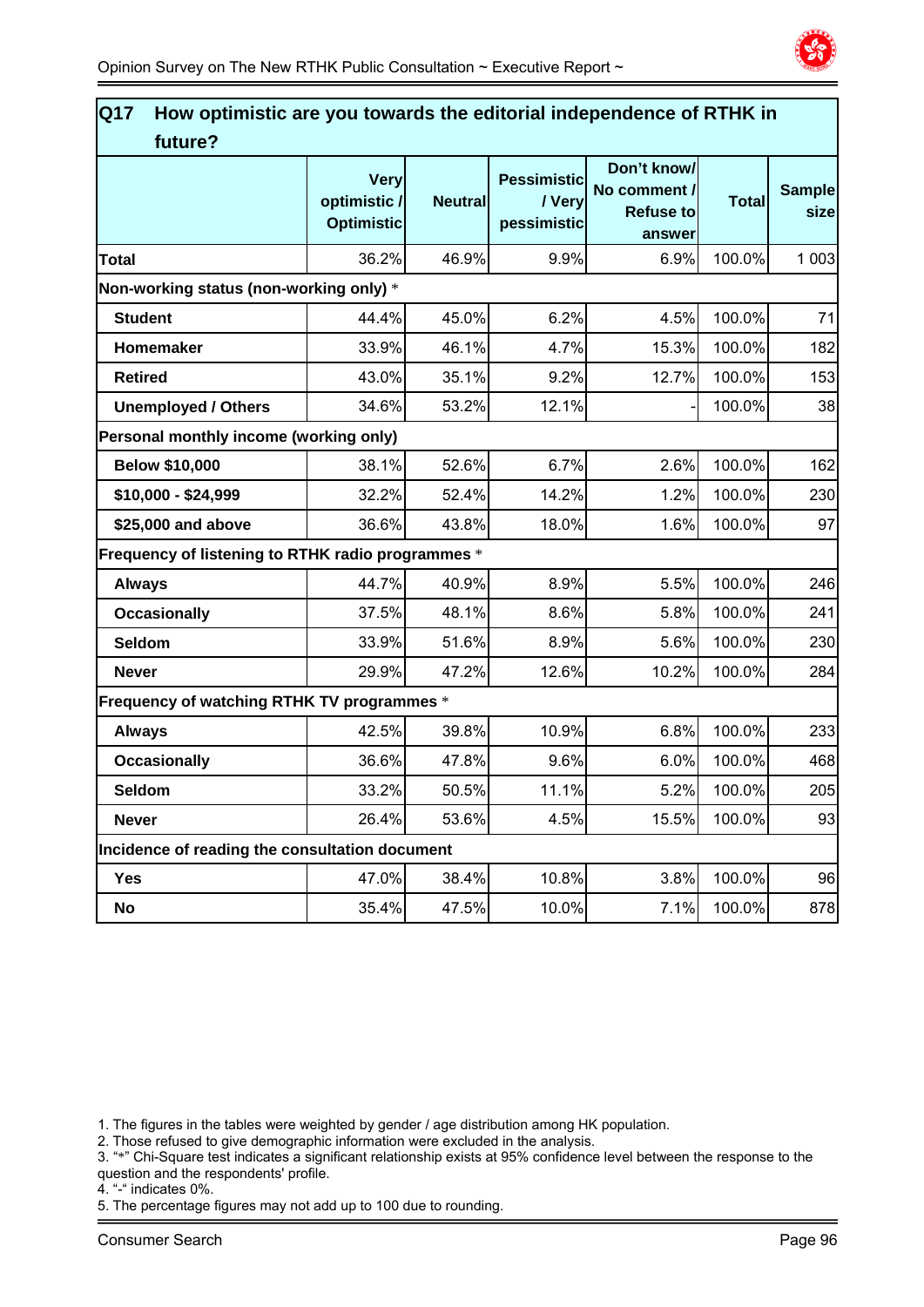

| Q18<br>How optimistic are you towards the corporate governance of RTHK in future? |                                           |                |                                             |                                                           |              |                       |
|-----------------------------------------------------------------------------------|-------------------------------------------|----------------|---------------------------------------------|-----------------------------------------------------------|--------------|-----------------------|
|                                                                                   | Very<br>optimistic /<br><b>Optimistic</b> | <b>Neutral</b> | <b>Pessimistic</b><br>/ Very<br>pessimistic | Don't know/<br>No comment /<br><b>Refuse to</b><br>answer | <b>Total</b> | <b>Sample</b><br>size |
| <b>Total</b>                                                                      | 28.4%                                     | 52.7%          | 9.1%                                        | 9.7%                                                      | 100.0%       | 1 0 0 3               |
| Gender *                                                                          |                                           |                |                                             |                                                           |              |                       |
| <b>Male</b>                                                                       | 32.0%                                     | 49.0%          | 11.3%                                       | 7.7%                                                      | 100.0%       | 484                   |
| <b>Female</b>                                                                     | 25.1%                                     | 56.1%          | 7.1%                                        | 11.6%                                                     | 100.0%       | 519                   |
| Age *                                                                             |                                           |                |                                             |                                                           |              |                       |
| $18 - 29$                                                                         | 17.8%                                     | 70.2%          | 8.9%                                        | 3.1%                                                      | 100.0%       | 196                   |
| $30 - 39$                                                                         | 26.6%                                     | 56.7%          | 9.0%                                        | 7.6%                                                      | 100.0%       | 187                   |
| $40 - 49$                                                                         | 33.8%                                     | 53.1%          | 7.5%                                        | 5.7%                                                      | 100.0%       | 228                   |
| $50 - 59$                                                                         | 32.0%                                     | 45.5%          | 12.6%                                       | 10.0%                                                     | 100.0%       | 188                   |
| 60 and above                                                                      | 31.1%                                     | 38.4%          | 8.1%                                        | 22.5%                                                     | 100.0%       | 204                   |
| <b>Education level *</b>                                                          |                                           |                |                                             |                                                           |              |                       |
| <b>Primary and below</b>                                                          | 23.9%                                     | 46.1%          | 6.7%                                        | 23.3%                                                     | 100.0%       | 199                   |
| <b>Secondary / Matriculation</b>                                                  | 32.7%                                     | 52.1%          | 8.3%                                        | 6.8%                                                      | 100.0%       | 512                   |
| <b>Tertiary</b>                                                                   | 23.3%                                     | 59.6%          | 12.4%                                       | 4.7%                                                      | 100.0%       | 283                   |
| Housing type *                                                                    |                                           |                |                                             |                                                           |              |                       |
| <b>Rented public housing</b>                                                      | 26.2%                                     | 52.1%          | 7.2%                                        | 14.4%                                                     | 100.0%       | 253                   |
| <b>Rented private housing</b>                                                     | 36.8%                                     | 44.3%          | 13.4%                                       | 5.5%                                                      | 100.0%       | 107                   |
| <b>Purchased housing /</b><br><b>Others</b>                                       | 29.1%                                     | 54.5%          | 8.9%                                        | 7.5%                                                      | 100.0%       | 568                   |
| <b>Working status *</b>                                                           |                                           |                |                                             |                                                           |              |                       |
| Working                                                                           | 26.8%                                     | 56.7%          | 11.2%                                       | 5.3%                                                      | 100.0%       | 555                   |
| Non-working                                                                       | 30.4%                                     | 47.7%          | 6.6%                                        | 15.3%                                                     | 100.0%       | 448                   |
| <b>Occupation (working only)</b>                                                  |                                           |                |                                             |                                                           |              |                       |
| Manager / Administrator /<br><b>Professional / Associate</b><br>professional      | 25.4%                                     | 53.2%          | 15.9%                                       | 5.5%                                                      | 100.0%       | 174                   |
| Clerk / Service worker /<br>Shop sales worker                                     | 27.7%                                     | 58.1%          | 10.5%                                       | 3.7%                                                      | 100.0%       | 215                   |
| <b>Skilled and unskilled</b><br>worker                                            | 26.8%                                     | 59.2%          | 6.6%                                        | 7.4%                                                      | 100.0%       | 115                   |

2. Those refused to give demographic information were excluded in the analysis.

- 3. "\*" Chi-Square test indicates a significant relationship exists at 95% confidence level between the response to the question and the respondents' profile.
- 4. "-" indicates 0%.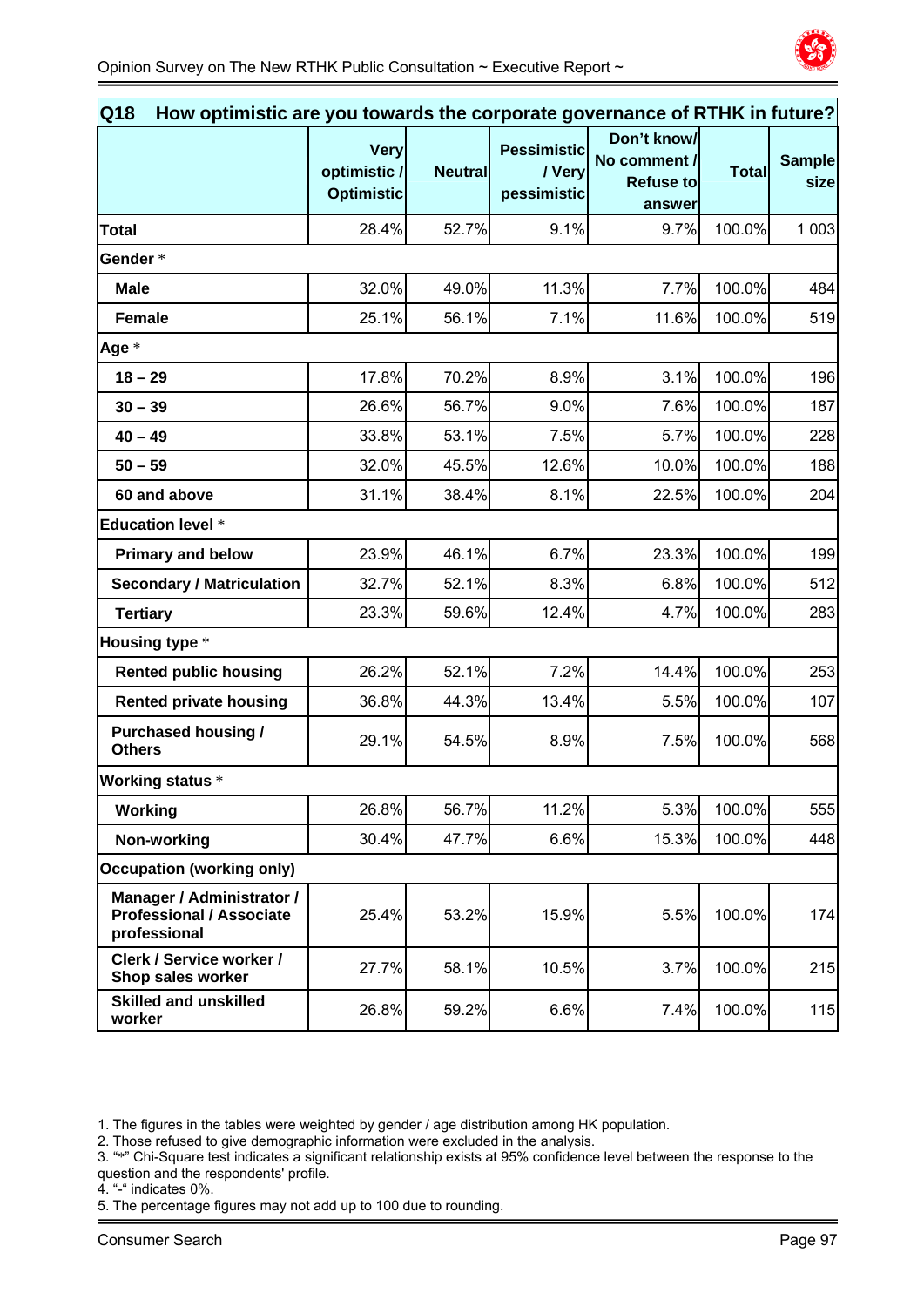

| How optimistic are you towards the corporate governance of RTHK in future?<br>Q18 |                                                 |                 |                                             |                                                           |              |                       |  |
|-----------------------------------------------------------------------------------|-------------------------------------------------|-----------------|---------------------------------------------|-----------------------------------------------------------|--------------|-----------------------|--|
|                                                                                   | <b>Very</b><br>optimistic/<br><b>Optimistic</b> | <b>Neutrall</b> | <b>Pessimistic</b><br>/ Very<br>pessimistic | Don't know/<br>No comment /<br><b>Refuse to</b><br>answer | <b>Total</b> | <b>Sample</b><br>size |  |
| <b>Total</b>                                                                      | 28.4%                                           | 52.7%           | 9.1%                                        | 9.7%                                                      | 100.0%       | 1 0 0 3               |  |
|                                                                                   | Non-working status (non-working only) *         |                 |                                             |                                                           |              |                       |  |
| <b>Student</b>                                                                    | 21.0%                                           | 68.8%           | 4.0%                                        | 6.2%                                                      | 100.0%       | 71                    |  |
| Homemaker                                                                         | 30.4%                                           | 47.1%           | 4.7%                                        | 17.8%                                                     | 100.0%       | 182                   |  |
| <b>Retired</b>                                                                    | 35.9%                                           | 37.5%           | 10.0%                                       | 16.6%                                                     | 100.0%       | 153                   |  |
| <b>Unemployed / Others</b>                                                        | 27.2%                                           | 50.3%           | 8.2%                                        | 14.3%                                                     | 100.0%       | 38                    |  |
| Personal monthly income (working only)                                            |                                                 |                 |                                             |                                                           |              |                       |  |
| <b>Below \$10,000</b>                                                             | 25.9%                                           | 61.0%           | 10.1%                                       | 3.0%                                                      | 100.0%       | 162                   |  |
| \$10,000 - \$24,999                                                               | 27.8%                                           | 59.6%           | 9.9%                                        | 2.7%                                                      | 100.0%       | 230                   |  |
| \$25,000 and above                                                                | 27.2%                                           | 51.1%           | 17.2%                                       | 4.5%                                                      | 100.0%       | 97                    |  |
| Frequency of listening to RTHK radio programmes *                                 |                                                 |                 |                                             |                                                           |              |                       |  |
| <b>Always</b>                                                                     | 36.5%                                           | 45.8%           | 8.5%                                        | 9.3%                                                      | 100.0%       | 246                   |  |
| <b>Occasionally</b>                                                               | 26.2%                                           | 58.3%           | 8.4%                                        | 7.1%                                                      | 100.0%       | 241                   |  |
| <b>Seldom</b>                                                                     | 28.4%                                           | 55.7%           | 9.0%                                        | 6.8%                                                      | 100.0%       | 230                   |  |
| <b>Never</b>                                                                      | 23.1%                                           | 51.7%           | 10.5%                                       | 14.8%                                                     | 100.0%       | 284                   |  |
| Frequency of watching RTHK TV programmes *                                        |                                                 |                 |                                             |                                                           |              |                       |  |
| <b>Always</b>                                                                     | 35.2%                                           | 47.6%           | 8.2%                                        | 9.1%                                                      | 100.0%       | 233                   |  |
| <b>Occasionally</b>                                                               | 29.0%                                           | 54.4%           | 8.4%                                        | 8.3%                                                      | 100.0%       | 468                   |  |
| <b>Seldom</b>                                                                     | 21.2%                                           | 57.8%           | 12.3%                                       | 8.7%                                                      | 100.0%       | 205                   |  |
| <b>Never</b>                                                                      | 26.2%                                           | 44.8%           | 8.9%                                        | 20.0%                                                     | 100.0%       | 93                    |  |
| Incidence of reading the consultation document                                    |                                                 |                 |                                             |                                                           |              |                       |  |
| <b>Yes</b>                                                                        | 34.1%                                           | 42.3%           | 14.8%                                       | 8.8%                                                      | 100.0%       | 96                    |  |
| <b>No</b>                                                                         | 28.1%                                           | 53.8%           | 8.5%                                        | 9.5%                                                      | 100.0%       | 878                   |  |

2. Those refused to give demographic information were excluded in the analysis.

3. "\*" Chi-Square test indicates a significant relationship exists at 95% confidence level between the response to the question and the respondents' profile.

4. "-" indicates 0%.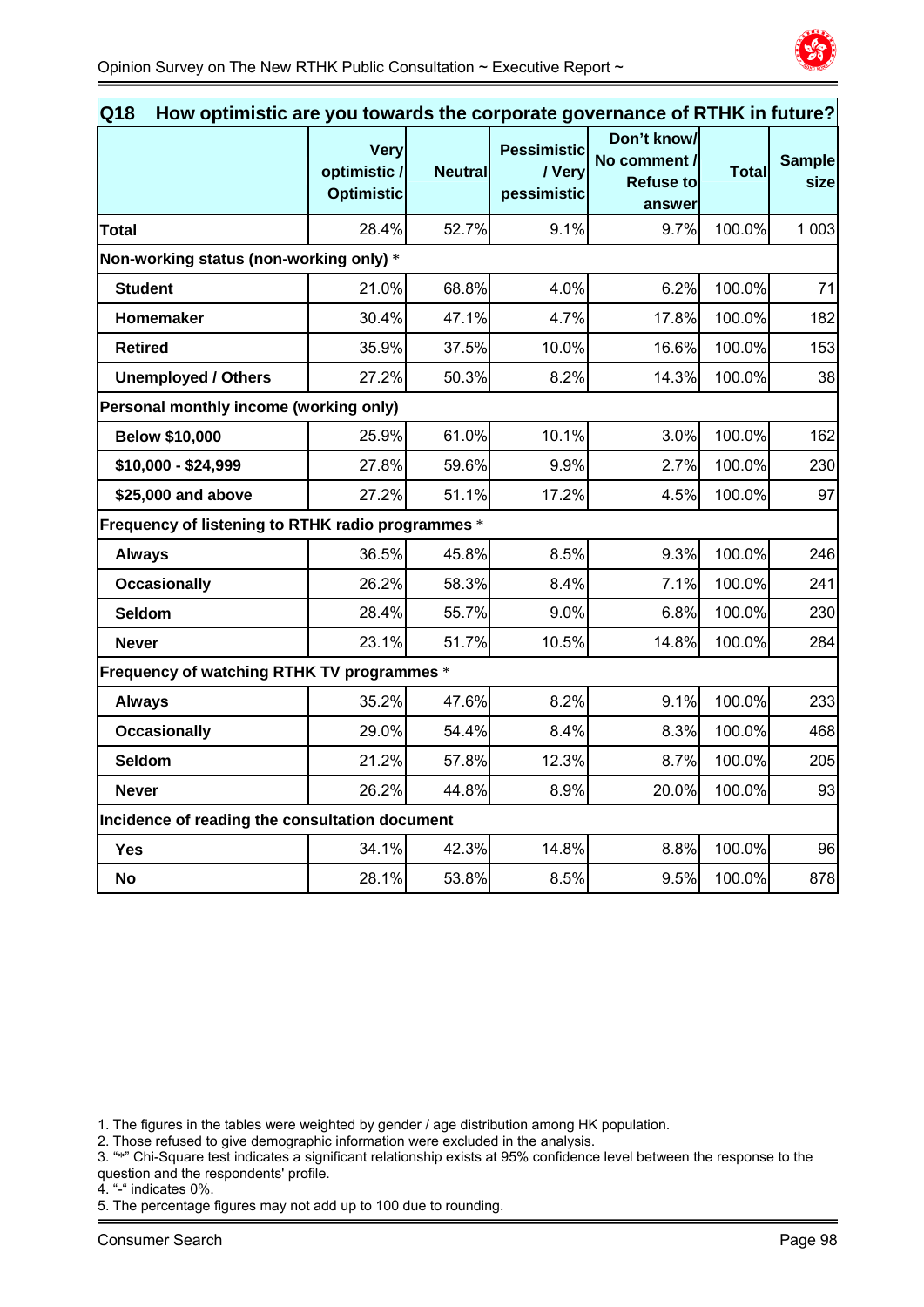# **Annex B**

# **DRAFT CHARTER OF RADIO TELEVISION HONG KONG**

#### 1. SCOPE

1.1 This Charter specifies –

# (A) Radio Television Hong Kong (RTHK)

- (i) the public purposes and mission of RTHK (section 2);
- (ii) the editorial independence of RTHK (section 3);
- (iii) the key programme areas of activities undertaken by RTHK (section 6); and
- (iv) the modes of service delivery (section 7), programming directions (section 8) , performance evaluation (section 10), transparency in operation (section 11), financial planning and control (section 12) of RTHK.
- (B) Relationship between RTHK and the other relevant parties
- (i) the status and responsibilities of RTHK and its relationship with the Commerce and Economic Development Bureau (CEDB) and the Secretary for Commerce and Economic Development (the Secretary) (section 4);
- (ii) the Board of Advisors and its relationship with RTHK (section 5); and
- (iii) the role of the Broadcasting Authority (BA) in providing content regulation for RTHK programming (section 9).
- 1.2 The signing parties mentioned in this Charter should dutifully and conscientiously observe the terms and their respective obligations set out in this document.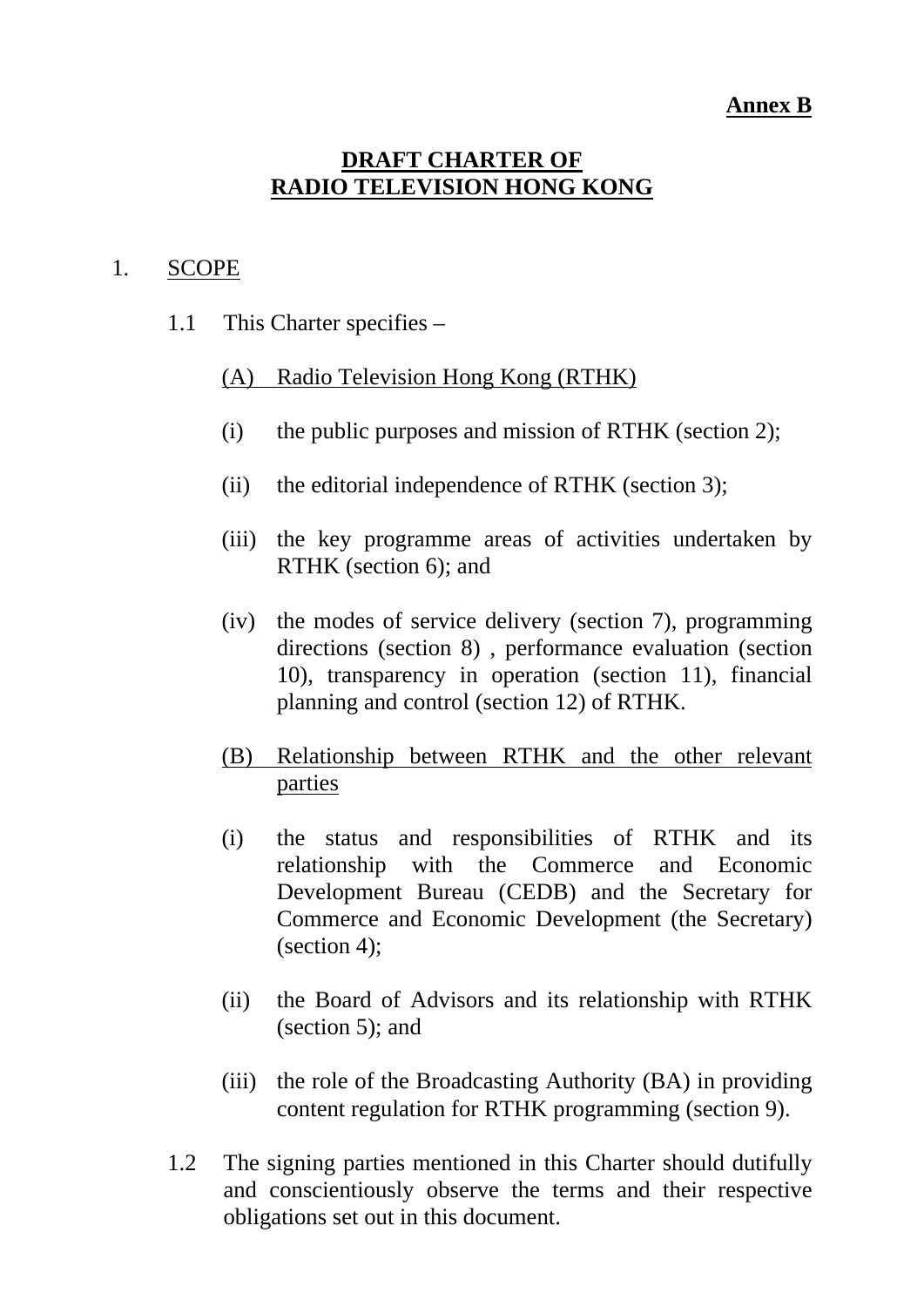1.3 The phrase "programme areas" in this document refers to "radio, television and new media services", as distinguished from radio and television "programming" and "production" activities which RTHK undertakes on a day-to-day basis.

# 2. PUBLIC PURPOSES AND MISSION

- 2.1 As the public service broadcaster in Hong Kong, RTHK is to fulfill the following purposes –
	- (i) sustain citizenship and civil society. This should be achieved by –
		- (a) promoting understanding of our community, our nation and the world through accurate and impartial news, information, perspectives and analyses;
		- (b) promoting understanding of the concept of "One Country, Two Systems" and its implementation in Hong Kong; and
		- (c) engendering a sense of citizenship and national identity through programmes that contribute to the understanding of our community and nation;
	- (ii) provide an open platform for the free exchange of views without fear or favour. This should be achieved through provision of a wide range of programmes for public participation and expression of views, and provision of a platform to support and facilitate community participation in broadcasting, including the administration of a Community Broadcasting Involvement Fund<sup>1</sup>;

-

<sup>1</sup> The Community Broadcasting Involvement Fund will be set up to provide financial support for community groups (e.g. ethnic minority groups, non-governmental organizations, etc.) to actively participate in broadcasting and content productions. As a pilot, RTHK would administer the Fund to encourage community organisations to bid for resources for producing television and radio programmes, and would arrange to broadcast these contents on RTHK's channels.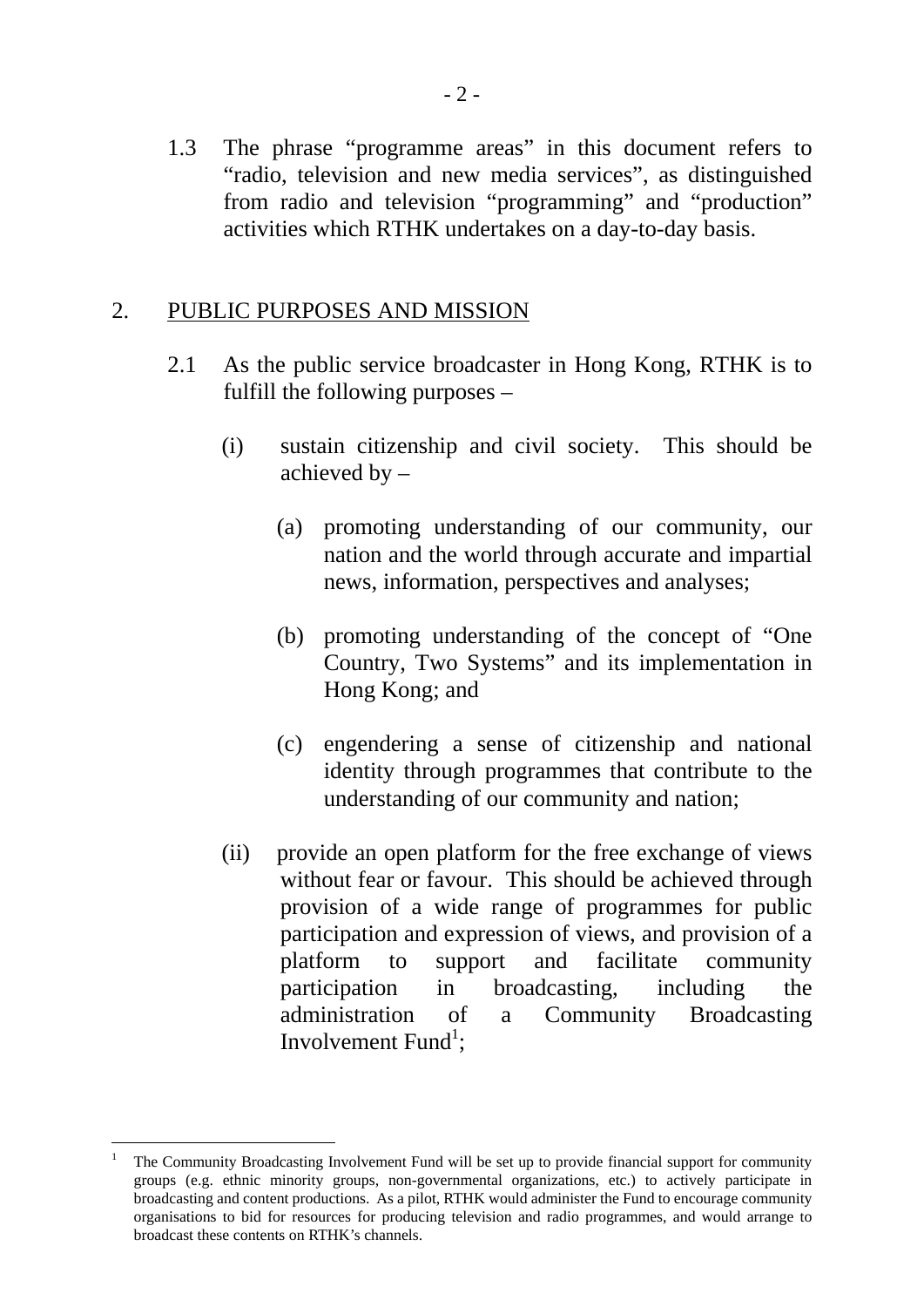- (iii) promote social inclusion and pluralism. This should be achieved through the diversity of programming coverage, universality of reach and sensitivity to the pluralistic nature of Hong Kong and the world. The objective is to enhance public understanding and acceptance of the cultural, linguistic, religious and ethnic diversity both in the local community and beyond;
- (iv) promote education and learning. This should be achieved through stimulating interest in a wide range of subjects, and providing information and resources to facilitate lifelong learning at all levels and for all ages; and
- (v) stimulate creativity and excellence to enrich the multi-cultural life of Hong Kong people. This should be achieved through the production, commission and acquisition of distinctive and original content for public broadcast. There should be active promotion of public interest, engagement and participation in cultural activities, and its programming and other corporate policies and practices should foster creativity and nurture talent.
- 2.2 RTHK will provide to Hong Kong people high-quality radio, television and new media services. Specifically, the mission of RTHK is to:
	- (i) inform, educate and entertain audiences through multi-media programming;
	- (ii) provide timely, impartial coverage of local, national and global events and issues;
	- (iii) deliver programming which contributes to the openness and cultural diversity of Hong Kong;
	- (iv) provide a platform for the Government and the community to discuss public policies and express views thereon without fear or favour; and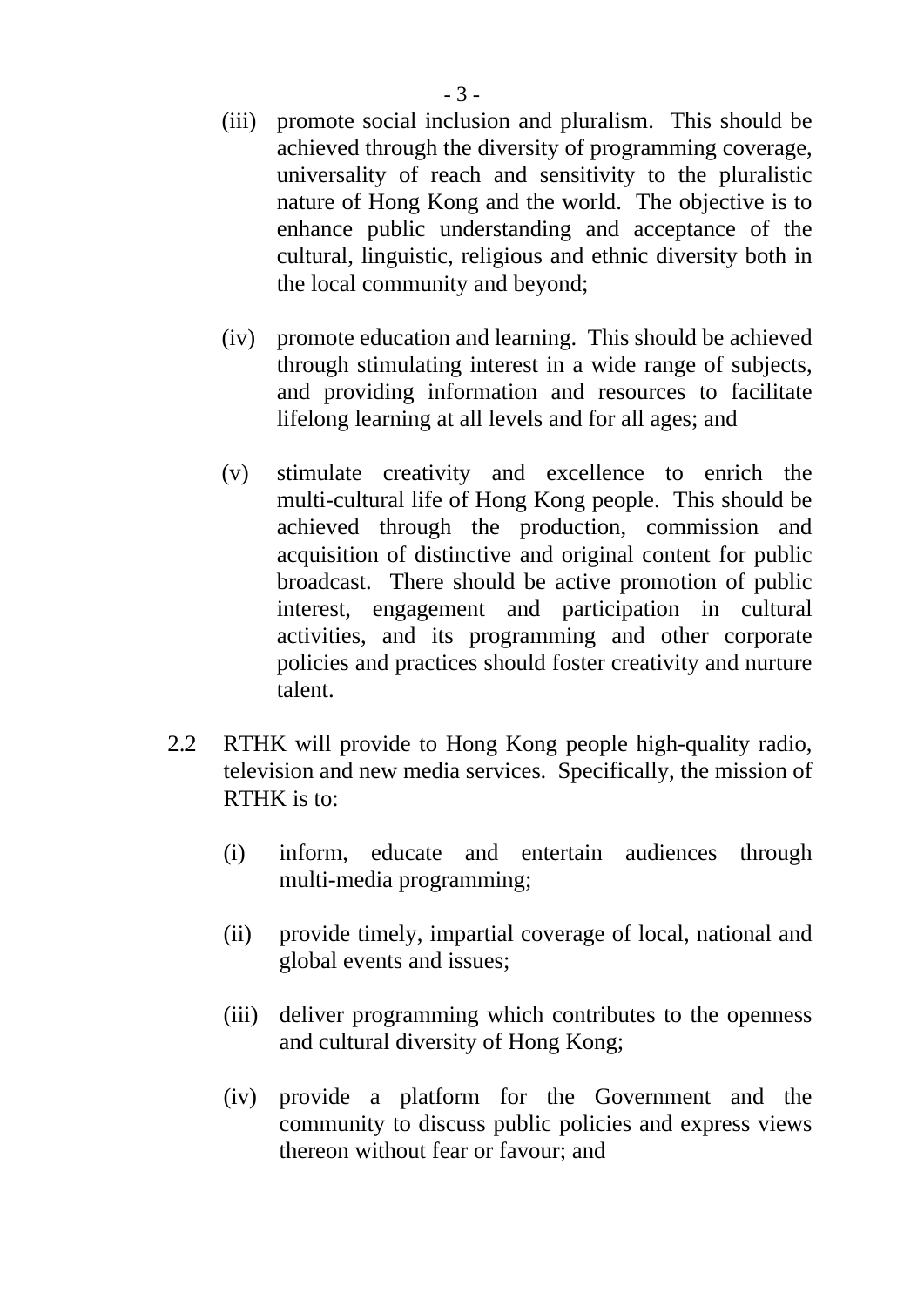(v) serve a broad spectrum of audiences and cater to the needs of minority interest groups.

# 3. EDITORIAL INDEPENDENCE

- 3.1 RTHK is editorially independent.
- 3.2 The Director of Broadcasting (the Director) as the Editor-in-chief is responsible for ensuring that a system of editorial control in accordance with RTHK's Producers' Guidelines is in place to provide accurate, impartial, balanced and objective news, public affairs and general programming that inform, educate and entertain the public, and that the highest professional standards of journalism is upheld. Impartiality is the core value and guiding principle for RTHK programming.
- 3.3 As the Editor-in-chief, the Director is accountable for editorial decisions taken by RTHK programme producers.

# 4. STATUS AND RESPONSIBILITIES OF RTHK AND RELATIONSHIP WITH CEDB AND THE SECRETARY

- 4.1 RTHK is a Government department under the policy purview and housekeeping oversight of the CEDB. It is subject to all applicable Government rules and regulations, including those on financial control, human resources management 2 and procurement matters. Civil servants working in RTHK are subject to the Civil Service Code.
- 4.2 RTHK and its staff are subject to the scrutiny of the Office of the Ombudsman, the Audit Commission as well as the Independent Commission Against Corruption in relation to maladministration investigations, independent audits and anti-corruption law enforcement and operational studies respectively.

 $\overline{a}$ 2 Human resources management includes appointment, termination of service, conduct and discipline, training and development and other matters relating to the conditions of service of civil servants and other staff of RTHK.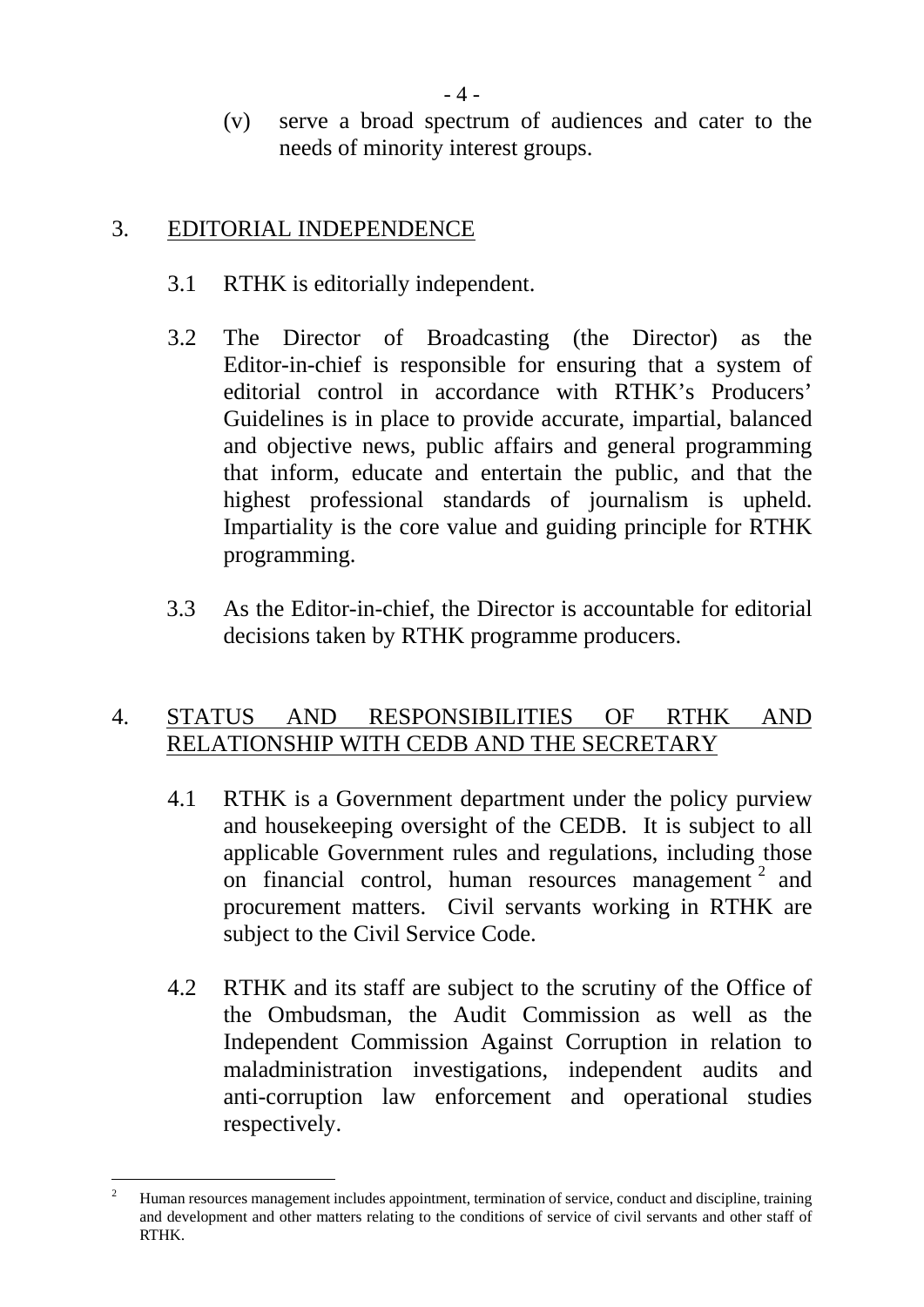- 4.3 The Secretary will provide the Director with policy guidance and support as follows -
	- (i) defining the programme areas and agreeing the underlying activities;
	- (ii) reviewing policy aspects of each programme area: the policy aim, description, operational objectives, matters requiring special attention over the next 12-month period, performance targets and financial data;
	- (iii) securing resources for the programme areas;
	- (iv) setting performance targets, in consultation with the Director, which will identify the efficiency and effectiveness of resources deployed to the programme areas for achieving the public purposes and mission set out in paragraphs  $2.1 - 2.2$  above and assess whether value for money is achieved;
	- (v) reviewing quarterly with the Director the achievement of these targets and any resulting actions required;
	- (vi) reviewing annually, at a set time, the achievement of targets, using this as a basis for developing objectives and targets for the next 12 months and for establishing resource allocation priorities set out in sub-paragraph (vii) below;
	- (vii) establishing priorities for the allocation of resources at an annual review of each programme area and the aspects set out in sub-paragraph (ii) above; and
	- (viii) speaking for the Government on policy matters about RTHK.
- 4.4 The Director will be responsible to the Secretary for:
	- (i) managing the activities in each programme area on a day to-day-basis;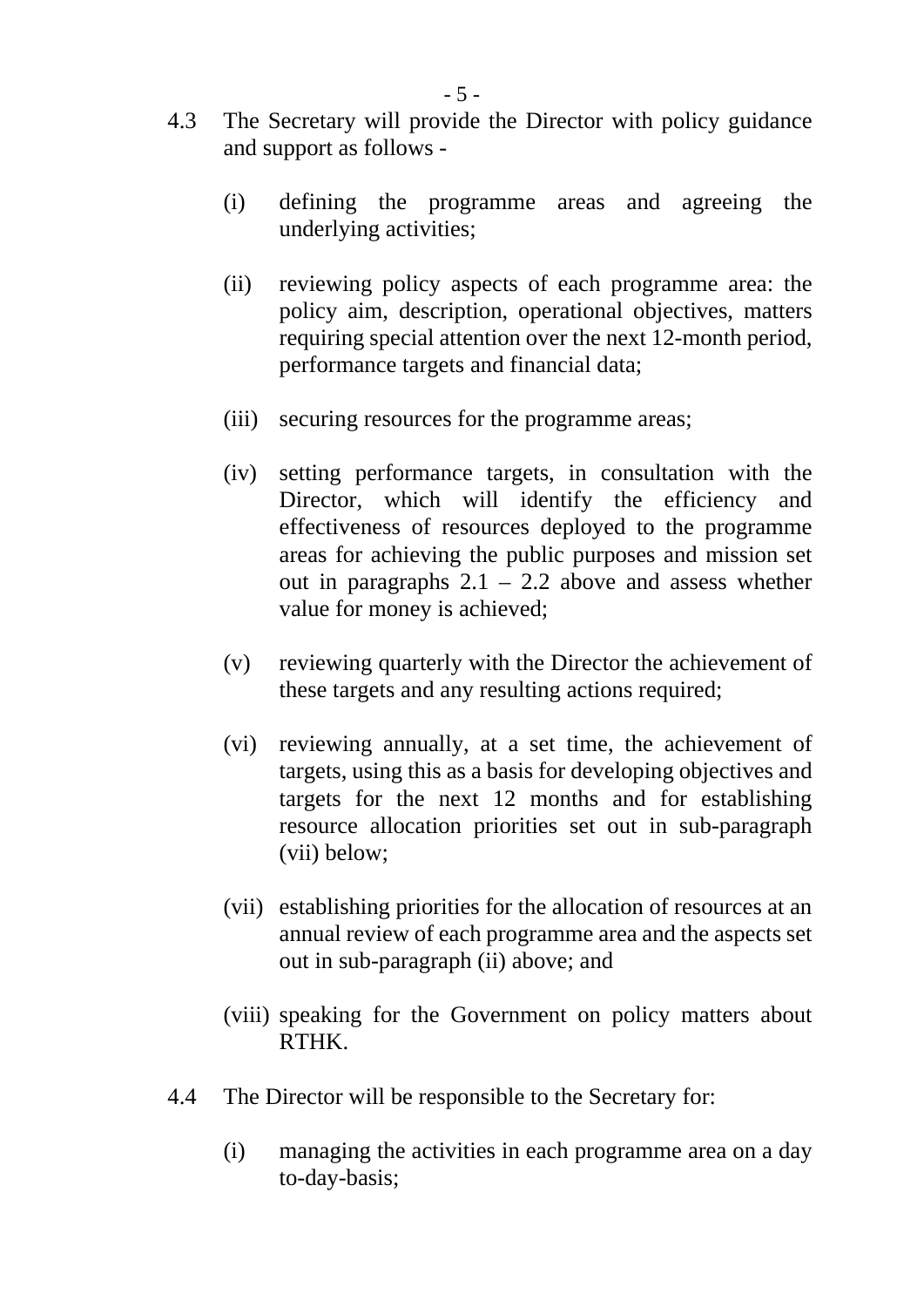- (ii) establishing for each programme area all of the aspects set out in paragraph 4.3 sub-paragraph (ii) above;
- (iii) reviewing all of the aspects set out in paragraph 4.3 sub-paragraph (ii) above and proposing changes as necessary in order to achieve the public purposes and mission set out in paragraphs  $2.1 - 2.2$  above;
- (iv) ensuring the provision and establishment of a cost-effective organisation with appropriate staffing and other necessary resources allocated for the efficient delivery of the public purposes and mission set out in paragraphs  $2.1 - 2.2$  above;
- (v) ensuring the delivery of the performance targets as agreed with the Secretary for each programme area or activity through appropriate delegation as necessary;
- (vi) reviewing quarterly with the Secretary progress in achieving these targets and implementing any resulting actions required;
- (vii) reviewing annually, at a set time, with the Secretary the achievement of targets, and using this as a basis for developing objectives and targets for the next 12 months;
- (viii) improving in-house systems and structures that will maximise value and effectiveness of available resources and ensuring compliance with all applicable Government rules and regulations;
- (ix) putting in place an effective mechanism to comply with the relevant codes of practice on programming standards issued by the BA;
- (x) putting in place an effective mechanism to deal with public complaints and setting up appropriate channels to receive public views and comments; and
- (xi) accounting for all matters relating to the operation and management of RTHK.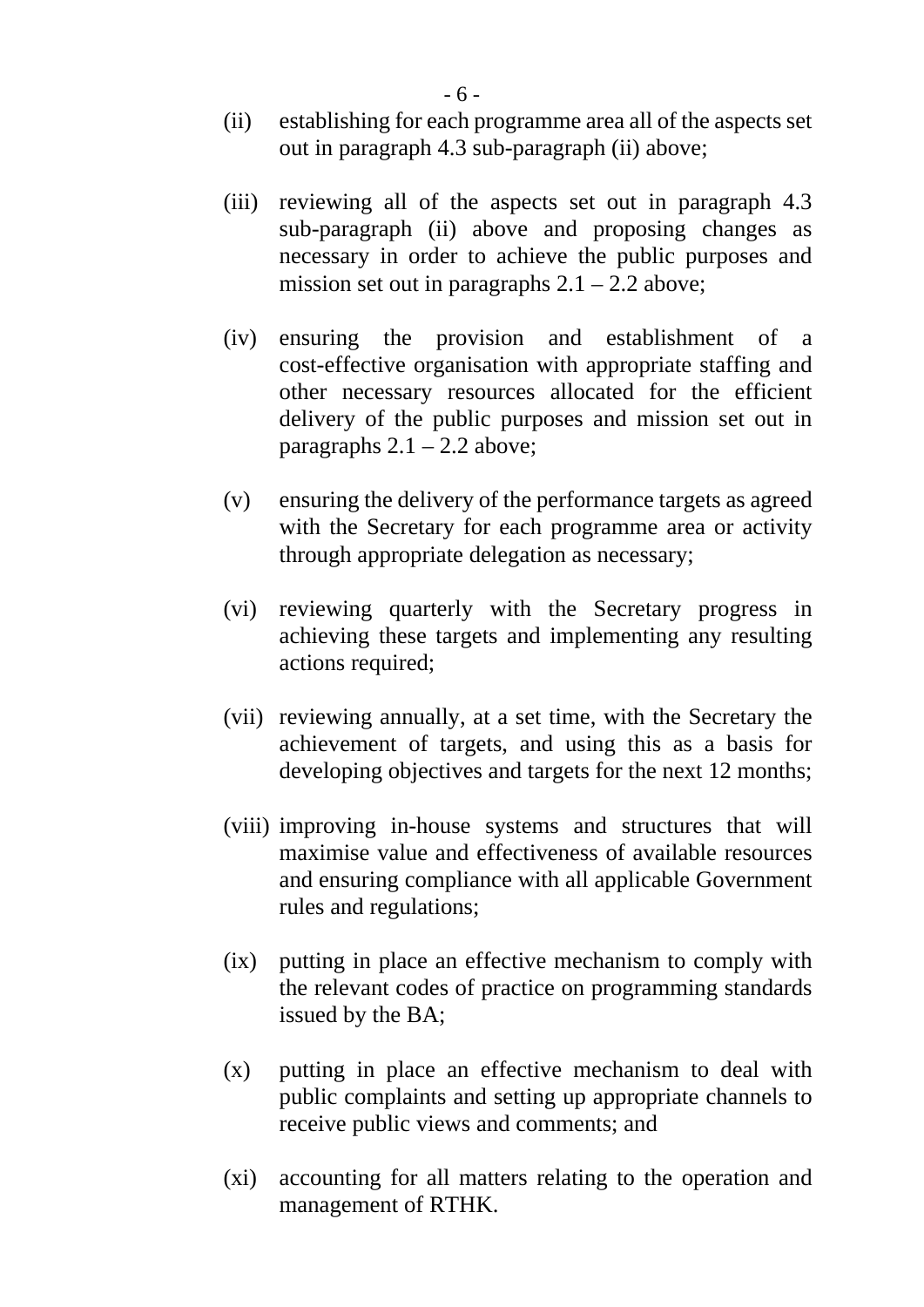#### - 7 -

## 5. BOARD OF ADVISORS AND ITS RELATIONSHIP WITH RTHK

- 5.1 There shall be a broad-based Board of Advisors (the Board) to be appointed by the Chief Executive to advise the Director on the services of RTHK. The Board will be responsible for –
	- (i) advising the Director on all matters pertaining to editorial principles<sup>3</sup>, programming standards and quality of RTHK programming;
	- (ii) receiving reports on complaints against editorial principles, programming standards and quality of RTHK programming;
	- (iii) receiving reports of public opinion surveys regularly conducted by RTHK to track how well RTHK programming meets up to audience expectations;
	- (iv) receiving reports on the performance evaluation of RTHK and advising the Director on ways to improve service delivery;
	- (v) advising the Director on matters relating to community participation in broadcasting on radio and television channels, including advising on the rules for disbursement of the Community Broadcasting Involvement Fund; and
	- (vi) initiating studies and research on issues pertaining to the achievement of the public purposes and mission of RTHK.
- 5.2 The Board shall comprise a balanced mix of persons with good local knowledge and varying expertise, who are appointed in their personal capacity. Members of the Board shall include -
	- (i) a non-official Chairman;

 $\overline{a}$ 

<sup>3</sup> RTHK should be (a) accurate and authoritative in the information it disseminates; (b) balanced in the views it reflects, and even-handed with all who seek to express their views via the public service broadcasting platform; (c) immune from commercial, political and/or other influences; and (d) uphold the highest professional standards of journalism.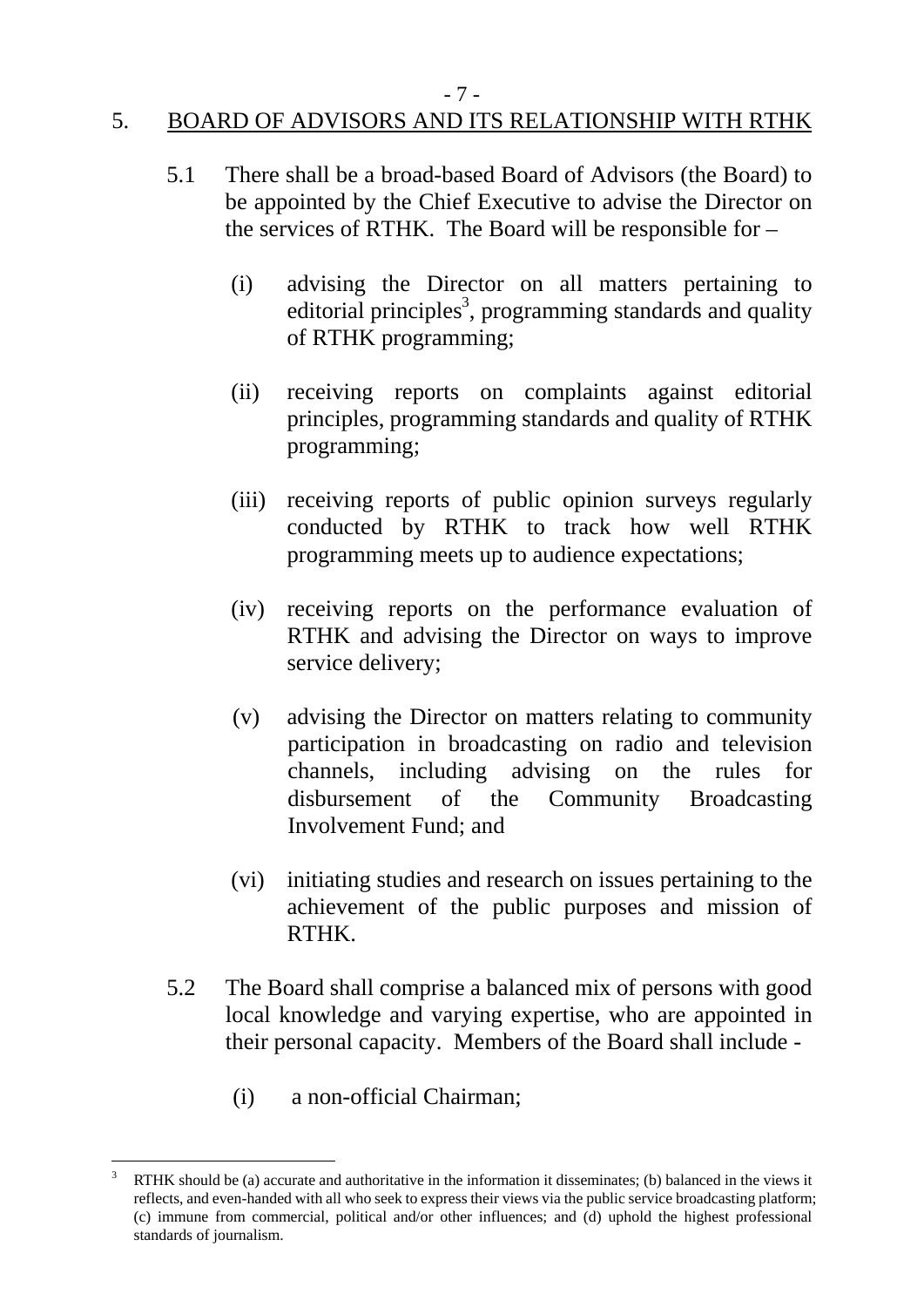- (ii) member(s) with industry/professional experience. These include persons from various sectors such as media, journalism, education, arts and culture, technology, legal, accounting and/or finance, persons with senior management experience and expertise, as well as persons with experience in serving the interests of minorities and/or the underprivileged;
- (iii) lay member(s) whose personal knowledge and/or experience may contribute positively to the achievement of the public purposes and mission of RTHK; and
- (iv) the Director as the ex-officio member.
- 5.3 The Board shall maintain regular communication with the RTHK management and staff, but it will not be involved in the day-to-day operation or staffing matters of RTHK, which are to be dealt with by the Director and the RTHK management. The Board is advisory in nature. It has no executive power. The ultimate editorial responsibility for RTHK rests with the Director.
- 5.4 The Director, as the head of RTHK and the ex-officio member of the Board, may seek advice of the Board on matters pertaining to editorial principles, programming standards, quality of RTHK programming and community participation in broadcasting, and should –
	- (i) give due weight and consideration to all advice provided by the Board. The Director shall report and explain to the Board the reasons for not following the advice of the Board;
	- (ii) submit performance evaluation reports to the Board and seek its advice on related matters; and
	- (iii) provide secretarial and other necessary support to the Board in carrying out its responsibilities set out in paragraph 5.1 above.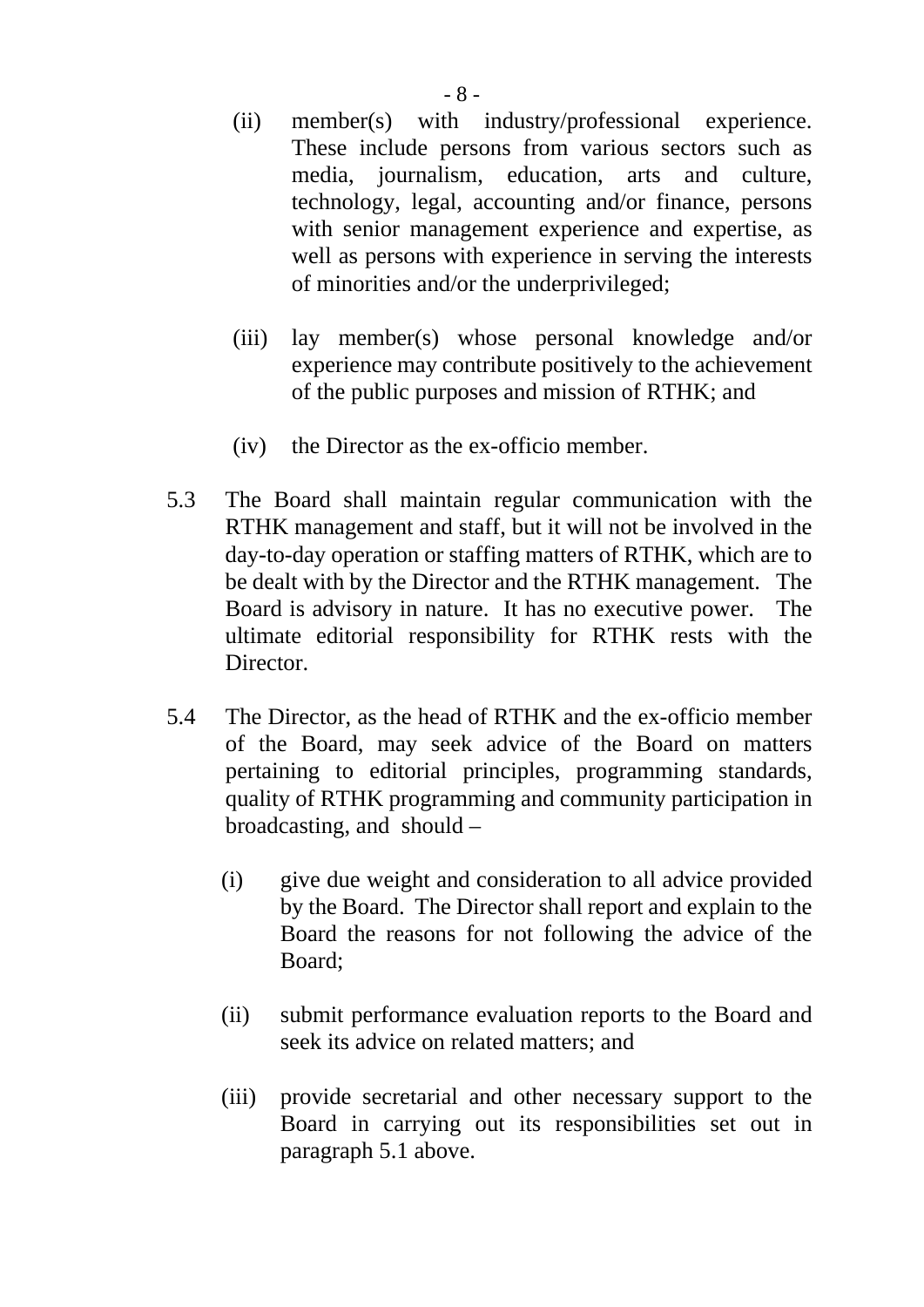#### 6. PROGRAMME AREAS

- 6.1 The key programme areas of activity undertaken by RTHK which are overseen by CEDB are:
	- (i) provision of public-service radio services;
	- (ii) provision of public-service television services; and
	- (iii) provision of public-service new media services.
- 6.2 The objectives with regard to the programming of each programme area are:
	- (i) on its radio services to:
		- (a) provide on its channels a range of quality output in the fields of information, education, entertainment and cultural enrichment;
		- (b) develop and implement a strategy which gives a clear definition to channel identity, provide programming which serves various sectors of the community such as children, young persons, senior citizens, the English and Putonghua-speaking communities, ethnic minorities, etc;
		- (c) give emphasis to the provision of balanced and objective news and public affairs programming;
		- (d) provide a platform for the communication and exchange of views on public policies and community matters;
		- (e) support and promote community participation in broadcasting;
		- (f) provide news bulletins/summaries in Chinese, English and other languages as appropriate on a round-the-clock basis;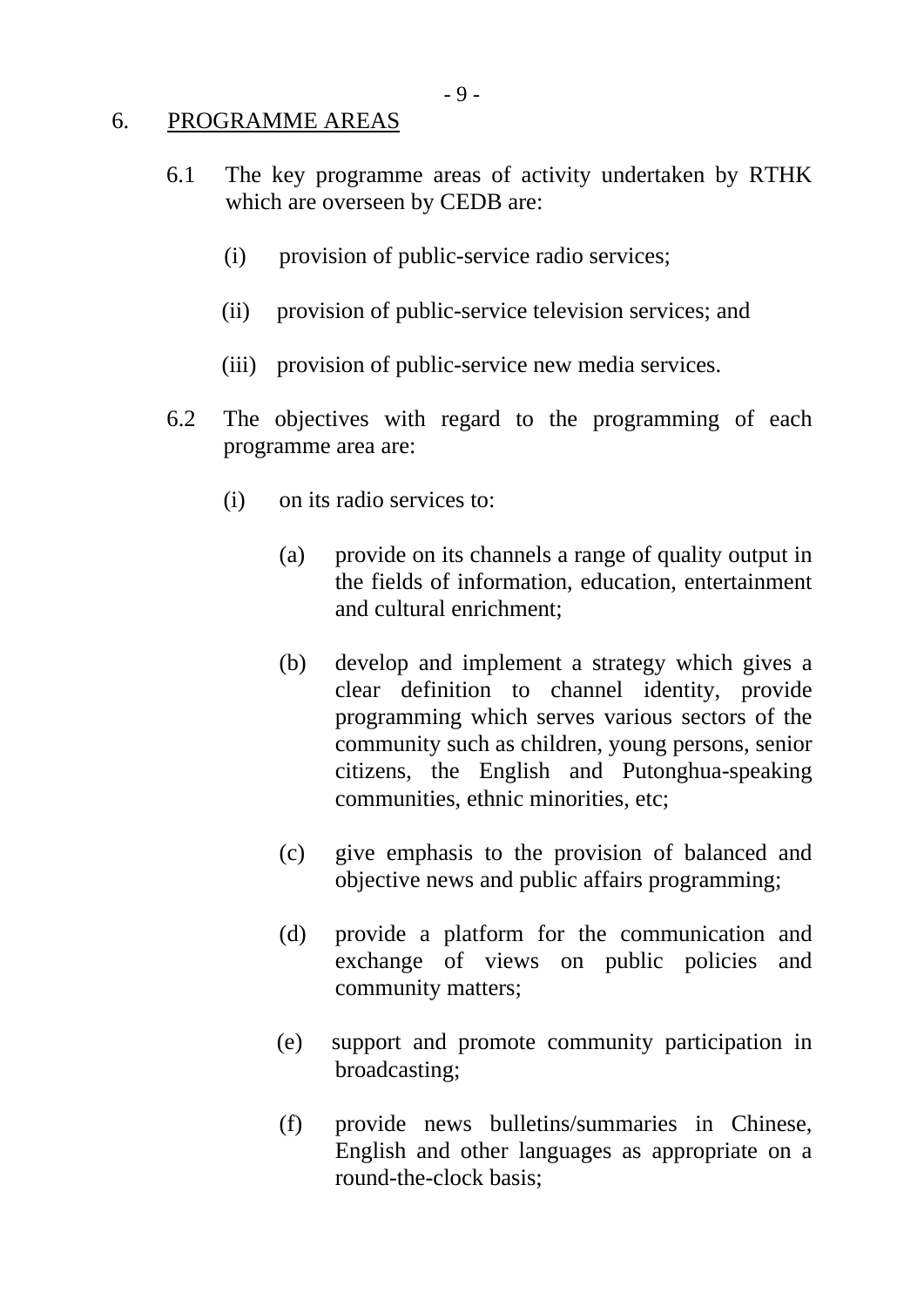- (g) maintain and develop programming designed to encourage audience participation and community involvement, and serve minority audience needs;
- (h) maintain and develop original programming designed to foster in the community an interest in music, culture and the arts, and encourage the development of the creative industries and local talent; and
- (i) provide for the relay of national and international broadcasting services.
- (ii) for its television services to:
	- (a) provide television services notably in areas not adequately provided by commercial television broadcasters;
	- (b) provide programmes, including programmes produced for the Government, for prime time transmission through the commercial television broadcasters<sup>4</sup>;
	- (c) give emphasis to the provision of balanced and objective public affairs programming;
	- (d) provide a platform for communication and exchange of views on public policies and community matters;
	- (e) support and promote community participation in broadcasting;
	- (f) give emphasis to productions with locally produced original content;
	- (g) maintain and develop programming designed to encourage audience participation and community involvement, and serve minority audience needs;

-

<sup>4</sup> This part will be subject to review upon the introduction of digital television broadcasting services by RTHK.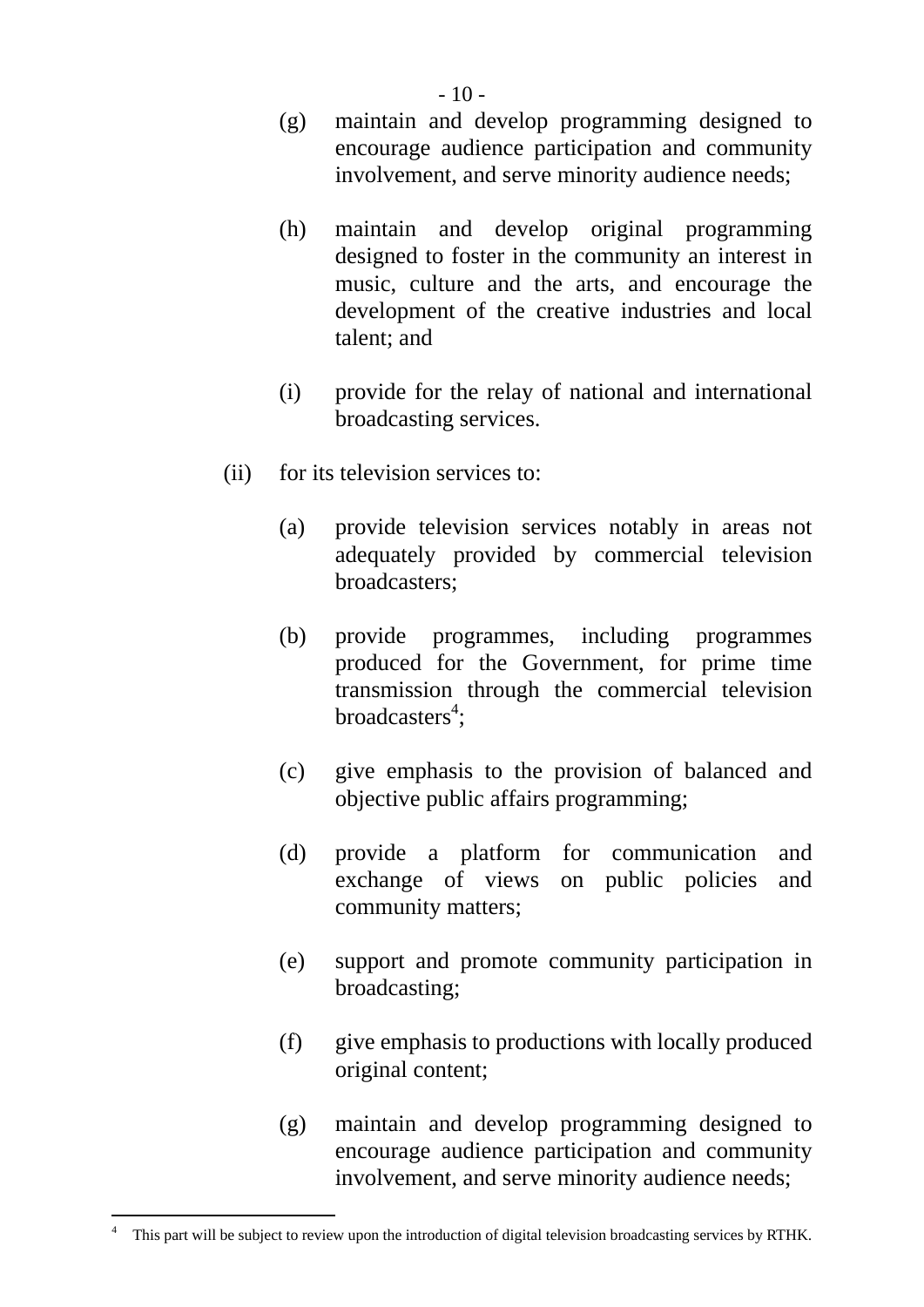- (h) maintain and develop original programming designed to foster in the community an interest in music, culture and the arts, and encourage development of the creative industries and local talent; and
- (i) provide for the relay of national broadcasting.
- (iii) in its new media services to:
	- (a) make available a wide range of radio and television programming on the Internet;
	- (b) give emphasis to the provision of e-learning projects;
	- (c) provide an e-platform for communication and exchange of views on public policies and community matters;
	- (d) provide a channel for receiving feedback on the RTHK services through the Internet; and
	- (e) provide live and recorded programming through a streaming format and mobile connection.

## 7. MODES OF SERVICE DELIVERY

7.1 The modes of service delivery of RTHK should include digital audio broadcast as well as analogue AM and FM radio services, digital television broadcasting services as well as new media services.

## 8. PROGRAMMING DIRECTIONS

8.1 RTHK should adopt the following measures in its programming productions -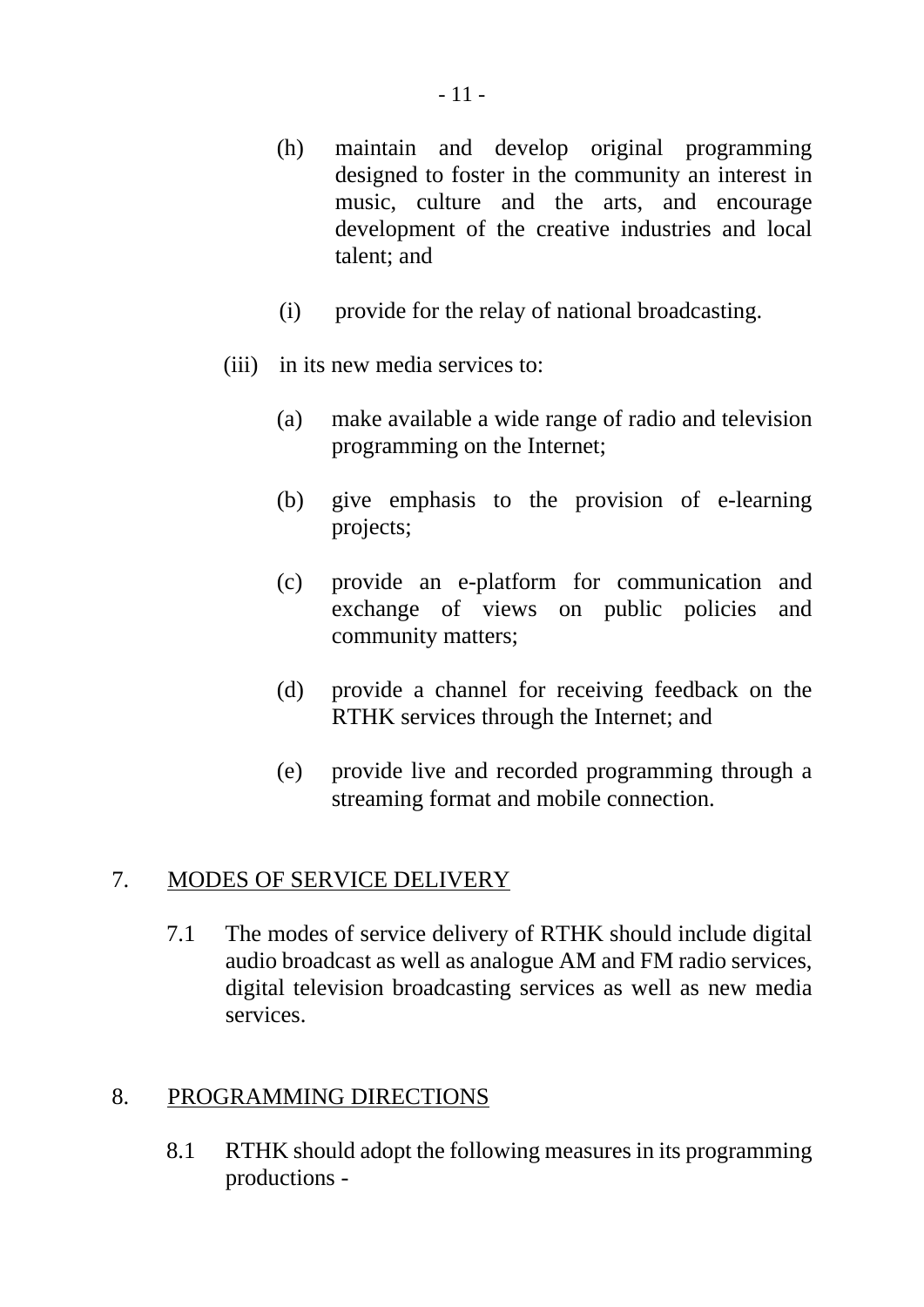- (i) local original content production. Through a balanced mix of in-house, co-production and commissioned programming, RTHK should contribute to stimulate the growth of a local content production industry;
- (ii) partnership with national and international broadcasters and content producers. RTHK should foster cooperation with its national and international counterparts with a view to promoting Hong Kong's brand nationally and internationally and widening the perspective of the local audience;
- (iii) community participation in broadcasting. RTHK should allocate part of its airtime and resources within the development of its digital services to provide a platform for community participation in broadcasting. Upon the establishment of the Community Broadcasting Involvement Fund and the conduct of a pilot scheme, RTHK should administer the Fund to provide financial support for community groups in their programming production; and
- (iv) subject to spectrum and technical readiness, RTHK may broadcast in parts or in whole national and international radio/television services.

## 9. PROGRAMMING CONTENT REGULATION

- 9.1 RTHK shall ensure that unless otherwise approved by the BA, all television and radio programming broadcast on its platform or supplied for broadcasting by licensed broadcasters in Hong Kong shall comply with :-
	- (i) the relevant codes of practices issued by the BA to regulate the standards of programming broadcast by broadcasters holding licences issued under the Broadcasting Ordinance or the Telecommunications Ordinance; and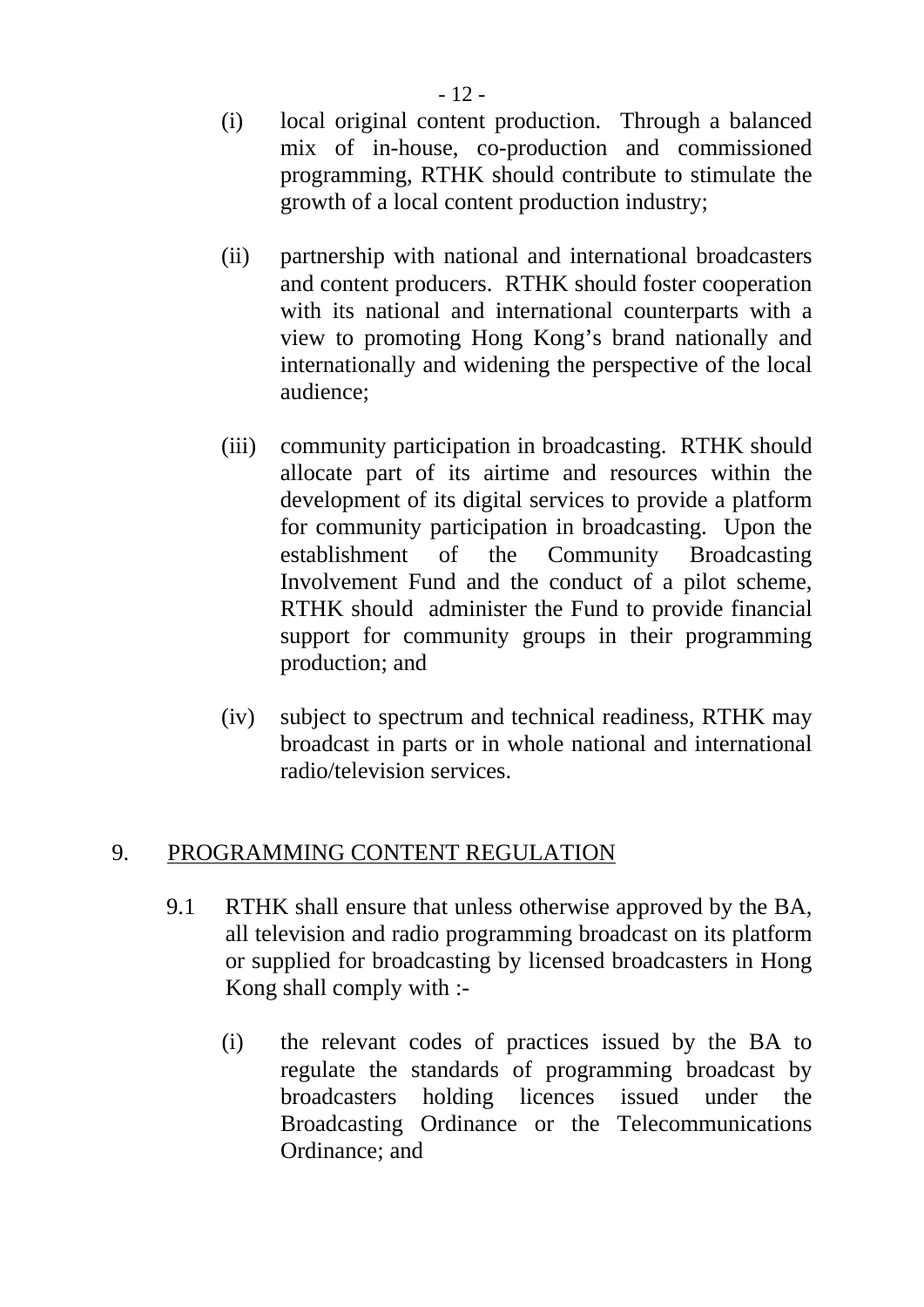- (ii) any amendments to the codes of practice issued by the BA from time to time.
- 9.2 The BA shall investigate all complaints received by it, including complaints lodged by the Television and Entertainment Licensing Authority (TELA), against any programming broadcast on RTHK's platform or supplied by RTHK for broadcasting by licensed broadcasters in Hong Kong.
- 9.3 For the purpose of such investigation, the BA may require RTHK to provide, free of charge, a true and authentic copy of the programming under complaint. RTHK shall comply with the requirement unless the notice of the requirement reaches RTHK more than 90 days after the broadcast of the programming. Where a programming has been broadcast more than once, the 90 days will run from the date of the last broadcast.
- 9.4 The BA may classify a complaint as trivial, frivolous, unjustified, partially justified or justified provided that the two last mentioned classifications may be made only: -
	- (i) by the BA itself; and
	- (ii) after the procedures in paragraphs 9.5 and 9.6 below have been followed.
- 9.5 Where there is prima facie evidence to support a complaint, except one which is classified as trivial or frivolous, it shall be referred to the Complaints Committee appointed under section 10 of the Broadcasting Authority Ordinance (Chapter 391) (the CC). The CC, upon receipt of a complaint referred to it, shall : -
	- (i) give RTHK or its representative a reasonable opportunity to make representations both orally and in writing;
	- (ii) consider any representations made, whether orally or in writing, by or on behalf of the complainant and RTHK;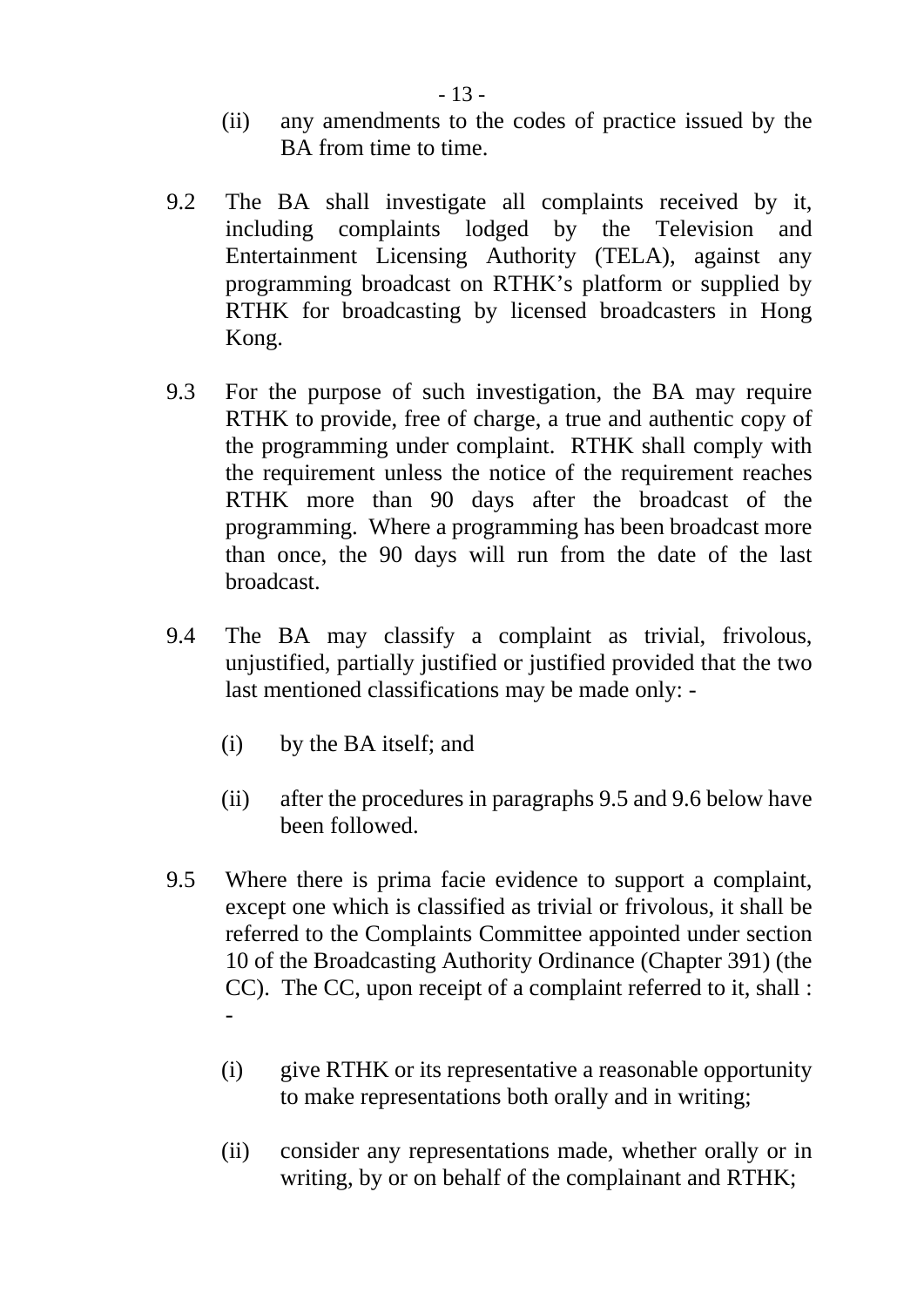- (iii) consider any evidence received by it, whether tendered on behalf of the complainant or otherwise, which it considers relevant to the complaint; and
- (iv) make recommendations concerning the complaint to the BA.
- 9.6 The BA will consider the CC's recommendations and arrive at provisional findings about the complaints. Further representations, orally and/or in writing, by or on behalf of RTHK should be invited on the BA's provisional findings.
- 9.7 The BA shall decide on the classification of the complaint (namely, whether it is unjustified, partially justified or justified), and may impose appropriate sanctions to RTHK including ordering to issue public apologies and/or to make appropriate corrections.
- 9.8 The BA and RTHK may individually release to the public, after a complaint has been classified, the details of the complaint received by the BA, the decision of the BA and RTHK's response.
- 9.9 Except where the contrary is stated expressly or by necessary implication in this Charter, the BA may discharge any of its functions stated in paragraphs 9.1 to 9.8 above through the Commissioner for Television and Entertainment Licensing or his/her representative and RTHK may do so through the Director or his/her representative.

# 10. PERFORMANCE EVALUATION

10.1 RTHK should prepare an annual plan in consultation with the Board and the Secretary. The annual planning process will include a public engagement exercise to solicit views from the community and the use of RTHK's hotlines as well as focus group discussions, with a view to enhancing transparency and accountability.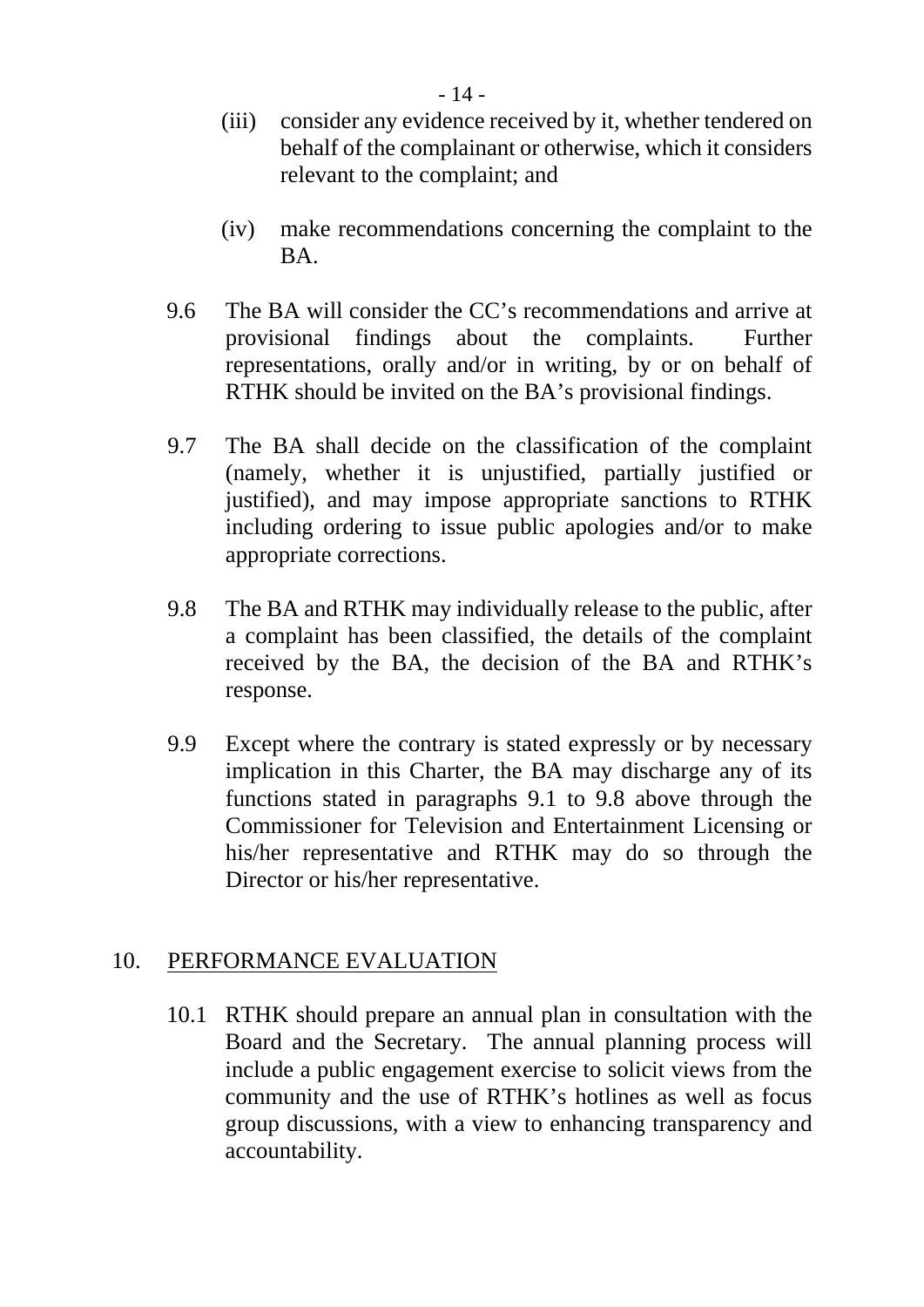- 10.2 RTHK should devise, and regularly review, internal procedures to handle public complaints against its operations and programming.
- 10.3 In order to provide a basis for public scrutiny of the extent to which RTHK delivers its public service mission and returns value for the public money it expends, RTHK should set clear targets, develop measurable performance evaluation indicators and conduct regular assessments.
- 10.4 RTHK should issue performance pledges and compile performance evaluation reports regularly, and submit relevant compliance and evaluation reports to the Board for reference and advice.
- 10.5 RTHK should consult the Board on changes to the performance evaluation indicators and on the adoption of new indicators.

## 11. TRANSPARENCY IN OPERATION

- 11.1 For the sake of transparency, RTHK should produce an annual report for public inspection no later than six months after the conclusion of the year reported on.
- 11.2 The annual report should set out details on RTHK's operation in the past year, its performance pledges, the extent to which it has met its public purposes and mission, programming objectives, developments in its modes of service delivery and programming directions, achievements in performance evaluation, compliance in the areas of corporate governance and accountability, complaints handling, related figures and follow-up action, etc.

## 12. FINANCIAL PLANNING AND CONTROL

 12.1 Financial planning and control requirements will be determined in the context of the annual resource allocation process and the annual estimates exercise by the Secretary.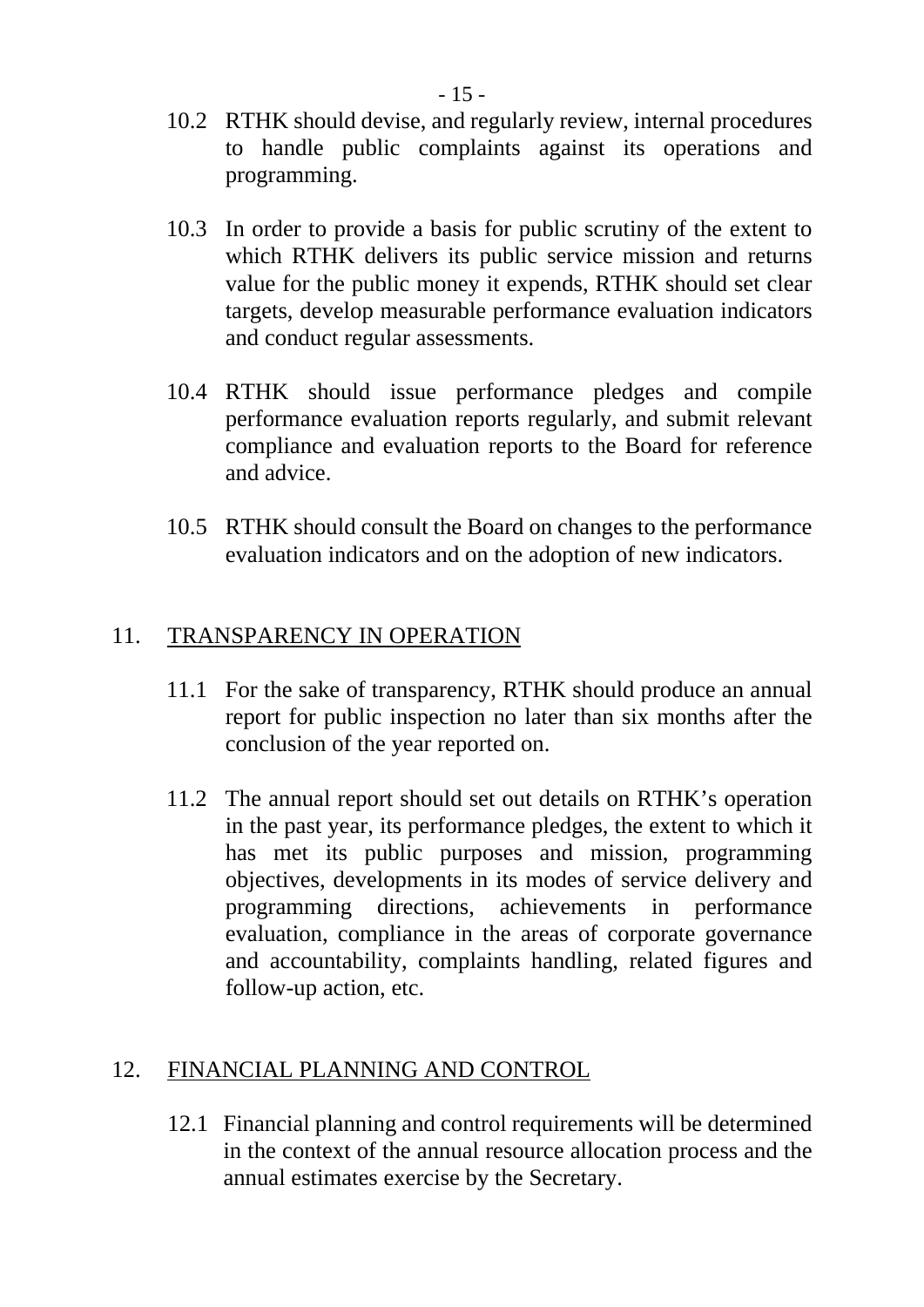- 12.2 Any deviation from the agreed estimates which is a result of actions outside the control of the Director (e.g. unanticipated direction by the Legislative Council or Executive Council) will be taken into account when evaluating RTHK's performance.
- 12.3 The accounts produced by RTHK in the annual estimates and resource allocation process will include information on performance against agreed financial and non-financial targets.

## 13. RENEWAL

13.1 This Charter may be subject to review and renewal in consultation with the Director and the BA every five years or when necessary.

This Charter is made on [date] and signed by –

 Chief Secretary for Administration The Government of the Hong Kong Special Administrative Region

 Director of Broadcasting The Government of the Hong Kong Special Administrative Region